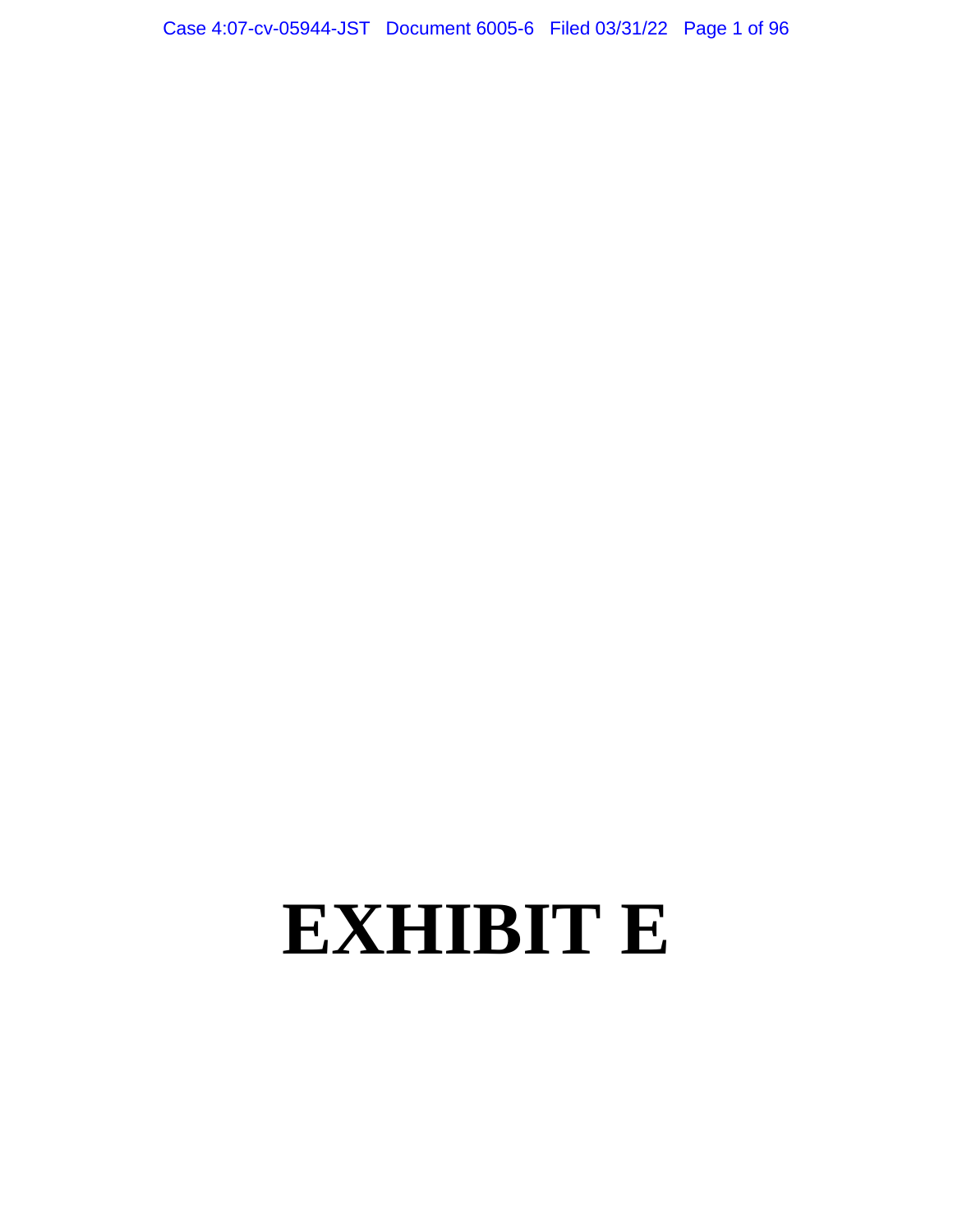| <b>Final Net Fund Amount:</b> | \$4,995,385.28     | \$9.564.189.78     | \$11,829,645,65    | \$17.001.459.93    | \$9.134.731.48     | \$9.122.593.49     | \$22,612,342.89                       | \$6,522,667.16 | \$51.535.487.94    |
|-------------------------------|--------------------|--------------------|--------------------|--------------------|--------------------|--------------------|---------------------------------------|----------------|--------------------|
| Sum Approved<br>Purchases:    | \$7,202,938,719.97 | \$7,202,938,719.97 | \$7,458,815,028.91 | \$7,202,938,719.97 | \$6,285,795,184.10 | \$7.244.689.862.24 | \$7.244.689.862.24 \$7.244.689.862.24 |                | \$7.244.689.862.24 |

|                      |                              |                   |                   |                   |                   |                   |                   |                    |                   |                    | <b>Total Strict Pro Rata</b> |
|----------------------|------------------------------|-------------------|-------------------|-------------------|-------------------|-------------------|-------------------|--------------------|-------------------|--------------------|------------------------------|
| Claim ID             | Payable                      | Chunghwa          | <b>Philips</b>    | Panasonic         | LG                | Toshiba           | Hitachi           | Samsung            | <b>Thomson</b>    | Mitsubishi         | Share*                       |
| 10000518             |                              | \$32.94           | \$63.07           | \$75.33           | \$112.12          | \$69.03           | \$59.81           | \$148.26           | \$42.77           | \$337.89           | \$941.22                     |
| 10004416             | $\overline{Y}$               | \$10.61           | \$20.32           | \$24.27           | \$36.13           | \$22.24           | \$19.27           | \$47.77            | \$13.78           | \$108.87           | \$303.27                     |
| 10005480             |                              | \$0.57            | \$1.09            | \$1.30            | \$1.93            | \$1.19            | \$1.03            | \$2.55             | \$0.74            | \$5.82             | \$16.20                      |
| 10010220             | Ñ                            | \$0.00            | \$0.00            | \$0.00            | \$0.00            | \$0.00            | \$0.00            | \$0.00             | \$0.00            | \$0.00             | \$0.00                       |
| 1001083              | Y                            | \$7.21            | \$13.81           | \$16.49           | \$24.55           | \$15.11           | \$13.09           | \$32.46            | \$9.36            | \$73.97            | \$206.06                     |
| 10011307             | Y                            | \$16.03           | \$30.69           | \$36.66           | \$54.56           | \$33.59           | \$29.10           | \$72.14            | \$20.81           | \$164.42           | \$458.00                     |
| 10011960             | $\overline{\mathsf{v}}$      | \$48.62           | \$93.10           | \$111.20          | \$165.49          | \$101.89          | \$88.29           | \$218.84           | \$63.13           | \$498.75           | \$1,389.30                   |
| 10012893             | Y                            | \$2.40            | \$4.60            | \$5.49            | \$8.17            | \$5.03            | \$4.36            | \$10.81            | \$3.12            | \$24.63            | \$68.61                      |
| 10013040             | N                            | \$0.00            | \$0.00            | \$0.00            | \$0.00            | \$0.00            | \$0.00            | \$0.00             | \$0.00            | \$0.00             | \$0.00                       |
| 10014519             | Y                            | \$1,358.02        | \$2,600.07        | \$3,105.62        | \$4,621.93        | \$2,845.66        | \$2,465.73        | \$6,111.85         | \$1,763.00        | \$13,929.44        | \$38,801.32                  |
| 10016333             | ${\sf N}$                    | \$0.00            | \$0.00            | \$0.00            | \$0.00            | \$0.00            | \$0.00            | \$0.00             | \$0.00            | \$0.00             | \$0.00                       |
| 10016546             | Y                            | \$51.31           | \$98.25           | \$117.35          | \$174.64          | \$107.53          | \$93.17           | \$230.94           | \$66.62           | \$526.34           | \$1,466.14                   |
| 10017828             | Y                            | \$1,400.05        | \$2,680.54        | \$3,201.74        | \$4,764.97        | \$2,933.73        | \$2,542.04        | \$6,301.00         | \$1,817.56        | \$14,360.53        | \$40,002.16                  |
| 10017984             | $\overline{\mathsf{v}}$      | \$222.57          | \$426.13          | \$508.99          | \$757.50          | \$466.38          | \$404.11          | \$1,001.69         | \$288.94          | \$2,282.93         | \$6,359.24                   |
| 10018387             |                              | \$38.15           | \$73.05           | \$87.25           | \$129.85          | \$79.95           | \$69.27           | \$171.71           | \$49.53           | \$391.34           | \$1,090.11                   |
| 10020101             | N                            | \$0.00            | \$0.00            | \$0.00            | \$0.00            | \$0.00            | \$0.00            | \$0.00             | \$0.00            | \$0.00             | \$0.00                       |
| 10021710             | ٧                            | \$55.48           | \$106.23          | \$126.88          | \$188.83          | \$116.26          | \$100.74          | \$249.70           | \$72.03           | \$569.08           | \$1,585.22                   |
| 10023658             | Y                            | \$65.37           | \$125.16          | \$149.49          | \$222.48          | \$136.98          | \$118.69          | \$294.20           | \$84.86           | \$670.51           | \$1.867.75                   |
| 10025979             | γ                            | \$1,009.32        | \$1,932.44        | \$2,308.18        | \$3,435.14        | \$2,114.97        | \$1,832.60        | \$4,542.49         | \$1,310.31        | \$10,352.73        | \$28,838.18                  |
| 10026789             | Υ                            | \$0.52            | \$1.00            | \$1.19            | \$1.77            | \$1.09            | \$0.94            | \$2.34             | \$0.68            | \$5.34             | \$14.86                      |
| 10030328             | Y                            | \$1,737.19        | \$3,326.03        | \$3,972.74        | \$5,912.41        | \$3,640.19        | \$3,154.18        | \$7,818.33         | \$2,255.24        | \$17,818.65        | \$49,634.97                  |
| 10032690             | N                            | \$0.00            | \$0.00            | \$0.00            | \$0.00            | \$0.00            | \$0.00            | \$0.00             | \$0.00            | \$0.00             | \$0.00                       |
| 10032703             | Ñ                            | \$0.00            | \$0.00            | \$0.00            | \$0.00            | \$0.00            | \$0.00            | \$0.00             | \$0.00            | \$0.00             | \$0.00                       |
| 10034455             | Y                            | \$6.24            | \$11.95           | \$14.27           | \$21.24           | \$13.08           | \$11.33           | \$28.09            | \$8.10            | \$64.02            | \$178.34                     |
| 10034480             | N<br>$\overline{\mathsf{v}}$ | \$0.00            | \$0.00            | \$0.00            | \$0.00            | \$0.00            | \$0.00            | \$0.00             | \$0.00            | \$0.00             | \$0.00                       |
| 10036326             | v                            | \$154.31          | \$295.44          | \$352.88          | \$525.18          | \$323.34          | \$280.17          | \$694.47           | \$200.33          | \$1,582.77         | \$4,408.89                   |
| 10036547             | Δ                            | \$2.36            | \$4.52            | \$5.40            | \$8.04            | \$4.95            | \$4.29            | \$10.63            | \$3.07            | \$24.23            | \$67.48                      |
| 10038493             | Y                            | \$27,418.07       | \$52,494.77       | \$62,701.72       | \$93,315.56       | \$57,453.06       | \$49,782.43       | \$123,396.64       | \$35,594.51       | \$281,231.64       | \$783,388.40                 |
| 10038949             |                              | \$3.94            | \$7.54            | \$9.00            | \$13.39           | \$8.25            | \$7.15            | \$17.71            | \$5.11            | \$40.37            | \$112.45                     |
| 10039503<br>10043578 | N<br>Ϋ                       | \$0.00<br>\$29.13 | \$0.00<br>\$55.77 | \$0.00<br>\$66.61 | \$0.00<br>\$99.13 | \$0.00<br>\$61.04 | \$0.00<br>\$52.89 | \$0.00<br>\$131.09 | \$0.00<br>\$37.81 | \$0.00<br>\$298.77 | \$0.00<br>\$832.24           |
| 10046194             | Y                            | \$3.61            | \$6.90            | \$8.25            | \$12.27           | \$7.56            | \$6.55            | \$16.23            | \$4.68            | \$36.99            | \$103.04                     |
| 10046607             | $\mathsf{N}$                 | \$0.00            | \$0.00            | \$0.00            | \$0.00            | \$0.00            | \$0.00            | \$0.00             | \$0.00            | \$0.00             | \$0.00                       |
| 10049290             | N                            | \$0.00            | \$0.00            | \$0.00            | \$0.00            | \$0.00            | \$0.00            | \$0.00             | \$0.00            | \$0.00             | \$0.00                       |
| 10049487             | Ÿ                            | \$8.78            | \$16.81           | \$20.07           | \$29.88           | \$18.39           | \$15.94           | \$39.51            | \$11.40           | \$90.04            | \$250.81                     |
| 10050787             | Y                            | \$1.28            | \$2.45            | \$2.92            | \$4.35            | \$2.68            | \$2.32            | \$5.75             | \$1.66            | \$13.10            | \$36.50                      |
| 10051902             | Y                            | \$22.54           | \$43.15           | \$51.54           | \$76.71           | \$47.23           | \$40.92           | \$101.44           | \$29.26           | \$231.19           | \$644.00                     |
| 10056467             | $\vee$                       | \$1.40            | \$2.68            | \$3.20            | \$4.76            | \$2.93            | \$2.54            | \$6.29             | \$1.82            | \$14.34            | \$39.95                      |
| 10056483             |                              | \$15.61           | \$29.89           | \$35.70           | \$53.14           | \$32.72           | \$28.35           | \$70.27            | \$20.27           | \$160.14           | \$446.08                     |
| 10058427             | N                            | \$0.00            | \$0.00            | \$0.00            | \$0.00            | \$0.00            | \$0.00            | \$0.00             | \$0.00            | \$0.00             | \$0.00                       |
| 10062890             | Y                            | \$2.84            | \$5.44            | \$6.50            | \$9.68            | \$5.96            | \$5.16            | \$12.80            | \$3.69            | \$29.17            | \$81.24                      |
| 10063145             |                              | \$70.33           | \$134.66          | \$160.84          | \$239.37          | \$147.38          | \$127.70          | \$316.53           | \$91.31           | \$721.4'           | \$2,009.52                   |
| 10063420             | Ñ                            | \$0.00            | \$0.00            | \$0.00            | \$0.00            | \$0.00            | \$0.00            | \$0.00             | \$0.00            | \$0.00             | \$0.00                       |
|                      |                              |                   |                   |                   |                   |                   |                   |                    |                   |                    |                              |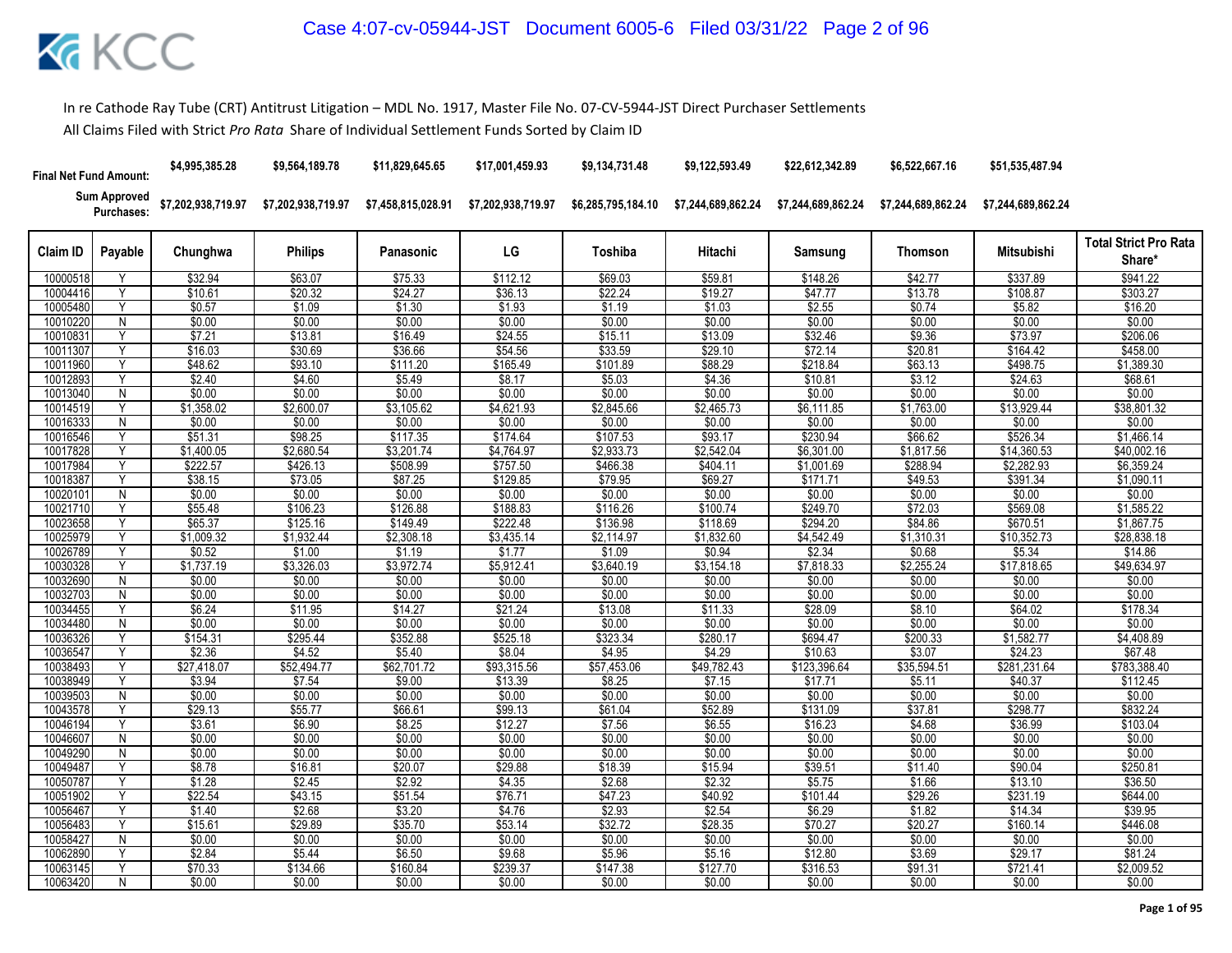| <b>Final Net Fund Amount:</b> | \$4,995,385.28                                | \$9,564,189.78     | \$11,829,645,65    | \$17.001.459.93    | \$9.134.731.48     | \$9.122.593.49     | \$22,612,342.89 | \$6.522.667.16                        | \$51,535,487.94    |
|-------------------------------|-----------------------------------------------|--------------------|--------------------|--------------------|--------------------|--------------------|-----------------|---------------------------------------|--------------------|
|                               | Sum Approved \$7,202,938,719.97<br>Purchases: | \$7,202,938,719.97 | \$7,458,815,028.91 | \$7,202,938,719.97 | \$6,285,795,184.10 | \$7.244.689.862.24 |                 | \$7.244.689.862.24 \$7.244.689.862.24 | \$7.244.689.862.24 |

|          |                |             | <b>Philips</b> |             | LG          | Toshiba     | Hitachi     |             |                |                   | <b>Total Strict Pro Rata</b> |
|----------|----------------|-------------|----------------|-------------|-------------|-------------|-------------|-------------|----------------|-------------------|------------------------------|
| Claim ID | Payable        | Chunghwa    |                | Panasonic   |             |             |             | Samsung     | <b>Thomson</b> | <b>Mitsubishi</b> | Share*                       |
| 10064516 |                | \$0.61      | \$1.17         | \$1.40      | \$2.08      | \$1.28      | \$1.11      | \$2.75      | \$0.79         | \$6.27            | \$17.48                      |
| 10065318 | Y              | \$2.29      | \$4.38         | \$5.23      | \$7.79      | \$4.80      | \$4.16      | \$10.30     | \$2.97         | \$23.47           | \$65.39                      |
| 10066098 | N              | \$0.00      | \$0.00         | \$0.00      | \$0.00      | \$0.00      | \$0.00      | \$0.00      | \$0.00         | \$0.00            | \$0.00                       |
| 10066632 | $\overline{Y}$ | \$110.66    | \$211.87       | \$253.06    | \$376.62    | \$231.88    | \$200.92    | \$498.02    | \$143.66       | \$1,135.03        | \$3,161.70                   |
| 10066667 |                | \$21.23     | \$40.64        | \$48.55     | \$72.25     | \$44.48     | \$38.54     | \$95.54     | \$27.56        | \$217.74          | \$606.53                     |
| 10073582 | Υ              | \$1,749.29  | \$3,349.20     | \$4,000.42  | \$5,953.60  | \$3,665.55  | \$3,176.16  | \$7,872.79  | \$2,270.96     | \$17,942.78       | \$49,980.75                  |
| 10074678 | N              | \$0.00      | \$0.00         | \$0.00      | \$0.00      | \$0.00      | \$0.00      | \$0.00      | \$0.00         | \$0.00            | \$0.00                       |
| 10075739 | Y              | \$9.49      | \$18.17        | \$21.70     | \$32.30     | \$19.88     | \$17.23     | \$42.71     | \$12.32        | \$97.33           | \$271.12                     |
| 10076700 |                | \$1.39      | \$2.66         | \$3.17      | \$4.72      | \$2.91      | \$2.52      | \$6.24      | \$1.80         | \$14.23           | \$39.63                      |
| 10076905 | v              | \$54.68     | \$104.70       | \$125.06    | \$186.11    | \$114.59    | \$99.29     | \$246.11    | \$70.99        | \$560.90          | \$1,562.43                   |
| 10076956 | Y              | \$608.50    | \$1,165.03     | \$1,391.56  | \$2,070.98  | \$1,275.08  | \$1,104.84  | \$2,738.58  | \$789.96       | \$6,241.47        | \$17,386.01                  |
| 10077359 | V              | \$2.21      | \$4.23         | \$5.06      | \$7.52      | \$4.63      | \$4.01      | \$9.95      | \$2.87         | \$22.67           | \$63.16                      |
| 10078401 | N              | \$0.00      | \$0.00         | \$0.00      | \$0.00      | \$0.00      | \$0.00      | \$0.00      | \$0.00         | \$0.00            | \$0.00                       |
| 10080430 | Y              | \$116.22    | \$222.52       | \$265.79    | \$395.56    | \$243.54    | \$211.03    | \$523.07    | \$150.88       | \$1,192.13        | \$3,320.76                   |
| 10081917 | Y              | \$4.16      | \$7.97         | \$9.52      | \$14.16     | \$8.72      | \$7.56      | \$18.73     | \$5.40         | \$42.68           | \$118.89                     |
| 10083383 | $\checkmark$   | \$8.60      | \$16.46        | \$19.67     | \$29.27     | \$18.02     | \$15.61     | \$38.70     | \$11.16        | \$88.21           | \$245.71                     |
| 10084215 | Υ              | \$43.35     | \$82.99        | \$99.12     | \$147.52    | \$90.83     | \$78.70     | \$195.08    | \$56.27        | \$444.60          | \$1,238.45                   |
| 10084800 | V              | \$7.28      | \$13.94        | \$16.65     | \$24.78     | \$15.26     | \$13.22     | \$32.77     | \$9.45         | \$74.69           | \$208.06                     |
| 10087320 | Υ              | \$45.34     | \$86.80        | \$103.68    | \$154.30    | \$95.00     | \$82.32     | \$204.04    | \$58.86        | \$465.02          | \$1,295.34                   |
| 10087354 |                | \$65.96     | \$126.29       | \$150.85    | \$224.50    | \$138.22    | \$119.77    | \$296.87    | \$85.63        | \$676.59          | \$1,884.69                   |
| 10087494 | Y              | \$11.57     | \$22.16        | \$26.46     | \$39.39     | \$24.25     | \$21.01     | \$52.08     | \$15.02        | \$118.70          | \$330.65                     |
| 10087923 | Y              | \$3,659.16  | \$7,005.84     | \$8,368.04  | \$12,453.70 | \$7,667.56  | \$6,643.86  | \$16,468.25 | \$4,750.37     | \$37,532.58       | \$104,549.36                 |
| 10088083 | Y              | \$28.76     | \$55.07        | \$65.78     | \$97.89     | \$60.27     | \$52.22     | \$129.45    | \$37.34        | \$295.02          | \$821.79                     |
| 10091157 | N              | \$0.00      | \$0.00         | \$0.00      | \$0.00      | \$0.00      | \$0.00      | \$0.00      | \$0.00         | \$0.00            | \$0.00                       |
| 10095381 | Y              | \$11.71     | \$22.41        | \$26.77     | \$39.84     | \$24.53     | \$21.26     | \$52.69     | \$15.20        | \$120.08          | \$334.49                     |
| 10096310 | Y              | \$25.08     | \$48.03        | \$57.36     | \$85.37     | \$52.56     | \$45.54     | \$112.89    | \$32.56        | \$257.29          | \$716.69                     |
| 10097988 | Y              | \$5.20      | \$9.96         | \$11.89     | \$17.70     | \$10.90     | \$9.44      | \$23.41     | \$6.75         | \$53.35           | \$148.61                     |
| 10098259 | Υ              | \$14.76     | \$28.26        | \$33.76     | \$50.24     | \$30.93     | \$26.80     | \$66.44     | \$19.17        | \$151.42          | \$421.80                     |
| 10098909 | Y              | \$13,627.90 | \$26,092.05    | \$31,165.32 | \$46,381.65 | \$28,556.52 | \$24,743.90 | \$61,333.18 | \$17,691.93    | \$139,783.63      | \$389,376.08                 |
| 10099034 | Y              | \$17.95     | \$34.36        | \$41.04     | \$61.08     | \$37.61     | \$32.59     | \$80.77     | \$23.30        | \$184.08          | \$512.77                     |
| 10099425 | V              | \$11.23     | \$21.50        | \$25.68     | \$38.21     | \$23.53     | \$20.38     | \$50.53     | \$14.58        | \$115.16          | \$320.78                     |
| 10101187 | Υ              | \$222.79    | \$426.56       | \$509.50    | \$758.26    | \$466.85    | \$404.52    | \$1,002.70  | \$289.23       | \$2,285.23        | \$6,365.65                   |
| 10101861 | $\vee$         | \$3.32      | \$6.36         | \$7.59      | \$11.30     | \$6.96      | \$6.03      | \$14.94     | \$4.31         | \$34.06           | \$94.88                      |
| 10103732 | Y              | \$183.41    | \$351.16       | \$419.44    | \$624.23    | \$384.33    | \$333.02    | \$825.46    | \$238.11       | \$1,881.29        | \$5,240.44                   |
| 10105972 | N              | \$0.00      | \$0.00         | \$0.00      | \$0.00      | \$0.00      | \$0.00      | \$0.00      | \$0.00         | \$0.00            | \$0.00                       |
| 10107746 | Υ              | \$18.47     | \$35.37        | \$42.24     | \$62.87     | \$38.71     | \$33.54     | \$83.14     | \$23.98        | \$189.48          | \$527.80                     |
| 10108220 |                | \$22.33     | \$42.74        | \$51.06     | \$75.98     | \$46.78     | \$40.54     | \$100.48    | \$28.98        | \$229.00          | \$637.88                     |
| 10108564 | Y              | \$38.53     | \$73.77        | \$88.11     | \$131.14    | \$80.74     | \$69.96     | \$173.41    | \$50.02        | \$395.21          | \$1,100.90                   |
| 10108742 | Ϋ              | \$45.94     | \$87.95        | \$105.06    | \$156.35    | \$96.26     | \$83.41     | \$206.75    | \$59.64        | \$471.20          | \$1,312.55                   |
| 10109005 | Y              | \$20.55     | \$39.34        | \$46.99     | \$69.93     | \$43.05     | \$37.30     | \$92.47     | \$26.67        | \$210.74          | \$587.03                     |
| 10110852 | Y              | \$21.90     | \$41.94        | \$50.09     | \$74.55     | \$45.90     | \$39.77     | \$98.58     | \$28.44        | \$224.68          | \$625.86                     |
| 10112677 | Y              | \$5.24      | \$10.03        | \$11.97     | \$17.82     | \$10.97     | \$9.51      | \$23.57     | \$6.80         | \$53.71           | \$149.61                     |
| 10113312 |                | \$0.78      | \$1.50         | \$1.79      | \$2.66      | \$1.64      | \$1.42      | \$3.52      | \$1.02         | \$8.02            | \$22.35                      |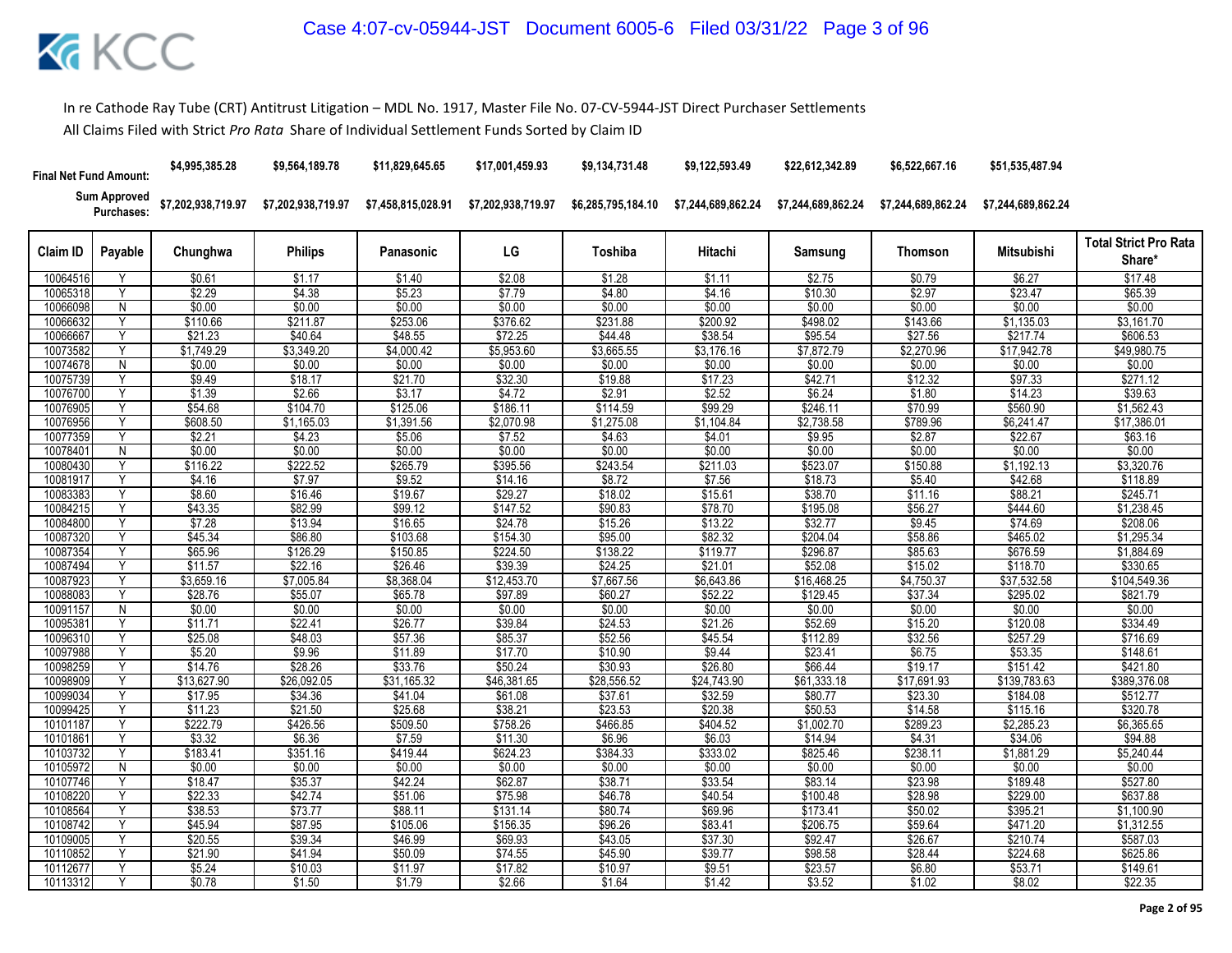| <b>Final Net Fund Amount:</b> | \$4,995,385.28                                | \$9.564.189.78     | \$11.829.645.65    | \$17,001,459,93    | \$9.134.731.48 | \$9.122.593.49 | \$22,612,342,89 | \$6,522,667.16     | \$51,535,487.94    |
|-------------------------------|-----------------------------------------------|--------------------|--------------------|--------------------|----------------|----------------|-----------------|--------------------|--------------------|
|                               | Sum Approved<br>Purchases: \$7,202,938,719.97 | \$7,202,938,719.97 | \$7,458,815,028.91 | \$7,202,938,719.97 |                |                |                 | \$7.244.689.862.24 | \$7.244.689.862.24 |

|                      |                         |                  |                  |                   |                  |                  |                  |                  |                   |                   | <b>Total Strict Pro Rata</b> |
|----------------------|-------------------------|------------------|------------------|-------------------|------------------|------------------|------------------|------------------|-------------------|-------------------|------------------------------|
| Claim ID             | Payable                 | Chunghwa         | <b>Philips</b>   | Panasonic         | LG               | Toshiba          | Hitachi          | Samsung          | <b>Thomson</b>    | <b>Mitsubishi</b> | Share*                       |
| 10114386             |                         | \$0.40           | \$0.77           | \$0.93            | \$1.38           | \$0.85           | \$0.73           | \$1.82           | \$0.53            | \$4.15            | \$11.56                      |
| 10115668             | Y                       | \$1,116.46       | \$2,137.58       | \$2,553.20        | \$3,799.79       | \$2,339.48       | \$2,027.13       | \$5,024.68       | \$1,449.40        | \$11,451.69       | \$31,899.40                  |
| 10115676             | Υ                       | \$1.11           | \$2.12           | \$2.54            | \$3.78           | \$2.33           | \$2.01           | \$4.99           | \$1.44            | \$11.38           | \$31.70                      |
| 10119485             | V                       | \$4.16           | \$7.97           | \$9.52            | \$14.16          | \$8.72           | \$7.56           | \$18.73          | \$5.40            | \$42.68           | \$118.89                     |
| 10121005             | Y                       | \$0.42           | \$0.80           | \$0.95            | \$1.42           | \$0.87           | \$0.75           | \$1.87           | \$0.54            | \$4.26            | \$11.88                      |
| 10125272             | Υ                       | \$0.00           | \$0.00           | \$405,818.63      | \$0.00           | \$0.00           | \$0.00           | \$0.00           | \$0.00            | \$0.00            | \$405,818.63                 |
| 10125337             | $\overline{N}$          | \$0.00           | \$0.00           | \$0.00            | \$0.00           | \$0.00           | \$0.00           | \$0.00           | \$0.00            | \$0.00            | \$0.00                       |
| 10126147             | $\vee$                  | \$894.76         | \$1,713.11       | \$2,046.21        | \$3,045.26       | \$1,874.92       | \$1,624.60       | \$4,026.92       | \$1,161.59        | \$9,177.70        | \$25,565.06                  |
| 10126520             | N                       | \$0.00           | \$0.00           | \$0.00            | \$0.00           | \$0.00           | \$0.00           | \$0.00           | \$0.00            | \$0.00            | \$0.00                       |
| 1012665              | Υ                       | \$15.84          | \$30.34          | \$36.23           | \$53.92          | \$33.20          | \$28.77          | \$71.31          | \$20.57           | \$162.52          | \$452.70                     |
| 10126988             | Y                       | \$12.09          | \$23.15          | \$27.65           | \$41.15          | \$25.34          | \$21.95          | \$54.42          | \$15.70           | \$124.02          | \$345.46                     |
| 10130659             |                         | \$7.02           | \$13.44          | \$16.06           | \$23.90          | \$14.71          | \$12.75          | \$31.60          | \$9.12            | \$72.02           | \$200.63                     |
| 10135634             | Υ                       | \$1.33           | \$2.55           | \$3.05            | \$4.53           | \$2.79           | \$2.42           | \$5.99           | \$1.73            | \$13.66           | \$38.05                      |
| 10137890             | ٧                       | \$20.81          | \$39.83          | \$47.58           | \$70.81          | \$43.60          | \$37.78          | \$93.64          | \$27.01           | \$213.41          | \$594.46                     |
| 10144994             | Y                       | \$4.24           | \$8.11           | \$9.69            | \$14.42          | \$8.88           | \$7.69           | \$19.07          | \$5.50            | \$43.46           | \$121.07                     |
| 10150218             | γ                       | \$22.46          | \$43.00          | \$51.36           | \$76.44          | \$47.06          | \$40.78          | \$101.08         | \$29.16           | \$230.36          | \$641.69                     |
| 10153284             | Y                       | \$23.13          | \$44.28          | \$52.89           | \$78.72          | \$48.47          | \$41.99          | \$104.09         | \$30.03           | \$237.24          | \$660.84                     |
| 10154744             | Υ                       | \$5.83           | \$11.15          | \$13.32           | \$19.83          | \$12.21          | \$10.58          | \$26.22          | \$7.56            | \$59.75           | \$166.45                     |
| 10155767             | $\vee$                  | \$27.39          | \$52.45          | \$62.65           | \$93.23          | \$57.40          | \$49.74          | \$123.29         | \$35.56           | \$280.99          | \$782.70                     |
| 10165487             |                         | \$0.00           | \$0.00           | \$0.00            | \$0.00           | \$0.00           | \$48,661.70      | \$120,618.66     | \$34,793.18       | \$274,900.37      | \$478,973.92                 |
| 10166220             | Υ                       | \$58.30          | \$111.63         | \$133.33          | \$198.43         | \$122.17         | \$105.86         | \$262.39         | \$75.69           | \$598.02          | \$1,665.81                   |
| 10169407             | Y<br>V                  | \$44.18          | \$84.58          | \$101.03          | \$150.35         | \$92.57          | \$80.21          | \$198.82         | \$57.35           | \$453.13          | \$1,262.23                   |
| 1016943              |                         | \$0.17           | \$0.33           | \$0.40<br>\$19.82 | \$0.59           | \$0.36           | \$0.31           | \$0.78           | \$0.23            | \$1.78            | \$4.95                       |
| 10169679<br>10170782 |                         | \$8.67           | \$16.60          |                   | \$29.50          | \$18.17          | \$15.74          | \$39.02          | \$11.25<br>\$0.00 | \$88.92           | \$247.69                     |
| 10171622             | N<br>$\overline{N}$     | \$0.00<br>\$0.00 | \$0.00<br>\$0.00 | \$0.00<br>\$0.00  | \$0.00<br>\$0.00 | \$0.00<br>\$0.00 | \$0.00<br>\$0.00 | \$0.00<br>\$0.00 | \$0.00            | \$0.00<br>\$0.00  | \$0.00<br>\$0.00             |
| 10171630             | $\checkmark$            | \$2.20           | \$4.21           | \$5.03            | \$7.48           | \$4.61           | \$3.99           | \$9.89           | \$2.85            | \$22.55           | \$62.80                      |
| 10171673             |                         | \$11,392.36      | \$21,811.86      | \$26,052.91       | \$38,773.13      | \$23,872.06      | \$20,684.87      | \$51,271.98      | \$14,789.7'       | \$116,853.28      | \$325,502.16                 |
| 4000000              | $\vee$                  | \$0.38           | \$0.72           | \$0.86            | \$1.28           | \$0.79           | \$0.68           | \$1.70           | \$0.49            | \$3.87            | \$10.77                      |
| 40000010             | Y                       | \$0.83           | \$1.58           | \$1.89            | \$2.82           | \$1.73           | \$1.50           | \$3.72           | \$1.07            | \$8.49            | \$23.64                      |
| 40000028             | $\overline{\mathsf{v}}$ | \$1.21           | \$2.32           | \$2.78            | \$4.13           | \$2.54           | \$2.20           | \$5.46           | \$1.58            | \$12.45           | \$34.68                      |
| 40000036             |                         | \$0.45           | \$0.86           | \$1.03            | \$1.53           | \$0.94           | \$0.82           | \$2.03           | \$0.59            | \$4.62            | \$12.88                      |
| 40000044             | Y                       | \$0.26           | \$0.50           | \$0.59            | \$0.89           | \$0.54           | \$0.47           | \$1.17           | \$0.34            | \$2.67            | \$7.43                       |
| 40000052             | $\overline{N}$          | \$0.00           | \$0.00           | \$0.00            | \$0.00           | \$0.00           | \$0.00           | \$0.00           | \$0.00            | \$0.00            | \$0.00                       |
| 40000060             | $\checkmark$            | \$2.39           | \$4.57           | \$5.46            | \$8.13           | \$5.00           | \$4.34           | \$10.75          | \$3.10            | \$24.49           | \$68.23                      |
| 40000079             | Y                       | \$0.07           | \$0.13           | \$0.15            | \$0.22           | \$0.14           | \$0.12           | \$0.30           | \$0.09            | \$0.68            | \$1.88                       |
| 40000087             | Υ                       | \$963.02         | \$1,843.80       | \$2,202.31        | \$3,277.58       | \$2,017.96       | \$1,748.54       | \$4,334.13       | \$1,250.21        | \$9,877.86        | \$27,515.39                  |
| 40000095             | Y                       | \$24.15          | \$46.24          | \$55.23           | \$82.19          | \$50.61          | \$43.85          | \$108.69         | \$31.35           | \$247.72          | \$690.03                     |
| 40000109             | $\checkmark$            | \$0.52           | \$1.00           | \$1.19            | \$1.77           | \$1.09           | \$0.94           | \$2.34           | \$0.68            | \$5.34            | \$14.86                      |
| 40000117             | N                       | \$0.00           | \$0.00           | \$0.00            | \$0.00           | \$0.00           | \$0.00           | \$0.00           | \$0.00            | \$0.00            | \$0.00                       |
| 40000125             | N                       | \$0.00           | \$0.00           | \$0.00            | \$0.00           | \$0.00           | \$0.00           | \$0.00           | \$0.00            | \$0.00            | \$0.00                       |
| 40000133             | Y                       | \$1.04           | \$1.99           | \$2.37            | \$3.53           | \$2.17           | \$1.88           | \$4.67           | \$1.35            | \$10.63           | \$29.62                      |
| 40000141             |                         | \$0.87           | \$1.66           | \$1.98            | \$2.95           | \$1.82           | \$1.57           | \$3.90           | \$1.12            | \$8.89            | \$24.76                      |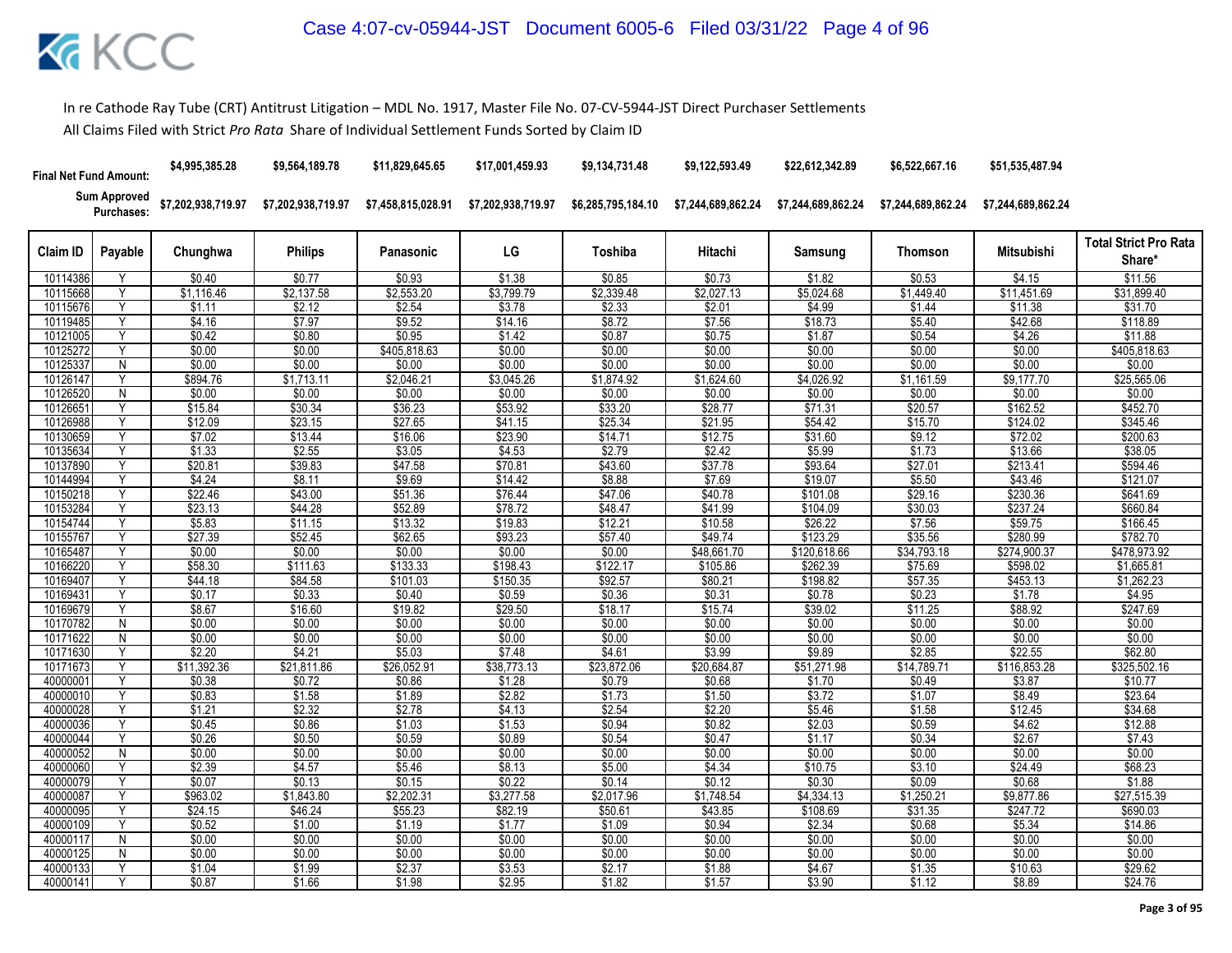| <b>Final Net Fund Amount:</b> | \$4,995,385.28     | \$9.564.189.78     | \$11.829.645.65    | \$17.001.459.93    | \$9.134.731.48     | \$9.122.593.49     | \$22,612,342.89 | \$6,522,667.16                        | \$51,535,487.94    |
|-------------------------------|--------------------|--------------------|--------------------|--------------------|--------------------|--------------------|-----------------|---------------------------------------|--------------------|
| Sum Approved<br>:Purchases    | \$7,202,938,719.97 | \$7,202,938,719.97 | \$7,458,815,028.91 | \$7,202,938,719.97 | \$6,285,795,184.10 | \$7.244.689.862.24 |                 | \$7.244.689.862.24 \$7.244.689.862.24 | \$7.244.689.862.24 |

|                      |                |                  |                  |                  |                  |                  |                  |                  |                  |                   | <b>Total Strict Pro Rata</b> |
|----------------------|----------------|------------------|------------------|------------------|------------------|------------------|------------------|------------------|------------------|-------------------|------------------------------|
| Claim ID             | Payable        | Chunghwa         | <b>Philips</b>   | Panasonic        | LG               | Toshiba          | Hitachi          | Samsung          | Thomson          | <b>Mitsubishi</b> | Share*                       |
| 40000150             | N              | \$0.00           | \$0.00           | \$0.00           | \$0.00           | \$0.00           | \$0.00           | \$0.00           | \$0.00           | \$0.00            | \$0.00                       |
| 40000168             | Y              | \$1.04           | \$1.99           | \$2.38           | \$3.54           | \$2.18           | \$1.89           | \$4.68           | \$1.35           | \$10.67           | \$29.72                      |
| 40000176             | $\checkmark$   | \$1.92           | \$3.68           | \$4.40           | \$6.55           | \$4.03           | \$3.49           | \$8.66           | \$2.50           | \$19.74           | \$54.99                      |
| 40000184             |                | \$0.05           | \$0.10           | \$0.12           | \$0.18           | \$0.11           | \$0.10           | \$0.24           | \$0.07           | \$0.54            | \$1.51                       |
| 40000192             | Y              | \$0.66           | \$1.26           | \$1.50           | \$2.24           | \$1.38           | \$1.19           | \$2.96           | \$0.85           | \$6.74            | \$18.78                      |
| 40000206             | v              | \$2.40           | \$4.59           | \$5.49           | \$8.16           | \$5.03           | \$4.35           | \$10.79          | \$3.11           | \$24.60           | \$68.53                      |
| 4000021              |                | \$0.06           | \$0.12           | \$0.14           | \$0.21           | \$0.13           | \$0.11           | \$0.28           | \$0.08           | \$0.63            | \$1.76                       |
| 40000222             | N              | \$0.00           | \$0.00           | \$0.00           | \$0.00           | \$0.00           | \$0.00           | \$0.00           | \$0.00           | \$0.00            | \$0.00                       |
| 40000230             | Υ              | \$0.36           | \$0.69           | \$0.83           | \$1.23           | \$0.76           | \$0.66           | \$1.63           | \$0.47           | \$3.72            | \$10.35                      |
| 40000249             | $\overline{N}$ | \$0.00           | \$0.00           | \$0.00           | \$0.00           | \$0.00           | \$0.00           | \$0.00           | \$0.00           | \$0.00            | \$0.00                       |
| 4000025              |                | \$0.45           | \$0.86           | \$1.03           | \$1.53           | \$0.94           | \$0.82           | \$2.03           | \$0.59           | \$4.62            | \$12.88                      |
| 40000265             | Ϋ              | \$0.28           | \$0.53           | \$0.63           | \$0.94           | \$0.58           | \$0.50           | \$1.25           | \$0.36           | \$2.84            | \$7.92                       |
| 40000273             | Y              | \$0.28           | \$0.53           | \$0.63           | \$0.94           | \$0.58           | \$0.50           | \$1.25           | \$0.36           | \$2.85            | \$7.93                       |
| 40000281             | $\overline{N}$ | \$0.00           | \$0.00           | \$0.00           | \$0.00           | \$0.00           | \$0.00           | \$0.00           | \$0.00           | \$0.00            | \$0.00                       |
| 40000290             | Y              | \$0.53           | \$1.01           | \$1.21           | \$1.80           | \$1.11           | \$0.96           | \$2.38           | \$0.69           | \$5.42            | \$15.11                      |
| 40000303             | Y              | \$0.59           | \$1.13           | \$1.35           | \$2.01           | \$1.24           | \$1.07           | \$2.65           | \$0.77           | \$6.05            | \$16.84                      |
| 40000311             | Ñ              | \$0.00           | \$0.00           | \$0.00           | \$0.00           | \$0.00           | \$0.00           | \$0.00           | \$0.00           | \$0.00            | \$0.00                       |
| 40000320             | Y              | \$0.19           | \$0.37           | \$0.44           | \$0.65           | \$0.40           | \$0.35           | \$0.86           | \$0.25           | \$1.96            | \$5.45                       |
| 40000338             | N              | \$0.00           | \$0.00           | \$0.00           | \$0.00           | \$0.00           | \$0.00           | \$0.00           | \$0.00           | \$0.00            | \$0.00                       |
| 40000346             | Υ              | \$20.81          | \$39.83          | \$47.58          | \$70.81          | \$43.60          | \$37.78          | \$93.64          | \$27.01          | \$213.41          | \$594.46                     |
| 40000354             | Y              | \$3.76           | \$7.20           | \$8.61           | \$12.81          | \$7.89           | \$6.83           | \$16.94          | \$4.89           | \$38.60           | \$107.52                     |
| 4000036              | $\vee$         | \$1,299.85       | \$2,488.71       | \$2,972.61       | \$4,423.97       | \$2,723.77       | \$2,360.12       | \$5,850.07       | \$1,687.49       | \$13,332.82       | \$37,139.41                  |
| 40000370             | Ñ              | \$0.00           | \$0.00           | \$0.00           | \$0.00           | \$0.00           | \$0.00           | \$0.00           | \$0.00           | \$0.00            | \$0.00                       |
| 40000389             | Υ              | \$8.93           | \$17.10          | \$20.42          | \$30.40          | \$18.71          | \$16.22          | \$40.19          | \$11.59          | \$91.60           | \$255.17                     |
| 40000397             | Υ              | \$1,998.31       | \$3,825.98       | \$4,569.89       | \$6,801.12       | \$4,187.35       | \$3,628.30       | \$8,993.52       | \$2,594.24       | \$20,497.02       | \$57,095.74                  |
| 40000400             | V              | \$0.62           | \$1.20           | \$1.43           | \$2.12           | \$1.31           | \$1.13           | \$2.81           | \$0.81           | \$6.40            | \$17.83                      |
| 40000419             | Y              | \$1.360.58       | \$2.604.98       | \$3.111.49       | \$4.630.65       | \$2,851.03       | \$2.470.38       | \$6,123.39       | \$1.766.33       | \$13,955.73       | \$38.874.56                  |
| 40000427             | Y              | \$0.79           | \$1.51           | \$1.80           | \$2.68           | \$1.65           | \$1.43           | \$3.54           | \$1.02           | \$8.07            | \$22.48                      |
| 40000435             | Y              | \$0.14           | \$0.28           | \$0.33           | \$0.49           | \$0.30           | \$0.26           | \$0.65           | \$0.19           | \$1.49            | \$4.14                       |
| 40000443             |                | \$6.21           | \$11.90          | \$14.21          | \$21.15          | \$13.02          | \$11.28          | \$27.97          | \$8.07           | \$63.74           | \$177.54                     |
| 40000451<br>40000460 | N<br>V         | \$0.00           | \$0.00<br>\$1.60 | \$0.00<br>\$1.91 | \$0.00<br>\$2.84 | \$0.00           | \$0.00<br>\$1.52 | \$0.00<br>\$3.76 | \$0.00           | \$0.00<br>\$8.57  | \$0.00<br>\$23.87            |
|                      | $\mathsf{N}$   | \$0.84           |                  |                  |                  | \$1.75           |                  |                  | \$1.08           |                   |                              |
| 40000478<br>40000486 | Y              | \$0.00<br>\$0.10 | \$0.00<br>\$0.20 | \$0.00<br>\$0.24 | \$0.00<br>\$0.35 | \$0.00<br>\$0.22 | \$0.00<br>\$0.19 | \$0.00<br>\$0.47 | \$0.00<br>\$0.14 | \$0.00<br>\$1.07  | \$0.00<br>\$2.97             |
| 40000494             | N              | \$0.00           | \$0.00           | \$0.00           | \$0.00           | \$0.00           | \$0.00           | \$0.00           | \$0.00           | \$0.00            | \$0.00                       |
| 40000508             | Y              | \$1.32           | \$2.53           | \$3.03           | \$4.51           | \$2.77           | \$2.40           | \$5.96           | \$1.72           | \$13.58           | \$37.82                      |
| 40000516             | Y              | \$1.19           | \$2.29           | \$2.73           | \$4.06           | \$2.50           | \$2.17           | \$5.37           | \$1.55           | \$12.25           | \$34.12                      |
| 40000524             | N              | \$0.00           | \$0.00           | \$0.00           | \$0.00           | \$0.00           | \$0.00           | \$0.00           | \$0.00           | \$0.00            | \$0.00                       |
| 40000532             | Y              | \$0.83           | \$1.58           | \$1.89           | \$2.82           | \$1.73           | \$1.50           | \$3.73           | \$1.07           | \$8.49            | \$23.65                      |
| 40000540             | N              | \$0.00           | \$0.00           | \$0.00           | \$0.00           | \$0.00           | \$0.00           | \$0.00           | \$0.00           | \$0.00            | \$0.00                       |
| 40000559             | N              | \$0.00           | \$0.00           | \$0.00           | \$0.00           | \$0.00           | \$0.00           | \$0.00           | \$0.00           | \$0.00            | \$0.00                       |
| 40000567             |                | \$0.11           | \$0.21           | \$0.25           | \$0.38           | \$0.23           | \$0.20           | \$0.50           | \$0.14           | \$1.14            | \$3.17                       |
| 40000575             | Υ              | \$0.68           | \$1.29           | \$1.55           | \$2.30           | \$1.42           | \$1.23           | \$3.04           | \$0.88           | \$6.94            | \$19.32                      |
|                      |                |                  |                  |                  |                  |                  |                  |                  |                  |                   |                              |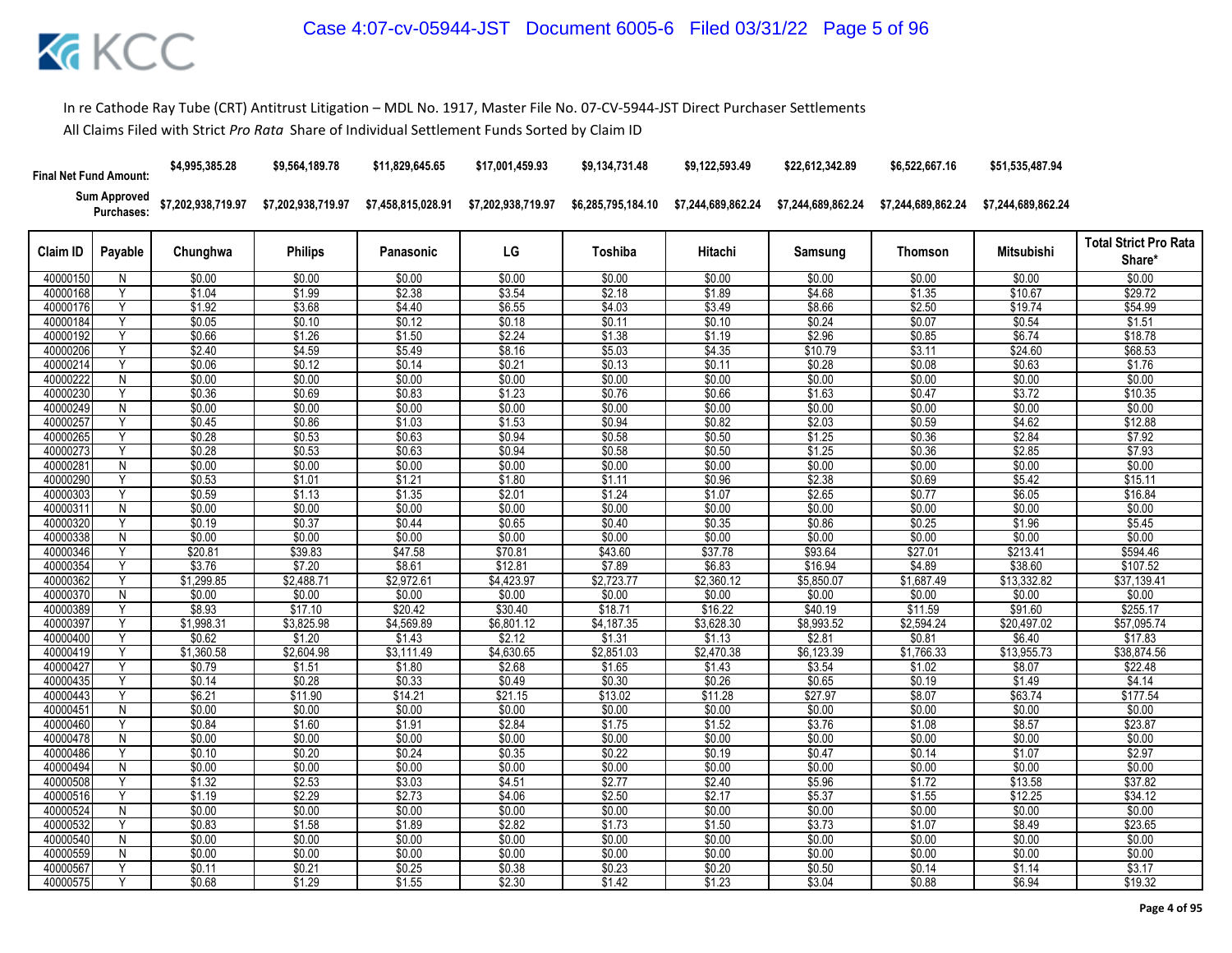| <b>Final Net Fund Amount:</b>      | \$4,995,385.28     | \$9,564,189.78     | \$11.829.645.65    | \$17,001,459.93    | \$9.134.731.48     | \$9.122.593.49 | \$22,612,342,89 | \$6,522,667.16     | \$51,535,487.94    |
|------------------------------------|--------------------|--------------------|--------------------|--------------------|--------------------|----------------|-----------------|--------------------|--------------------|
| <b>Sum Approved<br/>Purchases:</b> | \$7,202,938,719.97 | \$7,202,938,719.97 | \$7,458,815,028.91 | \$7,202,938,719.97 | \$6,285,795,184.10 |                |                 | \$7.244.689.862.24 | \$7.244.689.862.24 |

|                      |                          |                  |                  |                  |                  |                  |                  |                  |                  |                   | <b>Total Strict Pro Rata</b> |
|----------------------|--------------------------|------------------|------------------|------------------|------------------|------------------|------------------|------------------|------------------|-------------------|------------------------------|
| Claim ID             | Payable                  | Chunghwa         | <b>Philips</b>   | Panasonic        | LG               | Toshiba          | Hitachi          | Samsung          | <b>Thomson</b>   | <b>Mitsubishi</b> | Share*                       |
| 40000583             |                          | \$0.31           | \$0.60           | \$0.71           | \$1.06           | \$0.65           | \$0.57           | \$1.40           | \$0.41           | \$3.20            | \$8.92                       |
| 40000591             | $\overline{Y}$           | \$9.58           | \$18.35          | \$21.92          | \$32.62          | \$20.08          | \$17.40          | \$43.13          | \$12.44          | \$98.30           | \$273.83                     |
| 40000605             |                          | \$0.19           | \$0.37           | \$0.44           | \$0.65           | \$0.40           | \$0.35           | \$0.86           | \$0.25           | \$1.96            | \$5.45                       |
| 40000613             |                          | \$1.58           | \$3.02           | \$3.61           | \$5.37           | \$3.31           | \$2.86           | \$7.10           | \$2.05           | \$16.18           | \$45.08                      |
| 4000062              | Y                        | \$213,438.19     | \$408,649.83     | \$488,106.69     | \$726,422.62     | \$447,248.02     | \$387,535.41     | \$960,591.25     | \$277,088.36     | \$2,189,270.66    | \$6,098,351.03               |
| 40000630             | Y                        | \$0.78           | \$1.50           | \$1.79           | \$2.67           | \$1.64           | \$1.42           | \$3.53           | \$1.02           | \$8.05            | \$22.42                      |
| 40000648             | $\overline{\mathsf{v}}$  | \$0.40           | \$0.76           | \$0.91           | \$1.36           | \$0.84           | \$0.72           | \$1.79           | \$0.52           | \$4.09            | \$11.39                      |
| 40000656             | Y                        | \$0.41           | \$0.78           | \$0.93           | \$1.39           | \$0.85           | \$0.74           | \$1.83           | \$0.53           | \$4.18            | \$11.64                      |
| 40000664             | N                        | \$0.00           | \$0.00           | \$0.00           | \$0.00           | \$0.00           | \$0.00           | \$0.00           | \$0.00           | \$0.00            | \$0.00                       |
| 40000672             | Y                        | \$0.77           | \$1.48           | \$1.76           | \$2.62           | \$1.62           | \$1.40           | \$3.47           | \$1.00           | \$7.91            | \$22.03                      |
| 40000680             | Y                        | \$0.07           | \$0.13           | \$0.15           | \$0.23           | \$0.14           | \$0.12           | \$0.30           | \$0.09           | \$0.69            | \$1.93                       |
| 40000699             | Y                        | \$0.09           | \$0.17           | \$0.20           | \$0.30           | \$0.18           | \$0.16           | \$0.39           | \$0.11           | \$0.89            | \$2.48                       |
| 40000702             | N                        | \$0.00           | \$0.00           | \$0.00           | \$0.00           | \$0.00           | \$0.00           | \$0.00           | \$0.00           | \$0.00            | \$0.00                       |
| 40000710             | $\overline{N}$           | \$0.00           | \$0.00           | \$0.00           | \$0.00           | \$0.00           | \$0.00           | \$0.00           | \$0.00           | \$0.00            | \$0.00                       |
| 40000729             |                          | \$0.34           | \$0.65           | \$0.77           | \$1.15           | \$0.71           | \$0.61           | \$1.52           | \$0.44           | \$3.47            | \$9.66                       |
| 40000737             | Ÿ                        | \$0.50           | \$0.96           | \$1.15           | \$1.71           | \$1.05           | \$0.91           | \$2.26           | \$0.65           | \$5.14            | \$14.33                      |
| 40000745             | ٧                        | \$0.28           | \$0.53           | \$0.63           | \$0.94           | \$0.58           | \$0.50           | \$1.25           | \$0.36           | \$2.84            | \$7.92                       |
| 40000753             | Y                        | \$0.18           | \$0.35           | \$0.42           | \$0.62           | \$0.38           | \$0.33           | \$0.82           | \$0.24           | \$1.88            | \$5.23                       |
| 4000076              | γ                        | \$0.80           | \$1.53           | \$1.83           | \$2.72           | \$1.67           | \$1.45           | \$3.59           | \$1.04           | \$8.19            | \$22.82                      |
| 40000770             | Υ                        | \$0.28           | \$0.53           | \$0.63           | \$0.94           | \$0.58           | \$0.50           | \$1.25           | \$0.36           | \$2.85            | \$7.93                       |
| 40000788             | Y                        | \$0.09           | \$0.17           | \$0.20           | \$0.30           | \$0.18           | \$0.16           | \$0.39           | \$0.11           | \$0.89            | \$2.48                       |
| 40000796             | $\checkmark$             | \$1.36           | \$2.61           | \$3.12           | \$4.64           | \$2.86           | \$2.48           | \$6.14           | \$1.77           | \$14.00           | \$38.99                      |
| 40000800             |                          | \$0.27           | \$0.52           | \$0.62           | \$0.93           | \$0.57           | \$0.49           | \$1.23           | \$0.35           | \$2.79            | \$7.78                       |
| 40000818             | Υ                        | \$2.09           | \$4.00           | \$4.78           | \$7.11           | \$4.38           | \$3.79           | \$9.40           | \$2.71           | \$21.42           | \$59.67                      |
| 40000826             | Y                        | \$0.52           | \$1.00           | \$1.20           | \$1.78           | \$1.10           | \$0.95           | \$2.36           | \$0.68           | \$5.37            | \$14.96                      |
| 40000834             | $\overline{\mathsf{v}}$  | \$0.34           | \$0.65           | \$0.77           | \$1.15           | \$0.71           | \$0.61           | \$1.52           | \$0.44           | \$3.47            | \$9.66                       |
| 40000842             | Y                        | \$0.42           | \$0.81           | \$0.96           | \$1.44           | \$0.88           | \$0.77           | \$1.90           | \$0.55           | \$4.33            | \$12.05                      |
| 40000850             | N                        | \$0.00           | \$0.00           | \$0.00           | \$0.00           | \$0.00           | \$0.00           | \$0.00           | \$0.00           | \$0.00            | \$0.00                       |
| 40000869             | $\overline{N}$<br>$\vee$ | \$0.00           | \$0.00           | \$0.00           | \$0.00           | \$0.00           | \$0.00           | \$0.00           | \$0.00           | \$0.00            | \$0.00                       |
| 40000877             |                          | \$0.17           | \$0.33           | \$0.40           | \$0.59           | \$0.36           | \$0.31           | \$0.78           | \$0.23           | \$1.78            | \$4.95                       |
| 40000885             | N<br>Y                   | \$0.00           | \$0.00           | \$0.00           | \$0.00           | \$0.00           | \$0.00           | \$0.00           | \$0.00           | \$0.00            | \$0.00                       |
| 40000893             |                          | \$0.19           | \$0.37           | \$0.44           | \$0.65           | \$0.40           | \$0.35           | \$0.86           | \$0.25           | \$1.96            | \$5.45                       |
| 40000907<br>40000915 | $\mathsf{N}$<br>V        | \$0.00<br>\$1.08 | \$0.00<br>\$2.07 | \$0.00<br>\$2.47 | \$0.00<br>\$3.67 | \$0.00<br>\$2.26 | \$0.00<br>\$1.96 | \$0.00<br>\$4.86 | \$0.00<br>\$1.40 | \$0.00<br>\$11.07 | \$0.00<br>\$30.84            |
| 40000923             |                          | \$0.28           | \$0.54           | \$0.65           | \$0.96           | \$0.59           | \$0.51           | \$1.27           | \$0.37           | \$2.90            | \$8.09                       |
| 4000093              | Y                        | \$0.46           | \$0.88           | \$1.05           | \$1.56           | \$0.96           | \$0.83           | \$2.06           | \$0.59           | \$4.69            | \$13.07                      |
| 40000940             | $\overline{N}$           | \$0.00           | \$0.00           | \$0.00           | \$0.00           | \$0.00           | \$0.00           | \$0.00           | \$0.00           | \$0.00            | \$0.00                       |
| 40000958             | $\checkmark$             | \$0.26           | \$0.50           | \$0.59           | \$0.89           | \$0.54           | \$0.47           | \$1.17           | \$0.34           | \$2.67            | \$7.43                       |
| 40000966             |                          | \$0.28           | \$0.53           | \$0.63           | \$0.94           | \$0.58           | \$0.50           | \$1.25           | \$0.36           | \$2.84            | \$7.91                       |
| 40000974             | Y                        | \$0.31           | \$0.60           | \$0.71           | \$1.06           | \$0.65           | \$0.57           | \$1.40           | \$0.41           | \$3.20            | \$8.92                       |
| 40000982             | Υ                        | \$0.16           | \$0.30           | \$0.36           | \$0.53           | \$0.33           | \$0.29           | \$0.71           | \$0.20           | \$1.61            | \$4.49                       |
| 40000990             | N                        | \$0.00           | \$0.00           | \$0.00           | \$0.00           | \$0.00           | \$0.00           | \$0.00           | \$0.00           | \$0.00            | \$0.00                       |
| 40001008             | N                        | \$0.00           | \$0.00           | \$0.00           | \$0.00           | \$0.00           | \$0.00           | \$0.00           | \$0.00           | \$0.00            | \$0.00                       |
|                      |                          |                  |                  |                  |                  |                  |                  |                  |                  |                   |                              |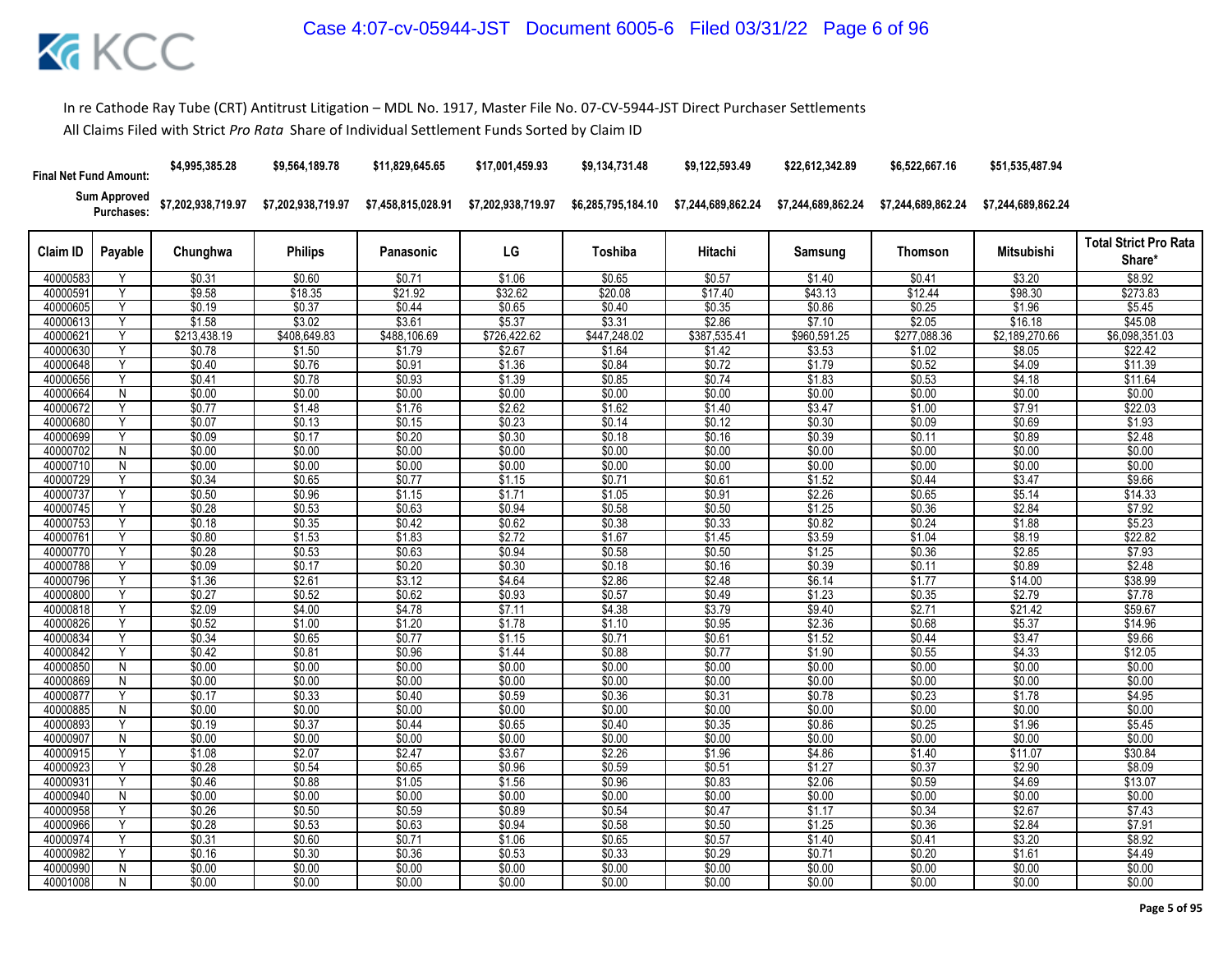| <b>Final Net Fund Amount:</b> | \$4,995,385.28     | \$9.564.189.78     | \$11,829,645,65    | \$17.001.459.93    | \$9.134.731.48     | \$9.122.593.49     | \$22,612,342.89    | \$6,522,667.16     | \$51,535,487.94    |
|-------------------------------|--------------------|--------------------|--------------------|--------------------|--------------------|--------------------|--------------------|--------------------|--------------------|
| Sum Approved<br>:Purchases    | \$7,202,938,719.97 | \$7,202,938,719.97 | \$7,458,815,028.91 | \$7,202,938,719.97 | \$6,285,795,184.10 | \$7.244.689.862.24 | \$7.244.689.862.24 | \$7.244.689.862.24 | \$7.244.689.862.24 |

| Claim ID             | Payable                 | Chunghwa          | <b>Philips</b>    | Panasonic         | LG                | Toshiba           | Hitachi           | Samsung            | Thomson           | Mitsubishi         | <b>Total Strict Pro Rata</b><br>Share* |
|----------------------|-------------------------|-------------------|-------------------|-------------------|-------------------|-------------------|-------------------|--------------------|-------------------|--------------------|----------------------------------------|
| 40001016             | N                       | \$0.00            | \$0.00            | \$0.00            | \$0.00            | \$0.00            | \$0.00            | \$0.00             | \$0.00            | \$0.00             | \$0.00                                 |
| 40001024             | Y                       | \$0.10            | \$0.20            | \$0.24            | \$0.35            | \$0.22            | \$0.19            | \$0.47             | \$0.14            | \$1.07             | \$2.97                                 |
| 40001032             | Υ                       | \$0.38            | \$0.73            | \$0.87            | \$1.30            | \$0.80            | \$0.69            | \$1.72             | \$0.50            | \$3.91             | \$10.90                                |
| 40001040             | $\checkmark$            | \$0.88            | \$1.69            | \$2.02            | \$3.01            | \$1.85            | \$1.61            | \$3.98             | \$1.15            | \$9.07             | \$25.26                                |
| 40001059             | Υ                       | \$0.40            | \$0.76            | \$0.91            | \$1.36            | \$0.84            | \$0.72            | \$1.79             | \$0.52            | \$4.09             | \$11.39                                |
| 40001067             |                         | \$0.32            | \$0.61            | \$0.73            | \$1.09            | \$0.67            | \$0.58            | \$1.44             | \$0.42            | \$3.29             | \$9.16                                 |
| 40001075             | Y                       | \$0.87            | \$1.66            | \$1.98            | \$2.95            | \$1.82            | \$1.57            | \$3.90             | \$1.13            | \$8.89             | \$24.77                                |
| 40001083             | N                       | \$0.00            | \$0.00            | \$0.00            | \$0.00            | \$0.00            | \$0.00            | \$0.00             | \$0.00            | \$0.00             | \$0.00                                 |
| 40001091             |                         | \$0.14            | \$0.27            | \$0.32            | \$0.47            | \$0.29            | \$0.25            | \$0.62             | \$0.18            | \$1.42             | \$3.96                                 |
| 40001105             | N                       | \$0.00            | \$0.00            | \$0.00            | \$0.00            | \$0.00            | \$0.00            | \$0.00             | \$0.00            | \$0.00             | \$0.00                                 |
| 40001113             | $\overline{\mathsf{v}}$ | \$0.13            | \$0.25            | \$0.29            | \$0.44            | \$0.27            | \$0.23            | \$0.58             | \$0.17            | \$1.32             | \$3.67                                 |
| 40001121             | N                       | \$0.00            | \$0.00            | \$0.00            | \$0.00            | \$0.00            | \$0.00            | \$0.00             | \$0.00            | \$0.00             | \$0.00                                 |
| 40001130             | Ÿ                       | \$1.04            | \$1.99            | \$2.38            | \$3.54            | \$2.18            | \$1.89            | \$4.68             | \$1.35            | \$10.67            | \$29.72                                |
| 40001148             |                         | \$3.42            | \$6.54            | \$7.82            | \$11.63           | \$7.16            | \$6.21            | \$15.38            | \$4.44            | \$35.06            | \$97.67                                |
| 40001156             | V                       | \$0.31            | \$0.60            | \$0.71            | \$1.06            | \$0.65            | \$0.57            | \$1.40             | \$0.41            | \$3.20             | \$8.92                                 |
| 40001164             | N                       | \$0.00            | \$0.00            | \$0.00            | \$0.00            | \$0.00            | \$0.00            | \$0.00             | \$0.00            | \$0.00             | \$0.00                                 |
| 40001172             | Y                       | \$1.13            | \$2.17            | \$2.59            | \$3.85            | \$2.37            | \$2.05            | \$5.09             | \$1.47            | \$11.60            | \$32.32                                |
| 40001180             | Y                       | \$0.49            | \$0.93            | \$1.11            | \$1.65            | \$1.02            | \$0.88            | \$2.18             | \$0.63            | \$4.98             | \$13.87                                |
| 40001199             | $\checkmark$            | \$0.24            | \$0.46            | \$0.56            | \$0.83            | \$0.51            | \$0.44            | \$1.09             | \$0.32            | \$2.49             | \$6.94                                 |
| 40001202             |                         | \$4.85            | \$9.29            | \$11.10           | \$16.52           | \$10.17           | \$8.81            | \$21.85            | \$6.30            | \$49.79            | \$138.71                               |
| 40001210             | Y                       | \$18.17           | \$34.79           | \$41.55           | \$61.84           | \$38.07           | \$32.99           | \$81.77            | \$23.59           | \$186.37           | \$519.14                               |
| 40001229             | N                       | \$0.00            | \$0.00            | \$0.00            | \$0.00            | \$0.00            | \$0.00            | \$0.00             | \$0.00            | \$0.00             | \$0.00                                 |
| 40001237             | V                       | \$0.33            | \$0.64            | \$0.76            | \$1.13            | \$0.70            | \$0.61            | \$1.50             | \$0.43            | \$3.42             | \$9.53                                 |
| 40001245             | Y                       | \$0.91            | \$1.75            | \$2.09            | \$3.11            | \$1.91            | \$1.66            | \$4.11             | \$1.18            | \$9.36             | \$26.07                                |
| 40001253             | ٧                       | \$0.09            | \$0.17            | \$0.20            | \$0.30            | \$0.19            | \$0.16            | \$0.40             | \$0.11            | \$0.91             | \$2.53                                 |
| 4000126              | $\overline{N}$          | \$0.00            | \$0.00            | \$0.00            | \$0.00            | \$0.00            | \$0.00            | \$0.00             | \$0.00            | \$0.00             | \$0.00                                 |
| 40001270             | $\checkmark$            | \$1.39            | \$2.66            | \$3.17            | \$4.72            | \$2.91            | \$2.52            | \$6.24             | \$1.80            | \$14.23            | \$39.63                                |
| 40001288             |                         | \$10,937.64       | \$20,941.27       | \$25,013.03       | \$37,225.54       | \$22,919.23       | \$19,859.26       | \$49,225.51        | \$14,199.40       | \$112,189.20       | \$312,510.07                           |
| 40001296             | Y                       | \$0.08            | \$0.16            | \$0.19            | \$0.28            | \$0.17            | \$0.15            | \$0.37             | \$0.11            | \$0.84             | \$2.35                                 |
| 40001300             | N                       | \$0.00            | \$0.00            | \$0.00            | \$0.00            | \$0.00            | \$0.00            | \$0.00             | \$0.00            | \$0.00             | \$0.00                                 |
| 40001318             |                         | \$0.73            | \$1.41            | \$1.68            | \$2.50            | \$1.54            | \$1.33            | \$3.31             | \$0.95            | \$7.54             | \$21.00                                |
| 40001326             | N<br>Y                  | \$0.00            | \$0.00            | \$0.00            | \$0.00            | \$0.00            | \$0.00            | \$0.00             | \$0.00            | \$0.00             | \$0.00                                 |
| 40001334<br>40001342 |                         | \$0.44<br>\$23.67 | \$0.85<br>\$45.31 | \$1.01<br>\$54.12 | \$1.50<br>\$80.55 | \$0.93<br>\$49.59 | \$0.80<br>\$42.97 | \$1.99<br>\$106.51 | \$0.57<br>\$30.72 | \$4.53<br>\$242.75 | \$12.63<br>\$676.20                    |
| 40001350             |                         | \$0.69            | \$1.33            | \$1.59            | \$2.36            | \$1.45            | \$1.26            | \$3.12             | \$0.90            | \$7.11             | \$19.82                                |
| 40001369             | Υ                       | \$2.77            | \$5.29            | \$6.32            | \$9.41            | \$5.79            | \$5.02            | \$12.45            | \$3.59            | \$28.37            | \$79.01                                |
| 40001377             | Y                       | \$0.42            | \$0.80            | \$0.95            | \$1.42            | \$0.87            | \$0.76            | \$1.87             | \$0.54            | \$4.27             | \$11.89                                |
| 40001385             | N                       | \$0.00            | \$0.00            | \$0.00            | \$0.00            | \$0.00            | \$0.00            | \$0.00             | \$0.00            | \$0.00             | \$0.00                                 |
| 40001393             | Y                       | \$0.97            | \$1.86            | \$2.22            | \$3.30            | \$2.03            | \$1.76            | \$4.37             | \$1.26            | \$9.96             | \$27.74                                |
| 40001407             | Υ                       | \$0.84            | \$1.61            | \$1.92            | \$2.86            | \$1.76            | \$1.52            | \$3.78             | \$1.09            | \$8.61             | \$23.98                                |
| 40001415             | N                       | \$0.00            | \$0.00            | \$0.00            | \$0.00            | \$0.00            | \$0.00            | \$0.00             | \$0.00            | \$0.00             | \$0.00                                 |
| 40001423             |                         | \$1.46            | \$2.79            | \$3.33            | \$4.96            | \$3.05            | \$2.64            | \$6.55             | \$1.89            | \$14.94            | \$41.61                                |
| 40001431             | $\vee$                  | \$0.42            | \$0.81            | \$0.96            | \$1.43            | \$0.88            | \$0.76            | \$1.90             | \$0.55            | \$4.32             | \$12.03                                |
|                      |                         |                   |                   |                   |                   |                   |                   |                    |                   |                    |                                        |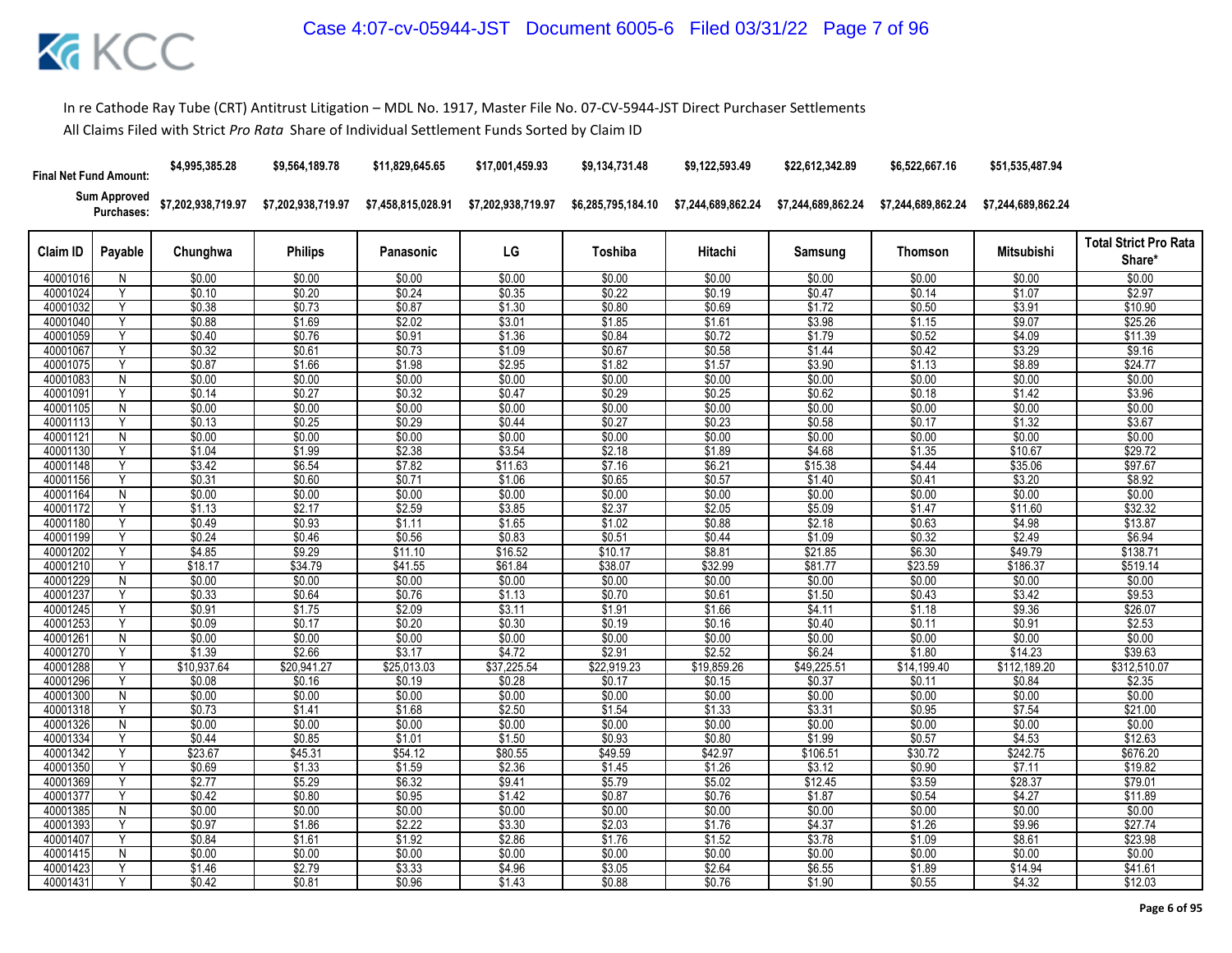| <b>Final Net Fund Amount:</b> | \$4,995,385.28     | \$9,564,189.78     | \$11.829.645.65    | \$17,001,459,93    | \$9.134.731.48     | \$9.122.593.49     | \$22.612.342.89 | \$6,522,667.16                        | \$51,535,487.94    |
|-------------------------------|--------------------|--------------------|--------------------|--------------------|--------------------|--------------------|-----------------|---------------------------------------|--------------------|
| Sum Approved<br>Purchases:    | \$7,202,938,719.97 | \$7,202,938,719.97 | \$7,458,815,028.91 | \$7,202,938,719.97 | \$6,285,795,184.10 | \$7,244,689,862.24 |                 | \$7.244.689.862.24 \$7.244.689.862.24 | \$7.244.689.862.24 |

|                      |                         |                  |                  |                  |                  |                  |                  |                   |                  |                   | <b>Total Strict Pro Rata</b> |
|----------------------|-------------------------|------------------|------------------|------------------|------------------|------------------|------------------|-------------------|------------------|-------------------|------------------------------|
| Claim ID             | Payable                 | Chunghwa         | <b>Philips</b>   | Panasonic        | LG               | Toshiba          | Hitachi          | Samsung           | <b>Thomson</b>   | <b>Mitsubishi</b> | Share*                       |
| 40001440             |                         | \$0.80           | \$1.53           | \$1.83           | \$2.72           | \$1.68           | \$1.45           | \$3.60            | \$1.04           | \$8.21            | \$22.87                      |
| 40001458             | Y                       | \$0.42           | \$0.80           | \$0.95           | \$1.42           | \$0.87           | \$0.76           | \$1.87            | \$0.54           | \$4.27            | \$11.89                      |
| 40001466             | Y                       | \$0.24           | \$0.46           | \$0.56           | \$0.83           | \$0.51           | \$0.44           | \$1.09            | \$0.32           | \$2.49            | \$6.94                       |
| 40001474             |                         | \$0.16           | \$0.32           | \$0.38           | \$0.56           | \$0.35           | \$0.30           | \$0.74            | \$0.21           | \$1.69            | \$4.71                       |
| 40001482             | Y                       | \$2.83           | \$5.41           | \$6.46           | \$9.62           | \$5.92           | \$5.13           | \$12.72           | \$3.67           | \$28.99           | \$80.75                      |
| 40001490             | γ                       | \$1.13           | \$2.17           | \$2.59           | \$3.85           | \$2.37           | \$2.06           | \$5.10            | \$1.47           | \$11.62           | \$32.36                      |
| 40001504             | Y                       | \$0.08           | \$0.15           | \$0.17           | \$0.26           | \$0.16           | \$0.14           | \$0.34            | \$0.10           | \$0.78            | \$2.18                       |
| 40001512             | $\vee$                  | \$0.76           | \$1.46           | \$1.74           | \$2.60           | \$1.60           | \$1.39           | \$3.43            | \$0.99           | \$7.82            | \$21.80                      |
| 40001520             | ν                       | \$0.48           | \$0.92           | \$1.10           | \$1.63           | \$1.01           | \$0.87           | \$2.16            | \$0.62           | \$4.92            | \$13.71                      |
| 40001539             | Y                       | \$8,158.27       | \$15,619.86      | \$18,656.95      | \$27,766.12      | \$17,095.21      | \$14,812.80      | \$36,716.78       | \$10,591.18      | \$83,680.71       | \$233,097.88                 |
| 40001547             | $\checkmark$            | \$30.54          | \$58.47          | \$69.84          | \$103.94         | \$63.99          | \$55.45          | \$137.44          | \$39.65          | \$313.25          | \$872.57                     |
| 40001555             | N                       | \$0.00           | \$0.00           | \$0.00           | \$0.00           | \$0.00           | \$0.00           | \$0.00            | \$0.00           | \$0.00            | \$0.00                       |
| 40001563             | Υ                       | \$0.36           | \$0.69           | \$0.83           | \$1.23           | \$0.76           | \$0.66           | \$1.63            | \$0.47           | \$3.71            | \$10.33                      |
| 4000157              | Υ                       | \$2.27           | \$4.36           | \$5.20           | \$7.74           | \$4.77           | \$4.13           | \$10.24           | \$2.95           | \$23.33           | \$64.99                      |
| 40001580             | $\checkmark$            | \$0.72           | \$1.39           | \$1.66           | \$2.47           | \$1.52           | \$1.32           | \$3.26            | \$0.94           | \$7.43            | \$20.70                      |
| 40001598             | Y                       | \$0.11           | \$0.22           | \$0.26           | \$0.38           | \$0.24           | \$0.21           | \$0.51            | \$0.15           | \$1.16            | \$3.23                       |
| 40001601             | Υ                       | \$0.11           | \$0.22           | \$0.26           | \$0.38           | \$0.24           | \$0.20           | \$0.51            | \$0.15           | \$1.16            | \$3.22                       |
| 40001610             | Y                       | \$1.07           | \$2.06           | \$2.46           | \$3.66           | \$2.25           | \$1.95           | \$4.84            | \$1.40           | \$11.03           | \$30.71                      |
| 40001628             |                         | \$0.64           | \$1.22           | \$1.46           | \$2.17           | \$1.33           | \$1.16           | \$2.87            | \$0.83           | \$6.53            | \$18.20                      |
| 40001636             |                         | \$0.78           | \$1.49           | \$1.78           | \$2.65           | \$1.63           | \$1.41           | \$3.50            | \$1.01           | \$7.98            | \$22.22                      |
| 40001644             | Υ                       | \$181.92         | \$348.31         | \$416.04         | \$619.17         | \$381.21         | \$330.32         | \$818.76          | \$236.18         | \$1,866.02        | \$5,197.93                   |
| 40001652             | $\overline{\mathsf{Y}}$ | \$4.79           | \$9.16           | \$10.94          | \$16.29          | \$10.03          | \$8.69           | \$21.54           | \$6.21           | \$49.08           | \$136.73                     |
| 40001660             | N                       | \$0.00           | \$0.00           | \$0.00           | \$0.00           | \$0.00           | \$0.00           | \$0.00            | \$0.00           | \$0.00            | \$0.00                       |
| 40001679             | N                       | \$0.00           | \$0.00           | \$0.00           | \$0.00           | \$0.00           | \$0.00           | \$0.00            | \$0.00           | \$0.00            | \$0.00                       |
| 40001687             | v                       | \$0.55           | \$1.06           | \$1.26           | \$1.88           | \$1.16           | \$1.00           | \$2.48            | \$0.72           | \$5.66            | \$15.75                      |
| 40001695             | $\overline{\mathsf{v}}$ | \$0.44           | \$0.85           | \$1.01           | \$1.50           | \$0.93           | \$0.80           | \$1.99            | \$0.57           | \$4.53            | \$12.63                      |
| 40001709             | γ                       | \$0.31           | \$0.60           | \$0.71           | \$1.06           | \$0.65           | \$0.57           | \$1.40            | \$0.41           | \$3.20            | \$8.92                       |
| 40001717             | Y                       | \$17.74          | \$33.96          | \$40.57          | \$60.37          | \$37.17          | \$32.21          | \$79.83           | \$23.03          | \$181.94          | \$506.81                     |
| 40001725             | Y                       | \$58.80          | \$112.58         | \$134.47         | \$200.12         | \$123.21         | \$106.76         | \$264.64          | \$76.34          | \$603.13          | \$1,680.06                   |
| 40001733             | Y                       | \$19,693.75      | \$37,705.75      | \$45,037.17      | \$67,026.36      | \$41,267.17      | \$35,757.54      | \$88,632.89       | \$25,566.69      | \$202,002.04      | \$562,689.37                 |
| 4000174              | N                       | \$0.00           | \$0.00           | \$0.00           | \$0.00           | \$0.00           | \$0.00           | \$0.00            | \$0.00           | \$0.00            | \$0.00                       |
| 40001750             | Y                       | \$0.66           | \$1.26           | \$1.50           | \$2.24           | \$1.38           | \$1.19           | \$2.96            | \$0.85           | \$6.74            | \$18.77                      |
| 40001768             | N<br>V                  | \$0.00           | \$0.00           | \$0.00           | \$0.00           | \$0.00           | \$0.00           | \$0.00            | \$0.00           | \$0.00            | \$0.00                       |
| 40001776             | Υ                       | \$5.32           | \$10.19          | \$12.18          | \$18.12          | \$11.16          | \$9.67           | \$23.96           | \$6.91           | \$54.61           | \$152.13                     |
| 40001784             |                         | \$0.09           | \$0.17           | \$0.20           | \$0.30           | \$0.18           | \$0.16           | \$0.39            | \$0.11           | \$0.89            | \$2.48                       |
| 40001792             | Υ<br>Y                  | \$0.58           | \$1.12           | \$1.33           | \$1.99           | \$1.22           | \$1.06           | \$2.63            | \$0.76           | \$5.99            | \$16.67                      |
| 40001806             |                         | \$32.43          | \$62.08          | \$74.16          | \$110.36         | \$67.95          | \$58.88          | \$145.94          | \$42.10          | \$332.61          | \$926.50                     |
| 40001814             | Υ                       | \$0.86           | \$1.64<br>\$2.03 | \$1.96           | \$2.91           | \$1.79<br>\$2.23 | \$1.55           | \$3.85            | \$1.11           | \$8.78            | \$24.46                      |
| 40001822             | Υ                       | \$1.06           |                  | \$2.43           | \$3.62           |                  | \$1.93           | \$4.78            | \$1.38           | \$10.90           | \$30.35                      |
| 40001830<br>40001849 | $\checkmark$            | \$0.97           | \$1.86           | \$2.22<br>\$5.15 | \$3.30           | \$2.03           | \$1.76           | \$4.37            | \$1.26           | \$9.96<br>\$23.09 | \$27.74                      |
| 40001857             |                         | \$2.25<br>\$0.21 | \$4.31           | \$0.48           | \$7.66<br>\$0.71 | \$4.72<br>\$0.44 | \$4.09<br>\$0.38 | \$10.13<br>\$0.94 | \$2.92<br>\$0.27 | \$2.13            | \$64.31                      |
| 40001865             | Υ                       | \$1.18           | \$0.40<br>\$2.26 | \$2.70           | \$4.02           | \$2.47           | \$2.14           | \$5.31            | \$1.53           | \$12.11           | \$5.94                       |
|                      |                         |                  |                  |                  |                  |                  |                  |                   |                  |                   | \$33.74                      |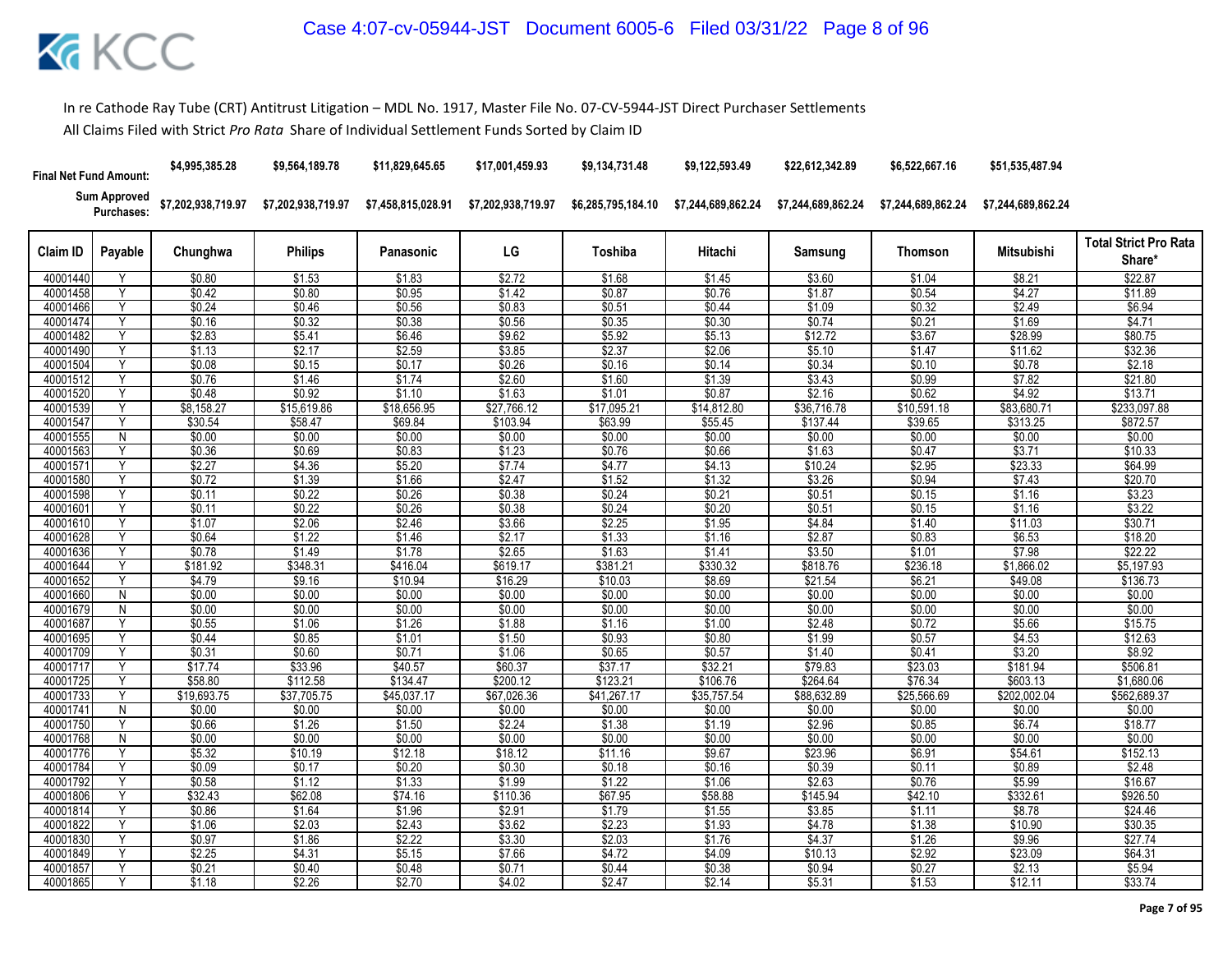| <b>Final Net Fund Amount:</b> | \$4,995,385.28                                | \$9.564.189.78     | \$11.829.645.65    | \$17,001,459,93    | \$9.134.731.48 | \$9.122.593.49 | \$22,612,342,89 | \$6,522,667.16     | \$51,535,487.94    |
|-------------------------------|-----------------------------------------------|--------------------|--------------------|--------------------|----------------|----------------|-----------------|--------------------|--------------------|
|                               | Sum Approved<br>Purchases: \$7,202,938,719.97 | \$7,202,938,719.97 | \$7,458,815,028.91 | \$7,202,938,719.97 |                |                |                 | \$7.244.689.862.24 | \$7.244.689.862.24 |

|          |                              |            |                |            | LG          |            |            |                         |                |                   | <b>Total Strict Pro Rata</b> |
|----------|------------------------------|------------|----------------|------------|-------------|------------|------------|-------------------------|----------------|-------------------|------------------------------|
| Claim ID | Payable                      | Chunghwa   | <b>Philips</b> | Panasonic  |             | Toshiba    | Hitachi    | Samsung                 | <b>Thomson</b> | <b>Mitsubishi</b> | Share*                       |
| 40001873 |                              | \$17.86    | \$34.19        | \$40.84    | \$60.78     | \$37.42    | \$32.42    | \$80.37                 | \$23.18        | \$183.17          | \$510.24                     |
| 40001881 | Y                            | \$0.36     | \$0.70         | \$0.83     | \$1.24      | \$0.76     | \$0.66     | \$1.64                  | \$0.47         | \$3.73            | \$10.40                      |
| 40001890 | N                            | \$0.00     | \$0.00         | \$0.00     | \$0.00      | \$0.00     | \$0.00     | \$0.00                  | \$0.00         | \$0.00            | \$0.00                       |
| 40001903 | $\checkmark$                 | \$0.10     | \$0.20         | \$0.24     | \$0.35      | \$0.22     | \$0.19     | \$0.47                  | \$0.13         | \$1.06            | \$2.96                       |
| 40001911 | Y                            | \$2.09     | \$3.99         | \$4.77     | \$7.10      | \$4.37     | \$3.79     | \$9.39                  | \$2.71         | \$21.39           | \$59.59                      |
| 40001920 | Υ                            | \$0.26     | \$0.50         | \$0.59     | \$0.89      | \$0.54     | \$0.47     | \$1.17                  | \$0.34         | \$2.67            | \$7.43                       |
| 40001938 | V                            | \$0.92     | \$1.77         | \$2.11     | \$3.14      | \$1.93     | \$1.67     | \$4.15                  | \$1.20         | \$9.46            | \$26.35                      |
| 40001946 |                              | \$1.10     | \$2.11         | \$2.52     | \$3.75      | \$2.31     | \$2.00     | \$4.95                  | \$1.43         | \$11.29           | \$31.46                      |
| 40001954 |                              | \$0.34     | \$0.65         | \$0.77     | \$1.15      | \$0.71     | \$0.61     | \$1.52                  | \$0.44         | \$3.47            | \$9.66                       |
| 40001962 | γ                            | \$0.62     | \$1.18         | \$1.41     | \$2.10      | \$1.29     | \$1.12     | \$2.78                  | \$0.80         | \$6.33            | \$17.64                      |
| 40001970 | Y                            | \$0.49     | \$0.93         | \$1.11     | \$1.65      | \$1.02     | \$0.88     | \$2.18                  | \$0.63         | \$4.98            | \$13.87                      |
| 40001989 |                              | \$0.15     | \$0.28         | \$0.33     | \$0.49      | \$0.30     | \$0.26     | \$0.65                  | \$0.19         | \$1.49            | \$4.15                       |
| 40001997 | Υ                            | \$0.26     | \$0.50         | \$0.59     | \$0.88      | \$0.54     | \$0.47     | \$1.17                  | \$0.34         | \$2.66            | \$7.42                       |
| 40002004 |                              | \$0.42     | \$0.80         | \$0.95     | \$1.42      | \$0.87     | \$0.76     | \$1.87                  | \$0.54         | \$4.27            | \$11.89                      |
| 40002012 | Y                            | \$0.16     | \$0.30         | \$0.36     | \$0.53      | \$0.33     | \$0.28     | \$0.70                  | \$0.20         | \$1.60            | \$4.46                       |
| 40002020 |                              | \$0.45     | \$0.86         | \$1.02     | \$1.52      | \$0.94     | \$0.81     | \$2.01                  | \$0.58         | \$4.59            | \$12.78                      |
| 40002039 |                              | \$0.26     | \$0.50         | \$0.60     | \$0.90      | \$0.55     | \$0.48     | \$1.19                  | \$0.34         | \$2.70            | \$7.53                       |
| 40002047 | γ                            | \$2.63     | \$5.04         | \$6.03     | \$8.97      | \$5.52     | \$4.78     | \$11.86                 | \$3.42         | \$27.02           | \$75.28                      |
| 40002055 | $\checkmark$                 | \$5.20     | \$9.96         | \$11.89    | \$17.70     | \$10.90    | \$9.44     | \$23.40                 | \$6.75         | \$53.33           | \$148.56                     |
| 40002063 |                              | \$0.18     | \$0.35         | \$0.42     | \$0.62      | \$0.38     | \$0.33     | \$0.82                  | \$0.24         | \$1.87            | \$5.20                       |
| 4000207  | Υ                            | \$1.65     | \$3.15         | \$3.77     | \$5.61      | \$3.45     | \$2.99     | \$7.41                  | \$2.14         | \$16.89           | \$47.06                      |
| 40002080 | Υ                            | \$0.31     | \$0.60         | \$0.71     | \$1.06      | \$0.65     | \$0.57     | \$1.40                  | \$0.40         | \$3.20            | \$8.91                       |
| 40002098 | γ                            | \$0.57     | \$1.09         | \$1.30     | \$1.93      | \$1.19     | \$1.03     | \$2.56                  | \$0.74         | \$5.82            | \$16.22                      |
| 4000210  |                              | \$0.35     | \$0.66         | \$0.79     | \$1.18      | \$0.73     | \$0.63     | \$1.56                  | \$0.45         | \$3.56            | \$9.91                       |
| 40002110 | Υ                            | \$0.31     | \$0.60         | \$0.71     | \$1.06      | \$0.65     | \$0.57     | \$1.40                  | \$0.41         | \$3.20            | \$8.92                       |
| 40002128 | Y                            | \$0.37     | \$0.70         | \$0.84     | \$1.25      | \$0.77     | \$0.67     | \$1.65                  | \$0.48         | \$3.76            | \$10.48                      |
| 40002136 | $\checkmark$                 | \$0.38     | \$0.73         | \$0.87     | \$1.30      | \$0.80     | \$0.69     | \$1.72                  | \$0.50         | \$3.91            | \$10.90                      |
| 40002144 |                              | \$0.92     | \$1.76         | \$2.10     | \$3.13      | \$1.92     | \$1.67     | \$4.13                  | \$1.19         | \$9.42            | \$26.25                      |
| 40002152 | γ                            | \$0.43     | \$0.83         | \$0.99     | \$1.48      | \$0.91     | \$0.79     | \$1.95                  | \$0.56         | \$4.45            | \$12.38                      |
| 40002160 | Y                            | \$0.34     | \$0.65         | \$0.77     | \$1.15      | \$0.71     | \$0.61     | \$1.52                  | \$0.44         | \$3.47            | \$9.66                       |
| 40002179 | N                            | \$0.00     | \$0.00         | \$0.00     | \$0.00      | \$0.00     | \$0.00     | \$0.00                  | \$0.00         | \$0.00            | \$0.00                       |
| 40002187 |                              | \$0.64     | \$1.22         | \$1.46     | \$2.17      | \$1.34     | \$1.16     | \$2.87                  | \$0.83         | \$6.54            | \$18.21                      |
| 40002195 | v                            | \$0.99     | \$1.89         | \$2.26     | \$3.36      | \$2.07     | \$1.79     | \$4.45                  | \$1.28         | \$10.14           | \$28.24                      |
| 40002209 | V                            | \$0.47     | \$0.91         | \$1.08     | \$1.61      | \$0.99     | \$0.86     | \$2.13                  | \$0.62         | \$4.86            | \$13.55                      |
| 40002217 |                              | \$0.26     | \$0.50         | \$0.60     | \$0.89      | \$0.55     | \$0.48     | \$1.18                  | \$0.34         | \$2.70            | \$7.51                       |
| 40002225 |                              | \$0.26     | \$0.49         | \$0.58     | \$0.87      | \$0.54     | \$0.46     | \$1.15                  | \$0.33         | \$2.62            | \$7.30                       |
| 40002233 | ٧                            | \$0.36     | \$0.70         | \$0.83     | \$1.24      | \$0.76     | \$0.66     | \$1.64                  | \$0.47         | \$3.73            | \$10.39                      |
| 40002241 | Y<br>$\overline{\mathsf{v}}$ | \$3,290.99 | \$6,300.94     | \$7,526.08 | \$11,200.66 | \$6,896.09 | \$5,975.38 | $\overline{$14,811.29}$ | \$4,272.41     | \$33,756.22       | \$94,030.06                  |
| 40002250 |                              | \$0.10     | \$0.20         | \$0.24     | \$0.35      | \$0.22     | \$0.19     | \$0.47                  | \$0.14         | \$1.07            | \$2.97                       |
| 40002268 |                              | \$0.88     | \$1.69         | \$2.02     | \$3.01      | \$1.85     | \$1.61     | \$3.98                  | \$1.15         | \$9.07            | \$25.26                      |
| 40002276 | V                            | \$0.71     | \$1.36         | \$1.63     | \$2.42      | \$1.49     | \$1.29     | \$3.20                  | \$0.92         | \$7.29            | \$20.31                      |
| 40002284 |                              | \$1.55     | \$2.97         | \$3.55     | \$5.28      | \$3.25     | \$2.81     | \$6.98                  | \$2.01         | \$15.90           | \$44.29                      |
| 40002292 |                              | \$0.43     | \$0.83         | \$0.99     | \$1.48      | \$0.91     | \$0.79     | \$1.95                  | \$0.56         | \$4.45            | \$12.38                      |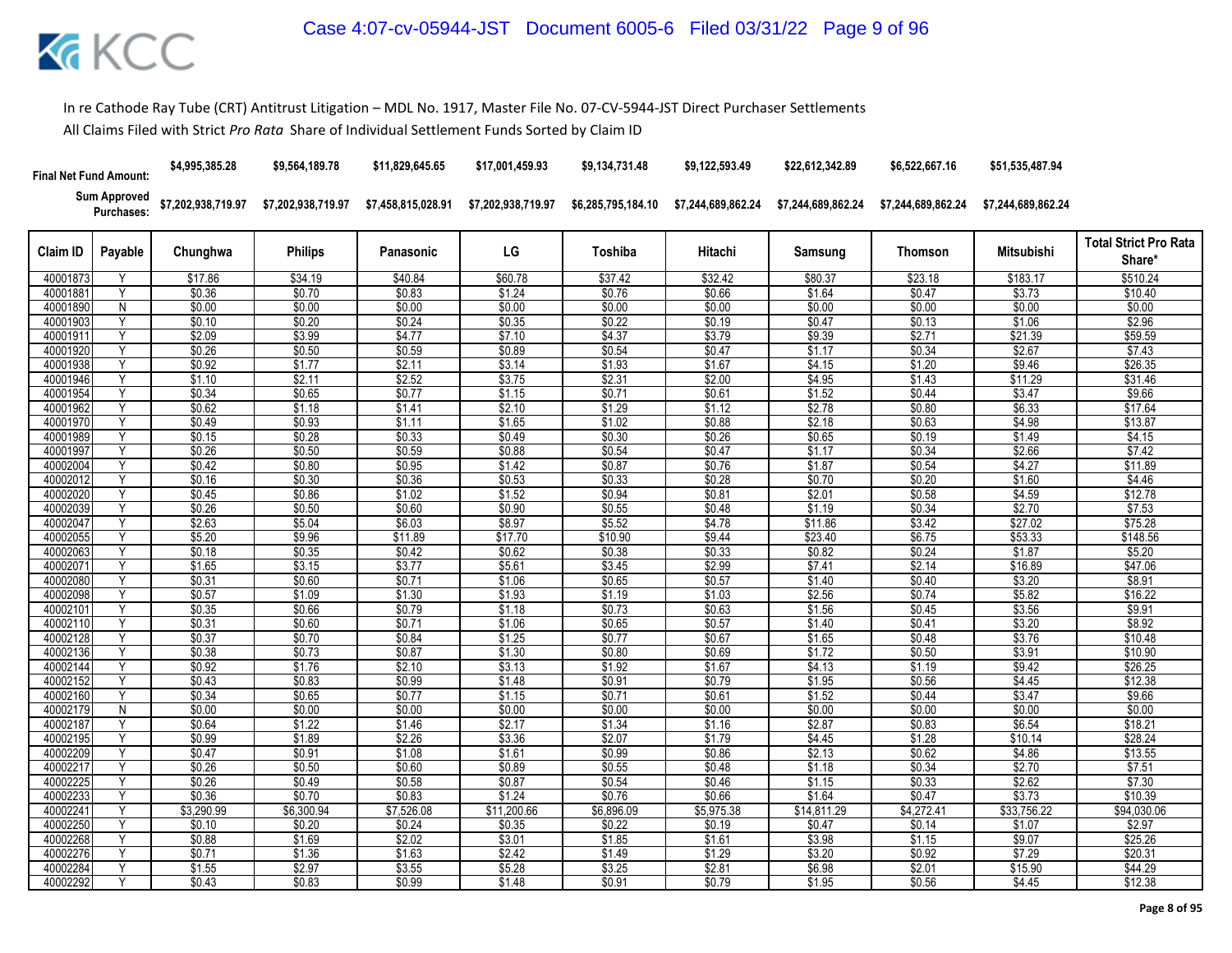| <b>Final Net Fund Amount:</b>      | \$4,995,385.28     | \$9,564,189.78     | \$11.829.645.65    | \$17,001,459,93    | \$9.134.731.48 | \$9.122.593.49 | \$22,612,342,89                                                | \$6.522.667.16     | \$51,535,487.94    |
|------------------------------------|--------------------|--------------------|--------------------|--------------------|----------------|----------------|----------------------------------------------------------------|--------------------|--------------------|
| <b>Sum Approved<br/>Purchases:</b> | \$7,202,938,719.97 | \$7,202,938,719.97 | \$7,458,815,028.91 | \$7,202,938,719.97 |                |                | \$6,285,795,184.10    \$7,244,689,862.24    \$7,244,689,862.24 | \$7.244.689.862.24 | \$7.244.689.862.24 |

|                      |                              |                  |                   |                   |                   |                   |                   |                   |                  |                   | <b>Total Strict Pro Rata</b> |
|----------------------|------------------------------|------------------|-------------------|-------------------|-------------------|-------------------|-------------------|-------------------|------------------|-------------------|------------------------------|
| Claim ID             | Payable                      | Chunghwa         | <b>Philips</b>    | Panasonic         | LG                | Toshiba           | Hitachi           | Samsung           | <b>Thomson</b>   | Mitsubishi        | Share*                       |
| 40002306             | Υ                            | \$0.09           | \$0.17            | \$0.20            | \$0.30            | \$0.18            | \$0.16            | \$0.39            | \$0.11           | \$0.89            | \$2.48                       |
| 40002314             | Y                            | \$0.52           | \$0.99            | \$1.19            | \$1.77            | \$1.09            | \$0.94            | \$2.34            | \$0.67           | \$5.32            | \$14.83                      |
| 40002322             | ν                            | \$42,007.80      | \$80,428.35       | \$96,066.64       | \$142,970.75      | \$88,025.05       | \$76,272.72       | \$189,058.62      | \$54,535.10      | \$430,880.96      | \$1,200,246.00               |
| 40002330             |                              | \$0.45           | \$0.86            | \$1.02            | \$1.52            | \$0.94            | \$0.81            | \$2.01            | \$0.58           | \$4.58            | \$12.77                      |
| 40002349             | Y                            | \$3,973.95       | \$7,608.54        | \$9,087.93        | \$13,525.07       | \$8,327.19        | \$7,215.42        | \$17,885.00       | \$5,159.04       | \$40,761.46       | \$113,543.60                 |
| 40002357             | Υ                            | \$105.79         | \$202.55          | \$241.93          | \$360.05          | \$221.68          | \$192.08          | \$476.11          | \$137.34         | \$1,085.10        | \$3,022.63                   |
| 40002365             | N                            | \$0.00           | \$0.00            | \$0.00            | \$0.00            | \$0.00            | \$0.00            | \$0.00            | \$0.00           | \$0.00            | \$0.00                       |
| 40002373             | Y                            | \$1.09           | \$2.09            | \$2.50            | \$3.72            | \$2.29            | \$1.98            | \$4.92            | \$1.42           | \$11.20           | \$31.21                      |
| 40002381             | N                            | \$0.00           | \$0.00            | \$0.00            | \$0.00            | \$0.00            | \$0.00            | \$0.00            | \$0.00           | \$0.00            | \$0.00                       |
| 40002390             | Y                            | \$0.31           | \$0.60            | \$0.71            | \$1.06            | \$0.65            | \$0.56            | \$1.40            | \$0.40           | \$3.19            | \$8.89                       |
| 40002403             | $\checkmark$                 | \$0.15           | \$0.28            | \$0.34            | \$0.50            | \$0.31            | \$0.27            | \$0.66            | \$0.19           | \$1.52            | \$4.22                       |
| 40002411             |                              | \$0.15           | \$0.28            | \$0.34            | \$0.50            | \$0.31            | \$0.27            | \$0.66            | \$0.19           | \$1.52            | \$4.22                       |
| 40002420             | Y                            | \$0.20           | \$0.38            | \$0.45            | \$0.68            | \$0.42            | \$0.36            | \$0.89            | \$0.26           | \$2.04            | \$5.68                       |
| 40002438             | Υ                            | \$0.50           | \$0.96            | \$1.14            | \$1.70            | \$1.05            | \$0.91            | \$2.25            | \$0.65           | \$5.12            | \$14.26                      |
| 40002446             | Ñ                            | \$0.00           | \$0.00            | \$0.00            | \$0.00            | \$0.00            | \$0.00            | \$0.00            | \$0.00           | \$0.00            | \$0.00                       |
| 40002454             | Y                            | \$0.22           | \$0.43            | \$0.51            | \$0.76            | \$0.47            | \$0.41            | \$1.01            | \$0.29           | \$2.30            | \$6.42                       |
| 40002462             | Υ                            | \$0.42           | \$0.81            | \$0.96            | \$1.43            | \$0.88            | \$0.76            | \$1.90            | \$0.55           | \$4.32            | \$12.04                      |
| 40002470             | $\overline{N}$               | \$0.00           | \$0.00            | \$0.00            | \$0.00            | \$0.00            | \$0.00            | \$0.00            | \$0.00           | \$0.00            | \$0.00                       |
| 40002489             | N                            | \$0.00           | \$0.00            | \$0.00            | \$0.00            | \$0.00            | \$0.00            | \$0.00            | \$0.00           | \$0.00            | \$0.00                       |
| 40002497             | Y                            | \$3.48           | \$6.66            | \$7.95            | \$11.83           | \$7.28            | \$6.31            | \$15.65           | \$4.51           | \$35.66           | \$99.32                      |
| 40002500             | Υ<br>$\overline{\mathsf{Y}}$ | \$3.43           | \$6.57            | \$7.85            | \$11.68           | \$7.19            | \$6.23            | \$15.45           | \$4.46           | \$35.21           | \$98.09                      |
| 40002519             |                              | \$4.48           | \$8.58            | \$10.25           | \$15.25           | \$9.39            | \$8.14            | \$20.17           | \$5.82           | \$45.97           | \$128.06                     |
| 40002527<br>40002535 | N<br>Y                       | \$0.00<br>\$7.52 | \$0.00<br>\$14.41 | \$0.00<br>\$17.21 | \$0.00            | \$0.00<br>\$15.77 | \$0.00            | \$0.00            | \$0.00<br>\$9.77 | \$0.00            | \$0.00                       |
| 40002543             | N                            | \$0.00           | \$0.00            | \$0.00            | \$25.61<br>\$0.00 | \$0.00            | \$13.66<br>\$0.00 | \$33.87<br>\$0.00 | \$0.00           | \$77.18<br>\$0.00 | \$215.00<br>\$0.00           |
| 4000255              | Y                            | \$1.61           | \$3.09            | \$3.69            | \$5.49            | \$3.38            | \$2.93            | \$7.26            | \$2.09           | \$16.54           | \$46.07                      |
| 40002560             | $\checkmark$                 | \$0.98           | \$1.87            | \$2.24            | \$3.33            | \$2.05            | \$1.78            | \$4.40            | \$1.27           | \$10.04           | \$27.95                      |
| 40002578             | Υ                            | \$0.53           | \$1.02            | \$1.21            | \$1.81            | \$1.11            | \$0.96            | \$2.39            | \$0.69           | \$5.44            | \$15.15                      |
| 40002586             | Y                            | \$0.45           | \$0.86            | \$1.03            | \$1.53            | \$0.94            | \$0.82            | \$2.02            | \$0.58           | \$4.61            | \$12.85                      |
| 40002594             | N                            | \$0.00           | \$0.00            | \$0.00            | \$0.00            | \$0.00            | \$0.00            | \$0.00            | \$0.00           | \$0.00            | \$0.00                       |
| 40002608             | Ϋ                            | \$0.38           | \$0.73            | \$0.87            | \$1.30            | \$0.80            | \$0.69            | \$1.72            | \$0.49           | \$3.91            | \$10.89                      |
| 40002616             | γ                            | \$0.17           | \$0.33            | \$0.39            | \$0.58            | \$0.36            | \$0.31            | \$0.76            | \$0.22           | \$1.74            | \$4.85                       |
| 40002624             | Y                            | \$0.10           | \$0.20            | \$0.24            | \$0.35            | \$0.22            | \$0.19            | \$0.47            | \$0.14           | \$1.07            | \$2.97                       |
| 40002632             | $\checkmark$                 | \$1.39           | \$2.66            | \$3.17            | \$4.72            | \$2.91            | \$2.52            | \$6.24            | \$1.80           | \$14.23           | \$39.63                      |
| 40002640             |                              | \$0.78           | \$1.50            | \$1.79            | \$2.67            | \$1.64            | \$1.42            | \$3.53            | \$1.02           | \$8.03            | \$22.38                      |
| 40002659             | Y                            | \$0.76           | \$1.46            | \$1.74            | \$2.60            | \$1.60            | \$1.38            | \$3.43            | \$0.99           | \$7.82            | \$21.79                      |
| 40002667             | Y                            | \$0.87           | \$1.66            | \$1.98            | \$2.95            | \$1.82            | \$1.57            | \$3.90            | \$1.13           | \$8.89            | \$24.77                      |
| 40002675             | $\checkmark$                 | \$0.42           | \$0.80            | \$0.95            | \$1.42            | \$0.87            | \$0.76            | \$1.87            | \$0.54           | \$4.27            | \$11.89                      |
| 40002683             |                              | \$0.88           | \$1.69            | \$2.02            | \$3.01            | \$1.85            | \$1.61            | \$3.98            | \$1.15           | \$9.07            | \$25.26                      |
| 40002691             | γ                            | \$0.50           | \$0.96            | \$1.15            | \$1.71            | \$1.05            | \$0.91            | \$2.26            | \$0.65           | \$5.16            | \$14.37                      |
| 40002705             | Υ                            | \$0.17           | \$0.33            | \$0.40            | \$0.59            | \$0.36            | \$0.31            | \$0.78            | \$0.23           | \$1.78            | \$4.95                       |
| 40002713             |                              | \$0.45           | \$0.86            | \$1.03            | \$1.53            | \$0.94            | \$0.82            | \$2.03            | \$0.59           | \$4.62            | \$12.88                      |
| 40002721             |                              | \$0.38           | \$0.73            | \$0.87            | \$1.30            | \$0.80            | \$0.69            | \$1.72            | \$0.50           | \$3.91            | \$10.90                      |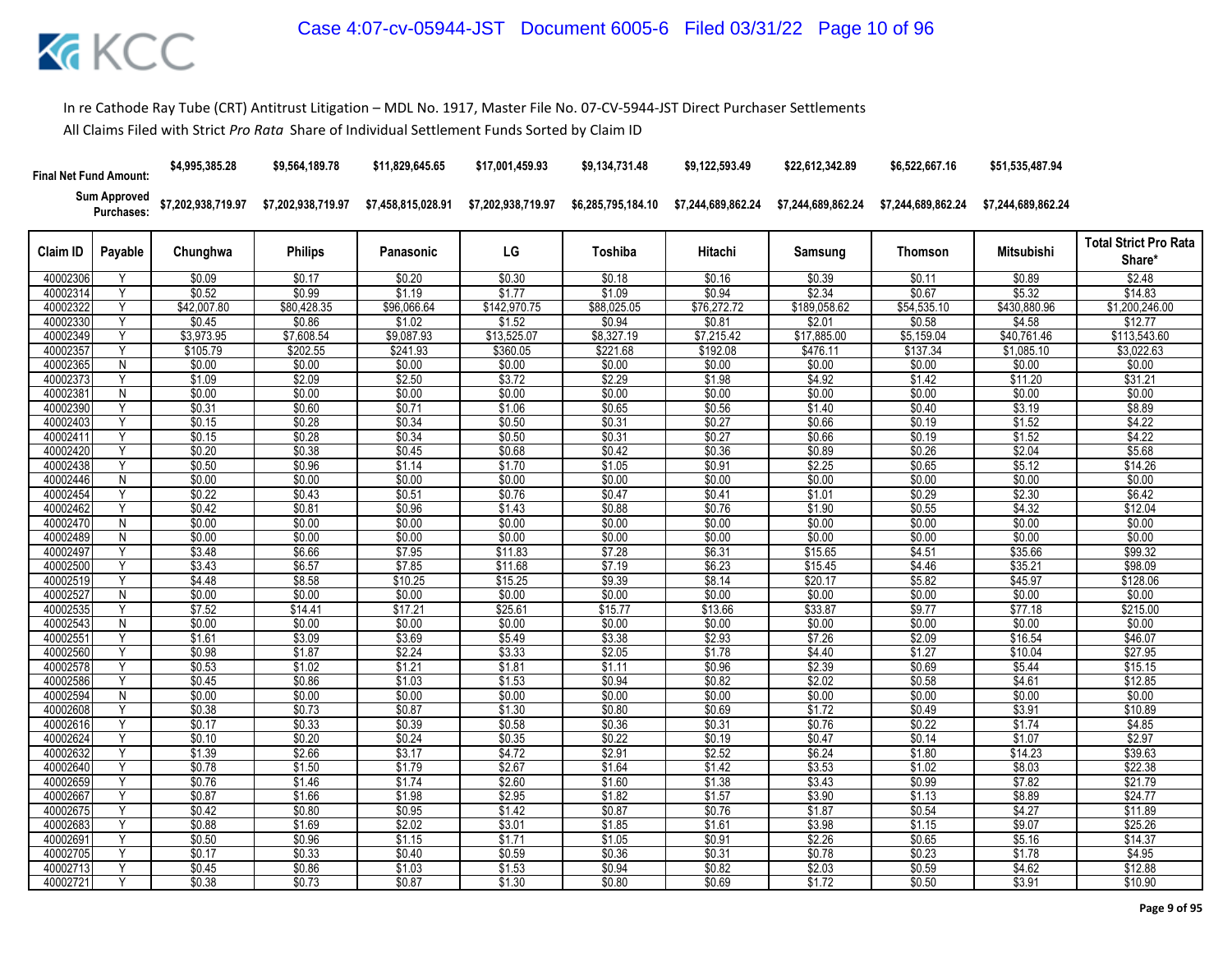| <b>Final Net Fund Amount:</b> | \$4,995,385.28     | \$9,564,189.78     | \$11.829.645.65    | \$17,001,459.93    | \$9.134.731.48     | \$9.122.593.49                        | \$22,612,342,89 | \$6,522,667.16     | \$51,535,487.94    |
|-------------------------------|--------------------|--------------------|--------------------|--------------------|--------------------|---------------------------------------|-----------------|--------------------|--------------------|
| Sum Approved<br>Purchases:    | \$7,202,938,719.97 | \$7,202,938,719.97 | \$7,458,815,028.91 | \$7,202,938,719.97 | \$6,285,795,184.10 | \$7.244.689.862.24 \$7.244.689.862.24 |                 | \$7.244.689.862.24 | \$7.244.689.862.24 |

|                     |                |                  |                  |                  |                  |                  |                  |                  |                  |                   | <b>Total Strict Pro Rata</b> |
|---------------------|----------------|------------------|------------------|------------------|------------------|------------------|------------------|------------------|------------------|-------------------|------------------------------|
| Claim ID            | Payable        | Chunghwa         | <b>Philips</b>   | Panasonic        | LG               | Toshiba          | Hitachi          | Samsung          | <b>Thomson</b>   | <b>Mitsubishi</b> | Share*                       |
| 40002730            |                | \$1.18           | \$2.25           | \$2.69           | \$4.01           | \$2.47           | \$2.14           | \$5.30           | \$1.53           | \$12.08           | \$33.65                      |
| 40002748            | $\overline{V}$ | \$4.16           | \$7.97           | \$9.52           | \$14.16          | \$8.72           | \$7.56           | \$18.73          | \$5.40           | \$42.68           | \$118.89                     |
| 40002756            |                | \$0.45           | \$0.86           | \$1.03           | \$1.53           | \$0.94           | \$0.82           | \$2.03           | \$0.59           | \$4.62            | \$12.88                      |
| 40002764            | Ñ              | \$0.00           | \$0.00           | \$0.00           | \$0.00           | \$0.00           | \$0.00           | \$0.00           | \$0.00           | \$0.00            | \$0.00                       |
| 40002772            | Y              | \$0.30           | \$0.58           | \$0.69           | \$1.03           | \$0.64           | \$0.55           | \$1.37           | \$0.39           | \$3.11            | \$8.67                       |
| 40002780            | Ϋ              | \$1.20           | \$2.29           | \$2.74           | \$4.07           | \$2.51           | \$2.17           | \$5.38           | \$1.55           | \$12.27           | \$34.18                      |
| 40002799            |                | \$0.72           | \$1.37           | \$1.64           | \$2.44           | \$1.50           | \$1.30           | \$3.22           | \$0.93           | \$7.34            | \$20.46                      |
| 40002802            | Y              | \$0.22           | \$0.42           | \$0.51           | \$0.76           | \$0.47           | \$0.40           | \$1.00           | \$0.29           | \$2.28            | \$6.34                       |
| 40002810            | v              | \$0.71           | \$1.36           | \$1.63           | \$2.42           | \$1.49           | \$1.29           | \$3.20           | \$0.92           | \$7.29            | \$20.31                      |
| 40002829            | Y              | \$0.62           | \$1.18           | \$1.41           | \$2.09           | \$1.29           | \$1.12           | \$2.77           | \$0.80           | \$6.31            | \$17.59                      |
| 40002837            | N              | \$0.00           | \$0.00           | \$0.00           | \$0.00           | \$0.00           | \$0.00           | \$0.00           | \$0.00           | \$0.00            | \$0.00                       |
| 40002845            | N              | \$0.00           | \$0.00           | \$0.00           | \$0.00           | \$0.00           | \$0.00           | \$0.00           | \$0.00           | \$0.00            | \$0.00                       |
| 40002853            | $\vee$         | \$0.17           | \$0.33           | \$0.40           | \$0.59           | \$0.36           | \$0.31           | \$0.78           | \$0.23           | \$1.78            | \$4.95                       |
| 4000286             | ⊽              | \$1.63           | \$3.12           | \$3.73           | \$5.55           | \$3.42           | \$2.96           | \$7.33           | \$2.12           | \$16.72           | \$46.57                      |
| 40002870            |                | \$0.55           | \$1.06           | \$1.27           | \$1.89           | \$1.16           | \$1.01           | \$2.50           | \$0.72           | \$5.69            | \$15.85                      |
| 40002888            | N              | \$0.00           | \$0.00           | \$0.00           | \$0.00           | \$0.00           | \$0.00           | \$0.00           | \$0.00           | \$0.00            | \$0.00                       |
| 40002896            | N              | \$0.00           | \$0.00           | \$0.00           | \$0.00           | \$0.00           | \$0.00           | \$0.00           | \$0.00           | \$0.00            | \$0.00                       |
| 40002900            | Y              | \$0.17           | \$0.33           | \$0.40           | \$0.59           | \$0.36           | \$0.31           | \$0.78           | \$0.23           | \$1.78            | \$4.95                       |
| 40002918            |                | \$0.35           | \$0.66           | \$0.79           | \$1.18           | \$0.73           | \$0.63           | \$1.56           | \$0.45           | \$3.56            | \$9.91                       |
| 40002926            | Y              | \$1.01           | \$1.93           | \$2.30           | \$3.42           | \$2.11           | \$1.83           | \$4.53           | \$1.31           | \$10.31           | \$28.73                      |
| 40002934            | Y              | \$0.87           | \$1.66           | \$1.98           | \$2.95           | \$1.82           | \$1.57           | \$3.90           | \$1.13           | \$8.89            | \$24.77                      |
| 40002942            | Y              | \$0.44           | \$0.85           | \$1.01           | \$1.50           | \$0.93           | \$0.80           | \$1.99           | \$0.57           | \$4.53            | \$12.62                      |
| 40002950            |                | \$0.26           | \$0.50           | \$0.59           | \$0.89           | \$0.54           | \$0.47           | \$1.17           | \$0.34           | \$2.67            | \$7.43                       |
| 40002969            | Υ              | \$2.77           | \$5.31           | \$6.34           | \$9.44           | \$5.81           | \$5.04           | \$12.48          | \$3.60           | \$28.45           | \$79.25                      |
| 40002977            | N<br>V         | \$0.00<br>\$0.10 | \$0.00<br>\$0.20 | \$0.00<br>\$0.24 | \$0.00<br>\$0.35 | \$0.00<br>\$0.22 | \$0.00<br>\$0.19 | \$0.00<br>\$0.47 | \$0.00<br>\$0.14 | \$0.00            | \$0.00<br>\$2.97             |
| 4000298<br>40002993 |                |                  |                  |                  |                  |                  |                  |                  |                  | \$1.07            |                              |
| 40003000            | Y              | \$0.36<br>\$0.82 | \$0.70<br>\$1.57 | \$0.83<br>\$1.88 | \$1.24<br>\$2.80 | \$0.76<br>\$1.72 | \$0.66<br>\$1.49 | \$1.64<br>\$3.70 | \$0.47<br>\$1.07 | \$3.74<br>\$8.43  | \$10.43<br>\$23.49           |
| 40003019            | $\overline{N}$ | \$0.00           | \$0.00           | \$0.00           | \$0.00           | \$0.00           | \$0.00           | \$0.00           | \$0.00           | \$0.00            | \$0.00                       |
| 40003027            | N              | \$0.00           | \$0.00           | \$0.00           | \$0.00           | \$0.00           | \$0.00           | \$0.00           | \$0.00           | \$0.00            | \$0.00                       |
| 4000303             | Ϋ              | \$0.83           | \$1.58           | \$1.89           | \$2.81           | \$1.73           | \$1.50           | \$3.72           | \$1.07           | \$8.48            | \$23.61                      |
| 40003043            | N              | \$0.00           | \$0.00           | \$0.00           | \$0.00           | \$0.00           | \$0.00           | \$0.00           | \$0.00           | \$0.00            | \$0.00                       |
| 40003051            | $\mathsf{N}$   | \$0.00           | \$0.00           | \$0.00           | \$0.00           | \$0.00           | \$0.00           | \$0.00           | \$0.00           | \$0.00            | \$0.00                       |
| 40003060            | $\overline{N}$ | \$0.00           | \$0.00           | \$0.00           | \$0.00           | \$0.00           | \$0.00           | \$0.00           | \$0.00           | \$0.00            | \$0.00                       |
| 40003078            | Ϋ              | \$0.64           | \$1.22           | \$1.45           | \$2.17           | \$1.33           | \$1.16           | \$2.86           | \$0.83           | \$6.52            | \$18.18                      |
| 40003086            | $\mathsf{N}$   | \$0.00           | \$0.00           | \$0.00           | \$0.00           | \$0.00           | \$0.00           | \$0.00           | \$0.00           | \$0.00            | \$0.00                       |
| 40003094            | $\overline{N}$ | \$0.00           | \$0.00           | \$0.00           | \$0.00           | \$0.00           | \$0.00           | \$0.00           | \$0.00           | \$0.00            | \$0.00                       |
| 40003108            | $\mathsf{N}$   | \$0.00           | \$0.00           | \$0.00           | \$0.00           | \$0.00           | \$0.00           | \$0.00           | \$0.00           | \$0.00            | \$0.00                       |
| 40003116            | N              | \$0.00           | \$0.00           | \$0.00           | \$0.00           | \$0.00           | \$0.00           | \$0.00           | \$0.00           | \$0.00            | \$0.00                       |
| 40003124            | Ñ              | \$0.00           | \$0.00           | \$0.00           | \$0.00           | \$0.00           | \$0.00           | \$0.00           | \$0.00           | \$0.00            | \$0.00                       |
| 40003132            | $\mathsf{N}$   | \$0.00           | \$0.00           | \$0.00           | \$0.00           | \$0.00           | \$0.00           | \$0.00           | \$0.00           | \$0.00            | \$0.00                       |
| 40003140            | Ñ              | \$0.00           | \$0.00           | \$0.00           | \$0.00           | \$0.00           | \$0.00           | \$0.00           | \$0.00           | \$0.00            | \$0.00                       |
| 40003159            | Ñ              | \$0.00           | \$0.00           | \$0.00           | \$0.00           | \$0.00           | \$0.00           | \$0.00           | \$0.00           | \$0.00            | \$0.00                       |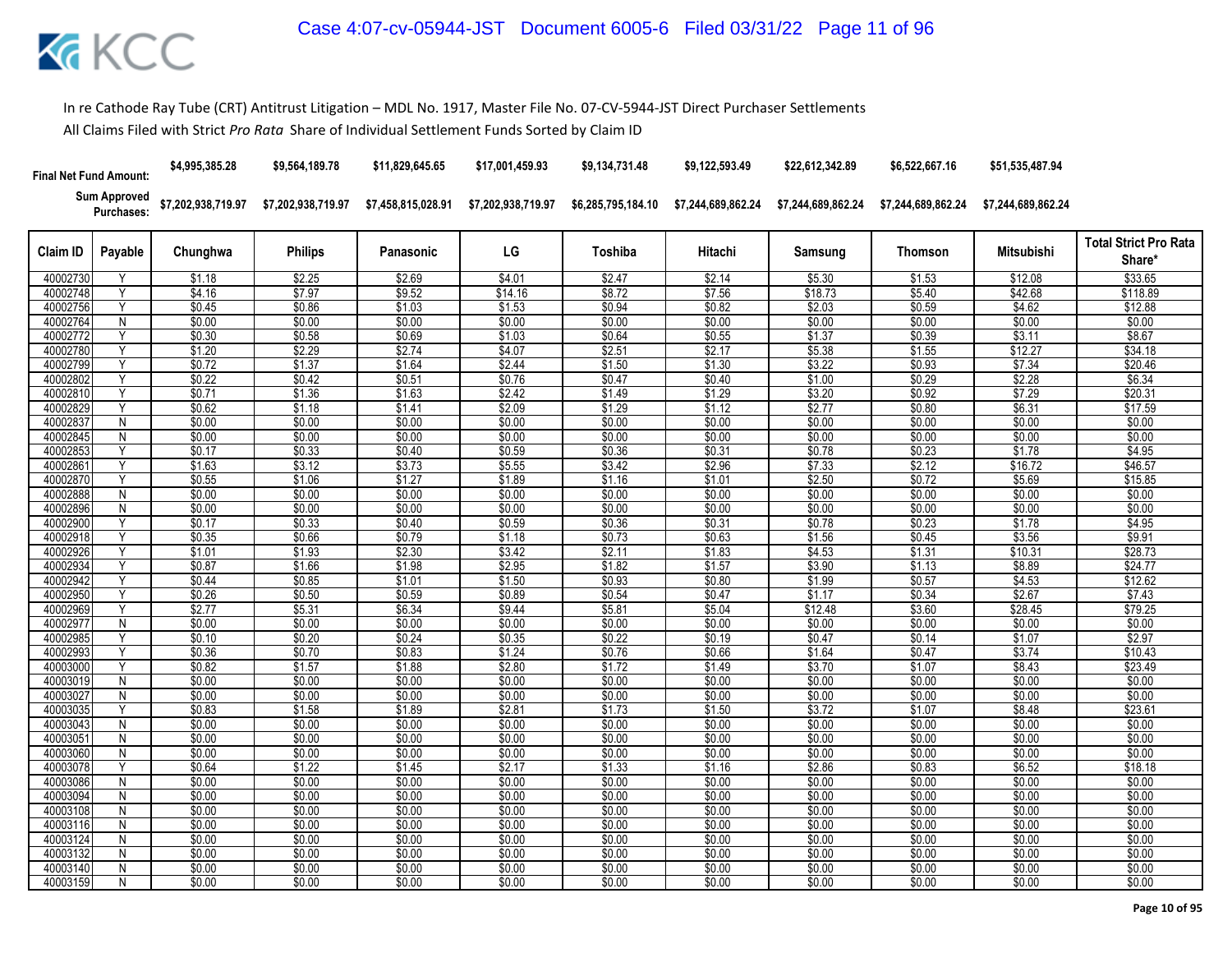| <b>Final Net Fund Amount:</b> | \$4,995,385.28                                                   | \$9,564,189.78     | \$11,829,645,65    | \$17.001.459.93    | \$9.134.731.48 | \$9.122.593.49 | \$22,612,342.89 | \$6,522,667.16                                                              | \$51.535.487.94    |
|-------------------------------|------------------------------------------------------------------|--------------------|--------------------|--------------------|----------------|----------------|-----------------|-----------------------------------------------------------------------------|--------------------|
|                               | Sum Approved \$7,202,938,719.97<br>Purchases: \$7,202,938,719.97 | \$7,202,938,719.97 | \$7,458,815,028.91 | \$7,202,938,719.97 |                |                |                 | \$6,285,795,184.10 \$7,244,689,862.24 \$7,244,689,862.24 \$7,244,689,862.24 | \$7.244.689.862.24 |

|                      |                         |                  |                  |                  |                  |                  |                  |                  |                  |                   | <b>Total Strict Pro Rata</b> |
|----------------------|-------------------------|------------------|------------------|------------------|------------------|------------------|------------------|------------------|------------------|-------------------|------------------------------|
| Claim ID             | Payable                 | Chunghwa         | <b>Philips</b>   | Panasonic        | LG               | Toshiba          | Hitachi          | Samsung          | <b>Thomson</b>   | <b>Mitsubishi</b> | Share*                       |
| 40003167             | N                       | \$0.00           | \$0.00           | \$0.00           | \$0.00           | \$0.00           | \$0.00           | \$0.00           | \$0.00           | \$0.00            | \$0.00                       |
| 40003175             | $\overline{Y}$          | \$0.16           | \$0.30           | \$0.36           | \$0.53           | \$0.33           | \$0.28           | \$0.70           | \$0.20           | \$1.60            | \$4.46                       |
| 40003183             |                         | \$0.07           | \$0.13           | \$0.16           | \$0.24           | \$0.15           | \$0.13           | \$0.31           | \$0.09           | \$0.71            | \$1.98                       |
| 40003191             | ۷                       | \$0.76           | \$1.46           | \$1.74           | \$2.60           | \$1.60           | \$1.39           | \$3.43           | \$0.99           | \$7.82            | \$21.80                      |
| 40003205             | Y                       | \$0.35           | \$0.67           | \$0.79           | \$1.18           | \$0.73           | \$0.63           | \$1.56           | \$0.45           | \$3.57            | \$9.93                       |
| 40003213             | Ϋ                       | \$0.63           | \$1.21           | \$1.45           | \$2.15           | \$1.33           | \$1.15           | \$2.85           | \$0.82           | \$6.49            | \$18.08                      |
| 4000322              |                         | \$0.61           | \$1.17           | \$1.40           | \$2.08           | \$1.28           | \$1.11           | \$2.75           | \$0.79           | \$6.26            | \$17.44                      |
| 40003230             | Y                       | \$0.52           | \$1.00           | \$1.19           | \$1.77           | \$1.09           | \$0.94           | \$2.34           | \$0.68           | \$5.34            | \$14.86                      |
| 40003248             | Δ                       | \$0.97           | \$1.86           | \$2.22           | \$3.30           | \$2.03           | \$1.76           | \$4.37           | \$1.26           | \$9.95            | \$27.72                      |
| 40003256             | $\overline{\mathsf{v}}$ | \$0.43           | \$0.83           | \$0.99           | \$1.47           | \$0.91           | \$0.79           | \$1.95           | \$0.56           | \$4.44            | \$12.37                      |
| 40003264             |                         | \$1.32           | \$2.52           | \$3.01           | \$4.48           | \$2.76           | \$2.39           | \$5.93           | \$1.71           | \$13.51           | \$37.63                      |
| 40003272             | Y                       | \$2.12           | \$4.05           | \$4.84           | \$7.20           | \$4.43           | \$3.84           | \$9.52           | \$2.75           | \$21.70           | \$60.44                      |
| 40003280             | Y                       | \$0.35           | \$0.66           | \$0.79           | \$1.17           | \$0.72           | \$0.63           | \$1.55           | \$0.45           | \$3.54            | \$9.86                       |
| 40003299             | ⊽                       | \$0.74           | \$1.41           | \$1.69           | \$2.51           | \$1.55           | \$1.34           | \$3.33           | \$0.96           | \$7.58            | \$21.11                      |
| 40003302             |                         | \$0.27           | \$0.51           | \$0.61           | \$0.91           | \$0.56           | \$0.48           | \$1.20           | \$0.35           | \$2.74            | \$7.63                       |
| 40003310             | N                       | \$0.00           | \$0.00           | \$0.00           | \$0.00           | \$0.00           | \$0.00           | \$0.00           | \$0.00           | \$0.00            | \$0.00                       |
| 40003329             | N                       | \$0.00           | \$0.00           | \$0.00           | \$0.00           | \$0.00           | \$0.00           | \$0.00           | \$0.00           | \$0.00            | \$0.00                       |
| 40003337             | Y                       | \$0.35           | \$0.66           | \$0.79           | \$1.18           | \$0.73           | \$0.63           | \$1.56           | \$0.45           | \$3.56            | \$9.91                       |
| 40003345             | N                       | \$0.00           | \$0.00           | \$0.00           | \$0.00           | \$0.00           | \$0.00           | \$0.00           | \$0.00           | \$0.00            | \$0.00                       |
| 40003353             | N                       | \$0.00           | \$0.00           | \$0.00           | \$0.00           | \$0.00           | \$0.00           | \$0.00           | \$0.00           | \$0.00            | \$0.00                       |
| 40003361             | $\overline{N}$          | \$0.00           | \$0.00           | \$0.00           | \$0.00           | \$0.00           | \$0.00           | \$0.00           | \$0.00           | \$0.00            | \$0.00                       |
| 40003370             | N                       | \$0.00           | \$0.00           | \$0.00           | \$0.00           | \$0.00           | \$0.00           | \$0.00           | \$0.00           | \$0.00            | \$0.00                       |
| 40003388             | Ϋ<br>V                  | \$0.22           | \$0.42           | \$0.51           | \$0.75           | \$0.46           | \$0.40           | \$0.99           | \$0.29           | \$2.27            | \$6.32                       |
| 40003396             | Υ                       | \$2.92           | \$5.59           | \$6.68           | \$9.94           | \$6.12           | \$5.30           | \$13.15          | \$3.79           | \$29.96           | \$83.46                      |
| 40003400             | $\overline{\mathsf{v}}$ | \$1.27<br>\$0.21 | \$2.43<br>\$0.40 | \$2.91<br>\$0.48 | \$4.33<br>\$0.71 | \$2.66<br>\$0.44 | \$2.31<br>\$0.38 | \$5.72<br>\$0.94 | \$1.65<br>\$0.27 | \$13.04<br>\$2.13 | \$36.31<br>\$5.94            |
| 40003418<br>40003426 |                         |                  |                  |                  |                  |                  |                  |                  |                  |                   |                              |
| 40003434             | Ϋ                       | \$0.26<br>\$1.84 | \$0.50<br>\$3.52 | \$0.59<br>\$4.20 | \$0.89<br>\$6.25 | \$0.54<br>\$3.85 | \$0.47<br>\$3.34 | \$1.17<br>\$8.27 | \$0.34<br>\$2.39 | \$2.67<br>\$18.85 | \$7.43<br>\$52.51            |
| 40003442             | Y                       | \$0.83           | \$1.59           | \$1.90           | \$2.83           | \$1.74           | \$1.51           | \$3.75           | \$1.08           | \$8.54            | \$23.78                      |
| 40003450             | Υ                       | \$0.12           | \$0.23           | \$0.28           | \$0.41           | \$0.26           | \$0.22           | \$0.55           | \$0.16           | \$1.25            | \$3.48                       |
| 40003469             | Ñ                       | \$0.00           | \$0.00           | \$0.00           | \$0.00           | \$0.00           | \$0.00           | \$0.00           | \$0.00           | \$0.00            | \$0.00                       |
| 40003477             | Υ                       | \$0.65           | \$1.25           | \$1.49           | \$2.21           | \$1.36           | \$1.18           | \$2.93           | \$0.84           | \$6.67            | \$18.59                      |
| 40003485             | N                       | \$0.00           | \$0.00           | \$0.00           | \$0.00           | \$0.00           | \$0.00           | \$0.00           | \$0.00           | \$0.00            | \$0.00                       |
| 40003493             | $\overline{N}$          | \$0.00           | \$0.00           | \$0.00           | \$0.00           | \$0.00           | \$0.00           | \$0.00           | \$0.00           | \$0.00            | \$0.00                       |
| 40003507             | N                       | \$0.00           | \$0.00           | \$0.00           | \$0.00           | \$0.00           | \$0.00           | \$0.00           | \$0.00           | \$0.00            | \$0.00                       |
| 40003515             | N                       | \$0.00           | \$0.00           | \$0.00           | \$0.00           | \$0.00           | \$0.00           | \$0.00           | \$0.00           | \$0.00            | \$0.00                       |
| 40003523             | $\overline{N}$          | \$0.00           | \$0.00           | \$0.00           | \$0.00           | \$0.00           | \$0.00           | \$0.00           | \$0.00           | \$0.00            | \$0.00                       |
| 4000353              | $\mathsf{N}$            | \$0.00           | \$0.00           | \$0.00           | \$0.00           | \$0.00           | \$0.00           | \$0.00           | \$0.00           | \$0.00            | \$0.00                       |
| 40003540             | N                       | \$0.00           | \$0.00           | \$0.00           | \$0.00           | \$0.00           | \$0.00           | \$0.00           | \$0.00           | \$0.00            | \$0.00                       |
| 40003558             | Ñ                       | \$0.00           | \$0.00           | \$0.00           | \$0.00           | \$0.00           | \$0.00           | \$0.00           | \$0.00           | \$0.00            | \$0.00                       |
| 40003566             | $\mathsf{N}$            | \$0.00           | \$0.00           | \$0.00           | \$0.00           | \$0.00           | \$0.00           | \$0.00           | \$0.00           | \$0.00            | \$0.00                       |
| 40003574             | N                       | \$0.00           | \$0.00           | \$0.00           | \$0.00           | \$0.00           | \$0.00           | \$0.00           | \$0.00           | \$0.00            | \$0.00                       |
| 40003582             | Ñ                       | \$0.00           | \$0.00           | \$0.00           | \$0.00           | \$0.00           | \$0.00           | \$0.00           | \$0.00           | \$0.00            | \$0.00                       |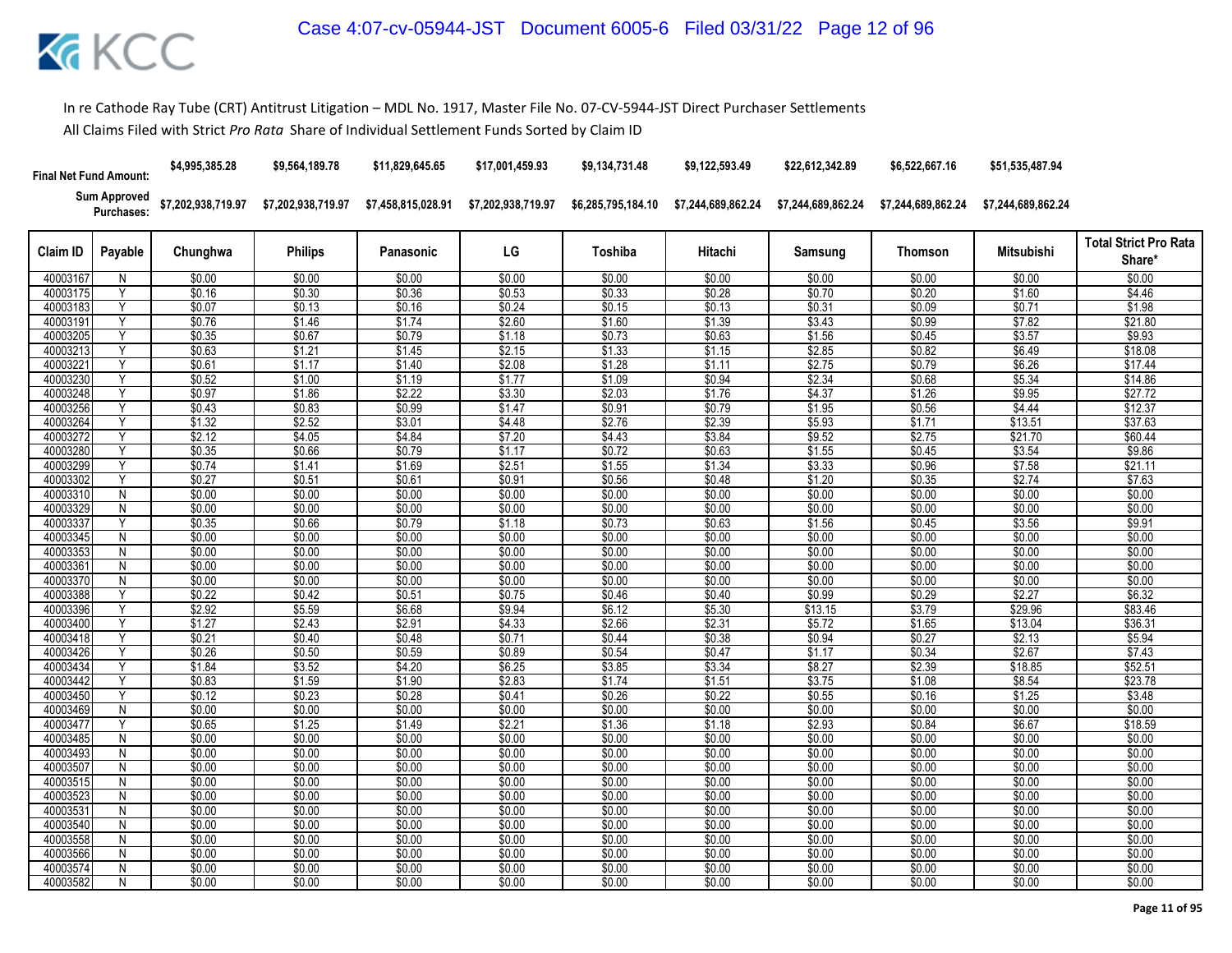| <b>Final Net Fund Amount:</b> | \$4,995,385.28     | \$9,564,189,78     | \$11.829.645.65    | \$17.001.459.93    | \$9.134.731.48     | \$9.122.593.49     | \$22,612,342.89    | \$6,522,667.16     | \$51.535.487.94    |
|-------------------------------|--------------------|--------------------|--------------------|--------------------|--------------------|--------------------|--------------------|--------------------|--------------------|
| Sum Approved<br>Purchases:    | \$7,202,938,719.97 | \$7,202,938,719.97 | \$7,458,815,028.91 | \$7,202,938,719.97 | \$6,285,795,184.10 | \$7.244.689.862.24 | \$7,244,689,862.24 | \$7.244.689.862.24 | \$7,244,689,862.24 |

|                      |                         |                  |                  |                  |                  |                  |                  |                  |                  |                   | <b>Total Strict Pro Rata</b> |
|----------------------|-------------------------|------------------|------------------|------------------|------------------|------------------|------------------|------------------|------------------|-------------------|------------------------------|
| Claim ID             | Payable                 | Chunghwa         | <b>Philips</b>   | Panasonic        | LG               | Toshiba          | Hitachi          | Samsung          | <b>Thomson</b>   | <b>Mitsubishi</b> | Share*                       |
| 40003590             |                         | \$0.83           | \$1.59           | \$1.90           | \$2.83           | \$1.74           | \$1.51           | \$3.74           | \$1.08           | \$8.53            | \$23.77                      |
| 40003604             | $\overline{V}$          | \$1.09           | \$2.09           | \$2.50           | \$3.72           | \$2.29           | \$1.98           | \$4.92           | \$1.42           | \$11.20           | \$31.21                      |
| 4000361              |                         | \$0.24           | \$0.46           | \$0.56           | \$0.83           | \$0.51           | \$0.44           | \$1.09           | \$0.32           | \$2.49            | \$6.94                       |
| 40003620             | V                       | \$0.31           | \$0.60           | \$0.71           | \$1.06           | \$0.65           | \$0.57           | \$1.40           | \$0.41           | \$3.20            | \$8.92                       |
| 40003639             | Y                       | \$0.16           | \$0.30           | \$0.36           | \$0.53           | \$0.33           | \$0.28           | \$0.70           | \$0.20           | \$1.60            | \$4.46                       |
| 40003647             | V                       | \$1.02           | \$1.96           | \$2.34           | \$3.48           | \$2.14           | \$1.86           | \$4.60           | \$1.33           | \$10.49           | \$29.23                      |
| 40003655             |                         | \$0.21           | \$0.40           | \$0.48           | \$0.71           | \$0.44           | \$0.38           | \$0.94           | \$0.27           | \$2.13            | \$5.94                       |
| 40003663             | N                       | \$0.00           | \$0.00           | \$0.00           | \$0.00           | \$0.00           | \$0.00           | \$0.00           | \$0.00           | \$0.00            | \$0.00                       |
| 4000367              | γ                       | \$0.36           | \$0.68           | \$0.81           | \$1.21           | \$0.74           | \$0.65           | \$1.60           | \$0.46           | \$3.65            | \$10.16                      |
| 40003680             | $\overline{N}$          | \$0.00           | \$0.00           | \$0.00           | \$0.00           | \$0.00           | \$0.00           | \$0.00           | \$0.00           | \$0.00            | \$0.00                       |
| 40003698             | $\overline{\mathsf{v}}$ | \$6.02           | \$11.54          | \$13.78          | \$20.51          | \$12.62          | \$10.94          | \$27.12          | \$7.82           | \$61.80           | \$172.14                     |
| 40003701             | Y                       | \$0.50           | \$0.95           | \$1.14           | \$1.69           | \$1.04           | \$0.90           | \$2.24           | \$0.65           | \$5.10            | \$14.20                      |
| 40003710             | $\overline{Y}$          | \$1.48           | \$2.83           | \$3.38           | \$5.03           | \$3.10           | \$2.68           | \$6.65           | \$1.92           | \$15.16           | \$42.23                      |
| 40003728             | γ                       | \$0.42           | \$0.80           | \$0.95           | \$1.42           | \$0.87           | \$0.76           | \$1.87           | \$0.54           | \$4.27            | \$11.89                      |
| 40003736             | Ϋ                       | \$3.59           | \$6.87           | \$8.21           | \$12.21          | \$7.52           | \$6.52           | \$16.15          | \$4.66           | \$36.81           | \$102.54                     |
| 40003744             | N                       | \$0.00           | \$0.00           | \$0.00           | \$0.00           | \$0.00           | \$0.00           | \$0.00           | \$0.00           | \$0.00            | \$0.00                       |
| 40003752             | Ϋ                       | \$0.26           | \$0.50           | \$0.59           | \$0.89           | \$0.54           | \$0.47           | \$1.17           | \$0.34           | \$2.67            | \$7.43                       |
| 40003760             | Y                       | \$0.94           | \$1.79           | \$2.14           | \$3.19           | \$1.96           | \$1.70           | \$4.21           | \$1.22           | \$9.60            | \$26.75                      |
| 40003779             | Y                       | \$1.95           | \$3.73           | \$4.46           | \$6.64           | \$4.09           | \$3.54           | \$8.78           | \$2.53           | \$20.01           | \$55.73                      |
| 40003787             | Y                       | \$0.26           | \$0.50           | \$0.59           | \$0.88           | \$0.54           | \$0.47           | \$1.17           | \$0.34           | \$2.66            | \$7.42                       |
| 40003795             | Y                       | \$0.34           | \$0.65           | \$0.78           | \$1.16           | \$0.72           | \$0.62           | \$1.54           | \$0.44           | \$3.51            | \$9.77                       |
| 40003809             |                         | \$0.38           | \$0.73           | \$0.87           | \$1.30           | \$0.80           | \$0.69           | \$1.72           | \$0.50           | \$3.91            | \$10.90                      |
| 4000381              |                         | \$1.14           | \$2.19           | \$2.62           | \$3.89           | \$2.40           | \$2.08           | \$5.15           | \$1.48           | \$11.73           | \$32.68                      |
| 40003825             | v                       | \$0.73           | \$1.39           | \$1.66           | \$2.47           | \$1.52           | \$1.32           | \$3.27           | \$0.94           | \$7.45            | \$20.76                      |
| 40003833             | v                       | \$0.14           | \$0.27           | \$0.32           | \$0.47           | \$0.29           | \$0.25           | \$0.62           | \$0.18           | \$1.42            | \$3.96                       |
| 4000384              |                         | \$1.04           | \$1.99           | \$2.38           | \$3.54           | \$2.18           | \$1.89           | \$4.68           | \$1.35           | \$10.67           | \$29.72                      |
| 40003850             | Υ                       | \$0.95           | \$1.82           | \$2.18           | \$3.24           | \$2.00           | \$1.73           | \$4.29           | \$1.24           | \$9.77            | \$27.21                      |
| 40003868             | Υ                       | \$1.20           | \$2.29           | \$2.74           | \$4.07           | \$2.51           | \$2.17           | \$5.38           | \$1.55           | \$12.27           | \$34.18                      |
| 40003876             | $\overline{N}$          | \$0.00           | \$0.00           | \$0.00           | \$0.00           | \$0.00           | \$0.00           | \$0.00           | \$0.00           | \$0.00            | \$0.00                       |
| 40003884             | N<br>Ñ                  | \$0.00           | \$0.00           | \$0.00           | \$0.00           | \$0.00           | \$0.00           | \$0.00           | \$0.00           | \$0.00            | \$0.00                       |
| 40003892<br>40003906 | $\overline{N}$          | \$0.00<br>\$0.00 | \$0.00<br>\$0.00 | \$0.00<br>\$0.00 | \$0.00<br>\$0.00 | \$0.00<br>\$0.00 | \$0.00<br>\$0.00 | \$0.00<br>\$0.00 | \$0.00<br>\$0.00 | \$0.00<br>\$0.00  | \$0.00<br>\$0.00             |
| 40003914             | $\mathsf{N}$            | \$0.00           | \$0.00           | \$0.00           | \$0.00           | \$0.00           | \$0.00           | \$0.00           | \$0.00           | \$0.00            | \$0.00                       |
| 40003922             | Ñ                       | \$0.00           | \$0.00           | \$0.00           | \$0.00           | \$0.00           | \$0.00           | \$0.00           | \$0.00           | \$0.00            | \$0.00                       |
| 40003930             | N                       | \$0.00           | \$0.00           | \$0.00           | \$0.00           | \$0.00           | \$0.00           | \$0.00           | \$0.00           | \$0.00            | \$0.00                       |
| 40003949             | N                       | \$0.00           | \$0.00           | \$0.00           | \$0.00           | \$0.00           | \$0.00           | \$0.00           | \$0.00           | \$0.00            | \$0.00                       |
| 40003957             | $\overline{N}$          | \$0.00           | \$0.00           | \$0.00           | \$0.00           | \$0.00           | \$0.00           | \$0.00           | \$0.00           | \$0.00            | \$0.00                       |
| 40003965             | N                       | \$0.00           | \$0.00           | \$0.00           | \$0.00           | \$0.00           | \$0.00           | \$0.00           | \$0.00           | \$0.00            | \$0.00                       |
| 40003973             | N                       | \$0.00           | \$0.00           | \$0.00           | \$0.00           | \$0.00           | \$0.00           | \$0.00           | \$0.00           | \$0.00            | \$0.00                       |
| 40003981             | $\overline{N}$          | \$0.00           | \$0.00           | \$0.00           | \$0.00           | \$0.00           | \$0.00           | \$0.00           | \$0.00           | \$0.00            | \$0.00                       |
| 40003990             | N                       | \$0.00           | \$0.00           | \$0.00           | \$0.00           | \$0.00           | \$0.00           | \$0.00           | \$0.00           | \$0.00            | \$0.00                       |
| 40004007             | N                       | \$0.00           | \$0.00           | \$0.00           | \$0.00           | \$0.00           | \$0.00           | \$0.00           | \$0.00           | \$0.00            | \$0.00                       |
| 40004015             | Υ                       | \$0.46           | \$0.88           | \$1.05           | \$1.56           | \$0.96           | \$0.83           | \$2.07           | \$0.60           | \$4.71            | \$13.12                      |
|                      |                         |                  |                  |                  |                  |                  |                  |                  |                  |                   |                              |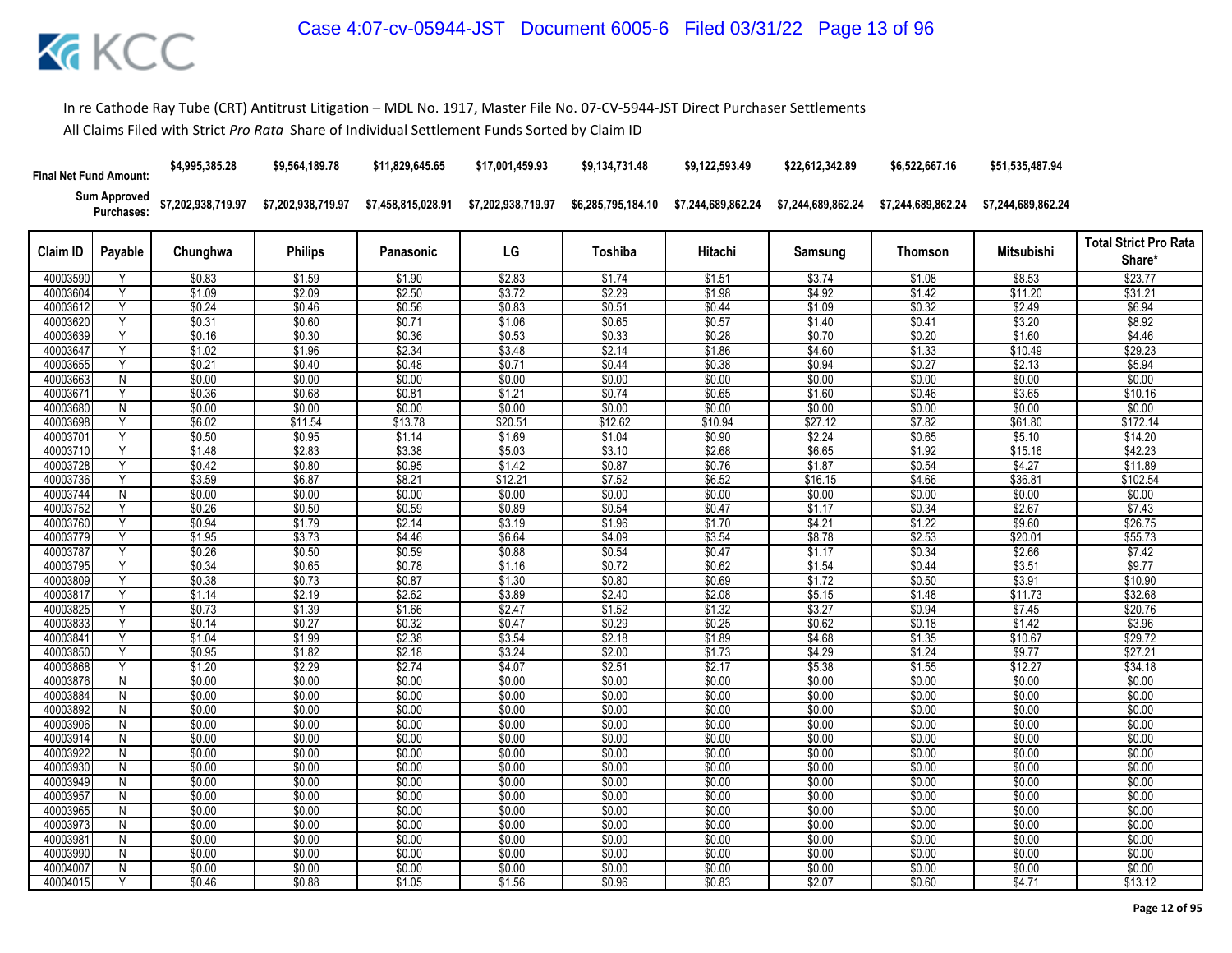| <b>Final Net Fund Amount:</b> | \$4,995,385.28     | \$9.564.189.78     | \$11.829.645.65    | \$17.001.459.93    | \$9.134.731.48     | \$9.122.593.49 | \$22,612,342.89 | \$6,522,667.16     | \$51,535,487.94    |
|-------------------------------|--------------------|--------------------|--------------------|--------------------|--------------------|----------------|-----------------|--------------------|--------------------|
| Sum Approved<br>Purchases:    | \$7,202,938,719.97 | \$7,202,938,719.97 | \$7,458,815,028.91 | \$7,202,938,719.97 | \$6.285.795.184.10 |                |                 | \$7.244.689.862.24 | \$7.244.689.862.24 |

|                      |                         |                  |                  |                  |                  |                  |                  |                  |                  |                   | <b>Total Strict Pro Rata</b> |
|----------------------|-------------------------|------------------|------------------|------------------|------------------|------------------|------------------|------------------|------------------|-------------------|------------------------------|
| Claim ID             | Payable                 | Chunghwa         | <b>Philips</b>   | Panasonic        | LG               | Toshiba          | Hitachi          | <b>Samsung</b>   | <b>Thomson</b>   | <b>Mitsubishi</b> | Share*                       |
| 40004023             | Υ                       | \$0.38           | \$0.73           | \$0.87           | \$1.30           | \$0.80           | \$0.69           | \$1.72           | \$0.50           | \$3.91            | \$10.90                      |
| 40004031             | Y                       | \$0.56           | \$1.07           | \$1.28           | \$1.90           | \$1.17           | \$1.02           | \$2.52           | \$0.73           | \$5.74            | \$15.98                      |
| 40004040             | ٧                       | \$2.08           | \$3.98           | \$4.76           | \$7.08           | \$4.36           | \$3.78           | \$9.36           | \$2.70           | \$21.34           | \$59.45                      |
| 40004058             |                         | \$1.32           | \$2.52           | \$3.01           | \$4.48           | \$2.76           | \$2.39           | \$5.93           | \$1.71           | \$13.52           | \$37.65                      |
| 40004066             | Y                       | \$6.11           | \$11.70          | \$13.98          | \$20.80          | \$12.81          | \$11.10          | \$27.51          | \$7.93           | \$62.69           | \$174.62                     |
| 40004074             | Υ                       | \$0.29           | \$0.56           | \$0.67           | \$1.00           | \$0.62           | \$0.54           | \$1.33           | \$0.38           | \$3.02            | \$8.42                       |
| 4000408              | $\overline{\mathsf{v}}$ | \$1.95           | \$3.74           | \$4.47           | \$6.65           | \$4.09           | \$3.55           | \$8.79           | \$2.54           | \$20.03           | \$55.80                      |
| 40004090             | Y                       | \$4.68           | \$8.96           | \$10.71          | \$15.93          | \$9.81           | \$8.50           | \$21.07          | \$6.08           | \$48.02           | \$133.75                     |
| 40004104             | Υ                       | \$0.08           | \$0.15           | \$0.18           | \$0.27           | \$0.16           | \$0.14           | \$0.35           | \$0.10           | \$0.80            | \$2.23                       |
| 40004112             | Y                       | \$0.32           | \$0.61           | \$0.73           | \$1.09           | \$0.67           | \$0.58           | \$1.44           | \$0.41           | \$3.27            | \$9.12                       |
| 40004120             |                         | \$0.62           | \$1.20           | \$1.43           | \$2.12           | \$1.31           | \$1.13           | \$2.81           | \$0.81           | \$6.40            | \$17.83                      |
| 40004139             | γ                       | \$0.29           | \$0.56           | \$0.67           | \$1.00           | \$0.62           | \$0.54           | \$1.33           | \$0.38           | \$3.02            | \$8.42                       |
| 40004147             | Y                       | \$0.23           | \$0.44           | \$0.52           | \$0.78           | \$0.48           | \$0.41           | \$1.03           | \$0.30           | \$2.34            | \$6.51                       |
| 40004155             | Υ                       | \$0.23           | \$0.43           | \$0.52           | \$0.77           | \$0.47           | \$0.41           | \$1.01           | \$0.29           | \$2.31            | \$6.44                       |
| 40004163             |                         | \$0.23           | \$0.45           | \$0.54           | \$0.80           | \$0.49           | \$0.42           | \$1.05           | \$0.30           | \$2.40            | \$6.69                       |
| 40004171             | Y                       | \$1.14           | \$2.19           | \$2.62           | \$3.89           | \$2.40           | \$2.08           | \$5.15           | \$1.49           | \$11.74           | \$32.70                      |
| 40004180             | Υ                       | \$0.03           | \$0.07           | \$0.08           | \$0.12           | \$0.07           | \$0.06           | \$0.15           | \$0.04           | \$0.35            | \$0.98                       |
| 40004198             | $\overline{N}$          | \$0.00           | \$0.00           | \$0.00           | \$0.00           | \$0.00           | \$0.00           | \$0.00           | \$0.00           | \$0.00            | \$0.00                       |
| 40004201             | N                       | \$0.00           | \$0.00           | \$0.00           | \$0.00           | \$0.00           | \$0.00           | \$0.00           | \$0.00           | \$0.00            | \$0.00                       |
| 40004210             | γ                       | \$0.19           | \$0.37           | \$0.44           | \$0.65           | \$0.40           | \$0.35           | \$0.86           | \$0.25           | \$1.96            | \$5.45                       |
| 40004228             | Υ                       | \$0.65           | \$1.24           | \$1.48           | \$2.20           | \$1.36           | \$1.17           | \$2.91           | \$0.84           | \$6.63            | \$18.48                      |
| 40004236             | Y                       | \$0.59           | \$1.12           | \$1.34           | \$2.00           | \$1.23           | \$1.06           | \$2.64           | \$0.76           | \$6.01            | \$16.75                      |
| 40004244             | Ñ                       | \$0.00           | \$0.00           | \$0.00           | \$0.00           | \$0.00           | \$0.00           | \$0.00           | \$0.00           | \$0.00            | \$0.00                       |
| 40004252             | Υ                       | \$0.47           | \$0.90           | \$1.07           | \$1.59           | \$0.98           | \$0.85           | \$2.11           | \$0.61           | \$4.80            | \$13.38                      |
| 40004260             |                         | \$0.82           | \$1.57           | \$1.88           | \$2.80           | \$1.72           | \$1.49           | \$3.70           | \$1.07           | \$8.43            | \$23.49                      |
| 40004279             | Y                       | \$0.10           | \$0.20           | \$0.24           | \$0.35           | \$0.22           | \$0.19           | \$0.47           | \$0.13           | \$1.06            | \$2.96                       |
| 40004287             | N                       | \$0.00           | \$0.00           | \$0.00           | \$0.00           | \$0.00           | \$0.00           | \$0.00           | \$0.00           | \$0.00            | \$0.00                       |
| 40004295             | Υ                       | \$0.93           | \$1.78           | \$2.12           | \$3.16           | \$1.95           | \$1.69           | \$4.18           | \$1.21           | \$9.52            | \$26.53                      |
| 40004309             | Y                       | \$0.45           | \$0.86           | \$1.03           | \$1.53           | \$0.94           | \$0.82           | \$2.02           | \$0.58           | \$4.60            | \$12.83                      |
| 40004317<br>40004325 | Υ<br>Ϋ                  | \$0.28<br>\$0.12 | \$0.53<br>\$0.23 | \$0.63<br>\$0.28 | \$0.94           | \$0.58           | \$0.50<br>\$0.22 | \$1.25           | \$0.36<br>\$0.16 | \$2.85            | \$7.93                       |
| 40004333             | Y                       | \$0.23           | \$0.45           | \$0.54           | \$0.41<br>\$0.80 | \$0.25<br>\$0.49 | \$0.42           | \$0.54<br>\$1.05 | \$0.30           | \$1.24<br>\$2.40  | \$3.46<br>\$6.69             |
| 40004341             | N                       | \$0.00           | \$0.00           | \$0.00           | \$0.00           | \$0.00           | \$0.00           | \$0.00           | \$0.00           | \$0.00            | \$0.00                       |
| 40004350             | Y                       | \$0.38           | \$0.73           | \$0.87           | \$1.30           | \$0.80           | \$0.69           | \$1.72           | \$0.50           | \$3.91            | \$10.90                      |
| 40004368             | Υ                       | \$2.17           | \$4.15           | \$4.96           | \$7.38           | \$4.54           | \$3.94           | \$9.75           | \$2.81           | \$22.23           | \$61.92                      |
| 40004376             | Y                       | \$3.92           | \$7.50           | \$8.96           | \$13.34          | \$8.21           | \$7.11           | \$17.63          | \$5.09           | \$40.19           | \$111.96                     |
| 40004384             | Y                       | \$0.38           | \$0.74           | \$0.88           | \$1.31           | \$0.81           | \$0.70           | \$1.73           | \$0.50           | \$3.95            | \$11.00                      |
| 40004392             | $\checkmark$            | \$0.11           | \$0.20           | \$0.24           | \$0.36           | \$0.22           | \$0.19           | \$0.47           | \$0.14           | \$1.08            | \$3.01                       |
| 40004406             |                         | \$3.55           | \$6.81           | \$8.13           | \$12.10          | \$7.45           | \$6.45           | \$16.00          | \$4.61           | \$36.46           | \$101.55                     |
| 40004414             | N                       | \$0.00           | \$0.00           | \$0.00           | \$0.00           | \$0.00           | \$0.00           | \$0.00           | \$0.00           | \$0.00            | \$0.00                       |
| 40004422             | Y                       | \$0.24           | \$0.46           | \$0.56           | \$0.83           | \$0.51           | \$0.44           | \$1.09           | \$0.32           | \$2.49            | \$6.94                       |
| 40004430             |                         | \$1.66           | \$3.19           | \$3.81           | \$5.66           | \$3.49           | \$3.02           | \$7.49           | \$2.16           | \$17.07           | \$47.56                      |
| 40004449             | Υ                       | \$0.33           | \$0.63           | \$0.75           | \$1.12           | \$0.69           | \$0.60           | \$1.48           | \$0.43           | \$3.38            | \$9.41                       |
|                      |                         |                  |                  |                  |                  |                  |                  |                  |                  |                   |                              |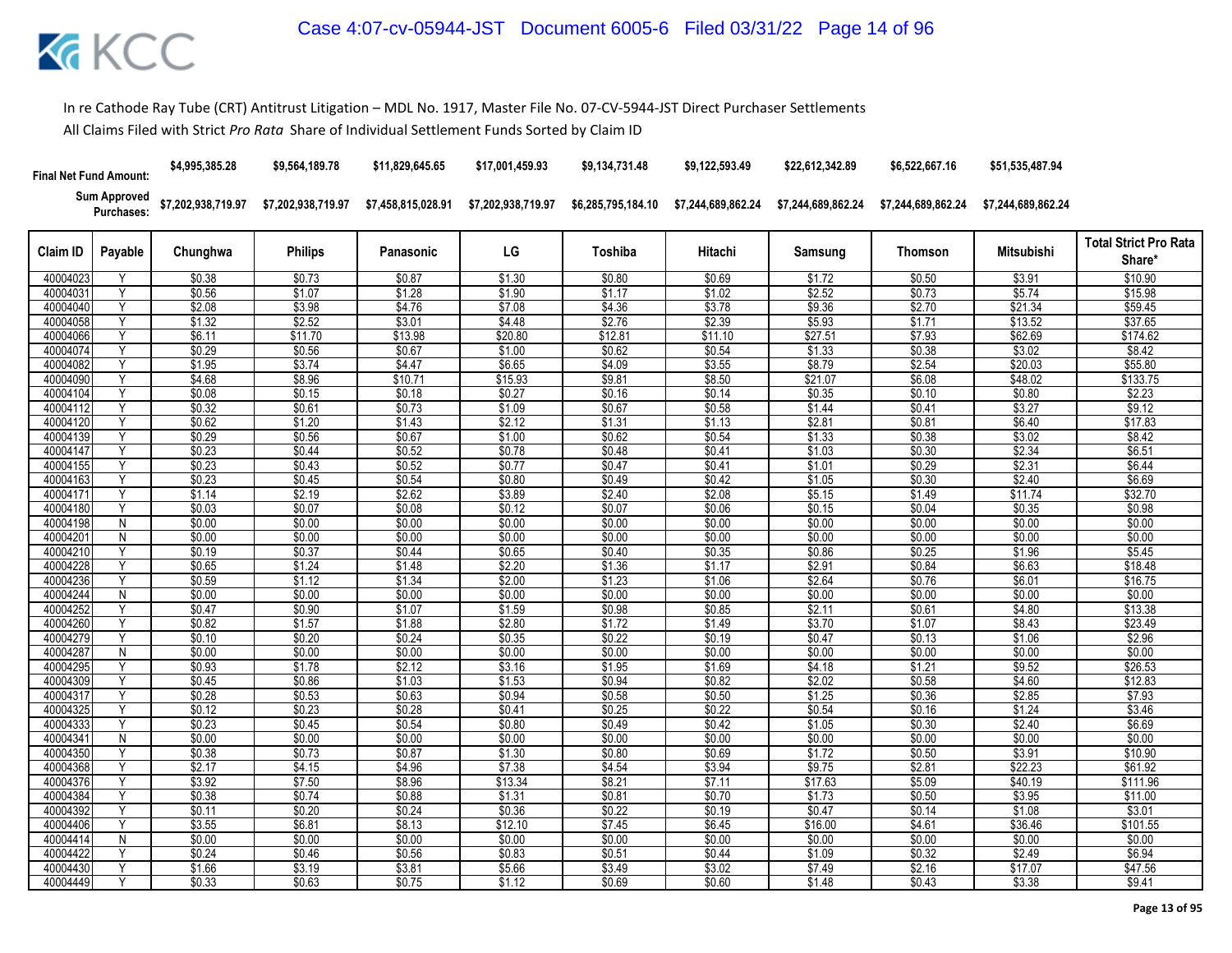| <b>Final Net Fund Amount:</b> | \$4,995,385.28     | \$9.564.189.78     | \$11.829.645.65    | \$17.001.459.93    | \$9.134.731.48     | \$9.122.593.49 | \$22,612,342.89 | \$6,522,667.16     | \$51,535,487.94    |
|-------------------------------|--------------------|--------------------|--------------------|--------------------|--------------------|----------------|-----------------|--------------------|--------------------|
| Sum Approved<br>Purchases:    | \$7,202,938,719.97 | \$7,202,938,719.97 | \$7,458,815,028.91 | \$7,202,938,719.97 | \$6.285.795.184.10 |                |                 | \$7.244.689.862.24 | \$7.244.689.862.24 |

|                      |                |                  |                  |                  |                   |                  |                  |                  |                  |                   | <b>Total Strict Pro Rata</b> |
|----------------------|----------------|------------------|------------------|------------------|-------------------|------------------|------------------|------------------|------------------|-------------------|------------------------------|
| Claim ID             | Payable        | Chunghwa         | <b>Philips</b>   | Panasonic        | LG                | Toshiba          | Hitachi          | Samsung          | Thomson          | Mitsubishi        | Share*                       |
| 40004457             | Υ              | \$0.71           | \$1.36           | \$1.63           | \$2.42            | \$1.49           | \$1.29           | \$3.20           | \$0.92           | \$7.29            | \$20.31                      |
| 40004465             | Y              | \$2.06           | \$3.95           | \$4.72           | \$7.02            | \$4.32           | \$3.75           | \$9.29           | \$2.68           | \$21.16           | \$58.95                      |
| 40004473             | ٧              | \$1.15           | \$2.21           | \$2.64           | \$3.92            | \$2.42           | \$2.09           | \$5.19           | \$1.50           | \$11.83           | \$32.94                      |
| 40004481             |                | \$1.26           | \$2.41           | \$2.87           | \$4.28            | \$2.63           | \$2.28           | \$5.66           | \$1.63           | \$12.89           | \$35.92                      |
| 40004490             | Y              | \$0.83           | \$1.59           | \$1.90           | \$2.83            | \$1.74           | \$1.51           | \$3.75           | \$1.08           | \$8.54            | \$23.78                      |
| 40004503             | Ϋ              | \$0.39           | \$0.75           | \$0.89           | \$1.33            | \$0.82           | \$0.71           | \$1.76           | \$0.51           | \$4.00            | \$11.15                      |
| 40004511             | Ñ              | \$0.00           | \$0.00           | \$0.00           | \$0.00            | \$0.00           | \$0.00           | \$0.00           | \$0.00           | \$0.00            | \$0.00                       |
| 40004520             | N              | \$0.00           | \$0.00           | \$0.00           | \$0.00            | \$0.00           | \$0.00           | \$0.00           | \$0.00           | \$0.00            | \$0.00                       |
| 40004538             | N              | \$0.00           | \$0.00           | \$0.00           | \$0.00            | \$0.00           | \$0.00           | \$0.00           | \$0.00           | \$0.00            | \$0.00                       |
| 40004546             | $\overline{N}$ | \$0.00           | \$0.00           | \$0.00           | \$0.00            | \$0.00           | \$0.00           | \$0.00           | \$0.00           | \$0.00            | \$0.00                       |
| 40004554             | v              | \$1.05           | \$2.01           | \$2.40           | \$3.58            | \$2.20           | \$1.91           | \$4.73           | \$1.36           | \$10.78           | \$30.02                      |
| 40004562             | Υ              | \$0.17           | \$0.33           | \$0.40           | \$0.59            | \$0.36           | \$0.31           | \$0.78           | \$0.23           | \$1.78            | \$4.95                       |
| 40004570             | N              | \$0.00           | \$0.00           | \$0.00           | \$0.00            | \$0.00           | \$0.00           | \$0.00           | \$0.00           | \$0.00            | \$0.00                       |
| 40004589             | N              | \$0.00           | \$0.00           | \$0.00           | \$0.00            | \$0.00           | \$0.00           | \$0.00           | \$0.00           | \$0.00            | \$0.00                       |
| 40004597             | $\overline{N}$ | \$0.00           | \$0.00           | \$0.00           | \$0.00            | \$0.00           | \$0.00           | \$0.00           | \$0.00           | \$0.00            | \$0.00                       |
| 40004600             | N              | \$0.00           | \$0.00           | \$0.00           | \$0.00            | \$0.00           | \$0.00           | \$0.00           | \$0.00           | \$0.00            | \$0.00                       |
| 40004619             | N              | \$0.00           | \$0.00           | \$0.00           | \$0.00            | \$0.00           | \$0.00           | \$0.00           | \$0.00           | \$0.00            | \$0.00                       |
| 40004627             | $\overline{N}$ | \$0.00           | \$0.00           | \$0.00           | \$0.00            | \$0.00           | \$0.00           | \$0.00           | \$0.00           | \$0.00            | \$0.00                       |
| 40004635             | N              | \$0.00           | \$0.00           | \$0.00           | \$0.00            | \$0.00           | \$0.00           | \$0.00           | \$0.00           | \$0.00            | \$0.00                       |
| 40004643             | N              | \$0.00           | \$0.00           | \$0.00           | \$0.00            | \$0.00           | \$0.00           | \$0.00           | \$0.00           | \$0.00            | \$0.00                       |
| 40004651             | Υ              | \$4.99           | \$9.55           | \$11.41          | \$16.98           | \$10.46          | \$9.06           | \$22.46          | \$6.48           | \$51.19           | \$142.58                     |
| 40004660             | Y              | \$0.94           | \$1.79           | \$2.14           | \$3.19            | \$1.96           | \$1.70           | \$4.21           | \$1.22           | \$9.60            | \$26.75                      |
| 40004678             |                | \$0.08           | \$0.15           | \$0.18           | \$0.27            | \$0.16           | \$0.14           | \$0.35           | \$0.10           | \$0.80            | \$2.23                       |
| 40004686             | Υ              | \$0.52           | \$1.00           | \$1.19           | \$1.77            | \$1.09           | \$0.94           | \$2.34           | \$0.68           | \$5.34            | \$14.86                      |
| 40004694             | N<br>Y         | \$0.00           | \$0.00           | \$0.00           | \$0.00            | \$0.00           | \$0.00           | \$0.00<br>\$2.70 | \$0.00           | \$0.00            | \$0.00                       |
| 40004708<br>40004716 |                | \$0.60<br>\$3.16 | \$1.15<br>\$6.06 | \$1.37<br>\$7.24 | \$2.04<br>\$10.77 | \$1.25<br>\$6.63 | \$1.09<br>\$5.75 | \$14.24          | \$0.78<br>\$4.11 | \$6.14<br>\$32.46 | \$17.11<br>\$90.41           |
| 40004724             | Υ              | \$0.80           | \$1.52           | \$1.82           | \$2.71            | \$1.67           | \$1.45           | \$3.58           | \$1.03           | \$8.17            | \$22.75                      |
| 40004732             | Y              | \$2.15           | \$4.12           | \$4.92           | \$7.33            | \$4.51           | \$3.91           | \$9.69           | \$2.79           | \$22.08           | \$61.50                      |
| 40004740             | $\vee$         | \$2.80           | \$5.36           | \$6.41           | \$9.53            | \$5.87           | \$5.09           | \$12.61          | \$3.64           | \$28.73           | \$80.04                      |
| 40004759             |                | \$0.13           | \$0.25           | \$0.29           | \$0.44            | \$0.27           | \$0.23           | \$0.58           | \$0.17           | \$1.32            | \$3.67                       |
| 40004767             | Υ              | \$0.29           | \$0.56           | \$0.67           | \$0.99            | \$0.61           | \$0.53           | \$1.31           | \$0.38           | \$2.98            | \$8.31                       |
| 40004775             | N              | \$0.00           | \$0.00           | \$0.00           | \$0.00            | \$0.00           | \$0.00           | \$0.00           | \$0.00           | \$0.00            | \$0.00                       |
| 40004783             | $\overline{N}$ | \$0.00           | \$0.00           | \$0.00           | \$0.00            | \$0.00           | \$0.00           | \$0.00           | \$0.00           | \$0.00            | \$0.00                       |
| 40004791             | Ϋ              | \$1.42           | \$2.72           | \$3.25           | \$4.84            | \$2.98           | \$2.58           | \$6.40           | \$1.85           | \$14.60           | \$40.66                      |
| 40004805             | $\mathsf{N}$   | \$0.00           | \$0.00           | \$0.00           | \$0.00            | \$0.00           | \$0.00           | \$0.00           | \$0.00           | \$0.00            | \$0.00                       |
| 40004813             | Y              | \$0.14           | \$0.26           | \$0.32           | \$0.47            | \$0.29           | \$0.25           | \$0.62           | \$0.18           | \$1.41            | \$3.94                       |
| 4000482              | $\checkmark$   | \$0.31           | \$0.60           | \$0.71           | \$1.06            | \$0.65           | \$0.57           | \$1.40           | \$0.41           | \$3.20            | \$8.92                       |
| 40004830             |                | \$2.63           | \$5.03           | \$6.01           | \$8.94            | \$5.50           | \$4.77           | \$11.82          | \$3.41           | \$26.94           | \$75.05                      |
| 40004848             | Υ              | \$1.07           | \$2.05           | \$2.45           | \$3.65            | \$2.25           | \$1.95           | \$4.83           | \$1.39           | \$11.01           | \$30.66                      |
| 40004856             | Y              | \$0.58           | \$1.11           | \$1.33           | \$1.98            | \$1.22           | \$1.05           | \$2.61           | \$0.75           | \$5.96            | \$16.60                      |
| 40004864             |                | \$0.18           | \$0.35           | \$0.42           | \$0.62            | \$0.38           | \$0.33           | \$0.82           | \$0.24           | \$1.87            | \$5.20                       |
| 40004872             | Υ              | \$0.10           | \$0.20           | \$0.24           | \$0.35            | \$0.22           | \$0.19           | \$0.47           | \$0.13           | \$1.06            | \$2.96                       |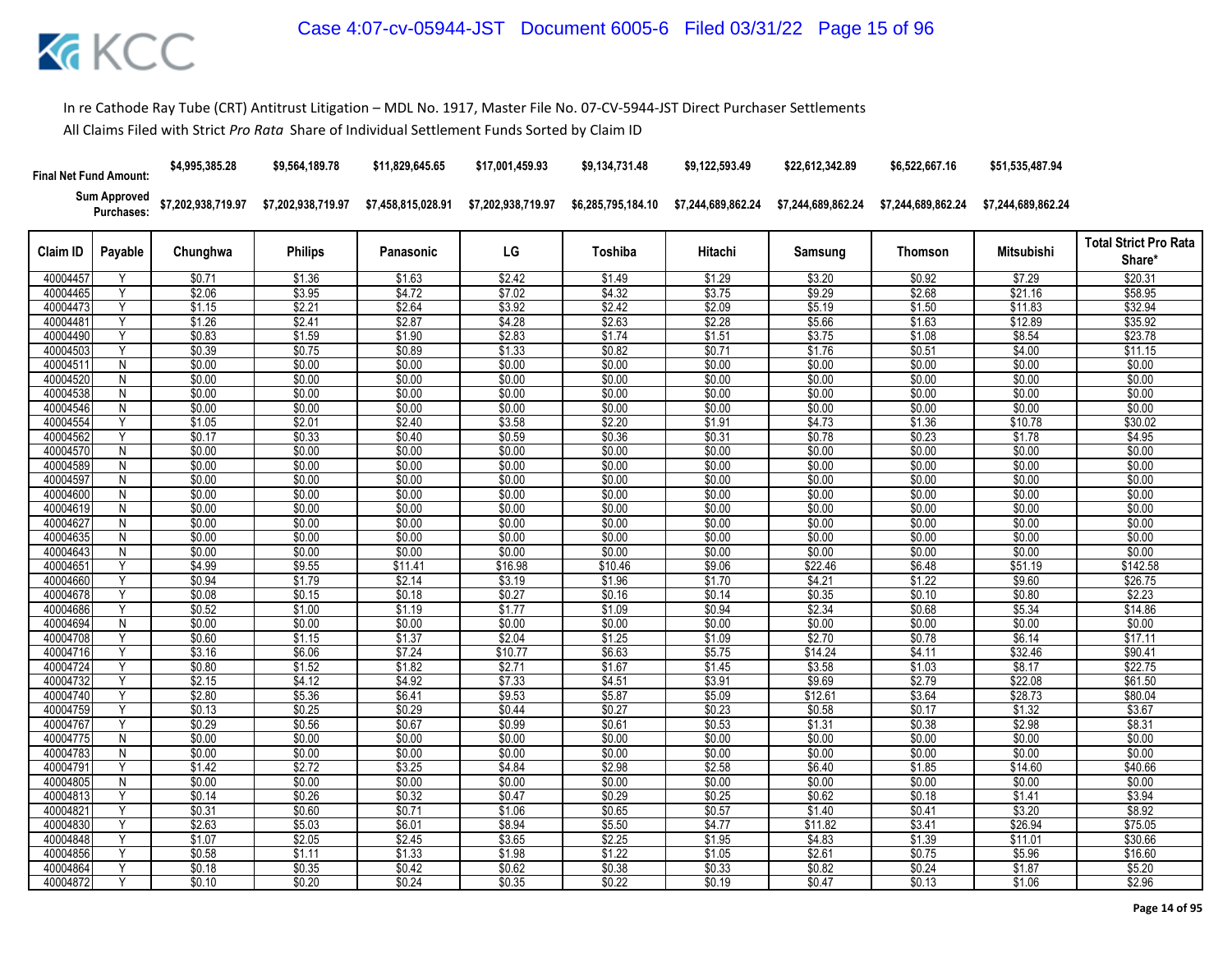| <b>Final Net Fund Amount:</b> | \$4,995,385.28     | \$9,564,189.78     | \$11.829.645.65    | \$17.001.459.93    | \$9.134.731.48     | \$9.122.593.49     | \$22.612.342.89    | \$6,522,667.16     | \$51,535,487.94    |
|-------------------------------|--------------------|--------------------|--------------------|--------------------|--------------------|--------------------|--------------------|--------------------|--------------------|
| Sum Approved<br>:Purchases    | \$7,202,938,719.97 | \$7,202,938,719.97 | \$7,458,815,028.91 | \$7,202,938,719.97 | \$6,285,795,184.10 | \$7.244.689.862.24 | \$7.244.689.862.24 | \$7.244.689.862.24 | \$7.244.689.862.24 |

|          |                         |          |                |           |         |         |         |         |                | <b>Mitsubishi</b> | <b>Total Strict Pro Rata</b> |
|----------|-------------------------|----------|----------------|-----------|---------|---------|---------|---------|----------------|-------------------|------------------------------|
| Claim ID | Payable                 | Chunghwa | <b>Philips</b> | Panasonic | LG      | Toshiba | Hitachi | Samsung | <b>Thomson</b> |                   | Share*                       |
| 40004880 |                         | \$0.31   | \$0.60         | \$0.71    | \$1.06  | \$0.65  | \$0.57  | \$1.40  | \$0.41         | \$3.20            | \$8.92                       |
| 40004899 | $\vee$                  | \$0.15   | \$0.29         | \$0.35    | \$0.52  | \$0.32  | \$0.28  | \$0.69  | \$0.20         | \$1.56            | \$4.36                       |
| 40004902 | Υ                       | \$0.16   | \$0.30         | \$0.36    | \$0.53  | \$0.33  | \$0.28  | \$0.70  | \$0.20         | \$1.60            | \$4.46                       |
| 40004910 |                         | \$0.95   | \$1.82         | \$2.17    | \$3.23  | \$1.99  | \$1.72  | \$4.27  | \$1.23         | \$9.74            | \$27.12                      |
| 40004929 | N                       | \$0.00   | \$0.00         | \$0.00    | \$0.00  | \$0.00  | \$0.00  | \$0.00  | \$0.00         | \$0.00            | \$0.00                       |
| 40004937 | N                       | \$0.00   | \$0.00         | \$0.00    | \$0.00  | \$0.00  | \$0.00  | \$0.00  | \$0.00         | \$0.00            | \$0.00                       |
| 40004945 | Y                       | \$0.21   | \$0.40         | \$0.47    | \$0.71  | \$0.43  | \$0.38  | \$0.93  | \$0.27         | \$2.13            | \$5.93                       |
| 40004953 |                         | \$0.39   | \$0.75         | \$0.89    | \$1.33  | \$0.82  | \$0.71  | \$1.76  | \$0.51         | \$4.01            | \$11.17                      |
| 40004961 | γ                       | \$0.10   | \$0.20         | \$0.24    | \$0.35  | \$0.22  | \$0.19  | \$0.47  | \$0.14         | \$1.07            | \$2.97                       |
| 40004970 | Y                       | \$0.37   | \$0.71         | \$0.85    | \$1.27  | \$0.78  | \$0.68  | \$1.68  | \$0.48         | \$3.82            | \$10.64                      |
| 40004988 | $\vee$                  | \$0.47   | \$0.90         | \$1.07    | \$1.59  | \$0.98  | \$0.85  | \$2.11  | \$0.61         | \$4.80            | \$13.38                      |
| 40004996 |                         | \$0.02   | \$0.04         | \$0.05    | \$0.08  | \$0.05  | \$0.04  | \$0.10  | \$0.03         | \$0.23            | \$0.64                       |
| 40005003 | Y                       | \$0.14   | \$0.27         | \$0.32    | \$0.47  | \$0.29  | \$0.25  | \$0.62  | \$0.18         | \$1.42            | \$3.96                       |
| 4000501  | γ                       | \$0.66   | \$1.26         | \$1.51    | \$2.24  | \$1.38  | \$1.20  | \$2.97  | \$0.86         | \$6.76            | \$18.82                      |
| 40005020 | $\overline{\mathsf{v}}$ | \$0.21   | \$0.40         | \$0.48    | \$0.71  | \$0.44  | \$0.38  | \$0.94  | \$0.27         | \$2.13            | \$5.94                       |
| 40005038 | Υ                       | \$1.02   | \$1.95         | \$2.33    | \$3.47  | \$2.14  | \$1.85  | \$4.59  | \$1.32         | \$10.47           | \$29.16                      |
| 40005046 | Υ                       | \$0.44   | \$0.83         | \$1.00    | \$1.48  | \$0.91  | \$0.79  | \$1.96  | \$0.57         | \$4.47            | \$12.44                      |
| 40005054 | Y                       | \$0.33   | \$0.63         | \$0.75    | \$1.12  | \$0.69  | \$0.60  | \$1.48  | \$0.43         | \$3.38            | \$9.41                       |
| 40005062 | ٧                       | \$0.21   | \$0.40         | \$0.48    | \$0.71  | \$0.44  | \$0.38  | \$0.94  | \$0.27         | \$2.13            | \$5.94                       |
| 40005070 | Υ                       | \$4.05   | \$7.75         | \$9.26    | \$13.78 | \$8.48  | \$7.35  | \$18.22 | \$5.26         | \$41.53           | \$115.67                     |
| 40005089 | Y                       | \$0.20   | \$0.38         | \$0.45    | \$0.68  | \$0.42  | \$0.36  | \$0.89  | \$0.26         | \$2.04            | \$5.68                       |
| 40005097 | N                       | \$0.00   | \$0.00         | \$0.00    | \$0.00  | \$0.00  | \$0.00  | \$0.00  | \$0.00         | \$0.00            | \$0.00                       |
| 40005100 | Y                       | \$0.23   | \$0.45         | \$0.54    | \$0.80  | \$0.49  | \$0.42  | \$1.05  | \$0.30         | \$2.40            | \$6.69                       |
| 40005119 | Υ                       | \$0.34   | \$0.65         | \$0.77    | \$1.15  | \$0.71  | \$0.61  | \$1.52  | \$0.44         | \$3.47            | \$9.66                       |
| 40005127 | N                       | \$0.00   | \$0.00         | \$0.00    | \$0.00  | \$0.00  | \$0.00  | \$0.00  | \$0.00         | \$0.00            | \$0.00                       |
| 40005135 | v                       | \$0.77   | \$1.48         | \$1.76    | \$2.63  | \$1.62  | \$1.40  | \$3.47  | \$1.00         | \$7.91            | \$22.04                      |
| 40005143 |                         | \$1.98   | \$3.78         | \$4.52    | \$6.73  | \$4.14  | \$3.59  | \$8.90  | \$2.57         | \$20.27           | \$56.47                      |
| 40005151 | N                       | \$0.00   | \$0.00         | \$0.00    | \$0.00  | \$0.00  | \$0.00  | \$0.00  | \$0.00         | \$0.00            | \$0.00                       |
| 40005160 | N                       | \$0.00   | \$0.00         | \$0.00    | \$0.00  | \$0.00  | \$0.00  | \$0.00  | \$0.00         | \$0.00            | \$0.00                       |
| 40005178 | $\overline{\mathsf{v}}$ | \$0.56   | \$1.08         | \$1.29    | \$1.92  | \$1.18  | \$1.02  | \$2.54  | \$0.73         | \$5.79            | \$16.12                      |
| 40005186 |                         | \$0.97   | \$1.86         | \$2.22    | \$3.30  | \$2.03  | \$1.76  | \$4.37  | \$1.26         | \$9.95            | \$27.72                      |
| 40005194 | Υ                       | \$6.31   | \$12.08        | \$14.43   | \$21.48 | \$13.22 | \$11.46 | \$28.40 | \$8.19         | \$64.73           | \$180.32                     |
| 40005208 | Y                       | \$0.29   | \$0.56         | \$0.67    | \$1.00  | \$0.62  | \$0.54  | \$1.33  | \$0.38         | \$3.03            | \$8.43                       |
| 40005216 | Y                       | \$0.28   | \$0.53         | \$0.63    | \$0.94  | \$0.58  | \$0.50  | \$1.25  | \$0.36         | \$2.85            | \$7.93                       |
| 40005224 | N                       | \$0.00   | \$0.00         | \$0.00    | \$0.00  | \$0.00  | \$0.00  | \$0.00  | \$0.00         | \$0.00            | \$0.00                       |
| 40005232 | N                       | \$0.00   | \$0.00         | \$0.00    | \$0.00  | \$0.00  | \$0.00  | \$0.00  | \$0.00         | \$0.00            | \$0.00                       |
| 40005240 | Y<br>$\vee$             | \$0.18   | \$0.35         | \$0.41    | \$0.61  | \$0.38  | \$0.33  | \$0.81  | \$0.23         | \$1.85            | \$5.15                       |
| 40005259 |                         | \$1.89   | \$3.62         | \$4.32    | \$6.43  | \$3.96  | \$3.43  | \$8.51  | \$2.45         | \$19.38           | \$54.00                      |
| 40005267 |                         | \$0.81   | \$1.56         | \$1.86    | \$2.77  | \$1.71  | \$1.48  | \$3.67  | \$1.06         | \$8.36            | \$23.28                      |
| 40005275 | Υ                       | \$0.92   | \$1.76         | \$2.10    | \$3.13  | \$1.93  | \$1.67  | \$4.14  | \$1.19         | \$9.43            | \$26.26                      |
| 40005283 | Y                       | \$0.34   | \$0.65         | \$0.78    | \$1.15  | \$0.71  | \$0.62  | \$1.53  | \$0.44         | \$3.48            | \$9.68                       |
| 4000529  |                         | \$0.82   | \$1.58         | \$1.88    | \$2.80  | \$1.73  | \$1.50  | \$3.71  | \$1.07         | \$8.45            | \$23.53                      |
| 40005305 | Υ                       | \$1.56   | \$2.99         | \$3.57    | \$5.31  | \$3.27  | \$2.83  | \$7.02  | \$2.03         | \$16.01           | \$44.58                      |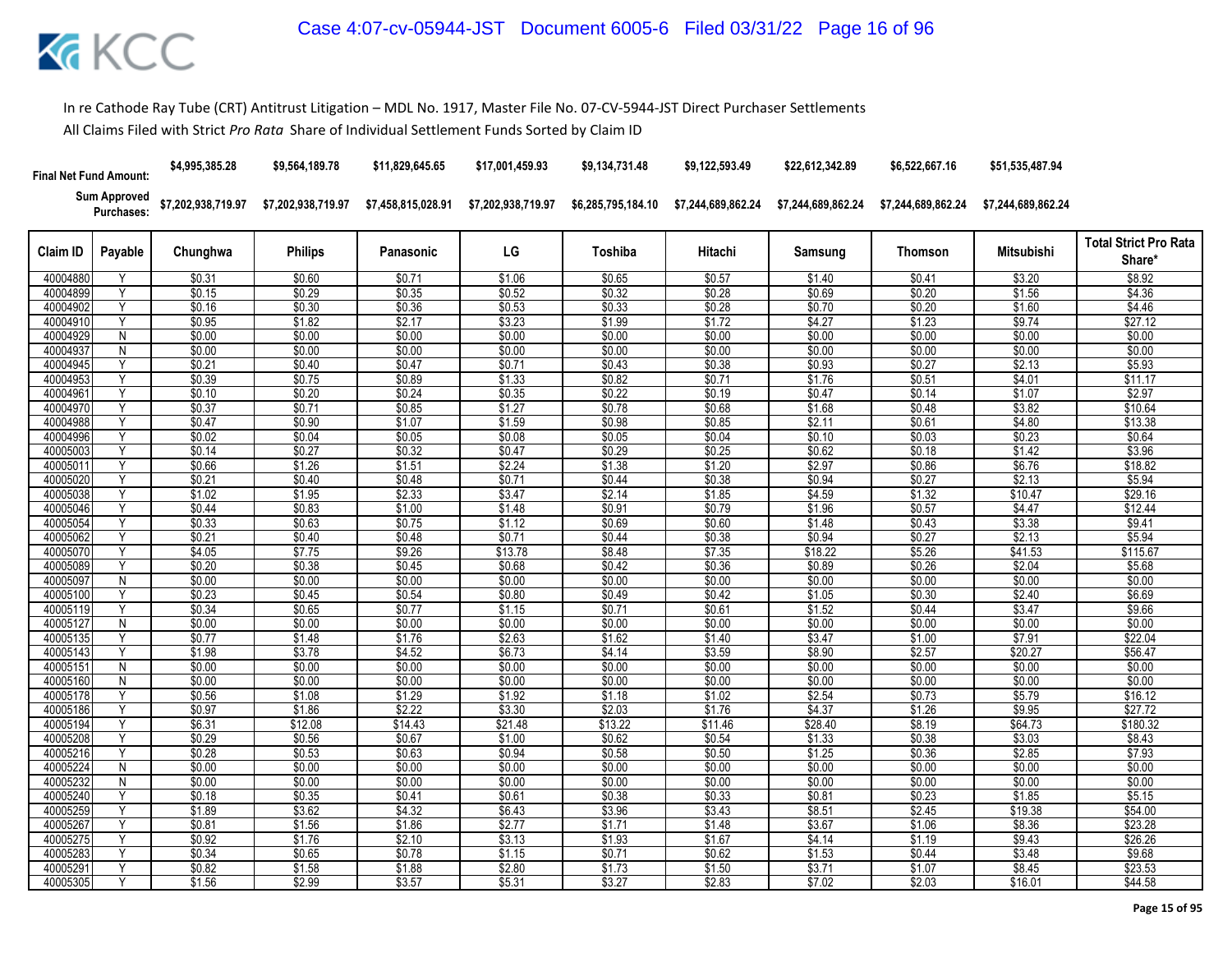| <b>Final Net Fund Amount:</b> | \$4,995,385.28     | \$9.564.189.78     | \$11,829,645,65    | \$17.001.459.93    | \$9.134.731.48     | \$9.122.593.49     | \$22.612.342.89    | \$6,522,667.16     | \$51,535,487.94    |
|-------------------------------|--------------------|--------------------|--------------------|--------------------|--------------------|--------------------|--------------------|--------------------|--------------------|
| Sum Approved<br>:Purchases    | \$7,202,938,719.97 | \$7,202,938,719.97 | \$7,458,815,028.91 | \$7,202,938,719.97 | \$6,285,795,184.10 | \$7.244.689.862.24 | \$7.244.689.862.24 | \$7.244.689.862.24 | \$7.244.689.862.24 |

|          |                          |          |                |           |         |         |         |         |                | <b>Mitsubishi</b> | <b>Total Strict Pro Rata</b> |
|----------|--------------------------|----------|----------------|-----------|---------|---------|---------|---------|----------------|-------------------|------------------------------|
| Claim ID | Payable                  | Chunghwa | <b>Philips</b> | Panasonic | LG      | Toshiba | Hitachi | Samsung | <b>Thomson</b> |                   | Share*                       |
| 40005313 |                          | \$0.10   | \$0.20         | \$0.24    | \$0.35  | \$0.22  | \$0.19  | \$0.47  | \$0.14         | \$1.07            | \$2.97                       |
| 4000532  | Y                        | \$0.48   | \$0.91         | \$1.09    | \$1.62  | \$1.00  | \$0.86  | \$2.14  | \$0.62         | \$4.88            | \$13.60                      |
| 40005330 | Υ                        | \$0.24   | \$0.46         | \$0.55    | \$0.82  | \$0.51  | \$0.44  | \$1.09  | \$0.31         | \$2.48            | \$6.91                       |
| 40005348 |                          | \$0.66   | \$1.26         | \$1.51    | \$2.25  | \$1.38  | \$1.20  | \$2.97  | \$0.86         | \$6.78            | \$18.87                      |
| 40005356 | Y                        | \$1.52   | \$2.91         | \$3.48    | \$5.18  | \$3.19  | \$2.76  | \$6.85  | \$1.98         | \$15.61           | \$43.47                      |
| 40005364 | V                        | \$0.87   | \$1.66         | \$1.98    | \$2.95  | \$1.82  | \$1.57  | \$3.90  | \$1.13         | \$8.89            | \$24.77                      |
| 40005372 | Y                        | \$6.07   | \$11.62        | \$13.88   | \$20.65 | \$12.72 | \$11.02 | \$27.31 | \$7.88         | \$62.24           | \$173.38                     |
| 40005380 |                          | \$0.11   | \$0.21         | \$0.25    | \$0.38  | \$0.23  | \$0.20  | \$0.50  | \$0.14         | \$1.14            | \$3.17                       |
| 40005399 | Υ                        | \$4.75   | \$9.10         | \$10.86   | \$16.17 | \$9.95  | \$8.63  | \$21.38 | \$6.17         | \$48.73           | \$135.73                     |
| 40005402 | Y                        | \$0.27   | \$0.51         | \$0.61    | \$0.91  | \$0.56  | \$0.49  | \$1.21  | \$0.35         | \$2.76            | \$7.68                       |
| 40005410 | Y                        | \$0.62   | \$1.20         | \$1.43    | \$2.12  | \$1.31  | \$1.13  | \$2.81  | \$0.81         | \$6.40            | \$17.83                      |
| 40005429 |                          | \$0.93   | \$1.79         | \$2.14    | \$3.18  | \$1.96  | \$1.70  | \$4.20  | \$1.21         | \$9.58            | \$26.68                      |
| 40005437 | Y                        | \$1.09   | \$2.09         | \$2.50    | \$3.72  | \$2.29  | \$1.98  | \$4.92  | \$1.42         | \$11.20           | \$31.20                      |
| 40005445 | γ                        | \$0.09   | \$0.17         | \$0.20    | \$0.30  | \$0.18  | \$0.16  | \$0.39  | \$0.11         | \$0.89            | \$2.48                       |
| 4000545  | $\overline{\mathsf{v}}$  | \$0.16   | \$0.30         | \$0.36    | \$0.53  | \$0.33  | \$0.28  | \$0.70  | \$0.20         | \$1.60            | \$4.46                       |
| 40005461 | Υ                        | \$0.39   | \$0.75         | \$0.90    | \$1.34  | \$0.83  | \$0.71  | \$1.77  | \$0.51         | \$4.04            | \$11.25                      |
| 40005470 | Y                        | \$0.90   | \$1.73         | \$2.06    | \$3.07  | \$1.89  | \$1.64  | \$4.06  | \$1.17         | \$9.25            | \$25.76                      |
| 40005488 | Y                        | \$1.01   | \$1.94         | \$2.32    | \$3.45  | \$2.13  | \$1.84  | \$4.56  | \$1.32         | \$10.40           | \$28.98                      |
| 40005496 | ٧                        | \$0.15   | \$0.28         | \$0.34    | \$0.50  | \$0.31  | \$0.27  | \$0.66  | \$0.19         | \$1.51            | \$4.21                       |
| 40005500 | Υ                        | \$0.51   | \$0.98         | \$1.17    | \$1.75  | \$1.08  | \$0.93  | \$2.31  | \$0.67         | \$5.26            | \$14.66                      |
| 40005518 | Y                        | \$0.81   | \$1.54         | \$1.84    | \$2.74  | \$1.69  | \$1.46  | \$3.63  | \$1.05         | \$8.27            | \$23.04                      |
| 40005526 | Y                        | \$0.82   | \$1.57         | \$1.88    | \$2.80  | \$1.72  | \$1.49  | \$3.70  | \$1.07         | \$8.43            | \$23.48                      |
| 40005534 |                          | \$0.35   | \$0.66         | \$0.79    | \$1.18  | \$0.73  | \$0.63  | \$1.56  | \$0.45         | \$3.56            | \$9.91                       |
| 40005542 | Υ                        | \$1.36   | \$2.59         | \$3.10    | \$4.61  | \$2.84  | \$2.46  | \$6.10  | \$1.76         | \$13.90           | \$38.72                      |
| 40005550 | Υ                        | \$0.62   | \$1.20         | \$1.43    | \$2.12  | \$1.31  | \$1.13  | \$2.81  | \$0.81         | \$6.40            | \$17.83                      |
| 40005569 | $\overline{N}$           | \$0.00   | \$0.00         | \$0.00    | \$0.00  | \$0.00  | \$0.00  | \$0.00  | \$0.00         | \$0.00            | \$0.00                       |
| 40005577 |                          | \$0.45   | \$0.86         | \$1.03    | \$1.53  | \$0.94  | \$0.82  | \$2.03  | \$0.59         | \$4.62            | \$12.88                      |
| 40005585 | Ϋ                        | \$0.23   | \$0.45         | \$0.54    | \$0.80  | \$0.49  | \$0.42  | \$1.05  | \$0.30         | \$2.40            | \$6.69                       |
| 40005593 | v                        | \$0.51   | \$0.97         | \$1.16    | \$1.73  | \$1.07  | \$0.92  | \$2.29  | \$0.66         | \$5.22            | \$14.53                      |
| 40005607 | $\vee$                   | \$1.39   | \$2.66         | \$3.17    | \$4.72  | \$2.91  | \$2.52  | \$6.24  | \$1.80         | \$14.23           | \$39.63                      |
| 40005615 |                          | \$0.76   | \$1.46         | \$1.74    | \$2.60  | \$1.60  | \$1.39  | \$3.43  | \$0.99         | \$7.82            | \$21.80                      |
| 40005623 | Υ                        | \$0.87   | \$1.66         | \$1.98    | \$2.95  | \$1.82  | \$1.57  | \$3.90  | \$1.13         | \$8.89            | \$24.77                      |
| 40005631 | Y                        | \$0.87   | \$1.66         | \$1.98    | \$2.95  | \$1.82  | \$1.57  | \$3.90  | \$1.13         | \$8.89            | \$24.77                      |
| 40005640 | Y                        | \$4.63   | \$8.87         | \$10.60   | \$15.77 | \$9.71  | \$8.41  | \$20.86 | \$6.02         | \$47.54           | \$132.42                     |
| 40005658 |                          | \$0.16   | \$0.32         | \$0.38    | \$0.56  | \$0.35  | \$0.30  | \$0.74  | \$0.21         | \$1.69            | \$4.71                       |
| 40005666 | Y                        | \$0.48   | \$0.91         | \$1.09    | \$1.62  | \$1.00  | \$0.87  | \$2.15  | \$0.62         | \$4.89            | \$13.62                      |
| 40005674 | $\overline{N}$<br>$\vee$ | \$0.00   | \$0.00         | \$0.00    | \$0.00  | \$0.00  | \$0.00  | \$0.00  | \$0.00         | \$0.00            | \$0.00                       |
| 4000568  |                          | \$1.01   | \$1.93         | \$2.30    | \$3.42  | \$2.11  | \$1.83  | \$4.53  | \$1.31         | \$10.31           | \$28.73                      |
| 40005690 |                          | \$0.08   | \$0.15         | \$0.18    | \$0.27  | \$0.16  | \$0.14  | \$0.35  | \$0.10         | \$0.80            | \$2.23                       |
| 40005704 | Υ<br>$\vee$              | \$0.63   | \$1.21         | \$1.45    | \$2.15  | \$1.33  | \$1.15  | \$2.85  | \$0.82         | \$6.49            | \$18.08                      |
| 40005712 |                          | \$0.54   | \$1.03         | \$1.23    | \$1.83  | \$1.13  | \$0.98  | \$2.42  | \$0.70         | \$5.51            | \$15.36                      |
| 40005720 |                          | \$3.25   | \$6.22         | \$7.43    | \$11.06 | \$6.81  | \$5.90  | \$14.63 | \$4.22         | \$33.33           | \$92.85                      |
| 40005739 | Υ                        | \$1.32   | \$2.52         | \$3.01    | \$4.48  | \$2.76  | \$2.39  | \$5.93  | \$1.71         | \$13.52           | \$37.65                      |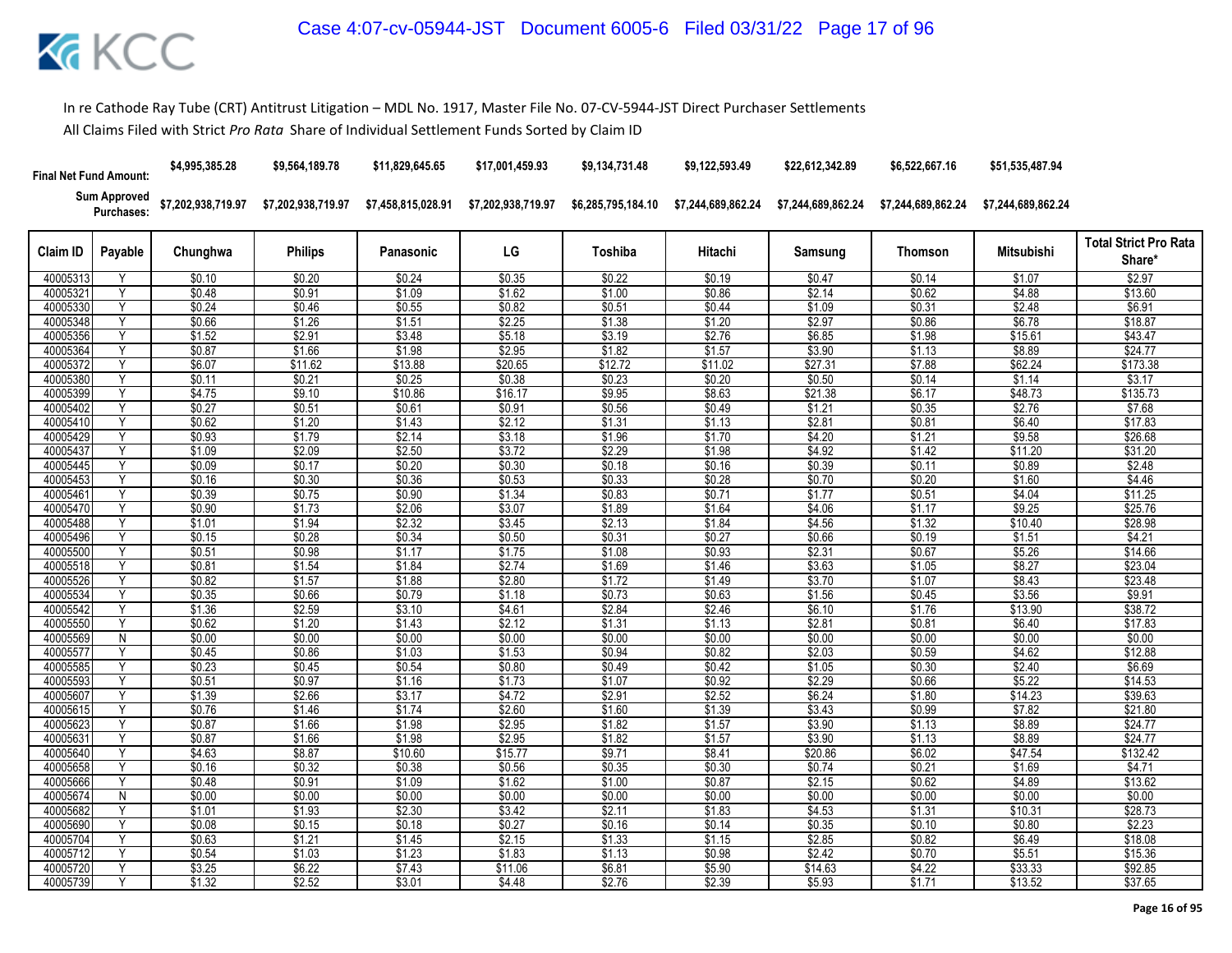| <b>Final Net Fund Amount:</b> | \$4,995,385.28                                                   | \$9,564,189.78     | \$11,829,645,65    | \$17.001.459.93    | \$9.134.731.48 | \$9.122.593.49 | \$22,612,342.89 | \$6,522,667.16                                                              | \$51.535.487.94    |
|-------------------------------|------------------------------------------------------------------|--------------------|--------------------|--------------------|----------------|----------------|-----------------|-----------------------------------------------------------------------------|--------------------|
|                               | Sum Approved \$7,202,938,719.97<br>Purchases: \$7,202,938,719.97 | \$7,202,938,719.97 | \$7,458,815,028.91 | \$7,202,938,719.97 |                |                |                 | \$6,285,795,184.10 \$7,244,689,862.24 \$7,244,689,862.24 \$7,244,689,862.24 | \$7.244.689.862.24 |

|                      |                         |                  |                  |                  |                  |                  |                  |                  |                  | <b>Mitsubishi</b> | <b>Total Strict Pro Rata</b> |
|----------------------|-------------------------|------------------|------------------|------------------|------------------|------------------|------------------|------------------|------------------|-------------------|------------------------------|
| Claim ID             | Payable                 | Chunghwa         | <b>Philips</b>   | Panasonic        | LG               | Toshiba          | Hitachi          | Samsung          | <b>Thomson</b>   |                   | Share*                       |
| 40005747             |                         | \$0.23           | \$0.43           | \$0.52           | \$0.77           | \$0.47           | \$0.41           | \$1.01           | \$0.29           | \$2.31            | \$6.44                       |
| 40005755             | $\overline{V}$          | \$0.24           | \$0.46           | \$0.55           | \$0.82           | \$0.51           | \$0.44           | \$1.09           | \$0.31           | \$2.49            | \$6.93                       |
| 40005763             |                         | \$1.08           | \$2.06           | \$2.46           | \$3.66           | \$2.25           | \$1.95           | \$4.84           | \$1.40           | \$11.03           | \$30.73                      |
| 40005771             | Ñ                       | \$0.00           | \$0.00           | \$0.00           | \$0.00           | \$0.00           | \$0.00           | \$0.00           | \$0.00           | \$0.00            | \$0.00                       |
| 40005780             | Y                       | \$0.20           | \$0.39           | \$0.46           | \$0.69           | \$0.43           | \$0.37           | \$0.91           | \$0.26           | \$2.08            | \$5.80                       |
| 40005798             | Ÿ                       | \$0.37           | \$0.71           | \$0.84           | \$1.25           | \$0.77           | \$0.67           | \$1.66           | \$0.48           | \$3.78            | \$10.53                      |
| 40005801             |                         | \$0.28           | \$0.53           | \$0.63           | \$0.94           | \$0.58           | \$0.50           | \$1.25           | \$0.36           | \$2.85            | \$7.93                       |
| 40005810             | Ÿ                       | \$1.46           | \$2.79           | \$3.33           | \$4.95           | \$3.05           | \$2.64           | \$6.55           | \$1.89           | \$14.92           | \$41.57                      |
| 40005828             |                         | \$0.49           | \$0.93           | \$1.11           | \$1.65           | \$1.02           | \$0.88           | \$2.18           | \$0.63           | \$4.98            | \$13.87                      |
| 40005836             | Y                       | \$1.68           | \$3.22           | \$3.84           | \$5.72           | \$3.52           | \$3.05           | \$7.56           | \$2.18           | \$17.24           | \$48.02                      |
| 40005844             |                         | \$0.82           | \$1.58           | \$1.88           | \$2.80           | \$1.73           | \$1.50           | \$3.71           | \$1.07           | \$8.45            | \$23.53                      |
| 40005852             | Y                       | \$2.59           | \$4.96           | \$5.93           | \$8.82           | \$5.43           | \$4.71           | \$11.67          | \$3.37           | \$26.59           | \$74.06                      |
| 40005860             | $\overline{V}$          | \$2.95           | \$5.65           | \$6.75           | \$10.05          | \$6.18           | \$5.36           | \$13.28          | \$3.83           | \$30.27           | \$84.33                      |
| 40005879             | γ                       | \$0.47           | \$0.90           | \$1.07           | \$1.59           | \$0.98           | \$0.85           | \$2.11           | \$0.61           | \$4.80            | \$13.38                      |
| 40005887             | Ϋ                       | \$2.36           | \$4.51           | \$5.39           | \$8.03           | \$4.94           | \$4.28           | \$10.61          | \$3.06           | \$24.19           | \$67.37                      |
| 40005895             | $\mathsf{N}$            | \$0.00           | \$0.00           | \$0.00           | \$0.00           | \$0.00           | \$0.00           | \$0.00           | \$0.00           | \$0.00            | \$0.00                       |
| 40005909             | Ϋ                       | \$3.19           | \$6.10           | \$7.29           | \$10.85          | \$6.68           | \$5.79           | \$14.34          | \$4.14           | \$32.69           | \$91.05                      |
| 4000591              | $\overline{N}$          | \$0.00           | \$0.00           | \$0.00           | \$0.00           | \$0.00           | \$0.00           | \$0.00           | \$0.00           | \$0.00            | \$0.00                       |
| 40005925             | Y                       | \$0.23           | \$0.43           | \$0.52           | \$0.77           | \$0.47           | \$0.41           | \$1.01           | \$0.29           | \$2.31            | \$6.44                       |
| 40005933             | Y                       | \$0.49           | \$0.93           | \$1.11           | \$1.65           | \$1.02           | \$0.88           | \$2.18           | \$0.63           | \$4.98            | \$13.86                      |
| 40005941             | Y                       | \$0.73           | \$1.39           | \$1.67           | \$2.48           | \$1.53           | \$1.32           | \$3.28           | \$0.95           | \$7.47            | \$20.81                      |
| 40005950             |                         | \$0.53           | \$1.01           | \$1.21           | \$1.80           | \$1.11           | \$0.96           | \$2.38           | \$0.69           | \$5.42            | \$15.11                      |
| 40005968             |                         | \$1.11           | \$2.12           | \$2.53           | \$3.77           | \$2.32           | \$2.01           | \$4.99           | \$1.44           | \$11.37           | \$31.67                      |
| 40005976             | Υ<br>v                  | \$3.99           | \$7.64           | \$9.13           | \$13.58          | \$8.36           | \$7.25           | \$17.96          | \$5.18           | \$40.94           | \$114.05                     |
| 40005984             |                         | \$2.48           | \$4.75           | \$5.67           | \$8.44           | \$5.20           | \$4.50           | \$11.16          | \$3.22           | \$25.43           | \$70.84                      |
| 40005992             | Y                       | \$0.35           | \$0.66           | \$0.79           | \$1.18           | \$0.73           | \$0.63           | \$1.56           | \$0.45           | \$3.56            | \$9.91                       |
| 40006000             |                         | \$0.48           | \$0.91           | \$1.09<br>\$1.31 | \$1.62           | \$1.00<br>\$1.20 | \$0.87<br>\$1.04 | \$2.15<br>\$2.58 | \$0.62           | \$4.89<br>\$5.87  | \$13.62                      |
| 40006018<br>40006026 | Y                       | \$0.57<br>\$0.37 | \$1.10<br>\$0.70 | \$0.84           | \$1.95<br>\$1.25 | \$0.77           | \$0.67           | \$1.65           | \$0.74<br>\$0.48 | \$3.77            | \$16.35<br>\$10.50           |
| 40006034             |                         | \$5.40           | \$10.33          | \$12.34          | \$18.37          | \$11.31          | \$9.80           | \$24.29          | \$7.01           | \$55.36           | \$154.20                     |
| 40006042             | Ϋ                       | \$0.12           | \$0.23           | \$0.28           | \$0.41           | \$0.25           | \$0.22           | \$0.55           | \$0.16           | \$1.24            | \$3.47                       |
| 40006050             | Υ                       | \$0.38           | \$0.73           | \$0.87           | \$1.30           | \$0.80           | \$0.69           | \$1.72           | \$0.50           | \$3.91            | \$10.90                      |
| 40006069             | Y                       | \$0.35           | \$0.68           | \$0.81           | \$1.21           | \$0.74           | \$0.64           | \$1.60           | \$0.46           | \$3.64            | \$10.14                      |
| 40006077             |                         | \$0.70           | \$1.33           | \$1.59           | \$2.37           | \$1.46           | \$1.27           | \$3.14           | \$0.90           | \$7.15            | \$19.91                      |
| 40006085             | Υ                       | \$0.36           | \$0.69           | \$0.82           | \$1.22           | \$0.75           | \$0.65           | \$1.62           | \$0.47           | \$3.68            | \$10.26                      |
| 40006093             | $\vee$                  | \$0.94           | \$1.81           | \$2.16           | \$3.22           | \$1.98           | \$1.72           | \$4.25           | \$1.23           | \$9.69            | \$27.00                      |
| 40006107             | $\overline{\mathsf{v}}$ | \$0.46           | \$0.89           | \$1.06           | \$1.58           | \$0.97           | \$0.84           | \$2.09           | \$0.60           | \$4.76            | \$13.25                      |
| 40006115             |                         | \$0.10           | \$0.20           | \$0.24           | \$0.35           | \$0.22           | \$0.19           | \$0.47           | \$0.14           | \$1.07            | \$2.97                       |
| 40006123             | Ϋ                       | \$0.69           | \$1.33           | \$1.59           | \$2.36           | \$1.45           | \$1.26           | \$3.12           | \$0.90           | \$7.11            | \$19.82                      |
| 40006131             | Y                       | \$0.17           | \$0.32           | \$0.38           | \$0.57           | \$0.35           | \$0.31           | \$0.76           | \$0.22           | \$1.73            | \$4.81                       |
| 40006140             | Y                       | \$1.39           | \$2.66           | \$3.17           | \$4.72           | \$2.91           | \$2.52           | \$6.24           | \$1.80           | \$14.23           | \$39.63                      |
| 40006158             |                         | \$0.61           | \$1.16           | \$1.39           | \$2.07           | \$1.27           | \$1.10           | \$2.73           | \$0.79           | \$6.22            | \$17.34                      |
| 40006166             | Υ                       | \$0.21           | \$0.40           | \$0.48           | \$0.71           | \$0.44           | \$0.38           | \$0.94           | \$0.27           | \$2.13            | \$5.94                       |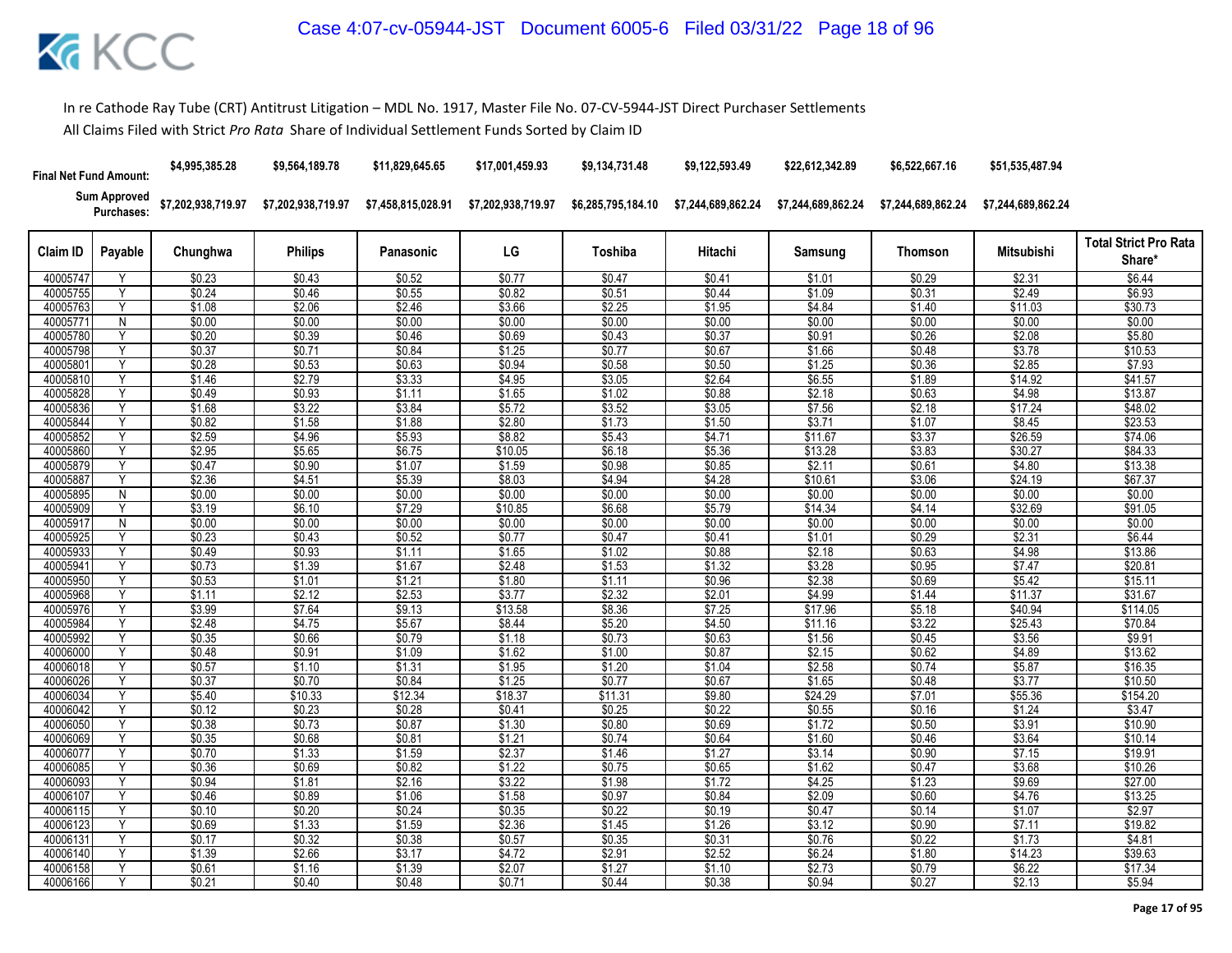| <b>Final Net Fund Amount:</b> | \$4,995,385.28     | \$9,564,189.78     | \$11,829,645,65    | \$17,001,459.93    | \$9.134.731.48     | \$9.122.593.49     | \$22,612,342.89    | \$6,522,667.16     | \$51,535,487.94    |
|-------------------------------|--------------------|--------------------|--------------------|--------------------|--------------------|--------------------|--------------------|--------------------|--------------------|
| Sum Approved<br>Purchases:    | \$7,202,938,719.97 | \$7,202,938,719.97 | \$7,458,815,028.91 | \$7,202,938,719.97 | \$6,285,795,184.10 | \$7.244.689.862.24 | \$7.244.689.862.24 | \$7.244.689.862.24 | \$7.244.689.862.24 |

|                      |                         |                  |                  |                  |                  |                  |                  |                  |                  | Mitsubishi       | <b>Total Strict Pro Rata</b> |
|----------------------|-------------------------|------------------|------------------|------------------|------------------|------------------|------------------|------------------|------------------|------------------|------------------------------|
| Claim ID             | Payable                 | Chunghwa         | <b>Philips</b>   | Panasonic        | LG               | Toshiba          | Hitachi          | Samsung          | Thomson          |                  | Share*                       |
| 40006174             |                         | \$1.11           | \$2.12           | \$2.53           | \$3.77           | \$2.32           | \$2.01           | \$4.98           | \$1.44           | \$11.36          | \$31.64                      |
| 40006182             | Y                       | \$0.18           | \$0.35           | \$0.41           | \$0.61           | \$0.38           | \$0.33           | \$0.81           | \$0.23           | \$1.85           | \$5.15                       |
| 40006190             | N                       | \$0.00           | \$0.00           | \$0.00           | \$0.00           | \$0.00           | \$0.00           | \$0.00           | \$0.00           | \$0.00           | \$0.00                       |
| 40006204             | $\checkmark$            | \$0.99           | \$1.89           | \$2.26           | \$3.36           | \$2.07           | \$1.79           | \$4.45           | \$1.28           | \$10.14          | \$28.24                      |
| 40006212             | Y                       | \$0.18           | \$0.35           | \$0.42           | \$0.62           | \$0.38           | \$0.33           | \$0.82           | \$0.24           | \$1.87           | \$5.20                       |
| 40006220             | ٧                       | \$0.30           | \$0.58           | \$0.69           | \$1.03           | \$0.64           | \$0.55           | \$1.37           | \$0.39           | \$3.11           | \$8.67                       |
| 40006239             | Y                       | \$0.59           | \$1.13           | \$1.35           | \$2.00           | \$1.23           | \$1.07           | \$2.65           | \$0.76           | \$6.04           | \$16.83                      |
| 40006247             |                         | \$0.81           | \$1.55           | \$1.85           | \$2.75           | \$1.69           | \$1.47           | \$3.64           | \$1.05           | \$8.29           | \$23.08                      |
| 40006255             | Y                       | \$1.25           | \$2.39           | \$2.85           | \$4.25           | \$2.62           | \$2.27           | \$5.62           | \$1.62           | \$12.80          | \$35.67                      |
| 40006263             | Υ                       | \$0.10           | \$0.20           | \$0.24           | \$0.35           | \$0.22           | \$0.19           | \$0.47           | \$0.13           | \$1.06           | \$2.96                       |
| 4000627              | $\overline{\mathsf{Y}}$ | \$0.23           | \$0.45           | \$0.53           | \$0.79           | \$0.49           | \$0.42           | \$1.05           | \$0.30           | \$2.39           | \$6.66                       |
| 40006280             |                         | \$2.60           | \$4.98           | \$5.95           | \$8.85           | \$5.45           | \$4.72           | \$11.70          | \$3.38           | \$26.68          | \$74.31                      |
| 40006298             | Y                       | \$0.22           | \$0.41           | \$0.50           | \$0.74           | \$0.45           | \$0.39           | \$0.98           | \$0.28           | \$2.22           | \$6.19                       |
| 4000630              | Y                       | \$0.86           | \$1.65           | \$1.97           | \$2.93           | \$1.80           | \$1.56           | \$3.87           | \$1.12           | \$8.83           | \$24.60                      |
| 40006310             | Y                       | \$0.01           | \$0.01           | \$0.02           | \$0.02           | \$0.01           | \$0.01           | \$0.03           | \$0.01           | \$0.07           | \$0.20                       |
| 40006328             | Υ                       | \$1.41           | \$2.70           | \$3.23           | \$4.81           | \$2.96           | \$2.56           | \$6.36           | \$1.83           | \$14.49          | \$40.35                      |
| 40006336             | Υ                       | \$0.10           | \$0.20           | \$0.24           | \$0.35           | \$0.22           | \$0.19           | \$0.47           | \$0.14           | \$1.07           | \$2.97                       |
| 40006344             | Y                       | \$1.98           | \$3.78           | \$4.52           | \$6.73           | \$4.14           | \$3.59           | \$8.90           | \$2.57           | \$20.27          | \$56.47                      |
| 40006352             | $\checkmark$            | \$893.03         | \$1,709.79       | \$2,042.24       | \$3,039.36       | \$1,871.29       | \$1,621.45       | \$4,019.12       | \$1,159.34       | \$9,159.92       | \$25,515.54                  |
| 40006360             |                         | \$1.14           | \$2.19           | \$2.61           | \$3.89           | \$2.39           | \$2.07           | \$5.14           | \$1.48           | \$11.72          | \$32.65                      |
| 40006379             | γ                       | \$0.46           | \$0.88           | \$1.05           | \$1.56           | \$0.96           | \$0.83           | \$2.07           | \$0.60           | \$4.71           | \$13.13                      |
| 40006387             | Y                       | \$0.29           | \$0.56           | \$0.67           | \$1.00           | \$0.62           | \$0.53           | \$1.32           | \$0.38           | \$3.01           | \$8.40                       |
| 40006395             | Y                       | \$2.27           | \$4.35           | \$5.19           | \$7.73           | \$4.76           | \$4.12           | \$10.22          | \$2.95           | \$23.30          | \$64.89                      |
| 40006409             | Y                       | \$1.11           | \$2.13           | \$2.54           | \$3.79           | \$2.33           | \$2.02           | \$5.01           | \$1.44           | \$11.41          | \$31.79                      |
| 40006417             | Υ                       | \$2.95           | \$5.64           | \$6.74           | \$10.03          | \$6.18           | \$5.35           | \$13.27          | \$3.83           | \$30.23          | \$84.21                      |
| 40006425             | Y                       | \$3.50           | \$6.71           | \$8.01           | \$11.92          | \$7.34           | \$6.36           | \$15.76          | \$4.55           | \$35.92          | \$100.07                     |
| 40006433             | Υ                       | \$0.94           | \$1.79           | \$2.14           | \$3.19           | \$1.96           | \$1.70           | \$4.21           | \$1.22           | \$9.60           | \$26.75                      |
| 40006441             | Y                       | \$0.58           | \$1.11           | \$1.32           | \$1.97           | \$1.21           | \$1.05           | \$2.60           | \$0.75           | \$5.93           | \$16.53                      |
| 40006450             | Y                       | \$1.04           | \$1.99           | \$2.38           | \$3.54           | \$2.18           | \$1.89           | \$4.68           | \$1.35           | \$10.66          | \$29.69                      |
| 40006468             | v                       | \$2.38           | \$4.56           | \$5.45           | \$8.11           | \$5.00           | \$4.33           | \$10.73          | \$3.09           | \$24.45          | \$68.11                      |
| 40006476             | γ                       | \$1.14           | \$2.19           | \$2.62           | \$3.89           | \$2.40           | \$2.08           | \$5.15           | \$1.49           | \$11.74          | \$32.70                      |
| 40006484             | Y                       | \$1.18           | \$2.26           | \$2.70           | \$4.02           | \$2.47           | \$2.14           | \$5.31           | \$1.53           | \$12.10          | \$33.71                      |
| 40006492             | $\checkmark$            | \$0.69<br>\$0.29 | \$1.33<br>\$0.55 | \$1.59<br>\$0.65 | \$2.36<br>\$0.97 | \$1.45<br>\$0.60 | \$1.26<br>\$0.52 | \$3.12<br>\$1.29 | \$0.90<br>\$0.37 | \$7.11<br>\$2.93 | \$19.82<br>\$8.17            |
| 40006506<br>40006514 | Y                       | \$1.56           | \$2.99           | \$3.57           | \$5.31           | \$3.27           | \$2.83           | \$7.02           | \$2.02           | \$16.00          | \$44.56                      |
| 40006522             | Υ                       | \$0.58           | \$1.12           | \$1.34           | \$1.99           | \$1.23           | \$1.06           | \$2.63           | \$0.76           | \$6.00           | \$16.70                      |
| 40006530             | Y                       | \$4.68           | \$8.96           | \$10.71          | \$15.93          | \$9.81           | \$8.50           | \$21.07          | \$6.08           | \$48.02          | \$133.75                     |
| 40006549             | v                       | \$0.31           | \$0.59           | \$0.71           | \$1.05           | \$0.65           | \$0.56           | \$1.39           | \$0.40           | \$3.17           | \$8.82                       |
| 40006557             | Y                       | \$0.64           | \$1.22           | \$1.46           | \$2.17           | \$1.34           | \$1.16           | \$2.87           | \$0.83           | \$6.55           | \$18.25                      |
| 40006565             | Υ                       | \$0.99           | \$1.90           | \$2.27           | \$3.38           | \$2.08           | \$1.80           | \$4.47           | \$1.29           | \$10.19          | \$28.37                      |
| 40006573             | v                       | \$0.10           | \$0.20           | \$0.24           | \$0.35           | \$0.22           | \$0.19           | \$0.47           | \$0.14           | \$1.07           | \$2.97                       |
| 4000658              | N                       | \$0.00           | \$0.00           | \$0.00           | \$0.00           | \$0.00           | \$0.00           | \$0.00           | \$0.00           | \$0.00           | \$0.00                       |
| 40006590             | Y                       | \$0.24           | \$0.46           | \$0.55           | \$0.82           | \$0.51           | \$0.44           | \$1.09           | \$0.31           | \$2.48           | \$6.91                       |
|                      |                         |                  |                  |                  |                  |                  |                  |                  |                  |                  |                              |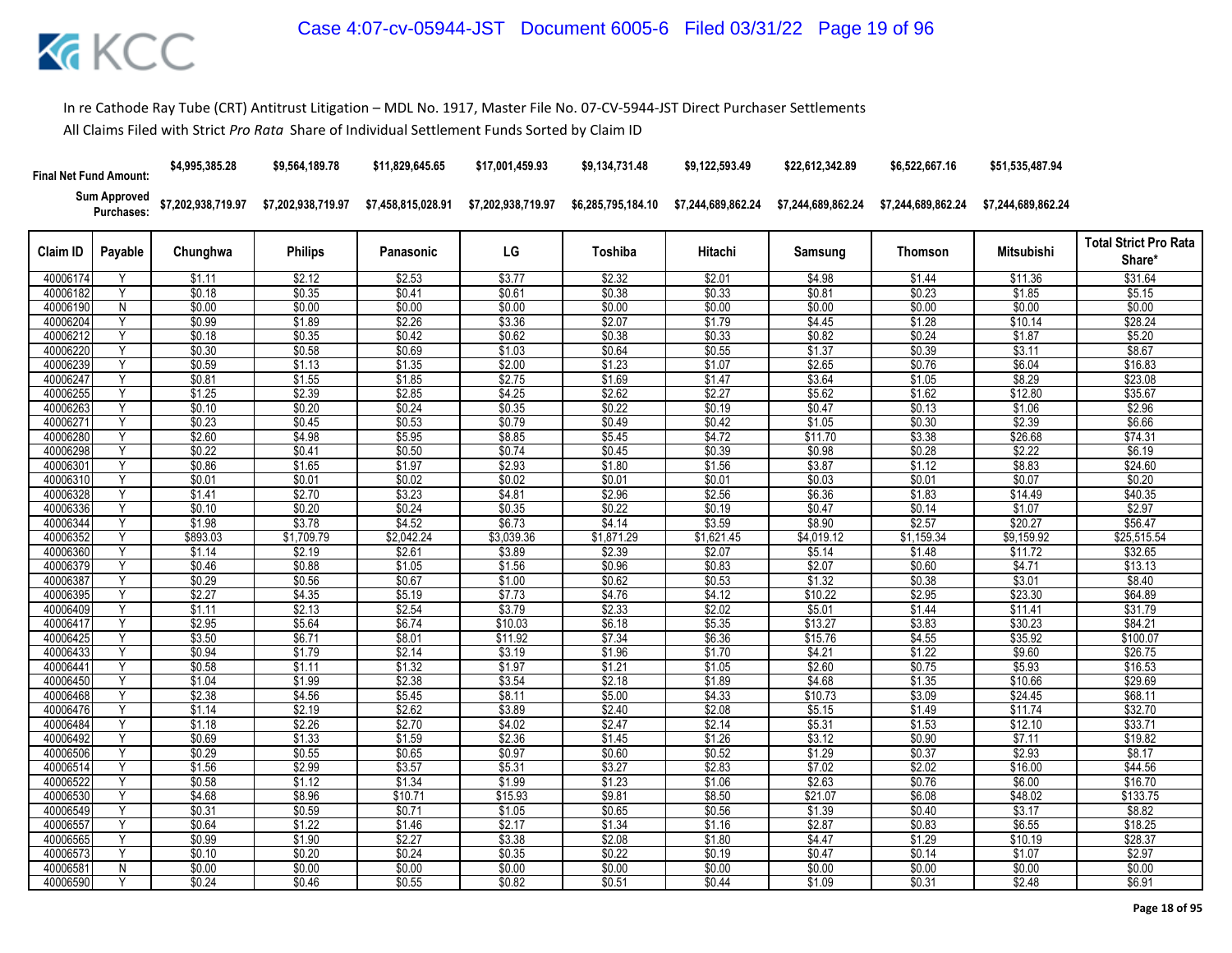| <b>Final Net Fund Amount:</b> | \$4,995,385.28     | \$9,564,189.78     | \$11.829.645.65    | \$17,001,459.93    | \$9.134.731.48     | \$9.122.593.49                                                 | \$22,612,342.89 | \$6,522,667.16 | \$51.535.487.94    |
|-------------------------------|--------------------|--------------------|--------------------|--------------------|--------------------|----------------------------------------------------------------|-----------------|----------------|--------------------|
| Sum Approved<br>Purchases:    | \$7,202,938,719.97 | \$7,202,938,719.97 | \$7,458,815,028.91 | \$7.202.938.719.97 | \$6,285,795,184.10 | \$7.244.689.862.24    \$7.244.689.862.24    \$7.244.689.862.24 |                 |                | \$7.244.689.862.24 |

| <b>Philips</b><br>LG<br>Claim ID<br>Payable<br>Chunghwa<br>Toshiba<br>Hitachi<br><b>Thomson</b><br><b>Mitsubishi</b><br>Panasonic<br>Samsung<br>\$6.27<br>40006603<br>\$3.28<br>\$7.49<br>\$11.15<br>\$6.87<br>\$5.95<br>\$14.75<br>\$4.25<br>\$33.61<br>$\overline{V}$<br>\$15.32<br>\$1.49<br>\$2.86<br>\$3.42<br>\$5.08<br>\$3.13<br>\$2.71<br>\$6.72<br>\$1.94<br>40006611<br>\$2.54<br>\$5.78<br>\$0.56<br>\$1.08<br>\$1.29<br>\$1.92<br>\$1.18<br>\$1.02<br>\$0.73<br>40006620<br>\$0.63<br>\$1.20<br>\$1.43<br>\$2.13<br>\$1.31<br>\$1.14<br>\$2.82<br>\$0.81<br>\$6.43<br>40006638<br>V<br>\$0.94<br>\$2.34<br>Y<br>\$0.52<br>\$1.00<br>\$1.19<br>\$1.77<br>\$1.09<br>\$0.68<br>\$5.34<br>40006646<br>Y<br>\$1.19<br>\$0.94<br>\$2.34<br>\$0.52<br>\$1.00<br>\$1.77<br>\$1.09<br>\$0.68<br>\$5.34<br>40006654<br>\$1.23<br>\$3.04<br>\$0.68<br>\$1.29<br>\$1.55<br>\$2.30<br>\$1.42<br>\$0.88<br>\$6.94<br>40006662<br>\$0.70<br>Ÿ<br>\$0.16<br>\$0.30<br>\$0.36<br>\$0.53<br>\$0.33<br>\$0.28<br>\$0.20<br>\$1.60<br>40006670<br>\$0.20<br>\$0.24<br>\$0.22<br>\$0.19<br>\$0.47<br>\$1.07<br>40006689<br>\$0.10<br>\$0.35<br>\$0.14 |                    |
|----------------------------------------------------------------------------------------------------------------------------------------------------------------------------------------------------------------------------------------------------------------------------------------------------------------------------------------------------------------------------------------------------------------------------------------------------------------------------------------------------------------------------------------------------------------------------------------------------------------------------------------------------------------------------------------------------------------------------------------------------------------------------------------------------------------------------------------------------------------------------------------------------------------------------------------------------------------------------------------------------------------------------------------------------------------------------------------------------------------------------------------------|--------------------|
|                                                                                                                                                                                                                                                                                                                                                                                                                                                                                                                                                                                                                                                                                                                                                                                                                                                                                                                                                                                                                                                                                                                                              | Share*             |
|                                                                                                                                                                                                                                                                                                                                                                                                                                                                                                                                                                                                                                                                                                                                                                                                                                                                                                                                                                                                                                                                                                                                              | \$93.63            |
|                                                                                                                                                                                                                                                                                                                                                                                                                                                                                                                                                                                                                                                                                                                                                                                                                                                                                                                                                                                                                                                                                                                                              | \$42.69            |
|                                                                                                                                                                                                                                                                                                                                                                                                                                                                                                                                                                                                                                                                                                                                                                                                                                                                                                                                                                                                                                                                                                                                              | \$16.10            |
|                                                                                                                                                                                                                                                                                                                                                                                                                                                                                                                                                                                                                                                                                                                                                                                                                                                                                                                                                                                                                                                                                                                                              | \$17.91            |
|                                                                                                                                                                                                                                                                                                                                                                                                                                                                                                                                                                                                                                                                                                                                                                                                                                                                                                                                                                                                                                                                                                                                              | \$14.86            |
|                                                                                                                                                                                                                                                                                                                                                                                                                                                                                                                                                                                                                                                                                                                                                                                                                                                                                                                                                                                                                                                                                                                                              | \$14.86            |
|                                                                                                                                                                                                                                                                                                                                                                                                                                                                                                                                                                                                                                                                                                                                                                                                                                                                                                                                                                                                                                                                                                                                              | \$19.32            |
|                                                                                                                                                                                                                                                                                                                                                                                                                                                                                                                                                                                                                                                                                                                                                                                                                                                                                                                                                                                                                                                                                                                                              | \$4.46             |
|                                                                                                                                                                                                                                                                                                                                                                                                                                                                                                                                                                                                                                                                                                                                                                                                                                                                                                                                                                                                                                                                                                                                              | \$2.97             |
| Y<br>\$0.69<br>\$1.33<br>\$1.58<br>\$2.36<br>\$1.26<br>\$3.12<br>\$1.45<br>\$0.90<br>\$7.10<br>40006697                                                                                                                                                                                                                                                                                                                                                                                                                                                                                                                                                                                                                                                                                                                                                                                                                                                                                                                                                                                                                                      | \$19.78            |
| \$1.20<br>\$2.97<br>\$6.76<br>40006700<br>\$0.66<br>\$1.26<br>\$1.51<br>\$2.24<br>\$1.38<br>\$0.86                                                                                                                                                                                                                                                                                                                                                                                                                                                                                                                                                                                                                                                                                                                                                                                                                                                                                                                                                                                                                                           | \$18.82            |
| \$23.82<br>\$45.60<br>\$54.47<br>\$49.91<br>\$43.25<br>\$107.20<br>\$30.92<br>\$244.32<br>40006719<br>Y<br>\$81.07                                                                                                                                                                                                                                                                                                                                                                                                                                                                                                                                                                                                                                                                                                                                                                                                                                                                                                                                                                                                                           | \$680.56           |
| \$0.00<br>\$0.00<br>\$0.00<br>\$0.00<br>\$0.00<br>40006727<br>$\mathsf{N}$<br>\$0.00<br>\$0.00<br>\$0.00<br>\$0.00                                                                                                                                                                                                                                                                                                                                                                                                                                                                                                                                                                                                                                                                                                                                                                                                                                                                                                                                                                                                                           | \$0.00             |
| \$0.00<br>\$0.00<br>\$0.00<br>\$0.00<br>N<br>\$0.00<br>\$0.00<br>\$0.00<br>\$0.00<br>\$0.00<br>40006735                                                                                                                                                                                                                                                                                                                                                                                                                                                                                                                                                                                                                                                                                                                                                                                                                                                                                                                                                                                                                                      | \$0.00             |
| \$0.00<br>\$0.00<br>\$0.00<br>\$0.00<br>\$0.00<br>\$0.00<br>40006743<br>Ñ<br>\$0.00<br>\$0.00<br>\$0.00                                                                                                                                                                                                                                                                                                                                                                                                                                                                                                                                                                                                                                                                                                                                                                                                                                                                                                                                                                                                                                      | \$0.00             |
| \$0.00<br>\$0.00<br>\$0.00<br>\$0.00<br>\$0.00<br>40006751<br>$\mathsf{N}$<br>\$0.00<br>\$0.00<br>\$0.00<br>\$0.00                                                                                                                                                                                                                                                                                                                                                                                                                                                                                                                                                                                                                                                                                                                                                                                                                                                                                                                                                                                                                           | \$0.00             |
| $\overline{N}$<br>\$0.00<br>\$0.00<br>\$0.00<br>\$0.00<br>\$0.00<br>\$0.00<br>\$0.00<br>\$0.00<br>\$0.00<br>40006760                                                                                                                                                                                                                                                                                                                                                                                                                                                                                                                                                                                                                                                                                                                                                                                                                                                                                                                                                                                                                         | \$0.00             |
| Y<br>\$0.90<br>\$2.06<br>\$3.06<br>\$1.63<br>\$4.05<br>\$9.22<br>\$1.72<br>\$1.88<br>\$1.17<br>40006778                                                                                                                                                                                                                                                                                                                                                                                                                                                                                                                                                                                                                                                                                                                                                                                                                                                                                                                                                                                                                                      | \$25.69            |
| \$0.00<br>\$0.00<br>\$0.00<br>\$0.00<br>\$0.00<br>\$0.00<br>\$0.00<br>\$0.00<br>40006786<br>N<br>\$0.00                                                                                                                                                                                                                                                                                                                                                                                                                                                                                                                                                                                                                                                                                                                                                                                                                                                                                                                                                                                                                                      | \$0.00             |
| \$0.00<br>40006794<br>\$0.00<br>\$0.00<br>\$0.00<br>\$0.00<br>\$0.00<br>\$0.00<br>\$0.00<br>\$0.00<br>N                                                                                                                                                                                                                                                                                                                                                                                                                                                                                                                                                                                                                                                                                                                                                                                                                                                                                                                                                                                                                                      | \$0.00             |
| $\overline{N}$<br>\$0.00<br>\$0.00<br>\$0.00<br>\$0.00<br>\$0.00<br>\$0.00<br>\$0.00<br>\$0.00<br>\$0.00<br>40006808                                                                                                                                                                                                                                                                                                                                                                                                                                                                                                                                                                                                                                                                                                                                                                                                                                                                                                                                                                                                                         | \$0.00             |
| \$0.00<br>\$0.00<br>$\mathsf{N}$<br>\$0.00<br>\$0.00<br>\$0.00<br>\$0.00<br>\$0.00<br>\$0.00<br>\$0.00<br>40006816                                                                                                                                                                                                                                                                                                                                                                                                                                                                                                                                                                                                                                                                                                                                                                                                                                                                                                                                                                                                                           | \$0.00             |
| \$0.00<br>\$0.00<br>\$0.00<br>\$0.00<br>\$0.00<br>\$0.00<br>\$0.00<br>\$0.00<br>\$0.00<br>40006824<br>N                                                                                                                                                                                                                                                                                                                                                                                                                                                                                                                                                                                                                                                                                                                                                                                                                                                                                                                                                                                                                                      | \$0.00             |
| \$0.00<br>\$0.00<br>\$0.00<br>\$0.00<br>\$0.00<br>\$0.00<br>\$0.00<br>\$0.00<br>\$0.00<br>40006832<br>Ñ                                                                                                                                                                                                                                                                                                                                                                                                                                                                                                                                                                                                                                                                                                                                                                                                                                                                                                                                                                                                                                      | \$0.00             |
| \$0.00<br>\$0.00<br>\$0.00<br>\$0.00<br>\$0.00<br>\$0.00<br>\$0.00<br>40006840<br>N<br>\$0.00<br>\$0.00<br>$\overline{\mathsf{v}}$                                                                                                                                                                                                                                                                                                                                                                                                                                                                                                                                                                                                                                                                                                                                                                                                                                                                                                                                                                                                           | \$0.00             |
| \$1.13<br>\$2.81<br>\$0.62<br>\$1.20<br>\$1.43<br>\$2.12<br>\$1.31<br>\$0.81<br>\$6.40<br>40006859<br>Y                                                                                                                                                                                                                                                                                                                                                                                                                                                                                                                                                                                                                                                                                                                                                                                                                                                                                                                                                                                                                                      | \$17.83            |
| \$4.45<br>\$3.53<br>\$8.76<br>\$1.95<br>\$3.73<br>\$6.62<br>\$4.08<br>\$2.53<br>\$19.96<br>40006867<br>\$1.05<br>\$1.00<br>\$2.48<br>\$5.65<br>Υ<br>\$0.72                                                                                                                                                                                                                                                                                                                                                                                                                                                                                                                                                                                                                                                                                                                                                                                                                                                                                                                                                                                   | \$55.61<br>\$15.74 |
| \$0.55<br>\$1.26<br>\$1.88<br>\$1.15<br>40006875<br>Y<br>\$1.19<br>\$2.28<br>\$2.72<br>\$4.05<br>\$2.50<br>\$2.16<br>\$5.36<br>\$12.22<br>40006883<br>\$1.55                                                                                                                                                                                                                                                                                                                                                                                                                                                                                                                                                                                                                                                                                                                                                                                                                                                                                                                                                                                 | \$34.03            |
| \$0.00<br>\$0.00<br>N<br>\$0.00<br>\$0.00<br>\$0.00<br>\$0.00<br>\$0.00<br>\$0.00<br>\$0.00<br>4000689                                                                                                                                                                                                                                                                                                                                                                                                                                                                                                                                                                                                                                                                                                                                                                                                                                                                                                                                                                                                                                       | \$0.00             |
| \$0.91<br>\$1.09<br>\$0.87<br>\$2.14<br>\$4.89<br>40006905<br>Ϋ<br>\$0.48<br>\$1.62<br>\$1.00<br>\$0.62                                                                                                                                                                                                                                                                                                                                                                                                                                                                                                                                                                                                                                                                                                                                                                                                                                                                                                                                                                                                                                      | \$13.61            |
| \$2.26<br>\$4.44<br>\$10.12<br>\$0.99<br>\$1.89<br>\$3.36<br>\$2.07<br>\$1.79<br>\$1.28<br>40006913<br>Υ                                                                                                                                                                                                                                                                                                                                                                                                                                                                                                                                                                                                                                                                                                                                                                                                                                                                                                                                                                                                                                     | \$28.19            |
| Y<br>40006921<br>\$0.60<br>\$1.15<br>\$1.38<br>\$2.05<br>\$1.26<br>\$1.09<br>\$2.71<br>\$0.78<br>\$6.17                                                                                                                                                                                                                                                                                                                                                                                                                                                                                                                                                                                                                                                                                                                                                                                                                                                                                                                                                                                                                                      | \$17.19            |
| \$0.93<br>\$0.74<br>\$4.16<br>40006930<br>Δ<br>\$0.41<br>\$0.78<br>\$1.38<br>\$0.85<br>\$1.83<br>\$0.53                                                                                                                                                                                                                                                                                                                                                                                                                                                                                                                                                                                                                                                                                                                                                                                                                                                                                                                                                                                                                                      | \$11.60            |
| \$4.68<br>\$1.04<br>\$1.99<br>\$2.38<br>\$3.54<br>\$2.18<br>\$1.89<br>\$1.35<br>\$10.67<br>40006948<br>Υ                                                                                                                                                                                                                                                                                                                                                                                                                                                                                                                                                                                                                                                                                                                                                                                                                                                                                                                                                                                                                                     | \$29.72            |
| \$0.00<br>\$0.00<br>\$0.00<br>\$0.00<br>40006956<br>N<br>\$0.00<br>\$0.00<br>\$0.00<br>\$0.00<br>\$0.00                                                                                                                                                                                                                                                                                                                                                                                                                                                                                                                                                                                                                                                                                                                                                                                                                                                                                                                                                                                                                                      | \$0.00             |
| \$3.12<br>Y<br>\$0.69<br>\$1.33<br>\$1.59<br>\$2.36<br>\$1.45<br>\$1.26<br>\$0.90<br>\$7.11<br>40006964                                                                                                                                                                                                                                                                                                                                                                                                                                                                                                                                                                                                                                                                                                                                                                                                                                                                                                                                                                                                                                      | \$19.82            |
| \$0.35<br>\$0.66<br>\$0.79<br>\$0.73<br>\$0.63<br>\$1.56<br>\$3.56<br>40006972<br>\$1.18<br>\$0.45                                                                                                                                                                                                                                                                                                                                                                                                                                                                                                                                                                                                                                                                                                                                                                                                                                                                                                                                                                                                                                           | \$9.91             |
| Y<br>\$0.45<br>\$0.86<br>\$1.03<br>\$1.53<br>\$0.94<br>\$0.82<br>\$2.02<br>\$0.58<br>\$4.61<br>40006980                                                                                                                                                                                                                                                                                                                                                                                                                                                                                                                                                                                                                                                                                                                                                                                                                                                                                                                                                                                                                                      | \$12.85            |
| \$0.09<br>\$0.17<br>\$0.20<br>\$0.30<br>\$0.90<br>40006999<br>Y<br>\$0.18<br>\$0.16<br>\$0.40<br>\$0.11                                                                                                                                                                                                                                                                                                                                                                                                                                                                                                                                                                                                                                                                                                                                                                                                                                                                                                                                                                                                                                      | \$2.51             |
| \$0.24<br>\$0.48<br>Y<br>\$0.11<br>\$0.20<br>\$0.22<br>\$0.19<br>\$1.08<br>40007006<br>\$0.36<br>\$0.14                                                                                                                                                                                                                                                                                                                                                                                                                                                                                                                                                                                                                                                                                                                                                                                                                                                                                                                                                                                                                                      | \$3.02             |
| \$5.08<br>\$6.06<br>\$9.03<br>\$4.82<br>\$27.20<br>\$2.65<br>\$5.56<br>\$11.94<br>\$3.44<br>40007014                                                                                                                                                                                                                                                                                                                                                                                                                                                                                                                                                                                                                                                                                                                                                                                                                                                                                                                                                                                                                                         | \$75.77            |
| \$5.78<br>\$6.90<br>\$5.48<br>\$13.58<br>\$3.92<br>\$3.02<br>\$10.27<br>\$6.32<br>\$30.94<br>40007022<br>Υ                                                                                                                                                                                                                                                                                                                                                                                                                                                                                                                                                                                                                                                                                                                                                                                                                                                                                                                                                                                                                                   | \$86.20            |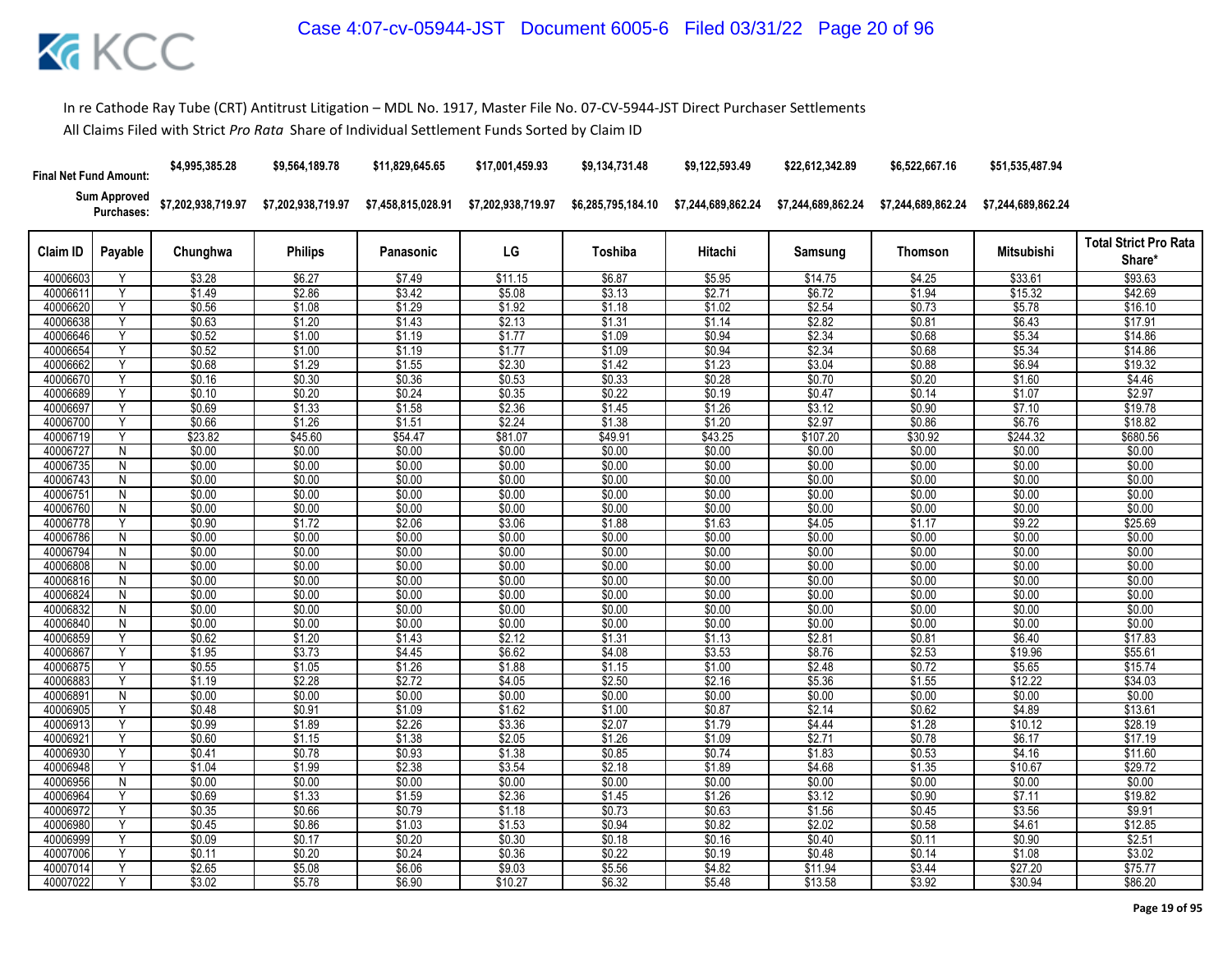| <b>Final Net Fund Amount:</b> | \$4,995,385.28                                | \$9,564,189.78     | \$11.829.645.65    | \$17,001,459.93    | \$9.134.731.48     | \$9.122.593.49     | \$22,612,342.89                       | \$6,522,667.16 | \$51.535.487.94    |
|-------------------------------|-----------------------------------------------|--------------------|--------------------|--------------------|--------------------|--------------------|---------------------------------------|----------------|--------------------|
|                               | Sum Approved<br>Purchases: \$7,202,938,719.97 | \$7,202,938,719.97 | \$7,458,815,028.91 | \$7,202,938,719.97 | \$6.285.795.184.10 | \$7.244.689.862.24 | \$7.244.689.862.24 \$7.244.689.862.24 |                | \$7.244.689.862.24 |

|                      |                |                  |                  |                  |                  |                  |                  |                  |                  |                   | <b>Total Strict Pro Rata</b> |
|----------------------|----------------|------------------|------------------|------------------|------------------|------------------|------------------|------------------|------------------|-------------------|------------------------------|
| Claim ID             | Payable        | Chunghwa         | <b>Philips</b>   | Panasonic        | LG               | Toshiba          | Hitachi          | Samsung          | <b>Thomson</b>   | <b>Mitsubishi</b> | Share*                       |
| 40007030             | Υ              | \$0.15           | \$0.30           | \$0.35           | \$0.53           | \$0.32           | \$0.28           | \$0.70           | \$0.20           | \$1.58            | \$4.41                       |
| 40007049             | Y              | \$0.10           | \$0.20           | \$0.24           | \$0.35           | \$0.22           | \$0.19           | \$0.47           | \$0.14           | \$1.07            | \$2.97                       |
| 40007057             | ٧              | \$0.74           | \$1.41           | \$1.69           | \$2.51           | \$1.54           | \$1.34           | \$3.32           | \$0.96           | \$7.56            | \$21.05                      |
| 40007065             |                | \$0.16           | \$0.32           | \$0.38           | \$0.56           | \$0.35           | \$0.30           | \$0.74           | \$0.21           | \$1.69            | \$4.71                       |
| 40007073             | Y              | \$0.43           | \$0.83           | \$0.99           | \$1.47           | \$0.91           | \$0.78           | \$1.95           | \$0.56           | \$4.43            | \$12.35                      |
| 40007081             | Υ              | \$1.61           | \$3.09           | \$3.69           | \$5.49           | \$3.38           | \$2.93           | \$7.26           | \$2.09           | \$16.54           | \$46.07                      |
| 40007090             | $\checkmark$   | \$0.55           | \$1.05           | \$1.25           | \$1.86           | \$1.15           | \$0.99           | \$2.47           | \$0.71           | \$5.62            | \$15.65                      |
| 40007103             | N              | \$0.00           | \$0.00           | \$0.00           | \$0.00           | \$0.00           | \$0.00           | \$0.00           | \$0.00           | \$0.00            | \$0.00                       |
| 40007111             | N              | \$0.00           | \$0.00           | \$0.00           | \$0.00           | \$0.00           | \$0.00           | \$0.00           | \$0.00           | \$0.00            | \$0.00                       |
| 40007120             | $\overline{N}$ | \$0.00           | \$0.00           | \$0.00           | \$0.00           | \$0.00           | \$0.00           | \$0.00           | \$0.00           | \$0.00            | \$0.00                       |
| 40007138             | N              | \$0.00           | \$0.00           | \$0.00           | \$0.00           | \$0.00           | \$0.00           | \$0.00           | \$0.00           | \$0.00            | \$0.00                       |
| 40007146             | N              | \$0.00           | \$0.00           | \$0.00           | \$0.00           | \$0.00           | \$0.00           | \$0.00           | \$0.00           | \$0.00            | \$0.00                       |
| 40007154             | Y              | \$0.20           | \$0.39           | \$0.47           | \$0.70           | \$0.43           | \$0.37           | \$0.92           | \$0.27           | \$2.09            | \$5.84                       |
| 40007162             | Υ              | \$0.40           | \$0.76           | \$0.91           | \$1.36           | \$0.84           | \$0.72           | \$1.79           | \$0.52           | \$4.09            | \$11.39                      |
| 40007170             |                | \$0.50           | \$0.97           | \$1.15           | \$1.72           | \$1.06           | \$0.92           | \$2.27           | \$0.65           | \$5.18            | \$14.42                      |
| 40007189             | Y              | \$0.73           | \$1.39           | \$1.66           | \$2.47           | \$1.52           | \$1.32           | \$3.27           | \$0.94           | \$7.45            | \$20.75                      |
| 40007197             |                | \$0.08           | \$0.15           | \$0.18           | \$0.27           | \$0.16           | \$0.14           | \$0.35           | \$0.10           | \$0.80            | \$2.23                       |
| 40007200             | Y              | \$0.55           | \$1.06           | \$1.27           | \$1.89           | \$1.16           | \$1.01           | \$2.50           | \$0.72           | \$5.69            | \$15.85                      |
| 40007219             |                | \$0.35           | \$0.66           | \$0.79           | \$1.18           | \$0.73           | \$0.63           | \$1.56           | \$0.45           | \$3.56            | \$9.91                       |
| 40007227             | Ϋ              | \$0.79           | \$1.51           | \$1.81           | \$2.69           | \$1.65           | \$1.43           | \$3.55           | \$1.03           | \$8.10            | \$22.56                      |
| 40007235             | Υ              | \$0.31           | \$0.60           | \$0.71           | \$1.06           | \$0.65           | \$0.57           | \$1.40           | \$0.41           | \$3.20            | \$8.92                       |
| 40007243             | Ÿ              | \$0.85           | \$1.62           | \$1.94           | \$2.89           | \$1.78           | \$1.54           | \$3.82           | \$1.10           | \$8.71            | \$24.25                      |
| 40007251             |                | \$0.42           | \$0.80           | \$0.95           | \$1.42           | \$0.87           | \$0.75           | \$1.87           | \$0.54           | \$4.26            | \$11.88                      |
| 40007260             | Y<br>Υ         | \$0.10           | \$0.20           | \$0.24           | \$0.35           | \$0.22           | \$0.19           | \$0.47           | \$0.13           | \$1.06            | \$2.96                       |
| 40007278             | Y              | \$1.10           | \$2.11           | \$2.52           | \$3.74           | \$2.31           | \$2.00           | \$4.95           | \$1.43           | \$11.29           | \$31.44                      |
| 40007286             |                | \$0.46           | \$0.87           | \$1.04           | \$1.55           | \$0.96           | \$0.83           | \$2.05           | \$0.59           | \$4.68            | \$13.03                      |
| 40007294             | Υ              | \$0.53           | \$1.02           | \$1.22           | \$1.81           | \$1.12           | \$0.97           | \$2.40           | \$0.69           | \$5.47            | \$15.23                      |
| 40007308<br>40007316 | Y              | \$0.49<br>\$0.50 | \$0.93<br>\$0.96 | \$1.11<br>\$1.15 | \$1.65           | \$1.02<br>\$1.05 | \$0.88<br>\$0.91 | \$2.18<br>\$2.26 | \$0.63           | \$4.98            | \$13.87<br>\$14.34           |
| 40007324             | $\vee$         | \$0.42           | \$0.80           | \$0.95           | \$1.71<br>\$1.41 | \$0.87           | \$0.75           | \$1.87           | \$0.65<br>\$0.54 | \$5.15<br>\$4.26  | \$11.86                      |
| 40007332             |                | \$2.32           | \$4.45           | \$5.31           | \$7.91           | \$4.87           | \$4.22           | \$10.46          | \$3.02           | \$23.83           | \$66.38                      |
| 40007340             | Υ              | \$0.97           | \$1.86           | \$2.22           | \$3.30           | \$2.03           | \$1.76           | \$4.37           | \$1.26           | \$9.96            | \$27.74                      |
| 40007359             | Y              | \$0.76           | \$1.46           | \$1.74           | \$2.60           | \$1.60           | \$1.39           | \$3.43           | \$0.99           | \$7.82            | \$21.80                      |
| 40007367             | Y              | \$0.17           | \$0.33           | \$0.40           | \$0.59           | \$0.36           | \$0.31           | \$0.78           | \$0.23           | \$1.78            | \$4.95                       |
| 40007375             |                | \$0.96           | \$1.84           | \$2.20           | \$3.27           | \$2.02           | \$1.75           | \$4.33           | \$1.25           | \$9.87            | \$27.49                      |
| 40007383             | Y              | \$0.07           | \$0.13           | \$0.16           | \$0.24           | \$0.15           | \$0.13           | \$0.31           | \$0.09           | \$0.71            | \$1.98                       |
| 40007391             | Y              | \$4.28           | \$8.20           | \$9.79           | \$14.58          | \$8.97           | \$7.78           | \$19.27          | \$5.56           | \$43.93           | \$122.36                     |
| 40007405             |                | \$0.10           | \$0.20           | \$0.24           | \$0.35           | \$0.22           | \$0.19           | \$0.47           | \$0.14           | \$1.07            | \$2.97                       |
| 40007413             |                | \$0.81           | \$1.54           | \$1.84           | \$2.74           | \$1.69           | \$1.46           | \$3.63           | \$1.05           | \$8.27            | \$23.04                      |
| 40007421             | Υ              | \$1.09           | \$2.08           | \$2.49           | \$3.70           | \$2.28           | \$1.98           | \$4.90           | \$1.41           | \$11.16           | \$31.08                      |
| 40007430             | Y              | \$3.00           | \$5.75           | \$6.87           | \$10.22          | \$6.29           | \$5.45           | \$13.51          | \$3.90           | \$30.80           | \$85.80                      |
| 40007448             |                | \$0.52           | \$1.00           | \$1.19           | \$1.77           | \$1.09           | \$0.94           | \$2.34           | \$0.68           | \$5.34            | \$14.86                      |
| 40007456             | Υ              | \$0.26           | \$0.50           | \$0.59           | \$0.89           | \$0.54           | \$0.47           | \$1.17           | \$0.34           | \$2.67            | \$7.43                       |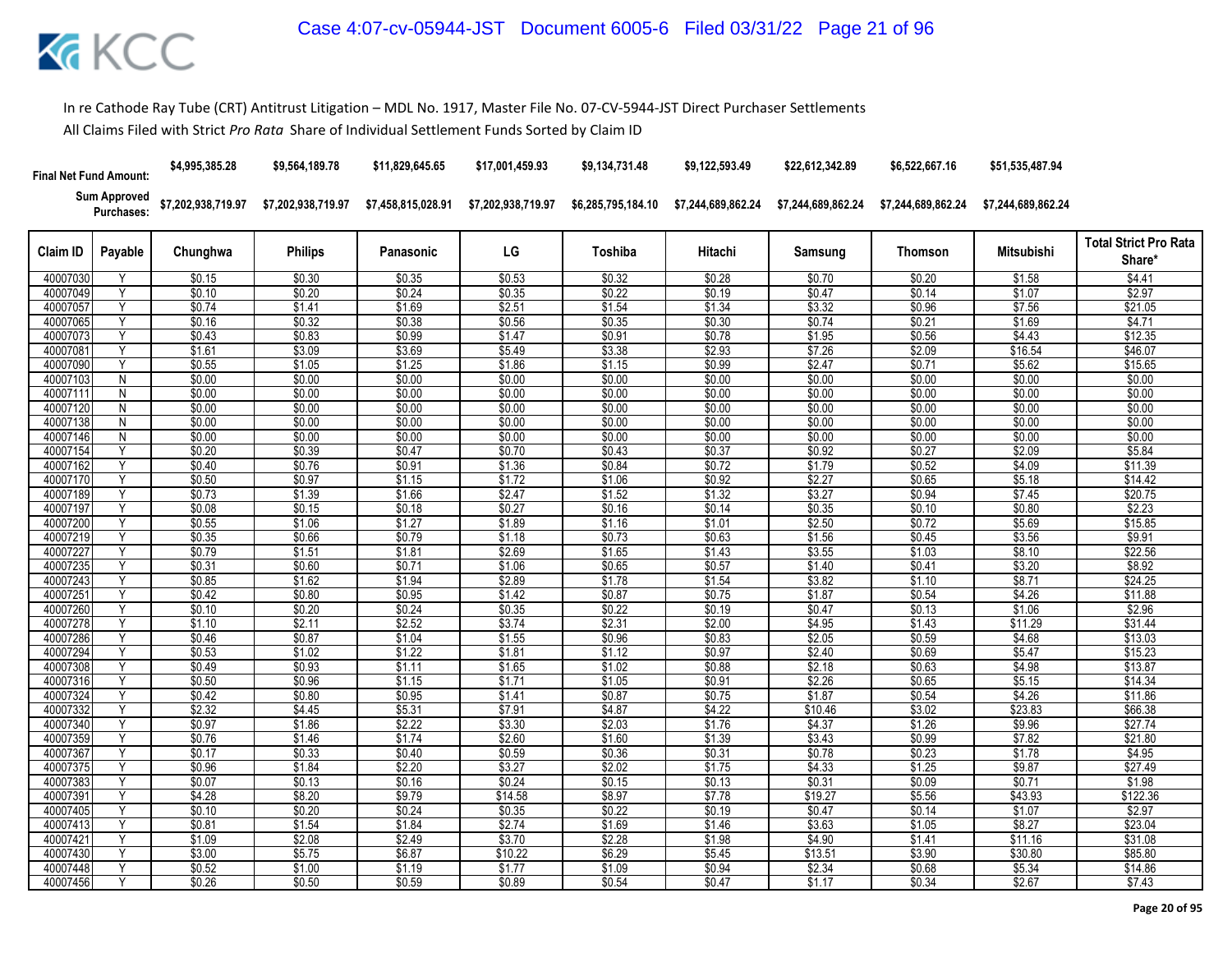| <b>Final Net Fund Amount:</b> | \$4,995,385.28                                | \$9,564,189.78     | \$11.829.645.65    | \$17,001,459.93    | \$9.134.731.48     | \$9.122.593.49     | \$22,612,342.89                       | \$6,522,667.16 | \$51.535.487.94    |
|-------------------------------|-----------------------------------------------|--------------------|--------------------|--------------------|--------------------|--------------------|---------------------------------------|----------------|--------------------|
|                               | Sum Approved<br>Purchases: \$7,202,938,719.97 | \$7,202,938,719.97 | \$7,458,815,028.91 | \$7,202,938,719.97 | \$6.285.795.184.10 | \$7.244.689.862.24 | \$7.244.689.862.24 \$7.244.689.862.24 |                | \$7.244.689.862.24 |

|                      |                |                  |                  |                  |                  |                  |                  |                  |                  |                   | <b>Total Strict Pro Rata</b> |
|----------------------|----------------|------------------|------------------|------------------|------------------|------------------|------------------|------------------|------------------|-------------------|------------------------------|
| Claim ID             | Payable        | Chunghwa         | <b>Philips</b>   | Panasonic        | LG               | Toshiba          | Hitachi          | Samsung          | <b>Thomson</b>   | <b>Mitsubishi</b> | Share*                       |
| 40007464             |                | \$1.32           | \$2.52           | \$3.01           | \$4.48           | \$2.76           | \$2.39           | \$5.93           | \$1.71           | \$13.52           | \$37.65                      |
| 40007472             | $\overline{Y}$ | \$0.96           | \$1.84           | \$2.20           | \$3.27           | \$2.01           | \$1.74           | \$4.32           | \$1.25           | \$9.85            | \$27.44                      |
| 40007480             |                | \$1.79           | \$3.42           | \$4.08           | \$6.08           | \$3.74           | \$3.24           | \$8.04           | \$2.32           | \$18.32           | \$51.02                      |
| 40007499             | N              | \$0.00           | \$0.00           | \$0.00           | \$0.00           | \$0.00           | \$0.00           | \$0.00           | \$0.00           | \$0.00            | \$0.00                       |
| 40007502             | Y              | \$0.27           | \$0.52           | \$0.62           | \$0.92           | \$0.57           | \$0.49           | \$1.22           | \$0.35           | \$2.77            | \$7.73                       |
| 40007510             | Y              | \$0.33           | \$0.63           | \$0.75           | \$1.12           | \$0.69           | \$0.60           | \$1.48           | \$0.43           | \$3.38            | \$9.41                       |
| 40007529             |                | \$0.10           | \$0.20           | \$0.24           | \$0.35           | \$0.22           | \$0.19           | \$0.47           | \$0.13           | \$1.06            | \$2.96                       |
| 40007537             | Y              | \$0.13           | \$0.25           | \$0.30           | \$0.45           | \$0.28           | \$0.24           | \$0.59           | \$0.17           | \$1.35            | \$3.75                       |
| 40007545             | Y              | \$0.48           | \$0.92           | \$1.10           | \$1.64           | \$1.01           | \$0.87           | \$2.16           | \$0.62           | \$4.93            | \$13.74                      |
| 40007553             | Y              | \$0.38           | \$0.72           | \$0.86           | \$1.28           | \$0.79           | \$0.68           | \$1.70           | \$0.49           | \$3.87            | \$10.77                      |
| 4000756              | Υ              | \$0.44           | \$0.84           | \$1.01           | \$1.50           | \$0.92           | \$0.80           | \$1.98           | \$0.57           | \$4.52            | \$12.58                      |
| 40007570             | Y              | \$1.16           | \$2.22           | \$2.66           | \$3.95           | \$2.43           | \$2.11           | \$5.23           | \$1.51           | \$11.92           | \$33.19                      |
| 40007588             | Y              | \$0.62           | \$1.19           | \$1.42           | \$2.11           | \$1.30           | \$1.13           | \$2.79           | \$0.81           | \$6.37            | \$17.73                      |
| 40007596             | v              | \$1.06           | \$2.03           | \$2.43           | \$3.61           | \$2.23           | \$1.93           | \$4.78           | \$1.38           | \$10.89           | \$30.34                      |
| 40007600             | N              | \$0.00           | \$0.00           | \$0.00           | \$0.00           | \$0.00           | \$0.00           | \$0.00           | \$0.00           | \$0.00            | \$0.00                       |
| 40007618             | Y              | \$0.24           | \$0.46           | \$0.56           | \$0.83           | \$0.51           | \$0.44           | \$1.09           | \$0.32           | \$2.49            | \$6.94                       |
| 40007626             | Y              | \$1.47           | \$2.81           | \$3.35           | \$4.99           | \$3.07           | \$2.66           | \$6.60           | \$1.90           | \$15.05           | \$41.91                      |
| 40007634             | $\checkmark$   | \$0.37           | \$0.71           | \$0.85           | \$1.27           | \$0.78           | \$0.68           | \$1.68           | \$0.48           | \$3.82            | \$10.65                      |
| 40007642             | Υ              | \$0.42           | \$0.80           | \$0.95           | \$1.42           | \$0.87           | \$0.76           | \$1.87           | \$0.54           | \$4.27            | \$11.89                      |
| 40007650             | ٧              | \$0.34           | \$0.66           | \$0.79           | \$1.17           | \$0.72           | \$0.62           | \$1.55           | \$0.45           | \$3.52            | \$9.81                       |
| 40007669             | Y              | \$0.13           | \$0.25           | \$0.30           | \$0.44           | \$0.27           | \$0.24           | \$0.59           | \$0.17           | \$1.33            | \$3.72                       |
| 40007677             | $\vee$         | \$0.67           | \$1.28           | \$1.53           | \$2.28           | \$1.40           | \$1.22           | \$3.01           | \$0.87           | \$6.86            | \$19.12                      |
| 40007685             |                | \$1.42           | \$2.72           | \$3.25           | \$4.84           | \$2.98           | \$2.58           | \$6.40           | \$1.85           | \$14.58           | \$40.62                      |
| 40007693             | Y              | \$0.95           | \$1.83           | \$2.18           | \$3.25           | \$2.00           | \$1.73           | \$4.29           | \$1.24           | \$9.78            | \$27.25                      |
| 40007707             | Υ              | \$0.66           | \$1.26           | \$1.51           | \$2.24           | \$1.38           | \$1.20           | \$2.97           | \$0.86           | \$6.76            | \$18.82                      |
| 40007715             | V              | \$0.07           | \$0.14           | \$0.17           | \$0.25           | \$0.15           | \$0.13           | \$0.33           | \$0.09           | \$0.75            | \$2.08                       |
| 40007723             | Y              | \$0.42           | \$0.80           | \$0.95           | \$1.42           | \$0.87           | \$0.76           | \$1.87           | \$0.54           | \$4.27            | \$11.89                      |
| 4000773              | Υ<br>Y         | \$0.13           | \$0.25           | \$0.30           | \$0.45           | \$0.28           | \$0.24           | \$0.59           | \$0.17           | \$1.35            | \$3.75                       |
| 40007740             |                | \$0.66           | \$1.26           | \$1.51           | \$2.24           | \$1.38           | \$1.20           | \$2.96           | \$0.85           | \$6.75            | \$18.81                      |
| 40007758             | N              | \$0.00           | \$0.00           | \$0.00           | \$0.00           | \$0.00           | \$0.00           | \$0.00           | \$0.00           | \$0.00            | \$0.00                       |
| 40007766<br>40007774 | N              | \$0.00           | \$0.00           | \$0.00           | \$0.00           | \$0.00           | \$0.00           | \$0.00<br>\$0.00 | \$0.00           | \$0.00            | \$0.00                       |
| 40007782             | N<br>$\vee$    | \$0.00<br>\$0.98 | \$0.00<br>\$1.88 | \$0.00<br>\$2.24 | \$0.00<br>\$3.33 | \$0.00<br>\$2.05 | \$0.00<br>\$1.78 | \$4.41           | \$0.00<br>\$1.27 | \$0.00<br>\$10.05 | \$0.00<br>\$27.99            |
| 40007790             |                | \$2.22           | \$4.25           | \$5.08           | \$7.55           | \$4.65           | \$4.03           | \$9.99           | \$2.88           | \$22.76           | \$63.41                      |
| 40007804             | Υ              | \$0.33           | \$0.63           | \$0.75           | \$1.12           | \$0.69           | \$0.60           | \$1.48           | \$0.43           | \$3.38            | \$9.41                       |
| 40007812             | Y              | \$0.75           | \$1.43           | \$1.70           | \$2.54           | \$1.56           | \$1.35           | \$3.36           | \$0.97           | \$7.65            | \$21.30                      |
| 40007820             | Y              | \$4.44           | \$8.50           | \$10.15          | \$15.11          | \$9.30           | \$8.06           | \$19.98          | \$5.76           | \$45.53           | \$126.82                     |
| 40007839             |                | \$0.23           | \$0.45           | \$0.54           | \$0.80           | \$0.49           | \$0.42           | \$1.05           | \$0.30           | \$2.40            | \$6.69                       |
| 40007847             | Y              | \$0.12           | \$0.23           | \$0.28           | \$0.41           | \$0.25           | \$0.22           | \$0.55           | \$0.16           | \$1.24            | \$3.47                       |
| 40007855             | Y              | \$0.03           | \$0.07           | \$0.08           | \$0.12           | \$0.07           | \$0.06           | \$0.16           | \$0.05           | \$0.36            | \$0.99                       |
| 40007863             | Y              | \$0.51           | \$0.98           | \$1.17           | \$1.74           | \$1.07           | \$0.93           | \$2.30           | \$0.66           | \$5.25            | \$14.61                      |
| 4000787              |                | \$0.81           | \$1.54           | \$1.84           | \$2.74           | \$1.69           | \$1.46           | \$3.63           | \$1.05           | \$8.27            | \$23.04                      |
| 40007880             | Υ              | \$7.19           | \$13.76          | \$16.43          | \$24.46          | \$15.06          | \$13.05          | \$32.34          | \$9.33           | \$73.71           | \$205.31                     |
|                      |                |                  |                  |                  |                  |                  |                  |                  |                  |                   |                              |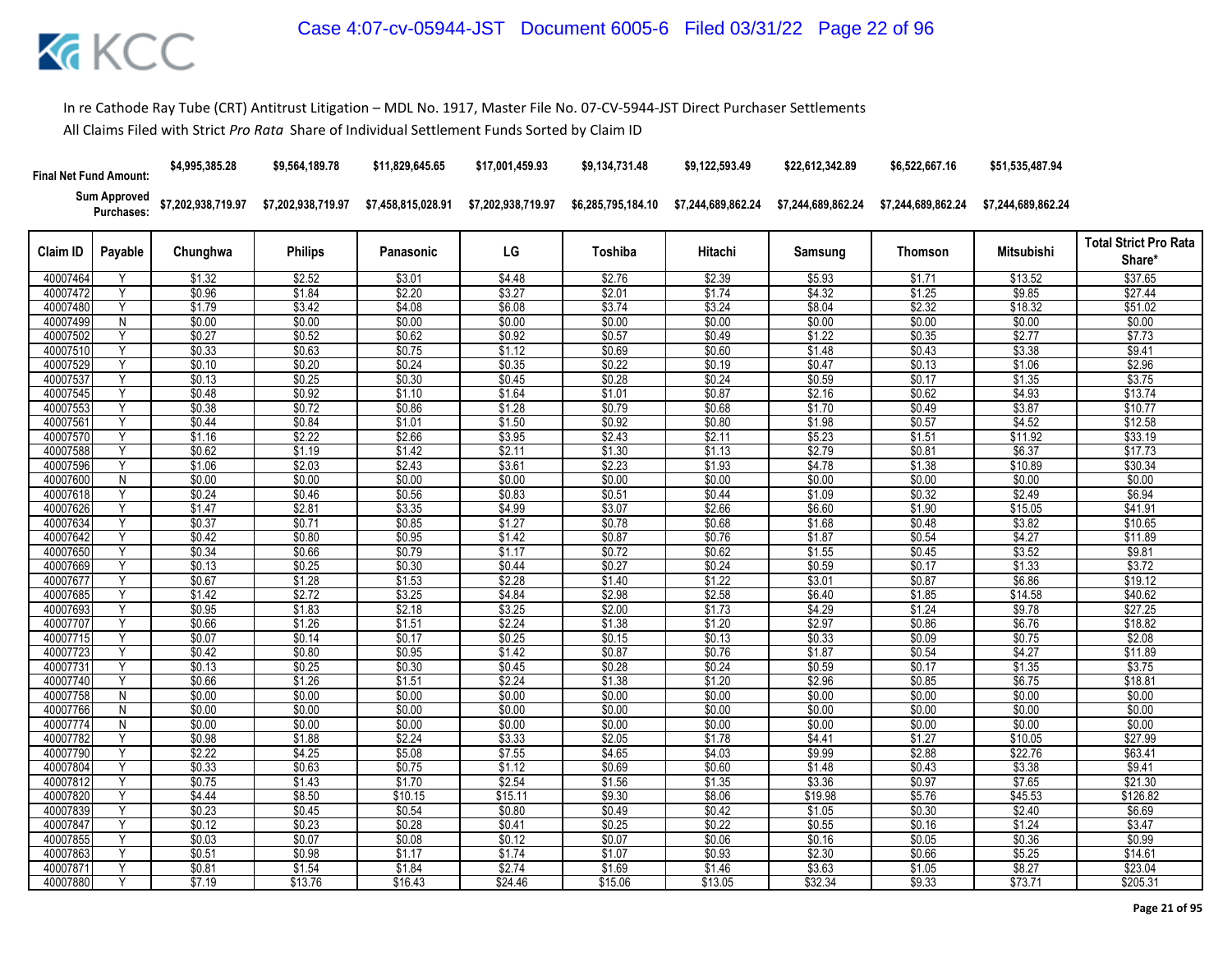| <b>Final Net Fund Amount:</b> | \$4,995,385.28     | \$9,564,189.78     | \$11.829.645.65    | \$17,001,459.93    | \$9.134.731.48     | \$9.122.593.49                        | \$22,612,342,89 | \$6,522,667.16     | \$51,535,487.94    |
|-------------------------------|--------------------|--------------------|--------------------|--------------------|--------------------|---------------------------------------|-----------------|--------------------|--------------------|
| Sum Approved<br>Purchases:    | \$7,202,938,719.97 | \$7,202,938,719.97 | \$7,458,815,028.91 | \$7,202,938,719.97 | \$6,285,795,184.10 | \$7.244.689.862.24 \$7.244.689.862.24 |                 | \$7.244.689.862.24 | \$7.244.689.862.24 |

|                      |                         |                   |                   |                   |                   |                   |                   |                   |                   |                    | <b>Total Strict Pro Rata</b> |
|----------------------|-------------------------|-------------------|-------------------|-------------------|-------------------|-------------------|-------------------|-------------------|-------------------|--------------------|------------------------------|
| Claim ID             | Payable                 | Chunghwa          | <b>Philips</b>    | Panasonic         | LG                | Toshiba           | Hitachi           | Samsung           | <b>Thomson</b>    | <b>Mitsubishi</b>  | Share*                       |
| 40007898             |                         | \$0.21            | \$0.40            | \$0.48            | \$0.71            | \$0.44            | \$0.38            | \$0.94            | \$0.27            | \$2.13             | \$5.94                       |
| 40007901             | $\overline{N}$          | \$0.00            | \$0.00            | \$0.00            | \$0.00            | \$0.00            | \$0.00            | \$0.00            | \$0.00            | \$0.00             | \$0.00                       |
| 40007910             | N                       | \$0.00            | \$0.00            | \$0.00            | \$0.00            | \$0.00            | \$0.00            | \$0.00            | \$0.00            | \$0.00             | \$0.00                       |
| 40007928             | Y                       | \$1.19            | \$2.27            | \$2.72            | \$4.04            | \$2.49            | \$2.16            | \$5.35            | \$1.54            | \$12.19            | \$33.95                      |
| 40007936             | Y                       | \$0.40            | \$0.76            | \$0.91            | \$1.36            | \$0.84            | \$0.72            | \$1.79            | \$0.52            | \$4.09             | \$11.39                      |
| 40007944             | Y                       | \$2.43            | \$4.65            | \$5.55            | \$8.26            | \$5.09            | \$4.41            | \$10.92           | \$3.15            | \$24.90            | \$69.35                      |
| 40007952             |                         | \$2.60            | \$4.98            | \$5.95            | \$8.85            | \$5.45            | \$4.72            | \$11.70           | \$3.38            | \$26.68            | \$74.31                      |
| 40007960             | Ÿ                       | \$4.16            | \$7.97            | \$9.52            | \$14.16           | \$8.72            | \$7.56            | \$18.73           | \$5.40            | \$42.68            | \$118.89                     |
| 40007979             |                         | \$1.61            | \$3.09            | \$3.69            | \$5.49            | \$3.38            | \$2.93            | \$7.26            | \$2.09            | \$16.54            | \$46.07                      |
| 40007987             | Y                       | \$0.16            | \$0.30            | \$0.36            | \$0.53            | \$0.33            | \$0.28            | \$0.70            | \$0.20            | \$1.60             | \$4.46                       |
| 40007995             |                         | \$0.52            | \$1.00            | \$1.19            | \$1.77            | \$1.09            | \$0.94            | \$2.34            | \$0.68            | \$5.34             | \$14.86                      |
| 40008002             | Y                       | \$0.74            | \$1.41            | \$1.68            | \$2.50            | \$1.54            | \$1.33            | \$3.31            | \$0.95            | \$7.54             | \$21.00                      |
| 40008010             | $\overline{Y}$          | \$0.30            | \$0.58            | \$0.69            | \$1.03            | \$0.64            | \$0.55            | \$1.37            | \$0.39            | \$3.11             | \$8.67                       |
| 40008029             | ٧                       | \$0.42            | \$0.80            | \$0.95            | \$1.42            | \$0.87            | \$0.76            | \$1.87            | \$0.54            | \$4.27             | \$11.89                      |
| 40008037             | Ϋ                       | \$0.37            | \$0.71            | \$0.85            | \$1.27            | \$0.78            | \$0.68            | \$1.68            | \$0.48            | \$3.82             | \$10.65                      |
| 40008045             | Y                       | \$1.30            | \$2.50            | \$2.98            | \$4.44            | \$2.73            | \$2.37            | \$5.87            | \$1.69            | \$13.38            | \$37.27                      |
| 40008053             | $\overline{N}$          | \$0.00            | \$0.00            | \$0.00            | \$0.00            | \$0.00            | \$0.00            | \$0.00            | \$0.00            | \$0.00             | \$0.00                       |
| 4000806              | $\overline{\mathsf{v}}$ | \$16.30           | \$31.21           | \$37.28           | \$55.48           | \$34.16           | \$29.60           | \$73.37           | \$21.16           | \$167.21           | \$465.76                     |
| 40008070             | Y                       | \$0.54            | \$1.03            | \$1.23            | \$1.84            | \$1.13            | \$0.98            | \$2.43            | \$0.70            | \$5.54             | \$15.42                      |
| 40008088             | Y                       | \$1.51            | \$2.89            | \$3.45            | \$5.13            | \$3.16            | \$2.74            | \$6.79            | \$1.96            | \$15.47            | \$43.10                      |
| 40008096             | Y                       | \$0.62            | \$1.20            | \$1.43            | \$2.12            | \$1.31            | \$1.13            | \$2.81            | \$0.81            | \$6.40             | \$17.83                      |
| 40008100             |                         | \$2.53            | \$4.85            | \$5.79            | \$8.62            | \$5.30            | \$4.60            | \$11.39           | \$3.29            | \$25.96            | \$72.33                      |
| 40008118             |                         | \$1.94            | \$3.72            | \$4.44            | \$6.61            | \$4.07            | \$3.53            | \$8.74            | \$2.52            | \$19.92            | \$55.48                      |
| 40008126             |                         | \$2.22            | \$4.25            | \$5.08            | \$7.55            | \$4.65            | \$4.03            | \$9.99            | \$2.88            | \$22.76            | \$63.41                      |
| 40008134             | v                       | \$0.25            | \$0.48            | \$0.57            | \$0.86            | \$0.53            | \$0.46            | \$1.13            | \$0.33            | \$2.58             | \$7.18                       |
| 40008142             |                         | \$3.90            | \$7.47            | \$8.92            | \$13.28           | \$8.17            | \$7.08            | \$17.56           | \$5.06            | \$40.01            | \$111.46                     |
| 40008150             |                         | \$10.91           | \$20.89           | \$24.95           | \$37.14           | \$22.86           | \$19.81           | \$49.11           | \$14.17           | \$111.92           | \$311.77                     |
| 40008169             | Y                       | \$0.13            | \$0.25            | \$0.30            | \$0.44            | \$0.27            | \$0.24            | \$0.59            | \$0.17            | \$1.33             | \$3.72                       |
| 40008177             |                         | \$0.62            | \$1.20            | \$1.43            | \$2.12            | \$1.31            | \$1.13            | \$2.81            | \$0.81            | \$6.40             | \$17.83                      |
| 40008185             | Ϋ                       | \$7,762.27        | \$14,861.68       | \$17,751.35       | \$26,418.36       | \$16,265.41       | \$14,093.80       | \$34,934.55       | \$10,077.08       | \$79,618.87        | \$221,783.37                 |
| 40008193<br>40008207 | Υ                       | \$0.78            | \$1.49            | \$1.78            | \$2.66            | \$1.63            | \$1.42<br>\$0.79  | \$3.51            | \$1.01            | \$8.00             | \$22.29                      |
| 40008215             | Y                       | \$0.43            | \$0.83            | \$0.99            | \$1.48            | \$0.91            |                   | \$1.95            | \$0.56            | \$4.45             | \$12.38                      |
| 40008223             | Δ                       | \$0.69<br>\$10.25 | \$1.33<br>\$19.62 | \$1.59<br>\$23.43 | \$2.36<br>\$34.87 | \$1.45<br>\$21.47 | \$1.26<br>\$18.60 | \$3.12<br>\$46.12 | \$0.90<br>\$13.30 | \$7.11<br>\$105.10 | \$19.82<br>\$292.77          |
| 40008231             | Υ                       | \$0.31            | \$0.60            | \$0.71            | \$1.06            | \$0.65            | \$0.57            | \$1.40            | \$0.40            | \$3.20             | \$8.91                       |
| 40008240             | Y                       | \$0.30            | \$0.58            | \$0.69            | \$1.03            | \$0.63            | \$0.55            | \$1.36            | \$0.39            | \$3.10             | \$8.64                       |
| 40008258             | Y                       | \$0.28            | \$0.53            | \$0.63            | \$0.94            | \$0.58            | \$0.50            | \$1.25            | \$0.36            | \$2.85             | \$7.93                       |
| 40008266             |                         | \$0.13            | \$0.25            | \$0.30            | \$0.44            | \$0.27            | \$0.24            | \$0.59            | \$0.17            | \$1.33             | \$3.72                       |
| 40008274             | Y                       | \$0.64            | \$1.23            | \$1.47            | \$2.18            | \$1.34            | \$1.16            | \$2.89            | \$0.83            | \$6.58             | \$18.33                      |
| 40008282             | $\overline{N}$          | \$0.00            | \$0.00            | \$0.00            | \$0.00            | \$0.00            | \$0.00            | \$0.00            | \$0.00            | \$0.00             | \$0.00                       |
| 40008290             | N                       | \$0.00            | \$0.00            | \$0.00            | \$0.00            | \$0.00            | \$0.00            | \$0.00            | \$0.00            | \$0.00             | \$0.00                       |
| 40008304             |                         | \$334.34          | \$640.13          | \$764.60          | \$1,137.91        | \$700.60          | \$607.06          | \$1,504.73        | \$434.05          | \$3,429.40         | \$9,552.81                   |
| 40008312             | Y                       | \$0.34            | \$0.65            | \$0.78            | \$1.16            | \$0.71            | \$0.62            | \$1.53            | \$0.44            | \$3.49             | \$9.71                       |
|                      |                         |                   |                   |                   |                   |                   |                   |                   |                   |                    |                              |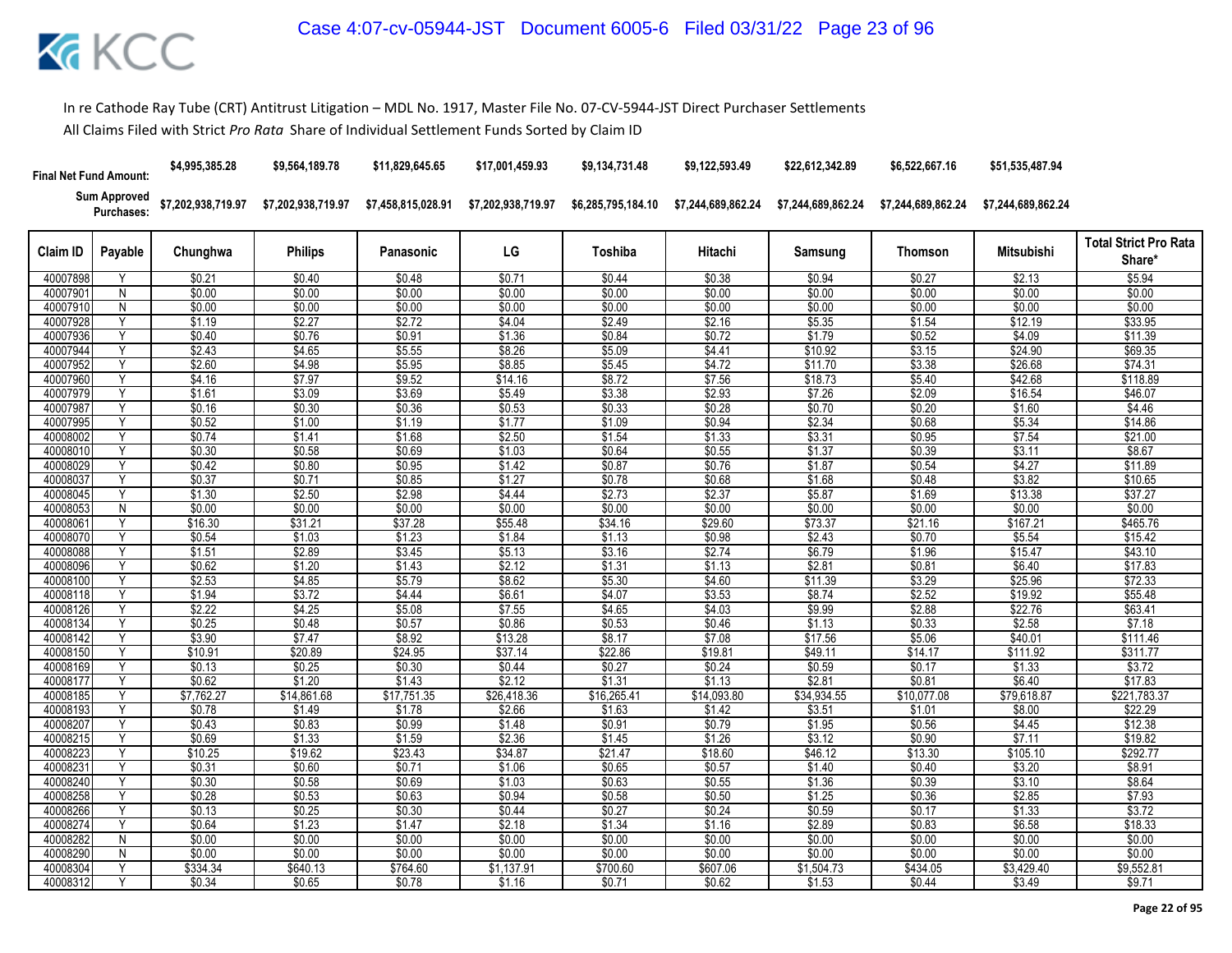| <b>Final Net Fund Amount:</b> | \$4,995,385.28     | \$9.564.189.78     | \$11,829,645,65    | \$17.001.459.93    | \$9.134.731.48     | \$9.122.593.49     | \$22,612,342.89    | \$6,522,667.16     | \$51,535,487.94    |
|-------------------------------|--------------------|--------------------|--------------------|--------------------|--------------------|--------------------|--------------------|--------------------|--------------------|
| Sum Approved<br>Purchases:    | \$7,202,938,719.97 | \$7,202,938,719.97 | \$7,458,815,028.91 | \$7,202,938,719.97 | \$6.285.795.184.10 | \$7.244.689.862.24 | \$7.244.689.862.24 | \$7.244.689.862.24 | \$7.244.689.862.24 |

|                     |                |                  |                  |                  |                  |                  |                  |                  |                  |                   | <b>Total Strict Pro Rata</b> |
|---------------------|----------------|------------------|------------------|------------------|------------------|------------------|------------------|------------------|------------------|-------------------|------------------------------|
| Claim ID            | Payable        | Chunghwa         | <b>Philips</b>   | Panasonic        | LG               | Toshiba          | Hitachi          | Samsung          | <b>Thomson</b>   | <b>Mitsubishi</b> | Share*                       |
| 40008320            |                | \$0.12           | \$0.23           | \$0.28           | \$0.41           | \$0.25           | \$0.22           | \$0.55           | \$0.16           | \$1.24            | \$3.47                       |
| 40008339            | Y              | \$0.75           | \$1.44           | \$1.72           | \$2.57           | \$1.58           | \$1.37           | \$3.39           | \$0.98           | \$7.74            | \$21.55                      |
| 40008347            | Υ              | \$1.86           | \$3.57           | \$4.26           | \$6.34           | \$3.91           | \$3.38           | \$8.39           | \$2.42           | \$19.12           | \$53.25                      |
| 40008355            |                | \$0.10           | \$0.20           | \$0.24           | \$0.35           | \$0.22           | \$0.19           | \$0.47           | \$0.14           | \$1.07            | \$2.97                       |
| 40008363            | Y              | \$2.12           | \$4.05           | \$4.84           | \$7.20           | \$4.43           | \$3.84           | \$9.52           | \$2.75           | \$21.70           | \$60.44                      |
| 4000837             | Υ              | \$0.31           | \$0.60           | \$0.71           | \$1.06           | \$0.65           | \$0.57           | \$1.40           | \$0.41           | \$3.20            | \$8.92                       |
| 40008380            | N              | \$0.00           | \$0.00           | \$0.00           | \$0.00           | \$0.00           | \$0.00           | \$0.00           | \$0.00           | \$0.00            | \$0.00                       |
| 40008398            | N              | \$0.00           | \$0.00           | \$0.00           | \$0.00           | \$0.00           | \$0.00           | \$0.00           | \$0.00           | \$0.00            | \$0.00                       |
| 40008401            | N              | \$0.00           | \$0.00           | \$0.00           | \$0.00           | \$0.00           | \$0.00           | \$0.00           | \$0.00           | \$0.00            | \$0.00                       |
| 40008410            | $\overline{N}$ | \$0.00           | \$0.00           | \$0.00           | \$0.00           | \$0.00           | \$0.00           | \$0.00           | \$0.00           | \$0.00            | \$0.00                       |
| 40008428            | N              | \$0.00           | \$0.00           | \$0.00           | \$0.00           | \$0.00           | \$0.00           | \$0.00           | \$0.00           | \$0.00            | \$0.00                       |
| 40008436            |                | \$0.62           | \$1.20           | \$1.43           | \$2.12           | \$1.31           | \$1.13           | \$2.81           | \$0.81           | \$6.40            | \$17.83                      |
| 40008444            | Y              | \$0.36           | \$0.68           | \$0.81           | \$1.21           | \$0.74           | \$0.65           | \$1.60           | \$0.46           | \$3.65            | \$10.16                      |
| 40008452            | Υ              | \$0.87           | \$1.66           | \$1.98           | \$2.95           | \$1.82           | \$1.57           | \$3.90           | \$1.13           | \$8.89            | \$24.77                      |
| 40008460            | N              | \$0.00           | \$0.00           | \$0.00           | \$0.00           | \$0.00           | \$0.00           | \$0.00           | \$0.00           | \$0.00            | \$0.00                       |
| 40008479            | N              | \$0.00           | \$0.00           | \$0.00           | \$0.00           | \$0.00           | \$0.00           | \$0.00           | \$0.00           | \$0.00            | \$0.00                       |
| 40008487            | ٧              | \$0.08           | \$0.15           | \$0.17           | \$0.26           | \$0.16           | \$0.14           | \$0.34           | \$0.10           | \$0.78            | \$2.18                       |
| 40008495            | Y              | \$0.59           | \$1.13           | \$1.35           | \$2.01           | \$1.24           | \$1.07           | \$2.65           | \$0.77           | \$6.05            | \$16.84                      |
| 40008509            | $\vee$         | \$0.39           | \$0.76           | \$0.90           | \$1.34           | \$0.83           | \$0.72           | \$1.78           | \$0.51           | \$4.05            | \$11.28                      |
| 40008517            | Y              | \$3.37           | \$6.44           | \$7.70           | \$11.45          | \$7.05           | \$6.11           | \$15.15          | \$4.37           | \$34.52           | \$96.15                      |
| 40008525            | Y              | \$0.69           | \$1.33           | \$1.59           | \$2.36           | \$1.45           | \$1.26           | \$3.12           | \$0.90           | \$7.11            | \$19.82                      |
| 40008533<br>4000854 | Y              | \$0.35           | \$0.66           | \$0.79           | \$1.18           | \$0.73           | \$0.63           | \$1.56           | \$0.45           | \$3.56            | \$9.91                       |
| 40008550            | Y              | \$0.26<br>\$0.16 | \$0.49<br>\$0.30 | \$0.58<br>\$0.36 | \$0.87<br>\$0.53 | \$0.54<br>\$0.33 | \$0.46<br>\$0.28 | \$1.15<br>\$0.70 | \$0.33<br>\$0.20 | \$2.62<br>\$1.60  | \$7.31<br>\$4.44             |
| 40008568            | N              | \$0.00           | \$0.00           | \$0.00           | \$0.00           | \$0.00           | \$0.00           | \$0.00           | \$0.00           | \$0.00            | \$0.00                       |
| 40008576            | Y              | \$0.52           | \$1.00           | \$1.19           | \$1.77           | \$1.09           | \$0.94           | \$2.34           | \$0.68           | \$5.34            | \$14.86                      |
| 40008584            |                | \$0.16           | \$0.30           | \$0.36           | \$0.53           | \$0.33           | \$0.28           | \$0.70           | \$0.20           | \$1.60            | \$4.46                       |
| 40008592            | Y              | \$0.12           | \$0.23           | \$0.28           | \$0.42           | \$0.26           | \$0.22           | \$0.55           | \$0.16           | \$1.25            | \$3.49                       |
| 40008606            | γ              | \$0.62           | \$1.19           | \$1.42           | \$2.12           | \$1.31           | \$1.13           | \$2.80           | \$0.81           | \$6.39            | \$17.79                      |
| 40008614            | $\checkmark$   | \$3.86           | \$7.38           | \$8.82           | \$13.12          | \$8.08           | \$7.00           | \$17.35          | \$5.01           | \$39.55           | \$110.18                     |
| 40008622            |                | \$3.43           | \$6.57           | \$7.85           | \$11.68          | \$7.19           | \$6.23           | \$15.45          | \$4.46           | \$35.21           | \$98.09                      |
| 40008630            | Y              | \$3.40           | \$6.50           | \$7.77           | \$11.56          | \$7.12           | \$6.17           | \$15.29          | \$4.41           | \$34.84           | \$97.06                      |
| 40008649            | Y              | \$0.69           | \$1.33           | \$1.59           | \$2.36           | \$1.45           | \$1.26           | \$3.12           | \$0.90           | \$7.11            | \$19.82                      |
| 40008657            | N              | \$0.00           | \$0.00           | \$0.00           | \$0.00           | \$0.00           | \$0.00           | \$0.00           | \$0.00           | \$0.00            | \$0.00                       |
| 40008665            |                | \$485.46         | \$929.47         | \$1,110.20       | \$1,652.25       | \$1,017.26       | \$881.45         | \$2,184.86       | \$630.24         | \$4,979.49        | \$13,870.68                  |
| 40008673            | Y              | \$1.56           | \$2.98           | \$3.56           | \$5.30           | \$3.26           | \$2.83           | \$7.00           | \$2.02           | \$15.96           | \$44.46                      |
| 40008681            | Y              | \$4.46           | \$8.55           | \$10.21          | \$15.19          | \$9.36           | \$8.11           | \$20.09          | \$5.80           | \$45.79           | \$127.56                     |
| 40008690            | $\checkmark$   | \$0.87           | \$1.66           | \$1.98           | \$2.95           | \$1.82           | \$1.57           | \$3.90           | \$1.13           | \$8.89            | \$24.77                      |
| 40008703            |                | \$0.70           | \$1.35           | \$1.61           | \$2.39           | \$1.47           | \$1.28           | \$3.16           | \$0.91           | \$7.21            | \$20.09                      |
| 4000871             | γ              | \$0.03           | \$0.07           | \$0.08           | \$0.12           | \$0.07           | \$0.06           | \$0.16           | \$0.05           | \$0.36            | \$0.99                       |
| 40008720            | Υ              | \$0.52           | \$1.00           | \$1.19           | \$1.77           | \$1.09           | \$0.94           | \$2.34           | \$0.68           | \$5.34            | \$14.86                      |
| 40008738            |                | \$0.88           | \$1.68           | \$2.01           | \$2.99           | \$1.84           | \$1.60           | \$3.96           | \$1.14           | \$9.03            | \$25.14                      |
| 40008746            |                | \$0.76           | \$1.46           | \$1.74           | \$2.60           | \$1.60           | \$1.39           | \$3.43           | \$0.99           | \$7.82            | \$21.80                      |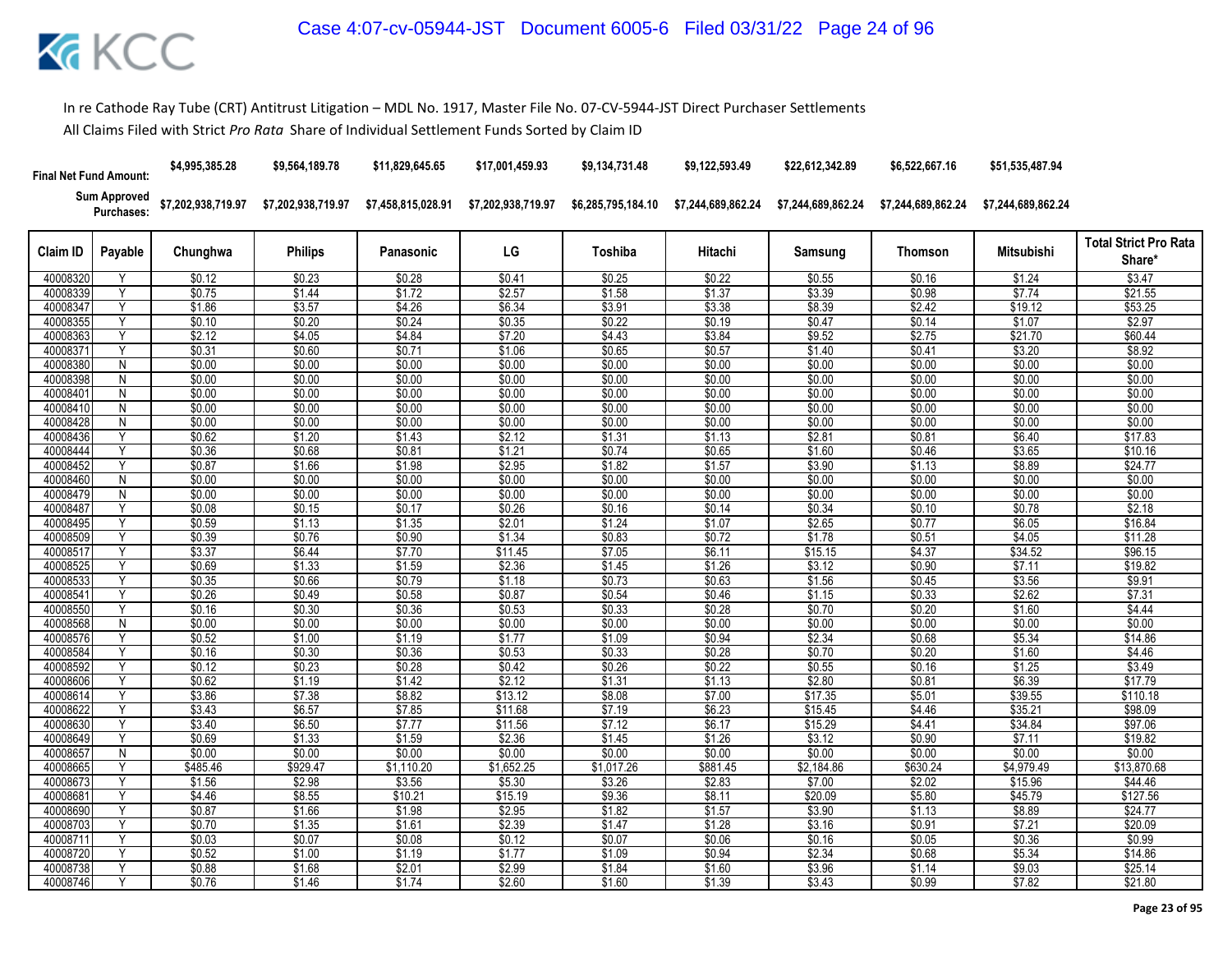| <b>Final Net Fund Amount:</b> | \$4.995.385.28                                                   | \$9.564.189.78     | \$11,829,645,65    | \$17.001.459.93    | \$9.134.731.48 | \$9.122.593.49                                                 | \$22,612,342.89 | \$6.522.667.16 | \$51,535,487.94 |
|-------------------------------|------------------------------------------------------------------|--------------------|--------------------|--------------------|----------------|----------------------------------------------------------------|-----------------|----------------|-----------------|
|                               | Sum Approved \$7,202,938,719.97<br>Purchases: \$7,202,938,719.97 | \$7,202,938,719.97 | \$7,458,815,028.91 | \$7,202,938,719.97 |                | \$6,285,795,184.10    \$7,244,689,862.24    \$7,244,689,862.24 |                 |                |                 |

| Claim ID | Payable | Chunghwa    | <b>Philips</b> | Panasonic    | LG           | Toshiba     | Hitachi     | Samsung      | <b>Thomson</b> | Mitsubishi   | <b>Total Strict Pro Rata</b> |
|----------|---------|-------------|----------------|--------------|--------------|-------------|-------------|--------------|----------------|--------------|------------------------------|
|          |         |             |                |              |              |             |             |              |                |              | Share*                       |
| 40008754 | Υ       | \$0.31      | \$0.59         | \$0.71       | \$1.06       | \$0.65      | \$0.56      | \$1.40       | \$0.40         | \$3.18       | \$8.87                       |
| 40008762 | Y<br>٧  | \$0.38      | \$0.73         | \$0.87       | \$1.30       | \$0.80      | \$0.69      | \$1.72       | \$0.50         | \$3.91       | \$10.90                      |
| 40008770 |         | \$46,056.18 | \$88,179.39    | \$105,324.77 | \$156,749.13 | \$96,508.19 | \$83,623.27 | \$207,278.57 | \$59,790.76    | \$472,405.80 | \$1,315,916.06               |
| 40008789 |         | \$1.73      | \$3.32         | \$3.96       | \$5.90       | \$3.63      | \$3.15      | \$7.80       | \$2.25         | \$17.78      | \$49.54                      |
| 40008797 | Y       | \$1.02      | \$1.95         | \$2.33       | \$3.47       | \$2.14      | \$1.85      | \$4.59       | \$1.32         | \$10.46      | \$29.12                      |
| 40008800 | v       | \$0.93      | \$1.79         | \$2.14       | \$3.18       | \$1.96      | \$1.70      | \$4.21       | \$1.21         | \$9.59       | \$26.70                      |
| 4000881  |         | \$0.27      | \$0.51         | \$0.61       | \$0.91       | \$0.56      | \$0.49      | \$1.21       | \$0.35         | \$2.76       | \$7.68                       |
| 40008827 | γ       | \$11.71     | \$22.41        | \$26.77      | \$39.85      | \$24.53     | \$21.26     | \$52.69      | \$15.20        | \$120.08     | \$334.50                     |
| 40008835 | γ       | \$0.71      | \$1.37         | \$1.63       | \$2.43       | \$1.50      | \$1.30      | \$3.22       | \$0.93         | \$7.33       | \$20.41                      |
| 40008843 | v       | \$0.31      | \$0.60         | \$0.71       | \$1.06       | \$0.65      | \$0.57      | \$1.40       | \$0.41         | \$3.20       | \$8.92                       |
| 4000885  |         | \$0.94      | \$1.79         | \$2.14       | \$3.19       | \$1.96      | \$1.70      | \$4.21       | \$1.22         | \$9.60       | \$26.75                      |
| 40008860 | Ñ       | \$0.00      | \$0.00         | \$0.00       | \$0.00       | \$0.00      | \$0.00      | \$0.00       | \$0.00         | \$0.00       | \$0.00                       |
| 40008878 | Y       | \$0.62      | \$1.20         | \$1.43       | \$2.12       | \$1.31      | \$1.13      | \$2.81       | \$0.81         | \$6.40       | \$17.83                      |
| 40008886 | Ϋ       | \$0.31      | \$0.60         | \$0.71       | \$1.06       | \$0.65      | \$0.57      | \$1.40       | \$0.40         | \$3.20       | \$8.91                       |
| 40008894 | Ñ       | \$0.00      | \$0.00         | \$0.00       | \$0.00       | \$0.00      | \$0.00      | \$0.00       | \$0.00         | \$0.00       | \$0.00                       |
| 40008908 | Y       | \$0.21      | \$0.41         | \$0.49       | \$0.73       | \$0.45      | \$0.39      | \$0.96       | \$0.28         | \$2.20       | \$6.12                       |
| 40008916 | Υ       | \$0.63      | \$1.21         | \$1.45       | \$2.15       | \$1.33      | \$1.15      | \$2.85       | \$0.82         | \$6.49       | \$18.08                      |
| 40008924 | Y       | \$0.35      | \$0.66         | \$0.79       | \$1.18       | \$0.73      | \$0.63      | \$1.56       | \$0.45         | \$3.55       | \$9.89                       |
| 40008932 |         | \$0.10      | \$0.20         | \$0.24       | \$0.35       | \$0.22      | \$0.19      | \$0.47       | \$0.14         | \$1.07       | \$2.97                       |
| 40008940 | Υ       | \$1.21      | \$2.32         | \$2.78       | \$4.13       | \$2.54      | \$2.20      | \$5.46       | \$1.58         | \$12.45      | \$34.68                      |
| 40008959 | Y       | \$0.10      | \$0.20         | \$0.24       | \$0.35       | \$0.22      | \$0.19      | \$0.47       | \$0.14         | \$1.07       | \$2.97                       |
| 4000896  | Y       | \$0.95      | \$1.83         | \$2.18       | \$3.25       | \$2.00      | \$1.73      | \$4.29       | \$1.24         | \$9.78       | \$27.25                      |
| 40008975 | Ϋ       | \$1.27      | \$2.44         | \$2.91       | \$4.34       | \$2.67      | \$2.31      | \$5.74       | \$1.65         | \$13.07      | \$36.41                      |
| 40008983 | Υ       | \$0.69      | \$1.33         | \$1.59       | \$2.36       | \$1.45      | \$1.26      | \$3.12       | \$0.90         | \$7.11       | \$19.82                      |
| 40008991 | Υ       | \$0.62      | \$1.20         | \$1.43       | \$2.12       | \$1.31      | \$1.13      | \$2.81       | \$0.81         | \$6.40       | \$17.83                      |
| 40009009 | Y       | \$0.21      | \$0.40         | \$0.48       | \$0.71       | \$0.44      | \$0.38      | \$0.94       | \$0.27         | \$2.13       | \$5.94                       |
| 4000901  | Y       | \$0.50      | \$0.96         | \$1.15       | \$1.71       | \$1.05      | \$0.91      | \$2.26       | \$0.65         | \$5.14       | \$14.32                      |
| 40009025 | Y       | \$0.22      | \$0.41         | \$0.50       | \$0.74       | \$0.45      | \$0.39      | \$0.98       | \$0.28         | \$2.22       | \$6.19                       |
| 40009033 | Y       | \$3.94      | \$7.54         | \$9.00       | \$13.40      | \$8.25      | \$7.15      | \$17.71      | \$5.11         | \$40.37      | \$112.46                     |
| 4000904  |         | \$0.62      | \$1.20         | \$1.43       | \$2.12       | \$1.31      | \$1.13      | \$2.81       | \$0.81         | \$6.40       | \$17.83                      |
| 40009050 | N       | \$0.00      | \$0.00         | \$0.00       | \$0.00       | \$0.00      | \$0.00      | \$0.00       | \$0.00         | \$0.00       | \$0.00                       |
| 40009068 | N       | \$0.00      | \$0.00         | \$0.00       | \$0.00       | \$0.00      | \$0.00      | \$0.00       | \$0.00         | \$0.00       | \$0.00                       |
| 40009076 | Y       | \$1.51      | \$2.89         | \$3.46       | \$5.15       | \$3.17      | \$2.75      | \$6.80       | \$1.96         | \$15.51      | \$43.20                      |
| 40009084 |         | \$3.42      | \$6.55         | \$7.82       | \$11.64      | \$7.17      | \$6.21      | \$15.40      | \$4.44         | \$35.09      | \$97.74                      |
| 40009092 | Υ       | \$1.76      | \$3.36         | \$4.02       | \$5.98       | \$3.68      | \$3.19      | \$7.91       | \$2.28         | \$18.02      | \$50.19                      |
| 40009106 | Y       | \$0.42      | \$0.80         | \$0.95       | \$1.42       | \$0.87      | \$0.75      | \$1.87       | \$0.54         | \$4.26       | \$11.88                      |
| 4000911  | v       | \$0.45      | \$0.86         | \$1.03       | \$1.53       | \$0.94      | \$0.82      | \$2.03       | \$0.59         | \$4.62       | \$12.88                      |
| 40009122 |         | \$1.66      | \$3.19         | \$3.81       | \$5.66       | \$3.49      | \$3.02      | \$7.49       | \$2.16         | \$17.07      | \$47.56                      |
| 40009130 | Y       | \$0.33      | \$0.63         | \$0.75       | \$1.12       | \$0.69      | \$0.60      | \$1.48       | \$0.43         | \$3.38       | \$9.41                       |
| 40009149 | Υ       | \$0.12      | \$0.23         | \$0.28       | \$0.41       | \$0.25      | \$0.22      | \$0.54       | \$0.16         | \$1.24       | \$3.46                       |
| 40009157 | Ÿ       | \$0.14      | \$0.27         | \$0.32       | \$0.47       | \$0.29      | \$0.25      | \$0.62       | \$0.18         | \$1.42       | \$3.96                       |
| 40009165 |         | \$0.31      | \$0.60         | \$0.71       | \$1.06       | \$0.65      | \$0.57      | \$1.40       | \$0.41         | \$3.20       | \$8.92                       |
| 40009173 | Υ       | \$0.77      | \$1.48         | \$1.76       | \$2.63       | \$1.62      | \$1.40      | \$3.47       | \$1.00         | \$7.91       | \$22.04                      |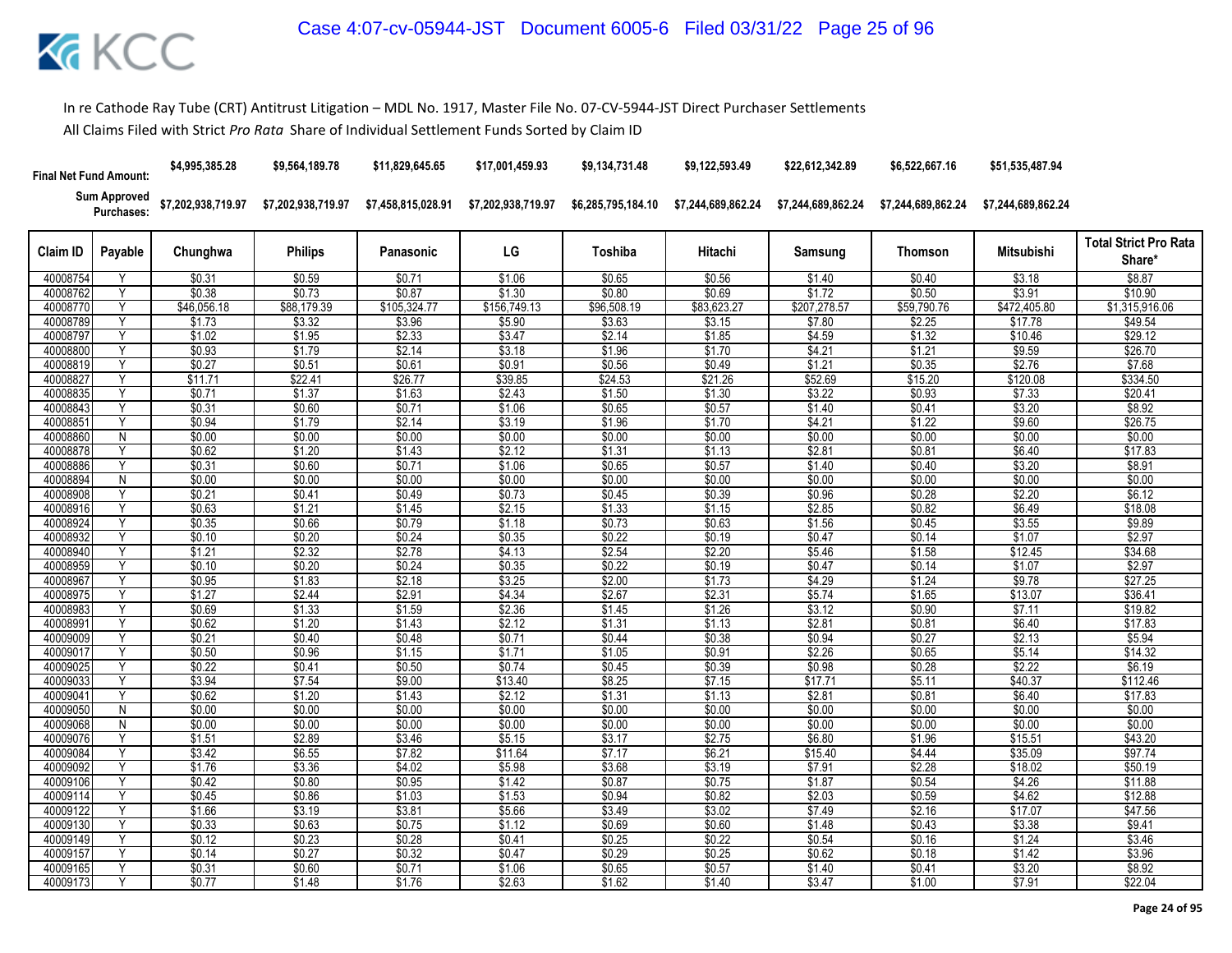| <b>Final Net Fund Amount:</b> | \$4,995,385.28     | \$9.564.189.78     | \$11.829.645.65    | \$17.001.459.93    | \$9.134.731.48     | \$9.122.593.49 | \$22,612,342.89 | \$6,522,667.16     | \$51,535,487.94    |
|-------------------------------|--------------------|--------------------|--------------------|--------------------|--------------------|----------------|-----------------|--------------------|--------------------|
| Sum Approved<br>Purchases:    | \$7,202,938,719.97 | \$7,202,938,719.97 | \$7,458,815,028.91 | \$7,202,938,719.97 | \$6.285.795.184.10 |                |                 | \$7.244.689.862.24 | \$7.244.689.862.24 |

|                      |                         |                  | <b>Philips</b>   |                  | LG               |                  |                  |                  |                  |                   | <b>Total Strict Pro Rata</b> |
|----------------------|-------------------------|------------------|------------------|------------------|------------------|------------------|------------------|------------------|------------------|-------------------|------------------------------|
| Claim ID             | Payable                 | Chunghwa         |                  | Panasonic        |                  | Toshiba          | Hitachi          | Samsung          | <b>Thomson</b>   | <b>Mitsubishi</b> | Share*                       |
| 40009181             |                         | \$0.51           | \$0.98           | \$1.18           | \$1.75           | \$1.08           | \$0.93           | \$2.31           | \$0.67           | \$5.27            | \$14.68                      |
| 40009190             | Y                       | \$0.35           | \$0.66           | \$0.79           | \$1.18           | \$0.73           | \$0.63           | \$1.56           | \$0.45           | \$3.56            | \$9.91                       |
| 40009203             | N                       | \$0.00           | \$0.00           | \$0.00           | \$0.00           | \$0.00           | \$0.00           | \$0.00           | \$0.00           | \$0.00            | \$0.00                       |
| 4000921              | Υ                       | \$0.42           | \$0.80           | \$0.95           | \$1.42           | \$0.87           | \$0.76           | \$1.87           | \$0.54           | \$4.27            | \$11.89                      |
| 40009220             | Y                       | \$0.44           | \$0.85           | \$1.01           | \$1.50           | \$0.93           | \$0.80           | \$1.99           | \$0.57           | \$4.53            | \$12.63                      |
| 40009238             | Y                       | \$0.40           | \$0.76           | \$0.91           | \$1.36           | \$0.84           | \$0.72           | \$1.79           | \$0.52           | \$4.09            | \$11.39                      |
| 40009246             | $\overline{\mathsf{v}}$ | \$0.49           | \$0.93           | \$1.11           | \$1.65           | \$1.02           | \$0.88           | \$2.18           | \$0.63           | \$4.98            | \$13.87                      |
| 40009254             | Y                       | \$0.49           | \$0.95           | \$1.13           | \$1.68           | \$1.04           | \$0.90           | \$2.22           | \$0.64           | \$5.07            | \$14.12                      |
| 40009262             | Υ                       | \$0.52           | \$1.00           | \$1.19           | \$1.77           | \$1.09           | \$0.94           | \$2.34           | \$0.68           | \$5.34            | \$14.86                      |
| 40009270             | $\overline{N}$          | \$0.00           | \$0.00           | \$0.00           | \$0.00           | \$0.00           | \$0.00           | \$0.00           | \$0.00           | \$0.00            | \$0.00                       |
| 40009289             | N                       | \$0.00           | \$0.00           | \$0.00           | \$0.00           | \$0.00           | \$0.00           | \$0.00           | \$0.00           | \$0.00            | \$0.00                       |
| 40009297             | γ                       | \$0.31           | \$0.60           | \$0.71           | \$1.06           | \$0.65           | \$0.57           | \$1.40           | \$0.41           | \$3.20            | \$8.92                       |
| 40009300             | Y                       | \$0.36           | \$0.70           | \$0.83           | \$1.24           | \$0.76           | \$0.66           | \$1.64           | \$0.47           | \$3.73            | \$10.40                      |
| 40009319             | v                       | \$0.07           | \$0.13           | \$0.16           | \$0.24           | \$0.15           | \$0.13           | \$0.31           | \$0.09           | \$0.71            | \$1.98                       |
| 4000932              |                         | \$1.39           | \$2.66           | \$3.17           | \$4.72           | \$2.91           | \$2.52           | \$6.24           | \$1.80           | \$14.23           | \$39.63                      |
| 40009335             | Y                       | \$1.56           | \$2.99           | \$3.57           | \$5.31           | \$3.27           | \$2.83           | \$7.02           | \$2.03           | \$16.01           | \$44.58                      |
| 40009343             | Υ                       | \$0.29           | \$0.55           | \$0.65           | \$0.97           | \$0.60           | \$0.52           | \$1.29           | \$0.37           | \$2.93            | \$8.17                       |
| 40009351             | Y                       | \$0.49           | \$0.93           | \$1.11           | \$1.65           | \$1.02           | \$0.88           | \$2.18           | \$0.63           | \$4.98            | \$13.87                      |
| 40009360             |                         | \$1.82           | \$3.49           | \$4.17           | \$6.20           | \$3.82           | \$3.31           | \$8.20           | \$2.37           | \$18.69           | \$52.05                      |
| 40009378             | N                       | \$0.00           | \$0.00           | \$0.00           | \$0.00           | \$0.00           | \$0.00           | \$0.00           | \$0.00           | \$0.00            | \$0.00                       |
| 40009386             | Y                       | \$0.45           | \$0.86           | \$1.03           | \$1.53           | \$0.94           | \$0.82           | \$2.03           | \$0.58           | \$4.62            | \$12.87                      |
| 40009394             | Y                       | \$0.34           | \$0.65           | \$0.78           | \$1.16           | \$0.71           | \$0.62           | \$1.53           | \$0.44           | \$3.49            | \$9.71                       |
| 40009408             | Y                       | \$1.22           | \$2.34           | \$2.80           | \$4.16           | \$2.56           | \$2.22           | \$5.50           | \$1.59           | \$12.54           | \$34.92                      |
| 40009416             | ۷                       | \$0.45           | \$0.86           | \$1.03           | \$1.53           | \$0.94           | \$0.82           | \$2.03           | \$0.59           | \$4.62            | \$12.88                      |
| 40009424             |                         | \$0.42           | \$0.80           | \$0.95           | \$1.42           | \$0.87           | \$0.76           | \$1.87           | \$0.54           | \$4.27            | \$11.89                      |
| 40009432             | Y                       | \$0.12           | \$0.23           | \$0.28           | \$0.41           | \$0.25           | \$0.22           | \$0.55           | \$0.16           | \$1.24            | \$3.47                       |
| 40009440             |                         | \$0.24           | \$0.46           | \$0.56           | \$0.83           | \$0.51           | \$0.44           | \$1.09           | \$0.32           | \$2.49            | \$6.94                       |
| 40009459<br>40009467 | V                       | \$0.48           | \$0.91           | \$1.09           | \$1.62<br>\$2.07 | \$1.00<br>\$1.27 | \$0.87           | \$2.15<br>\$2.73 | \$0.62<br>\$0.79 | \$4.89<br>\$6.22  | \$13.62<br>\$17.34           |
|                      | Y                       | \$0.61           | \$1.16           | \$1.39           |                  |                  | \$1.10           |                  |                  |                   |                              |
| 40009475<br>40009483 | V                       | \$0.61<br>\$0.28 | \$1.16<br>\$0.53 | \$1.38<br>\$0.63 | \$2.06<br>\$0.94 | \$1.27<br>\$0.58 | \$1.10<br>\$0.50 | \$2.72<br>\$1.25 | \$0.79<br>\$0.36 | \$6.21<br>\$2.85  | \$17.29<br>\$7.93            |
| 40009491             | Ϋ                       | \$0.06           | \$0.12           | \$0.14           | \$0.21           | \$0.13           | \$0.11           | \$0.28           | \$0.08           | \$0.64            | \$1.78                       |
| 40009505             | Y                       | \$0.62           | \$1.20           | \$1.43           | \$2.12           | \$1.31           | \$1.13           | \$2.81           | \$0.81           | \$6.40            | \$17.83                      |
| 40009513             | Y                       | \$0.25           | \$0.47           | \$0.56           | \$0.83           | \$0.51           | \$0.45           | \$1.10           | \$0.32           | \$2.52            | \$7.01                       |
| 4000952              |                         | \$42.82          | \$81.97          | \$97.91          | \$145.72         | \$89.72          | \$77.74          | \$192.69         | \$55.58          | \$439.16          | \$1,223.31                   |
| 40009530             | Y                       | \$38.23          | \$73.20          | \$87.43          | \$130.11         | \$80.11          | \$69.41          | \$172.06         | \$49.63          | \$392.13          | \$1,092.32                   |
| 40009548             | V                       | \$0.23           | \$0.44           | \$0.52           | \$0.78           | \$0.48           | \$0.41           | \$1.03           | \$0.30           | \$2.34            | \$6.53                       |
| 40009556             | Y                       | \$8,392.37       | \$16,068.08      | \$19,192.32      | \$28,562.88      | \$17,585.76      | \$15,237.86      | \$37,770.37      | \$10,895.09      | \$86,081.94       | \$239,786.67                 |
| 40009564             | $\overline{\mathsf{v}}$ | \$4.09           | \$7.83           | \$9.36           | \$13.93          | \$8.57           | \$7.43           | \$18.42          | \$5.31           | \$41.97           | \$116.91                     |
| 40009572             | Ϋ                       | \$104.77         | \$200.58         | \$239.59         | \$356.56         | \$219.53         | \$190.22         | \$471.50         | \$136.01         | \$1,074.60        | \$2,993.35                   |
| 40009580             | Y                       | \$0.50           | \$0.96           | \$1.15           | \$1.71           | \$1.05           | \$0.91           | \$2.26           | \$0.65           | \$5.16            | \$14.37                      |
| 40009599             | Y                       | \$13.49          | \$25.82          | \$30.84          | \$45.90          | \$28.26          | \$24.49          | \$60.69          | \$17.51          | \$138.32          | \$385.31                     |
| 40009602             |                         | \$923.71         | \$1,768.53       | \$2,112.40       | \$3,143.78       | \$1,935.58       | \$1,677.16       | \$4,157.20       | \$1,199.17       | \$9,474.62        | \$26,392.15                  |
|                      |                         |                  |                  |                  |                  |                  |                  |                  |                  |                   |                              |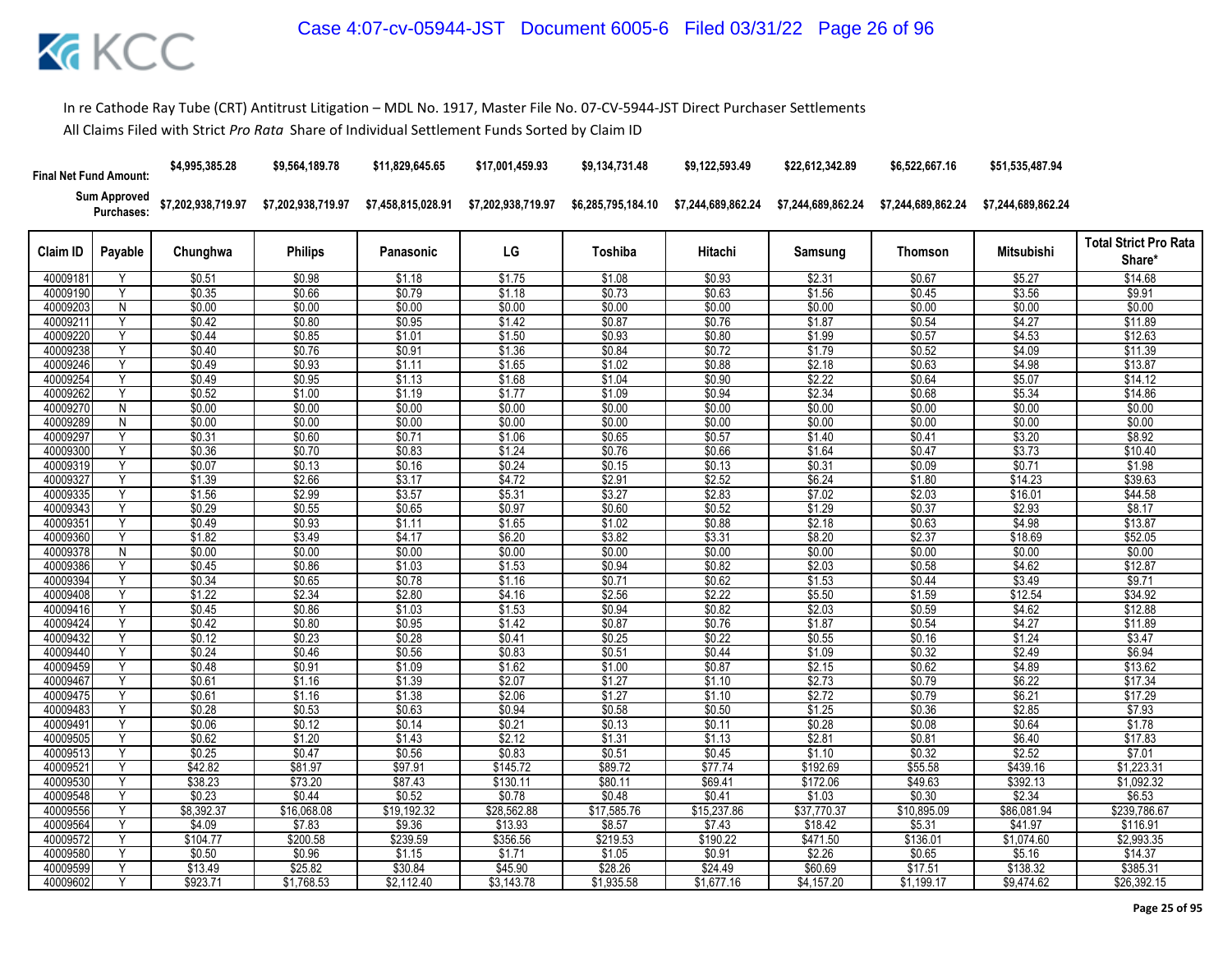| <b>Final Net Fund Amount:</b> | \$4,995,385.28     | \$9,564,189.78     | \$11.829.645.65    | \$17.001.459.93    | \$9.134.731.48     | \$9.122.593.49     | \$22.612.342.89    | \$6,522,667.16     | \$51,535,487.94    |
|-------------------------------|--------------------|--------------------|--------------------|--------------------|--------------------|--------------------|--------------------|--------------------|--------------------|
| Sum Approved<br>:Purchases    | \$7,202,938,719.97 | \$7,202,938,719.97 | \$7,458,815,028.91 | \$7,202,938,719.97 | \$6,285,795,184.10 | \$7.244.689.862.24 | \$7.244.689.862.24 | \$7.244.689.862.24 | \$7.244.689.862.24 |

| <b>Philips</b><br>LG<br><b>Mitsubishi</b><br>Claim ID<br>Payable<br>Toshiba<br>Hitachi<br><b>Thomson</b><br>Chunghwa<br>Samsung<br>Panasonic<br>Share*<br>\$0.31<br>\$0.60<br>\$8.89<br>40009610<br>\$0.71<br>\$1.06<br>\$0.65<br>\$0.56<br>\$1.40<br>\$0.40<br>\$3.19<br>\$2.04<br>\$1.26<br>\$2.70<br>\$0.78<br>\$6.16<br>40009629<br>$\vee$<br>\$0.60<br>\$1.15<br>\$1.37<br>\$1.09<br>\$17.15<br>Υ<br>\$0.61<br>\$1.16<br>\$1.39<br>\$2.07<br>\$1.27<br>\$1.10<br>\$2.73<br>\$0.79<br>\$6.22<br>\$17.34<br>40009637<br>\$2.22<br>\$2.65<br>\$2.43<br>\$2.11<br>\$5.22<br>\$11.90<br>\$33.16<br>\$1.16<br>\$3.95<br>\$1.51<br>40009645<br>\$2.28<br>\$4.48<br>\$10.22<br>Y<br>\$1.00<br>\$1.91<br>\$3.39<br>\$2.09<br>\$1.81<br>\$1.29<br>\$28.46<br>40009653<br>\$8.59<br>\$4.49<br>\$10.26<br>\$15.27<br>\$9.40<br>\$8.14<br>\$20.19<br>\$5.82<br>\$46.01<br>\$128.16<br>40009661<br>Υ<br>Y<br>\$11.48<br>\$21.98<br>\$26.25<br>\$39.06<br>\$24.05<br>\$20.84<br>\$51.66<br>\$14.90<br>\$117.73<br>\$327.94<br>40009670<br>\$1.69<br>\$3.24<br>\$3.87<br>\$3.55<br>\$3.07<br>\$7.62<br>\$2.20<br>\$17.36<br>\$48.35<br>40009688<br>\$5.76<br>\$0.00<br>\$0.00<br>\$0.00<br>\$0.00<br>\$0.00<br>\$0.00<br>40009696<br>\$0.00<br>\$0.00<br>\$0.00<br>\$0.00<br>N<br>\$0.90<br>Y<br>\$0.47<br>\$1.07<br>\$1.59<br>\$0.98<br>\$0.85<br>\$2.11<br>\$0.61<br>\$4.80<br>\$13.38<br>40009700<br>\$5.53<br>$\vee$<br>\$2.42<br>\$8.23<br>\$4.39<br>\$10.89<br>\$24.81<br>\$69.11<br>40009718<br>\$4.63<br>\$5.07<br>\$3.14<br>\$2.59<br>\$3.09<br>\$2.46<br>\$1.35<br>\$4.60<br>\$2.83<br>\$6.09<br>\$1.76<br>\$13.87<br>\$38.64<br>40009726<br>\$0.53<br>\$1.02<br>\$1.22<br>\$1.82<br>\$1.12<br>\$0.97<br>\$2.40<br>\$0.69<br>\$5.48<br>\$15.26<br>Y<br>40009734<br>\$550.18<br>\$303.02<br>\$580.16<br>\$692.96<br>\$1,031.30<br>\$634.96<br>\$1,363.75<br>\$393.38<br>\$3,108.10<br>\$8,657.80<br>40009742<br>Υ<br>$\overline{\mathsf{N}}$<br>\$0.00<br>\$0.00<br>\$0.00<br>\$0.00<br>\$0.00<br>\$0.00<br>\$0.00<br>\$0.00<br>40009750<br>\$0.00<br>\$0.00<br>\$2.95<br>\$6.74<br>\$13.27<br>\$30.23<br>\$84.21<br>40009769<br>Υ<br>\$5.64<br>\$10.03<br>\$6.18<br>\$5.35<br>\$3.83<br>\$0.71<br>Y<br>\$0.39<br>\$0.75<br>\$0.89<br>\$1.33<br>\$0.82<br>\$1.76<br>\$0.51<br>\$4.00<br>\$11.15<br>40009777<br>Y<br>\$4.08<br>\$7.82<br>\$9.34<br>\$13.90<br>\$8.56<br>\$7.41<br>\$18.38<br>\$5.30<br>\$41.88<br>\$116.66<br>40009785<br>\$44.89<br>\$4.38<br>\$8.38<br>\$10.01<br>\$14.89<br>\$9.17<br>\$7.95<br>\$19.69<br>\$5.68<br>\$125.03<br>40009793<br>\$1.99<br>\$2.38<br>\$3.54<br>\$2.18<br>\$1.89<br>\$4.68<br>\$1.35<br>\$10.67<br>40009807<br>Υ<br>\$1.04<br>\$29.72<br>\$0.17<br>\$0.33<br>\$0.40<br>\$0.59<br>\$0.36<br>\$0.31<br>\$0.78<br>\$0.23<br>\$1.78<br>\$4.95<br>4000981<br>V<br>Y<br>\$0.28<br>\$0.53<br>\$0.63<br>\$0.94<br>\$0.58<br>\$0.50<br>\$1.25<br>\$2.85<br>\$7.93<br>40009823<br>\$0.36<br>\$2.27<br>\$0.50<br>\$0.97<br>\$1.72<br>\$0.92<br>\$0.66<br>\$5.18<br>\$14.43<br>40009831<br>\$1.15<br>\$1.06<br>\$0.88<br>\$2.18<br>\$4.96<br>\$0.48<br>\$0.93<br>\$1.11<br>\$1.65<br>\$1.01<br>\$0.63<br>\$13.82<br>40009840<br>Υ<br>\$5.51<br>\$4.38<br>\$24.72<br>40009858<br>\$2.41<br>\$4.61<br>\$8.20<br>\$5.05<br>\$10.85<br>\$3.13<br>\$68.86<br>٧<br>Y<br>\$0.58<br>\$0.32<br>\$0.61<br>\$0.73<br>\$1.09<br>\$0.67<br>\$1.44<br>\$0.42<br>\$3.28<br>\$9.14<br>40009866<br>\$1.39<br>\$2.67<br>\$3.19<br>\$2.92<br>\$2.53<br>\$6.27<br>\$14.29<br>\$39.81<br>40009874<br>\$4.74<br>\$1.81<br>\$0.00<br>\$0.00<br>\$0.00<br>\$0.00<br>\$0.00<br>\$0.00<br>\$0.00<br>\$0.00<br>\$0.00<br>\$0.00<br>40009882<br>N<br>\$0.53<br>\$0.63<br>\$0.94<br>\$0.58<br>\$0.50<br>\$1.25<br>\$2.85<br>\$7.93<br>40009890<br>v<br>\$0.28<br>\$0.36<br>$\overline{\mathsf{v}}$<br>\$43.26<br>\$82.83<br>\$98.94<br>\$90.65<br>\$78.55<br>\$443.75<br>40009904<br>\$147.24<br>\$194.70<br>\$56.16<br>\$1,236.09<br>\$0.68<br>\$0.81<br>\$0.74<br>\$0.65<br>\$3.65<br>\$0.36<br>\$1.21<br>\$1.60<br>\$0.46<br>\$10.16<br>4000991<br>\$0.48<br>\$0.57<br>\$0.53<br>\$0.46<br>\$1.13<br>\$0.33<br>\$2.58<br>40009920<br>\$0.25<br>\$0.86<br>\$7.18<br>Υ |  |  |  |  |  | <b>Total Strict Pro Rata</b> |
|---------------------------------------------------------------------------------------------------------------------------------------------------------------------------------------------------------------------------------------------------------------------------------------------------------------------------------------------------------------------------------------------------------------------------------------------------------------------------------------------------------------------------------------------------------------------------------------------------------------------------------------------------------------------------------------------------------------------------------------------------------------------------------------------------------------------------------------------------------------------------------------------------------------------------------------------------------------------------------------------------------------------------------------------------------------------------------------------------------------------------------------------------------------------------------------------------------------------------------------------------------------------------------------------------------------------------------------------------------------------------------------------------------------------------------------------------------------------------------------------------------------------------------------------------------------------------------------------------------------------------------------------------------------------------------------------------------------------------------------------------------------------------------------------------------------------------------------------------------------------------------------------------------------------------------------------------------------------------------------------------------------------------------------------------------------------------------------------------------------------------------------------------------------------------------------------------------------------------------------------------------------------------------------------------------------------------------------------------------------------------------------------------------------------------------------------------------------------------------------------------------------------------------------------------------------------------------------------------------------------------------------------------------------------------------------------------------------------------------------------------------------------------------------------------------------------------------------------------------------------------------------------------------------------------------------------------------------------------------------------------------------------------------------------------------------------------------------------------------------------------------------------------------------------------------------------------------------------------------------------------------------------------------------------------------------------------------------------------------------------------------------------------------------------------------------------------------------------------------------------------------------------------------------------------------------------------------------------------------------------------------------------------------------------------------------------------------------------------------------------------------------------------------------------------------------------------------------------------------------------------------------------------------------------------------------------------------------------------------------------------------------------------------------------------------------------------------------------------------------------------------------------------------------------------|--|--|--|--|--|------------------------------|
|                                                                                                                                                                                                                                                                                                                                                                                                                                                                                                                                                                                                                                                                                                                                                                                                                                                                                                                                                                                                                                                                                                                                                                                                                                                                                                                                                                                                                                                                                                                                                                                                                                                                                                                                                                                                                                                                                                                                                                                                                                                                                                                                                                                                                                                                                                                                                                                                                                                                                                                                                                                                                                                                                                                                                                                                                                                                                                                                                                                                                                                                                                                                                                                                                                                                                                                                                                                                                                                                                                                                                                                                                                                                                                                                                                                                                                                                                                                                                                                                                                                                                                                                                                           |  |  |  |  |  |                              |
|                                                                                                                                                                                                                                                                                                                                                                                                                                                                                                                                                                                                                                                                                                                                                                                                                                                                                                                                                                                                                                                                                                                                                                                                                                                                                                                                                                                                                                                                                                                                                                                                                                                                                                                                                                                                                                                                                                                                                                                                                                                                                                                                                                                                                                                                                                                                                                                                                                                                                                                                                                                                                                                                                                                                                                                                                                                                                                                                                                                                                                                                                                                                                                                                                                                                                                                                                                                                                                                                                                                                                                                                                                                                                                                                                                                                                                                                                                                                                                                                                                                                                                                                                                           |  |  |  |  |  |                              |
|                                                                                                                                                                                                                                                                                                                                                                                                                                                                                                                                                                                                                                                                                                                                                                                                                                                                                                                                                                                                                                                                                                                                                                                                                                                                                                                                                                                                                                                                                                                                                                                                                                                                                                                                                                                                                                                                                                                                                                                                                                                                                                                                                                                                                                                                                                                                                                                                                                                                                                                                                                                                                                                                                                                                                                                                                                                                                                                                                                                                                                                                                                                                                                                                                                                                                                                                                                                                                                                                                                                                                                                                                                                                                                                                                                                                                                                                                                                                                                                                                                                                                                                                                                           |  |  |  |  |  |                              |
|                                                                                                                                                                                                                                                                                                                                                                                                                                                                                                                                                                                                                                                                                                                                                                                                                                                                                                                                                                                                                                                                                                                                                                                                                                                                                                                                                                                                                                                                                                                                                                                                                                                                                                                                                                                                                                                                                                                                                                                                                                                                                                                                                                                                                                                                                                                                                                                                                                                                                                                                                                                                                                                                                                                                                                                                                                                                                                                                                                                                                                                                                                                                                                                                                                                                                                                                                                                                                                                                                                                                                                                                                                                                                                                                                                                                                                                                                                                                                                                                                                                                                                                                                                           |  |  |  |  |  |                              |
|                                                                                                                                                                                                                                                                                                                                                                                                                                                                                                                                                                                                                                                                                                                                                                                                                                                                                                                                                                                                                                                                                                                                                                                                                                                                                                                                                                                                                                                                                                                                                                                                                                                                                                                                                                                                                                                                                                                                                                                                                                                                                                                                                                                                                                                                                                                                                                                                                                                                                                                                                                                                                                                                                                                                                                                                                                                                                                                                                                                                                                                                                                                                                                                                                                                                                                                                                                                                                                                                                                                                                                                                                                                                                                                                                                                                                                                                                                                                                                                                                                                                                                                                                                           |  |  |  |  |  |                              |
|                                                                                                                                                                                                                                                                                                                                                                                                                                                                                                                                                                                                                                                                                                                                                                                                                                                                                                                                                                                                                                                                                                                                                                                                                                                                                                                                                                                                                                                                                                                                                                                                                                                                                                                                                                                                                                                                                                                                                                                                                                                                                                                                                                                                                                                                                                                                                                                                                                                                                                                                                                                                                                                                                                                                                                                                                                                                                                                                                                                                                                                                                                                                                                                                                                                                                                                                                                                                                                                                                                                                                                                                                                                                                                                                                                                                                                                                                                                                                                                                                                                                                                                                                                           |  |  |  |  |  |                              |
|                                                                                                                                                                                                                                                                                                                                                                                                                                                                                                                                                                                                                                                                                                                                                                                                                                                                                                                                                                                                                                                                                                                                                                                                                                                                                                                                                                                                                                                                                                                                                                                                                                                                                                                                                                                                                                                                                                                                                                                                                                                                                                                                                                                                                                                                                                                                                                                                                                                                                                                                                                                                                                                                                                                                                                                                                                                                                                                                                                                                                                                                                                                                                                                                                                                                                                                                                                                                                                                                                                                                                                                                                                                                                                                                                                                                                                                                                                                                                                                                                                                                                                                                                                           |  |  |  |  |  |                              |
|                                                                                                                                                                                                                                                                                                                                                                                                                                                                                                                                                                                                                                                                                                                                                                                                                                                                                                                                                                                                                                                                                                                                                                                                                                                                                                                                                                                                                                                                                                                                                                                                                                                                                                                                                                                                                                                                                                                                                                                                                                                                                                                                                                                                                                                                                                                                                                                                                                                                                                                                                                                                                                                                                                                                                                                                                                                                                                                                                                                                                                                                                                                                                                                                                                                                                                                                                                                                                                                                                                                                                                                                                                                                                                                                                                                                                                                                                                                                                                                                                                                                                                                                                                           |  |  |  |  |  |                              |
|                                                                                                                                                                                                                                                                                                                                                                                                                                                                                                                                                                                                                                                                                                                                                                                                                                                                                                                                                                                                                                                                                                                                                                                                                                                                                                                                                                                                                                                                                                                                                                                                                                                                                                                                                                                                                                                                                                                                                                                                                                                                                                                                                                                                                                                                                                                                                                                                                                                                                                                                                                                                                                                                                                                                                                                                                                                                                                                                                                                                                                                                                                                                                                                                                                                                                                                                                                                                                                                                                                                                                                                                                                                                                                                                                                                                                                                                                                                                                                                                                                                                                                                                                                           |  |  |  |  |  |                              |
|                                                                                                                                                                                                                                                                                                                                                                                                                                                                                                                                                                                                                                                                                                                                                                                                                                                                                                                                                                                                                                                                                                                                                                                                                                                                                                                                                                                                                                                                                                                                                                                                                                                                                                                                                                                                                                                                                                                                                                                                                                                                                                                                                                                                                                                                                                                                                                                                                                                                                                                                                                                                                                                                                                                                                                                                                                                                                                                                                                                                                                                                                                                                                                                                                                                                                                                                                                                                                                                                                                                                                                                                                                                                                                                                                                                                                                                                                                                                                                                                                                                                                                                                                                           |  |  |  |  |  |                              |
|                                                                                                                                                                                                                                                                                                                                                                                                                                                                                                                                                                                                                                                                                                                                                                                                                                                                                                                                                                                                                                                                                                                                                                                                                                                                                                                                                                                                                                                                                                                                                                                                                                                                                                                                                                                                                                                                                                                                                                                                                                                                                                                                                                                                                                                                                                                                                                                                                                                                                                                                                                                                                                                                                                                                                                                                                                                                                                                                                                                                                                                                                                                                                                                                                                                                                                                                                                                                                                                                                                                                                                                                                                                                                                                                                                                                                                                                                                                                                                                                                                                                                                                                                                           |  |  |  |  |  |                              |
|                                                                                                                                                                                                                                                                                                                                                                                                                                                                                                                                                                                                                                                                                                                                                                                                                                                                                                                                                                                                                                                                                                                                                                                                                                                                                                                                                                                                                                                                                                                                                                                                                                                                                                                                                                                                                                                                                                                                                                                                                                                                                                                                                                                                                                                                                                                                                                                                                                                                                                                                                                                                                                                                                                                                                                                                                                                                                                                                                                                                                                                                                                                                                                                                                                                                                                                                                                                                                                                                                                                                                                                                                                                                                                                                                                                                                                                                                                                                                                                                                                                                                                                                                                           |  |  |  |  |  |                              |
|                                                                                                                                                                                                                                                                                                                                                                                                                                                                                                                                                                                                                                                                                                                                                                                                                                                                                                                                                                                                                                                                                                                                                                                                                                                                                                                                                                                                                                                                                                                                                                                                                                                                                                                                                                                                                                                                                                                                                                                                                                                                                                                                                                                                                                                                                                                                                                                                                                                                                                                                                                                                                                                                                                                                                                                                                                                                                                                                                                                                                                                                                                                                                                                                                                                                                                                                                                                                                                                                                                                                                                                                                                                                                                                                                                                                                                                                                                                                                                                                                                                                                                                                                                           |  |  |  |  |  |                              |
|                                                                                                                                                                                                                                                                                                                                                                                                                                                                                                                                                                                                                                                                                                                                                                                                                                                                                                                                                                                                                                                                                                                                                                                                                                                                                                                                                                                                                                                                                                                                                                                                                                                                                                                                                                                                                                                                                                                                                                                                                                                                                                                                                                                                                                                                                                                                                                                                                                                                                                                                                                                                                                                                                                                                                                                                                                                                                                                                                                                                                                                                                                                                                                                                                                                                                                                                                                                                                                                                                                                                                                                                                                                                                                                                                                                                                                                                                                                                                                                                                                                                                                                                                                           |  |  |  |  |  |                              |
|                                                                                                                                                                                                                                                                                                                                                                                                                                                                                                                                                                                                                                                                                                                                                                                                                                                                                                                                                                                                                                                                                                                                                                                                                                                                                                                                                                                                                                                                                                                                                                                                                                                                                                                                                                                                                                                                                                                                                                                                                                                                                                                                                                                                                                                                                                                                                                                                                                                                                                                                                                                                                                                                                                                                                                                                                                                                                                                                                                                                                                                                                                                                                                                                                                                                                                                                                                                                                                                                                                                                                                                                                                                                                                                                                                                                                                                                                                                                                                                                                                                                                                                                                                           |  |  |  |  |  |                              |
|                                                                                                                                                                                                                                                                                                                                                                                                                                                                                                                                                                                                                                                                                                                                                                                                                                                                                                                                                                                                                                                                                                                                                                                                                                                                                                                                                                                                                                                                                                                                                                                                                                                                                                                                                                                                                                                                                                                                                                                                                                                                                                                                                                                                                                                                                                                                                                                                                                                                                                                                                                                                                                                                                                                                                                                                                                                                                                                                                                                                                                                                                                                                                                                                                                                                                                                                                                                                                                                                                                                                                                                                                                                                                                                                                                                                                                                                                                                                                                                                                                                                                                                                                                           |  |  |  |  |  |                              |
|                                                                                                                                                                                                                                                                                                                                                                                                                                                                                                                                                                                                                                                                                                                                                                                                                                                                                                                                                                                                                                                                                                                                                                                                                                                                                                                                                                                                                                                                                                                                                                                                                                                                                                                                                                                                                                                                                                                                                                                                                                                                                                                                                                                                                                                                                                                                                                                                                                                                                                                                                                                                                                                                                                                                                                                                                                                                                                                                                                                                                                                                                                                                                                                                                                                                                                                                                                                                                                                                                                                                                                                                                                                                                                                                                                                                                                                                                                                                                                                                                                                                                                                                                                           |  |  |  |  |  |                              |
|                                                                                                                                                                                                                                                                                                                                                                                                                                                                                                                                                                                                                                                                                                                                                                                                                                                                                                                                                                                                                                                                                                                                                                                                                                                                                                                                                                                                                                                                                                                                                                                                                                                                                                                                                                                                                                                                                                                                                                                                                                                                                                                                                                                                                                                                                                                                                                                                                                                                                                                                                                                                                                                                                                                                                                                                                                                                                                                                                                                                                                                                                                                                                                                                                                                                                                                                                                                                                                                                                                                                                                                                                                                                                                                                                                                                                                                                                                                                                                                                                                                                                                                                                                           |  |  |  |  |  |                              |
|                                                                                                                                                                                                                                                                                                                                                                                                                                                                                                                                                                                                                                                                                                                                                                                                                                                                                                                                                                                                                                                                                                                                                                                                                                                                                                                                                                                                                                                                                                                                                                                                                                                                                                                                                                                                                                                                                                                                                                                                                                                                                                                                                                                                                                                                                                                                                                                                                                                                                                                                                                                                                                                                                                                                                                                                                                                                                                                                                                                                                                                                                                                                                                                                                                                                                                                                                                                                                                                                                                                                                                                                                                                                                                                                                                                                                                                                                                                                                                                                                                                                                                                                                                           |  |  |  |  |  |                              |
|                                                                                                                                                                                                                                                                                                                                                                                                                                                                                                                                                                                                                                                                                                                                                                                                                                                                                                                                                                                                                                                                                                                                                                                                                                                                                                                                                                                                                                                                                                                                                                                                                                                                                                                                                                                                                                                                                                                                                                                                                                                                                                                                                                                                                                                                                                                                                                                                                                                                                                                                                                                                                                                                                                                                                                                                                                                                                                                                                                                                                                                                                                                                                                                                                                                                                                                                                                                                                                                                                                                                                                                                                                                                                                                                                                                                                                                                                                                                                                                                                                                                                                                                                                           |  |  |  |  |  |                              |
|                                                                                                                                                                                                                                                                                                                                                                                                                                                                                                                                                                                                                                                                                                                                                                                                                                                                                                                                                                                                                                                                                                                                                                                                                                                                                                                                                                                                                                                                                                                                                                                                                                                                                                                                                                                                                                                                                                                                                                                                                                                                                                                                                                                                                                                                                                                                                                                                                                                                                                                                                                                                                                                                                                                                                                                                                                                                                                                                                                                                                                                                                                                                                                                                                                                                                                                                                                                                                                                                                                                                                                                                                                                                                                                                                                                                                                                                                                                                                                                                                                                                                                                                                                           |  |  |  |  |  |                              |
|                                                                                                                                                                                                                                                                                                                                                                                                                                                                                                                                                                                                                                                                                                                                                                                                                                                                                                                                                                                                                                                                                                                                                                                                                                                                                                                                                                                                                                                                                                                                                                                                                                                                                                                                                                                                                                                                                                                                                                                                                                                                                                                                                                                                                                                                                                                                                                                                                                                                                                                                                                                                                                                                                                                                                                                                                                                                                                                                                                                                                                                                                                                                                                                                                                                                                                                                                                                                                                                                                                                                                                                                                                                                                                                                                                                                                                                                                                                                                                                                                                                                                                                                                                           |  |  |  |  |  |                              |
|                                                                                                                                                                                                                                                                                                                                                                                                                                                                                                                                                                                                                                                                                                                                                                                                                                                                                                                                                                                                                                                                                                                                                                                                                                                                                                                                                                                                                                                                                                                                                                                                                                                                                                                                                                                                                                                                                                                                                                                                                                                                                                                                                                                                                                                                                                                                                                                                                                                                                                                                                                                                                                                                                                                                                                                                                                                                                                                                                                                                                                                                                                                                                                                                                                                                                                                                                                                                                                                                                                                                                                                                                                                                                                                                                                                                                                                                                                                                                                                                                                                                                                                                                                           |  |  |  |  |  |                              |
|                                                                                                                                                                                                                                                                                                                                                                                                                                                                                                                                                                                                                                                                                                                                                                                                                                                                                                                                                                                                                                                                                                                                                                                                                                                                                                                                                                                                                                                                                                                                                                                                                                                                                                                                                                                                                                                                                                                                                                                                                                                                                                                                                                                                                                                                                                                                                                                                                                                                                                                                                                                                                                                                                                                                                                                                                                                                                                                                                                                                                                                                                                                                                                                                                                                                                                                                                                                                                                                                                                                                                                                                                                                                                                                                                                                                                                                                                                                                                                                                                                                                                                                                                                           |  |  |  |  |  |                              |
|                                                                                                                                                                                                                                                                                                                                                                                                                                                                                                                                                                                                                                                                                                                                                                                                                                                                                                                                                                                                                                                                                                                                                                                                                                                                                                                                                                                                                                                                                                                                                                                                                                                                                                                                                                                                                                                                                                                                                                                                                                                                                                                                                                                                                                                                                                                                                                                                                                                                                                                                                                                                                                                                                                                                                                                                                                                                                                                                                                                                                                                                                                                                                                                                                                                                                                                                                                                                                                                                                                                                                                                                                                                                                                                                                                                                                                                                                                                                                                                                                                                                                                                                                                           |  |  |  |  |  |                              |
|                                                                                                                                                                                                                                                                                                                                                                                                                                                                                                                                                                                                                                                                                                                                                                                                                                                                                                                                                                                                                                                                                                                                                                                                                                                                                                                                                                                                                                                                                                                                                                                                                                                                                                                                                                                                                                                                                                                                                                                                                                                                                                                                                                                                                                                                                                                                                                                                                                                                                                                                                                                                                                                                                                                                                                                                                                                                                                                                                                                                                                                                                                                                                                                                                                                                                                                                                                                                                                                                                                                                                                                                                                                                                                                                                                                                                                                                                                                                                                                                                                                                                                                                                                           |  |  |  |  |  |                              |
|                                                                                                                                                                                                                                                                                                                                                                                                                                                                                                                                                                                                                                                                                                                                                                                                                                                                                                                                                                                                                                                                                                                                                                                                                                                                                                                                                                                                                                                                                                                                                                                                                                                                                                                                                                                                                                                                                                                                                                                                                                                                                                                                                                                                                                                                                                                                                                                                                                                                                                                                                                                                                                                                                                                                                                                                                                                                                                                                                                                                                                                                                                                                                                                                                                                                                                                                                                                                                                                                                                                                                                                                                                                                                                                                                                                                                                                                                                                                                                                                                                                                                                                                                                           |  |  |  |  |  |                              |
|                                                                                                                                                                                                                                                                                                                                                                                                                                                                                                                                                                                                                                                                                                                                                                                                                                                                                                                                                                                                                                                                                                                                                                                                                                                                                                                                                                                                                                                                                                                                                                                                                                                                                                                                                                                                                                                                                                                                                                                                                                                                                                                                                                                                                                                                                                                                                                                                                                                                                                                                                                                                                                                                                                                                                                                                                                                                                                                                                                                                                                                                                                                                                                                                                                                                                                                                                                                                                                                                                                                                                                                                                                                                                                                                                                                                                                                                                                                                                                                                                                                                                                                                                                           |  |  |  |  |  |                              |
|                                                                                                                                                                                                                                                                                                                                                                                                                                                                                                                                                                                                                                                                                                                                                                                                                                                                                                                                                                                                                                                                                                                                                                                                                                                                                                                                                                                                                                                                                                                                                                                                                                                                                                                                                                                                                                                                                                                                                                                                                                                                                                                                                                                                                                                                                                                                                                                                                                                                                                                                                                                                                                                                                                                                                                                                                                                                                                                                                                                                                                                                                                                                                                                                                                                                                                                                                                                                                                                                                                                                                                                                                                                                                                                                                                                                                                                                                                                                                                                                                                                                                                                                                                           |  |  |  |  |  |                              |
|                                                                                                                                                                                                                                                                                                                                                                                                                                                                                                                                                                                                                                                                                                                                                                                                                                                                                                                                                                                                                                                                                                                                                                                                                                                                                                                                                                                                                                                                                                                                                                                                                                                                                                                                                                                                                                                                                                                                                                                                                                                                                                                                                                                                                                                                                                                                                                                                                                                                                                                                                                                                                                                                                                                                                                                                                                                                                                                                                                                                                                                                                                                                                                                                                                                                                                                                                                                                                                                                                                                                                                                                                                                                                                                                                                                                                                                                                                                                                                                                                                                                                                                                                                           |  |  |  |  |  |                              |
|                                                                                                                                                                                                                                                                                                                                                                                                                                                                                                                                                                                                                                                                                                                                                                                                                                                                                                                                                                                                                                                                                                                                                                                                                                                                                                                                                                                                                                                                                                                                                                                                                                                                                                                                                                                                                                                                                                                                                                                                                                                                                                                                                                                                                                                                                                                                                                                                                                                                                                                                                                                                                                                                                                                                                                                                                                                                                                                                                                                                                                                                                                                                                                                                                                                                                                                                                                                                                                                                                                                                                                                                                                                                                                                                                                                                                                                                                                                                                                                                                                                                                                                                                                           |  |  |  |  |  |                              |
|                                                                                                                                                                                                                                                                                                                                                                                                                                                                                                                                                                                                                                                                                                                                                                                                                                                                                                                                                                                                                                                                                                                                                                                                                                                                                                                                                                                                                                                                                                                                                                                                                                                                                                                                                                                                                                                                                                                                                                                                                                                                                                                                                                                                                                                                                                                                                                                                                                                                                                                                                                                                                                                                                                                                                                                                                                                                                                                                                                                                                                                                                                                                                                                                                                                                                                                                                                                                                                                                                                                                                                                                                                                                                                                                                                                                                                                                                                                                                                                                                                                                                                                                                                           |  |  |  |  |  |                              |
| Y<br>\$1.02<br>\$1.95<br>\$2.32<br>\$2.13<br>\$1.84<br>\$4.57<br>\$10.42<br>\$29.03<br>40009939<br>\$3.46<br>\$1.32                                                                                                                                                                                                                                                                                                                                                                                                                                                                                                                                                                                                                                                                                                                                                                                                                                                                                                                                                                                                                                                                                                                                                                                                                                                                                                                                                                                                                                                                                                                                                                                                                                                                                                                                                                                                                                                                                                                                                                                                                                                                                                                                                                                                                                                                                                                                                                                                                                                                                                                                                                                                                                                                                                                                                                                                                                                                                                                                                                                                                                                                                                                                                                                                                                                                                                                                                                                                                                                                                                                                                                                                                                                                                                                                                                                                                                                                                                                                                                                                                                                       |  |  |  |  |  |                              |
| Y<br>\$0.27<br>\$0.63<br>\$0.93<br>\$0.58<br>\$0.50<br>\$1.24<br>\$2.82<br>\$0.53<br>\$0.36<br>\$7.85<br>4000994                                                                                                                                                                                                                                                                                                                                                                                                                                                                                                                                                                                                                                                                                                                                                                                                                                                                                                                                                                                                                                                                                                                                                                                                                                                                                                                                                                                                                                                                                                                                                                                                                                                                                                                                                                                                                                                                                                                                                                                                                                                                                                                                                                                                                                                                                                                                                                                                                                                                                                                                                                                                                                                                                                                                                                                                                                                                                                                                                                                                                                                                                                                                                                                                                                                                                                                                                                                                                                                                                                                                                                                                                                                                                                                                                                                                                                                                                                                                                                                                                                                          |  |  |  |  |  |                              |
| \$0.22<br>\$0.42<br>\$0.51<br>\$0.46<br>\$0.40<br>\$0.99<br>\$0.29<br>\$2.27<br>\$6.32<br>40009955<br>\$0.75                                                                                                                                                                                                                                                                                                                                                                                                                                                                                                                                                                                                                                                                                                                                                                                                                                                                                                                                                                                                                                                                                                                                                                                                                                                                                                                                                                                                                                                                                                                                                                                                                                                                                                                                                                                                                                                                                                                                                                                                                                                                                                                                                                                                                                                                                                                                                                                                                                                                                                                                                                                                                                                                                                                                                                                                                                                                                                                                                                                                                                                                                                                                                                                                                                                                                                                                                                                                                                                                                                                                                                                                                                                                                                                                                                                                                                                                                                                                                                                                                                                              |  |  |  |  |  |                              |
| \$0.07<br>\$0.13<br>\$0.31<br>40009963<br>Y<br>\$0.13<br>\$0.16<br>\$0.23<br>\$0.14<br>\$0.09<br>\$0.71<br>\$1.97                                                                                                                                                                                                                                                                                                                                                                                                                                                                                                                                                                                                                                                                                                                                                                                                                                                                                                                                                                                                                                                                                                                                                                                                                                                                                                                                                                                                                                                                                                                                                                                                                                                                                                                                                                                                                                                                                                                                                                                                                                                                                                                                                                                                                                                                                                                                                                                                                                                                                                                                                                                                                                                                                                                                                                                                                                                                                                                                                                                                                                                                                                                                                                                                                                                                                                                                                                                                                                                                                                                                                                                                                                                                                                                                                                                                                                                                                                                                                                                                                                                         |  |  |  |  |  |                              |
| $\overline{N}$<br>\$0.00<br>\$0.00<br>\$0.00<br>\$0.00<br>\$0.00<br>\$0.00<br>\$0.00<br>\$0.00<br>\$0.00<br>\$0.00<br>40009971                                                                                                                                                                                                                                                                                                                                                                                                                                                                                                                                                                                                                                                                                                                                                                                                                                                                                                                                                                                                                                                                                                                                                                                                                                                                                                                                                                                                                                                                                                                                                                                                                                                                                                                                                                                                                                                                                                                                                                                                                                                                                                                                                                                                                                                                                                                                                                                                                                                                                                                                                                                                                                                                                                                                                                                                                                                                                                                                                                                                                                                                                                                                                                                                                                                                                                                                                                                                                                                                                                                                                                                                                                                                                                                                                                                                                                                                                                                                                                                                                                            |  |  |  |  |  |                              |
| \$0.31<br>\$0.71<br>\$1.40<br>\$3.20<br>\$8.92<br>40009980<br>$\vee$<br>\$0.60<br>\$1.06<br>\$0.65<br>\$0.57<br>\$0.41                                                                                                                                                                                                                                                                                                                                                                                                                                                                                                                                                                                                                                                                                                                                                                                                                                                                                                                                                                                                                                                                                                                                                                                                                                                                                                                                                                                                                                                                                                                                                                                                                                                                                                                                                                                                                                                                                                                                                                                                                                                                                                                                                                                                                                                                                                                                                                                                                                                                                                                                                                                                                                                                                                                                                                                                                                                                                                                                                                                                                                                                                                                                                                                                                                                                                                                                                                                                                                                                                                                                                                                                                                                                                                                                                                                                                                                                                                                                                                                                                                                    |  |  |  |  |  |                              |
| \$0.14<br>\$0.27<br>\$0.32<br>\$0.47<br>\$0.29<br>\$0.25<br>\$0.62<br>\$0.18<br>\$1.42<br>\$3.96<br>40009998                                                                                                                                                                                                                                                                                                                                                                                                                                                                                                                                                                                                                                                                                                                                                                                                                                                                                                                                                                                                                                                                                                                                                                                                                                                                                                                                                                                                                                                                                                                                                                                                                                                                                                                                                                                                                                                                                                                                                                                                                                                                                                                                                                                                                                                                                                                                                                                                                                                                                                                                                                                                                                                                                                                                                                                                                                                                                                                                                                                                                                                                                                                                                                                                                                                                                                                                                                                                                                                                                                                                                                                                                                                                                                                                                                                                                                                                                                                                                                                                                                                              |  |  |  |  |  |                              |
| \$0.00<br>\$0.00<br>\$0.00<br>\$0.00<br>\$0.00<br>\$0.00<br>\$0.00<br>\$0.00<br>\$0.00<br>\$0.00<br>40010007<br>N                                                                                                                                                                                                                                                                                                                                                                                                                                                                                                                                                                                                                                                                                                                                                                                                                                                                                                                                                                                                                                                                                                                                                                                                                                                                                                                                                                                                                                                                                                                                                                                                                                                                                                                                                                                                                                                                                                                                                                                                                                                                                                                                                                                                                                                                                                                                                                                                                                                                                                                                                                                                                                                                                                                                                                                                                                                                                                                                                                                                                                                                                                                                                                                                                                                                                                                                                                                                                                                                                                                                                                                                                                                                                                                                                                                                                                                                                                                                                                                                                                                         |  |  |  |  |  |                              |
| \$0.00<br>\$0.00<br>\$0.00<br>\$0.00<br>\$0.00<br>\$0.00<br>\$0.00<br>\$0.00<br>\$0.00<br>40010015<br>N<br>\$0.00                                                                                                                                                                                                                                                                                                                                                                                                                                                                                                                                                                                                                                                                                                                                                                                                                                                                                                                                                                                                                                                                                                                                                                                                                                                                                                                                                                                                                                                                                                                                                                                                                                                                                                                                                                                                                                                                                                                                                                                                                                                                                                                                                                                                                                                                                                                                                                                                                                                                                                                                                                                                                                                                                                                                                                                                                                                                                                                                                                                                                                                                                                                                                                                                                                                                                                                                                                                                                                                                                                                                                                                                                                                                                                                                                                                                                                                                                                                                                                                                                                                         |  |  |  |  |  |                              |
| \$0.00<br>\$0.00<br>\$0.00<br>\$0.00<br>\$0.00<br>\$0.00<br>\$0.00<br>\$0.00<br>\$0.00<br>\$0.00<br>N<br>4001002                                                                                                                                                                                                                                                                                                                                                                                                                                                                                                                                                                                                                                                                                                                                                                                                                                                                                                                                                                                                                                                                                                                                                                                                                                                                                                                                                                                                                                                                                                                                                                                                                                                                                                                                                                                                                                                                                                                                                                                                                                                                                                                                                                                                                                                                                                                                                                                                                                                                                                                                                                                                                                                                                                                                                                                                                                                                                                                                                                                                                                                                                                                                                                                                                                                                                                                                                                                                                                                                                                                                                                                                                                                                                                                                                                                                                                                                                                                                                                                                                                                          |  |  |  |  |  |                              |
| \$2.77<br>\$5.30<br>\$6.34<br>\$5.81<br>\$5.03<br>\$12.47<br>\$28.42<br>\$79.16<br>۷<br>\$9.43<br>\$3.60<br>40010031                                                                                                                                                                                                                                                                                                                                                                                                                                                                                                                                                                                                                                                                                                                                                                                                                                                                                                                                                                                                                                                                                                                                                                                                                                                                                                                                                                                                                                                                                                                                                                                                                                                                                                                                                                                                                                                                                                                                                                                                                                                                                                                                                                                                                                                                                                                                                                                                                                                                                                                                                                                                                                                                                                                                                                                                                                                                                                                                                                                                                                                                                                                                                                                                                                                                                                                                                                                                                                                                                                                                                                                                                                                                                                                                                                                                                                                                                                                                                                                                                                                      |  |  |  |  |  |                              |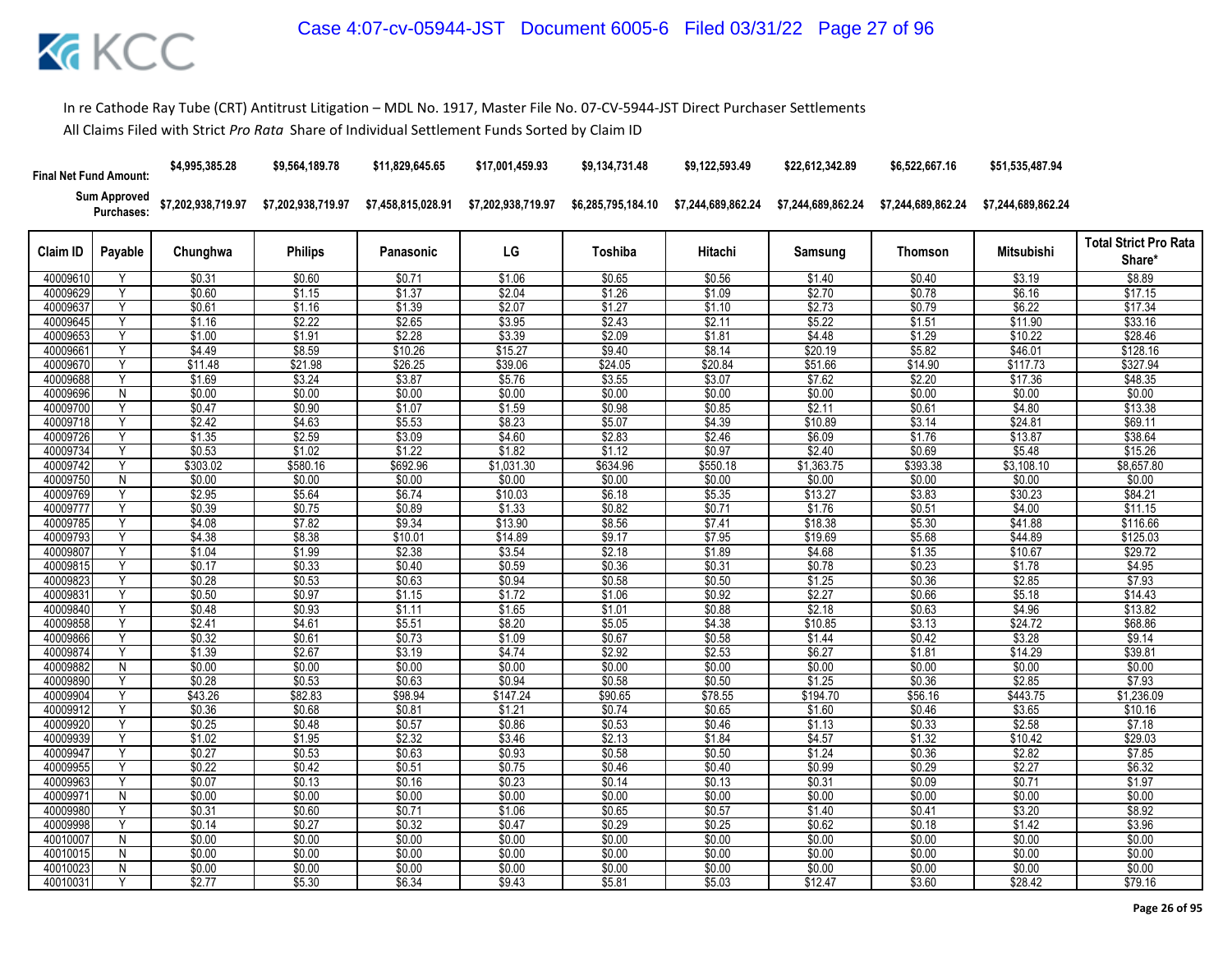| <b>Final Net Fund Amount:</b> | \$4,995,385.28                                                   | \$9,564,189.78     | \$11.829.645.65    | \$17.001.459.93    | \$9.134.731.48 | \$9.122.593.49                                                 | \$22,612,342.89 | \$6,522,667.16     | \$51,535,487.94    |
|-------------------------------|------------------------------------------------------------------|--------------------|--------------------|--------------------|----------------|----------------------------------------------------------------|-----------------|--------------------|--------------------|
|                               | Sum Approved \$7,202,938,719.97<br>Purchases: \$7,202,938,719.97 | \$7,202,938,719.97 | \$7,458,815,028.91 | \$7,202,938,719.97 |                | \$6,285,795,184.10    \$7,244,689,862.24    \$7,244,689,862.24 |                 | \$7.244.689.862.24 | \$7.244.689.862.24 |

| Claim ID            | Payable                 | Chunghwa           | <b>Philips</b>     | Panasonic          | LG                 | Toshiba            | Hitachi            | Samsung            | <b>Thomson</b>     | <b>Mitsubishi</b>    | <b>Total Strict Pro Rata</b><br>Share* |
|---------------------|-------------------------|--------------------|--------------------|--------------------|--------------------|--------------------|--------------------|--------------------|--------------------|----------------------|----------------------------------------|
| 40010040            |                         | \$113,658.73       | \$217,611.58       | \$259,923.44       | \$386,829.90       | \$238,165.64       | \$206,367.86       | \$511,527.88       | \$147,553.31       | \$1,165,816.34       | \$3,247,454.69                         |
| 40010058            | Y                       | \$0.21             | \$0.39             | \$0.47             | \$0.70             | \$0.43             | \$0.37             | \$0.93             | \$0.27             | \$2.11               | \$5.89                                 |
| 40010066            | Y                       | \$1.41             | \$2.70             | \$3.23             | \$4.80             | \$2.96             | \$2.56             | \$6.35             | \$1.83             | \$14.48              | \$40.32                                |
| 40010074            | $\overline{\mathsf{v}}$ | \$0.88             | \$1.68             | \$2.00             | \$2.98             | \$1.83             | \$1.59             | \$3.94             | \$1.14             | \$8.98               | \$25.02                                |
| 40010082            | Y                       | \$0.14             | \$0.27             | \$0.32             | \$0.47             | \$0.29             | \$0.25             | \$0.62             | \$0.18             | \$1.42               | \$3.96                                 |
| 40010090            | Υ                       | \$0.04             | \$0.07             | \$0.09             | \$0.13             | \$0.08             | \$0.07             | \$0.17             | \$0.05             | \$0.39               | \$1.09                                 |
| 40010104            | V                       | \$0.09             | \$0.17             | \$0.20             | \$0.30             | \$0.18             | \$0.16             | \$0.39             | \$0.11             | \$0.89               | \$2.48                                 |
| 40010112            |                         | \$3.50             | \$6.71             | \$8.01             | \$11.92            | \$7.34             | \$6.36             | \$15.77            | \$4.55             | \$35.93              | \$100.09                               |
| 40010120            |                         | \$0.69             | \$1.33             | \$1.59             | \$2.36             | \$1.45             | \$1.26             | \$3.12             | \$0.90             | \$7.11               | \$19.82                                |
| 40010139            | γ                       | \$2,114.22         | \$4,047.90         | \$4,834.97         | \$7,195.62         | \$4,430.24         | \$3,838.75         | \$9,515.19         | \$2,744.71         | \$21,685.93          | \$60,407.53                            |
| 40010147            | Y                       | \$1.04             | \$2.00             | \$2.39             | \$3.55             | \$2.19             | \$1.90             | \$4.70             | \$1.36             | \$10.71              | \$29.83                                |
| 40010155            |                         | \$0.92             | \$1.77             | \$2.11             | \$3.15             | \$1.94             | \$1.68             | \$4.16             | \$1.20             | \$9.48               | \$26.42                                |
| 40010163            | N                       | \$0.00             | \$0.00             | \$0.00             | \$0.00             | \$0.00             | \$0.00             | \$0.00             | \$0.00             | \$0.00               | \$0.00                                 |
| 40010171            | Y                       | \$0.69             | \$1.33             | \$1.59             | \$2.36             | \$1.45             | \$1.26             | \$3.12             | \$0.90             | \$7.11               | \$19.82                                |
| 40010180            | Y                       | \$1.80             | \$3.45             | \$4.12             | \$6.13             | \$3.77             | \$3.27             | \$8.11             | \$2.34             | \$18.47              | \$51.46                                |
| 40010198            | Υ                       | \$0.69             | \$1.33             | \$1.59             | \$2.36             | \$1.45             | \$1.26             | \$3.12             | \$0.90             | \$7.11               | \$19.82                                |
| 40010201            | Y                       | \$1.27             | \$2.43             | \$2.90             | \$4.31             | \$2.66             | \$2.30             | \$5.70             | \$1.65             | \$13.00              | \$36.21                                |
| 40010210            | N                       | \$0.00             | \$0.00             | \$0.00             | \$0.00             | \$0.00             | \$0.00             | \$0.00             | \$0.00             | \$0.00               | \$0.00                                 |
| 40010228            | N                       | \$0.00             | \$0.00             | \$0.00             | \$0.00             | \$0.00             | \$0.00             | \$0.00             | \$0.00             | \$0.00               | \$0.00                                 |
| 40010236            | N                       | \$0.00             | \$0.00             | \$0.00             | \$0.00             | \$0.00             | \$0.00             | \$0.00             | \$0.00             | \$0.00               | \$0.00                                 |
| 40010244            | Y                       | \$0.89             | \$1.70             | \$2.03             | \$3.02             | \$1.86             | \$1.61             | \$4.00             | \$1.15             | \$9.11               | \$25.36                                |
| 40010252            | Y                       | \$4.41             | \$8.44             | \$10.09            | \$15.01            | \$9.24             | \$8.01             | \$19.85            | \$5.73             | \$45.24              | \$126.02                               |
| 40010260            | Y                       | \$5.43             | \$10.39            | \$12.41            | \$18.47            | \$11.37            | \$9.85             | \$24.42            | \$7.05             | \$55.66              | \$155.05                               |
| 40010279            |                         | \$1.04             | \$1.99             | \$2.38             | \$3.54             | \$2.18             | \$1.89             | \$4.68             | \$1.35             | \$10.67              | \$29.72                                |
| 40010287            | Υ                       | \$4.92             | \$9.41             | \$11.25            | \$16.74            | \$10.30            | \$8.93             | \$22.13            | \$6.38             | \$50.44              | \$140.50                               |
| 40010295            | $\overline{N}$          | \$0.00             | \$0.00             | \$0.00             | \$0.00             | \$0.00             | \$0.00             | \$0.00             | \$0.00             | \$0.00               | \$0.00                                 |
| 40010309            | N                       | \$0.00             | \$0.00             | \$0.00             | \$0.00             | \$0.00             | \$0.00             | \$0.00             | \$0.00             | \$0.00               | \$0.00                                 |
| 40010317            | γ                       | \$15.75            | \$30.16            | \$36.02            | \$53.61            | \$33.01            | \$28.60            | \$70.89            | \$20.45            | \$161.57             | \$450.05                               |
| 40010325            |                         | \$12.28            | \$23.50            | \$28.07            | \$41.78            | \$25.72            | \$22.29            | \$55.25            | \$15.94            | \$125.91             | \$350.73                               |
| 40010333            | Y<br>Y                  | \$0.16<br>\$126.78 | \$0.30<br>\$242.73 | \$0.36<br>\$289.93 | \$0.53<br>\$431.49 | \$0.33<br>\$265.66 | \$0.28<br>\$230.19 | \$0.70<br>\$570.58 | \$0.20<br>\$164.59 | \$1.60<br>\$1,300.41 | \$4.46<br>\$3,622.38                   |
| 4001034<br>40010350 |                         | \$9.97             | \$19.09            | \$22.81            | \$33.94            | \$20.90            | \$18.11            | \$44.88            | \$12.95            | \$102.29             | \$284.93                               |
| 40010368            | Y                       | \$9.52             | \$18.22            | \$21.76            | \$32.39            | \$19.94            | \$17.28            | \$42.83            | \$12.35            | \$97.61              | \$271.89                               |
| 40010376            | Y                       | \$0.94             | \$1.81             | \$2.16             | \$3.21             | \$1.98             | \$1.71             | \$4.25             | \$1.23             | \$9.68               | \$26.97                                |
| 40010384            | N                       | \$0.00             | \$0.00             | \$0.00             | \$0.00             | \$0.00             | \$0.00             | \$0.00             | \$0.00             | \$0.00               | \$0.00                                 |
| 40010392            | N                       | \$0.00             | \$0.00             | \$0.00             | \$0.00             | \$0.00             | \$0.00             | \$0.00             | \$0.00             | \$0.00               | \$0.00                                 |
| 40010406            | Υ                       | \$1.04             | \$1.99             | \$2.38             | \$3.54             | \$2.18             | \$1.89             | \$4.68             | \$1.35             | \$10.67              | \$29.72                                |
| 40010414            | Y                       | \$1.94             | \$3.72             | \$4.44             | \$6.61             | \$4.07             | \$3.53             | \$8.74             | \$2.52             | \$19.92              | \$55.48                                |
| 40010422            | $\checkmark$            | \$0.32             | \$0.61             | \$0.73             | \$1.09             | \$0.67             | \$0.58             | \$1.44             | \$0.42             | \$3.29               | \$9.16                                 |
| 40010430            |                         | \$12.49            | \$23.92            | \$28.57            | \$42.52            | \$26.18            | \$22.68            | \$56.22            | \$16.22            | \$128.13             | \$356.92                               |
| 40010449            |                         | \$0.65             | \$1.25             | \$1.49             | \$2.21             | \$1.36             | \$1.18             | \$2.93             | \$0.84             | \$6.67               | \$18.58                                |
| 40010457            | Y                       | \$0.87             | \$1.66             | \$1.98             | \$2.95             | \$1.82             | \$1.57             | \$3.90             | \$1.13             | \$8.89               | \$24.77                                |
|                     |                         |                    |                    |                    |                    |                    |                    |                    |                    |                      |                                        |
| 40010465            |                         | \$10.12            | \$19.38            | \$23.14            | \$34.44            | \$21.21            | \$18.37            | \$45.54            | \$13.14            | \$103.80             | \$289.14                               |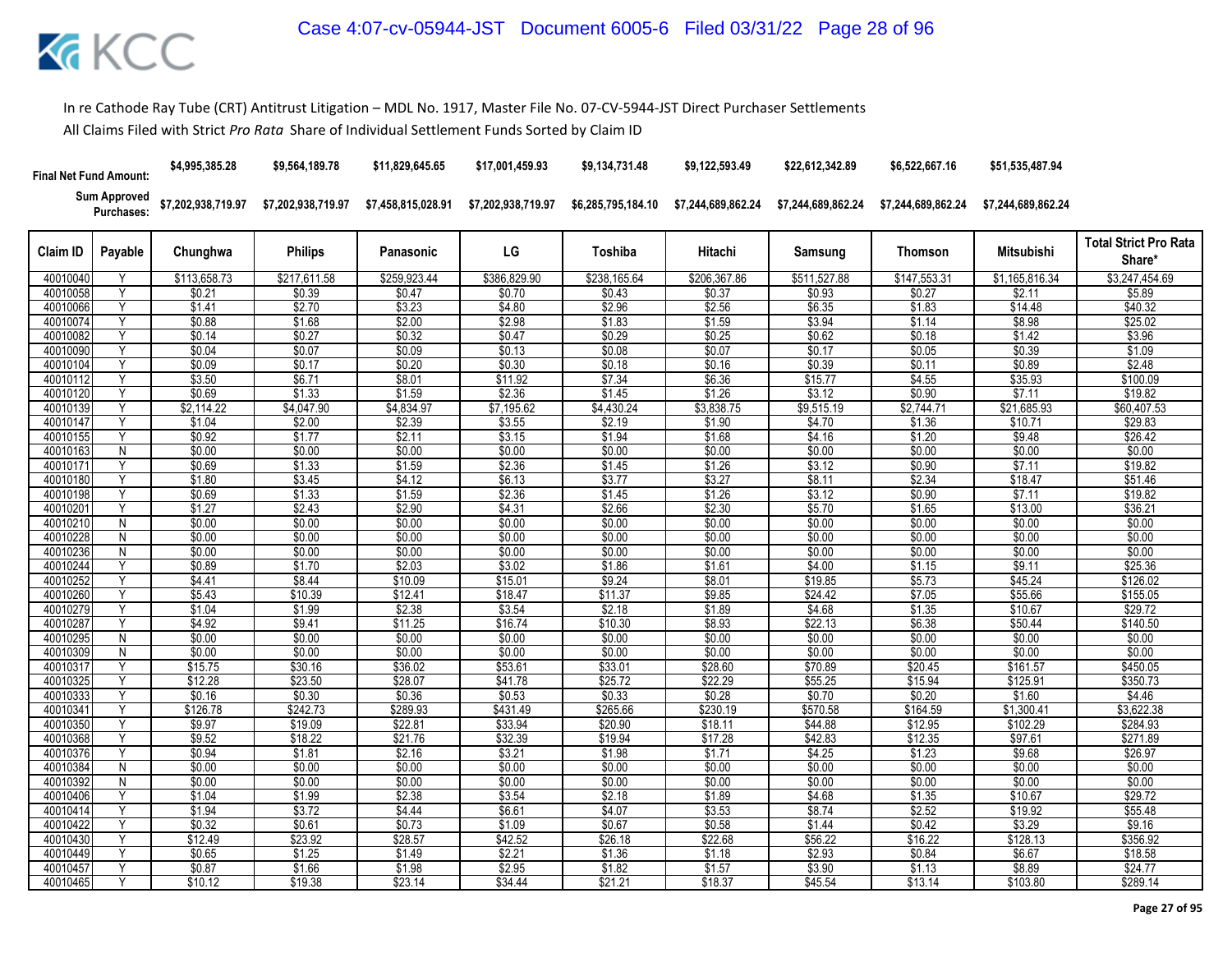| <b>Final Net Fund Amount:</b> | \$4.995.385.28     | \$9,564,189.78     | \$11.829.645.65    | \$17,001,459,93    | \$9.134.731.48     | \$9.122.593.49 | \$22,612,342,89 | \$6,522,667.16     | \$51,535,487.94    |
|-------------------------------|--------------------|--------------------|--------------------|--------------------|--------------------|----------------|-----------------|--------------------|--------------------|
| Sum Approved<br>Purchases:    | \$7,202,938,719.97 | \$7,202,938,719.97 | \$7,458,815,028.91 | \$7,202,938,719.97 | \$6,285,795,184.10 |                |                 | \$7.244.689.862.24 | \$7.244.689.862.24 |

|                      |                         |                        |                           |                           |                           |                           |                      |                           |                        |                        | <b>Total Strict Pro Rata</b> |
|----------------------|-------------------------|------------------------|---------------------------|---------------------------|---------------------------|---------------------------|----------------------|---------------------------|------------------------|------------------------|------------------------------|
| Claim ID             | Payable                 | Chunghwa               | <b>Philips</b>            | Panasonic                 | LG                        | Toshiba                   | Hitachi              | Samsung                   | <b>Thomson</b>         | Mitsubishi             | Share*                       |
| 40010473             |                         | \$11.14                | \$21.34                   | \$25.49                   | \$37.93                   | \$23.35                   | \$20.23              | \$50.16                   | \$14.47                | \$114.31               | \$318.41                     |
| 40010481             | $\overline{V}$          | \$1.00                 | \$1.91                    | \$2.28                    | \$3.39                    | \$2.09                    | \$1.81               | \$4.48                    | \$1.29                 | \$10.21                | \$28.43                      |
| 40010490             |                         | \$0.13                 | \$0.25                    | \$0.30                    | \$0.44                    | \$0.27                    | \$0.24               | \$0.59                    | \$0.17                 | \$1.33                 | \$3.72                       |
| 40010503             | ۷                       | \$0.10                 | \$0.20                    | \$0.24                    | \$0.35                    | \$0.22                    | \$0.19               | \$0.47                    | \$0.14                 | \$1.07                 | \$2.97                       |
| 4001051              | Y                       | \$1.57                 | \$3.01                    | \$3.59                    | \$5.34                    | \$3.29                    | \$2.85               | \$7.06                    | \$2.04                 | \$16.10                | \$44.85                      |
| 40010520             | Ϋ                       | \$1.37                 | \$2.62                    | \$3.13                    | \$4.65                    | \$2.86                    | \$2.48               | \$6.15                    | \$1.77                 | \$14.02                | \$39.05                      |
| 40010538             |                         | \$0.11                 | \$0.22                    | \$0.26                    | \$0.39                    | \$0.24                    | \$0.21               | \$0.52                    | \$0.15                 | \$1.17                 | \$3.27                       |
| 40010546             | Y                       | \$0.09                 | \$0.18                    | \$0.21                    | \$0.32                    | \$0.20                    | \$0.17               | \$0.42                    | \$0.12                 | \$0.95                 | \$2.66                       |
| 40010554             | v                       | \$0.85                 | \$1.63                    | \$1.94                    | \$2.89                    | \$1.78                    | \$1.54               | \$3.82                    | \$1.10                 | \$8.71                 | \$24.27                      |
| 40010562             | Y                       | \$0.45                 | \$0.86                    | \$1.03                    | \$1.53                    | \$0.94                    | \$0.82               | \$2.03                    | \$0.59                 | \$4.62                 | \$12.88                      |
| 40010570             | N                       | \$0.00                 | \$0.00                    | \$0.00                    | \$0.00                    | \$0.00                    | \$0.00               | \$0.00                    | \$0.00                 | \$0.00                 | \$0.00                       |
| 40010589             | Y                       | \$0.14                 | \$0.28                    | \$0.33                    | \$0.49                    | \$0.30                    | \$0.26               | \$0.65                    | \$0.19                 | \$1.48                 | \$4.13                       |
| 40010597             | Y                       | \$3.75                 | \$7.17                    | \$8.56                    | \$12.75                   | \$7.85                    | \$6.80               | \$16.85                   | \$4.86                 | \$38.41                | \$107.00                     |
| 40010600             | ⊽                       | \$1.11                 | \$2.12                    | \$2.54                    | \$3.78                    | \$2.33                    | \$2.01               | \$4.99                    | \$1.44                 | \$11.38                | \$31.70                      |
| 40010619             | N                       | \$0.00                 | \$0.00                    | \$0.00                    | \$0.00                    | \$0.00                    | \$0.00               | \$0.00                    | \$0.00                 | \$0.00                 | \$0.00                       |
| 40010627             | N                       | \$0.00                 | \$0.00                    | \$0.00                    | \$0.00                    | \$0.00                    | \$0.00               | \$0.00                    | \$0.00                 | \$0.00                 | \$0.00                       |
| 40010635             | N                       | \$0.00                 | \$0.00                    | \$0.00                    | \$0.00                    | \$0.00                    | \$0.00               | \$0.00                    | \$0.00                 | \$0.00                 | \$0.00                       |
| 40010643             | Y                       | \$0.42                 | \$0.80                    | \$0.95                    | \$1.42                    | \$0.87                    | \$0.76               | \$1.87                    | \$0.54                 | \$4.27                 | \$11.89                      |
| 40010651             |                         | \$2,315.87             | \$4.433.97                | \$5,296.11                | \$7,881.91                | \$4,852.78                | \$4,204.88           | \$10,422.71               | \$3,006.49             | \$23,754.25            | \$66,168.96                  |
| 40010660             | Y                       | \$1.47                 | \$2.82                    | \$3.37                    | \$5.02                    | \$3.09                    | \$2.68               | \$6.63                    | \$1.91                 | \$15.12                | \$42.11                      |
| 40010678             | Y                       | \$2.34                 | \$4.48                    | \$5.36                    | \$7.97                    | \$4.91                    | \$4.25               | \$10.54                   | \$3.04                 | \$24.03                | \$66.93                      |
| 40010686             | Y                       | \$1.79                 | \$3.42                    | \$4.08                    | \$6.08                    | \$3.74                    | \$3.24               | \$8.04                    | \$2.32                 | \$18.32                | \$51.02                      |
| 40010694             |                         | \$0.72                 | \$1.38                    | \$1.65                    | \$2.45                    | \$1.51                    | \$1.31               | \$3.24                    | \$0.93                 | \$7.38                 | \$20.56                      |
| 40010708             | Υ                       | \$0.19                 | \$0.37                    | \$0.44                    | \$0.65                    | \$0.40                    | \$0.35               | \$0.86                    | \$0.25                 | \$1.96                 | \$5.45                       |
| 40010716             | Υ                       | \$1.19                 | \$2.27                    | \$2.72                    | \$4.04                    | \$2.49                    | \$2.16               | \$5.35                    | \$1.54                 | \$12.18                | \$33.94                      |
| 40010724             | $\overline{\mathsf{N}}$ | \$0.00                 | \$0.00                    | \$0.00                    | \$0.00                    | \$0.00                    | \$0.00               | \$0.00                    | \$0.00                 | \$0.00                 | \$0.00                       |
| 40010732             | Y                       | \$7,038.49             | \$13,475.94               | \$16,096.16               | \$23,955.04               | \$14,748.78               | \$12,779.65          | \$31,677.16               | \$9,137.47             | \$72,194.99            | \$201,103.68                 |
| 40010740             | Ϋ                       | \$142.37               | \$272.59                  | \$325.59                  | \$484.56                  | \$298.33                  | \$258.50             | \$640.76                  | \$184.83               | \$1,460.34             | \$4,067.87                   |
| 40010759             | Y                       | \$0.46                 | \$0.88                    | \$1.05                    | \$1.56                    | \$0.96                    | \$0.83               | \$2.07                    | \$0.60                 | \$4.71                 | \$13.13                      |
| 40010767             | Y                       | \$0.98                 | \$1.88                    | \$2.24                    | \$3.34                    | \$2.05                    | \$1.78               | \$4.41                    | \$1.27                 | \$10.06                | \$28.02                      |
| 40010775             | Υ                       | \$0.49                 | \$0.93                    | \$1.11                    | \$1.65                    | \$1.02                    | \$0.88               | \$2.18                    | \$0.63                 | \$4.98                 | \$13.87                      |
| 40010783             | Y                       | \$0.52                 | \$1.00                    | \$1.19                    | \$1.77                    | \$1.09                    | \$0.94               | \$2.34                    | \$0.68                 | \$5.34                 | \$14.86                      |
| 40010791             | Y                       | \$4.02                 | \$7.70                    | \$9.19                    | \$13.68                   | \$8.42                    | \$7.30<br>\$9,774.96 | \$18.09                   | \$5.22                 | \$41.23<br>\$55,220.84 | \$114.86                     |
| 40010805<br>40010813 | Υ                       | \$5,383.64<br>\$600.83 | \$10,307.54<br>\$1.150.35 | \$12,311.71<br>\$1.374.02 | \$18,322.84<br>\$2,044.87 | \$11,281.11<br>\$1,259.00 | \$1.090.91           | \$24,229.37<br>\$2.704.06 | \$6,989.11<br>\$780.00 | \$6,162.78             | \$153,821.11<br>\$17,166.80  |
| 4001082              | N                       | \$0.00                 | \$0.00                    | \$0.00                    | \$0.00                    | \$0.00                    | \$0.00               | \$0.00                    | \$0.00                 | \$0.00                 | \$0.00                       |
| 40010830             | Y                       | \$17,446.22            | \$33,402.62               | \$39,897.34               | \$59,377.05               | \$36,557.60               | \$31,676.75          | \$78,517.75               | \$22,648.92            | \$178,948.75           | \$498,473.00                 |
| 40010848             |                         | \$203.89               | \$390.36                  | \$466.26                  | \$693.91                  | \$427.23                  | \$370.19             | \$917.60                  | \$264.69               | \$2,091.30             | \$5,825.43                   |
| 40010856             |                         | \$0.74                 | \$1.41                    | \$1.69                    | \$2.51                    | \$1.55                    | \$1.34               | \$3.32                    | \$0.96                 | \$7.58                 | \$21.10                      |
| 40010864             | V                       | \$158.75               | \$303.95                  | \$363.05                  | \$540.30                  | \$332.66                  | \$288.24             | \$714.47                  | \$206.09               | \$1,628.35             | \$4,535.86                   |
| 40010872             | $\vee$                  | \$0.14                 | \$0.27                    | \$0.32                    | \$0.47                    | \$0.29                    | \$0.25               | \$0.62                    | \$0.18                 | \$1.42                 | \$3.96                       |
| 40010880             |                         | \$2.38                 | \$4.55                    | \$5.43                    | \$8.08                    | \$4.98                    | \$4.31               | \$10.69                   | \$3.08                 | \$24.36                | \$67.87                      |
| 40010899             | Ñ                       | \$0.00                 | \$0.00                    | \$0.00                    | \$0.00                    | \$0.00                    | \$0.00               | \$0.00                    | \$0.00                 | \$0.00                 | \$0.00                       |
|                      |                         |                        |                           |                           |                           |                           |                      |                           |                        |                        |                              |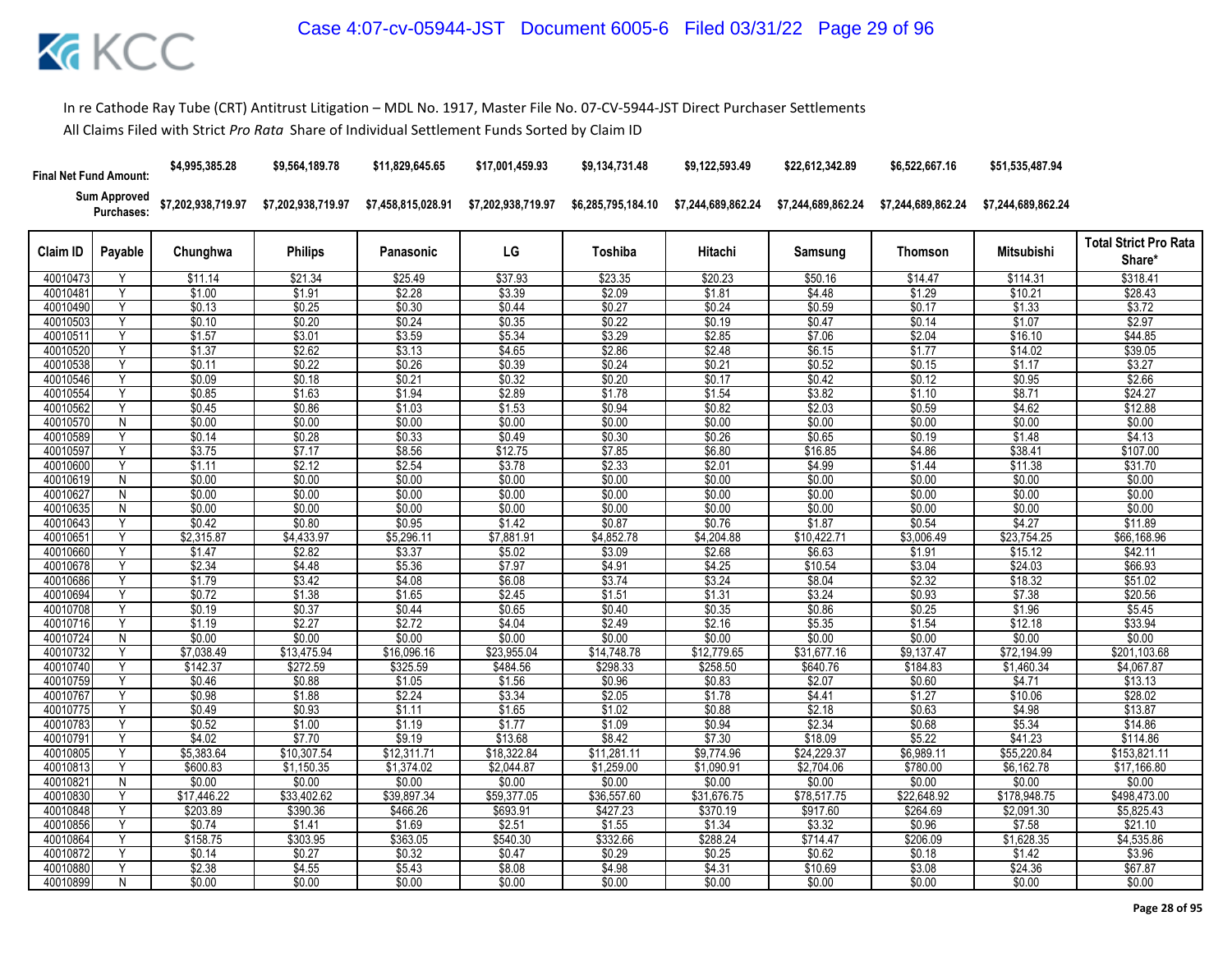| <b>Final Net Fund Amount:</b> | \$4,995,385.28     | \$9,564,189.78     | \$11.829.645.65    | \$17,001,459.93    | \$9.134.731.48     | \$9,122,593.49     | \$22,612,342.89    | \$6,522,667.16     | \$51,535,487.94    |
|-------------------------------|--------------------|--------------------|--------------------|--------------------|--------------------|--------------------|--------------------|--------------------|--------------------|
| Sum Approved<br>Purchases:    | \$7,202,938,719.97 | \$7,202,938,719.97 | \$7,458,815,028.91 | \$7,202,938,719.97 | \$6,285,795,184.10 | \$7.244.689.862.24 | \$7.244.689.862.24 | \$7.244.689.862.24 | \$7.244.689.862.24 |

|          |                         |             |                       |             |             |             |             |                        |                |                   | <b>Total Strict Pro Rata</b> |
|----------|-------------------------|-------------|-----------------------|-------------|-------------|-------------|-------------|------------------------|----------------|-------------------|------------------------------|
| Claim ID | Payable                 | Chunghwa    | <b>Philips</b>        | Panasonic   | LG          | Toshiba     | Hitachi     | Samsung                | <b>Thomson</b> | <b>Mitsubishi</b> | Share*                       |
| 40010902 |                         | \$1.75      | \$3.35                | \$4.00      | \$5.96      | \$3.67      | \$3.18      | \$7.88                 | \$2.27         | \$17.96           | \$50.02                      |
| 40010910 | Y                       | \$0.47      | \$0.90                | \$1.07      | \$1.59      | \$0.98      | \$0.85      | \$2.11                 | \$0.61         | \$4.80            | \$13.38                      |
| 40010929 | N                       | \$0.00      | \$0.00                | \$0.00      | \$0.00      | \$0.00      | \$0.00      | \$0.00                 | \$0.00         | \$0.00            | \$0.00                       |
| 40010937 | Y                       | \$0.87      | \$1.66                | \$1.98      | \$2.94      | \$1.81      | \$1.57      | \$3.89                 | \$1.12         | \$8.87            | \$24.72                      |
| 40010945 | Y                       | \$7.55      | \$14.45               | \$17.27     | \$25.70     | \$15.82     | \$13.71     | \$33.98                | \$9.80         | \$77.44           | \$215.71                     |
| 40010953 | Y                       | \$0.03      | \$0.07                | \$0.08      | \$0.12      | \$0.07      | \$0.06      | \$0.16                 | \$0.05         | \$0.36            | \$0.99                       |
| 40010961 | $\overline{N}$          | \$0.00      | \$0.00                | \$0.00      | \$0.00      | \$0.00      | \$0.00      | \$0.00                 | \$0.00         | \$0.00            | \$0.00                       |
| 40010970 |                         | \$16.52     | \$31.63               | \$37.78     | \$56.22     | \$34.61     | \$29.99     | \$74.34                | \$21.44        | \$169.43          | \$471.97                     |
| 40010988 | N                       | \$0.00      | \$0.00                | \$0.00      | \$0.00      | \$0.00      | \$0.00      | \$0.00                 | \$0.00         | \$0.00            | \$0.00                       |
| 40010996 | v                       | \$499.11    | \$955.59              | \$1,141.40  | \$1,698.68  | \$1,045.85  | \$906.22    | \$2,246.26             | \$647.95       | \$5,119.43        | \$14,260.50                  |
| 40011003 | Y                       | \$68.34     | \$130.85              | \$156.29    | \$232.59    | \$143.21    | \$124.09    | \$307.57               | \$88.72        | \$700.99          | \$1,952.64                   |
| 4001101  |                         | \$1,870.70  | \$3,581.66            | \$4,278.07  | \$6,366.82  | \$3,919.96  | \$3,396.60  | \$8,419.21             | \$2,428.57     | \$19,188.12       | \$53,449.71                  |
| 40011020 | N                       | \$0.00      | \$0.00                | \$0.00      | \$0.00      | \$0.00      | \$0.00      | \$0.00                 | \$0.00         | \$0.00            | \$0.00                       |
| 40011038 | ٧                       | \$0.17      | \$0.33                | \$0.40      | \$0.59      | \$0.36      | \$0.31      | \$0.78                 | \$0.23         | \$1.78            | \$4.95                       |
| 40011046 | $\overline{N}$          | \$0.00      | \$0.00                | \$0.00      | \$0.00      | \$0.00      | \$0.00      | \$0.00                 | \$0.00         | \$0.00            | \$0.00                       |
| 40011054 |                         | \$1.17      | \$2.24                | \$2.68      | \$3.98      | \$2.45      | \$2.12      | \$5.27                 | \$1.52         | \$12.00           | \$33.44                      |
| 40011062 | Y                       | \$1,838.30  | \$3,519.61            | \$4,203.96  | \$6,256.53  | \$3,852.05  | \$3,337.76  | \$8,273.37             | \$2,386.50     | \$18,855.73       | \$52,523.81                  |
| 40011070 | Y                       | \$0.73      | \$1.39                | \$1.67      | \$2.48      | \$1.53      | \$1.32      | \$3.28                 | \$0.95         | \$7.47            | \$20.81                      |
| 40011089 | $\overline{\mathsf{v}}$ | \$0.40      | \$0.76                | \$0.91      | \$1.35      | \$0.83      | \$0.72      | \$1.79                 | \$0.52         | \$4.08            | \$11.37                      |
| 40011097 |                         | \$13,870.41 | \$26,556.35           | \$31,719.91 | \$47,207.01 | \$29,064.68 | \$25,184.22 | \$62,424.60            | \$18,006.75    | \$142,271.07      | \$396,305.00                 |
| 40011100 | Υ                       | \$8.13      | \$15.57               | \$18.60     | \$27.68     | \$17.04     | \$14.76     | \$36.60                | \$10.56        | \$83.41           | \$232.33                     |
| 40011119 | Y                       | \$0.66      | \$1.27                | \$1.52      | \$2.26      | \$1.39      | \$1.20      | \$2.98                 | \$0.86         | \$6.80            | \$18.95                      |
| 40011127 | Δ                       | \$0.57      | \$1.10                | \$1.31      | \$1.95      | \$1.20      | \$1.04      | \$2.58                 | \$0.74         | \$5.87            | \$16.35                      |
| 40011135 |                         | \$0.42      | \$0.80                | \$0.95      | \$1.42      | \$0.87      | \$0.76      | \$1.87                 | \$0.54         | \$4.27            | \$11.89                      |
| 40011143 |                         | \$0.36      | \$0.70                | \$0.83      | \$1.24      | \$0.76      | \$0.66      | \$1.64                 | \$0.47         | \$3.73            | \$10.40                      |
| 40011151 | Y                       | \$0.80      | \$1.53                | \$1.82      | \$2.71      | \$1.67      | \$1.45      | \$3.59                 | \$1.04         | \$8.18            | \$22.79                      |
| 40011160 | $\vee$                  | \$0.75      | \$1.43                | \$1.70      | \$2.54      | \$1.56      | \$1.35      | \$3.36                 | \$0.97         | \$7.65            | \$21.30                      |
| 40011178 |                         | \$0.49      | \$0.93                | \$1.11      | \$1.65      | \$1.02      | \$0.88      | \$2.18                 | \$0.63         | \$4.98            | \$13.87                      |
| 40011186 | v                       | \$10.06     | \$19.25               | \$23.00     | \$34.23     | \$21.07     | \$18.26     | \$45.26                | \$13.05        | \$103.15          | \$287.32                     |
| 40011194 | Y                       | \$62.05     | \$118.80              | \$141.90    | \$211.19    | \$130.03    | \$112.67    | \$279.27               | \$80.56        | \$636.47          | \$1,772.93                   |
| 40011208 | Y                       | \$13.94     | \$26.69               | \$31.88     | \$47.44     | \$29.21     | \$25.31     | \$62.74                | \$18.10        | \$142.98          | \$398.29                     |
| 40011216 |                         | \$1.42      | \$2.72                | \$3.25      | \$4.84      | \$2.98      | \$2.58      | \$6.40                 | \$1.85         | \$14.58           | \$40.62                      |
| 40011224 | Y                       | \$180.77    | \$346.09              | \$413.39    | \$615.22    | \$378.78    | \$328.21    | \$813.55               | \$234.67       | \$1,854.14        | \$5,164.83                   |
| 40011232 | Y                       | \$13.64     | \$26.11               | \$31.18     | \$46.41     | \$28.57     | \$24.76     | \$61.37                | \$17.70        | \$139.86          | \$389.60                     |
| 40011240 | N                       | \$0.00      | \$0.00                | \$0.00      | \$0.00      | \$0.00      | \$0.00      | \$0.00                 | \$0.00         | \$0.00            | \$0.00                       |
| 40011259 | Y                       | \$14.98     | \$28.68               | \$34.26     | \$50.99     | \$31.39     | \$27.20     | \$67.42                | \$19.45        | \$153.67          | \$428.05                     |
| 40011267 | N                       | \$0.00      | \$0.00                | \$0.00      | \$0.00      | \$0.00      | \$0.00      | \$0.00                 | \$0.00         | \$0.00            | \$0.00                       |
| 40011275 | Y                       | \$1.21      | \$2.32                | \$2.78      | \$4.13      | \$2.54      | \$2.20      | \$5.46                 | \$1.58         | \$12.45           | \$34.68                      |
| 40011283 | Ñ                       | \$0.00      | \$0.00                | \$0.00      | \$0.00      | \$0.00      | \$0.00      | \$0.00                 | \$0.00         | \$0.00            | \$0.00                       |
| 40011291 |                         | \$3.78      | \$7.24<br>\$22,995.00 | \$8.64      | \$12.86     | \$7.92      | \$6.86      | \$17.01<br>\$54,053.12 | \$4.91         | \$38.77           | \$107.99                     |
| 40011305 | Y                       | \$12,010.31 |                       | \$27,466.09 | \$40,876.29 | \$25,166.95 | \$21,806.88 |                        | \$15,591.95    | \$123,191.74      | \$343,158.35                 |
| 40011313 |                         | \$0.14      | \$0.26                | \$0.32      | \$0.47      | \$0.29      | \$0.25      | \$0.62                 | \$0.18         | \$1.42            | \$3.94                       |
| 40011321 |                         | \$0.17      | \$0.33                | \$0.39      | \$0.59      | \$0.36      | \$0.31      | \$0.78                 | \$0.22         | \$1.77            | \$4.93                       |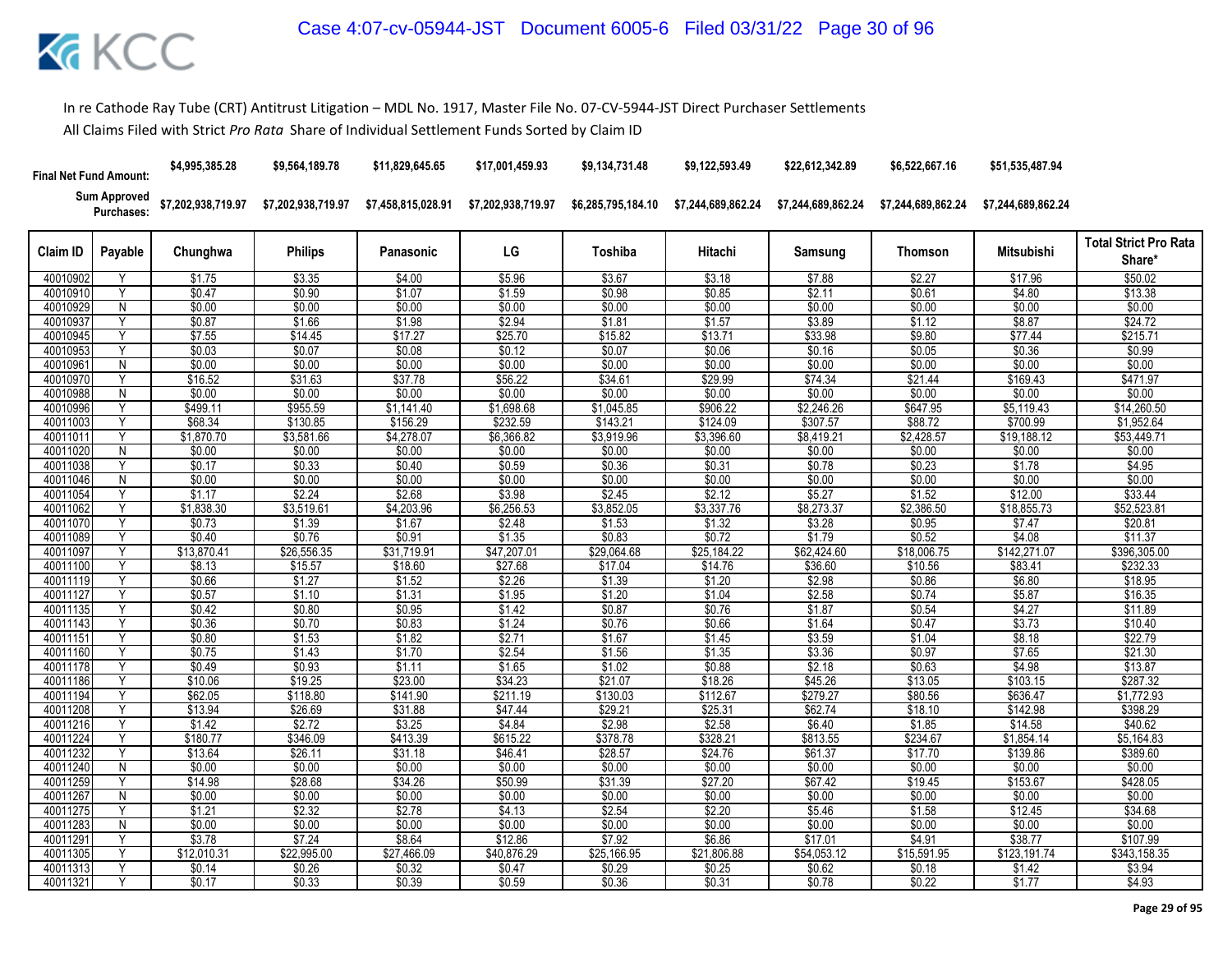| <b>Final Net Fund Amount:</b> | \$4,995,385.28     | \$9.564.189.78     | \$11.829.645.65    | \$17.001.459.93    | \$9.134.731.48     | \$9.122.593.49     | \$22.612.342.89    | \$6,522,667.16     | \$51,535,487.94    |
|-------------------------------|--------------------|--------------------|--------------------|--------------------|--------------------|--------------------|--------------------|--------------------|--------------------|
| Sum Approved<br>Purchases:    | \$7,202,938,719.97 | \$7,202,938,719.97 | \$7,458,815,028.91 | \$7,202,938,719.97 | \$6,285,795,184.10 | \$7.244.689.862.24 | \$7.244.689.862.24 | \$7.244.689.862.24 | \$7.244.689.862.24 |

|          |                                |             |                |             |              |             |             |              |                |                   | <b>Total Strict Pro Rata</b> |
|----------|--------------------------------|-------------|----------------|-------------|--------------|-------------|-------------|--------------|----------------|-------------------|------------------------------|
| Claim ID | Payable                        | Chunghwa    | <b>Philips</b> | Panasonic   | LG           | Toshiba     | Hitachi     | Samsung      | <b>Thomson</b> | <b>Mitsubishi</b> | Share*                       |
| 40011330 | N                              | \$0.00      | \$0.00         | \$0.00      | \$0.00       | \$0.00      | \$0.00      | \$0.00       | \$0.00         | \$0.00            | \$0.00                       |
| 40011348 | Y                              | \$0.10      | \$0.20         | \$0.24      | \$0.35       | \$0.22      | \$0.19      | \$0.47       | \$0.13         | \$1.06            | \$2.96                       |
| 40011356 | N                              | \$0.00      | \$0.00         | \$0.00      | \$0.00       | \$0.00      | \$0.00      | \$0.00       | \$0.00         | \$0.00            | \$0.00                       |
| 40011364 | $\checkmark$                   | \$1.35      | \$2.59         | \$3.10      | \$4.61       | \$2.84      | \$2.46      | \$6.10       | \$1.76         | \$13.89           | \$38.70                      |
| 40011372 | N                              | \$0.00      | \$0.00         | \$0.00      | \$0.00       | \$0.00      | \$0.00      | \$0.00       | \$0.00         | \$0.00            | \$0.00                       |
| 40011380 | N                              | \$0.00      | \$0.00         | \$0.00      | \$0.00       | \$0.00      | \$0.00      | \$0.00       | \$0.00         | \$0.00            | \$0.00                       |
| 40011399 | N                              | \$0.00      | \$0.00         | \$0.00      | \$0.00       | \$0.00      | \$0.00      | \$0.00       | \$0.00         | \$0.00            | \$0.00                       |
| 40011402 | N                              | \$0.00      | \$0.00         | \$0.00      | \$0.00       | \$0.00      | \$0.00      | \$0.00       | \$0.00         | \$0.00            | \$0.00                       |
| 40011410 | N                              | \$0.00      | \$0.00         | \$0.00      | \$0.00       | \$0.00      | \$0.00      | \$0.00       | \$0.00         | \$0.00            | \$0.00                       |
| 40011429 | Y                              | \$33,984.94 | \$65,067.74    | \$77,719.35 | \$115,665.48 | \$71,213.58 | \$61,705.77 | \$152,951.25 | \$44,119.71    | \$348,589.14      | \$971,016.97                 |
| 40011437 | N                              | \$0.00      | \$0.00         | \$0.00      | \$0.00       | \$0.00      | \$0.00      | \$0.00       | \$0.00         | \$0.00            | \$0.00                       |
| 40011445 | N                              | \$0.00      | \$0.00         | \$0.00      | \$0.00       | \$0.00      | \$0.00      | \$0.00       | \$0.00         | \$0.00            | \$0.00                       |
| 40011453 | Y                              | \$0.42      | \$0.80         | \$0.95      | \$1.42       | \$0.87      | \$0.76      | \$1.87       | \$0.54         | \$4.27            | \$11.89                      |
| 4001146  | Υ                              | \$15.57     | \$29.80        | \$35.60     | \$52.98      | \$32.62     | \$28.26     | \$70.05      | \$20.21        | \$159.66          | \$444.73                     |
| 40011470 | $\checkmark$                   | \$0.26      | \$0.50         | \$0.59      | \$0.88       | \$0.54      | \$0.47      | \$1.17       | \$0.34         | \$2.66            | \$7.42                       |
| 40011488 | N                              | \$0.00      | \$0.00         | \$0.00      | \$0.00       | \$0.00      | \$0.00      | \$0.00       | \$0.00         | \$0.00            | \$0.00                       |
| 40011496 | Υ                              | \$1.09      | \$2.08         | \$2.48      | \$3.69       | \$2.27      | \$1.97      | \$4.88       | \$1.41         | \$11.13           | \$31.01                      |
| 40011500 | N                              | \$0.00      | \$0.00         | \$0.00      | \$0.00       | \$0.00      | \$0.00      | \$0.00       | \$0.00         | \$0.00            | \$0.00                       |
| 40011518 | N                              | \$0.00      | \$0.00         | \$0.00      | \$0.00       | \$0.00      | \$0.00      | \$0.00       | \$0.00         | \$0.00            | \$0.00                       |
| 40011526 | N                              | \$0.00      | \$0.00         | \$0.00      | \$0.00       | \$0.00      | \$0.00      | \$0.00       | \$0.00         | \$0.00            | \$0.00                       |
| 40011534 | Ñ                              | \$0.00      | \$0.00         | \$0.00      | \$0.00       | \$0.00      | \$0.00      | \$0.00       | \$0.00         | \$0.00            | \$0.00                       |
| 40011542 | N                              | \$0.00      | \$0.00         | \$0.00      | \$0.00       | \$0.00      | \$0.00      | \$0.00       | \$0.00         | \$0.00            | \$0.00                       |
| 40011550 | Ñ                              | \$0.00      | \$0.00         | \$0.00      | \$0.00       | \$0.00      | \$0.00      | \$0.00       | \$0.00         | \$0.00            | \$0.00                       |
| 40011569 | N                              | \$0.00      | \$0.00         | \$0.00      | \$0.00       | \$0.00      | \$0.00      | \$0.00       | \$0.00         | \$0.00            | \$0.00                       |
| 40011577 | ٧                              | \$2.56      | \$4.91         | \$5.86      | \$8.72       | \$5.37      | \$4.65      | \$11.53      | \$3.33         | \$26.29           | \$73.23                      |
| 40011585 | $\overline{N}$                 | \$0.00      | \$0.00         | \$0.00      | \$0.00       | \$0.00      | \$0.00      | \$0.00       | \$0.00         | \$0.00            | \$0.00                       |
| 40011593 | $\checkmark$                   | \$41.13     | \$78.75        | \$94.06     | \$139.99     | \$86.19     | \$74.68     | \$185.12     | \$53.40        | \$421.90          | \$1,175.24                   |
| 40011607 | Y                              | \$0.43      | \$0.81         | \$0.97      | \$1.45       | \$0.89      | \$0.77      | \$1.91       | \$0.55         | \$4.36            | \$12.16                      |
| 40011615 | γ                              | \$1.86      | \$3.55         | \$4.24      | \$6.31       | \$3.89      | \$3.37      | \$8.35       | \$2.41         | \$19.03           | \$53.01                      |
| 40011623 | $\checkmark$                   | \$1.99      | \$3.80         | \$4.54      | \$6.76       | \$4.16      | \$3.61      | \$8.94       | \$2.58         | \$20.38           | \$56.76                      |
| 4001163  |                                | \$0.31      | \$0.60         | \$0.71      | \$1.06       | \$0.65      | \$0.57      | \$1.40       | \$0.41         | \$3.20            | \$8.92                       |
| 40011640 | γ                              | \$0.36      | \$0.70         | \$0.83      | \$1.24       | \$0.76      | \$0.66      | \$1.64       | \$0.47         | \$3.73            | \$10.40                      |
| 40011658 | Y                              | \$0.88      | \$1.69         | \$2.02      | \$3.01       | \$1.85      | \$1.61      | \$3.98       | \$1.15         | \$9.07            | \$25.26                      |
| 40011666 | Y                              | \$41.12     | \$78.74        | \$94.05     | \$139.97     | \$86.17     | \$74.67     | \$185.08     | \$53.39        | \$421.82          | \$1,175.02                   |
| 40011674 |                                | \$0.35      | \$0.66         | \$0.79      | \$1.18       | \$0.73      | \$0.63      | \$1.56       | \$0.45         | \$3.56            | \$9.91                       |
| 40011682 | Y                              | \$0.33      | \$0.64         | \$0.76      | \$1.13       | \$0.70      | \$0.60      | \$1.50       | \$0.43         | \$3.41            | \$9.51                       |
| 40011690 | $\overline{N}$<br>$\checkmark$ | \$0.00      | \$0.00         | \$0.00      | \$0.00       | \$0.00      | \$0.00      | \$0.00       | \$0.00         | \$0.00            | \$0.00                       |
| 40011704 |                                | \$0.25      | \$0.48         | \$0.57      | \$0.85       | \$0.52      | \$0.45      | \$1.12       | \$0.32         | \$2.56            | \$7.13                       |
| 40011712 |                                | \$0.42      | \$0.80         | \$0.95      | \$1.42       | \$0.87      | \$0.76      | \$1.87       | \$0.54         | \$4.27            | \$11.89                      |
| 40011720 | γ                              | \$0.21      | \$0.40         | \$0.48      | \$0.71       | \$0.44      | \$0.38      | \$0.94       | \$0.27         | \$2.13            | \$5.94                       |
| 40011739 | Υ                              | \$0.21      | \$0.40         | \$0.48      | \$0.71       | \$0.44      | \$0.38      | \$0.94       | \$0.27         | \$2.13            | \$5.94                       |
| 40011747 |                                | \$0.28      | \$0.53         | \$0.63      | \$0.94       | \$0.58      | \$0.50      | \$1.25       | \$0.36         | \$2.85            | \$7.93                       |
| 40011755 | N                              | \$0.00      | \$0.00         | \$0.00      | \$0.00       | \$0.00      | \$0.00      | \$0.00       | \$0.00         | \$0.00            | \$0.00                       |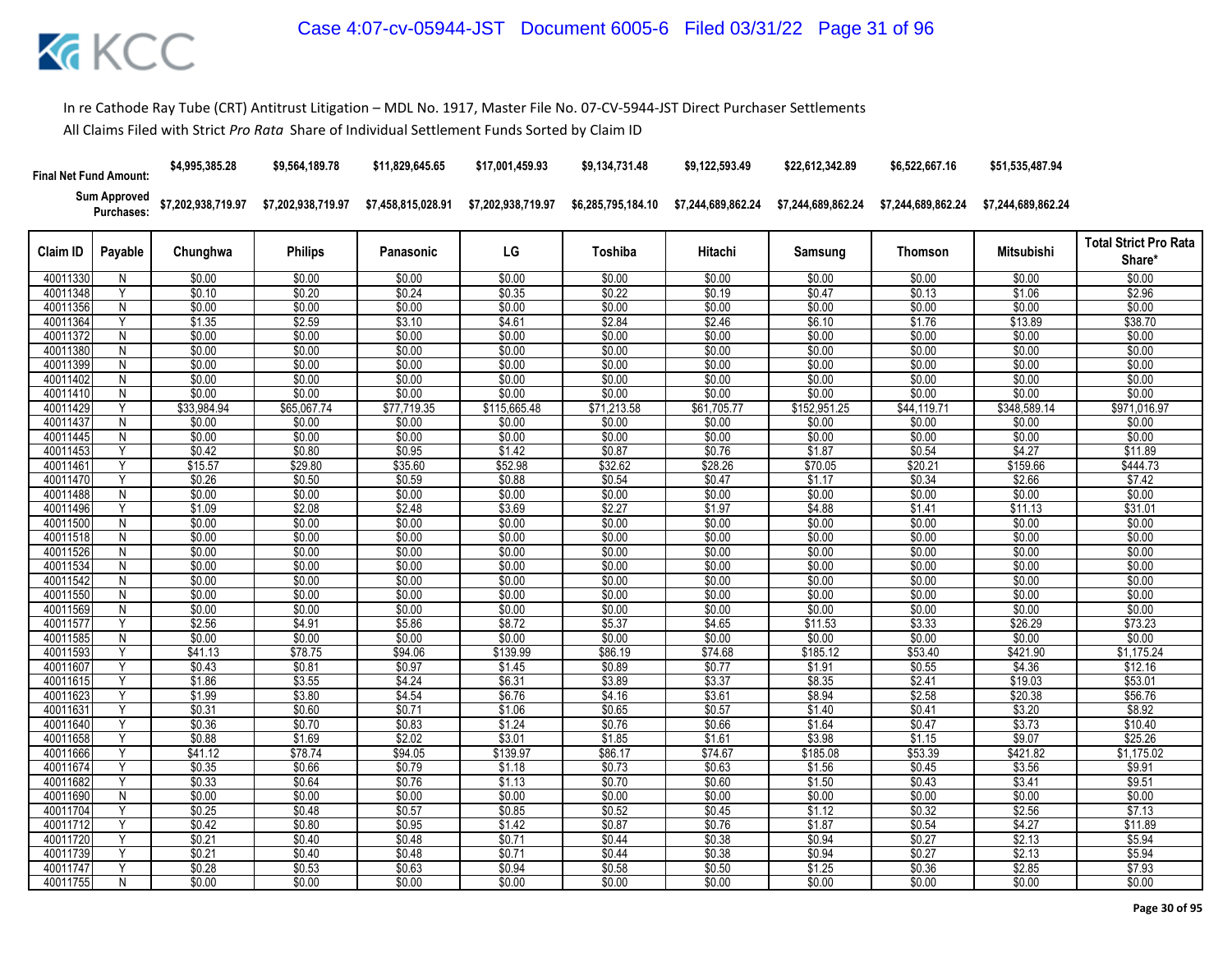| <b>Final Net Fund Amount:</b> | \$4,995,385.28     | \$9.564.189.78     | \$11.829.645.65    | \$17.001.459.93    | \$9.134.731.48     | \$9.122.593.49     | \$22.612.342.89                       | \$6,522,667.16 | \$51,535,487.94    |
|-------------------------------|--------------------|--------------------|--------------------|--------------------|--------------------|--------------------|---------------------------------------|----------------|--------------------|
| Sum Approved<br>:Purchases    | \$7,202,938,719.97 | \$7,202,938,719.97 | \$7,458,815,028.91 | \$7,202,938,719.97 | \$6,285,795,184.10 | \$7.244.689.862.24 | \$7.244.689.862.24 \$7.244.689.862.24 |                | \$7.244.689.862.24 |

|          |                |              |                |                |                |             |                |                |                | <b>Mitsubishi</b> | <b>Total Strict Pro Rata</b> |
|----------|----------------|--------------|----------------|----------------|----------------|-------------|----------------|----------------|----------------|-------------------|------------------------------|
| Claim ID | Payable        | Chunghwa     | <b>Philips</b> | Panasonic      | LG             | Toshiba     | Hitachi        | Samsung        | <b>Thomson</b> |                   | Share*                       |
| 40011763 | N              | \$0.00       | \$0.00         | \$0.00         | \$0.00         | \$0.00      | \$0.00         | \$0.00         | \$0.00         | \$0.00            | \$0.00                       |
| 4001177  | N              | \$0.00       | \$0.00         | \$0.00         | \$0.00         | \$0.00      | \$0.00         | \$0.00         | \$0.00         | \$0.00            | \$0.00                       |
| 40011780 | N              | \$0.00       | \$0.00         | \$0.00         | \$0.00         | \$0.00      | \$0.00         | \$0.00         | \$0.00         | \$0.00            | \$0.00                       |
| 40011798 | N              | \$0.00       | \$0.00         | \$0.00         | \$0.00         | \$0.00      | \$0.00         | \$0.00         | \$0.00         | \$0.00            | \$0.00                       |
| 4001180  | Y              | \$10.96      | \$20.98        | \$25.06        | \$37.29        | \$22.96     | \$19.90        | \$49.32        | \$14.23        | \$112.39          | \$313.08                     |
| 40011810 | γ              | \$262.37     | \$502.34       | \$600.01       | \$892.96       | \$549.78    | \$476.38       | \$1,180.82     | \$340.61       | \$2,691.18        | \$7,496.46                   |
| 40011828 | Y              | \$0.04       | \$0.08         | \$0.10         | \$0.15         | \$0.09      | \$0.08         | \$0.20         | \$0.06         | \$0.45            | \$1.27                       |
| 40011836 | ٧              | \$11.83      | \$22.66        | \$27.07        | \$40.28        | \$24.80     | \$21.49        | \$53.26        | \$15.36        | \$121.39          | \$338.15                     |
| 40011844 | ٧              | \$448.32     | \$858.36       | \$1,025.26     | \$1,525.84     | \$939.44    | \$814.01       | \$2,017.70     | \$582.02       | \$4,598.52        | \$12,809.47                  |
| 40011852 | $\overline{N}$ | \$0.00       | \$0.00         | \$0.00         | \$0.00         | \$0.00      | \$0.00         | \$0.00         | \$0.00         | \$0.00            | \$0.00                       |
| 40011860 | $\checkmark$   | \$0.31       | \$0.60         | \$0.71         | \$1.06         | \$0.65      | \$0.57         | \$1.40         | \$0.41         | \$3.20            | \$8.92                       |
| 40011879 |                | \$89.09      | \$170.57       | \$203.74       | \$303.21       | \$186.68    | \$161.76       | \$400.95       | \$115.66       | \$913.80          | \$2,545.45                   |
| 40011887 | Υ              | \$3.62       | \$6.93         | \$8.28         | \$12.32        | \$7.59      | \$6.57         | \$16.29        | \$4.70         | \$37.13           | \$103.44                     |
| 40011895 | γ              | \$33.35      | \$63.86        | \$76.28        | \$113.52       | \$69.89     | \$60.56        | \$150.11       | \$43.30        | \$342.11          | \$952.98                     |
| 40011909 | $\checkmark$   | \$2.34       | \$4.48         | \$5.35         | \$7.97         | \$4.90      | \$4.25         | \$10.53        | \$3.04         | \$24.01           | \$66.88                      |
| 40011917 | Y              | \$0.10       | \$0.20         | \$0.24         | \$0.35         | \$0.22      | \$0.19         | \$0.47         | \$0.14         | \$1.07            | \$2.97                       |
| 40011925 | Υ              | \$31,340.64  | \$60,004.95    | \$71,672.16    | \$106,665.77   | \$65,672.59 | \$56,904.57    | \$141,050.41   | \$40,686.84    | \$321,466.10      | \$895,464.03                 |
| 40011933 | Y              | \$636,057.79 | \$1,217,799.45 | \$1,454,585.35 | \$2,164,780.19 | \$0.00      | \$1,154,877.27 | \$2,862,615.86 | \$825,738.87   | \$6,524,149.48    | \$16,840,604.27              |
| 4001194  | $\checkmark$   | \$242.73     | \$464.74       | \$555.10       | \$826.12       | \$508.63    | \$440.72       | \$1,092.43     | \$315.12       | \$2,489.74        | \$6,935.34                   |
| 40011950 | Υ              | \$6.24       | \$11.95        | \$14.27        | \$21.24        | \$13.08     | \$11.33        | \$28.09        | \$8.10         | \$64.02           | \$178.34                     |
| 40011968 | Υ              | \$1.11       | \$2.13         | \$2.55         | \$3.79         | \$2.33      | \$2.02         | \$5.01         | \$1.45         | \$11.42           | \$31.80                      |
| 40011976 | N              | \$0.00       | \$0.00         | \$0.00         | \$0.00         | \$0.00      | \$0.00         | \$0.00         | \$0.00         | \$0.00            | \$0.00                       |
| 40011984 | Y              | \$5.12       | \$9.81         | \$11.72        | \$17.44        | \$10.73     | \$9.30         | \$23.06        | \$6.65         | \$52.55           | \$146.37                     |
| 40011992 | Y              | \$5.89       | \$11.29        | \$13.48        | \$20.06        | \$12.35     | \$10.70        | \$26.53        | \$7.65         | \$60.47           | \$168.43                     |
| 40012000 | N              | \$0.00       | \$0.00         | \$0.00         | \$0.00         | \$0.00      | \$0.00         | \$0.00         | \$0.00         | \$0.00            | \$0.00                       |
| 40012018 | $\overline{N}$ | \$0.00       | \$0.00         | \$0.00         | \$0.00         | \$0.00      | \$0.00         | \$0.00         | \$0.00         | \$0.00            | \$0.00                       |
| 40012026 | Y              | \$0.61       | \$1.17         | \$1.40         | \$2.08         | \$1.28      | \$1.11         | \$2.75         | \$0.79         | \$6.26            | \$17.45                      |
| 40012034 | Y              | \$450.79     | \$863.08       | \$1,030.90     | \$1,534.23     | \$944.60    | \$818.49       | \$2,028.80     | \$585.22       | \$4,623.81        | \$12,879.91                  |
| 40012042 | Y              | \$7,553.25   | \$14,461.49    | \$17,273.35    | \$25,706.99    | \$15,827.43 | \$13,714.29    | \$33,993.86    | \$9,805.73     | \$77,474.95       | \$215,811.35                 |
| 40012050 | N              | \$0.00       | \$0.00         | \$0.00         | \$0.00         | \$0.00      | \$0.00         | \$0.00         | \$0.00         | \$0.00            | \$0.00                       |
| 40012069 | Υ              | \$329.53     | \$630.91       | \$753.58       | \$1,121.52     | \$690.50    | \$598.31       | \$1,483.05     | \$427.79       | \$3,380.00        | \$9,415.21                   |
| 40012077 | Υ              | \$1,769.11   | \$3,387.15     | \$4,045.73     | \$6,021.05     | \$3,707.07  | \$3,212.14     | \$7,961.98     | \$2,296.68     | \$18,146.05       | \$50,546.95                  |
| 40012085 | N              | \$0.00       | \$0.00         | \$0.00         | \$0.00         | \$0.00      | \$0.00         | \$0.00         | \$0.00         | \$0.00            | \$0.00                       |
| 40012093 | $\vee$         | \$0.57       | \$1.10         | \$1.31         | \$1.95         | \$1.20      | \$1.04         | \$2.58         | \$0.74         | \$5.87            | \$16.35                      |
| 40012107 | Y              | \$0.17       | \$0.32         | \$0.39         | \$0.57         | \$0.35      | \$0.31         | \$0.76         | \$0.22         | \$1.73            | \$4.81                       |
| 40012115 | Υ              | \$0.88       | \$1.69         | \$2.01         | \$3.00         | \$1.85      | \$1.60         | \$3.96         | \$1.14         | \$9.03            | \$25.17                      |
| 40012123 | Y              | \$0.76       | \$1.46         | \$1.74         | \$2.60         | \$1.60      | \$1.39         | \$3.43         | \$0.99         | \$7.82            | \$21.80                      |
| 40012131 | $\vee$         | \$0.97       | \$1.86         | \$2.22         | \$3.30         | \$2.03      | \$1.76         | \$4.37         | \$1.26         | \$9.96            | \$27.74                      |
| 40012140 | Y              | \$0.96       | \$1.84         | \$2.20         | \$3.27         | \$2.02      | \$1.75         | \$4.33         | \$1.25         | \$9.87            | \$27.49                      |
| 40012158 | Υ              | \$1.56       | \$2.99         | \$3.57         | \$5.31         | \$3.27      | \$2.83         | \$7.02         | \$2.03         | \$16.01           | \$44.58                      |
| 40012166 | $\vee$         | \$2.63       | \$5.03         | \$6.01         | \$8.94         | \$5.50      | \$4.77         | \$11.82        | \$3.41         | \$26.94           | \$75.05                      |
| 40012174 |                | \$1.86       | \$3.55         | \$4.24         | \$6.31         | \$3.89      | \$3.37         | \$8.35         | \$2.41         | \$19.03           | \$53.01                      |
| 40012182 | γ              | \$13.99      | \$26.79        | \$32.00        | \$47.63        | \$29.32     | \$25.41        | \$62.98        | \$18.17        | \$143.54          | \$399.83                     |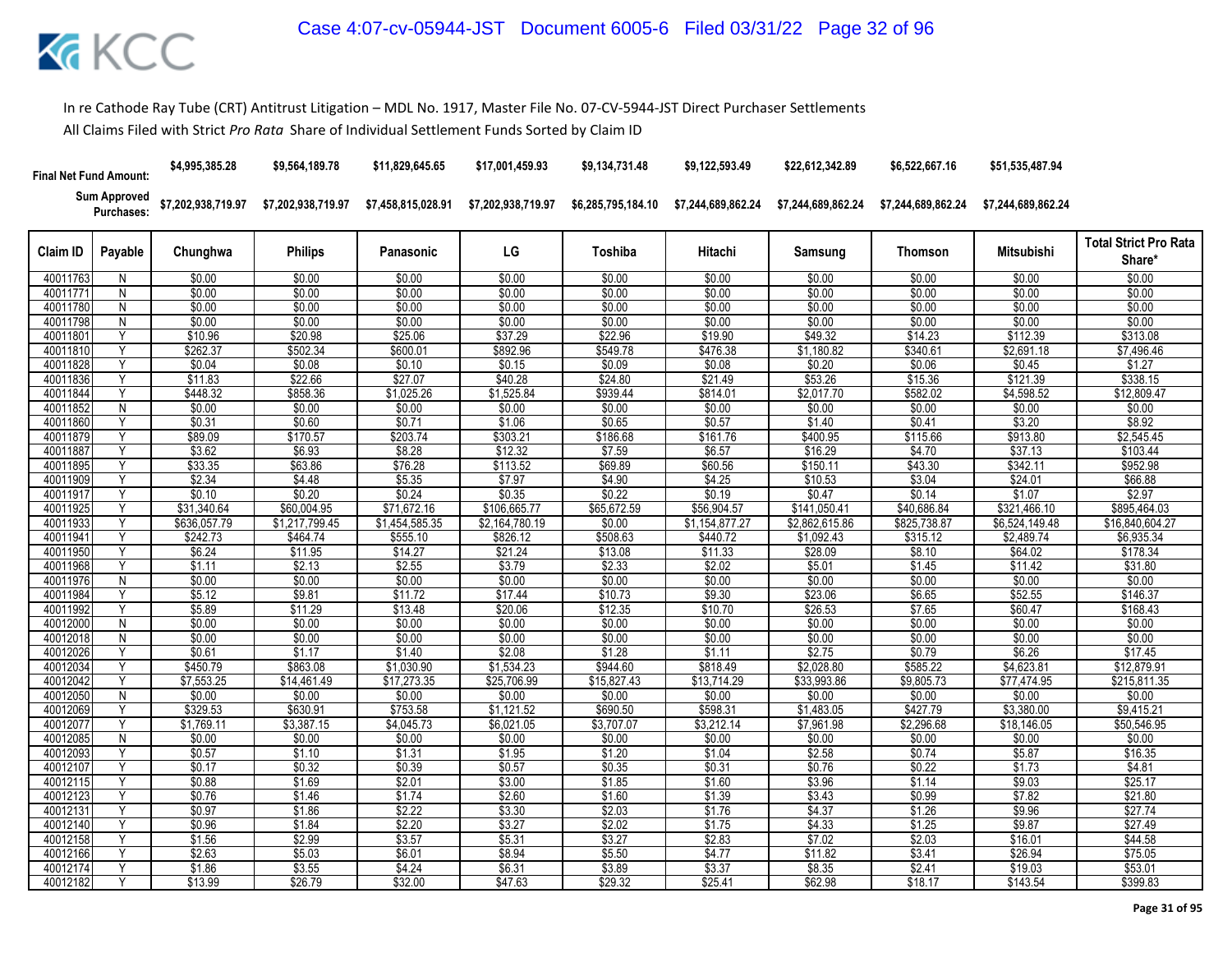| <b>Final Net Fund Amount:</b> | \$4,995,385.28                                                   | \$9,564,189.78     | \$11.829.645.65    | \$17.001.459.93    | \$9.134.731.48 | \$9.122.593.49                                                 | \$22,612,342.89 | \$6,522,667.16     | \$51,535,487.94    |
|-------------------------------|------------------------------------------------------------------|--------------------|--------------------|--------------------|----------------|----------------------------------------------------------------|-----------------|--------------------|--------------------|
|                               | Sum Approved \$7,202,938,719.97<br>Purchases: \$7,202,938,719.97 | \$7,202,938,719.97 | \$7,458,815,028.91 | \$7,202,938,719.97 |                | \$6,285,795,184.10    \$7,244,689,862.24    \$7,244,689,862.24 |                 | \$7.244.689.862.24 | \$7.244.689.862.24 |

|          |                |             |                |             |             |             |             |              |                | Mitsubishi   | <b>Total Strict Pro Rata</b> |
|----------|----------------|-------------|----------------|-------------|-------------|-------------|-------------|--------------|----------------|--------------|------------------------------|
| Claim ID | Payable        | Chunghwa    | <b>Philips</b> | Panasonic   | LG          | Toshiba     | Hitachi     | Samsung      | <b>Thomson</b> |              | Share*                       |
| 40012190 |                | \$693.52    | \$1,327.82     | \$1,586.00  | \$2,360.35  | \$1,453.23  | \$1,259.21  | \$3,121.23   | \$900.34       | \$7,113.55   | \$19,815.25                  |
| 40012204 | Y              | \$23,234.40 | \$44,484.70    | \$53,134.19 | \$79,076.72 | \$48,686.41 | \$42,186.23 | \$104,567.79 | \$30,163.21    | \$238,319.05 | \$663,852.70                 |
| 40012212 | Υ              | \$2.08      | \$3.98         | \$4.76      | \$7.08      | \$4.36      | \$3.78      | \$9.36       | \$2.70         | \$21.34      | \$59.45                      |
| 40012220 | Y              | \$27.26     | \$52.19        | \$62.34     | \$92.78     | \$57.12     | \$49.49     | \$122.68     | \$35.39        | \$279.61     | \$778.86                     |
| 40012239 | N              | \$0.00      | \$0.00         | \$0.00      | \$0.00      | \$0.00      | \$0.00      | \$0.00       | \$0.00         | \$0.00       | \$0.00                       |
| 40012247 | Υ              | \$39.09     | \$74.84        | \$89.40     | \$133.04    | \$81.91     | \$70.98     | \$175.93     | \$50.75        | \$400.96     | \$1,116.91                   |
| 40012255 | Y              | \$12,640.47 | \$24.201.51    | \$28,907.19 | \$43,021.00 | \$26,487.41 | \$22,951.05 | \$56,889.19  | \$16.410.03    | \$129,655.38 | \$361,163.22                 |
| 40012263 | $\vee$         | \$11,127.42 | \$21,304.61    | \$25,447.03 | \$37,871.42 | \$23,316.89 | \$20,203.83 | \$50,079.60  | \$14,445.76    | \$114,135.76 | \$317,932.32                 |
| 40012271 |                | \$0.59      | \$1.13         | \$1.35      | \$2.01      | \$1.24      | \$1.07      | \$2.66       | \$0.77         | \$6.07       | \$16.91                      |
| 40012280 |                | \$0.88      | \$1.68         | \$2.01      | \$2.99      | \$1.84      | \$1.60      | \$3.96       | \$1.14         | \$9.02       | \$25.11                      |
| 40012298 | Υ              | \$15,557.92 | \$29,787.28    | \$35,579.05 | \$52,950.36 | \$32,600.78 | \$28,248.21 | \$70,019.36  | \$20,197.51    | \$159,580.19 | \$444,520.66                 |
| 40012301 |                | \$592.18    | \$1,133.79     | \$1,354.24  | \$2,015.44  | \$1,240.88  | \$1,075.21  | \$2,665.14   | \$768.77       | \$6,074.07   | \$16,919.72                  |
| 40012310 | Y              | \$6.47      | \$12.39        | \$14.79     | \$22.02     | \$13.56     | \$11.75     | \$29.11      | \$8.40         | \$66.36      | \$184.84                     |
| 40012328 | N              | \$0.00      | \$0.00         | \$0.00      | \$0.00      | \$0.00      | \$0.00      | \$0.00       | \$0.00         | \$0.00       | \$0.00                       |
| 40012336 | Y              | \$23.30     | \$44.61        | \$53.28     | \$79.30     | \$48.82     | \$42.30     | \$104.86     | \$30.25        | \$238.99     | \$665.71                     |
| 40012344 | v              | \$8,241.62  | \$15,779.45    | \$18,847.57 | \$28,049.82 | \$17,269.87 | \$14,964.15 | \$37,091.92  | \$10,699.39    | \$84,535.69  | \$235,479.48                 |
| 40012352 | N              | \$0.00      | \$0.00         | \$0.00      | \$0.00      | \$0.00      | \$0.00      | \$0.00       | \$0.00         | \$0.00       | \$0.00                       |
| 40012360 | Υ              | \$246.05    | \$471.10       | \$562.69    | \$837.43    | \$515.59    | \$446.75    | \$1,107.38   | \$319.43       | \$2,523.81   | \$7,030.23                   |
| 40012379 | $\mathsf{N}$   | \$0.00      | \$0.00         | \$0.00      | \$0.00      | \$0.00      | \$0.00      | \$0.00       | \$0.00         | \$0.00       | \$0.00                       |
| 40012387 | Y              | \$706.24    | \$1,352.18     | \$1,615.09  | \$2,403.65  | \$1,479.90  | \$1,282.31  | \$3,178.49   | \$916.86       | \$7,244.06   | \$20,178.78                  |
| 40012395 | Υ              | \$6,996.16  | \$13,394.88    | \$15,999.35 | \$23.810.96 | \$14,660.07 | \$12,702.78 | \$31,486.63  | \$9.082.51     | \$71,760.75  | \$199,894.08                 |
| 40012409 | Υ              | \$31.94     | \$61.15        | \$73.04     | \$108.70    | \$66.92     | \$57.99     | \$143.74     | \$41.46        | \$327.59     | \$912.52                     |
| 40012417 | $\overline{N}$ | \$0.00      | \$0.00         | \$0.00      | \$0.00      | \$0.00      | \$0.00      | \$0.00       | \$0.00         | \$0.00       | \$0.00                       |
| 40012425 | N              | \$0.00      | \$0.00         | \$0.00      | \$0.00      | \$0.00      | \$0.00      | \$0.00       | \$0.00         | \$0.00       | \$0.00                       |
| 40012433 |                | \$105.67    | \$202.31       | \$241.65    | \$359.64    | \$221.42    | \$191.86    | \$475.57     | \$137.18       | \$1,083.86   | \$3,019.16                   |
| 40012441 | Y              | \$0.88      | \$1.68         | \$2.01      | \$2.99      | \$1.84      | \$1.60      | \$3.96       | \$1.14         | \$9.02       | \$25.12                      |
| 40012450 | N              | \$0.00      | \$0.00         | \$0.00      | \$0.00      | \$0.00      | \$0.00      | \$0.00       | \$0.00         | \$0.00       | \$0.00                       |
| 40012468 | Y              | \$30.91     | \$59.17        | \$70.68     | \$105.19    | \$64.76     | \$56.12     | \$139.10     | \$40.12        | \$317.01     | \$883.06                     |
| 40012476 | Υ              | \$0.17      | \$0.33         | \$0.39      | \$0.58      | \$0.36      | \$0.31      | \$0.76       | \$0.22         | \$1.74       | \$4.85                       |
| 40012484 | N              | \$0.00      | \$0.00         | \$0.00      | \$0.00      | \$0.00      | \$0.00      | \$0.00       | \$0.00         | \$0.00       | \$0.00                       |
| 40012492 | Y              | \$36.16     | \$69.23        | \$82.69     | \$123.07    | \$75.77     | \$65.65     | \$162.74     | \$46.94        | \$370.89     | \$1,033.15                   |
| 40012506 | N              | \$0.00      | \$0.00         | \$0.00      | \$0.00      | \$0.00      | \$0.00      | \$0.00       | \$0.00         | \$0.00       | \$0.00                       |
| 40012514 | Y              | \$0.47      | \$0.90         | \$1.08      | \$1.60      | \$0.99      | \$0.85      | \$2.12       | \$0.61         | \$4.83       | \$13.44                      |
| 40012522 | Y              | \$0.41      | \$0.79         | \$0.94      | \$1.40      | \$0.86      | \$0.75      | \$1.86       | \$0.54         | \$4.23       | \$11.78                      |
| 40012530 | Y              | \$65.80     | \$125.98       | \$150.48    | \$223.95    | \$137.88    | \$119.47    | \$296.14     | \$85.42        | \$674.92     | \$1,880.03                   |
| 40012549 | Υ              | \$1.13      | \$2.17         | \$2.59      | \$3.85      | \$2.37      | \$2.05      | \$5.09       | \$1.47         | \$11.61      | \$32.33                      |
| 40012557 | Y              | \$40.75     | \$78.03        | \$93.20     | \$138.70    | \$85.40     | \$74.00     | \$183.42     | \$52.91        | \$418.02     | \$1,164.43                   |
| 40012565 | $\vee$         | \$26.67     | \$51.06        | \$60.99     | \$90.76     | \$55.88     | \$48.42     | \$120.02     | \$34.62        | \$273.54     | \$761.98                     |
| 40012573 |                | \$0.50      | \$0.96         | \$1.15      | \$1.71      | \$1.05      | \$0.91      | \$2.26       | \$0.65         | \$5.15       | \$14.34                      |
| 40012581 |                | \$37.99     | \$72.73        | \$86.87     | \$129.29    | \$79.60     | \$68.97     | \$170.97     | \$49.32        | \$389.65     | \$1,085.39                   |
| 40012590 | Y              | \$9.88      | \$18.91        | \$22.59     | \$33.62     | \$20.70     | \$17.94     | \$44.46      | \$12.82        | \$101.33     | \$282.25                     |
| 40012603 |                | \$46.84     | \$89.67        | \$107.11    | \$159.41    | \$98.14     | \$85.04     | \$210.79     | \$60.80        | \$480.42     | \$1,338.23                   |
| 40012611 |                | \$0.76      | \$1.45         | \$1.73      | \$2.57      | \$1.58      | \$1.37      | \$3.40       | \$0.98         | \$7.75       | \$21.60                      |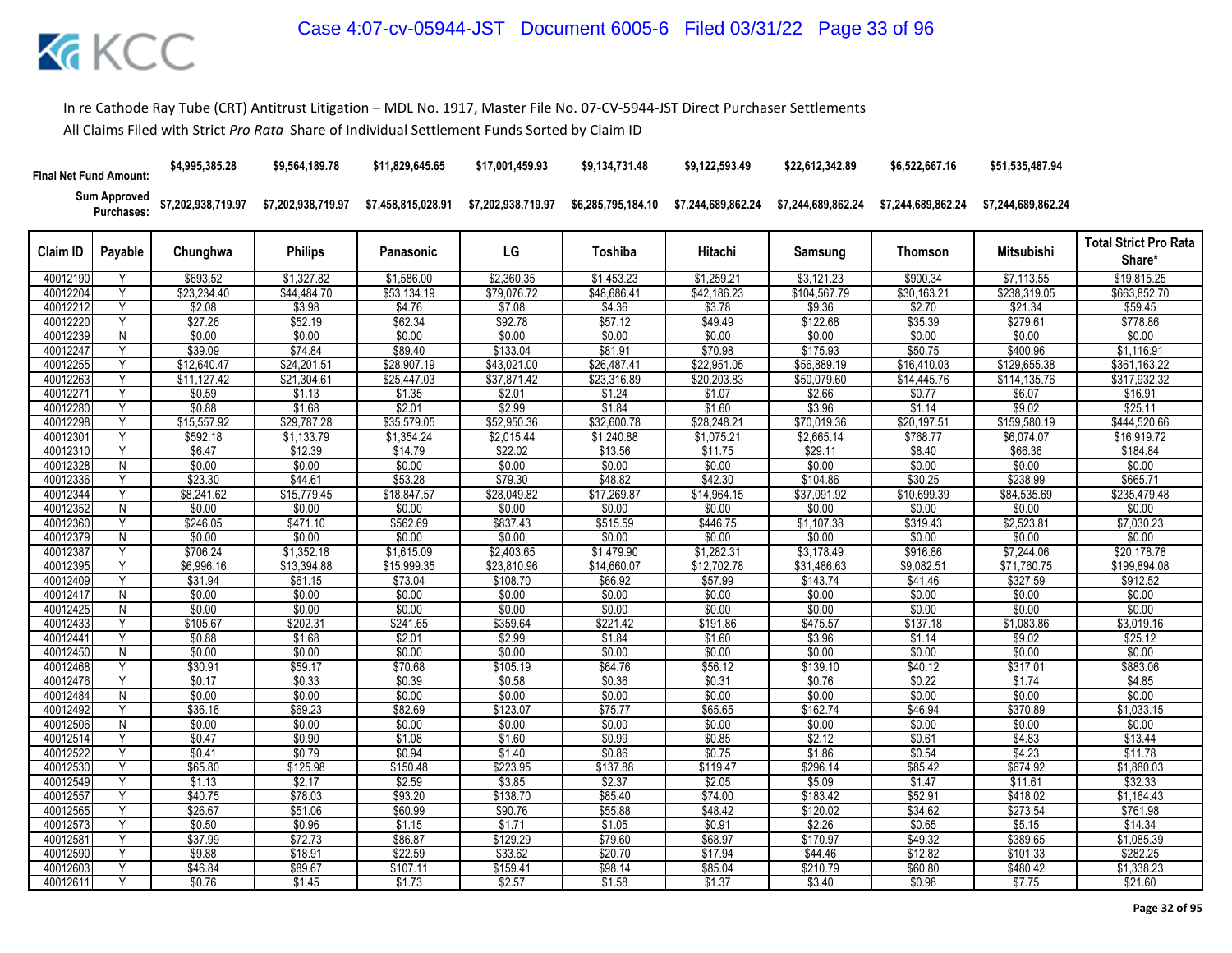| <b>Final Net Fund Amount:</b> | \$4,995,385.28                                | \$9.564.189.78     | \$11.829.645.65 | \$17.001.459.93 | \$9.134.731.48                                                 | \$9.122.593.49 | \$22,612,342.89 | \$6,522,667.16     | \$51,535,487,94    |
|-------------------------------|-----------------------------------------------|--------------------|-----------------|-----------------|----------------------------------------------------------------|----------------|-----------------|--------------------|--------------------|
|                               | Sum Approved<br>Purchases: \$7,202,938,719.97 | \$7,202,938,719.97 |                 |                 | \$6,285,795,184.10    \$7,244,689,862.24    \$7,244,689,862.24 |                |                 | \$7.244.689.862.24 | \$7.244.689.862.24 |

| Claim ID             | Payable                 | Chunghwa                    | <b>Philips</b>              | Panasonic                   | LG                          | Toshiba                     | Hitachi                     | Samsung                     | <b>Thomson</b>              | <b>Mitsubishi</b>              | <b>Total Strict Pro Rata</b>   |
|----------------------|-------------------------|-----------------------------|-----------------------------|-----------------------------|-----------------------------|-----------------------------|-----------------------------|-----------------------------|-----------------------------|--------------------------------|--------------------------------|
|                      |                         |                             |                             |                             |                             |                             |                             |                             |                             |                                | Share*                         |
| 40012620             |                         | \$1.35                      | \$2.58                      | \$3.08                      | \$4.58                      | \$2.82                      | \$2.44                      | \$6.06                      | \$1.75                      | \$13.80                        | \$38.44                        |
| 40012638             | Y                       | \$1,213.78                  | \$2,323.91                  | \$2,775.77                  | \$4,131.02                  | \$2,543.41                  | \$2,203.84                  | \$5,462.69                  | \$1,575.75                  | \$12,449.95                    | \$34,680.11                    |
| 40012646             | γ                       | \$15.33                     | \$29.35                     | \$35.05                     | \$52.16                     | \$32.12                     | \$27.83                     | \$68.98                     | \$19.90                     | \$157.21                       | \$437.93                       |
| 40012654             |                         | \$14.06                     | \$26.93                     | \$32.16                     | \$47.86                     | \$29.47                     | \$25.53                     | \$63.29                     | \$18.26                     | \$144.25                       | \$401.81                       |
| 40012662             | Y                       | \$21.38                     | \$40.94                     | \$48.90                     | \$72.78                     | \$44.81                     | \$38.83                     | \$96.24                     | \$27.76                     | \$219.35                       | \$611.00                       |
| 40012670             | γ                       | \$21.42                     | \$41.01                     | \$48.99                     | \$72.90                     | \$44.89                     | \$38.89                     | \$96.41                     | \$27.81                     | \$219.72                       | \$612.03                       |
| 40012689             | Y                       | \$11.33                     | \$21.69                     | \$25.91                     | \$38.56                     | \$23.74                     | \$20.57                     | \$50.99                     | \$14.71                     | \$116.20                       | \$323.69                       |
| 40012697             |                         | \$18.84                     | \$36.07                     | \$43.08                     | \$64.12                     | \$39.48                     | \$34.21                     | \$84.79                     | \$24.46                     | \$193.24                       | \$538.28                       |
| 40012700             |                         | \$25.95                     | \$49.69                     | \$59.35                     | \$88.33                     | \$54.38                     | \$47.12                     | \$116.80                    | \$33.69                     | \$266.20                       | \$741.52                       |
| 40012719             | Y                       | \$0.78                      | \$1.50                      | \$1.79                      | \$2.66                      | \$1.64                      | \$1.42                      | \$3.51                      | \$1.01                      | \$8.01                         | \$22.31                        |
| 40012727             | $\checkmark$            | \$13.54                     | \$25.92                     | \$30.96                     | \$46.08                     | \$28.37                     | \$24.58                     | \$60.94                     | \$17.58                     | \$138.89                       | \$386.87                       |
| 40012735             |                         | \$14.30                     | \$27.38                     | \$32.70                     | \$48.67                     | \$29.96                     | \$25.96                     | \$64.36                     | \$18.56                     | \$146.67                       | \$408.56                       |
| 40012743             | $\vee$                  | \$0.51                      | \$0.98                      | \$1.17                      | \$1.74                      | \$1.07                      | \$0.93                      | \$2.31                      | \$0.66                      | \$5.25                         | \$14.63                        |
| 40012751             | ٧                       | \$10.66                     | \$20.42                     | \$24.39                     | \$36.30                     | \$22.35                     | \$19.36                     | \$48.00                     | \$13.85                     | \$109.39                       | \$304.72                       |
| 40012760             | $\overline{\mathsf{v}}$ | \$11.49                     | \$21.99                     | \$26.27                     | \$39.09                     | \$24.07                     | \$20.85                     | \$51.69                     | \$14.91                     | \$117.81                       | \$328.17                       |
| 40012778             | Υ                       | \$2.52                      | \$4.82                      | \$5.76                      | \$8.57                      | \$5.28                      | \$4.57                      | \$11.33                     | \$3.27                      | \$25.82                        | \$71.93                        |
| 40012786             | ٧                       | \$0.10                      | \$0.20                      | \$0.24                      | \$0.36                      | \$0.22                      | \$0.19                      | \$0.47                      | \$0.14                      | \$1.07                         | \$2.99                         |
| 40012794             | Y                       | \$5,692.39                  | \$10,898.67                 | \$13,017.78                 | \$19,373.65                 | \$11,928.08                 | \$10,335.55                 | \$25,618.92                 | \$7,389.93                  | \$58,387.73                    | \$162,642.70                   |
| 40012808             | $\checkmark$            | \$2.28                      | \$4.37                      | \$5.22                      | \$7.77                      | \$4.79                      | \$4.15                      | \$10.28                     | \$2.96                      | \$23.42                        | \$65.25                        |
| 40012816             |                         | \$11.70                     | \$22.40                     | \$26.75                     | \$39.82                     | \$24.52                     | \$21.24                     | \$52.65                     | \$15.19                     | \$120.00                       | \$334.27                       |
| 40012824             | Y                       | \$0.57                      | \$1.10                      | \$1.31                      | \$1.95                      | \$1.20                      | \$1.04                      | \$2.58                      | \$0.74                      | \$5.87                         | \$16.35                        |
| 40012832             | Y                       | \$6.89                      | \$13.19                     | \$15.76                     | \$23.45                     | \$14.44                     | \$12.51                     | \$31.01                     | \$8.94                      | \$70.67                        | \$196.84                       |
| 40012840             | V                       | \$1.76                      | \$3.36                      | \$4.02                      | \$5.98                      | \$3.68                      | \$3.19                      | \$7.91                      | \$2.28                      | \$18.02                        | \$50.20                        |
| 40012859             | Υ                       | \$19.66                     | \$37.64                     | \$44.95                     | \$66.90                     | \$41.19                     | \$35.69                     | \$88.47                     | \$25.52                     | \$201.62                       | \$561.63                       |
| 40012867             | $\checkmark$            | \$1.18                      | \$2.25                      | \$2.69                      | \$4.00                      | \$2.47                      | \$2.14                      | \$5.29                      | \$1.53                      | \$12.07                        | \$33.61                        |
| 40012875             | Y                       | \$1.94                      | \$3.72                      | \$4.44                      | \$6.61                      | \$4.07                      | \$3.53                      | \$8.75                      | \$2.52                      | \$19.93                        | \$55.52                        |
| 40012883             | N<br>Y                  | \$0.00                      | \$0.00                      | \$0.00                      | \$0.00                      | \$0.00                      | \$0.00                      | \$0.00                      | \$0.00                      | \$0.00                         | \$0.00                         |
| 40012891             | v                       | \$13,339.85                 | \$25,540.54                 | \$30,506.58                 | \$45,401.28                 | \$27,952.92                 | \$24,220.89                 | \$60,036.77                 | \$17,317.97                 | \$136,829.01                   | \$381,145.81                   |
| 40012905             | $\checkmark$            | \$0.38                      | \$0.73                      | \$0.87                      | \$1.30                      | \$0.80                      | \$0.69                      | \$1.72                      | \$0.50                      | \$3.91                         | \$10.90                        |
| 40012913             |                         | \$20.69                     | \$39.60                     | \$47.31                     | \$70.40                     | \$43.35                     | \$37.56                     | \$93.10                     | \$26.85                     | \$212.18                       | \$591.03                       |
| 4001292<br>40012930  | Y                       | \$0.43<br>\$0.41            | \$0.82<br>\$0.79            | \$0.98<br>\$0.94            | \$1.46<br>\$1.40            | \$0.90<br>\$0.86            | \$0.78<br>\$0.75            | \$1.92<br>\$1.85            | \$0.56<br>\$0.53            | \$4.39<br>\$4.21               | \$12.22<br>\$11.74             |
|                      | Υ                       |                             |                             |                             |                             |                             |                             |                             |                             |                                |                                |
| 40012948<br>40012956 | Y                       | \$20,822.95<br>\$124,833.68 | \$39,867.73<br>\$239,007.19 | \$47,619.51<br>\$285,479.16 | \$70,869.52<br>\$424,863.09 | \$43,633.35<br>\$261,582.13 | \$37,807.81<br>\$226,657.99 | \$93,714.93<br>\$561,821.39 | \$27,032.64<br>\$162,060.78 | \$213,584.44<br>\$1,280,439.61 | \$594,952.88<br>\$3,566,745.00 |
| 40012964             | N                       | \$0.00                      | \$0.00                      | \$0.00                      | \$0.00                      | \$0.00                      | \$0.00                      | \$0.00                      | \$0.00                      | \$0.00                         | \$0.00                         |
| 40012972             | Y                       | \$16,509.20                 | \$31,608.59                 | \$37,754.48                 | \$56,187.94                 | \$34,594.11                 | \$29,975.41                 | \$74,300.62                 | \$21,432.46                 | \$169,337.54                   | \$471,700.36                   |
| 40012980             | Y                       | \$0.87                      | \$1.67                      | \$1.99                      | \$2.96                      | \$1.82                      | \$1.58                      | \$3.92                      | \$1.13                      | \$8.93                         | \$24.87                        |
| 40012999             | $\checkmark$            | \$0.60                      | \$1.15                      | \$1.37                      | \$2.04                      | \$1.26                      | \$1.09                      | \$2.70                      | \$0.78                      | \$6.15                         | \$17.14                        |
| 40013006             | N                       | \$0.00                      | \$0.00                      | \$0.00                      | \$0.00                      | \$0.00                      | \$0.00                      | \$0.00                      | \$0.00                      | \$0.00                         | \$0.00                         |
| 40013014             | γ                       | \$7,807.26                  | \$14,947.83                 | \$17,854.25                 | \$26,571.50                 | \$16,359.69                 | \$14,175.49                 | \$35,137.06                 | \$10,135.50                 | \$80,080.39                    | \$223,068.97                   |
| 40013022             | γ                       | \$628.65                    | \$1,203.62                  | \$1,437.65                  | \$2,139.58                  | \$1,317.31                  | \$1,141.43                  | \$2,829.29                  | \$816.13                    | \$6,448.19                     | \$17,961.85                    |
| 40013030             |                         | \$539.21                    | \$1,032.38                  | \$1,233.11                  | \$1,835.17                  | \$1,129.89                  | \$979.04                    | \$2,426.76                  | \$700.01                    | \$5,530.79                     | \$15,406.36                    |
| 40013049             | Ñ                       | \$0.00                      | \$0.00                      | \$0.00                      | \$0.00                      | \$0.00                      | \$0.00                      | \$0.00                      | \$0.00                      | \$0.00                         | \$0.00                         |
|                      |                         |                             |                             |                             |                             |                             |                             |                             |                             |                                |                                |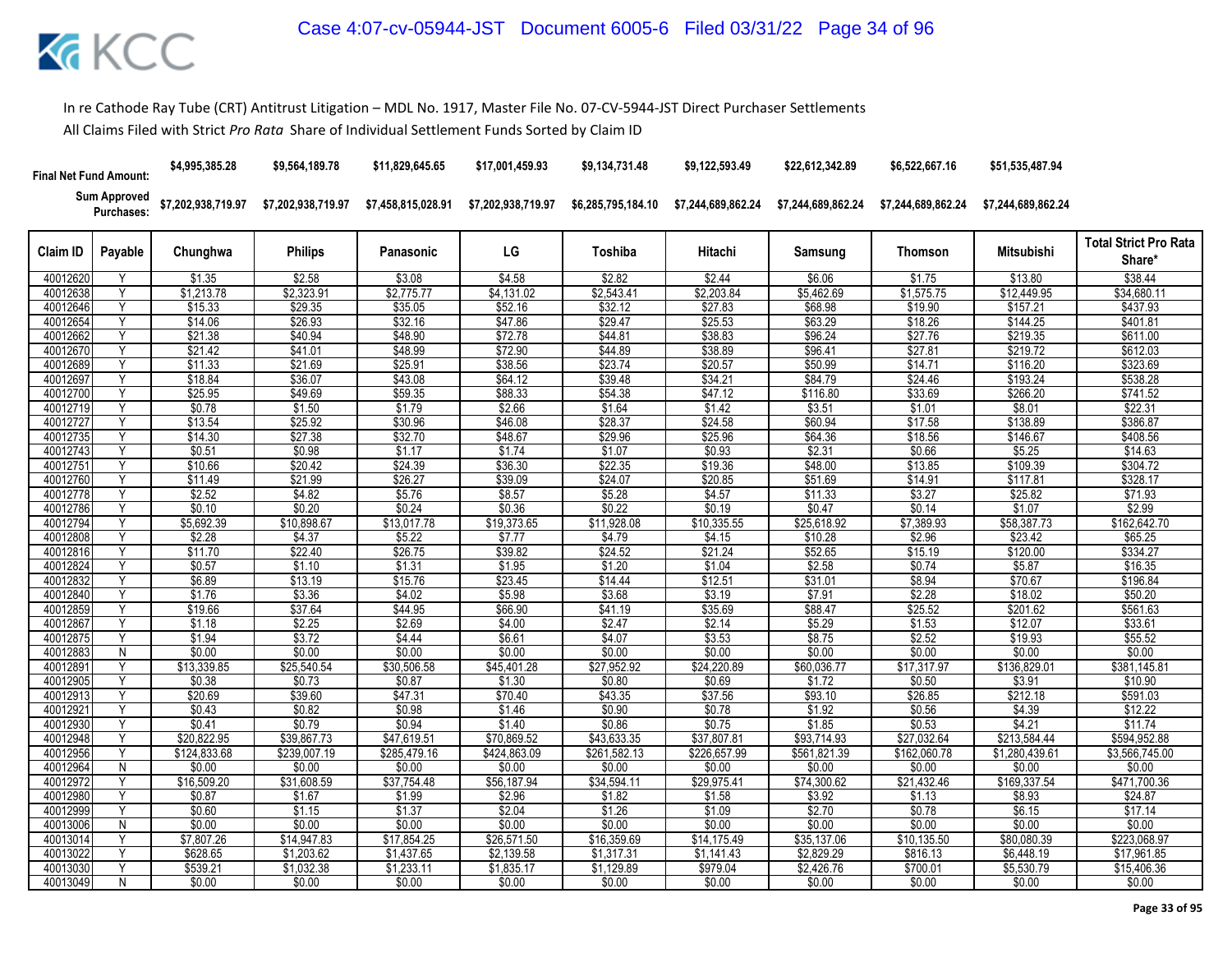| <b>Final Net Fund Amount:</b> |                                   | \$4,995,385.28     | \$9.564.189.78     | \$11.829.645.65    | \$17.001.459.93    | \$9,134,731.48     | \$9.122.593.49     | \$22,612,342.89    | \$6,522,667.16     | \$51,535,487.94    |                                        |
|-------------------------------|-----------------------------------|--------------------|--------------------|--------------------|--------------------|--------------------|--------------------|--------------------|--------------------|--------------------|----------------------------------------|
|                               | <b>Sum Approved</b><br>Purchases: | \$7,202,938,719.97 | \$7,202,938,719.97 | \$7.458.815.028.91 | \$7,202,938,719.97 | \$6,285,795,184.10 | \$7,244,689,862.24 | \$7.244.689.862.24 | \$7.244.689.862.24 | \$7.244.689.862.24 |                                        |
| Claim ID                      | Pavable                           | Chunghwa           | <b>Philips</b>     | Panasonic          | LG                 | Toshiba            | Hitachi            | Samsung            | Thomson            | Mitsubishi         | <b>Total Strict Pro Rata</b><br>Share* |
| 40013057                      |                                   | <b>¢27.70</b>      | <b>453 US</b>      | <b>CES 31</b>      | <b>¢Q1 97</b>      | <b>CER 04</b>      | ፍፍስ ኃ0             | $$121$ $66$        | <b>\$35.06</b>     | <b>CORA 11</b>     | <b>\$701 40</b>                        |

| 40013057 |              | \$27.70      | \$53.03      | \$63.34      | \$94.27        | \$58.04      | \$50.29      | \$124.66       | \$35.96      | \$284.11       | \$791.40        |
|----------|--------------|--------------|--------------|--------------|----------------|--------------|--------------|----------------|--------------|----------------|-----------------|
| 40013065 | $\checkmark$ | \$25.18      | \$48.21      | \$57.58      | \$85.69        | \$52.76      | \$45.72      | \$113.32       | \$32.69      | \$258.26       | \$719.39        |
| 40013073 | N            | \$0.00       | \$0.00       | \$0.00       | \$0.00         | \$0.00       | \$0.00       | \$0.00         | \$0.00       | \$0.00         | \$0.00          |
| 40013081 | $\checkmark$ | \$494.35     | \$946.49     | \$1,130.52   | \$1,682.50     | \$1,035.89   | \$897.59     | \$2,224.86     | \$641.78     | \$5,070.65     | \$14,124.63     |
| 40013090 | N            | \$0.00       | \$0.00       | \$0.00       | \$0.00         | \$0.00       | \$0.00       | \$0.00         | \$0.00       | \$0.00         | \$0.00          |
| 40013103 | Y            | \$104,028.07 | \$199,172.66 | \$237,899.30 | \$354,052.57   | \$217,985.10 | \$188,881.66 | \$468,184.49   | \$135,050.65 | \$1,067,033.00 | \$2,972,287.50  |
| 40013111 |              | \$5,201.40   | \$9,958.63   | \$11,894.96  | \$17,702.63    | \$10,899.26  | \$9,444.08   | \$23,409.22    | \$6,752.53   | \$53,351.65    | \$148,614.38    |
| 40013120 |              | \$146,493.15 | \$280,476.53 | \$335,011.69 | \$498,579.66   | \$306,968.37 | \$265,984.66 | \$659,301.14   | \$190,179.40 | \$1,502,604.40 | \$4,185,599.00  |
| 40013138 | $\checkmark$ | \$115,904.64 | \$221,911.60 | \$265,059.54 | \$394,473.68   | \$242,871.80 | \$210.445.70 | \$521,635.69   | \$150,468.97 | \$1,188,852.93 | \$3,311,624.56  |
| 40013146 | N            | \$0.00       | \$0.00       | \$0.00       | \$0.00         | \$0.00       | \$0.00       | \$0.00         | \$0.00       | \$0.00         | \$0.00          |
| 40013154 | v            | \$0.57       | \$1.10       | \$1.31       | \$1.95         | \$1.20       | \$1.04       | \$2.58         | \$0.74       | \$5.87         | \$16.35         |
| 40013162 | N            | \$0.00       | \$0.00       | \$0.00       | \$0.00         | \$0.00       | \$0.00       | \$0.00         | \$0.00       | \$0.00         | \$0.00          |
| 40013170 | $\mathsf{N}$ | \$0.00       | \$0.00       | \$0.00       | \$0.00         | \$0.00       | \$0.00       | \$0.00         | \$0.00       | \$0.00         | \$0.00          |
| 40013189 |              | \$50,926.91  | \$97,504.92  | \$116,463.53 | \$173,326.34   | \$106,714.55 | \$92,466.96  | \$229,199.58   | \$66,114.01  | \$522,365.70   | \$1,455,082.49  |
| 40013197 |              | \$0.45       | \$0.87       | \$1.03       | \$1.54         | \$0.95       | \$0.82       | \$2.04         | \$0.59       | \$4.64         | \$12.93         |
| 40013200 | Y            | \$62,769.15  | \$120,178.13 | \$143,545.27 | \$213,630.61   | \$131,529.31 | \$113,968.68 | \$282,496.29   | \$81,487.77  | \$643,833.52   | \$1,793,438.73  |
| 40013219 |              | \$6.78       | \$12.98      | \$15.50      | \$23.07        | \$14.21      | \$12.31      | \$30.51        | \$8.80       | \$69.53        | \$193.69        |
| 40013227 | N            | \$0.00       | \$0.00       | \$0.00       | \$0.00         | \$0.00       | \$0.00       | \$0.00         | \$0.00       | \$0.00         | \$0.00          |
| 40013235 | Y            | \$0.45       | \$0.86       | \$1.03       | \$1.53         | \$0.94       | \$0.82       | \$2.03         | \$0.59       | \$4.62         | \$12.88         |
| 40013243 | Y            | \$0.72       | \$1.38       | \$1.65       | \$2.45         | \$1.51       | \$1.31       | \$3.24         | \$0.93       | \$7.38         | \$20.56         |
| 40013251 | v            | \$454.74     | \$870.65     | \$1,039.94   | \$1,547.69     | \$952.89     | \$825.67     | \$2,046.60     | \$590.35     | \$4,664.38     | \$12,992.92     |
| 40013260 | N            | \$0.00       | \$0.00       | \$0.00       | \$0.00         | \$0.00       | \$0.00       | \$0.00         | \$0.00       | \$0.00         | \$0.00          |
| 40013278 | N            | \$0.00       | \$0.00       | \$0.00       | \$0.00         | \$0.00       | \$0.00       | \$0.00         | \$0.00       | \$0.00         | \$0.00          |
| 40013286 |              | \$124.76     | \$238.86     | \$285.31     | \$424.61       | \$261.43     | \$226.52     | \$561.48       | \$161.96     | \$1,279.67     | \$3,564.60      |
| 40013294 | N            | \$0.00       | \$0.00       | \$0.00       | \$0.00         | \$0.00       | \$0.00       | \$0.00         | \$0.00       | \$0.00         | \$0.00          |
| 40013308 | $\checkmark$ | \$0.29       | \$0.56       | \$0.67       | \$1.00         | \$0.62       | \$0.54       | \$1.33         | \$0.38       | \$3.02         | \$8.42          |
| 40013316 | Y            | \$6,907.39   | \$13,224.92  | \$15,796.34  | \$23,508.83    | \$14,474.05  | \$12,541.60  | \$31,087.11    | \$8,967.26   | \$70,850.21    | \$197,357.70    |
| 40013324 |              | \$9,138.42   | \$17,496.46  | \$20,898.43  | \$31,102.00    | \$19,149.05  | \$16,592.44  | \$41,128.00    | \$11,863.62  | \$93,734.26    | \$261,102.69    |
| 40013332 | Υ            | \$3.12       | \$5.98       | \$7.14       | \$10.62        | \$6.54       | \$5.67       | \$14.05        | \$4.05       | \$32.01        | \$89.17         |
| 40013340 | N            | \$0.00       | \$0.00       | \$0.00       | \$0.00         | \$0.00       | \$0.00       | \$0.00         | \$0.00       | \$0.00         | \$0.00          |
| 40013359 | N            | \$0.00       | \$0.00       | \$0.00       | \$0.00         | \$0.00       | \$0.00       | \$0.00         | \$0.00       | \$0.00         | \$0.00          |
| 40013367 | Y            | \$0.33       | \$0.63       | \$0.75       | \$1.12         | \$0.69       | \$0.60       | \$1.48         | \$0.43       | \$3.37         | \$9.39          |
| 40013375 | Y            | \$111,475.42 | \$213,431.41 | \$254.930.48 | \$379.399.16   | \$233,590.63 | \$202.403.67 | \$501.701.77   | \$144,718.91 | \$1,143,421.78 | \$3,185,073.23  |
| 40013383 | N            | \$0.00       | \$0.00       | \$0.00       | \$0.00         | \$0.00       | \$0.00       | \$0.00         | \$0.00       | \$0.00         | \$0.00          |
| 40013391 | N            | \$0.00       | \$0.00       | \$0.00       | \$0.00         | \$0.00       | \$0.00       | \$0.00         | \$0.00       | \$0.00         | \$0.00          |
| 40013405 | N            | \$0.00       | \$0.00       | \$0.00       | \$0.00         | \$0.00       | \$0.00       | \$0.00         | \$0.00       | \$0.00         | \$0.00          |
| 40013413 | Y            | \$350,213.10 | \$670,519.77 | \$800,893.96 | \$1,191,926.88 | \$733,852.33 | \$635,874.84 | \$1,576,154.85 | \$454,651.41 | \$3,592,193.42 | \$10,006,280.57 |
| 40013421 | $\vee$       | \$78.27      | \$149.85     | \$178.99     | \$266.37       | \$164.00     | \$142.11     | \$352.24       | \$101.61     | \$802.79       | \$2.236.23      |
| 40013430 | N            | \$0.00       | \$0.00       | \$0.00       | \$0.00         | \$0.00       | \$0.00       | \$0.00         | \$0.00       | \$0.00         | \$0.00          |
| 40013448 | Υ            | \$3.50       | \$6.71       | \$8.01       | \$11.92        | \$7.34       | \$6.36       | \$15.77        | \$4.55       | \$35.93        | \$100.09        |
| 40013456 | N            | \$0.00       | \$0.00       | \$0.00       | \$0.00         | \$0.00       | \$0.00       | \$0.00         | \$0.00       | \$0.00         | \$0.00          |
| 40013464 |              | \$193,147.61 | \$369,801.38 | \$441,704.64 | \$657,364.97   | \$404,730.21 | \$350,694.20 | \$869,272.27   | \$250,746.85 | \$1,981,146.80 | \$5,518,608.93  |
| 40013472 |              | \$1,157.39   | \$2,215.94   | \$2,646.80   | \$3,939.08     | \$2,425.24   | \$2,101.44   | \$5,208.88     | \$1,502.53   | \$11,871.49    | \$33,068.78     |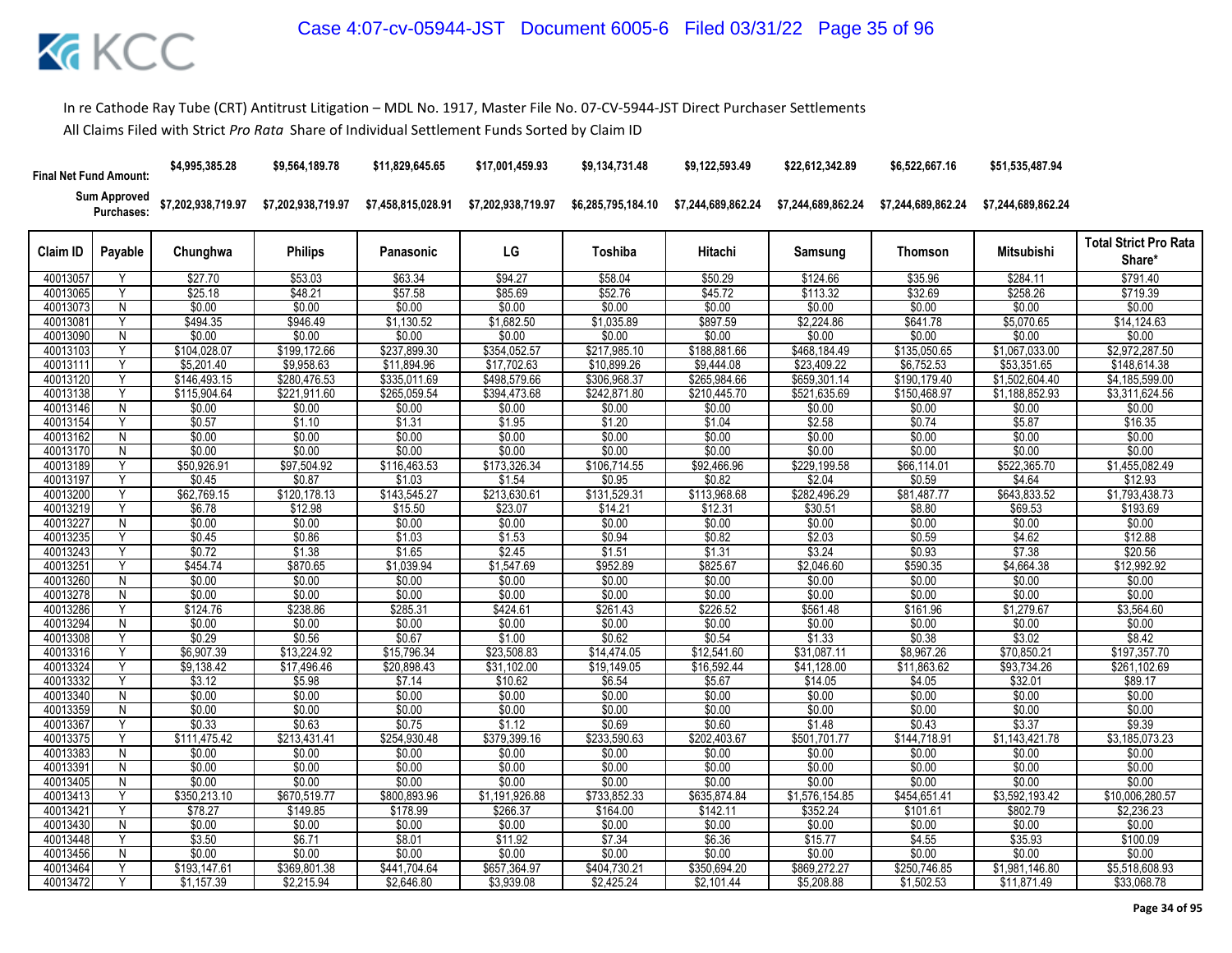| <b>Final Net Fund Amount:</b> | \$4.995.385.28     | \$9,564,189.78     | \$11.829.645.65    | \$17,001,459,93    | \$9.134.731.48     | \$9.122.593.49 | \$22,612,342,89                       | \$6,522,667.16     | \$51,535,487.94    |
|-------------------------------|--------------------|--------------------|--------------------|--------------------|--------------------|----------------|---------------------------------------|--------------------|--------------------|
| Sum Approved<br>Purchases:    | \$7,202,938,719.97 | \$7,202,938,719.97 | \$7,458,815,028.91 | \$7,202,938,719.97 | \$6,285,795,184.10 |                | \$7.244.689.862.24 \$7.244.689.862.24 | \$7.244.689.862.24 | \$7.244.689.862.24 |

| Claim ID             | Payable        | Chunghwa         | <b>Philips</b>   | Panasonic        | LG               | Toshiba          | Hitachi          | Samsung          | Thomson          | <b>Mitsubishi</b> | <b>Total Strict Pro Rata</b> |
|----------------------|----------------|------------------|------------------|------------------|------------------|------------------|------------------|------------------|------------------|-------------------|------------------------------|
|                      |                |                  |                  |                  |                  |                  |                  |                  |                  |                   | Share*                       |
| 40013480             |                | \$19,709.36      | \$37,735.64      | \$45,072.86      | \$67,079.49      | \$41,299.88      | \$35,785.89      | \$88,703.14      | \$25,586.96      | \$202,162.14      | \$563,135.36                 |
| 40013499             | $\vee$         | \$0.71           | \$1.36           | \$1.62           | \$2.42           | \$1.49           | \$1.29           | \$3.20           | \$0.92           | \$7.28            | \$20.29                      |
| 40013502             |                | \$4,269.12       | \$8,173.68       | \$9,762.95       | \$14,529.67      | \$8,945.71       | \$7,751.36       | \$19,213.44      | \$5,542.23       | \$43,789.09       | \$121,977.26                 |
| 40013510             | N              | \$0.00           | \$0.00           | \$0.00           | \$0.00           | \$0.00           | \$0.00           | \$0.00           | \$0.00           | \$0.00            | \$0.00                       |
| 40013529             | Y              | \$1.46           | \$2.79           | \$3.33           | \$4.96           | \$3.05           | \$2.64           | \$6.55           | \$1.89           | \$14.94           | \$41.61                      |
| 40013537             | Δ              | \$124,314.31     | \$238,012.81     | \$284,291.43     | \$423,095.46     | \$260,493.82     | \$225,714.98     | \$559,483.94     | \$161,386.53     | \$1,275,112.37    | \$3,551,905.65               |
| 40013545             |                | \$5,052.24       | \$9,673.04       | \$11,553.85      | \$17,194.96      | \$10,586.69      | \$9,173.25       | \$22,737.91      | \$6,558.89       | \$51,821.66       | \$144,352.50                 |
| 40013553             | Y              | \$81,595.26      | \$156,222.69     | \$186,598.25     | \$277,704.01     | \$170,978.39     | \$148,150.86     | \$367,224.31     | \$105,928.07     | \$836,936.01      | \$2,331,337.86               |
| 40013561             | N              | \$0.00           | \$0.00           | \$0.00           | \$0.00           | \$0.00           | \$0.00           | \$0.00           | \$0.00           | \$0.00            | \$0.00                       |
| 40013570             | Y              | \$796.47         | \$1,524.93       | \$1,821.44       | \$2,710.74       | \$1,668.97       | \$1,446.14       | \$3,584.57       | \$1,033.99       | \$8,169.56        | \$22,756.81                  |
| 40013588             |                | \$0.00           | \$0.00           | \$0.00           | \$0.00           | \$0.00           | \$14.791.05      | \$36,662.85      | \$10,575.62      | \$83.557.82       | \$145,587.34                 |
| 40013596             | N              | \$0.00           | \$0.00           | \$0.00           | \$0.00           | \$0.00           | \$0.00           | \$0.00           | \$0.00           | \$0.00            | \$0.00                       |
| 40013600             | Y              | \$258.35         | \$494.65         | \$590.82         | \$879.29         | \$541.37         | \$469.09         | \$1,162.74       | \$335.40         | \$2,649.98        | \$7,381.68                   |
| 40013618             | $\vee$         | \$375.96         | \$719.82         | \$859.77         | \$1,279.56       | \$787.80         | \$682.62         | \$1,692.03       | \$488.08         | \$3,856.29        | \$10,741.93                  |
| 40013626             |                | \$161,123.58     | \$308,488.02     | \$368,469.66     | \$548,373.34     | \$337,625.62     | \$292,548.83     | \$725,146.24     | \$209,172.82     | \$1,652,671.09    | \$4,603,619.21               |
| 40013634             | Y              | \$1,074.26       | \$2,056.78       | \$2,456.69       | \$3,656.16       | \$2,251.04       | \$1,950.50       | \$4,834.75       | \$1.394.61       | \$11,018.82       | \$30,693.62                  |
| 40013642             | N              | \$0.00           | \$0.00           | \$0.00           | \$0.00           | \$0.00           | \$0.00           | \$0.00           | \$0.00           | \$0.00            | \$0.00                       |
| 40013650             | Δ              | \$1,920.65       | \$3,677.29       | \$4,392.30       | \$6,536.82       | \$4,024.62       | \$3.487.29       | \$8,644.02       | \$2.493.42       | \$19,700.46       | \$54,876.87                  |
| 40013669             |                | \$13,870.41      | \$26,556.35      | \$31,719.91      | \$47,207.01      | \$29,064.68      | \$25,184.22      | \$62,424.60      | \$18,006.75      | \$142,271.07      | \$396,305.00                 |
| 40013677             |                | \$8,507.90       | \$16,289.26      | \$19,456.51      | \$28,956.06      | \$17,827.83      | \$15,447.62      | \$38,290.30      | \$11,045.07      | \$87,266.90       | \$243,087.44                 |
| 40013685             | $\overline{N}$ | \$0.00           | \$0.00           | \$0.00           | \$0.00           | \$0.00           | \$0.00           | \$0.00           | \$0.00           | \$0.00            | \$0.00                       |
| 40013693             | $\vee$         | \$346,760.22     | \$663,908.87     | \$792,997.65     | \$1,180,175.24   | \$726,617.02     | \$629,605.52     | \$1,560,614.97   | \$450,168.83     | \$3,556,776.68    | \$9,907,625.01               |
| 40013707             |                | \$2,133.98       | \$4,085.73       | \$4,880.15       | \$7,262.86       | \$4,471.64       | \$3,874.62       | \$9,604.10       | \$2,770.36       | \$21,888.58       | \$60,972.02                  |
| 40013715             |                | \$13,479.94      | \$25,808.77      | \$30,826.96      | \$45,878.09      | \$28,246.48      | \$24,475.26      | \$60,667.29      | \$17,499.85      | \$138,266.01      | \$385,148.67                 |
| 40013723             |                | \$0.56           | \$1.07           | \$1.27           | \$1.89           | \$1.17           | \$1.01           | \$2.50           | \$0.72           | \$5.71            | \$15.90                      |
| 40013731             | $\overline{N}$ | \$0.00           | \$0.00           | \$0.00           | \$0.00           | \$0.00           | \$0.00           | \$0.00           | \$0.00           | \$0.00            | \$0.00                       |
| 40013740             | Y              | \$4,254.90       | \$8,146.45       | \$9,730.42       | \$14,481.25      | \$8,915.90       | \$7,725.53       | \$19,149.41      | \$5,523.76       | \$43,643.17       | \$121,570.79                 |
| 40013758             | N              | \$0.00           | \$0.00           | \$0.00           | \$0.00           | \$0.00           | \$0.00           | \$0.00           | \$0.00           | \$0.00            | \$0.00                       |
| 40013766             | Y<br>v         | \$0.19           | \$0.36           | \$0.43           | \$0.64           | \$0.39           | \$0.34           | \$0.85           | \$0.24           | \$1.93            | \$5.36                       |
| 40013774             | Υ              | \$0.32           | \$0.61           | \$0.72           | \$1.08           | \$0.66           | \$0.57           | \$1.42           | \$0.41           | \$3.24            | \$9.03                       |
| 40013782             | Υ              | \$67.92          | \$130.03         | \$155.32         | \$231.15         | \$142.32         | \$123.32         | \$305.66         | \$88.17          | \$696.64          | \$1,940.52                   |
| 40013790             | Y              | \$0.84           | \$1.61           | \$1.92           | \$2.86           | \$1.76           | \$1.53           | \$3.78           | \$1.09           | \$8.63            | \$24.03                      |
| 40013804<br>40013812 |                | \$0.81<br>\$0.83 | \$1.56<br>\$1.59 | \$1.86<br>\$1.90 | \$2.77<br>\$2.83 | \$1.70<br>\$1.74 | \$1.48<br>\$1.51 | \$3.66<br>\$3.75 | \$1.06<br>\$1.08 | \$8.34<br>\$8.54  | \$23.24<br>\$23.78           |
| 40013820             |                | \$0.88           | \$1.69           | \$2.02           | \$3.01           | \$1.85           | \$1.61           | \$3.98           | \$1.15           | \$9.07            | \$25.26                      |
| 40013839             | Υ              | \$0.83           | \$1.59           | \$1.90           | \$2.83           | \$1.74           |                  | \$3.75           | \$1.08           | \$8.54            | \$23.78                      |
| 40013847             | Y              | \$1.41           | \$2.71           | \$3.23           | \$4.81           | \$2.96           | \$1.51<br>\$2.57 | \$6.36           | \$1.83           | \$14.49           | \$40.37                      |
| 40013855             | N              | \$0.00           | \$0.00           | \$0.00           | \$0.00           | \$0.00           | \$0.00           | \$0.00           | \$0.00           | \$0.00            | \$0.00                       |
| 40013863             | Υ              | \$0.90           | \$1.72           | \$2.05           | \$3.05           | \$1.88           | \$1.63           | \$4.04           | \$1.16           | \$9.20            | \$25.64                      |
| 40013871             | N              | \$0.00           | \$0.00           | \$0.00           | \$0.00           | \$0.00           | \$0.00           | \$0.00           | \$0.00           | \$0.00            | \$0.00                       |
| 40013880             | $\vee$         | \$0.17           | \$0.33           | \$0.40           | \$0.59           | \$0.36           | \$0.31           | \$0.78           | \$0.23           | \$1.78            | \$4.95                       |
| 40013898             |                | \$0.81           | \$1.56           | \$1.86           | \$2.77           | \$1.71           | \$1.48           | \$3.67           | \$1.06           | \$8.36            | \$23.28                      |
| 40013901             |                | \$0.94           | \$1.79           | \$2.14           | \$3.19           | \$1.96           | \$1.70           | \$4.21           | \$1.22           | \$9.60            | \$26.75                      |
|                      |                |                  |                  |                  |                  |                  |                  |                  |                  |                   |                              |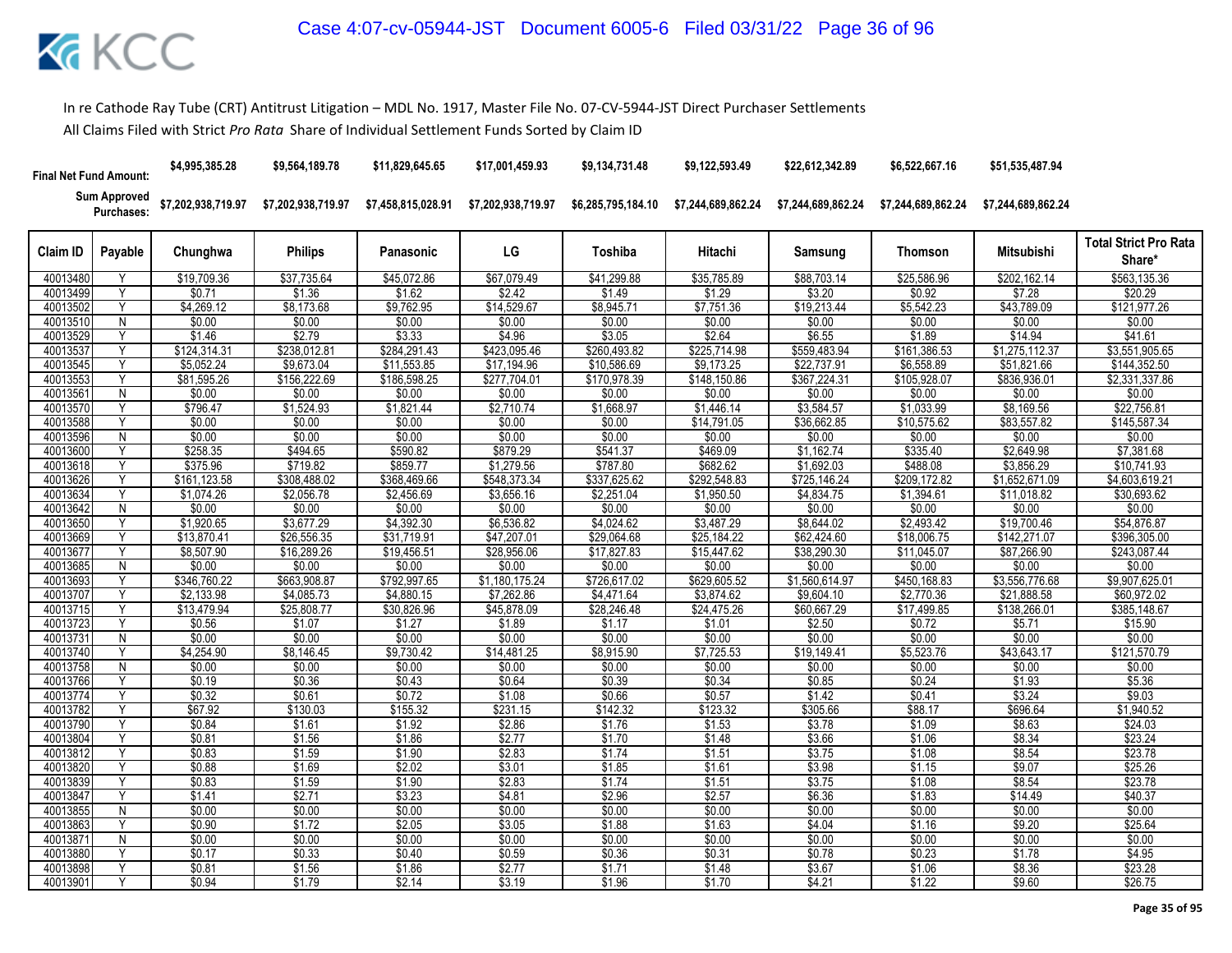| <b>Final Net Fund Amount:</b> | \$4,995,385.28     | \$9.564.189.78     | \$11.829.645.65    | \$17.001.459.93    | \$9.134.731.48     | \$9.122.593.49     | \$22.612.342.89    | \$6,522,667.16     | \$51,535,487.94    |
|-------------------------------|--------------------|--------------------|--------------------|--------------------|--------------------|--------------------|--------------------|--------------------|--------------------|
| Sum Approved<br>:Purchases    | \$7,202,938,719.97 | \$7,202,938,719.97 | \$7,458,815,028.91 | \$7,202,938,719.97 | \$6,285,795,184.10 | \$7.244.689.862.24 | \$7.244.689.862.24 | \$7.244.689.862.24 | \$7.244.689.862.24 |

| <b>Philips</b><br>LG<br>Claim ID<br>Payable<br>Toshiba<br>Hitachi<br><b>Thomson</b><br>Chunghwa<br>Samsung<br>Panasonic<br>\$0.89<br>\$1.71<br>\$3.04<br>40013910<br>\$2.04<br>\$1.87<br>\$1.62<br>\$4.02<br>\$1.16<br>\$0.93<br>\$2.12<br>\$3.15<br>\$1.20<br>40013928<br>\$1.77<br>\$1.94<br>\$1.68<br>\$4.16<br>v<br>$\checkmark$<br>\$0.88<br>\$1.69<br>\$2.02<br>\$1.85<br>\$1.61<br>\$3.98<br>\$1.15<br>40013936<br>\$3.01<br>\$1.67<br>\$1.99<br>\$3.92<br>\$0.87<br>\$2.97<br>\$1.83<br>\$1.58<br>\$1.13<br>40013944<br>Υ<br>\$0.68<br>\$1.30<br>\$1.55<br>\$2.31<br>\$1.42<br>\$1.23<br>\$3.06<br>\$0.88<br>40013952<br>\$0.59<br>\$1.13<br>\$1.35<br>\$2.01<br>\$1.24<br>\$1.07<br>\$2.65<br>\$0.77<br>40013960<br>٧ | <b>Mitsubishi</b><br>Share*<br>\$9.17<br>\$25.54<br>\$9.49<br>\$26.43<br>\$9.07<br>\$25.26<br>\$8.94<br>\$24.91<br>\$6.97<br>\$19.41<br>\$6.05<br>\$16.84<br>\$7.47<br>\$20.81 |
|--------------------------------------------------------------------------------------------------------------------------------------------------------------------------------------------------------------------------------------------------------------------------------------------------------------------------------------------------------------------------------------------------------------------------------------------------------------------------------------------------------------------------------------------------------------------------------------------------------------------------------------------------------------------------------------------------------------------------------|--------------------------------------------------------------------------------------------------------------------------------------------------------------------------------|
|                                                                                                                                                                                                                                                                                                                                                                                                                                                                                                                                                                                                                                                                                                                                |                                                                                                                                                                                |
|                                                                                                                                                                                                                                                                                                                                                                                                                                                                                                                                                                                                                                                                                                                                |                                                                                                                                                                                |
|                                                                                                                                                                                                                                                                                                                                                                                                                                                                                                                                                                                                                                                                                                                                |                                                                                                                                                                                |
|                                                                                                                                                                                                                                                                                                                                                                                                                                                                                                                                                                                                                                                                                                                                |                                                                                                                                                                                |
|                                                                                                                                                                                                                                                                                                                                                                                                                                                                                                                                                                                                                                                                                                                                |                                                                                                                                                                                |
|                                                                                                                                                                                                                                                                                                                                                                                                                                                                                                                                                                                                                                                                                                                                |                                                                                                                                                                                |
|                                                                                                                                                                                                                                                                                                                                                                                                                                                                                                                                                                                                                                                                                                                                |                                                                                                                                                                                |
| Y<br>\$0.73<br>\$1.39<br>\$1.67<br>\$2.48<br>\$1.53<br>\$1.32<br>\$3.28<br>\$0.95<br>40013979                                                                                                                                                                                                                                                                                                                                                                                                                                                                                                                                                                                                                                  |                                                                                                                                                                                |
| \$0.00<br>\$0.00<br>\$0.00<br>\$0.00<br>\$0.00<br>\$0.00<br>40013987<br>N<br>\$0.00<br>\$0.00                                                                                                                                                                                                                                                                                                                                                                                                                                                                                                                                                                                                                                  | \$0.00<br>\$0.00                                                                                                                                                               |
| \$6.94<br>\$13.28<br>\$15.86<br>\$23.60<br>\$14.53<br>\$12.59<br>\$31.21<br>\$9.00<br>40013995<br>٧                                                                                                                                                                                                                                                                                                                                                                                                                                                                                                                                                                                                                            | \$71.14<br>\$198.15                                                                                                                                                            |
| Y<br>\$1.18<br>\$2.26<br>\$2.70<br>\$4.01<br>\$2.47<br>\$2.14<br>\$5.31<br>\$1.53<br>40014002                                                                                                                                                                                                                                                                                                                                                                                                                                                                                                                                                                                                                                  | \$12.09<br>\$33.69                                                                                                                                                             |
| \$9.91<br>$\checkmark$<br>\$4.33<br>\$8.30<br>\$14.75<br>\$9.08<br>\$7.87<br>\$19.51<br>\$5.63<br>40014010                                                                                                                                                                                                                                                                                                                                                                                                                                                                                                                                                                                                                     | \$44.46<br>\$123.85                                                                                                                                                            |
| \$0.87<br>\$1.66<br>\$1.98<br>\$2.95<br>\$1.82<br>\$1.57<br>\$3.90<br>\$1.13<br>40014029                                                                                                                                                                                                                                                                                                                                                                                                                                                                                                                                                                                                                                       | \$8.89<br>\$24.77                                                                                                                                                              |
| \$0.87<br>\$1.66<br>\$1.98<br>\$2.95<br>\$1.82<br>\$1.57<br>\$3.90<br>40014037<br>Y<br>\$1.13                                                                                                                                                                                                                                                                                                                                                                                                                                                                                                                                                                                                                                  | \$8.89<br>\$24.77                                                                                                                                                              |
| \$0.87<br>\$1.66<br>\$1.98<br>\$2.95<br>\$1.82<br>\$1.57<br>\$3.90<br>\$1.13<br>40014045<br>γ                                                                                                                                                                                                                                                                                                                                                                                                                                                                                                                                                                                                                                  | \$8.89<br>\$24.77                                                                                                                                                              |
| \$2.69<br>\$3.21<br>\$2.55<br>\$6.32<br>$\checkmark$<br>\$1.40<br>\$4.78<br>\$2.94<br>\$1.82<br>40014053                                                                                                                                                                                                                                                                                                                                                                                                                                                                                                                                                                                                                       | \$14.40<br>\$40.13                                                                                                                                                             |
| Υ<br>\$3.47<br>\$6.64<br>\$7.93<br>\$11.80<br>\$7.27<br>\$6.30<br>\$4.50<br>40014061<br>\$15.61                                                                                                                                                                                                                                                                                                                                                                                                                                                                                                                                                                                                                                | \$35.57<br>\$99.08                                                                                                                                                             |
| \$2.28<br>\$1.26<br>\$2.41<br>\$2.87<br>\$4.28<br>\$2.63<br>\$5.66<br>\$1.63<br>40014070                                                                                                                                                                                                                                                                                                                                                                                                                                                                                                                                                                                                                                       | \$12.89<br>\$35.92                                                                                                                                                             |
| Y<br>\$4.18<br>\$8.01<br>\$9.57<br>\$14.24<br>\$8.77<br>\$7.60<br>\$18.83<br>\$5.43<br>40014088                                                                                                                                                                                                                                                                                                                                                                                                                                                                                                                                                                                                                                | \$42.92<br>\$119.56                                                                                                                                                            |
| \$944.59<br>\$209.88<br>\$401.84<br>\$479.98<br>\$714.32<br>\$439.80<br>\$381.08<br>\$272.47<br>40014096                                                                                                                                                                                                                                                                                                                                                                                                                                                                                                                                                                                                                       | \$2,152.81<br>\$5,996.79                                                                                                                                                       |
| \$22.26<br>\$26.59<br>\$39.58<br>\$24.37<br>\$21.11<br>\$52.34<br>\$11.63<br>\$15.10<br>40014100                                                                                                                                                                                                                                                                                                                                                                                                                                                                                                                                                                                                                               | \$119.28<br>\$332.25                                                                                                                                                           |
| \$0.00<br>\$0.00<br>\$0.00<br>\$0.00<br>40014118<br>\$0.00<br>\$0.00<br>\$0.00<br>\$0.00<br>N                                                                                                                                                                                                                                                                                                                                                                                                                                                                                                                                                                                                                                  | \$0.00<br>\$0.00                                                                                                                                                               |
| Y<br>\$0.52<br>\$1.00<br>\$1.19<br>\$1.09<br>\$0.94<br>\$2.34<br>40014126<br>\$1.77<br>\$0.67                                                                                                                                                                                                                                                                                                                                                                                                                                                                                                                                                                                                                                  | \$5.33<br>\$14.85                                                                                                                                                              |
| \$1.35<br>\$2.01<br>\$1.23<br>\$1.07<br>\$2.65<br>\$0.76<br>\$0.59<br>\$1.13<br>40014134                                                                                                                                                                                                                                                                                                                                                                                                                                                                                                                                                                                                                                       | \$6.04<br>\$16.83                                                                                                                                                              |
| \$0.33<br>\$0.40<br>\$0.59<br>\$0.36<br>\$0.17<br>\$0.31<br>\$0.78<br>\$0.23<br>40014142<br>٧<br>٧                                                                                                                                                                                                                                                                                                                                                                                                                                                                                                                                                                                                                             | \$1.78<br>\$4.95                                                                                                                                                               |
| \$1.27<br>40014150<br>\$0.55<br>\$1.06<br>\$1.88<br>\$1.16<br>\$1.01<br>\$2.49<br>\$0.72<br>V                                                                                                                                                                                                                                                                                                                                                                                                                                                                                                                                                                                                                                  | \$5.68<br>\$15.82                                                                                                                                                              |
| \$1.93<br>\$2.30<br>\$2.11<br>\$1.01<br>\$3.42<br>\$1.83<br>\$4.53<br>\$1.31<br>40014169                                                                                                                                                                                                                                                                                                                                                                                                                                                                                                                                                                                                                                       | \$10.31<br>\$28.73                                                                                                                                                             |
| \$0.59<br>\$1.13<br>\$1.35<br>\$2.01<br>\$1.23<br>\$1.07<br>\$2.65<br>40014177<br>\$0.76<br>Y                                                                                                                                                                                                                                                                                                                                                                                                                                                                                                                                                                                                                                  | \$6.04<br>\$16.83                                                                                                                                                              |
| \$7.37<br>\$8.80<br>\$8.07<br>\$6.99<br>40014185<br>\$3.85<br>\$13.10<br>\$17.32<br>\$5.00<br>γ                                                                                                                                                                                                                                                                                                                                                                                                                                                                                                                                                                                                                                | \$39.48<br>\$109.97                                                                                                                                                            |
| \$5.70<br>\$10.92<br>\$13.04<br>\$11.95<br>\$10.36<br>\$25.67<br>40014193<br>\$19.41<br>\$7.41<br>\$2.13<br>\$4.88<br>\$4.47<br>\$9.60<br>40014207<br>$\checkmark$                                                                                                                                                                                                                                                                                                                                                                                                                                                                                                                                                             | \$58.51<br>\$162.98<br>\$21.87                                                                                                                                                 |
| \$4.08<br>\$7.26<br>\$3.87<br>\$2.77<br>\$1.79<br>\$3.44<br>\$4.10<br>\$6.11<br>\$3.76<br>\$3.26<br>\$8.08<br>\$2.33<br>40014215                                                                                                                                                                                                                                                                                                                                                                                                                                                                                                                                                                                               | \$60.93<br>\$18.41<br>\$51.27                                                                                                                                                  |
| \$1.96<br>\$3.75<br>\$4.48<br>\$4.11<br>\$3.56<br>\$8.82<br>\$2.54<br>40014223<br>\$6.67<br>γ                                                                                                                                                                                                                                                                                                                                                                                                                                                                                                                                                                                                                                  | \$20.10<br>\$55.98                                                                                                                                                             |
| Y<br>\$2.03<br>\$3.88<br>\$4.64<br>\$6.90<br>\$4.25<br>\$3.68<br>\$9.13<br>\$2.63<br>40014231                                                                                                                                                                                                                                                                                                                                                                                                                                                                                                                                                                                                                                  | \$20.81<br>\$57.96                                                                                                                                                             |
| \$602.36<br>\$1,153.29<br>\$1,262.22<br>V<br>\$1,377.53<br>\$2,050.10<br>\$1,093.70<br>\$2,710.97<br>\$782.00<br>40014240                                                                                                                                                                                                                                                                                                                                                                                                                                                                                                                                                                                                      | \$6,178.54<br>\$17,210.70                                                                                                                                                      |
| \$0.91<br>\$1.73<br>\$2.07<br>\$1.64<br>\$4.08<br>\$1.18<br>40014258<br>\$3.08<br>\$1.90                                                                                                                                                                                                                                                                                                                                                                                                                                                                                                                                                                                                                                       | \$9.29<br>\$25.88                                                                                                                                                              |
| \$0.96<br>\$1.84<br>\$2.20<br>\$2.02<br>\$1.75<br>\$4.33<br>40014266<br>Y<br>\$3.28<br>\$1.25                                                                                                                                                                                                                                                                                                                                                                                                                                                                                                                                                                                                                                  | \$9.88<br>\$27.52                                                                                                                                                              |
| Y<br>\$0.63<br>\$1.20<br>\$1.43<br>\$2.13<br>\$1.31<br>\$1.14<br>\$2.82<br>\$0.81<br>40014274                                                                                                                                                                                                                                                                                                                                                                                                                                                                                                                                                                                                                                  | \$6.43<br>\$17.92                                                                                                                                                              |
| \$3.87<br>\$3.55<br>\$3.07<br>\$7.62<br>40014282<br>\$1.69<br>\$3.24<br>\$5.76<br>\$2.20                                                                                                                                                                                                                                                                                                                                                                                                                                                                                                                                                                                                                                       | \$17.36<br>\$48.35                                                                                                                                                             |
| \$0.00<br>\$0.00<br>\$0.00<br>\$0.00<br>\$0.00<br>\$0.00<br>\$0.00<br>\$0.00<br>40014290<br>N                                                                                                                                                                                                                                                                                                                                                                                                                                                                                                                                                                                                                                  | \$0.00<br>\$0.00                                                                                                                                                               |
| \$2.02<br>\$0.88<br>\$1.69<br>\$3.01<br>\$1.85<br>\$1.61<br>\$3.98<br>40014304<br>γ<br>\$1.15                                                                                                                                                                                                                                                                                                                                                                                                                                                                                                                                                                                                                                  | \$9.07<br>\$25.26                                                                                                                                                              |
| \$1.65<br>\$1.97<br>\$2.93<br>\$3.87<br>40014312<br>Υ<br>\$0.86<br>\$1.80<br>\$1.56<br>\$1.12                                                                                                                                                                                                                                                                                                                                                                                                                                                                                                                                                                                                                                  | \$8.82<br>\$24.58                                                                                                                                                              |
| \$0.00<br>\$0.00<br>\$0.00<br>\$0.00<br>\$0.00<br>\$0.00<br>\$0.00<br>\$0.00<br>N<br>40014320                                                                                                                                                                                                                                                                                                                                                                                                                                                                                                                                                                                                                                  | \$0.00<br>\$0.00                                                                                                                                                               |
| \$0.00<br>\$0.00<br>\$0.00<br>\$0.00<br>\$0.00<br>\$0.00<br>\$0.00<br>\$0.00<br>40014339<br>N                                                                                                                                                                                                                                                                                                                                                                                                                                                                                                                                                                                                                                  | \$0.00<br>\$0.00                                                                                                                                                               |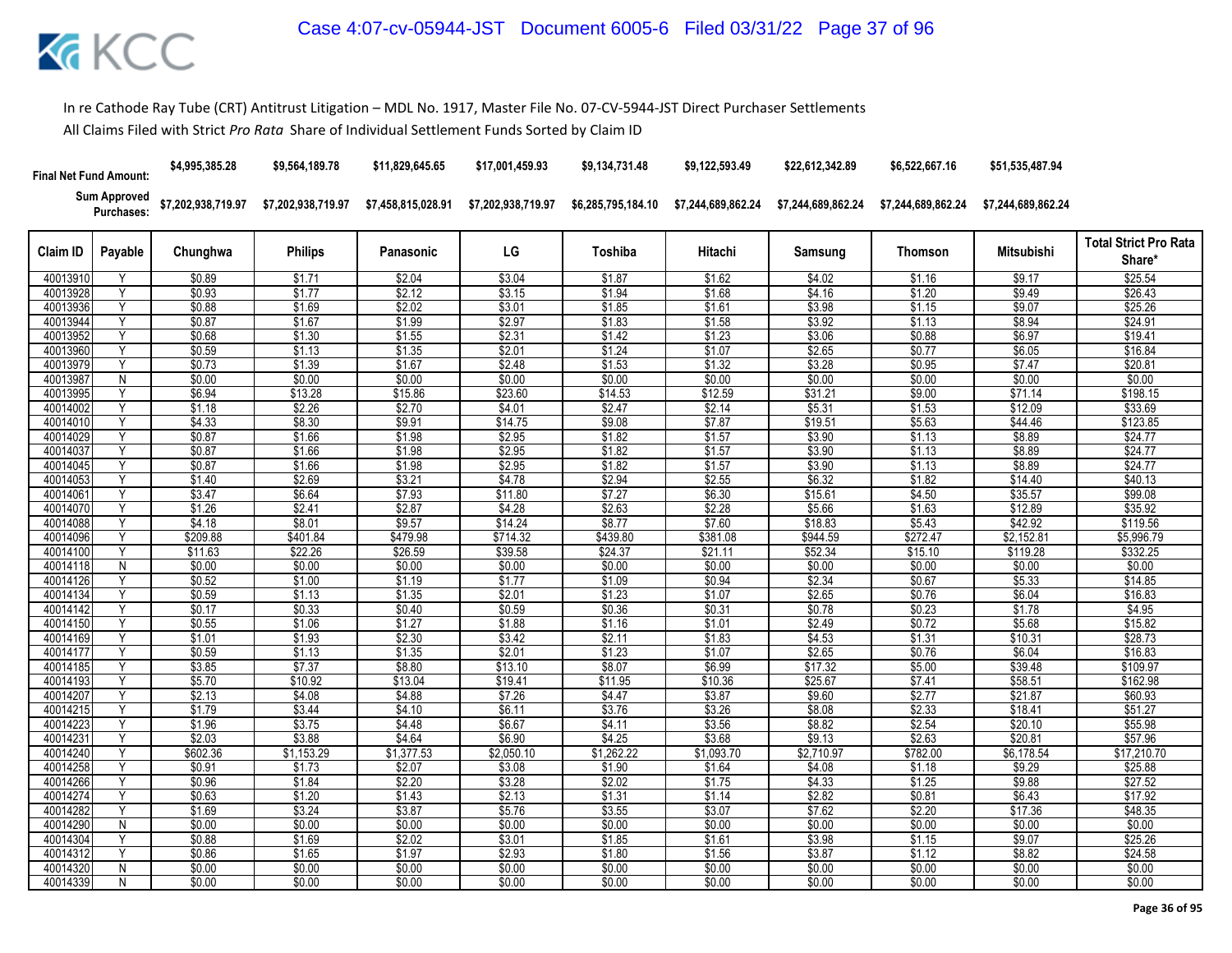| <b>Final Net Fund Amount:</b> | \$4,995,385.28     | \$9.564.189.78     | \$11.829.645.65    | \$17.001.459.93    | \$9.134.731.48     | \$9.122.593.49     | \$22.612.342.89    | \$6,522,667.16     | \$51,535,487.94    |
|-------------------------------|--------------------|--------------------|--------------------|--------------------|--------------------|--------------------|--------------------|--------------------|--------------------|
| Sum Approved<br>:Purchases    | \$7,202,938,719.97 | \$7,202,938,719.97 | \$7,458,815,028.91 | \$7,202,938,719.97 | \$6,285,795,184.10 | \$7.244.689.862.24 | \$7.244.689.862.24 | \$7.244.689.862.24 | \$7.244.689.862.24 |

|          |                |          |                |           |          |          |          |          |                |                   | <b>Total Strict Pro Rata</b> |
|----------|----------------|----------|----------------|-----------|----------|----------|----------|----------|----------------|-------------------|------------------------------|
| Claim ID | Payable        | Chunghwa | <b>Philips</b> | Panasonic | LG       | Toshiba  | Hitachi  | Samsung  | <b>Thomson</b> | <b>Mitsubishi</b> | Share*                       |
| 40014347 |                | \$0.55   | \$1.06         | \$1.27    | \$1.89   | \$1.16   | \$1.01   | \$2.50   | \$0.72         | \$5.69            | \$15.85                      |
| 40014355 | Y              | \$0.38   | \$0.72         | \$0.86    | \$1.29   | \$0.79   | \$0.69   | \$1.70   | \$0.49         | \$3.88            | \$10.80                      |
| 40014363 | N              | \$0.00   | \$0.00         | \$0.00    | \$0.00   | \$0.00   | \$0.00   | \$0.00   | \$0.00         | \$0.00            | \$0.00                       |
| 4001437  | V              | \$0.62   | \$1.20         | \$1.43    | \$2.12   | \$1.31   | \$1.13   | \$2.81   | \$0.81         | \$6.40            | \$17.83                      |
| 40014380 | N              | \$0.00   | \$0.00         | \$0.00    | \$0.00   | \$0.00   | \$0.00   | \$0.00   | \$0.00         | \$0.00            | \$0.00                       |
| 40014398 | N              | \$0.00   | \$0.00         | \$0.00    | \$0.00   | \$0.00   | \$0.00   | \$0.00   | \$0.00         | \$0.00            | \$0.00                       |
| 40014401 | Y              | \$0.17   | \$0.33         | \$0.40    | \$0.59   | \$0.36   | \$0.31   | \$0.78   | \$0.23         | \$1.78            | \$4.95                       |
| 40014410 | N              | \$0.00   | \$0.00         | \$0.00    | \$0.00   | \$0.00   | \$0.00   | \$0.00   | \$0.00         | \$0.00            | \$0.00                       |
| 40014428 | ٧              | \$1.11   | \$2.13         | \$2.55    | \$3.79   | \$2.33   | \$2.02   | \$5.02   | \$1.45         | \$11.43           | \$31.84                      |
| 40014436 | Y              | \$1.98   | \$3.78         | \$4.52    | \$6.73   | \$4.14   | \$3.59   | \$8.90   | \$2.57         | \$20.27           | \$56.47                      |
| 40014444 | $\checkmark$   | \$0.65   | \$1.25         | \$1.50    | \$2.23   | \$1.37   | \$1.19   | \$2.95   | \$0.85         | \$6.71            | \$18.70                      |
| 40014452 |                | \$2.97   | \$5.69         | \$6.80    | \$10.12  | \$6.23   | \$5.40   | \$13.38  | \$3.86         | \$30.49           | \$84.94                      |
| 40014460 | Y              | \$2.03   | \$3.89         | \$4.65    | \$6.91   | \$4.26   | \$3.69   | \$9.14   | \$2.64         | \$20.84           | \$58.04                      |
| 40014479 | v              | \$3.15   | \$6.03         | \$7.20    | \$10.72  | \$6.60   | \$5.72   | \$14.18  | \$4.09         | \$32.31           | \$89.99                      |
| 40014487 | $\checkmark$   | \$2.74   | \$5.24         | \$6.26    | \$9.32   | \$5.74   | \$4.97   | \$12.32  | \$3.55         | \$28.08           | \$78.22                      |
| 40014495 | Υ              | \$17.17  | \$32.87        | \$39.26   | \$58.43  | \$35.97  | \$31.17  | \$77.26  | \$22.29        | \$176.09          | \$490.51                     |
| 40014509 | Υ              | \$0.72   | \$1.37         | \$1.64    | \$2.44   | \$1.50   | \$1.30   | \$3.22   | \$0.93         | \$7.35            | \$20.46                      |
| 40014517 | Y              | \$0.65   | \$1.24         | \$1.49    | \$2.21   | \$1.36   | \$1.18   | \$2.93   | \$0.84         | \$6.67            | \$18.58                      |
| 40014525 | N              | \$0.00   | \$0.00         | \$0.00    | \$0.00   | \$0.00   | \$0.00   | \$0.00   | \$0.00         | \$0.00            | \$0.00                       |
| 40014533 | N              | \$0.00   | \$0.00         | \$0.00    | \$0.00   | \$0.00   | \$0.00   | \$0.00   | \$0.00         | \$0.00            | \$0.00                       |
| 40014541 | $\overline{N}$ | \$0.00   | \$0.00         | \$0.00    | \$0.00   | \$0.00   | \$0.00   | \$0.00   | \$0.00         | \$0.00            | \$0.00                       |
| 40014550 | N              | \$0.00   | \$0.00         | \$0.00    | \$0.00   | \$0.00   | \$0.00   | \$0.00   | \$0.00         | \$0.00            | \$0.00                       |
| 40014568 | Y              | \$62.78  | \$120.20       | \$143.57  | \$213.67 | \$131.55 | \$113.99 | \$282.54 | \$81.50        | \$643.94          | \$1,793.74                   |
| 40014576 | N              | \$0.00   | \$0.00         | \$0.00    | \$0.00   | \$0.00   | \$0.00   | \$0.00   | \$0.00         | \$0.00            | \$0.00                       |
| 40014584 | N              | \$0.00   | \$0.00         | \$0.00    | \$0.00   | \$0.00   | \$0.00   | \$0.00   | \$0.00         | \$0.00            | \$0.00                       |
| 40014592 | $\overline{N}$ | \$0.00   | \$0.00         | \$0.00    | \$0.00   | \$0.00   | \$0.00   | \$0.00   | \$0.00         | \$0.00            | \$0.00                       |
| 40014606 | N              | \$0.00   | \$0.00         | \$0.00    | \$0.00   | \$0.00   | \$0.00   | \$0.00   | \$0.00         | \$0.00            | \$0.00                       |
| 40014614 | N              | \$0.00   | \$0.00         | \$0.00    | \$0.00   | \$0.00   | \$0.00   | \$0.00   | \$0.00         | \$0.00            | \$0.00                       |
| 40014622 | Υ              | \$0.24   | \$0.45         | \$0.54    | \$0.81   | \$0.50   | \$0.43   | \$1.07   | \$0.31         | \$2.43            | \$6.78                       |
| 40014630 | N              | \$0.00   | \$0.00         | \$0.00    | \$0.00   | \$0.00   | \$0.00   | \$0.00   | \$0.00         | \$0.00            | \$0.00                       |
| 40014649 |                | \$0.69   | \$1.33         | \$1.59    | \$2.36   | \$1.45   | \$1.26   | \$3.12   | \$0.90         | \$7.11            | \$19.82                      |
| 40014657 | Υ              | \$0.67   | \$1.29         | \$1.54    | \$2.29   | \$1.41   | \$1.22   | \$3.02   | \$0.87         | \$6.89            | \$19.19                      |
| 40014665 | Y              | \$0.19   | \$0.36         | \$0.44    | \$0.65   | \$0.40   | \$0.35   | \$0.86   | \$0.25         | \$1.95            | \$5.44                       |
| 40014673 | Y              | \$2.24   | \$4.28         | \$5.11    | \$7.61   | \$4.69   | \$4.06   | \$10.07  | \$2.90         | \$22.94           | \$63.90                      |
| 40014681 |                | \$3.75   | \$7.19         | \$8.58    | \$12.78  | \$7.87   | \$6.82   | \$16.90  | \$4.87         | \$38.51           | \$107.26                     |
| 40014690 | Y              | \$3.52   | \$6.75         | \$8.06    | \$11.99  | \$7.38   | \$6.40   | \$15.86  | \$4.57         | \$36.15           | \$100.69                     |
| 40014703 | Y              | \$4.01   | \$7.67         | \$9.16    | \$13.63  | \$8.39   | \$7.27   | \$18.03  | \$5.20         | \$41.08           | \$114.43                     |
| 40014711 | $\vee$         | \$0.52   | \$1.00         | \$1.19    | \$1.77   | \$1.09   | \$0.94   | \$2.34   | \$0.68         | \$5.34            | \$14.86                      |
| 40014720 | N              | \$0.00   | \$0.00         | \$0.00    | \$0.00   | \$0.00   | \$0.00   | \$0.00   | \$0.00         | \$0.00            | \$0.00                       |
| 40014738 | N              | \$0.00   | \$0.00         | \$0.00    | \$0.00   | \$0.00   | \$0.00   | \$0.00   | \$0.00         | \$0.00            | \$0.00                       |
| 40014746 | Υ              | \$0.14   | \$0.27         | \$0.32    | \$0.47   | \$0.29   | \$0.25   | \$0.62   | \$0.18         | \$1.42            | \$3.96                       |
| 40014754 |                | \$1.63   | \$3.13         | \$3.74    | \$5.56   | \$3.42   | \$2.97   | \$7.36   | \$2.12         | \$16.76           | \$46.70                      |
| 40014762 | Ñ              | \$0.00   | \$0.00         | \$0.00    | \$0.00   | \$0.00   | \$0.00   | \$0.00   | \$0.00         | \$0.00            | \$0.00                       |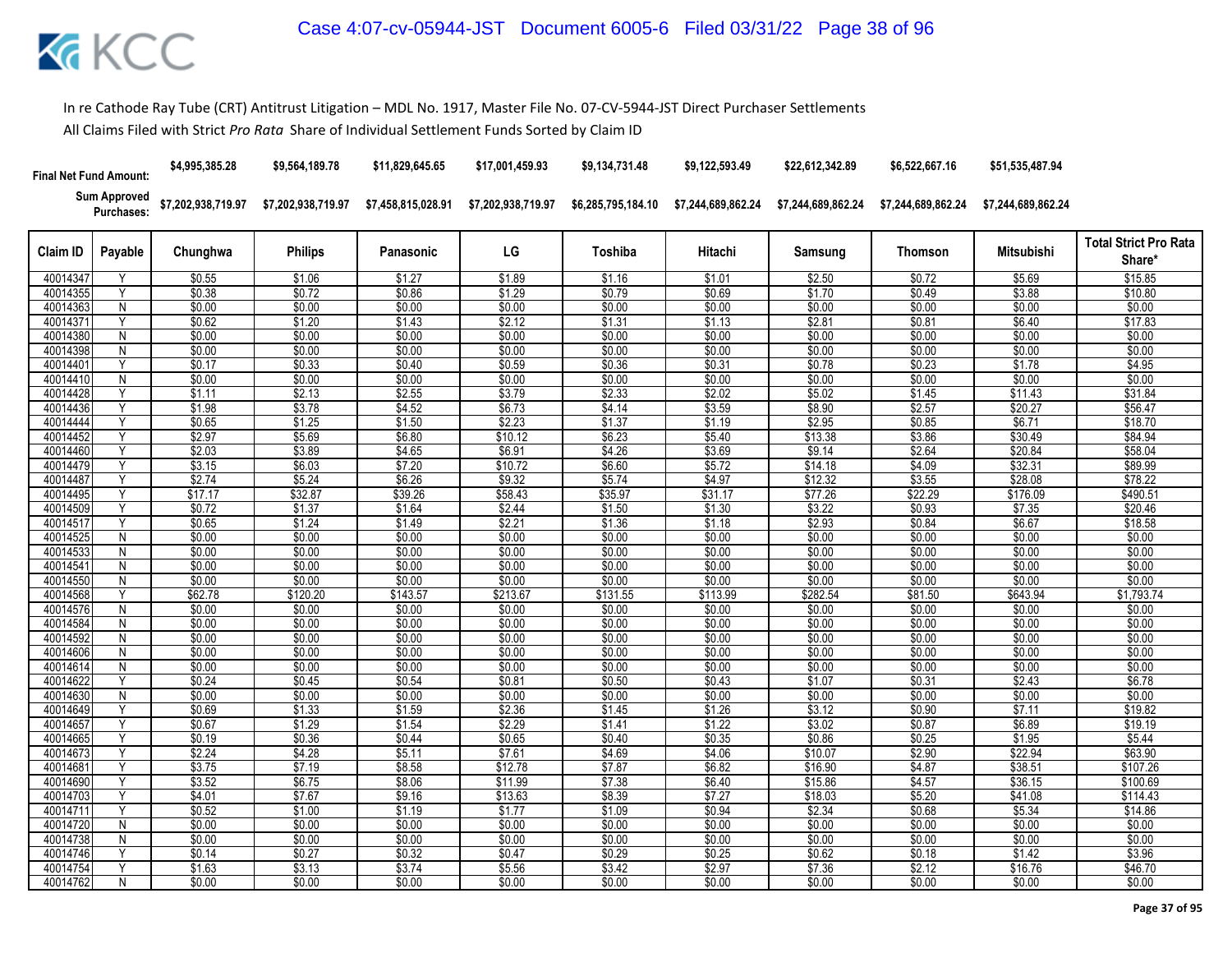| <b>Final Net Fund Amount:</b> | \$4,995,385.28     | \$9,564,189.78     | \$11.829.645.65    | \$17,001,459,93    | \$9.134.731.48     | \$9.122.593.49                        | \$22,612,342,89 | \$6,522,667.16     | \$51,535,487.94    |
|-------------------------------|--------------------|--------------------|--------------------|--------------------|--------------------|---------------------------------------|-----------------|--------------------|--------------------|
| Sum Approved<br>Purchases:    | \$7,202,938,719.97 | \$7,202,938,719.97 | \$7,458,815,028.91 | \$7,202,938,719.97 | \$6.285.795.184.10 | \$7.244.689.862.24 \$7.244.689.862.24 |                 | \$7.244.689.862.24 | \$7.244.689.862.24 |

| Share*<br>40014770<br>\$0.00<br>\$0.00<br>\$0.00<br>\$0.00<br>\$0.00<br>\$0.00<br>\$0.00<br>\$0.00<br>\$0.00<br>N<br>\$0.00<br>$\overline{N}$<br>\$0.00<br>\$0.00<br>\$0.00<br>\$0.00<br>\$0.00<br>\$0.00<br>\$0.00<br>\$0.00<br>\$0.00<br>\$0.00<br>40014789<br>\$2.74<br>\$17.38<br>\$0.61<br>\$1.16<br>\$1.39<br>\$2.07<br>\$1.27<br>\$1.10<br>\$0.79<br>\$6.24<br>40014797<br>\$1.30<br>\$2.48<br>\$2.96<br>\$4.41<br>\$2.71<br>\$2.35<br>\$5.83<br>\$1.68<br>\$13.28<br>\$37.00<br>40014800<br>۷<br>\$1.00<br>\$0.94<br>\$2.34<br>Y<br>\$0.52<br>\$1.19<br>\$1.77<br>\$1.09<br>\$0.68<br>\$5.34<br>\$14.86<br>40014819<br>Ÿ<br>\$5.46<br>\$12.45<br>40014827<br>\$1.21<br>\$2.32<br>\$2.78<br>\$4.13<br>\$2.54<br>\$2.20<br>\$34.68<br>\$1.58<br>\$0.56<br>\$0.44<br>\$0.32<br>\$2.49<br>\$6.94<br>40014835<br>\$0.24<br>\$0.46<br>\$0.83<br>\$0.51<br>\$1.09<br>\$2.84<br>Ÿ<br>\$0.28<br>\$0.53<br>\$0.63<br>\$0.94<br>\$0.58<br>\$0.50<br>\$1.25<br>\$0.36<br>\$7.92<br>40014843<br>\$0.21<br>\$0.40<br>\$0.38<br>\$0.94<br>\$2.13<br>\$5.94<br>40014851<br>\$0.48<br>\$0.71<br>\$0.44<br>\$0.27<br>$\overline{N}$<br>\$0.00<br>\$0.00<br>\$0.00<br>\$0.00<br>\$0.00<br>\$0.00<br>\$0.00<br>\$0.00<br>\$0.00<br>\$0.00<br>40014860<br>\$0.59<br>\$0.71<br>\$0.56<br>\$1.39<br>\$3.17<br>\$8.83<br>40014878<br>\$0.31<br>\$1.05<br>\$0.65<br>\$0.40<br>\$1.08<br>\$1.28<br>\$1.02<br>\$2.53<br>\$5.76<br>40014886<br>Y<br>\$0.56<br>\$1.91<br>\$1.18<br>\$0.73<br>\$16.05<br>$\overline{Y}$<br>\$0.37<br>\$0.44<br>\$0.66<br>\$0.35<br>\$0.87<br>\$1.99<br>\$5.55<br>40014894<br>\$0.19<br>\$0.41<br>\$0.25<br>\$0.84<br>\$1.65<br>40014908<br>γ<br>\$0.37<br>\$0.70<br>\$1.25<br>\$0.77<br>\$0.67<br>\$0.48<br>\$3.76<br>\$10.48<br>\$0.95<br>\$0.90<br>\$2.24<br>\$5.11<br>V<br>\$0.50<br>\$1.14<br>\$1.69<br>\$1.04<br>\$0.65<br>\$14.23<br>40014916<br>\$0.48<br>\$0.38<br>\$0.94<br>\$2.14<br>40014924<br>Y<br>\$0.21<br>\$0.40<br>\$0.71<br>\$0.44<br>\$0.27<br>\$5.96 | <b>Total Strict Pro Rata</b>        |         |         |         |    |           |                |          |         |          |
|------------------------------------------------------------------------------------------------------------------------------------------------------------------------------------------------------------------------------------------------------------------------------------------------------------------------------------------------------------------------------------------------------------------------------------------------------------------------------------------------------------------------------------------------------------------------------------------------------------------------------------------------------------------------------------------------------------------------------------------------------------------------------------------------------------------------------------------------------------------------------------------------------------------------------------------------------------------------------------------------------------------------------------------------------------------------------------------------------------------------------------------------------------------------------------------------------------------------------------------------------------------------------------------------------------------------------------------------------------------------------------------------------------------------------------------------------------------------------------------------------------------------------------------------------------------------------------------------------------------------------------------------------------------------------------------------------------------------------------------------------------------------------------------------------------------------------------------------------------------------------------------------------------------------------------------------------------------------------------|-------------------------------------|---------|---------|---------|----|-----------|----------------|----------|---------|----------|
|                                                                                                                                                                                                                                                                                                                                                                                                                                                                                                                                                                                                                                                                                                                                                                                                                                                                                                                                                                                                                                                                                                                                                                                                                                                                                                                                                                                                                                                                                                                                                                                                                                                                                                                                                                                                                                                                                                                                                                                    | <b>Mitsubishi</b><br><b>Thomson</b> | Samsung | Hitachi | Toshiba | LG | Panasonic | <b>Philips</b> | Chunghwa | Payable | Claim ID |
|                                                                                                                                                                                                                                                                                                                                                                                                                                                                                                                                                                                                                                                                                                                                                                                                                                                                                                                                                                                                                                                                                                                                                                                                                                                                                                                                                                                                                                                                                                                                                                                                                                                                                                                                                                                                                                                                                                                                                                                    |                                     |         |         |         |    |           |                |          |         |          |
|                                                                                                                                                                                                                                                                                                                                                                                                                                                                                                                                                                                                                                                                                                                                                                                                                                                                                                                                                                                                                                                                                                                                                                                                                                                                                                                                                                                                                                                                                                                                                                                                                                                                                                                                                                                                                                                                                                                                                                                    |                                     |         |         |         |    |           |                |          |         |          |
|                                                                                                                                                                                                                                                                                                                                                                                                                                                                                                                                                                                                                                                                                                                                                                                                                                                                                                                                                                                                                                                                                                                                                                                                                                                                                                                                                                                                                                                                                                                                                                                                                                                                                                                                                                                                                                                                                                                                                                                    |                                     |         |         |         |    |           |                |          |         |          |
|                                                                                                                                                                                                                                                                                                                                                                                                                                                                                                                                                                                                                                                                                                                                                                                                                                                                                                                                                                                                                                                                                                                                                                                                                                                                                                                                                                                                                                                                                                                                                                                                                                                                                                                                                                                                                                                                                                                                                                                    |                                     |         |         |         |    |           |                |          |         |          |
|                                                                                                                                                                                                                                                                                                                                                                                                                                                                                                                                                                                                                                                                                                                                                                                                                                                                                                                                                                                                                                                                                                                                                                                                                                                                                                                                                                                                                                                                                                                                                                                                                                                                                                                                                                                                                                                                                                                                                                                    |                                     |         |         |         |    |           |                |          |         |          |
|                                                                                                                                                                                                                                                                                                                                                                                                                                                                                                                                                                                                                                                                                                                                                                                                                                                                                                                                                                                                                                                                                                                                                                                                                                                                                                                                                                                                                                                                                                                                                                                                                                                                                                                                                                                                                                                                                                                                                                                    |                                     |         |         |         |    |           |                |          |         |          |
|                                                                                                                                                                                                                                                                                                                                                                                                                                                                                                                                                                                                                                                                                                                                                                                                                                                                                                                                                                                                                                                                                                                                                                                                                                                                                                                                                                                                                                                                                                                                                                                                                                                                                                                                                                                                                                                                                                                                                                                    |                                     |         |         |         |    |           |                |          |         |          |
|                                                                                                                                                                                                                                                                                                                                                                                                                                                                                                                                                                                                                                                                                                                                                                                                                                                                                                                                                                                                                                                                                                                                                                                                                                                                                                                                                                                                                                                                                                                                                                                                                                                                                                                                                                                                                                                                                                                                                                                    |                                     |         |         |         |    |           |                |          |         |          |
|                                                                                                                                                                                                                                                                                                                                                                                                                                                                                                                                                                                                                                                                                                                                                                                                                                                                                                                                                                                                                                                                                                                                                                                                                                                                                                                                                                                                                                                                                                                                                                                                                                                                                                                                                                                                                                                                                                                                                                                    |                                     |         |         |         |    |           |                |          |         |          |
|                                                                                                                                                                                                                                                                                                                                                                                                                                                                                                                                                                                                                                                                                                                                                                                                                                                                                                                                                                                                                                                                                                                                                                                                                                                                                                                                                                                                                                                                                                                                                                                                                                                                                                                                                                                                                                                                                                                                                                                    |                                     |         |         |         |    |           |                |          |         |          |
|                                                                                                                                                                                                                                                                                                                                                                                                                                                                                                                                                                                                                                                                                                                                                                                                                                                                                                                                                                                                                                                                                                                                                                                                                                                                                                                                                                                                                                                                                                                                                                                                                                                                                                                                                                                                                                                                                                                                                                                    |                                     |         |         |         |    |           |                |          |         |          |
|                                                                                                                                                                                                                                                                                                                                                                                                                                                                                                                                                                                                                                                                                                                                                                                                                                                                                                                                                                                                                                                                                                                                                                                                                                                                                                                                                                                                                                                                                                                                                                                                                                                                                                                                                                                                                                                                                                                                                                                    |                                     |         |         |         |    |           |                |          |         |          |
|                                                                                                                                                                                                                                                                                                                                                                                                                                                                                                                                                                                                                                                                                                                                                                                                                                                                                                                                                                                                                                                                                                                                                                                                                                                                                                                                                                                                                                                                                                                                                                                                                                                                                                                                                                                                                                                                                                                                                                                    |                                     |         |         |         |    |           |                |          |         |          |
|                                                                                                                                                                                                                                                                                                                                                                                                                                                                                                                                                                                                                                                                                                                                                                                                                                                                                                                                                                                                                                                                                                                                                                                                                                                                                                                                                                                                                                                                                                                                                                                                                                                                                                                                                                                                                                                                                                                                                                                    |                                     |         |         |         |    |           |                |          |         |          |
|                                                                                                                                                                                                                                                                                                                                                                                                                                                                                                                                                                                                                                                                                                                                                                                                                                                                                                                                                                                                                                                                                                                                                                                                                                                                                                                                                                                                                                                                                                                                                                                                                                                                                                                                                                                                                                                                                                                                                                                    |                                     |         |         |         |    |           |                |          |         |          |
|                                                                                                                                                                                                                                                                                                                                                                                                                                                                                                                                                                                                                                                                                                                                                                                                                                                                                                                                                                                                                                                                                                                                                                                                                                                                                                                                                                                                                                                                                                                                                                                                                                                                                                                                                                                                                                                                                                                                                                                    |                                     |         |         |         |    |           |                |          |         |          |
| Ϋ<br>\$0.41<br>\$0.79<br>\$0.94<br>\$1.40<br>\$0.86<br>\$0.75<br>\$1.86<br>\$0.54<br>\$4.23<br>\$11.78<br>40014932                                                                                                                                                                                                                                                                                                                                                                                                                                                                                                                                                                                                                                                                                                                                                                                                                                                                                                                                                                                                                                                                                                                                                                                                                                                                                                                                                                                                                                                                                                                                                                                                                                                                                                                                                                                                                                                                 |                                     |         |         |         |    |           |                |          |         |          |
| Y<br>\$1.92<br>\$2.30<br>\$3.42<br>\$2.11<br>\$1.82<br>\$4.52<br>\$10.31<br>\$1.00<br>\$1.30<br>\$28.71<br>40014940                                                                                                                                                                                                                                                                                                                                                                                                                                                                                                                                                                                                                                                                                                                                                                                                                                                                                                                                                                                                                                                                                                                                                                                                                                                                                                                                                                                                                                                                                                                                                                                                                                                                                                                                                                                                                                                                |                                     |         |         |         |    |           |                |          |         |          |
| Y<br>\$0.20<br>\$0.37<br>\$0.45<br>\$0.66<br>\$0.41<br>\$0.35<br>\$0.88<br>\$0.25<br>\$2.00<br>\$5.57<br>40014959                                                                                                                                                                                                                                                                                                                                                                                                                                                                                                                                                                                                                                                                                                                                                                                                                                                                                                                                                                                                                                                                                                                                                                                                                                                                                                                                                                                                                                                                                                                                                                                                                                                                                                                                                                                                                                                                  |                                     |         |         |         |    |           |                |          |         |          |
| \$8.18<br>Y<br>\$4.51<br>\$8.63<br>\$10.31<br>\$15.34<br>\$9.45<br>\$20.29<br>\$5.85<br>\$46.24<br>\$128.80<br>40014967                                                                                                                                                                                                                                                                                                                                                                                                                                                                                                                                                                                                                                                                                                                                                                                                                                                                                                                                                                                                                                                                                                                                                                                                                                                                                                                                                                                                                                                                                                                                                                                                                                                                                                                                                                                                                                                            |                                     |         |         |         |    |           |                |          |         |          |
| Y<br>\$2.08<br>\$3.98<br>\$4.76<br>\$7.08<br>\$4.36<br>\$3.78<br>\$9.36<br>\$2.70<br>\$21.34<br>40014975<br>\$59.45                                                                                                                                                                                                                                                                                                                                                                                                                                                                                                                                                                                                                                                                                                                                                                                                                                                                                                                                                                                                                                                                                                                                                                                                                                                                                                                                                                                                                                                                                                                                                                                                                                                                                                                                                                                                                                                                |                                     |         |         |         |    |           |                |          |         |          |
| \$3.32<br>\$3.96<br>40014983<br>\$1.73<br>\$5.90<br>\$3.63<br>\$3.15<br>\$7.80<br>\$2.25<br>\$17.78<br>\$49.54                                                                                                                                                                                                                                                                                                                                                                                                                                                                                                                                                                                                                                                                                                                                                                                                                                                                                                                                                                                                                                                                                                                                                                                                                                                                                                                                                                                                                                                                                                                                                                                                                                                                                                                                                                                                                                                                     |                                     |         |         |         |    |           |                |          |         |          |
| \$1.25<br>\$2.39<br>\$2.85<br>\$4.25<br>\$2.62<br>\$2.27<br>\$5.62<br>\$1.62<br>\$12.80<br>\$35.67<br>40014991                                                                                                                                                                                                                                                                                                                                                                                                                                                                                                                                                                                                                                                                                                                                                                                                                                                                                                                                                                                                                                                                                                                                                                                                                                                                                                                                                                                                                                                                                                                                                                                                                                                                                                                                                                                                                                                                     |                                     |         |         |         |    |           |                |          |         |          |
| \$3.75<br>\$8.54<br>\$0.83<br>\$1.59<br>\$1.90<br>\$2.83<br>\$1.74<br>\$1.51<br>\$23.78<br>40015009<br>\$1.08<br>v                                                                                                                                                                                                                                                                                                                                                                                                                                                                                                                                                                                                                                                                                                                                                                                                                                                                                                                                                                                                                                                                                                                                                                                                                                                                                                                                                                                                                                                                                                                                                                                                                                                                                                                                                                                                                                                                 |                                     |         |         |         |    |           |                |          |         |          |
| \$1.66<br>\$1.98<br>\$1.82<br>\$1.57<br>\$3.90<br>\$8.89<br>40015017<br>\$0.87<br>\$2.95<br>\$1.13<br>\$24.77                                                                                                                                                                                                                                                                                                                                                                                                                                                                                                                                                                                                                                                                                                                                                                                                                                                                                                                                                                                                                                                                                                                                                                                                                                                                                                                                                                                                                                                                                                                                                                                                                                                                                                                                                                                                                                                                      |                                     |         |         |         |    |           |                |          |         |          |
| \$3.17<br>\$2.52<br>\$6.24<br>\$1.39<br>\$2.66<br>\$4.72<br>\$2.91<br>\$14.23<br>\$39.63<br>4001502<br>\$1.80                                                                                                                                                                                                                                                                                                                                                                                                                                                                                                                                                                                                                                                                                                                                                                                                                                                                                                                                                                                                                                                                                                                                                                                                                                                                                                                                                                                                                                                                                                                                                                                                                                                                                                                                                                                                                                                                      |                                     |         |         |         |    |           |                |          |         |          |
| \$0.00<br>\$0.00<br>\$0.00<br>\$0.00<br>\$0.00<br>\$0.00<br>\$0.00<br>\$0.00<br>\$0.00<br>40015033<br>N<br>\$0.00<br>\$0.25<br>\$0.30<br>\$0.27<br>\$0.24<br>\$0.59<br>\$0.17<br>\$1.33<br>\$3.72<br>Υ                                                                                                                                                                                                                                                                                                                                                                                                                                                                                                                                                                                                                                                                                                                                                                                                                                                                                                                                                                                                                                                                                                                                                                                                                                                                                                                                                                                                                                                                                                                                                                                                                                                                                                                                                                             |                                     |         |         |         |    |           |                |          |         |          |
| 40015041<br>\$0.13<br>\$0.44<br>Y<br>\$0.17<br>\$0.33<br>\$0.40<br>\$0.59<br>\$0.36<br>\$0.31<br>\$0.78<br>\$0.23<br>\$1.78<br>\$4.95<br>40015050                                                                                                                                                                                                                                                                                                                                                                                                                                                                                                                                                                                                                                                                                                                                                                                                                                                                                                                                                                                                                                                                                                                                                                                                                                                                                                                                                                                                                                                                                                                                                                                                                                                                                                                                                                                                                                  |                                     |         |         |         |    |           |                |          |         |          |
| \$2.06<br>\$4.06<br>\$9.26<br>40015068<br>\$0.90<br>\$1.73<br>\$3.07<br>\$1.89<br>\$1.64<br>\$1.17<br>\$25.78                                                                                                                                                                                                                                                                                                                                                                                                                                                                                                                                                                                                                                                                                                                                                                                                                                                                                                                                                                                                                                                                                                                                                                                                                                                                                                                                                                                                                                                                                                                                                                                                                                                                                                                                                                                                                                                                      |                                     |         |         |         |    |           |                |          |         |          |
| \$0.90<br>\$1.73<br>\$2.06<br>\$3.07<br>\$1.89<br>\$1.64<br>\$4.06<br>\$9.25<br>40015076<br>Ϋ<br>\$1.17<br>\$25.76                                                                                                                                                                                                                                                                                                                                                                                                                                                                                                                                                                                                                                                                                                                                                                                                                                                                                                                                                                                                                                                                                                                                                                                                                                                                                                                                                                                                                                                                                                                                                                                                                                                                                                                                                                                                                                                                 |                                     |         |         |         |    |           |                |          |         |          |
| \$2.50<br>\$2.29<br>\$4.92<br>\$1.09<br>\$2.09<br>\$3.72<br>\$1.98<br>\$1.42<br>\$11.20<br>\$31.21<br>40015084<br>Υ                                                                                                                                                                                                                                                                                                                                                                                                                                                                                                                                                                                                                                                                                                                                                                                                                                                                                                                                                                                                                                                                                                                                                                                                                                                                                                                                                                                                                                                                                                                                                                                                                                                                                                                                                                                                                                                                |                                     |         |         |         |    |           |                |          |         |          |
| 40015092<br>Y<br>\$0.12<br>\$0.23<br>\$0.28<br>\$0.25<br>\$0.22<br>\$0.55<br>\$1.24<br>\$3.47<br>\$0.41<br>\$0.16                                                                                                                                                                                                                                                                                                                                                                                                                                                                                                                                                                                                                                                                                                                                                                                                                                                                                                                                                                                                                                                                                                                                                                                                                                                                                                                                                                                                                                                                                                                                                                                                                                                                                                                                                                                                                                                                  |                                     |         |         |         |    |           |                |          |         |          |
| \$0.00<br>\$0.00<br>\$0.00<br>\$0.00<br>\$0.00<br>\$0.00<br>\$0.00<br>Ñ<br>\$0.00<br>\$0.00<br>\$0.00<br>40015106                                                                                                                                                                                                                                                                                                                                                                                                                                                                                                                                                                                                                                                                                                                                                                                                                                                                                                                                                                                                                                                                                                                                                                                                                                                                                                                                                                                                                                                                                                                                                                                                                                                                                                                                                                                                                                                                  |                                     |         |         |         |    |           |                |          |         |          |
| \$2.32<br>\$4.56<br>\$10.40<br>\$1.01<br>\$1.94<br>\$3.45<br>\$2.13<br>\$1.84<br>\$1.32<br>\$28.98<br>Υ<br>40015114                                                                                                                                                                                                                                                                                                                                                                                                                                                                                                                                                                                                                                                                                                                                                                                                                                                                                                                                                                                                                                                                                                                                                                                                                                                                                                                                                                                                                                                                                                                                                                                                                                                                                                                                                                                                                                                                |                                     |         |         |         |    |           |                |          |         |          |
| \$22.61<br>\$27.00<br>\$21.44<br>\$53.14<br>\$121.11<br>\$337.35<br>40015122<br>$\vee$<br>\$11.81<br>\$40.18<br>\$24.74<br>\$15.33                                                                                                                                                                                                                                                                                                                                                                                                                                                                                                                                                                                                                                                                                                                                                                                                                                                                                                                                                                                                                                                                                                                                                                                                                                                                                                                                                                                                                                                                                                                                                                                                                                                                                                                                                                                                                                                 |                                     |         |         |         |    |           |                |          |         |          |
| Y<br>\$0.37<br>\$0.71<br>\$0.85<br>\$1.27<br>\$0.78<br>\$0.68<br>\$1.68<br>\$3.83<br>\$0.48<br>\$10.66<br>40015130                                                                                                                                                                                                                                                                                                                                                                                                                                                                                                                                                                                                                                                                                                                                                                                                                                                                                                                                                                                                                                                                                                                                                                                                                                                                                                                                                                                                                                                                                                                                                                                                                                                                                                                                                                                                                                                                 |                                     |         |         |         |    |           |                |          |         |          |
| \$0.62<br>\$1.20<br>\$1.43<br>\$2.12<br>\$2.81<br>\$6.40<br>40015149<br>\$1.31<br>\$1.13<br>\$0.81<br>\$17.83                                                                                                                                                                                                                                                                                                                                                                                                                                                                                                                                                                                                                                                                                                                                                                                                                                                                                                                                                                                                                                                                                                                                                                                                                                                                                                                                                                                                                                                                                                                                                                                                                                                                                                                                                                                                                                                                      |                                     |         |         |         |    |           |                |          |         |          |
| Y<br>\$0.83<br>\$1.59<br>\$1.90<br>\$2.83<br>\$1.74<br>\$1.51<br>\$3.75<br>\$1.08<br>\$8.54<br>\$23.78<br>40015157                                                                                                                                                                                                                                                                                                                                                                                                                                                                                                                                                                                                                                                                                                                                                                                                                                                                                                                                                                                                                                                                                                                                                                                                                                                                                                                                                                                                                                                                                                                                                                                                                                                                                                                                                                                                                                                                 |                                     |         |         |         |    |           |                |          |         |          |
| \$0.85<br>\$1.02<br>\$1.52<br>\$0.93<br>\$0.81<br>\$2.00<br>\$4.57<br>Y<br>\$0.45<br>\$0.58<br>\$12.72<br>40015165                                                                                                                                                                                                                                                                                                                                                                                                                                                                                                                                                                                                                                                                                                                                                                                                                                                                                                                                                                                                                                                                                                                                                                                                                                                                                                                                                                                                                                                                                                                                                                                                                                                                                                                                                                                                                                                                 |                                     |         |         |         |    |           |                |          |         |          |
| Ÿ<br>\$0.89<br>\$0.20<br>\$0.38<br>\$0.45<br>\$0.41<br>\$0.36<br>\$2.03<br>\$5.65<br>40015173<br>\$0.67<br>\$0.26                                                                                                                                                                                                                                                                                                                                                                                                                                                                                                                                                                                                                                                                                                                                                                                                                                                                                                                                                                                                                                                                                                                                                                                                                                                                                                                                                                                                                                                                                                                                                                                                                                                                                                                                                                                                                                                                  |                                     |         |         |         |    |           |                |          |         |          |
| \$2.16<br>\$3.22<br>\$1.72<br>\$4.25<br>\$27.00<br>\$0.94<br>\$1.81<br>\$1.98<br>\$1.23<br>\$9.69<br>40015181                                                                                                                                                                                                                                                                                                                                                                                                                                                                                                                                                                                                                                                                                                                                                                                                                                                                                                                                                                                                                                                                                                                                                                                                                                                                                                                                                                                                                                                                                                                                                                                                                                                                                                                                                                                                                                                                      |                                     |         |         |         |    |           |                |          |         |          |
| \$2.24<br>\$4.28<br>\$5.11<br>\$4.06<br>\$10.07<br>\$2.90<br>\$22.94<br>40015190<br>\$7.61<br>\$4.69<br>\$63.90<br>Υ                                                                                                                                                                                                                                                                                                                                                                                                                                                                                                                                                                                                                                                                                                                                                                                                                                                                                                                                                                                                                                                                                                                                                                                                                                                                                                                                                                                                                                                                                                                                                                                                                                                                                                                                                                                                                                                               |                                     |         |         |         |    |           |                |          |         |          |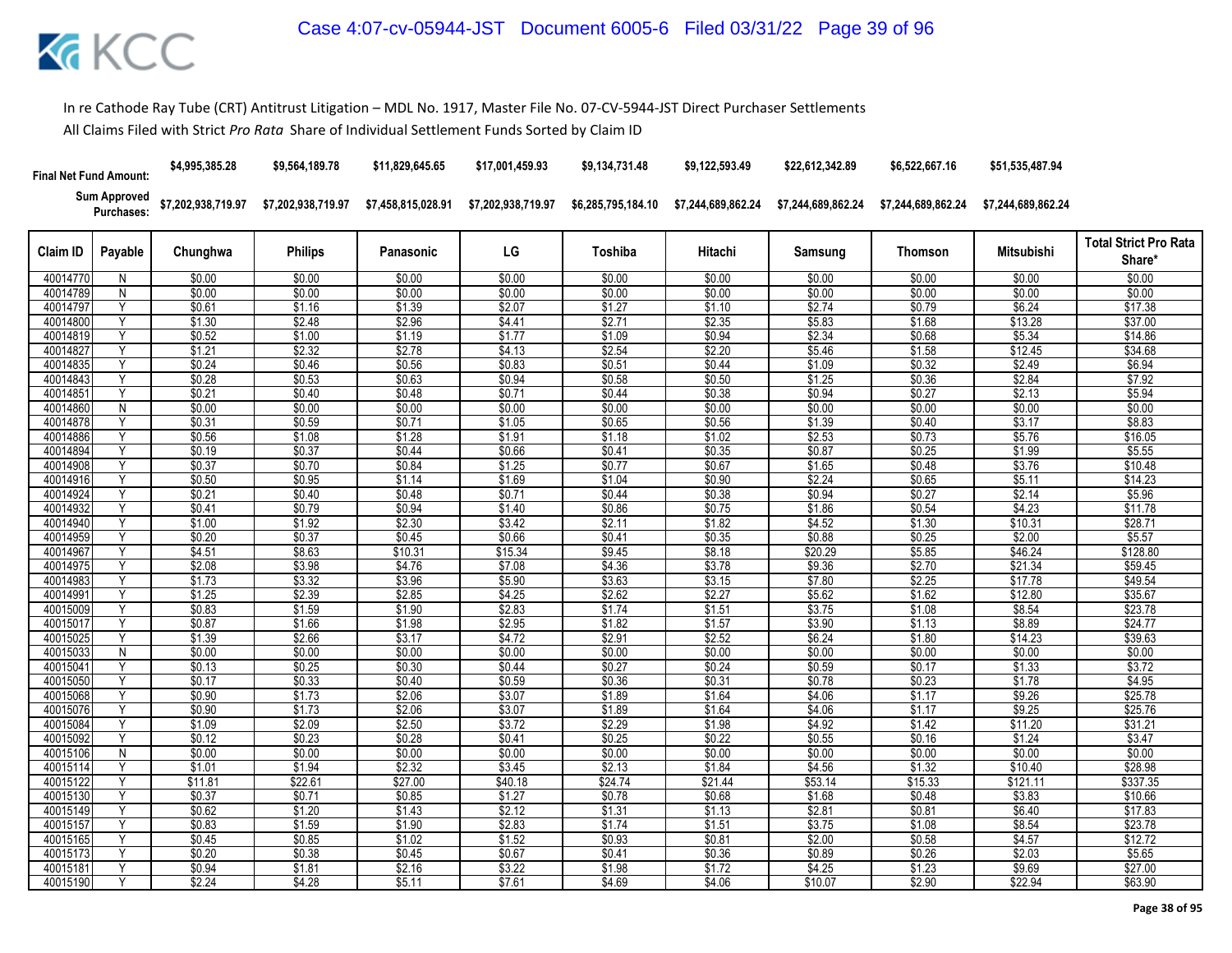| <b>Final Net Fund Amount:</b> | \$4,995,385.28     | \$9,564,189.78     | \$11.829.645.65    | \$17,001,459.93    | \$9.134.731.48     | \$9.122.593.49                                                 | \$22,612,342.89 | \$6,522,667.16 | \$51.535.487.94    |
|-------------------------------|--------------------|--------------------|--------------------|--------------------|--------------------|----------------------------------------------------------------|-----------------|----------------|--------------------|
| Sum Approved<br>Purchases:    | \$7,202,938,719.97 | \$7,202,938,719.97 | \$7,458,815,028.91 | \$7.202.938.719.97 | \$6,285,795,184.10 | \$7.244.689.862.24    \$7.244.689.862.24    \$7.244.689.862.24 |                 |                | \$7.244.689.862.24 |

| <b>Philips</b><br>LG<br>Toshiba<br><b>Mitsubishi</b><br>Claim ID<br>Payable<br>Chunghwa<br>Hitachi<br>Samsung<br><b>Thomson</b><br>Panasonic<br>Share*<br>\$2.02<br>\$3.59<br>40015203<br>\$1.06<br>\$2.42<br>\$2.21<br>\$1.92<br>\$4.75<br>\$1.37<br>\$10.83<br>\$30.17<br>$\overline{Y}$<br>\$0.41<br>\$0.79<br>\$0.94<br>\$1.40<br>\$0.86<br>\$0.74<br>\$1.85<br>\$0.53<br>\$4.21<br>\$11.72<br>40015211<br>\$0.62<br>\$1.43<br>\$2.12<br>\$1.13<br>\$2.81<br>\$6.40<br>\$17.83<br>40015220<br>\$1.20<br>\$1.31<br>\$0.81<br>\$5.51<br>\$10.56<br>\$12.61<br>\$11.55<br>\$24.81<br>\$7.16<br>\$56.55<br>\$157.53<br>40015238<br>\$18.76<br>\$10.01<br>Υ<br>Y<br>\$32.58<br>40015246<br>\$3.18<br>\$6.08<br>\$7.26<br>\$10.81<br>\$6.66<br>\$5.77<br>\$14.30<br>\$4.12<br>\$90.75<br>\$6.38<br>v<br>\$2.79<br>\$5.34<br>\$9.50<br>\$5.85<br>\$5.07<br>\$12.56<br>\$3.62<br>\$28.62<br>\$79.71<br>40015254<br>\$3.62<br>\$20.43<br>\$56.92<br>40015262<br>\$1.99<br>\$3.81<br>\$4.56<br>\$6.78<br>\$4.17<br>\$8.97<br>\$2.59<br>\$1.48<br>\$3.39<br>\$2.69<br>\$6.67<br>40015270<br>Y<br>\$2.84<br>\$5.05<br>\$3.11<br>\$1.92<br>\$15.21<br>\$42.36<br>\$0.52<br>\$1.00<br>\$1.19<br>\$1.09<br>\$0.94<br>\$2.34<br>\$5.33<br>\$14.85<br>40015289<br>Υ<br>\$1.77<br>\$0.67<br>\$3.72<br>\$4.44<br>\$3.53<br>\$8.74<br>\$19.91<br>$\overline{\mathsf{v}}$<br>\$1.94<br>\$6.61<br>\$4.07<br>\$2.52<br>\$55.47<br>40015297<br>Y<br>\$0.26<br>\$0.50<br>\$0.59<br>\$0.54<br>\$0.47<br>\$1.17<br>\$2.67<br>40015300<br>\$0.89<br>\$0.34<br>\$7.43<br>\$2.82<br>\$2.68<br>V<br>\$1.47<br>\$3.37<br>\$5.02<br>\$3.09<br>\$6.63<br>\$1.91<br>\$15.12<br>\$42.11<br>40015319<br>\$1.93<br>Y<br>\$1.01<br>\$2.30<br>\$3.42<br>\$2.11<br>\$1.83<br>\$4.53<br>\$1.31<br>\$10.31<br>\$28.73<br>40015327<br>\$1.20<br>\$2.29<br>\$2.74<br>\$2.51<br>\$2.17<br>\$5.38<br>\$12.27<br>\$34.18<br>40015335<br>Υ<br>\$4.07<br>\$1.55<br>Ϋ<br>\$0.94<br>\$1.79<br>\$2.14<br>\$3.19<br>\$1.96<br>\$1.70<br>\$4.21<br>\$1.22<br>\$9.60<br>\$26.75<br>40015343<br>\$0.00<br>\$0.00<br>\$0.00<br>\$0.00<br>\$0.00<br>\$0.00<br>\$0.00<br>\$0.00<br>\$0.00<br>40015351<br>N<br>\$0.00<br>\$2.26<br>\$2.70<br>\$2.47<br>\$2.14<br>\$5.31<br>\$12.09<br>\$33.69<br>40015360<br>Y<br>\$1.18<br>\$4.01<br>\$1.53<br>\$0.00<br>\$0.00<br>\$0.00<br>\$0.00<br>\$0.00<br>\$0.00<br>$\overline{N}$ | <b>Total Strict Pro Rata</b> |
|-------------------------------------------------------------------------------------------------------------------------------------------------------------------------------------------------------------------------------------------------------------------------------------------------------------------------------------------------------------------------------------------------------------------------------------------------------------------------------------------------------------------------------------------------------------------------------------------------------------------------------------------------------------------------------------------------------------------------------------------------------------------------------------------------------------------------------------------------------------------------------------------------------------------------------------------------------------------------------------------------------------------------------------------------------------------------------------------------------------------------------------------------------------------------------------------------------------------------------------------------------------------------------------------------------------------------------------------------------------------------------------------------------------------------------------------------------------------------------------------------------------------------------------------------------------------------------------------------------------------------------------------------------------------------------------------------------------------------------------------------------------------------------------------------------------------------------------------------------------------------------------------------------------------------------------------------------------------------------------------------------------------------------------------------------------------------------------------------------------------------------------------------------------------------------------------------------------------------------------------------------------------------------------------------------------------------------------------------------------------|------------------------------|
|                                                                                                                                                                                                                                                                                                                                                                                                                                                                                                                                                                                                                                                                                                                                                                                                                                                                                                                                                                                                                                                                                                                                                                                                                                                                                                                                                                                                                                                                                                                                                                                                                                                                                                                                                                                                                                                                                                                                                                                                                                                                                                                                                                                                                                                                                                                                                                   |                              |
|                                                                                                                                                                                                                                                                                                                                                                                                                                                                                                                                                                                                                                                                                                                                                                                                                                                                                                                                                                                                                                                                                                                                                                                                                                                                                                                                                                                                                                                                                                                                                                                                                                                                                                                                                                                                                                                                                                                                                                                                                                                                                                                                                                                                                                                                                                                                                                   |                              |
|                                                                                                                                                                                                                                                                                                                                                                                                                                                                                                                                                                                                                                                                                                                                                                                                                                                                                                                                                                                                                                                                                                                                                                                                                                                                                                                                                                                                                                                                                                                                                                                                                                                                                                                                                                                                                                                                                                                                                                                                                                                                                                                                                                                                                                                                                                                                                                   |                              |
|                                                                                                                                                                                                                                                                                                                                                                                                                                                                                                                                                                                                                                                                                                                                                                                                                                                                                                                                                                                                                                                                                                                                                                                                                                                                                                                                                                                                                                                                                                                                                                                                                                                                                                                                                                                                                                                                                                                                                                                                                                                                                                                                                                                                                                                                                                                                                                   |                              |
|                                                                                                                                                                                                                                                                                                                                                                                                                                                                                                                                                                                                                                                                                                                                                                                                                                                                                                                                                                                                                                                                                                                                                                                                                                                                                                                                                                                                                                                                                                                                                                                                                                                                                                                                                                                                                                                                                                                                                                                                                                                                                                                                                                                                                                                                                                                                                                   |                              |
|                                                                                                                                                                                                                                                                                                                                                                                                                                                                                                                                                                                                                                                                                                                                                                                                                                                                                                                                                                                                                                                                                                                                                                                                                                                                                                                                                                                                                                                                                                                                                                                                                                                                                                                                                                                                                                                                                                                                                                                                                                                                                                                                                                                                                                                                                                                                                                   |                              |
|                                                                                                                                                                                                                                                                                                                                                                                                                                                                                                                                                                                                                                                                                                                                                                                                                                                                                                                                                                                                                                                                                                                                                                                                                                                                                                                                                                                                                                                                                                                                                                                                                                                                                                                                                                                                                                                                                                                                                                                                                                                                                                                                                                                                                                                                                                                                                                   |                              |
|                                                                                                                                                                                                                                                                                                                                                                                                                                                                                                                                                                                                                                                                                                                                                                                                                                                                                                                                                                                                                                                                                                                                                                                                                                                                                                                                                                                                                                                                                                                                                                                                                                                                                                                                                                                                                                                                                                                                                                                                                                                                                                                                                                                                                                                                                                                                                                   |                              |
|                                                                                                                                                                                                                                                                                                                                                                                                                                                                                                                                                                                                                                                                                                                                                                                                                                                                                                                                                                                                                                                                                                                                                                                                                                                                                                                                                                                                                                                                                                                                                                                                                                                                                                                                                                                                                                                                                                                                                                                                                                                                                                                                                                                                                                                                                                                                                                   |                              |
|                                                                                                                                                                                                                                                                                                                                                                                                                                                                                                                                                                                                                                                                                                                                                                                                                                                                                                                                                                                                                                                                                                                                                                                                                                                                                                                                                                                                                                                                                                                                                                                                                                                                                                                                                                                                                                                                                                                                                                                                                                                                                                                                                                                                                                                                                                                                                                   |                              |
|                                                                                                                                                                                                                                                                                                                                                                                                                                                                                                                                                                                                                                                                                                                                                                                                                                                                                                                                                                                                                                                                                                                                                                                                                                                                                                                                                                                                                                                                                                                                                                                                                                                                                                                                                                                                                                                                                                                                                                                                                                                                                                                                                                                                                                                                                                                                                                   |                              |
|                                                                                                                                                                                                                                                                                                                                                                                                                                                                                                                                                                                                                                                                                                                                                                                                                                                                                                                                                                                                                                                                                                                                                                                                                                                                                                                                                                                                                                                                                                                                                                                                                                                                                                                                                                                                                                                                                                                                                                                                                                                                                                                                                                                                                                                                                                                                                                   |                              |
|                                                                                                                                                                                                                                                                                                                                                                                                                                                                                                                                                                                                                                                                                                                                                                                                                                                                                                                                                                                                                                                                                                                                                                                                                                                                                                                                                                                                                                                                                                                                                                                                                                                                                                                                                                                                                                                                                                                                                                                                                                                                                                                                                                                                                                                                                                                                                                   |                              |
|                                                                                                                                                                                                                                                                                                                                                                                                                                                                                                                                                                                                                                                                                                                                                                                                                                                                                                                                                                                                                                                                                                                                                                                                                                                                                                                                                                                                                                                                                                                                                                                                                                                                                                                                                                                                                                                                                                                                                                                                                                                                                                                                                                                                                                                                                                                                                                   |                              |
|                                                                                                                                                                                                                                                                                                                                                                                                                                                                                                                                                                                                                                                                                                                                                                                                                                                                                                                                                                                                                                                                                                                                                                                                                                                                                                                                                                                                                                                                                                                                                                                                                                                                                                                                                                                                                                                                                                                                                                                                                                                                                                                                                                                                                                                                                                                                                                   |                              |
|                                                                                                                                                                                                                                                                                                                                                                                                                                                                                                                                                                                                                                                                                                                                                                                                                                                                                                                                                                                                                                                                                                                                                                                                                                                                                                                                                                                                                                                                                                                                                                                                                                                                                                                                                                                                                                                                                                                                                                                                                                                                                                                                                                                                                                                                                                                                                                   |                              |
|                                                                                                                                                                                                                                                                                                                                                                                                                                                                                                                                                                                                                                                                                                                                                                                                                                                                                                                                                                                                                                                                                                                                                                                                                                                                                                                                                                                                                                                                                                                                                                                                                                                                                                                                                                                                                                                                                                                                                                                                                                                                                                                                                                                                                                                                                                                                                                   |                              |
|                                                                                                                                                                                                                                                                                                                                                                                                                                                                                                                                                                                                                                                                                                                                                                                                                                                                                                                                                                                                                                                                                                                                                                                                                                                                                                                                                                                                                                                                                                                                                                                                                                                                                                                                                                                                                                                                                                                                                                                                                                                                                                                                                                                                                                                                                                                                                                   |                              |
| \$0.00<br>\$0.00<br>\$0.00<br>\$0.00<br>40015378                                                                                                                                                                                                                                                                                                                                                                                                                                                                                                                                                                                                                                                                                                                                                                                                                                                                                                                                                                                                                                                                                                                                                                                                                                                                                                                                                                                                                                                                                                                                                                                                                                                                                                                                                                                                                                                                                                                                                                                                                                                                                                                                                                                                                                                                                                                  |                              |
| \$0.29<br>\$0.56<br>\$0.67<br>\$0.62<br>\$0.54<br>\$1.33<br>\$3.02<br>40015386<br>Y<br>\$1.00<br>\$0.38<br>\$8.42                                                                                                                                                                                                                                                                                                                                                                                                                                                                                                                                                                                                                                                                                                                                                                                                                                                                                                                                                                                                                                                                                                                                                                                                                                                                                                                                                                                                                                                                                                                                                                                                                                                                                                                                                                                                                                                                                                                                                                                                                                                                                                                                                                                                                                                 |                              |
| \$0.46<br>\$0.25<br>\$0.49<br>\$0.58<br>\$0.87<br>\$0.53<br>\$1.15<br>\$0.33<br>\$2.61<br>\$7.28<br>40015394<br>Y                                                                                                                                                                                                                                                                                                                                                                                                                                                                                                                                                                                                                                                                                                                                                                                                                                                                                                                                                                                                                                                                                                                                                                                                                                                                                                                                                                                                                                                                                                                                                                                                                                                                                                                                                                                                                                                                                                                                                                                                                                                                                                                                                                                                                                                 |                              |
| Y<br>\$0.44<br>\$0.84<br>\$1.01<br>\$1.50<br>\$0.92<br>\$0.80<br>\$1.98<br>\$0.57<br>\$4.52<br>\$12.58<br>40015408                                                                                                                                                                                                                                                                                                                                                                                                                                                                                                                                                                                                                                                                                                                                                                                                                                                                                                                                                                                                                                                                                                                                                                                                                                                                                                                                                                                                                                                                                                                                                                                                                                                                                                                                                                                                                                                                                                                                                                                                                                                                                                                                                                                                                                                |                              |
| \$2.07<br>\$0.46<br>\$0.88<br>\$1.05<br>\$1.56<br>\$0.96<br>\$0.83<br>\$0.60<br>\$4.71<br>\$13.13<br>40015416                                                                                                                                                                                                                                                                                                                                                                                                                                                                                                                                                                                                                                                                                                                                                                                                                                                                                                                                                                                                                                                                                                                                                                                                                                                                                                                                                                                                                                                                                                                                                                                                                                                                                                                                                                                                                                                                                                                                                                                                                                                                                                                                                                                                                                                     |                              |
| \$0.84<br>\$1.01<br>\$0.92<br>\$0.80<br>\$1.98<br>\$0.57<br>\$4.51<br>\$12.56<br>40015424<br>\$0.44<br>\$1.50                                                                                                                                                                                                                                                                                                                                                                                                                                                                                                                                                                                                                                                                                                                                                                                                                                                                                                                                                                                                                                                                                                                                                                                                                                                                                                                                                                                                                                                                                                                                                                                                                                                                                                                                                                                                                                                                                                                                                                                                                                                                                                                                                                                                                                                     |                              |
| \$0.22<br>\$0.51<br>\$0.99<br>\$2.27<br>\$0.42<br>\$0.75<br>\$0.46<br>\$0.40<br>\$0.29<br>\$6.32<br>40015432<br>Υ                                                                                                                                                                                                                                                                                                                                                                                                                                                                                                                                                                                                                                                                                                                                                                                                                                                                                                                                                                                                                                                                                                                                                                                                                                                                                                                                                                                                                                                                                                                                                                                                                                                                                                                                                                                                                                                                                                                                                                                                                                                                                                                                                                                                                                                 |                              |
| \$1.04<br>\$1.99<br>\$2.38<br>\$3.54<br>\$2.18<br>\$1.89<br>\$4.68<br>\$10.67<br>40015440<br>Υ<br>\$1.35<br>\$29.72                                                                                                                                                                                                                                                                                                                                                                                                                                                                                                                                                                                                                                                                                                                                                                                                                                                                                                                                                                                                                                                                                                                                                                                                                                                                                                                                                                                                                                                                                                                                                                                                                                                                                                                                                                                                                                                                                                                                                                                                                                                                                                                                                                                                                                               |                              |
| \$0.00<br>\$0.00<br>\$0.00<br>\$0.00<br>\$0.00<br>Ñ<br>\$0.00<br>\$0.00<br>\$0.00<br>\$0.00<br>\$0.00<br>40015459                                                                                                                                                                                                                                                                                                                                                                                                                                                                                                                                                                                                                                                                                                                                                                                                                                                                                                                                                                                                                                                                                                                                                                                                                                                                                                                                                                                                                                                                                                                                                                                                                                                                                                                                                                                                                                                                                                                                                                                                                                                                                                                                                                                                                                                 |                              |
| \$0.63<br>\$2.85<br>40015467<br>Y<br>\$0.28<br>\$0.53<br>\$0.94<br>\$0.58<br>\$0.50<br>\$1.25<br>\$0.36<br>\$7.93<br>Υ                                                                                                                                                                                                                                                                                                                                                                                                                                                                                                                                                                                                                                                                                                                                                                                                                                                                                                                                                                                                                                                                                                                                                                                                                                                                                                                                                                                                                                                                                                                                                                                                                                                                                                                                                                                                                                                                                                                                                                                                                                                                                                                                                                                                                                            |                              |
| \$23.12<br>\$44.26<br>\$52.87<br>\$41.98<br>\$30.01<br>\$78.68<br>\$48.44<br>\$104.05<br>\$237.13<br>\$660.55<br>40015475<br>Y                                                                                                                                                                                                                                                                                                                                                                                                                                                                                                                                                                                                                                                                                                                                                                                                                                                                                                                                                                                                                                                                                                                                                                                                                                                                                                                                                                                                                                                                                                                                                                                                                                                                                                                                                                                                                                                                                                                                                                                                                                                                                                                                                                                                                                    |                              |
| \$2.16<br>\$2.58<br>\$3.83<br>\$2.36<br>\$2.05<br>\$5.07<br>\$11.55<br>40015483<br>\$1.13<br>\$1.46<br>\$32.18<br>\$0.00<br>\$0.00<br>\$0.00<br>$\mathsf{N}$                                                                                                                                                                                                                                                                                                                                                                                                                                                                                                                                                                                                                                                                                                                                                                                                                                                                                                                                                                                                                                                                                                                                                                                                                                                                                                                                                                                                                                                                                                                                                                                                                                                                                                                                                                                                                                                                                                                                                                                                                                                                                                                                                                                                      |                              |
| 40015491<br>\$0.00<br>\$0.00<br>\$0.00<br>\$0.00<br>\$0.00<br>\$0.00<br>\$0.00<br>\$0.00<br>\$0.00<br>\$0.00<br>\$0.00<br>\$0.00<br>\$0.00<br>\$0.00<br>\$0.00<br>\$0.00<br>\$0.00<br>40015505<br>N                                                                                                                                                                                                                                                                                                                                                                                                                                                                                                                                                                                                                                                                                                                                                                                                                                                                                                                                                                                                                                                                                                                                                                                                                                                                                                                                                                                                                                                                                                                                                                                                                                                                                                                                                                                                                                                                                                                                                                                                                                                                                                                                                               |                              |
| \$0.00<br>\$0.00<br>\$0.00<br>\$0.00<br>\$0.00<br>\$0.00<br>\$0.00<br>\$0.00<br>\$0.00<br>\$0.00<br>40015513<br>$\overline{N}$                                                                                                                                                                                                                                                                                                                                                                                                                                                                                                                                                                                                                                                                                                                                                                                                                                                                                                                                                                                                                                                                                                                                                                                                                                                                                                                                                                                                                                                                                                                                                                                                                                                                                                                                                                                                                                                                                                                                                                                                                                                                                                                                                                                                                                    |                              |
| 40015521<br>N<br>\$0.00<br>\$0.00<br>\$0.00<br>\$0.00<br>\$0.00<br>\$0.00<br>\$0.00<br>\$0.00<br>\$0.00<br>\$0.00                                                                                                                                                                                                                                                                                                                                                                                                                                                                                                                                                                                                                                                                                                                                                                                                                                                                                                                                                                                                                                                                                                                                                                                                                                                                                                                                                                                                                                                                                                                                                                                                                                                                                                                                                                                                                                                                                                                                                                                                                                                                                                                                                                                                                                                 |                              |
| \$0.00<br>\$0.00<br>\$0.00<br>\$0.00<br>\$0.00<br>\$0.00<br>\$0.00<br>\$0.00<br>\$0.00<br>\$0.00<br>40015530<br>N                                                                                                                                                                                                                                                                                                                                                                                                                                                                                                                                                                                                                                                                                                                                                                                                                                                                                                                                                                                                                                                                                                                                                                                                                                                                                                                                                                                                                                                                                                                                                                                                                                                                                                                                                                                                                                                                                                                                                                                                                                                                                                                                                                                                                                                 |                              |
| \$0.00<br>\$0.00<br>\$0.00<br>\$0.00<br>\$0.00<br>\$0.00<br>\$0.00<br>\$0.00<br>\$0.00<br>\$0.00<br>40015548<br>Ñ                                                                                                                                                                                                                                                                                                                                                                                                                                                                                                                                                                                                                                                                                                                                                                                                                                                                                                                                                                                                                                                                                                                                                                                                                                                                                                                                                                                                                                                                                                                                                                                                                                                                                                                                                                                                                                                                                                                                                                                                                                                                                                                                                                                                                                                 |                              |
| \$0.00<br>\$0.00<br>\$0.00<br>\$0.00<br>\$0.00<br>40015556<br>\$0.00<br>\$0.00<br>\$0.00<br>\$0.00<br>\$0.00<br>N                                                                                                                                                                                                                                                                                                                                                                                                                                                                                                                                                                                                                                                                                                                                                                                                                                                                                                                                                                                                                                                                                                                                                                                                                                                                                                                                                                                                                                                                                                                                                                                                                                                                                                                                                                                                                                                                                                                                                                                                                                                                                                                                                                                                                                                 |                              |
| Y<br>\$10.82<br>\$20.71<br>\$24.74<br>\$36.81<br>\$22.67<br>\$19.64<br>\$48.68<br>\$110.95<br>\$309.04<br>40015564<br>\$14.04                                                                                                                                                                                                                                                                                                                                                                                                                                                                                                                                                                                                                                                                                                                                                                                                                                                                                                                                                                                                                                                                                                                                                                                                                                                                                                                                                                                                                                                                                                                                                                                                                                                                                                                                                                                                                                                                                                                                                                                                                                                                                                                                                                                                                                     |                              |
| \$0.00<br>\$0.00<br>\$0.00<br>\$0.00<br>\$0.00<br>\$0.00<br>\$0.00<br>\$0.00<br>\$0.00<br>\$0.00<br>40015572<br>N                                                                                                                                                                                                                                                                                                                                                                                                                                                                                                                                                                                                                                                                                                                                                                                                                                                                                                                                                                                                                                                                                                                                                                                                                                                                                                                                                                                                                                                                                                                                                                                                                                                                                                                                                                                                                                                                                                                                                                                                                                                                                                                                                                                                                                                 |                              |
| \$0.00<br>\$0.00<br>\$0.00<br>\$0.00<br>\$0.00<br>\$0.00<br>\$0.00<br>40015580<br>\$0.00<br>\$0.00<br>\$0.00<br>N                                                                                                                                                                                                                                                                                                                                                                                                                                                                                                                                                                                                                                                                                                                                                                                                                                                                                                                                                                                                                                                                                                                                                                                                                                                                                                                                                                                                                                                                                                                                                                                                                                                                                                                                                                                                                                                                                                                                                                                                                                                                                                                                                                                                                                                 |                              |
| \$0.00<br>\$0.00<br>\$0.00<br>\$0.00<br>\$0.00<br>\$0.00<br>\$0.00<br>\$0.00<br>40015599<br>$\overline{N}$<br>\$0.00<br>\$0.00                                                                                                                                                                                                                                                                                                                                                                                                                                                                                                                                                                                                                                                                                                                                                                                                                                                                                                                                                                                                                                                                                                                                                                                                                                                                                                                                                                                                                                                                                                                                                                                                                                                                                                                                                                                                                                                                                                                                                                                                                                                                                                                                                                                                                                    |                              |
| 40015602<br>$\mathsf{N}$<br>\$0.00<br>\$0.00<br>\$0.00<br>\$0.00<br>\$0.00<br>\$0.00<br>\$0.00<br>\$0.00<br>\$0.00<br>\$0.00                                                                                                                                                                                                                                                                                                                                                                                                                                                                                                                                                                                                                                                                                                                                                                                                                                                                                                                                                                                                                                                                                                                                                                                                                                                                                                                                                                                                                                                                                                                                                                                                                                                                                                                                                                                                                                                                                                                                                                                                                                                                                                                                                                                                                                      |                              |
| \$2.21<br>\$4.24<br>\$5.06<br>\$7.53<br>\$4.02<br>\$9.96<br>\$2.87<br>\$22.69<br>\$63.21<br>\$4.64<br>40015610                                                                                                                                                                                                                                                                                                                                                                                                                                                                                                                                                                                                                                                                                                                                                                                                                                                                                                                                                                                                                                                                                                                                                                                                                                                                                                                                                                                                                                                                                                                                                                                                                                                                                                                                                                                                                                                                                                                                                                                                                                                                                                                                                                                                                                                    |                              |
| \$6.69<br>\$12.81<br>\$15.30<br>\$22.78<br>\$14.02<br>\$12.15<br>\$30.12<br>40015629<br>V<br>\$8.69<br>\$68.65<br>\$191.22                                                                                                                                                                                                                                                                                                                                                                                                                                                                                                                                                                                                                                                                                                                                                                                                                                                                                                                                                                                                                                                                                                                                                                                                                                                                                                                                                                                                                                                                                                                                                                                                                                                                                                                                                                                                                                                                                                                                                                                                                                                                                                                                                                                                                                        |                              |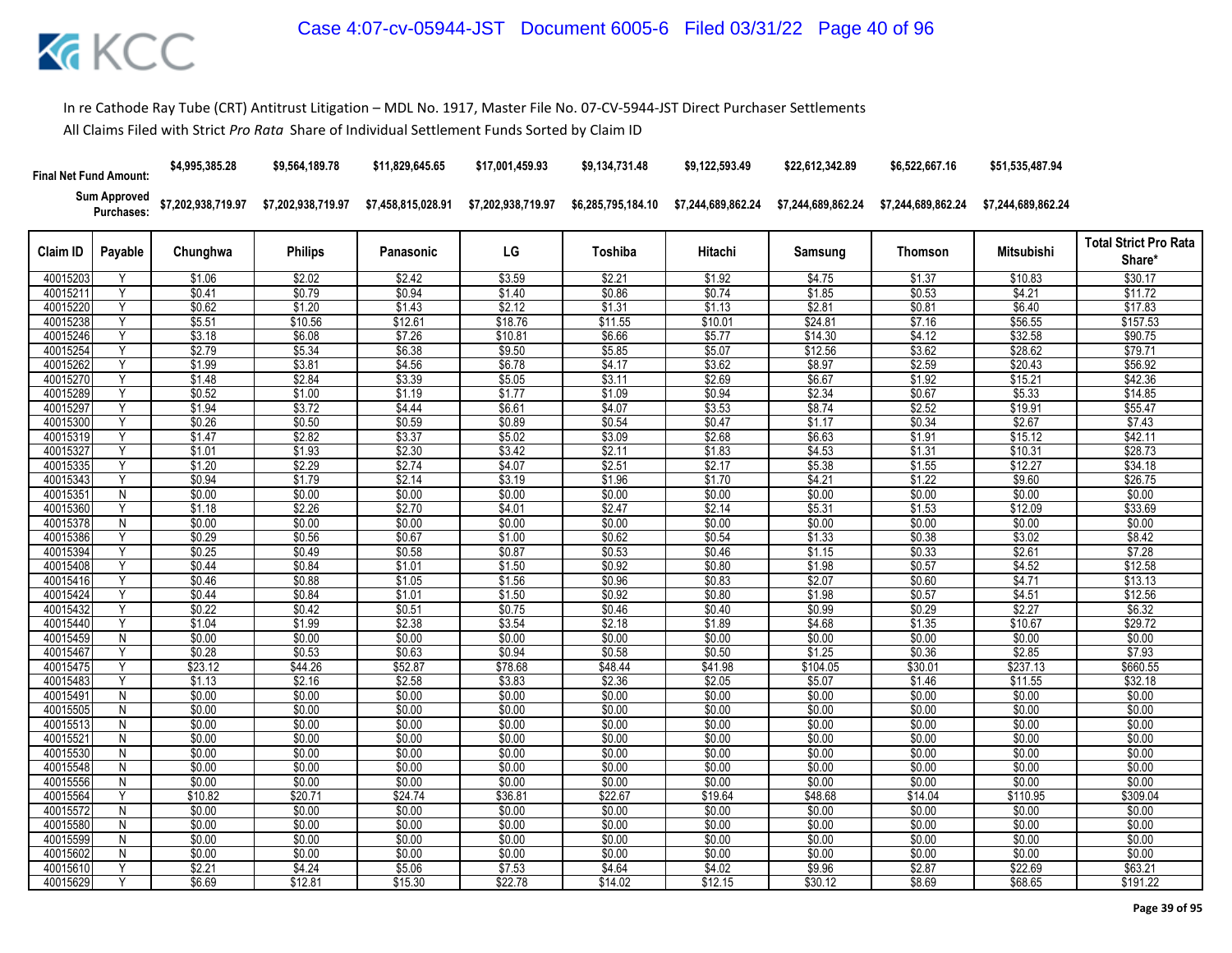| <b>Final Net Fund Amount:</b> | \$4,995,385.28     | \$9.564.189.78     | \$11.829.645.65    | \$17.001.459.93    | \$9.134.731.48     | \$9.122.593.49 | \$22,612,342.89                       | \$6,522,667.16     | \$51,535,487.94    |
|-------------------------------|--------------------|--------------------|--------------------|--------------------|--------------------|----------------|---------------------------------------|--------------------|--------------------|
| Sum Approved<br>Purchases:    | \$7,202,938,719.97 | \$7,202,938,719.97 | \$7,458,815,028.91 | \$7,202,938,719.97 | \$6.285.795.184.10 |                | \$7.244.689.862.24 \$7.244.689.862.24 | \$7.244.689.862.24 | \$7.244.689.862.24 |

|                      |                         |                  |                  |                  |                  |                  |                  |                  |                  |                   | <b>Total Strict Pro Rata</b> |
|----------------------|-------------------------|------------------|------------------|------------------|------------------|------------------|------------------|------------------|------------------|-------------------|------------------------------|
| Claim ID             | Payable                 | Chunghwa         | <b>Philips</b>   | Panasonic        | LG               | Toshiba          | Hitachi          | Samsung          | <b>Thomson</b>   | <b>Mitsubishi</b> | Share*                       |
| 40015637             |                         | \$0.48           | \$0.92           | \$1.09           | \$1.63           | \$1.00           | \$0.87           | \$2.15           | \$0.62           | \$4.91            | \$13.67                      |
| 40015645             | $\overline{Y}$          | \$13.63          | \$26.09          | \$31.16          | \$46.38          | \$28.56          | \$24.74          | \$61.33          | \$17.69          | \$139.78          | \$389.37                     |
| 4001565              |                         | \$4.33           | \$8.30           | \$9.91           | \$14.75          | \$9.08           | \$7.87           | \$19.51          | \$5.63           | \$44.46           | \$123.85                     |
| 40015661             | Ñ                       | \$0.00           | \$0.00           | \$0.00           | \$0.00           | \$0.00           | \$0.00           | \$0.00           | \$0.00           | \$0.00            | \$0.00                       |
| 40015670             | $\mathsf{N}$            | \$0.00           | \$0.00           | \$0.00           | \$0.00           | \$0.00           | \$0.00           | \$0.00           | \$0.00           | \$0.00            | \$0.00                       |
| 40015688             | Ñ                       | \$0.00           | \$0.00           | \$0.00           | \$0.00           | \$0.00           | \$0.00           | \$0.00           | \$0.00           | \$0.00            | \$0.00                       |
| 40015696             | N                       | \$0.00           | \$0.00           | \$0.00           | \$0.00           | \$0.00           | \$0.00           | \$0.00           | \$0.00           | \$0.00            | \$0.00                       |
| 40015700             | ${\sf N}$               | \$0.00           | \$0.00           | \$0.00           | \$0.00           | \$0.00           | \$0.00           | \$0.00           | \$0.00           | \$0.00            | \$0.00                       |
| 40015718             | Y                       | \$0.05           | \$0.10           | \$0.12           | \$0.18           | \$0.11           | \$0.09           | \$0.23           | \$0.07           | \$0.53            | \$1.49                       |
| 40015726             | V                       | \$0.31           | \$0.60           | \$0.71           | \$1.06           | \$0.65           | \$0.57           | \$1.40           | \$0.41           | \$3.20            | \$8.92                       |
| 40015734             |                         | \$0.10           | \$0.20           | \$0.24           | \$0.35           | \$0.22           | \$0.19           | \$0.47           | \$0.14           | \$1.07            | \$2.97                       |
| 40157373             | Y                       | \$0.62           | \$1.19           | \$1.43           | \$2.12           | \$1.31           | \$1.13           | \$2.81           | \$0.81           | \$6.39            | \$17.81                      |
| 40157381             | Y                       | \$1.21           | \$2.32           | \$2.78           | \$4.13           | \$2.54           | \$2.20           | \$5.46           | \$1.58           | \$12.45           | \$34.68                      |
| 40157390             | $\overline{\mathsf{v}}$ | \$5.82           | \$11.15          | \$13.32          | \$19.82          | \$12.21          | \$10.58          | \$26.22          | \$7.56           | \$59.75           | \$166.43                     |
| 40157403             | N                       | \$0.00           | \$0.00           | \$0.00           | \$0.00           | \$0.00           | \$0.00           | \$0.00           | \$0.00           | \$0.00            | \$0.00                       |
| 40157411             | N                       | \$0.00           | \$0.00           | \$0.00           | \$0.00           | \$0.00           | \$0.00           | \$0.00           | \$0.00           | \$0.00            | \$0.00                       |
| 40157420             | N                       | \$0.00           | \$0.00           | \$0.00           | \$0.00           | \$0.00           | \$0.00           | \$0.00           | \$0.00           | \$0.00            | \$0.00                       |
| 40157438             | Y                       | \$1.18           | \$2.27           | \$2.71           | \$4.03           | \$2.48           | \$2.15           | \$5.33           | \$1.54           | \$12.15           | \$33.83                      |
| 40157446             | N                       | \$0.00           | \$0.00           | \$0.00           | \$0.00           | \$0.00           | \$0.00           | \$0.00           | \$0.00           | \$0.00            | \$0.00                       |
| 40157454             | N                       | \$0.00           | \$0.00           | \$0.00           | \$0.00           | \$0.00           | \$0.00           | \$0.00           | \$0.00           | \$0.00            | \$0.00                       |
| 40157462             | Y                       | \$0.77           | \$1.48           | \$1.76           | \$2.63           | \$1.62           | \$1.40           | \$3.47           | \$1.00           | \$7.91            | \$22.04                      |
| 40157470             | $\checkmark$            | \$1.02           | \$1.96           | \$2.34           | \$3.48           | \$2.14           | \$1.86           | \$4.60           | \$1.33           | \$10.49           | \$29.23                      |
| 40157489             |                         | \$2.81           | \$5.38           | \$6.42           | \$9.56           | \$5.88           | \$5.10           | \$12.64          | \$3.65           | \$28.80           | \$80.23                      |
| 40157497             | Y                       | \$0.61           | \$1.16           | \$1.39           | \$2.07           | \$1.27           | \$1.10           | \$2.73           | \$0.79           | \$6.22            | \$17.34                      |
| 40157500             | N                       | \$0.00           | \$0.00<br>\$0.00 | \$0.00<br>\$0.00 | \$0.00<br>\$0.00 | \$0.00           | \$0.00<br>\$0.00 | \$0.00<br>\$0.00 | \$0.00<br>\$0.00 | \$0.00<br>\$0.00  | \$0.00<br>\$0.00             |
| 40157519             | $\overline{N}$<br>Y     | \$0.00           |                  |                  |                  | \$0.00           |                  |                  |                  |                   |                              |
| 40157527<br>40157535 | N                       | \$1.14<br>\$0.00 | \$2.19<br>\$0.00 | \$2.62<br>\$0.00 | \$3.89<br>\$0.00 | \$2.40<br>\$0.00 | \$2.08<br>\$0.00 | \$5.15<br>\$0.00 | \$1.49<br>\$0.00 | \$11.74<br>\$0.00 | \$32.70<br>\$0.00            |
| 40157543             | Y                       | \$0.76           | \$1.46           | \$1.74           | \$2.60           | \$1.60           | \$1.39           | \$3.43           | \$0.99           | \$7.82            | \$21.80                      |
| 4015755              | γ                       | \$0.59           | \$1.13           | \$1.35           | \$2.01           | \$1.24           | \$1.07           | \$2.65           | \$0.77           | \$6.05            | \$16.84                      |
| 40157560             |                         | \$0.76           | \$1.46           | \$1.74           | \$2.60           | \$1.60           | \$1.39           | \$3.43           | \$0.99           | \$7.82            | \$21.80                      |
| 40157578             | Υ                       | \$1.01           | \$1.93           | \$2.31           | \$3.44           | \$2.12           | \$1.83           | \$4.55           | \$1.31           | \$10.36           | \$28.86                      |
| 40157586             | $\mathsf{N}$            | \$0.00           | \$0.00           | \$0.00           | \$0.00           | \$0.00           | \$0.00           | \$0.00           | \$0.00           | \$0.00            | \$0.00                       |
| 40157594             | V                       | \$0.73           | \$1.39           | \$1.67           | \$2.48           | \$1.53           | \$1.32           | \$3.28           | \$0.95           | \$7.47            | \$20.81                      |
| 40157608             |                         | \$0.48           | \$0.93           | \$1.11           | \$1.64           | \$1.01           | \$0.88           | \$2.17           | \$0.63           | \$4.96            | \$13.81                      |
| 40157616             | Y                       | \$1.53           | \$2.92           | \$3.49           | \$5.19           | \$3.20           | \$2.77           | \$6.87           | \$1.98           | \$15.65           | \$43.59                      |
| 40157624             | Y                       | \$0.33           | \$0.63           | \$0.75           | \$1.12           | \$0.69           | \$0.60           | \$1.48           | \$0.43           | \$3.38            | \$9.41                       |
| 40157632             | $\vee$                  | \$1.30           | \$2.49           | \$2.97           | \$4.43           | \$2.72           | \$2.36           | \$5.85           | \$1.69           | \$13.34           | \$37.15                      |
| 40157640             |                         | \$13.00          | \$24.90          | \$29.74          | \$44.26          | \$27.25          | \$23.61          | \$58.52          | \$16.88          | \$133.38          | \$371.54                     |
| 40157659             | Y                       | \$0.07           | \$0.13           | \$0.16           | \$0.24           | \$0.15           | \$0.13           | \$0.31           | \$0.09           | \$0.71            | \$1.98                       |
| 40157667             | Υ                       | \$0.56           | \$1.08           | \$1.29           | \$1.92           | \$1.18           | \$1.02           | \$2.54           | \$0.73           | \$5.78            | \$16.10                      |
| 40157675             | N                       | \$0.00           | \$0.00           | \$0.00           | \$0.00           | \$0.00           | \$0.00           | \$0.00           | \$0.00           | \$0.00            | \$0.00                       |
| 40157683             | Δ                       | \$2.25           | \$4.31           | \$5.15           | \$7.66           | \$4.72           | \$4.09           | \$10.13          | \$2.92           | \$23.09           | \$64.33                      |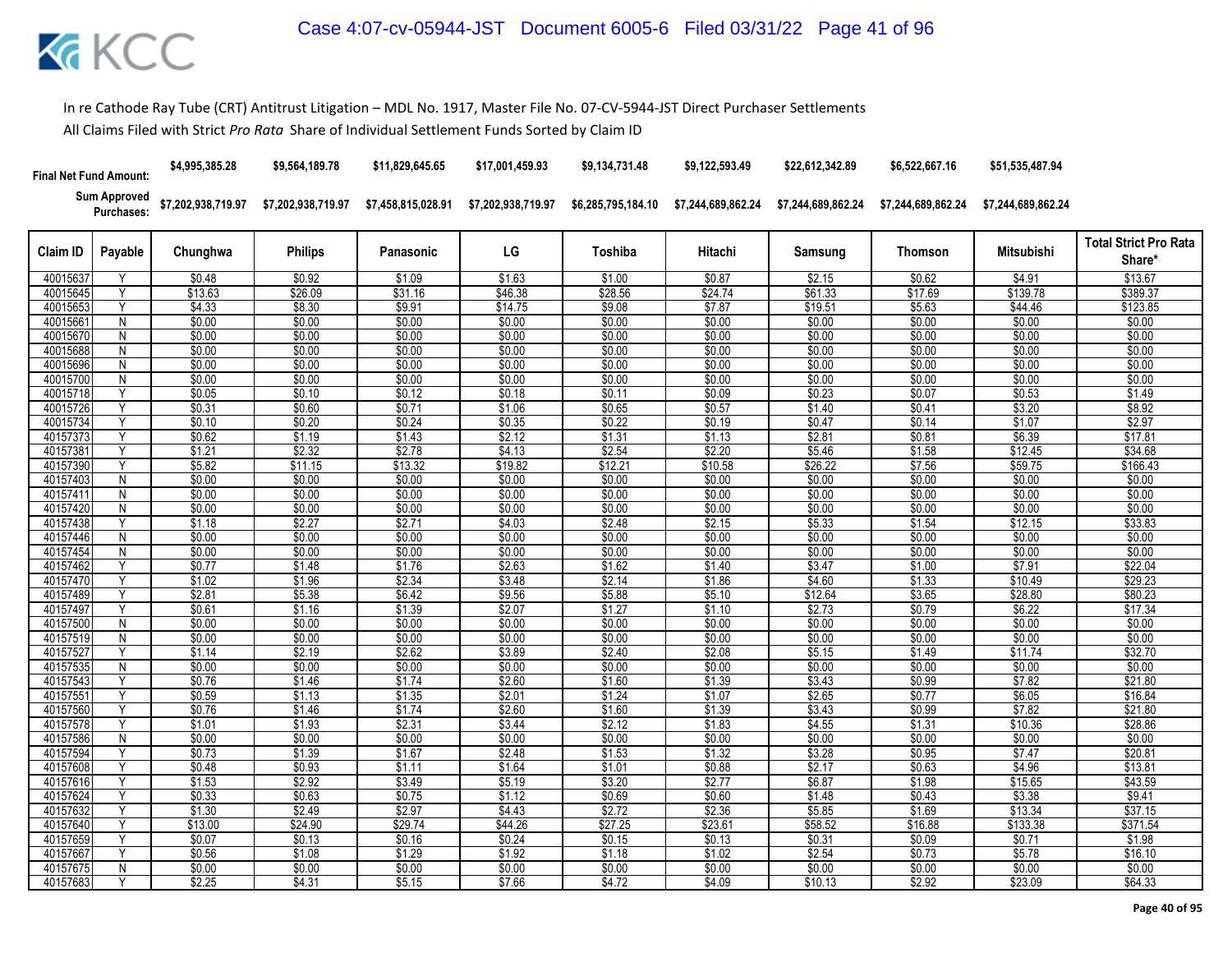| <b>Final Net Fund Amount:</b> | \$4.995.385.28     | \$9.564.189.78     | \$11,829,645,65    | \$17,001,459.93    | \$9.134.731.48     | \$9.122.593.49                        | \$22,612,342,89 | \$6,522,667.16     | \$51,535,487.94    |
|-------------------------------|--------------------|--------------------|--------------------|--------------------|--------------------|---------------------------------------|-----------------|--------------------|--------------------|
| Sum Approved<br>Purchases:    | \$7,202,938,719.97 | \$7,202,938,719.97 | \$7,458,815,028.91 | \$7,202,938,719.97 | \$6,285,795,184.10 | \$7.244.689.862.24 \$7.244.689.862.24 |                 | \$7.244.689.862.24 | \$7.244.689.862.24 |

| Claim ID             | Payable                 | Chunghwa         | <b>Philips</b>    | Panasonic         | LG                | Toshiba          | Hitachi           | Samsung           | <b>Thomson</b>   | Mitsubishi         | <b>Total Strict Pro Rata</b> |
|----------------------|-------------------------|------------------|-------------------|-------------------|-------------------|------------------|-------------------|-------------------|------------------|--------------------|------------------------------|
|                      |                         |                  |                   |                   |                   |                  |                   |                   |                  |                    | Share*                       |
| 40157691             | Υ                       | \$2.89           | \$5.54            | \$6.62            | \$9.85            | \$6.06           | \$5.25            | \$13.02           | \$3.76           | \$29.68            | \$82.67                      |
| 40157705             | N                       | \$0.00           | \$0.00            | \$0.00            | \$0.00            | \$0.00           | \$0.00            | \$0.00            | \$0.00           | \$0.00             | \$0.00                       |
| 40157713             | γ                       | \$0.55           | \$1.05            | \$1.25            | \$1.86            | \$1.14           | \$0.99            | \$2.46            | \$0.71           | \$5.60             | \$15.60                      |
| 4015772              |                         | \$1.21           | \$2.32            | \$2.78            | \$4.13            | \$2.54           | \$2.20            | \$5.46            | \$1.58           | \$12.45            | \$34.68                      |
| 40157730             | Y                       | \$0.59           | \$1.13            | \$1.35            | \$2.02            | \$1.24           | \$1.08            | \$2.67            | \$0.77           | \$6.08             | \$16.92                      |
| 40157748             | Y                       | \$1.91           | \$3.65            | \$4.36            | \$6.49            | \$3.99           | \$3.46            | \$8.58            | \$2.47           | \$19.55            | \$54.46                      |
| 40157756             | $\overline{\mathsf{v}}$ | \$0.52           | \$1.00            | \$1.19            | \$1.77            | \$1.09           | \$0.94            | \$2.34            | \$0.68           | \$5.34             | \$14.86                      |
| 40157764             | γ                       | \$3.38           | \$6.46            | \$7.72            | \$11.49           | \$7.07           | \$6.13            | \$15.19           | \$4.38           | \$34.63            | \$96.45                      |
| 40157772             | N                       | \$0.00           | \$0.00            | \$0.00            | \$0.00            | \$0.00           | \$0.00            | \$0.00            | \$0.00           | \$0.00             | \$0.00                       |
| 40157780             | Y                       | \$0.15           | \$0.28            | \$0.34            | \$0.50            | \$0.31           | \$0.27            | \$0.66            | \$0.19           | \$1.50             | \$4.19                       |
| 40157799             | Υ                       | \$3.60           | \$6.89            | \$8.23            | \$12.25           | \$7.54           | \$6.53            | \$16.20           | \$4.67           | \$36.92            | \$102.84                     |
| 40157802             | N                       | \$0.00           | \$0.00            | \$0.00            | \$0.00            | \$0.00           | \$0.00            | \$0.00            | \$0.00           | \$0.00             | \$0.00                       |
| 40157810             | N                       | \$0.00           | \$0.00            | \$0.00            | \$0.00            | \$0.00           | \$0.00            | \$0.00            | \$0.00           | \$0.00             | \$0.00                       |
| 40157829             | Υ                       | \$1.21           | \$2.32            | \$2.78            | \$4.13            | \$2.54           | \$2.20            | \$5.46            | \$1.58           | \$12.45            | \$34.68                      |
| 40157837             | Y                       | \$0.52           | \$0.99            | \$1.18            | \$1.76            | \$1.08           | \$0.94            | \$2.33            | \$0.67           | \$5.31             | \$14.79                      |
| 40157845             | Y                       | \$1.52           | \$2.90            | \$3.47            | \$5.16            | \$3.18           | \$2.75            | \$6.83            | \$1.97           | \$15.56            | \$43.35                      |
| 40157853             | Y                       | \$0.77           | \$1.47            | \$1.75            | \$2.61            | \$1.61           | \$1.39            | \$3.45            | \$1.00           | \$7.87             | \$21.92                      |
| 4015786              | Y                       | \$1.01           | \$1.94            | \$2.32            | \$3.45            | \$2.13           | \$1.84            | \$4.56            | \$1.32           | \$10.40            | \$28.98                      |
| 40157870             | γ                       | \$5.53           | \$10.59           | \$12.64           | \$18.82           | \$11.59          | \$10.04           | \$24.88           | \$7.18           | \$56.71            | \$157.98                     |
| 40157888             | N                       | \$0.00           | \$0.00            | \$0.00            | \$0.00            | \$0.00           | \$0.00            | \$0.00            | \$0.00           | \$0.00             | \$0.00                       |
| 40157896             | Y                       | \$0.40           | \$0.76            | \$0.91            | \$1.36            | \$0.84           | \$0.72            | \$1.80            | \$0.52           | \$4.10             | \$11.41                      |
| 40157900             | Y                       | \$1.07           | \$2.06            | \$2.46            | \$3.66            | \$2.25           | \$1.95            | \$4.84            | \$1.40           | \$11.03            | \$30.71                      |
| 40157918             | N                       | \$0.00           | \$0.00            | \$0.00            | \$0.00            | \$0.00           | \$0.00            | \$0.00            | \$0.00           | \$0.00             | \$0.00                       |
| 40157926             | N<br>Υ                  | \$0.00           | \$0.00            | \$0.00            | \$0.00            | \$0.00           | \$0.00            | \$0.00            | \$0.00           | \$0.00<br>\$5.16   | \$0.00                       |
| 40157934<br>40157942 | Y                       | \$0.50           | \$0.96            | \$1.15            | \$1.71            | \$1.05<br>\$2.27 | \$0.91            | \$2.26            | \$0.65           |                    | \$14.37                      |
| 40157950             | Υ                       | \$1.08<br>\$5.56 | \$2.07<br>\$10.64 | \$2.47<br>\$12.70 | \$3.68<br>\$18.91 | \$11.64          | \$1.96<br>\$10.09 | \$4.87<br>\$25.00 | \$1.40<br>\$7.21 | \$11.10<br>\$56.98 | \$30.91<br>\$158.72          |
| 40157969             | Υ                       | \$0.12           | \$0.23            | \$0.28            | \$0.42            | \$0.26           | \$0.22            | \$0.55            | \$0.16           | \$1.25             | \$3.49                       |
| 40157977             | Υ                       | \$1.13           | \$2.16            | \$2.58            | \$3.83            | \$2.36           | \$2.05            | \$5.07            | \$1.46           | \$11.55            | \$32.18                      |
| 40157985             | Y                       | \$1.05           | \$2.01            | \$2.40            | \$3.57            | \$2.20           | \$1.90            | \$4.72            | \$1.36           | \$10.76            | \$29.97                      |
| 40157993             | N                       | \$0.00           | \$0.00            | \$0.00            | \$0.00            | \$0.00           | \$0.00            | \$0.00            | \$0.00           | \$0.00             | \$0.00                       |
| 40158000             | Υ                       | \$2.49           | \$4.78            | \$5.70            | \$8.49            | \$5.23           | \$4.53            | \$11.23           | \$3.24           | \$25.59            | \$71.28                      |
| 40158019             | N                       | \$0.00           | \$0.00            | \$0.00            | \$0.00            | \$0.00           | \$0.00            | \$0.00            | \$0.00           | \$0.00             | \$0.00                       |
| 40158027             | Y                       | \$0.52           | \$1.00            | \$1.19            | \$1.77            | \$1.09           | \$0.94            | \$2.34            | \$0.68           | \$5.34             | \$14.86                      |
| 40158035             |                         | \$1.52           | \$2.90            | \$3.47            | \$5.16            | \$3.18           | \$2.75            | \$6.82            | \$1.97           | \$15.54            | \$43.30                      |
| 40158043             | N                       | \$0.00           | \$0.00            | \$0.00            | \$0.00            | \$0.00           | \$0.00            | \$0.00            | \$0.00           | \$0.00             | \$0.00                       |
| 4015805              | Υ                       | \$4.16           | \$7.97            | \$9.52            | \$14.16           | \$8.72           | \$7.56            | \$18.73           | \$5.40           | \$42.68            | \$118.89                     |
| 40158060             | Y                       | \$6.06           | \$11.61           | \$13.86           | \$20.63           | \$12.70          | \$11.01           | \$27.28           | \$7.87           | \$62.18            | \$173.20                     |
| 40158078             | V                       | \$5.43           | \$10.40           | \$12.42           | \$18.49           | \$11.38          | \$9.86            | \$24.44           | \$7.05           | \$55.71            | \$155.18                     |
| 40158086             | N                       | \$0.00           | \$0.00            | \$0.00            | \$0.00            | \$0.00           | \$0.00            | \$0.00            | \$0.00           | \$0.00             | \$0.00                       |
| 40158094             | v                       | \$0.73           | \$1.39            | \$1.67            | \$2.48            | \$1.53           | \$1.32            | \$3.28            | \$0.95           | \$7.47             | \$20.81                      |
| 40158108             | Y                       | \$0.74           | \$1.42            | \$1.69            | \$2.52            | \$1.55           | \$1.35            | \$3.34            | \$0.96           | \$7.60             | \$21.17                      |
| 40158116             | N                       | \$0.00           | \$0.00            | \$0.00            | \$0.00            | \$0.00           | \$0.00            | \$0.00            | \$0.00           | \$0.00             | \$0.00                       |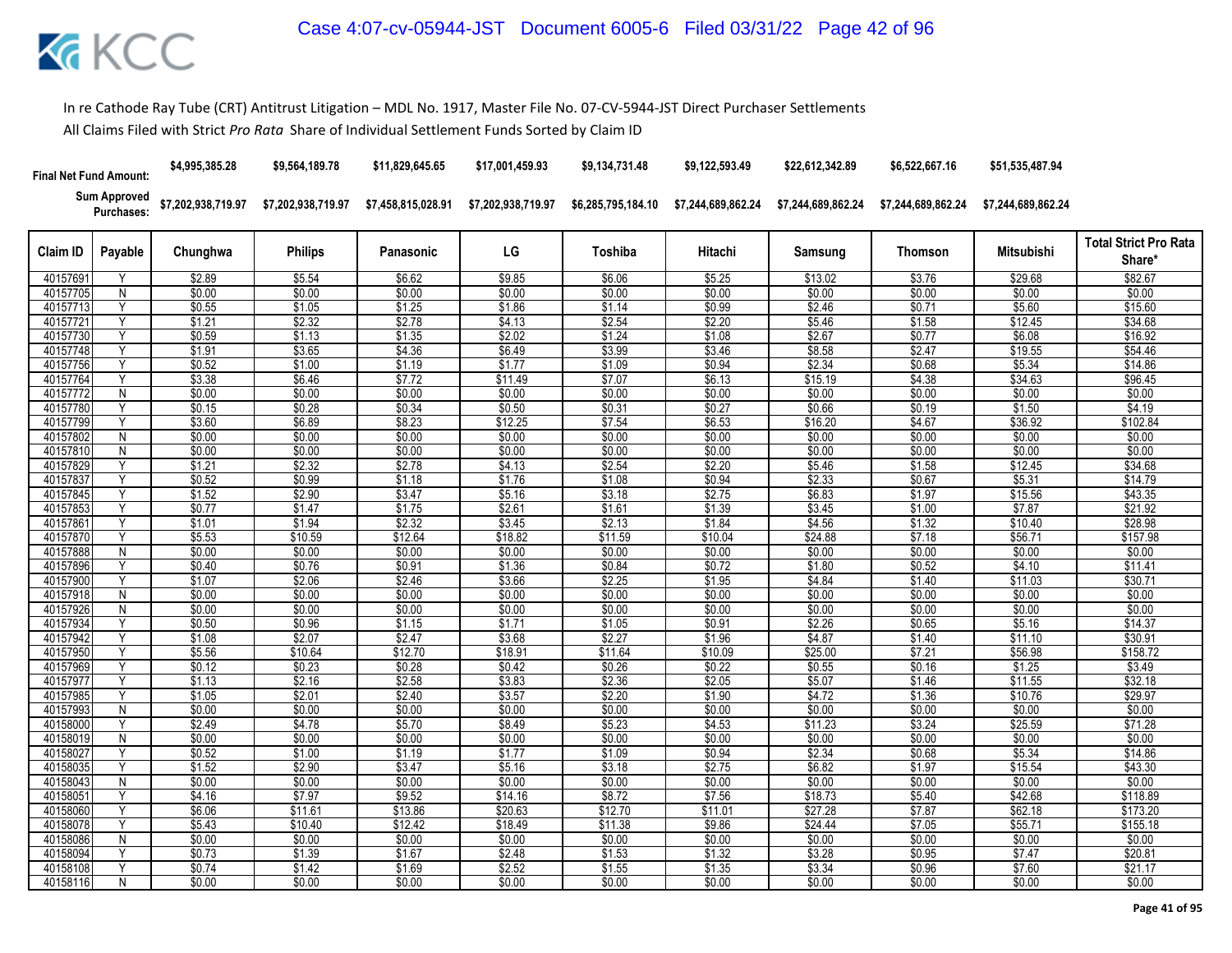| <b>Final Net Fund Amount:</b> | \$4,995,385.28                                | \$9.564.189.78     | \$11,829,645,65    | \$17.001.459.93    | \$9.134.731.48     | \$9.122.593.49     | \$22,612,342.89                       | \$6,522,667.16 | \$51,535,487.94    |
|-------------------------------|-----------------------------------------------|--------------------|--------------------|--------------------|--------------------|--------------------|---------------------------------------|----------------|--------------------|
|                               | Sum Approved \$7,202,938,719.97<br>Purchases: | \$7,202,938,719.97 | \$7,458,815,028.91 | \$7,202,938,719.97 | \$6,285,795,184.10 | \$7.244.689.862.24 | \$7.244.689.862.24 \$7.244.689.862.24 |                | \$7.244.689.862.24 |

|          |                         |          |                |           |          |         |                  |          |                | <b>Mitsubishi</b> | <b>Total Strict Pro Rata</b> |
|----------|-------------------------|----------|----------------|-----------|----------|---------|------------------|----------|----------------|-------------------|------------------------------|
| Claim ID | Payable                 | Chunghwa | <b>Philips</b> | Panasonic | LG       | Toshiba | Hitachi          | Samsung  | <b>Thomson</b> |                   | Share*                       |
| 40158124 |                         | \$3.40   | \$6.51         | \$7.77    | \$11.57  | \$7.12  | \$6.17           | \$15.29  | \$4.41         | \$34.86           | \$97.09                      |
| 40158132 | Y                       | \$0.93   | \$1.78         | \$2.13    | \$3.17   | \$1.95  | \$1.69           | \$4.19   | \$1.21         | \$9.56            | \$26.63                      |
| 40158140 | $\overline{N}$          | \$0.00   | \$0.00         | \$0.00    | \$0.00   | \$0.00  | \$0.00           | \$0.00   | \$0.00         | \$0.00            | \$0.00                       |
| 40158159 |                         | \$1.49   | \$2.85         | \$3.41    | \$5.07   | \$3.12  | \$2.71           | \$6.71   | \$1.94         | \$15.29           | \$42.60                      |
| 40158167 | N                       | \$0.00   | \$0.00         | \$0.00    | \$0.00   | \$0.00  | \$0.00           | \$0.00   | \$0.00         | \$0.00            | \$0.00                       |
| 40158175 | Υ                       | \$1.92   | \$3.68         | \$4.40    | \$6.55   | \$4.03  | \$3.49           | \$8.66   | \$2.50         | \$19.74           | \$54.99                      |
| 40158183 | Y                       | \$0.32   | \$0.62         | \$0.74    | \$1.10   | \$0.68  | \$0.59           | \$1.46   | \$0.42         | \$3.33            | \$9.26                       |
| 40158191 |                         | \$0.56   | \$1.07         | \$1.27    | \$1.90   | \$1.17  | \$1.01           | \$2.51   | \$0.72         | \$5.71            | \$15.92                      |
| 40158205 | Υ                       | \$42.48  | \$81.33        | \$97.14   | \$144.57 | \$89.01 | \$77.13          | \$191.18 | \$55.15        | \$435.71          | \$1,213.68                   |
| 40158213 | N                       | \$0.00   | \$0.00         | \$0.00    | \$0.00   | \$0.00  | \$0.00           | \$0.00   | \$0.00         | \$0.00            | \$0.00                       |
| 4015822  | N                       | \$0.00   | \$0.00         | \$0.00    | \$0.00   | \$0.00  | \$0.00           | \$0.00   | \$0.00         | \$0.00            | \$0.00                       |
| 40158230 | N                       | \$0.00   | \$0.00         | \$0.00    | \$0.00   | \$0.00  | \$0.00           | \$0.00   | \$0.00         | \$0.00            | \$0.00                       |
| 40158248 | N                       | \$0.00   | \$0.00         | \$0.00    | \$0.00   | \$0.00  | \$0.00           | \$0.00   | \$0.00         | \$0.00            | \$0.00                       |
| 40158256 | N                       | \$0.00   | \$0.00         | \$0.00    | \$0.00   | \$0.00  | \$0.00           | \$0.00   | \$0.00         | \$0.00            | \$0.00                       |
| 40158264 | $\checkmark$            | \$0.76   | \$1.46         | \$1.74    | \$2.60   | \$1.60  | \$1.39           | \$3.43   | \$0.99         | \$7.82            | \$21.80                      |
| 40158272 | N                       | \$0.00   | \$0.00         | \$0.00    | \$0.00   | \$0.00  | \$0.00           | \$0.00   | \$0.00         | \$0.00            | \$0.00                       |
| 40158280 | ٧                       | \$0.63   | \$1.20         | \$1.44    | \$2.14   | \$1.32  | \$1.14           | \$2.82   | \$0.81         | \$6.44            | \$17.93                      |
| 40158299 | $\overline{\mathsf{v}}$ | \$1.77   | \$3.38         | \$4.04    | \$6.01   | \$3.70  | \$3.21           | \$7.95   | \$2.29         | \$18.13           | \$50.49                      |
| 40158302 |                         | \$0.47   | \$0.90         | \$1.07    | \$1.59   | \$0.98  | \$0.85           | \$2.11   | \$0.61         | \$4.80            | \$13.38                      |
| 40158310 | N                       | \$0.00   | \$0.00         | \$0.00    | \$0.00   | \$0.00  | \$0.00           | \$0.00   | \$0.00         | \$0.00            | \$0.00                       |
| 40158329 | Υ                       | \$0.21   | \$0.40         | \$0.48    | \$0.71   | \$0.44  | \$0.38           | \$0.94   | \$0.27         | \$2.13            | \$5.94                       |
| 40158337 | $\overline{\mathsf{v}}$ | \$0.28   | \$0.53         | \$0.63    | \$0.94   | \$0.58  | \$0.50           | \$1.25   | \$0.36         | \$2.85            | \$7.93                       |
| 40158345 | N                       | \$0.00   | \$0.00         | \$0.00    | \$0.00   | \$0.00  | \$0.00           | \$0.00   | \$0.00         | \$0.00            | \$0.00                       |
| 40158353 | N                       | \$0.00   | \$0.00         | \$0.00    | \$0.00   | \$0.00  | \$0.00           | \$0.00   | \$0.00         | \$0.00            | \$0.00                       |
| 40158361 | Y                       | \$0.45   | \$0.87         | \$1.04    | \$1.55   | \$0.95  | \$0.82           | \$2.04   | \$0.59         | \$4.66            | \$12.98                      |
| 40158370 | $\overline{N}$          | \$0.00   | \$0.00         | \$0.00    | \$0.00   | \$0.00  | \$0.00           | \$0.00   | \$0.00         | \$0.00            | \$0.00                       |
| 40158388 | N                       | \$0.00   | \$0.00         | \$0.00    | \$0.00   | \$0.00  | \$0.00           | \$0.00   | \$0.00         | \$0.00            | \$0.00                       |
| 40158396 | Y                       | \$1.67   | \$3.20         | \$3.82    | \$5.69   | \$3.50  | \$3.03           | \$7.52   | \$2.17         | \$17.14           | \$47.75                      |
| 40158400 | Y                       | \$1.82   | \$3.49         | \$4.16    | \$6.20   | \$3.81  | \$3.31           | \$8.19   | \$2.36         | \$18.67           | \$52.02                      |
| 40158418 | $\checkmark$            | \$0.71   | \$1.36         | \$1.63    | \$2.43   | \$1.49  | \$1.29           | \$3.21   | \$0.93         | \$7.31            | \$20.36                      |
| 40158426 |                         | \$0.17   | \$0.33         | \$0.40    | \$0.59   | \$0.36  | \$0.31           | \$0.78   | \$0.23         | \$1.78            | \$4.95                       |
| 40158434 | Υ                       | \$0.42   | \$0.80         | \$0.95    | \$1.42   | \$0.87  | \$0.76           | \$1.87   | \$0.54         | \$4.27            | \$11.89                      |
| 40158442 | Y                       | \$0.35   | \$0.66         | \$0.79    | \$1.18   | \$0.73  | \$0.63           | \$1.56   | \$0.45         | \$3.56            | \$9.91                       |
| 40158450 |                         | \$1.39   | \$2.66         | \$3.17    | \$4.72   | \$2.91  | \$2.52           | \$6.24   | \$1.80         | \$14.23           | \$39.63                      |
| 40158469 | Υ                       | \$1.04   | \$1.99         | \$2.38    | \$3.54   | \$2.18  | \$1.89           | \$4.68   | \$1.35         | \$10.67           | \$29.72                      |
| 40158477 | Y                       | \$0.34   | \$0.65         | \$0.77    | \$1.15   | \$0.71  | \$0.61           | \$1.52   | \$0.44         | \$3.47            | \$9.66                       |
| 40158485 | $\overline{N}$<br>v     | \$0.00   | \$0.00         | \$0.00    | \$0.00   | \$0.00  | \$0.00           | \$0.00   | \$0.00         | \$0.00            | \$0.00                       |
| 40158493 |                         | \$0.21   | \$0.40         | \$0.48    | \$0.71   | \$0.44  | \$0.38<br>\$0.00 | \$0.94   | \$0.27         | \$2.13            | \$5.94                       |
| 40158507 | $\overline{N}$<br>Υ     | \$0.00   | \$0.00         | \$0.00    | \$0.00   | \$0.00  |                  | \$0.00   | \$0.00         | \$0.00            | \$0.00                       |
| 40158515 | $\checkmark$            | \$3.90   | \$7.47         | \$8.92    | \$13.28  | \$8.17  | \$7.08           | \$17.56  | \$5.06         | \$40.01           | \$111.46                     |
| 40158523 |                         | \$0.68   | \$1.29         | \$1.55    | \$2.30   | \$1.42  | \$1.23           | \$3.04   | \$0.88         | \$6.94            | \$19.32                      |
| 4015853  | Υ                       | \$0.53   | \$1.01         | \$1.21    | \$1.80   | \$1.11  | \$0.96           | \$2.38   | \$0.69         | \$5.41            | \$15.08                      |
| 40158540 |                         | \$1.26   | \$2.41         | \$2.88    | \$4.28   | \$2.64  | \$2.28           | \$5.66   | \$1.63         | \$12.90           | \$35.93                      |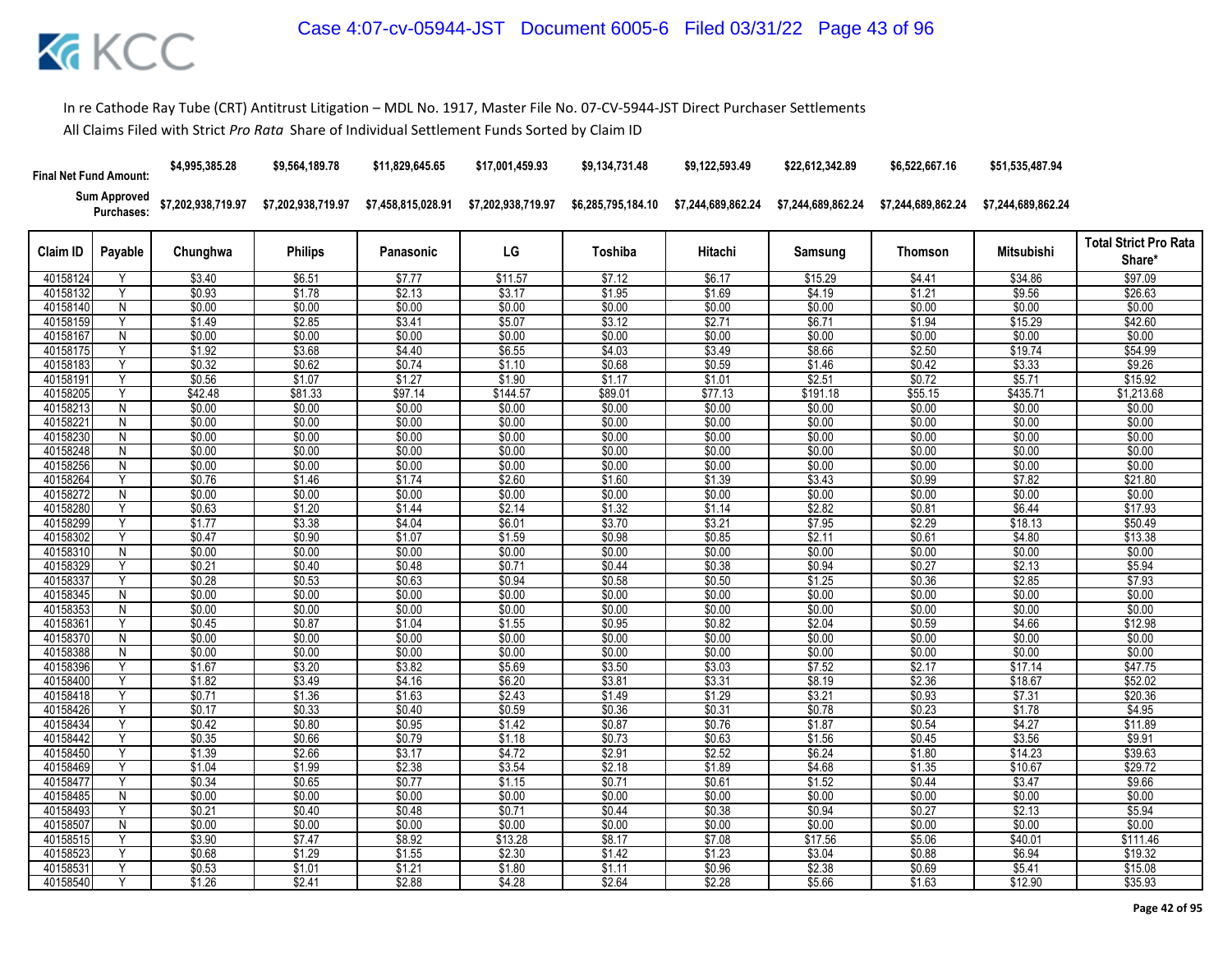| <b>Final Net Fund Amount:</b> | \$4,995,385.28     | \$9,564,189.78     | \$11.829.645.65    | \$17.001.459.93    | \$9.134.731.48 | \$9.122.593.49                                                                      | \$22.612.342.89 | \$6,522,667.16     | \$51,535,487.94    |
|-------------------------------|--------------------|--------------------|--------------------|--------------------|----------------|-------------------------------------------------------------------------------------|-----------------|--------------------|--------------------|
| Sum Approved<br>Purchases:    | \$7,202,938,719.97 | \$7,202,938,719.97 | \$7,458,815,028.91 | \$7,202,938,719.97 |                | \$6,285,795,184.10    \$7,244,689,862.24    \$7,244,689,862.24                    . |                 | \$7.244.689.862.24 | \$7.244.689.862.24 |

|                     |                         |                  |                   |                   |                   |                   |                  |                   |                  |                   | <b>Total Strict Pro Rata</b> |
|---------------------|-------------------------|------------------|-------------------|-------------------|-------------------|-------------------|------------------|-------------------|------------------|-------------------|------------------------------|
| Claim ID            | Payable                 | Chunghwa         | <b>Philips</b>    | Panasonic         | LG                | Toshiba           | Hitachi          | Samsung           | Thomson          | <b>Mitsubishi</b> | Share*                       |
| 40158558            | Υ                       | \$2.30           | \$4.41            | \$5.27            | \$7.84            | \$4.83            | \$4.18           | \$10.37           | \$2.99           | \$23.64           | \$65.85                      |
| 40158566            | $\mathsf{N}$            | \$0.00           | \$0.00            | \$0.00            | \$0.00            | \$0.00            | \$0.00           | \$0.00            | \$0.00           | \$0.00            | \$0.00                       |
| 40158574            | v                       | \$0.31           | \$0.60            | \$0.71            | \$1.06            | \$0.65            | \$0.57           | \$1.40            | \$0.41           | \$3.20            | \$8.92                       |
| 40158582            |                         | \$0.70           | \$1.34            | \$1.61            | \$2.39            | \$1.47            | \$1.27           | \$3.16            | \$0.91           | \$7.20            | \$20.06                      |
| 40158590            | Y                       | \$0.88           | \$1.69            | \$2.02            | \$3.01            | \$1.85            | \$1.61           | \$3.98            | \$1.15           | \$9.07            | \$25.26                      |
| 40158604            | v                       | \$0.80           | \$1.53            | \$1.82            | \$2.71            | \$1.67            | \$1.45           | \$3.59            | \$1.04           | \$8.18            | \$22.79                      |
| 4015861             |                         | \$0.90           | \$1.73            | \$2.06            | \$3.07            | \$1.89            | \$1.64           | \$4.06            | \$1.17           | \$9.25            | \$25.76                      |
| 40158620            | Y                       | \$2.39           | \$4.58            | \$5.47            | \$8.14            | \$5.01            | \$4.34           | \$10.77           | \$3.11           | \$24.54           | \$68.36                      |
| 40158639            | Υ                       | \$0.68           | \$1.29            | \$1.55            | \$2.30            | \$1.42            | \$1.23           | \$3.04            | \$0.88           | \$6.94            | \$19.32                      |
| 40158647            | $\overline{\mathsf{v}}$ | \$0.61           | \$1.16            | \$1.39            | \$2.07            | \$1.27            | \$1.10           | \$2.73            | \$0.79           | \$6.22            | \$17.34                      |
| 4015865             |                         | \$1.04           | \$1.99            | \$2.38            | \$3.54            | \$2.18            | \$1.89           | \$4.68            | \$1.35           | \$10.67           | \$29.72                      |
| 40158663            | Ñ                       | \$0.00           | \$0.00            | \$0.00            | \$0.00            | \$0.00            | \$0.00           | \$0.00            | \$0.00           | \$0.00            | \$0.00                       |
| 4015867             | $\mathsf{N}$            | \$0.00           | \$0.00            | \$0.00            | \$0.00            | \$0.00            | \$0.00           | \$0.00            | \$0.00           | \$0.00            | \$0.00                       |
| 40158680            | V                       | \$1.11           | \$2.12            | \$2.54            | \$3.78            | \$2.33            | \$2.01           | \$4.99            | \$1.44           | \$11.38           | \$31.70                      |
| 40158698            | $\overline{N}$          | \$0.00           | \$0.00            | \$0.00            | \$0.00            | \$0.00            | \$0.00           | \$0.00            | \$0.00           | \$0.00            | \$0.00                       |
| 40158701            | N                       | \$0.00           | \$0.00            | \$0.00            | \$0.00            | \$0.00            | \$0.00           | \$0.00            | \$0.00           | \$0.00            | \$0.00                       |
| 40158710            | V                       | \$1.01           | \$1.93            | \$2.30            | \$3.42            | \$2.11            | \$1.83           | \$4.53            | \$1.31           | \$10.31           | \$28.73                      |
| 40158728            | Y                       | \$0.29           | \$0.56            | \$0.67            | \$1.00            | \$0.62            | \$0.54           | \$1.33            | \$0.38           | \$3.02            | \$8.42                       |
| 40158736            | N                       | \$0.00           | \$0.00            | \$0.00            | \$0.00            | \$0.00            | \$0.00           | \$0.00            | \$0.00           | \$0.00            | \$0.00                       |
| 40158744            | γ                       | \$0.73           | \$1.39            | \$1.67            | \$2.48            | \$1.53            | \$1.32           | \$3.28            | \$0.95           | \$7.47            | \$20.81                      |
| 40158752            | Y                       | \$0.94           | \$1.79            | \$2.14            | \$3.19            | \$1.96            | \$1.70           | \$4.21            | \$1.22           | \$9.60            | \$26.74                      |
| 40158760            | Y                       | \$0.24           | \$0.46            | \$0.56            | \$0.83            | \$0.51            | \$0.44           | \$1.09            | \$0.32           | \$2.49            | \$6.94                       |
| 40158779            | Ϋ                       | \$0.16           | \$0.30            | \$0.36            | \$0.53            | \$0.33            | \$0.28           | \$0.70            | \$0.20           | \$1.60            | \$4.46                       |
| 40158787            | N                       | \$0.00           | \$0.00            | \$0.00            | \$0.00            | \$0.00            | \$0.00           | \$0.00            | \$0.00           | \$0.00            | \$0.00                       |
| 40158795            | N                       | \$0.00           | \$0.00            | \$0.00            | \$0.00            | \$0.00            | \$0.00           | \$0.00            | \$0.00           | \$0.00            | \$0.00                       |
| 40158809            | Y                       | \$0.71           | \$1.36            | \$1.63            | \$2.42            | \$1.49            | \$1.29           | \$3.20            | \$0.92           | \$7.29            | \$20.31                      |
| 4015881             | Y                       | \$1.58           | \$3.02            | \$3.61            | \$5.37            | \$3.30            | \$2.86           | \$7.10            | \$2.05           | \$16.17           | \$45.05                      |
| 40158825            | N<br>Y                  | \$0.00           | \$0.00            | \$0.00            | \$0.00            | \$0.00            | \$0.00           | \$0.00            | \$0.00           | \$0.00            | \$0.00                       |
| 40158833            |                         | \$1.24           | \$2.37            | \$2.83            | \$4.21            | \$2.59            | \$2.25           | \$5.57            | \$1.61           | \$12.69           | \$35.35                      |
| 4015884<br>40158850 | N<br>Υ                  | \$0.00<br>\$5.46 | \$0.00<br>\$10.46 | \$0.00<br>\$12.50 | \$0.00            | \$0.00            | \$0.00<br>\$9.92 | \$0.00<br>\$24.59 | \$0.00<br>\$7.09 | \$0.00<br>\$56.05 | \$0.00                       |
| 40158868            | $\overline{N}$          | \$0.00           | \$0.00            | \$0.00            | \$18.60<br>\$0.00 | \$11.45<br>\$0.00 | \$0.00           | \$0.00            | \$0.00           | \$0.00            | \$156.13<br>\$0.00           |
| 40158876            | Y                       | \$0.82           | \$1.58            | \$1.88            | \$2.80            | \$1.72            | \$1.49           | \$3.70            |                  | \$8.44            | \$23.51                      |
| 40158884            | Ñ                       | \$0.00           | \$0.00            | \$0.00            | \$0.00            | \$0.00            | \$0.00           | \$0.00            | \$1.07<br>\$0.00 | \$0.00            | \$0.00                       |
| 40158892            | N                       | \$0.00           | \$0.00            | \$0.00            | \$0.00            | \$0.00            | \$0.00           | \$0.00            | \$0.00           | \$0.00            | \$0.00                       |
| 40158906            | Y                       | \$1.82           | \$3.49            | \$4.16            | \$6.20            | \$3.81            | \$3.31           | \$8.19            | \$2.36           | \$18.67           | \$52.02                      |
| 40158914            | $\overline{N}$          | \$0.00           | \$0.00            | \$0.00            | \$0.00            | \$0.00            | \$0.00           | \$0.00            | \$0.00           | \$0.00            | \$0.00                       |
| 40158922            | Y                       | \$0.21           | \$0.40            | \$0.48            | \$0.71            | \$0.44            | \$0.38           | \$0.94            | \$0.27           | \$2.13            | \$5.94                       |
| 40158930            | N                       | \$0.00           | \$0.00            | \$0.00            | \$0.00            | \$0.00            | \$0.00           | \$0.00            | \$0.00           | \$0.00            | \$0.00                       |
| 40158949            | N                       | \$0.00           | \$0.00            | \$0.00            | \$0.00            | \$0.00            | \$0.00           | \$0.00            | \$0.00           | \$0.00            | \$0.00                       |
| 40158957            | $\overline{\mathsf{v}}$ | \$0.85           | \$1.62            | \$1.94            | \$2.89            | \$1.78            | \$1.54           | \$3.82            | \$1.10           | \$8.70            | \$24.24                      |
| 40158965            | N                       | \$0.00           | \$0.00            | \$0.00            | \$0.00            | \$0.00            | \$0.00           | \$0.00            | \$0.00           | \$0.00            | \$0.00                       |
| 40158973            | Υ                       | \$0.40           | \$0.76            | \$0.91            | \$1.36            | \$0.84            | \$0.72           | \$1.79            | \$0.52           | \$4.09            | \$11.39                      |
|                     |                         |                  |                   |                   |                   |                   |                  |                   |                  |                   |                              |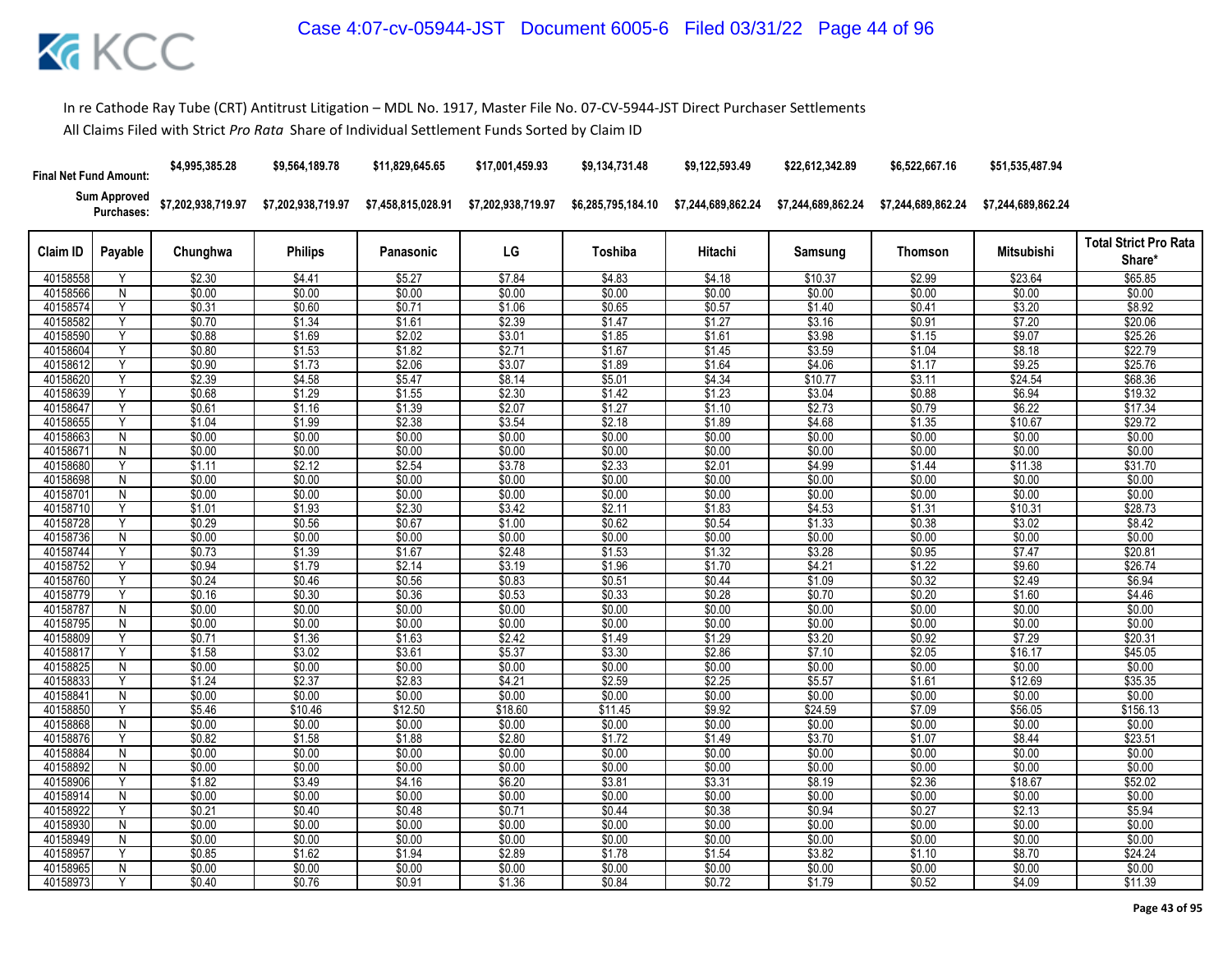| <b>Final Net Fund Amount:</b> | \$4,995,385.28                                | \$9.564.189.78     | \$11,829,645,65    | \$17.001.459.93    | \$9.134.731.48     | \$9.122.593.49     | \$22,612,342.89                       | \$6,522,667.16 | \$51,535,487.94    |
|-------------------------------|-----------------------------------------------|--------------------|--------------------|--------------------|--------------------|--------------------|---------------------------------------|----------------|--------------------|
|                               | Sum Approved \$7,202,938,719.97<br>Purchases: | \$7,202,938,719.97 | \$7,458,815,028.91 | \$7,202,938,719.97 | \$6,285,795,184.10 | \$7.244.689.862.24 | \$7.244.689.862.24 \$7.244.689.862.24 |                | \$7.244.689.862.24 |

|                      |                |                   |                   |                   |                   |                   |                   |                    |                   | <b>Mitsubishi</b>   | <b>Total Strict Pro Rata</b> |
|----------------------|----------------|-------------------|-------------------|-------------------|-------------------|-------------------|-------------------|--------------------|-------------------|---------------------|------------------------------|
| Claim ID             | Payable        | Chunghwa          | <b>Philips</b>    | Panasonic         | LG                | Toshiba           | Hitachi           | Samsung            | <b>Thomson</b>    |                     | Share*                       |
| 40158981             |                | \$1.01            | \$1.94            | \$2.32            | \$3.45            | \$2.13            | \$1.84            | \$4.56             | \$1.32            | \$10.40             | \$28.98                      |
| 40158990             | Y              | \$15.36           | \$29.41           | \$35.12           | \$52.27           | \$32.18           | \$27.89           | \$69.12            | \$19.94           | \$157.54            | \$438.84                     |
| 40159007             | Υ              | \$0.15            | \$0.28            | \$0.34            | \$0.50            | \$0.31            | \$0.27            | \$0.66             | \$0.19            | \$1.51              | \$4.21                       |
| 40159015             |                | \$0.42            | \$0.80            | \$0.95            | \$1.42            | \$0.87            | \$0.76            | \$1.87             | \$0.54            | \$4.27              | \$11.89                      |
| 40159023             | Y              | \$15.60           | \$29.88           | \$35.68           | \$53.11           | \$32.70           | \$28.33           | \$70.23            | \$20.26           | \$160.05            | \$445.84                     |
| 4015903              | N              | \$0.00            | \$0.00            | \$0.00            | \$0.00            | \$0.00            | \$0.00            | \$0.00             | \$0.00            | \$0.00              | \$0.00                       |
| 40159040             | Y              | \$4.53            | \$8.66            | \$10.35           | \$15.40           | \$9.48            | \$8.22            | \$20.37            | \$5.87            | \$46.42             | \$129.29                     |
| 40159058             | N              | \$0.00            | \$0.00            | \$0.00            | \$0.00            | \$0.00            | \$0.00            | \$0.00             | \$0.00            | \$0.00              | \$0.00                       |
| 40159066             | N              | \$0.00            | \$0.00            | \$0.00            | \$0.00            | \$0.00            | \$0.00            | \$0.00             | \$0.00            | \$0.00              | \$0.00                       |
| 40159074             | $\overline{N}$ | \$0.00            | \$0.00            | \$0.00            | \$0.00            | \$0.00            | \$0.00            | \$0.00             | \$0.00            | \$0.00              | \$0.00                       |
| 40159082             | N              | \$0.00            | \$0.00            | \$0.00            | \$0.00            | \$0.00            | \$0.00            | \$0.00             | \$0.00            | \$0.00              | \$0.00                       |
| 40159090             | N              | \$0.00            | \$0.00            | \$0.00            | \$0.00            | \$0.00            | \$0.00            | \$0.00             | \$0.00            | \$0.00              | \$0.00                       |
| 40159104             | Y              | \$0.55            | \$1.06            | \$1.27            | \$1.89            | \$1.16            | \$1.01            | \$2.50             | \$0.72            | \$5.69              | \$15.85                      |
| 40159112             | Υ              | \$0.55            | \$1.06            | \$1.27            | \$1.89            | \$1.16            | \$1.01            | \$2.50             | \$0.72            | \$5.69              | \$15.85                      |
| 40159120             | N              | \$0.00            | \$0.00            | \$0.00            | \$0.00            | \$0.00            | \$0.00            | \$0.00             | \$0.00            | \$0.00              | \$0.00                       |
| 40159139             | N              | \$0.00            | \$0.00            | \$0.00            | \$0.00            | \$0.00            | \$0.00            | \$0.00             | \$0.00            | \$0.00              | \$0.00                       |
| 40159147             | Y              | \$0.31            | \$0.60            | \$0.71            | \$1.06            | \$0.65            | \$0.57            | \$1.40             | \$0.41            | \$3.20              | \$8.92                       |
| 40159155             | $\overline{N}$ | \$0.00            | \$0.00            | \$0.00            | \$0.00            | \$0.00            | \$0.00            | \$0.00             | \$0.00            | \$0.00              | \$0.00                       |
| 40159163             | $\vee$         | \$6.24            | \$11.95           | \$14.27           | \$21.24           | \$13.08           | \$11.33           | \$28.09            | \$8.10            | \$64.02             | \$178.34                     |
| 4015917              | N              | \$0.00            | \$0.00            | \$0.00            | \$0.00            | \$0.00            | \$0.00            | \$0.00             | \$0.00            | \$0.00              | \$0.00                       |
| 40159180             | Y              | \$3.71            | \$7.10            | \$8.49            | \$12.63           | \$7.77            | \$6.74            | \$16.70            | \$4.82            | \$38.06             | \$106.01                     |
| 40159198             | Y              | \$0.57            | \$1.10            | \$1.31            | \$1.95            | \$1.20            | \$1.04            | \$2.58             | \$0.74            | \$5.87              | \$16.35                      |
| 4015920              | ▽              | \$0.43            | \$0.83            | \$0.99            | \$1.48            | \$0.91            | \$0.79            | \$1.95             | \$0.56            | \$4.45              | \$12.38                      |
| 40159210             | Y              | \$0.96            | \$1.83            | \$2.18            | \$3.25            | \$2.00            | \$1.73            | \$4.30             | \$1.24            | \$9.80              | \$27.30                      |
| 40159228             | ٧              | \$8.08            | \$15.47           | \$18.48           | \$27.51           | \$16.93           | \$14.67           | \$36.37            | \$10.49           | \$82.89             | \$230.91                     |
| 40159236             | $\overline{N}$ | \$0.00            | \$0.00            | \$0.00            | \$0.00            | \$0.00            | \$0.00            | \$0.00             | \$0.00            | \$0.00              | \$0.00                       |
| 40159244             | Y              | \$3.45            | \$6.60            | \$7.88            | \$11.73           | \$7.22            | \$6.26            | \$15.52            | \$4.48            | \$35.37             | \$98.51                      |
| 40159252             | N              | \$0.00            | \$0.00            | \$0.00            | \$0.00            | \$0.00            | \$0.00            | \$0.00             | \$0.00            | \$0.00              | \$0.00                       |
| 40159260             | N<br>$\vee$    | \$0.00            | \$0.00            | \$0.00            | \$0.00            | \$0.00            | \$0.00            | \$0.00             | \$0.00            | \$0.00              | \$0.00                       |
| 40159279             |                | \$1.03            | \$1.96            | \$2.35            | \$3.49            | \$2.15            | \$1.86            | \$4.62             | \$1.33            | \$10.52             | \$29.31                      |
| 40159287<br>40159295 | N              | \$0.00<br>\$0.00  | \$0.00<br>\$0.00  | \$0.00<br>\$0.00  | \$0.00<br>\$0.00  | \$0.00<br>\$0.00  | \$0.00<br>\$0.00  | \$0.00<br>\$0.00   | \$0.00<br>\$0.00  | \$0.00<br>\$0.00    | \$0.00<br>\$0.00             |
|                      | N<br>Y         |                   |                   |                   |                   |                   |                   |                    |                   |                     |                              |
| 40159309<br>4015931  | Y              | \$24.86<br>\$1.47 | \$47.60<br>\$2.82 | \$56.85<br>\$3.37 | \$84.61<br>\$5.02 | \$52.09<br>\$3.09 | \$45.14<br>\$2.68 | \$111.89<br>\$6.63 | \$32.27<br>\$1.91 | \$255.00<br>\$15.12 | \$710.32<br>\$42.11          |
| 40159325             | N              | \$0.00            | \$0.00            | \$0.00            | \$0.00            | \$0.00            | \$0.00            | \$0.00             | \$0.00            | \$0.00              | \$0.00                       |
| 40159333             | N              | \$0.00            | \$0.00            | \$0.00            | \$0.00            | \$0.00            |                   | \$0.00             | \$0.00            | \$0.00              | \$0.00                       |
| 4015934              | Y              | \$0.56            | \$1.07            | \$1.28            | \$1.90            | \$1.17            | \$0.00<br>\$1.02  | \$2.52             | \$0.73            | \$5.74              | \$15.99                      |
| 40159350             | $\vee$         | \$2.13            | \$4.07            | \$4.87            | \$7.24            | \$4.46            | \$3.86            | \$9.57             | \$2.76            | \$21.82             | \$60.78                      |
| 40159368             |                | \$1.13            | \$2.16            | \$2.58            | \$3.84            | \$2.36            | \$2.05            | \$5.07             | \$1.46            | \$11.56             | \$32.20                      |
| 40159376             | Υ              | \$1.29            | \$2.47            | \$2.95            | \$4.39            | \$2.70            | \$2.34            | \$5.81             | \$1.68            | \$13.24             | \$36.87                      |
| 40159384             | Υ              | \$0.73            | \$1.41            | \$1.68            | \$2.50            | \$1.54            | \$1.33            | \$3.30             | \$0.95            | \$7.53              | \$20.97                      |
| 40159392             |                | \$6.87            | \$13.15           | \$15.70           | \$23.37           | \$14.39           | \$12.47           | \$30.90            | \$8.91            | \$70.42             | \$196.17                     |
| 40159406             | N              | \$0.00            | \$0.00            | \$0.00            | \$0.00            | \$0.00            | \$0.00            | \$0.00             | \$0.00            | \$0.00              | \$0.00                       |
|                      |                |                   |                   |                   |                   |                   |                   |                    |                   |                     |                              |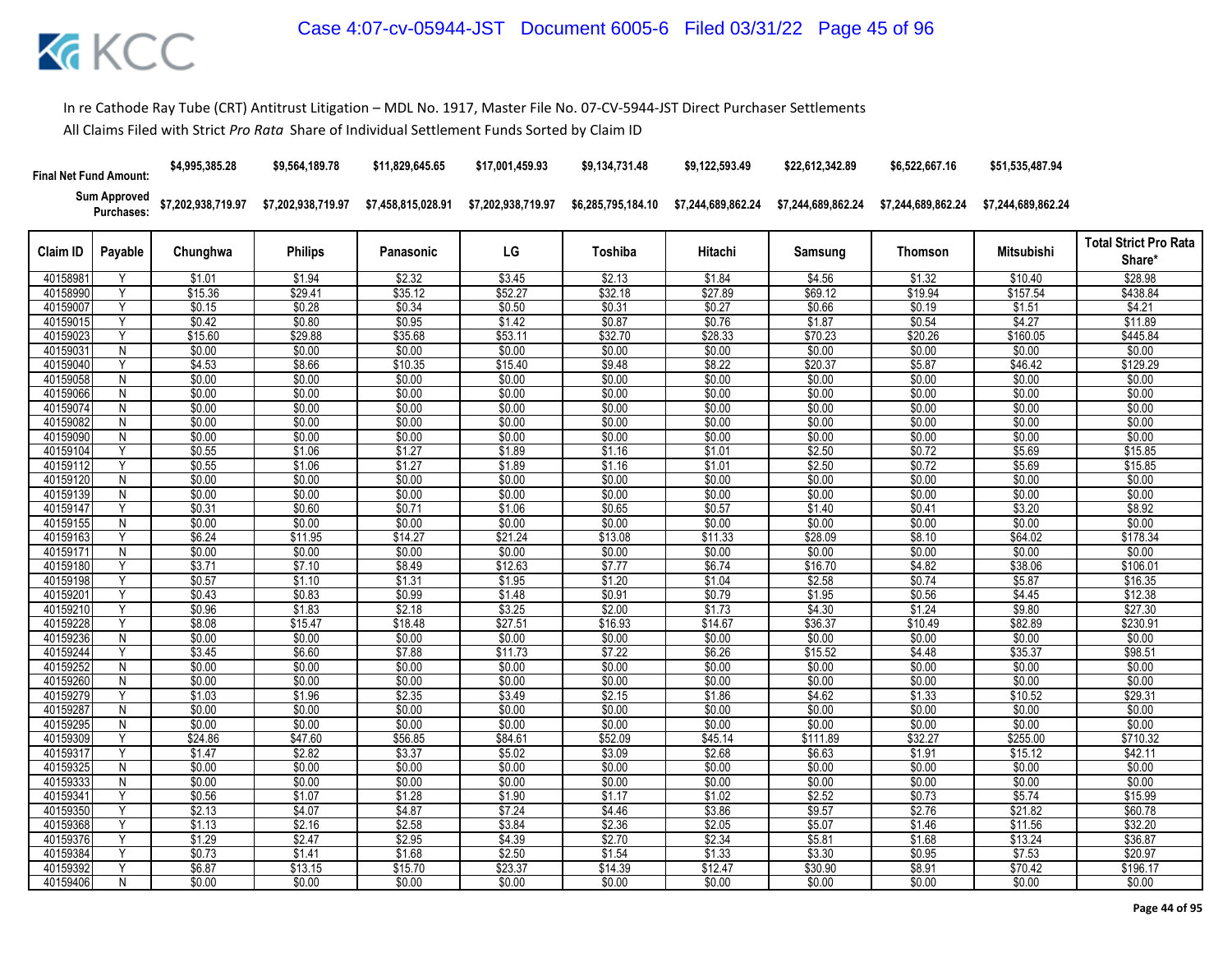| <b>Final Net Fund Amount:</b> | \$4,995,385.28     | \$9,564,189.78     | \$11.829.645.65    | \$17.001.459.93    | \$9.134.731.48     | \$9.122.593.49     | \$22.612.342.89    | \$6,522,667.16     | \$51,535,487.94    |
|-------------------------------|--------------------|--------------------|--------------------|--------------------|--------------------|--------------------|--------------------|--------------------|--------------------|
| Sum Approved<br>:Purchases    | \$7,202,938,719.97 | \$7,202,938,719.97 | \$7,458,815,028.91 | \$7,202,938,719.97 | \$6,285,795,184.10 | \$7.244.689.862.24 | \$7.244.689.862.24 | \$7.244.689.862.24 | \$7.244.689.862.24 |

|                      |                         |                  |                   |                   |                   |                   |                   |                   |                  |                    | <b>Total Strict Pro Rata</b> |
|----------------------|-------------------------|------------------|-------------------|-------------------|-------------------|-------------------|-------------------|-------------------|------------------|--------------------|------------------------------|
| Claim ID             | Payable                 | Chunghwa         | <b>Philips</b>    | Panasonic         | LG                | Toshiba           | Hitachi           | Samsung           | <b>Thomson</b>   | <b>Mitsubishi</b>  | Share*                       |
| 40159414             | N                       | \$0.00           | \$0.00            | \$0.00            | \$0.00            | \$0.00            | \$0.00            | \$0.00            | \$0.00           | \$0.00             | \$0.00                       |
| 40159422             | $\overline{N}$          | \$0.00           | \$0.00            | \$0.00            | \$0.00            | \$0.00            | \$0.00            | \$0.00            | \$0.00           | \$0.00             | \$0.00                       |
| 40159430             | N                       | \$0.00           | \$0.00            | \$0.00            | \$0.00            | \$0.00            | \$0.00            | \$0.00            | \$0.00           | \$0.00             | \$0.00                       |
| 40159449             | Ñ                       | \$0.00           | \$0.00            | \$0.00            | \$0.00            | \$0.00            | \$0.00            | \$0.00            | \$0.00           | \$0.00             | \$0.00                       |
| 40159457             | $\mathsf{N}$            | \$0.00           | \$0.00            | \$0.00            | \$0.00            | \$0.00            | \$0.00            | \$0.00            | \$0.00           | \$0.00             | \$0.00                       |
| 40159465             | Y                       | \$0.58           | \$1.11            | \$1.33            | \$1.98            | \$1.22            | \$1.05            | \$2.61            | \$0.75           | \$5.95             | \$16.58                      |
| 40159473             | Ñ                       | \$0.00           | \$0.00            | \$0.00            | \$0.00            | \$0.00            | \$0.00            | \$0.00            | \$0.00           | \$0.00             | \$0.00                       |
| 40159481             | Y                       | \$1.34           | \$2.57            | \$3.07            | \$4.57            | \$2.82            | \$2.44            | \$6.05            | \$1.74           | \$13.78            | \$38.39                      |
| 40159490             | Ñ                       | \$0.00           | \$0.00            | \$0.00            | \$0.00            | \$0.00            | \$0.00            | \$0.00            | \$0.00           | \$0.00             | \$0.00                       |
| 40159503             | $\overline{\mathsf{v}}$ | \$3.79           | \$7.26            | \$8.68            | \$12.91           | \$7.95            | \$6.89            | \$17.07           | \$4.92           | \$38.91            | \$108.39                     |
| 4015951              |                         | \$2.92           | \$5.58            | \$6.67            | \$9.93            | \$6.11            | \$5.29            | \$13.12           | \$3.79           | \$29.91            | \$83.32                      |
| 40159520             | Y                       | \$1.95           | \$3.73            | \$4.46            | \$6.63            | \$4.08            | \$3.54            | \$8.77            | \$2.53           | \$19.99            | \$55.68                      |
| 40159538             | $\mathsf{N}$            | \$0.00           | \$0.00            | \$0.00            | \$0.00            | \$0.00            | \$0.00            | \$0.00            | \$0.00           | \$0.00             | \$0.00                       |
| 40159546             | ⊽                       | \$0.50           | \$0.96            | \$1.14            | \$1.70            | \$1.05            | \$0.91            | \$2.25            | \$0.65           | \$5.12             | \$14.27                      |
| 40159554             | N                       | \$0.00           | \$0.00            | \$0.00            | \$0.00            | \$0.00            | \$0.00            | \$0.00            | \$0.00           | \$0.00             | \$0.00                       |
| 40159562             | Ÿ                       | \$2.92           | \$5.59            | \$6.68            | \$9.94            | \$6.12            | \$5.30            | \$13.15           | \$3.79           | \$29.97            | \$83.47                      |
| 40159570             | γ                       | \$2.61           | \$5.00            | \$5.97            | \$8.89            | \$5.47            | \$4.74            | \$11.75           | \$3.39           | \$26.78            | \$74.60                      |
| 40159589             | $\overline{N}$          | \$0.00           | \$0.00            | \$0.00            | \$0.00            | \$0.00            | \$0.00            | \$0.00            | \$0.00           | \$0.00             | \$0.00                       |
| 40159597             | N                       | \$0.00           | \$0.00            | \$0.00            | \$0.00            | \$0.00            | \$0.00            | \$0.00            | \$0.00           | \$0.00             | \$0.00                       |
| 40159600             | N                       | \$0.00           | \$0.00            | \$0.00            | \$0.00            | \$0.00            | \$0.00            | \$0.00            | \$0.00           | \$0.00             | \$0.00                       |
| 40159619             | Y                       | \$7.81           | \$14.95           | \$17.86           | \$26.58           | \$16.37           | \$14.18           | \$35.15           | \$10.14          | \$80.12            | \$223.17                     |
| 40159627             | $\mathsf{N}$            | \$0.00           | \$0.00            | \$0.00            | \$0.00            | \$0.00            | \$0.00            | \$0.00            | \$0.00           | \$0.00             | \$0.00                       |
| 40159635             | Ñ                       | \$0.00           | \$0.00            | \$0.00            | \$0.00            | \$0.00            | \$0.00            | \$0.00            | \$0.00           | \$0.00             | \$0.00                       |
| 40159643             | Ϋ<br>Υ                  | \$1.31           | \$2.51            | \$3.00            | \$4.46            | \$2.75            | \$2.38            | \$5.90            | \$1.70           | \$13.45            | \$37.47                      |
| 40159651<br>40159660 | $\overline{\mathsf{v}}$ | \$2.20<br>\$6.43 | \$4.21<br>\$12.31 | \$5.02<br>\$14.71 | \$7.48<br>\$21.89 | \$4.60<br>\$13.48 | \$3.99<br>\$11.68 | \$9.89<br>\$28.94 | \$2.85<br>\$8.35 | \$22.53<br>\$65.96 | \$62.76<br>\$183.74          |
|                      | N                       |                  |                   |                   |                   |                   |                   |                   |                  |                    |                              |
| 40159678<br>40159686 | Ñ                       | \$0.00<br>\$0.00 | \$0.00<br>\$0.00  | \$0.00<br>\$0.00  | \$0.00<br>\$0.00  | \$0.00<br>\$0.00  | \$0.00<br>\$0.00  | \$0.00<br>\$0.00  | \$0.00<br>\$0.00 | \$0.00<br>\$0.00   | \$0.00<br>\$0.00             |
| 40159694             | Y                       | \$5.17           | \$9.89            | \$11.82           | \$17.58           | \$10.83           | \$9.38            | \$23.25           | \$6.71           | \$53.00            | \$147.62                     |
| 40159708             | Υ                       | \$0.62           | \$1.20            | \$1.43            | \$2.12            | \$1.31            | \$1.13            | \$2.81            | \$0.81           | \$6.40             | \$17.83                      |
| 40159716             | N                       | \$0.00           | \$0.00            | \$0.00            | \$0.00            | \$0.00            | \$0.00            | \$0.00            | \$0.00           | \$0.00             | \$0.00                       |
| 40159724             | N                       | \$0.00           | \$0.00            | \$0.00            | \$0.00            | \$0.00            | \$0.00            | \$0.00            | \$0.00           | \$0.00             | \$0.00                       |
| 40159732             | $\mathsf{N}$            | \$0.00           | \$0.00            | \$0.00            | \$0.00            | \$0.00            | \$0.00            | \$0.00            | \$0.00           | \$0.00             | \$0.00                       |
| 40159740             | $\overline{N}$          | \$0.00           | \$0.00            | \$0.00            | \$0.00            | \$0.00            | \$0.00            | \$0.00            | \$0.00           | \$0.00             | \$0.00                       |
| 40159759             | N                       | \$0.00           | \$0.00            | \$0.00            | \$0.00            | \$0.00            | \$0.00            | \$0.00            | \$0.00           | \$0.00             | \$0.00                       |
| 40159767             | N                       | \$0.00           | \$0.00            | \$0.00            | \$0.00            | \$0.00            | \$0.00            | \$0.00            | \$0.00           | \$0.00             | \$0.00                       |
| 40159775             | $\overline{N}$          | \$0.00           | \$0.00            | \$0.00            | \$0.00            | \$0.00            | \$0.00            | \$0.00            | \$0.00           | \$0.00             | \$0.00                       |
| 40159783             | N                       | \$0.00           | \$0.00            | \$0.00            | \$0.00            | \$0.00            | \$0.00            | \$0.00            | \$0.00           | \$0.00             | \$0.00                       |
| 40159791             |                         | \$0.33           | \$0.64            | \$0.76            | \$1.14            | \$0.70            | \$0.61            | \$1.50            | \$0.43           | \$3.42             | \$9.54                       |
| 4015980              | V                       | \$3.29           | \$6.31            | \$7.53            | \$11.21           | \$6.90            | \$5.98            | \$14.83           | \$4.28           | \$33.79            | \$94.12                      |
| 40159813             | $\mathsf{N}$            | \$0.00           | \$0.00            | \$0.00            | \$0.00            | \$0.00            | \$0.00            | \$0.00            | \$0.00           | \$0.00             | \$0.00                       |
| 4015982              | N                       | \$0.00           | \$0.00            | \$0.00            | \$0.00            | \$0.00            | \$0.00            | \$0.00            | \$0.00           | \$0.00             | \$0.00                       |
| 40159830             | Ñ                       | \$0.00           | \$0.00            | \$0.00            | \$0.00            | \$0.00            | \$0.00            | \$0.00            | \$0.00           | \$0.00             | \$0.00                       |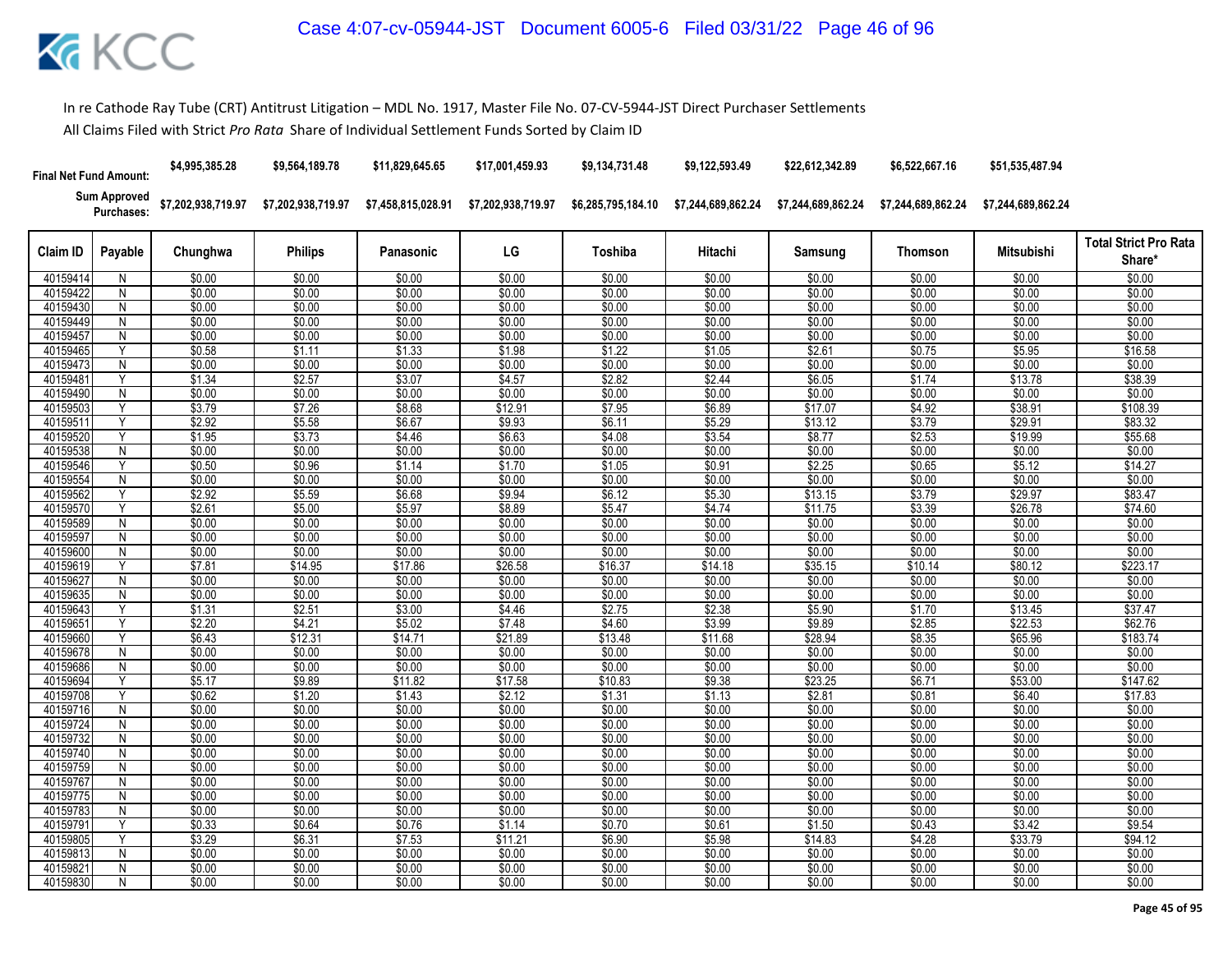| <b>Final Net Fund Amount:</b> | \$4,995,385.28     | \$9,564,189.78     | \$11.829.645.65    | \$17.001.459.93    | \$9.134.731.48     | \$9.122.593.49     | \$22.612.342.89    | \$6,522,667.16     | \$51,535,487.94    |
|-------------------------------|--------------------|--------------------|--------------------|--------------------|--------------------|--------------------|--------------------|--------------------|--------------------|
| Sum Approved<br>:Purchases    | \$7,202,938,719.97 | \$7,202,938,719.97 | \$7,458,815,028.91 | \$7,202,938,719.97 | \$6,285,795,184.10 | \$7.244.689.862.24 | \$7.244.689.862.24 | \$7.244.689.862.24 | \$7.244.689.862.24 |

|                      |                                |                   |                   |                   |                   |                   |                   |                   |                   |                     | <b>Total Strict Pro Rata</b> |
|----------------------|--------------------------------|-------------------|-------------------|-------------------|-------------------|-------------------|-------------------|-------------------|-------------------|---------------------|------------------------------|
| Claim ID             | Payable                        | Chunghwa          | <b>Philips</b>    | Panasonic         | LG                | Toshiba           | Hitachi           | Samsung           | <b>Thomson</b>    | <b>Mitsubishi</b>   | Share*                       |
| 40159848             | N                              | \$0.00            | \$0.00            | \$0.00            | \$0.00            | \$0.00            | \$0.00            | \$0.00            | \$0.00            | \$0.00              | \$0.00                       |
| 40159856             | N                              | \$0.00            | \$0.00            | \$0.00            | \$0.00            | \$0.00            | \$0.00            | \$0.00            | \$0.00            | \$0.00              | \$0.00                       |
| 40159864             | Υ                              | \$0.54            | \$1.04            | \$1.24            | \$1.84            | \$1.14            | \$0.98            | \$2.44            | \$0.70            | \$5.56              | \$15.48                      |
| 40159872             |                                | \$1.06            | \$2.03            | \$2.42            | \$3.61            | \$2.22            | \$1.92            | \$4.77            | \$1.38            | \$10.87             | \$30.27                      |
| 40159880             | N                              | \$0.00            | \$0.00            | \$0.00            | \$0.00            | \$0.00            | \$0.00            | \$0.00            | \$0.00            | \$0.00              | \$0.00                       |
| 40159899             | N                              | \$0.00            | \$0.00            | \$0.00            | \$0.00            | \$0.00            | \$0.00            | \$0.00            | \$0.00            | \$0.00              | \$0.00                       |
| 40159902             | Y                              | \$0.14            | \$0.27            | \$0.32            | \$0.47            | \$0.29            | \$0.25            | \$0.62            | \$0.18            | \$1.42              | \$3.96                       |
| 40159910             |                                | \$1.27            | \$2.44            | \$2.91            | \$4.34            | \$2.67            | \$2.31            | \$5.73            | \$1.65            | \$13.07             | \$36.40                      |
| 40159929             | N                              | \$0.00            | \$0.00            | \$0.00            | \$0.00            | \$0.00            | \$0.00            | \$0.00            | \$0.00            | \$0.00              | \$0.00                       |
| 40159937             | $\overline{N}$                 | \$0.00            | \$0.00            | \$0.00            | \$0.00            | \$0.00            | \$0.00            | \$0.00            | \$0.00            | \$0.00              | \$0.00                       |
| 40159945             | N                              | \$0.00            | \$0.00            | \$0.00            | \$0.00            | \$0.00            | \$0.00            | \$0.00            | \$0.00            | \$0.00              | \$0.00                       |
| 40159953             | Ñ                              | \$0.00            | \$0.00            | \$0.00            | \$0.00            | \$0.00            | \$0.00            | \$0.00            | \$0.00            | \$0.00              | \$0.00                       |
| 4015996              | Y                              | \$35.53           | \$68.03           | \$81.26           | \$120.93          | \$74.46           | \$64.51           | \$159.91          | \$46.13           | \$364.46            | \$1,015.22                   |
| 40159970             | Υ                              | \$0.28            | \$0.54            | \$0.64            | \$0.95            | \$0.59            | \$0.51            | \$1.26            | \$0.36            | \$2.87              | \$8.00                       |
| 40159988             | $\overline{N}$                 | \$0.00            | \$0.00            | \$0.00            | \$0.00            | \$0.00            | \$0.00            | \$0.00            | \$0.00            | \$0.00              | \$0.00                       |
| 40159996             | N                              | \$0.00            | \$0.00            | \$0.00            | \$0.00            | \$0.00            | \$0.00            | \$0.00            | \$0.00            | \$0.00              | \$0.00                       |
| 40160005             | Y                              | \$1.04            | \$1.99            | \$2.37            | \$3.53            | \$2.18            | \$1.89            | \$4.67            | \$1.35            | \$10.65             | \$29.66                      |
| 4016001              | Y                              | \$0.80            | \$1.52            | \$1.82            | \$2.71            | \$1.67            | \$1.44            | \$3.58            | \$1.03            | \$8.16              | \$22.74                      |
| 4016002              | $\mathsf{N}$                   | \$0.00            | \$0.00            | \$0.00            | \$0.00            | \$0.00            | \$0.00            | \$0.00            | \$0.00            | \$0.00              | \$0.00                       |
| 40160030             | N                              | \$0.00            | \$0.00            | \$0.00            | \$0.00            | \$0.00            | \$0.00            | \$0.00            | \$0.00            | \$0.00              | \$0.00                       |
| 40160048             | $\overline{N}$                 | \$0.00            | \$0.00            | \$0.00            | \$0.00            | \$0.00            | \$0.00            | \$0.00            | \$0.00            | \$0.00              | \$0.00                       |
| 40160056             | Y                              | \$0.99            | \$1.90            | \$2.26            | \$3.37            | \$2.07            | \$1.80            | \$4.46            | \$1.29            | \$10.15             | \$28.29                      |
| 40160064             |                                | \$0.75            | \$1.44            | \$1.72            | \$2.56            | \$1.58            | \$1.37            | \$3.39            | \$0.98            | \$7.73              | \$21.52                      |
| 40160072             | Υ                              | \$24.50           | \$46.90           | \$56.02           | \$83.37           | \$51.33           | \$44.48           | \$110.25          | \$31.80           | \$251.26            | \$699.91                     |
| 40160080             | ٧                              | \$0.26            | \$0.50            | \$0.59            | \$0.89            | \$0.54            | \$0.47            | \$1.17            | \$0.34            | \$2.67              | \$7.43                       |
| 40160099             | $\overline{N}$                 | \$0.00            | \$0.00            | \$0.00            | \$0.00            | \$0.00            | \$0.00            | \$0.00            | \$0.00            | \$0.00              | \$0.00                       |
| 40160102             | N                              | \$0.00            | \$0.00            | \$0.00            | \$0.00            | \$0.00            | \$0.00            | \$0.00            | \$0.00            | \$0.00              | \$0.00                       |
| 40160110             | N                              | \$0.00            | \$0.00            | \$0.00            | \$0.00            | \$0.00            | \$0.00            | \$0.00            | \$0.00            | \$0.00              | \$0.00                       |
| 40160129             | N                              | \$0.00            | \$0.00            | \$0.00            | \$0.00            | \$0.00            | \$0.00            | \$0.00            | \$0.00            | \$0.00              | \$0.00                       |
| 40160137             | $\overline{\mathsf{v}}$        | \$0.94            | \$1.80            | \$2.15            | \$3.20            | \$1.97            | \$1.71            | \$4.23            | \$1.22            | \$9.65              | \$26.88                      |
| 40160145             | N                              | \$0.00            | \$0.00            | \$0.00            | \$0.00            | \$0.00            | \$0.00            | \$0.00            | \$0.00            | \$0.00              | \$0.00                       |
| 40160153             | Y                              | \$4.19            | \$8.02            | \$9.58            | \$14.25           | \$8.77            | \$7.60            | \$18.84           | \$5.44            | \$42.95             | \$119.63                     |
| 40160161<br>40160170 | $\mathsf{N}$<br>$\overline{N}$ | \$0.00            | \$0.00            | \$0.00            | \$0.00            | \$0.00            | \$0.00            | \$0.00            | \$0.00            | \$0.00              | \$0.00                       |
| 40160188             |                                | \$0.00            | \$0.00            | \$0.00            | \$0.00            | \$0.00            | \$0.00            | \$0.00            | \$0.00            | \$0.00              | \$0.00                       |
|                      | Y                              | \$1.11            | \$2.12            | \$2.54            | \$3.78            | \$2.32            | \$2.01            | \$4.99            | \$1.44            | \$11.38             | \$31.69                      |
| 40160196<br>40160200 | Y                              | \$20.11<br>\$1.36 | \$38.51<br>\$2.61 | \$45.99<br>\$3.12 | \$68.45<br>\$4.64 | \$42.14<br>\$2.86 | \$36.52<br>\$2.48 | \$90.52<br>\$6.14 | \$26.11<br>\$1.77 | \$206.29<br>\$13.99 | \$574.64<br>\$38.96          |
| 40160218             | N                              | \$0.00            | \$0.00            | \$0.00            | \$0.00            | \$0.00            | \$0.00            | \$0.00            | \$0.00            | \$0.00              | \$0.00                       |
| 40160226             | N                              | \$0.00            | \$0.00            | \$0.00            | \$0.00            | \$0.00            | \$0.00            | \$0.00            | \$0.00            | \$0.00              | \$0.00                       |
| 40160234             | N                              | \$0.00            | \$0.00            | \$0.00            | \$0.00            | \$0.00            | \$0.00            | \$0.00            | \$0.00            | \$0.00              | \$0.00                       |
| 40160242             | N                              | \$0.00            | \$0.00            | \$0.00            | \$0.00            | \$0.00            | \$0.00            | \$0.00            | \$0.00            | \$0.00              | \$0.00                       |
| 40160250             | N                              | \$0.00            | \$0.00            | \$0.00            | \$0.00            | \$0.00            | \$0.00            | \$0.00            | \$0.00            | \$0.00              | \$0.00                       |
| 40160269             | Ñ                              | \$0.00            | \$0.00            | \$0.00            | \$0.00            | \$0.00            | \$0.00            | \$0.00            | \$0.00            | \$0.00              | \$0.00                       |
|                      |                                |                   |                   |                   |                   |                   |                   |                   |                   |                     |                              |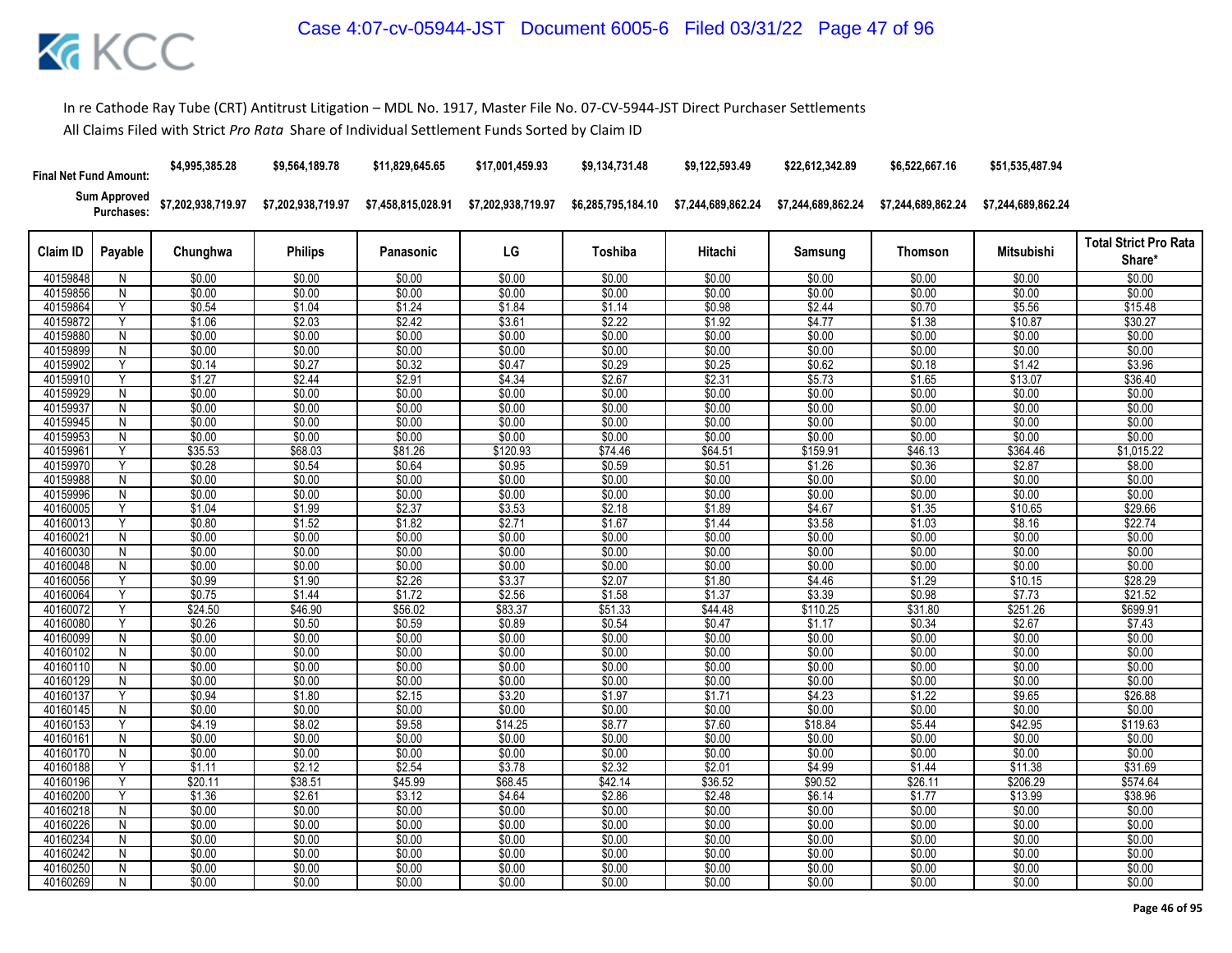| <b>Final Net Fund Amount:</b> | \$4,995,385.28     | \$9.564.189.78     | \$11.829.645.65    | \$17.001.459.93    | \$9.134.731.48     | \$9.122.593.49     | \$22.612.342.89    | \$6,522,667.16     | \$51,535,487.94    |
|-------------------------------|--------------------|--------------------|--------------------|--------------------|--------------------|--------------------|--------------------|--------------------|--------------------|
| Sum Approved<br>:Purchases    | \$7,202,938,719.97 | \$7,202,938,719.97 | \$7,458,815,028.91 | \$7,202,938,719.97 | \$6,285,795,184.10 | \$7.244.689.862.24 | \$7.244.689.862.24 | \$7.244.689.862.24 | \$7.244.689.862.24 |

|                      |                |                  |                  |                  |                   |                  |                  |                    |                  | <b>Mitsubishi</b>  | <b>Total Strict Pro Rata</b> |
|----------------------|----------------|------------------|------------------|------------------|-------------------|------------------|------------------|--------------------|------------------|--------------------|------------------------------|
| Claim ID             | Payable        | Chunghwa         | <b>Philips</b>   | Panasonic        | LG                | Toshiba          | Hitachi          | Samsung            | <b>Thomson</b>   |                    | Share*                       |
| 40160277             | N              | \$0.00           | \$0.00           | \$0.00           | \$0.00            | \$0.00           | \$0.00           | \$0.00             | \$0.00           | \$0.00             | \$0.00                       |
| 40160285             | N              | \$0.00           | \$0.00           | \$0.00           | \$0.00            | \$0.00           | \$0.00           | \$0.00             | \$0.00           | \$0.00             | \$0.00                       |
| 40160293             | N              | \$0.00           | \$0.00           | \$0.00           | \$0.00            | \$0.00           | \$0.00           | \$0.00             | \$0.00           | \$0.00             | \$0.00                       |
| 40160307             | N              | \$0.00           | \$0.00           | \$0.00           | \$0.00            | \$0.00           | \$0.00           | \$0.00             | \$0.00           | \$0.00             | \$0.00                       |
| 40160315             | N              | \$0.00           | \$0.00           | \$0.00           | \$0.00            | \$0.00           | \$0.00           | \$0.00             | \$0.00           | \$0.00             | \$0.00                       |
| 40160323             | N              | \$0.00           | \$0.00           | \$0.00           | \$0.00            | \$0.00           | \$0.00           | \$0.00             | \$0.00           | \$0.00             | \$0.00                       |
| 4016033              | N              | \$0.00           | \$0.00           | \$0.00           | \$0.00            | \$0.00           | \$0.00           | \$0.00             | \$0.00           | \$0.00             | \$0.00                       |
| 40160340             | N              | \$0.00           | \$0.00           | \$0.00           | \$0.00            | \$0.00           | \$0.00           | \$0.00             | \$0.00           | \$0.00             | \$0.00                       |
| 40160358             | Υ              | \$3.99           | \$7.65           | \$9.13           | \$13.60           | \$8.37           | \$7.25           | \$17.98            | \$5.19           | \$40.97            | \$114.13                     |
| 40160366             | $\overline{N}$ | \$0.00           | \$0.00           | \$0.00           | \$0.00            | \$0.00           | \$0.00           | \$0.00             | \$0.00           | \$0.00             | \$0.00                       |
| 40160374             | N              | \$0.00           | \$0.00           | \$0.00           | \$0.00            | \$0.00           | \$0.00           | \$0.00             | \$0.00           | \$0.00             | \$0.00                       |
| 40160382             | N              | \$0.00           | \$0.00           | \$0.00           | \$0.00            | \$0.00           | \$0.00           | \$0.00             | \$0.00           | \$0.00             | \$0.00                       |
| 40160390             | Y              | \$14.65          | \$28.05          | \$33.50          | \$49.86           | \$30.70          | \$26.60          | \$65.94            | \$19.02          | \$150.27           | \$418.60                     |
| 40160404             | Υ              | \$0.36           | \$0.70           | \$0.83           | \$1.24            | \$0.76           | \$0.66           | \$1.64             | \$0.47           | \$3.73             | \$10.38                      |
| 40160412             | N              | \$0.00           | \$0.00           | \$0.00           | \$0.00            | \$0.00           | \$0.00           | \$0.00             | \$0.00           | \$0.00             | \$0.00                       |
| 40160420             | N              | \$0.00           | \$0.00           | \$0.00           | \$0.00            | \$0.00           | \$0.00           | \$0.00             | \$0.00           | \$0.00             | \$0.00                       |
| 40160439             | Y              | \$2.03           | \$3.88           | \$4.64           | \$6.90            | \$4.25           | \$3.68           | \$9.12             | \$2.63           | \$20.79            | \$57.92                      |
| 40160447             | $\overline{N}$ | \$0.00           | \$0.00           | \$0.00           | \$0.00            | \$0.00           | \$0.00           | \$0.00             | \$0.00           | \$0.00             | \$0.00                       |
| 40160455             | N              | \$0.00           | \$0.00           | \$0.00           | \$0.00            | \$0.00           | \$0.00           | \$0.00             | \$0.00           | \$0.00             | \$0.00                       |
| 40160463             | N              | \$0.00           | \$0.00           | \$0.00           | \$0.00            | \$0.00           | \$0.00           | \$0.00             | \$0.00           | \$0.00             | \$0.00                       |
| 4016047              | $\overline{N}$ | \$0.00           | \$0.00           | \$0.00           | \$0.00            | \$0.00           | \$0.00           | \$0.00             | \$0.00           | \$0.00             | \$0.00                       |
| 40160480             | Y              | \$0.93           | \$1.78           | \$2.12           | \$3.16            | \$1.94           | \$1.69           | \$4.18             | \$1.20           | \$9.52             | \$26.52                      |
| 40160498             | N              | \$0.00           | \$0.00           | \$0.00           | \$0.00            | \$0.00           | \$0.00           | \$0.00             | \$0.00           | \$0.00             | \$0.00                       |
| 4016050              | N              | \$0.00           | \$0.00           | \$0.00           | \$0.00            | \$0.00           | \$0.00           | \$0.00             | \$0.00           | \$0.00             | \$0.00                       |
| 40160510             | N              | \$0.00           | \$0.00           | \$0.00           | \$0.00            | \$0.00           | \$0.00           | \$0.00             | \$0.00           | \$0.00             | \$0.00                       |
| 40160528             | Y              | \$3.81           | \$7.30           | \$8.72           | \$12.98           | \$7.99           | \$6.93           | \$17.17            | \$4.95           | \$39.12            | \$108.98                     |
| 40160536             | ٧              | \$4.68           | \$8.96           | \$10.71          | \$15.93           | \$9.81           | \$8.50           | \$21.07            | \$6.08           | \$48.02            | \$133.75                     |
| 40160544             | N              | \$0.00           | \$0.00           | \$0.00           | \$0.00            | \$0.00           | \$0.00           | \$0.00             | \$0.00           | \$0.00             | \$0.00                       |
| 40160552             | N              | \$0.00           | \$0.00           | \$0.00           | \$0.00            | \$0.00           | \$0.00           | \$0.00             | \$0.00           | \$0.00             | \$0.00                       |
| 40160560             | N              | \$0.00           | \$0.00           | \$0.00           | \$0.00            | \$0.00           | \$0.00           | \$0.00             | \$0.00           | \$0.00             | \$0.00                       |
| 40160579<br>40160587 | Y              | \$2.77<br>\$3.55 | \$5.31           | \$6.34<br>\$8.13 | \$9.44<br>\$12.10 | \$5.81<br>\$7.45 | \$5.04<br>\$6.45 | \$12.48<br>\$16.00 | \$3.60<br>\$4.61 | \$28.45<br>\$36.46 | \$79.26                      |
|                      |                |                  | \$6.81           |                  |                   |                  |                  |                    |                  |                    | \$101.55                     |
| 40160595<br>40160609 | N<br>N         | \$0.00<br>\$0.00 | \$0.00<br>\$0.00 | \$0.00<br>\$0.00 | \$0.00<br>\$0.00  | \$0.00<br>\$0.00 | \$0.00<br>\$0.00 | \$0.00<br>\$0.00   | \$0.00<br>\$0.00 | \$0.00<br>\$0.00   | \$0.00<br>\$0.00             |
| 40160617             | N              | \$0.00           | \$0.00           | \$0.00           | \$0.00            | \$0.00           | \$0.00           | \$0.00             | \$0.00           | \$0.00             | \$0.00                       |
| 40160625             | N              | \$0.00           | \$0.00           | \$0.00           | \$0.00            | \$0.00           | \$0.00           | \$0.00             | \$0.00           | \$0.00             | \$0.00                       |
| 40160633             | $\overline{N}$ | \$0.00           | \$0.00           | \$0.00           | \$0.00            | \$0.00           | \$0.00           | \$0.00             | \$0.00           | \$0.00             | \$0.00                       |
| 4016064              | N              | \$0.00           | \$0.00           | \$0.00           | \$0.00            | \$0.00           | \$0.00           | \$0.00             | \$0.00           | \$0.00             | \$0.00                       |
| 40160650             | N              | \$0.00           | \$0.00           | \$0.00           | \$0.00            | \$0.00           | \$0.00           | \$0.00             | \$0.00           | \$0.00             | \$0.00                       |
| 40160668             | Υ              | \$0.86           | \$1.65           | \$1.97           | \$2.94            | \$1.81           | \$1.57           | \$3.89             | \$1.12           | \$8.85             | \$24.67                      |
| 40160676             | Y              | \$0.65           | \$1.24           | \$1.49           | \$2.21            | \$1.36           | \$1.18           | \$2.93             | \$0.84           | \$6.67             | \$18.58                      |
| 40160684             | N              | \$0.00           | \$0.00           | \$0.00           | \$0.00            | \$0.00           | \$0.00           | \$0.00             | \$0.00           | \$0.00             | \$0.00                       |
| 40160692             | Ñ              | \$0.00           | \$0.00           | \$0.00           | \$0.00            | \$0.00           | \$0.00           | \$0.00             | \$0.00           | \$0.00             | \$0.00                       |
|                      |                |                  |                  |                  |                   |                  |                  |                    |                  |                    |                              |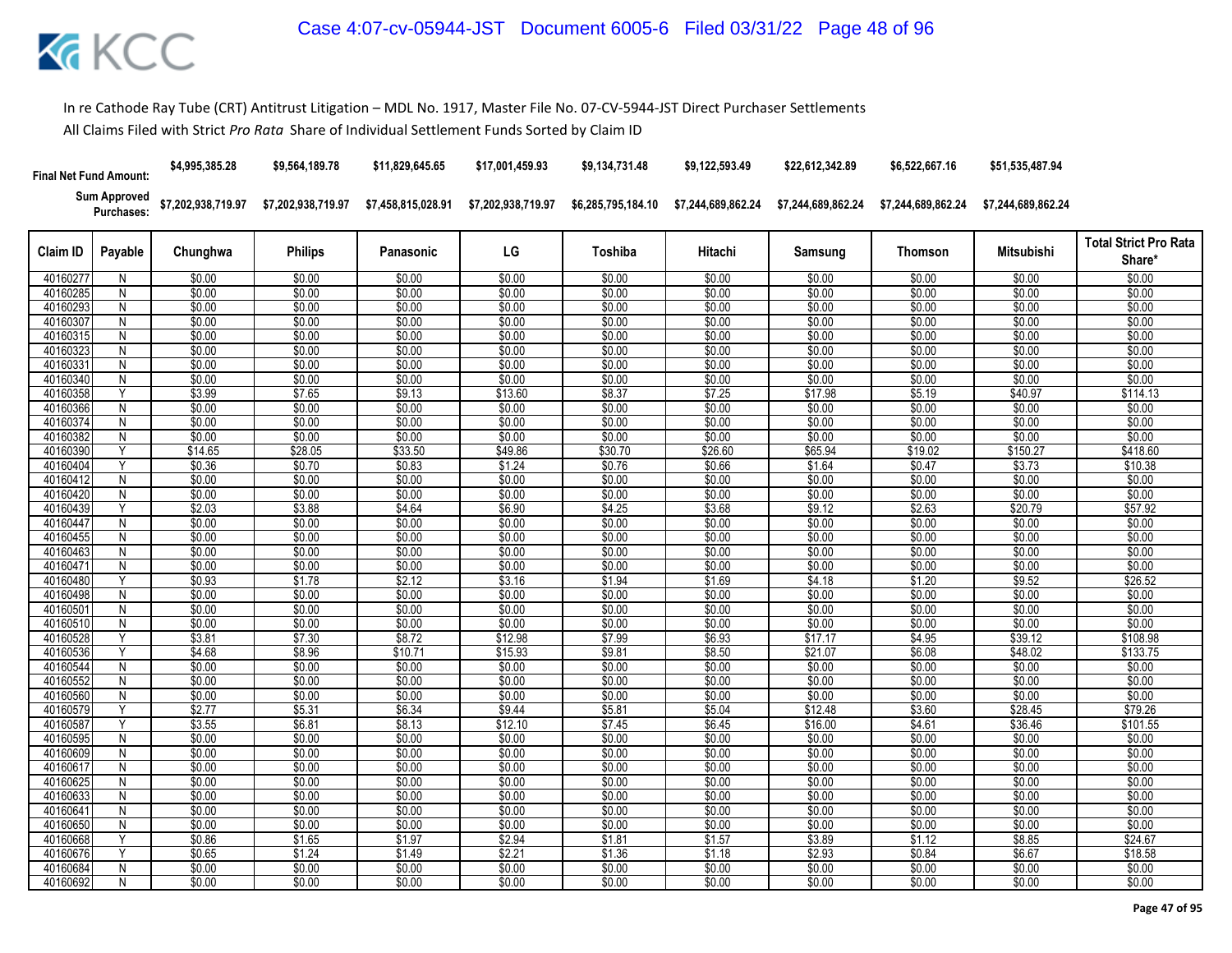| <b>Final Net Fund Amount:</b> | \$4,995,385.28     | \$9.564.189.78     | \$11.829.645.65    | \$17.001.459.93    | \$9.134.731.48     | \$9.122.593.49     | \$22.612.342.89    | \$6,522,667.16     | \$51,535,487.94    |
|-------------------------------|--------------------|--------------------|--------------------|--------------------|--------------------|--------------------|--------------------|--------------------|--------------------|
| Sum Approved<br>:Purchases    | \$7,202,938,719.97 | \$7,202,938,719.97 | \$7,458,815,028.91 | \$7,202,938,719.97 | \$6,285,795,184.10 | \$7.244.689.862.24 | \$7.244.689.862.24 | \$7.244.689.862.24 | \$7.244.689.862.24 |

| Share*<br>\$82.09<br>\$58.57<br>\$86.42<br>\$0.00<br>\$97.82<br>\$69.33 |
|-------------------------------------------------------------------------|
|                                                                         |
|                                                                         |
|                                                                         |
|                                                                         |
|                                                                         |
|                                                                         |
|                                                                         |
| \$3,950.24                                                              |
| \$17.89                                                                 |
| \$0.00                                                                  |
| \$0.00                                                                  |
| \$0.00                                                                  |
| \$0.00                                                                  |
| \$0.00                                                                  |
| \$0.00                                                                  |
| \$28.24                                                                 |
| \$123.85                                                                |
| \$0.00                                                                  |
| \$0.00                                                                  |
| \$113.94                                                                |
| \$0.00                                                                  |
| \$0.00                                                                  |
| \$0.00                                                                  |
| \$0.00                                                                  |
| \$0.00                                                                  |
| \$0.00                                                                  |
| \$0.00                                                                  |
| \$0.00                                                                  |
| \$0.00                                                                  |
| \$0.00<br>\$0.00                                                        |
| \$0.00                                                                  |
| \$0.00                                                                  |
| \$0.00                                                                  |
| \$188.24                                                                |
| \$0.00                                                                  |
| \$0.00                                                                  |
| \$0.00                                                                  |
| \$0.00                                                                  |
| \$0.00                                                                  |
| \$158.52                                                                |
| \$0.00                                                                  |
| \$0.00                                                                  |
| \$0.00                                                                  |
|                                                                         |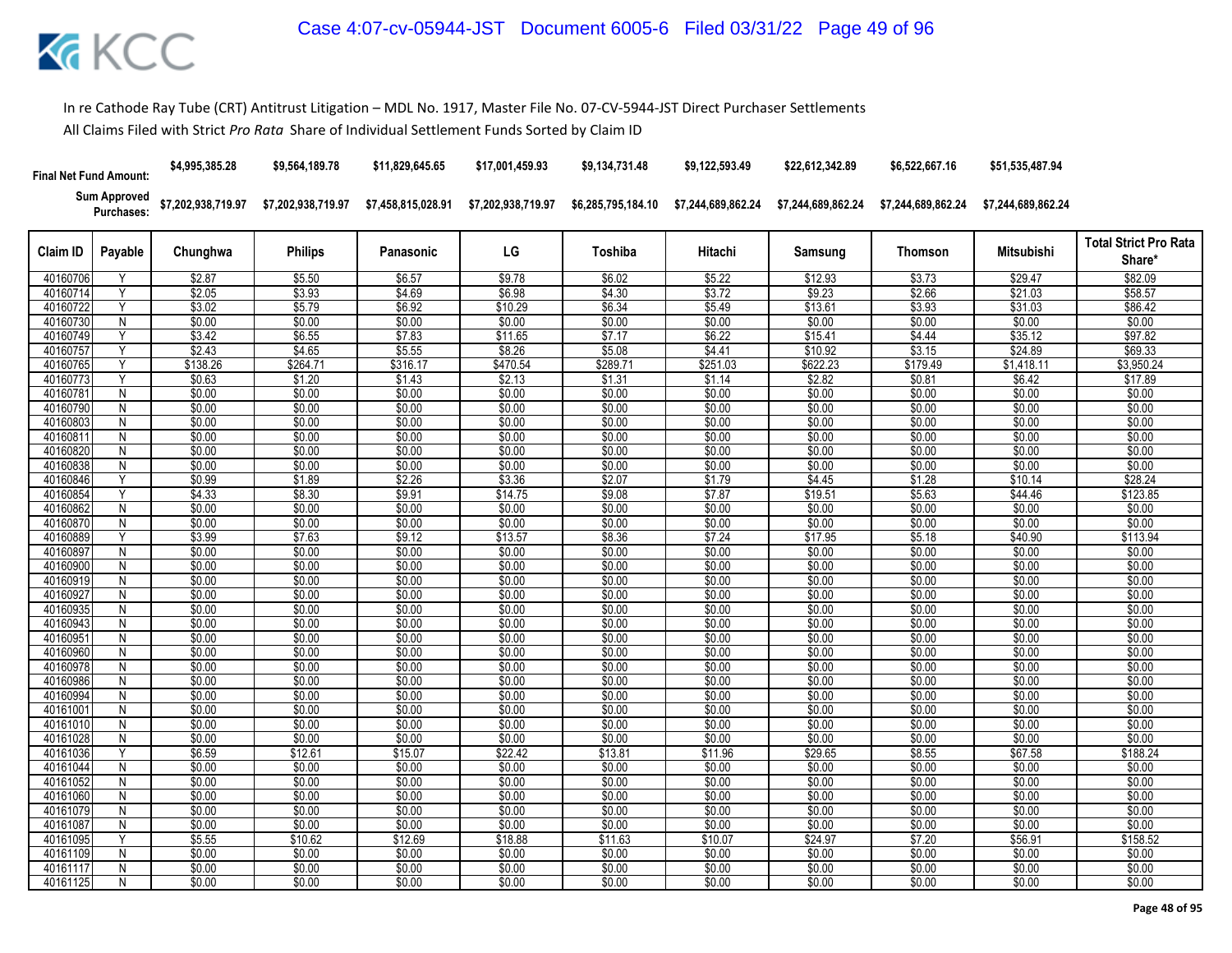| <b>Final Net Fund Amount:</b> | \$4,995,385.28     | \$9,564,189.78     | \$11.829.645.65    | \$17.001.459.93    | \$9.134.731.48     | \$9.122.593.49     | \$22.612.342.89    | \$6,522,667.16     | \$51,535,487.94    |
|-------------------------------|--------------------|--------------------|--------------------|--------------------|--------------------|--------------------|--------------------|--------------------|--------------------|
| Sum Approved<br>:Purchases    | \$7,202,938,719.97 | \$7,202,938,719.97 | \$7,458,815,028.91 | \$7,202,938,719.97 | \$6,285,795,184.10 | \$7.244.689.862.24 | \$7.244.689.862.24 | \$7.244.689.862.24 | \$7.244.689.862.24 |

|          | Claim ID<br>Payable | Chunghwa   |                |             | LG          | Toshiba     | Hitachi     |             |                |                   | <b>Total Strict Pro Rata</b> |
|----------|---------------------|------------|----------------|-------------|-------------|-------------|-------------|-------------|----------------|-------------------|------------------------------|
|          |                     |            | <b>Philips</b> | Panasonic   |             |             |             | Samsung     | <b>Thomson</b> | <b>Mitsubishi</b> | Share*                       |
| 40161133 | N                   | \$0.00     | \$0.00         | \$0.00      | \$0.00      | \$0.00      | \$0.00      | \$0.00      | \$0.00         | \$0.00            | \$0.00                       |
| 40161141 | N                   | \$0.00     | \$0.00         | \$0.00      | \$0.00      | \$0.00      | \$0.00      | \$0.00      | \$0.00         | \$0.00            | \$0.00                       |
| 40161150 | N                   | \$0.00     | \$0.00         | \$0.00      | \$0.00      | \$0.00      | \$0.00      | \$0.00      | \$0.00         | \$0.00            | \$0.00                       |
| 40161168 | N                   | \$0.00     | \$0.00         | \$0.00      | \$0.00      | \$0.00      | \$0.00      | \$0.00      | \$0.00         | \$0.00            | \$0.00                       |
| 40161176 | N                   | \$0.00     | \$0.00         | \$0.00      | \$0.00      | \$0.00      | \$0.00      | \$0.00      | \$0.00         | \$0.00            | \$0.00                       |
| 40161184 | N                   | \$0.00     | \$0.00         | \$0.00      | \$0.00      | \$0.00      | \$0.00      | \$0.00      | \$0.00         | \$0.00            | \$0.00                       |
| 40161192 | N                   | \$0.00     | \$0.00         | \$0.00      | \$0.00      | \$0.00      | \$0.00      | \$0.00      | \$0.00         | \$0.00            | \$0.00                       |
| 40161206 | N                   | \$0.00     | \$0.00         | \$0.00      | \$0.00      | \$0.00      | \$0.00      | \$0.00      | \$0.00         | \$0.00            | \$0.00                       |
| 40161214 | N                   | \$0.00     | \$0.00         | \$0.00      | \$0.00      | \$0.00      | \$0.00      | \$0.00      | \$0.00         | \$0.00            | \$0.00                       |
| 40161222 | $\overline{N}$      | \$0.00     | \$0.00         | \$0.00      | \$0.00      | \$0.00      | \$0.00      | \$0.00      | \$0.00         | \$0.00            | \$0.00                       |
| 40161230 | N                   | \$0.00     | \$0.00         | \$0.00      | \$0.00      | \$0.00      | \$0.00      | \$0.00      | \$0.00         | \$0.00            | \$0.00                       |
| 40161249 |                     | \$1.04     | \$1.99         | \$2.38      | \$3.54      | \$2.18      | \$1.89      | \$4.68      | \$1.35         | \$10.67           | \$29.72                      |
| 40161257 | Y                   | \$1.70     | \$3.25         | \$3.89      | \$5.78      | \$3.56      | \$3.09      | \$7.65      | \$2.21         | \$17.43           | \$48.55                      |
| 40161265 | Y                   | \$1.75     | \$3.35         | \$4.00      | \$5.96      | \$3.67      | \$3.18      | \$7.88      | \$2.27         | \$17.96           | \$50.03                      |
| 40161273 | $\checkmark$        | \$2.12     | \$4.05         | \$4.84      | \$7.20      | \$4.43      | \$3.84      | \$9.52      | \$2.75         | \$21.70           | \$60.44                      |
| 40161281 | Y                   | \$49.55    | \$94.86        | \$113.30    | \$168.62    | \$103.82    | \$89.96     | \$222.98    | \$64.32        | \$508.19          | \$1,415.60                   |
| 40161290 | Υ                   | \$1.42     | \$2.72         | \$3.25      | \$4.84      | \$2.98      | \$2.58      | \$6.40      | \$1.85         | \$14.59           | \$40.65                      |
| 40161303 | Y                   | \$2.65     | \$5.08         | \$6.07      | \$9.03      | \$5.56      | \$4.82      | \$11.94     | \$3.44         | \$27.21           | \$75.79                      |
| 40161311 | $\checkmark$        | \$3.40     | \$6.51         | \$7.77      | \$11.57     | \$7.12      | \$6.17      | \$15.29     | \$4.41         | \$34.86           | \$97.09                      |
| 40161320 |                     | \$0.97     | \$1.86         | \$2.22      | \$3.30      | \$2.03      | \$1.76      | \$4.37      | \$1.26         | \$9.96            | \$27.74                      |
| 40161338 | Y                   | \$7.94     | \$15.20        | \$18.16     | \$27.03     | \$16.64     | \$14.42     | \$35.74     | \$10.31        | \$81.45           | \$226.88                     |
| 40161346 | N                   | \$0.00     | \$0.00         | \$0.00      | \$0.00      | \$0.00      | \$0.00      | \$0.00      | \$0.00         | \$0.00            | \$0.00                       |
| 40161354 | Y                   | \$0.93     | \$1.78         | \$2.12      | \$3.16      | \$1.94      | \$1.68      | \$4.17      | \$1.20         | \$9.51            | \$26.50                      |
| 40161362 | Y                   | \$6.06     | \$11.61        | \$13.86     | \$20.63     | \$12.70     | \$11.01     | \$27.28     | \$7.87         | \$62.18           | \$173.20                     |
| 40161370 | ٧                   | \$4.90     | \$9.38         | \$11.20     | \$16.67     | \$10.26     | \$8.89      | \$22.04     | \$6.36         | \$50.24           | \$139.95                     |
| 40161389 | $\overline{N}$      | \$0.00     | \$0.00         | \$0.00      | \$0.00      | \$0.00      | \$0.00      | \$0.00      | \$0.00         | \$0.00            | \$0.00                       |
| 40161397 | N                   | \$0.00     | \$0.00         | \$0.00      | \$0.00      | \$0.00      | \$0.00      | \$0.00      | \$0.00         | \$0.00            | \$0.00                       |
| 40161400 | Υ                   | \$3.85     | \$7.37         | \$8.80      | \$13.10     | \$8.07      | \$6.99      | \$17.32     | \$5.00         | \$39.48           | \$109.97                     |
| 40161419 | N                   | \$0.00     | \$0.00         | \$0.00      | \$0.00      | \$0.00      | \$0.00      | \$0.00      | \$0.00         | \$0.00            | \$0.00                       |
| 40161427 | N                   | \$0.00     | \$0.00         | \$0.00      | \$0.00      | \$0.00      | \$0.00      | \$0.00      | \$0.00         | \$0.00            | \$0.00                       |
| 40161435 | N                   | \$0.00     | \$0.00         | \$0.00      | \$0.00      | \$0.00      | \$0.00      | \$0.00      | \$0.00         | \$0.00            | \$0.00                       |
| 40161443 | Y                   | \$0.49     | \$0.93         | \$1.11      | \$1.65      | \$1.02      | \$0.88      | \$2.18      | \$0.63         | \$4.98            | \$13.87                      |
| 4016145  | Y                   | \$7.21     | \$13.81        | \$16.49     | \$24.55     | \$15.11     | \$13.10     | \$32.46     | \$9.36         | \$73.98           | \$206.08                     |
| 40161460 | Y                   | \$6.24     | \$11.95        | \$14.27     | \$21.24     | \$13.08     | \$11.33     | \$28.09     | \$8.10         | \$64.02           | \$178.34                     |
| 40161478 |                     | \$6.59     | \$12.61        | \$15.07     | \$22.42     | \$13.81     | \$11.96     | \$29.65     | \$8.55         | \$67.58           | \$188.24                     |
| 40161486 | N                   | \$0.00     | \$0.00         | \$0.00      | \$0.00      | \$0.00      | \$0.00      | \$0.00      | \$0.00         | \$0.00            | \$0.00                       |
| 40161494 | Y                   | \$6.05     | \$11.59        | \$13.84     | \$20.59     | \$12.68     | \$10.99     | \$27.23     | \$7.86         | \$62.07           | \$172.89                     |
| 40161508 | N                   | \$0.00     | \$0.00         | \$0.00      | \$0.00      | \$0.00      | \$0.00      | \$0.00      | \$0.00         | \$0.00            | \$0.00                       |
| 40161516 | N                   | \$0.00     | \$0.00         | \$0.00      | \$0.00      | \$0.00      | \$0.00      | \$0.00      | \$0.00         | \$0.00            | \$0.00                       |
| 40161524 | N                   | \$0.00     | \$0.00         | \$0.00      | \$0.00      | \$0.00      | \$0.00      | \$0.00      | \$0.00         | \$0.00            | \$0.00                       |
| 40161532 | Υ                   | \$1.25     | \$2.39         | \$2.85      | \$4.25      | \$2.62      | \$2.27      | \$5.62      | \$1.62         | \$12.80           | \$35.67                      |
| 40161540 |                     | \$1.80     | \$3.45         | \$4.12      | \$6.14      | \$3.78      | \$3.27      | \$8.11      | \$2.34         | \$18.49           | \$51.50                      |
| 40161559 | Υ                   | \$6,179.97 | \$11,832.21    | \$14,132.83 | \$21,033.12 | \$12.949.79 | \$11,220.85 | \$27,813.33 | \$8.022.92     | \$63.388.99       | \$176,574.01                 |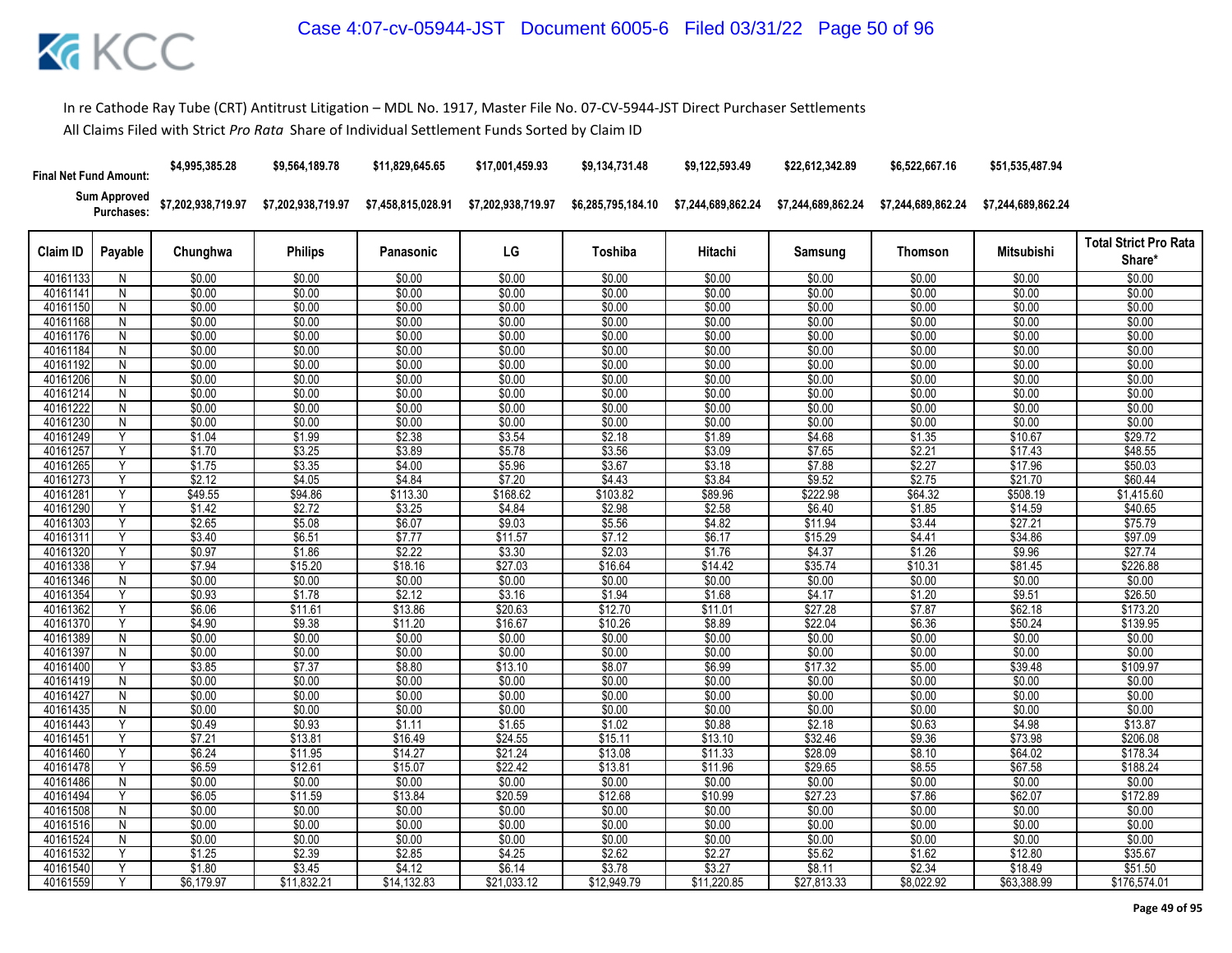| <b>Final Net Fund Amount:</b> | \$4,995,385.28                  | \$9.564.189.78     | \$11.829.645.65    | \$17.001.459.93    | \$9.134.731.48     | \$9.122.593.49                                                 | \$22,612,342.89 | \$6,522,667.16 | \$51.535.487.94    |
|-------------------------------|---------------------------------|--------------------|--------------------|--------------------|--------------------|----------------------------------------------------------------|-----------------|----------------|--------------------|
| Purchases:                    | Sum Approved \$7,202,938,719.97 | \$7,202,938,719.97 | \$7,458,815,028.91 | \$7,202,938,719.97 | \$6.285.795.184.10 | \$7.244.689.862.24    \$7.244.689.862.24    \$7.244.689.862.24 |                 |                | \$7.244.689.862.24 |

|          | Claim ID<br>Payable     |                  |                |           |         |         |         |                  |                  |            | <b>Total Strict Pro Rata</b> |
|----------|-------------------------|------------------|----------------|-----------|---------|---------|---------|------------------|------------------|------------|------------------------------|
|          |                         | Chunghwa         | <b>Philips</b> | Panasonic | LG      | Toshiba | Hitachi | Samsung          | <b>Thomson</b>   | Mitsubishi | Share*                       |
| 40161567 |                         | \$3.75           | \$7.17         | \$8.56    | \$12.75 | \$7.85  | \$6.80  | \$16.85          | \$4.86           | \$38.41    | \$107.00                     |
| 40161575 | $\overline{Y}$          | \$1.66           | \$3.17         | \$3.79    | \$5.64  | \$3.47  | \$3.01  | \$7.45           | \$2.15           | \$16.98    | \$47.31                      |
| 40161583 |                         | \$0.52           | \$1.00         | \$1.19    | \$1.77  | \$1.09  | \$0.94  | \$2.34           | \$0.68           | \$5.34     | \$14.86                      |
| 40161591 | Y                       | \$12.83          | \$24.56        | \$29.34   | \$43.67 | \$26.88 | \$23.30 | \$57.74          | \$16.66          | \$131.60   | \$366.58                     |
| 40161605 | Y                       | \$0.71           | \$1.35         | \$1.62    | \$2.41  | \$1.48  | \$1.28  | \$3.18           | \$0.92           | \$7.26     | \$20.21                      |
| 40161613 | Y                       | \$2.96           | \$5.68         | \$6.78    | \$10.09 | \$6.21  | \$5.38  | \$13.34          | \$3.85           | \$30.41    | \$84.71                      |
| 40161621 | $\overline{\mathsf{v}}$ | \$1.31           | \$2.50         | \$2.99    | \$4.45  | \$2.74  | \$2.37  | \$5.88           | \$1.70           | \$13.41    | \$37.36                      |
| 40161630 | Y                       | \$1.54           | \$2.95         | \$3.53    | \$5.25  | \$3.23  | \$2.80  | \$6.94           | \$2.00           | \$15.83    | \$44.09                      |
| 40161648 | Y                       | \$1.40           | \$2.69         | \$3.21    | \$4.78  | \$2.94  | \$2.55  | \$6.32           | \$1.82           | \$14.40    | \$40.13                      |
| 40161656 | Y                       | \$4.76           | \$9.11         | \$10.88   | \$16.20 | \$9.97  | \$8.64  | \$21.42          | \$6.18           | \$48.82    | \$135.99                     |
| 40161664 | ${\sf N}$               | \$0.00           | \$0.00         | \$0.00    | \$0.00  | \$0.00  | \$0.00  | \$0.00           | \$0.00           | \$0.00     | \$0.00                       |
| 40161672 | Y                       | \$1.02           | \$1.95         | \$2.32    | \$3.46  | \$2.13  | \$1.84  | \$4.57           | \$1.32           | \$10.42    | \$29.03                      |
| 40161680 | Y                       | \$1.56           | \$2.99         | \$3.57    | \$5.31  | \$3.27  | \$2.83  | \$7.02           | \$2.03           | \$16.01    | \$44.58                      |
| 40161699 | $\overline{\mathsf{v}}$ | \$0.49           | \$0.93         | \$1.11    | \$1.65  | \$1.02  | \$0.88  | \$2.18           | \$0.63           | \$4.98     | \$13.87                      |
| 40161702 |                         | \$0.62           | \$1.20         | \$1.43    | \$2.12  | \$1.31  | \$1.13  | \$2.81           | \$0.81           | \$6.40     | \$17.83                      |
| 40161710 | Ÿ                       | \$0.52           | \$0.99         | \$1.19    | \$1.77  | \$1.09  | \$0.94  | \$2.34           | \$0.67           | \$5.33     | \$14.85                      |
| 40161729 | ٧                       | \$2.65           | \$5.08         | \$6.07    | \$9.03  | \$5.56  | \$4.82  | \$11.94          | \$3.44           | \$27.21    | \$75.78                      |
| 40161737 | Y                       | \$2.57           | \$4.91         | \$5.87    | \$8.73  | \$5.38  | \$4.66  | \$11.55          | \$3.33           | \$26.32    | \$73.32                      |
| 40161745 |                         | \$4.44           | \$8.50         | \$10.15   | \$15.11 | \$9.30  | \$8.06  | \$19.98          | \$5.76           | \$45.53    | \$126.82                     |
| 40161753 | N                       | \$0.00           | \$0.00         | \$0.00    | \$0.00  | \$0.00  | \$0.00  | \$0.00           | \$0.00           | \$0.00     | \$0.00                       |
| 40161761 | Y                       | \$2.90           | \$5.54         | \$6.62    | \$9.85  | \$6.07  | \$5.26  | \$13.03          | \$3.76           | \$29.70    | \$82.73                      |
| 40161770 | $\checkmark$            | \$0.07           | \$0.13         | \$0.16    | \$0.24  | \$0.15  | \$0.13  | \$0.31           | \$0.09           | \$0.71     | \$1.98                       |
| 40161788 |                         | \$0.48           | \$0.91         | \$1.09    | \$1.62  | \$1.00  | \$0.86  | \$2.14           | \$0.62           | \$4.88     | \$13.60                      |
| 40161796 | Y                       | \$0.16           | \$0.30         | \$0.36    | \$0.53  | \$0.33  | \$0.28  | \$0.70           | \$0.20           | \$1.60     | \$4.46                       |
| 40161800 | N                       | \$0.00           | \$0.00         | \$0.00    | \$0.00  | \$0.00  | \$0.00  | \$0.00           | \$0.00           | \$0.00     | \$0.00                       |
| 40161818 | $\overline{N}$          | \$0.00           | \$0.00         | \$0.00    | \$0.00  | \$0.00  | \$0.00  | \$0.00           | \$0.00           | \$0.00     | \$0.00                       |
| 40161826 | N                       | \$0.00           | \$0.00         | \$0.00    | \$0.00  | \$0.00  | \$0.00  | \$0.00           | \$0.00           | \$0.00     | \$0.00                       |
| 40161834 | N                       | \$0.00           | \$0.00         | \$0.00    | \$0.00  | \$0.00  | \$0.00  | \$0.00           | \$0.00           | \$0.00     | \$0.00                       |
| 40161842 | $\overline{N}$          | \$0.00           | \$0.00         | \$0.00    | \$0.00  | \$0.00  | \$0.00  | \$0.00           | \$0.00           | \$0.00     | \$0.00                       |
| 40161850 | N                       | \$0.00           | \$0.00         | \$0.00    | \$0.00  | \$0.00  | \$0.00  | \$0.00           | \$0.00           | \$0.00     | \$0.00                       |
| 40161869 | N                       | \$0.00           | \$0.00         | \$0.00    | \$0.00  | \$0.00  | \$0.00  | \$0.00           | \$0.00           | \$0.00     | \$0.00                       |
| 40161877 | N                       | \$0.00           | \$0.00         | \$0.00    | \$0.00  | \$0.00  | \$0.00  | \$0.00           | \$0.00           | \$0.00     | \$0.00                       |
| 40161885 | $\mathsf{N}$            | \$0.00           | \$0.00         | \$0.00    | \$0.00  | \$0.00  | \$0.00  | \$0.00           | \$0.00           | \$0.00     | \$0.00                       |
| 40161893 | N                       | \$0.00           | \$0.00         | \$0.00    | \$0.00  | \$0.00  | \$0.00  | \$0.00           | \$0.00           | \$0.00     | \$0.00                       |
| 40161907 | N                       | \$0.00           | \$0.00         | \$0.00    | \$0.00  | \$0.00  | \$0.00  | \$0.00           | \$0.00           | \$0.00     | \$0.00                       |
| 40161915 | N                       | \$0.00           | \$0.00         | \$0.00    | \$0.00  | \$0.00  | \$0.00  | \$0.00           | \$0.00           | \$0.00     | \$0.00                       |
| 40161923 | $\overline{N}$          | \$0.00           | \$0.00         | \$0.00    | \$0.00  | \$0.00  | \$0.00  | \$0.00           | \$0.00           | \$0.00     | \$0.00                       |
| 4016193  | N                       | \$0.00           | \$0.00         | \$0.00    | \$0.00  | \$0.00  | \$0.00  | \$0.00           | \$0.00           | \$0.00     | \$0.00                       |
| 40161940 | N                       | \$0.00<br>\$0.00 | \$0.00         | \$0.00    | \$0.00  | \$0.00  | \$0.00  | \$0.00<br>\$0.00 | \$0.00<br>\$0.00 | \$0.00     | \$0.00                       |
| 40161958 | Ñ                       |                  | \$0.00         | \$0.00    | \$0.00  | \$0.00  | \$0.00  |                  |                  | \$0.00     | \$0.00                       |
| 40161966 | N                       | \$0.00           | \$0.00         | \$0.00    | \$0.00  | \$0.00  | \$0.00  | \$0.00           | \$0.00           | \$0.00     | \$0.00                       |
| 40161974 | N                       | \$0.00           | \$0.00         | \$0.00    | \$0.00  | \$0.00  | \$0.00  | \$0.00           | \$0.00           | \$0.00     | \$0.00                       |
| 40161982 | Ñ                       | \$0.00           | \$0.00         | \$0.00    | \$0.00  | \$0.00  | \$0.00  | \$0.00           | \$0.00           | \$0.00     | \$0.00                       |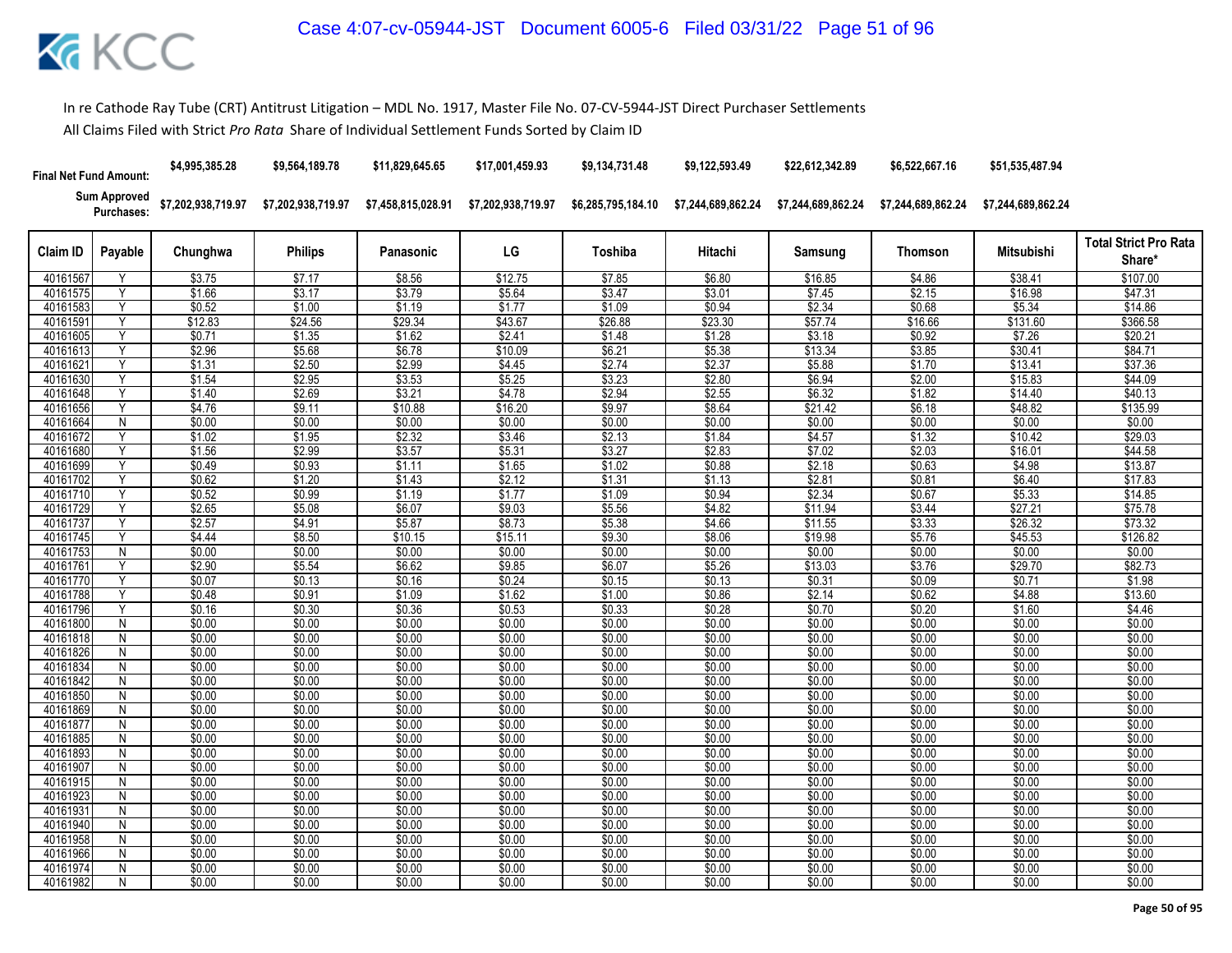| <b>Final Net Fund Amount:</b> | \$4,995,385.28     | \$9.564.189.78     | \$11.829.645.65    | \$17.001.459.93    | \$9.134.731.48     | \$9.122.593.49     | \$22.612.342.89    | \$6,522,667.16     | \$51,535,487.94    |
|-------------------------------|--------------------|--------------------|--------------------|--------------------|--------------------|--------------------|--------------------|--------------------|--------------------|
| Sum Approved<br>:Purchases    | \$7,202,938,719.97 | \$7,202,938,719.97 | \$7,458,815,028.91 | \$7,202,938,719.97 | \$6,285,795,184.10 | \$7.244.689.862.24 | \$7.244.689.862.24 | \$7.244.689.862.24 | \$7.244.689.862.24 |

| <b>Philips</b><br>LG<br>Toshiba<br>Mitsubishi<br>Claim ID<br>Payable<br>Chunghwa<br>Hitachi<br>Thomson<br>Panasonic<br>Samsung<br>Share*<br>40161990<br>\$0.00<br>\$0.00<br>\$0.00<br>\$0.00<br>\$0.00<br>\$0.00<br>\$0.00<br>\$0.00<br>\$0.00<br>\$0.00<br>N<br>\$0.00<br>\$0.00<br>40162008<br>\$0.00<br>\$0.00<br>\$0.00<br>\$0.00<br>\$0.00<br>\$0.00<br>\$0.00<br>\$0.00<br>N<br>\$0.00<br>\$0.00<br>\$0.00<br>\$0.00<br>\$0.00<br>\$0.00<br>\$0.00<br>40162016<br>N<br>\$0.00<br>\$0.00<br>\$0.00<br>\$0.00<br>\$0.00<br>\$0.00<br>\$0.00<br>\$0.00<br>\$0.00<br>\$0.00<br>\$0.00<br>\$0.00<br>\$0.00<br>40162024<br>N<br>\$0.00<br>\$0.00<br>\$0.00<br>\$0.00<br>\$0.00<br>\$0.00<br>\$0.00<br>\$0.00<br>\$0.00<br>40162032<br>N<br>\$0.00<br>\$0.00<br>\$0.00<br>\$0.00<br>\$0.00<br>\$0.00<br>\$0.00<br>\$0.00<br>\$0.00<br>40162040<br>N<br>\$0.00<br>\$0.00<br>\$0.00<br>\$0.00<br>\$0.00<br>\$0.00<br>\$0.00<br>\$0.00<br>\$0.00<br>\$0.00<br>$\overline{N}$<br>\$0.00<br>\$0.00<br>40162059<br>\$0.00<br>\$0.00<br>\$0.00<br>\$0.00<br>\$0.00<br>\$0.00<br>\$0.00<br>\$0.00<br>\$0.00<br>\$0.00<br>40162067<br>N<br>\$0.00<br>\$0.00<br>40162075<br>\$0.00<br>\$0.00<br>\$0.00<br>\$0.00<br>\$0.00<br>\$0.00<br>\$0.00<br>\$0.00<br>N<br>40162083<br>\$0.00<br>\$0.00<br>\$0.00<br>\$0.00<br>\$0.00<br>\$0.00<br>\$0.00<br>\$0.00<br>\$0.00<br>\$0.00<br>N<br>\$0.00<br>\$0.00<br>\$0.00<br>\$0.00<br>4016209<br>N<br>\$0.00<br>\$0.00<br>\$0.00<br>\$0.00<br>\$0.00<br>\$0.00<br>\$0.00<br>\$0.00<br>\$0.00<br>\$0.00<br>\$0.00<br>\$0.00<br>\$0.00<br>\$0.00<br>\$0.00<br>\$0.00<br>40162105<br>N<br>\$0.00<br>\$0.00<br>\$0.00<br>\$0.00<br>\$0.00<br>\$0.00<br>\$0.00<br>\$0.00<br>\$0.00<br>\$0.00<br>40162113<br>N<br>\$0.00<br>\$0.00<br>40162121<br>N<br>\$0.00<br>\$0.00<br>\$0.00<br>\$0.00<br>\$0.00<br>\$0.00<br>\$0.00<br>\$0.00<br>\$0.00<br>\$0.00<br>\$0.00<br>\$0.00<br>$\overline{N}$<br>\$0.00<br>\$0.00<br>\$0.00<br>\$0.00<br>\$0.00<br>\$0.00<br>40162130<br>\$0.00<br>40162148<br>\$0.00<br>\$0.00<br>\$0.00<br>\$0.00<br>\$0.00<br>\$0.00<br>\$0.00<br>\$0.00<br>\$0.00<br>N<br>40162156<br>\$0.00<br>\$0.00<br>\$0.00<br>\$0.00<br>\$0.00<br>\$0.00<br>\$0.00<br>\$0.00<br>\$0.00<br>\$0.00<br>N<br>$\overline{N}$<br>\$0.00<br>\$0.00<br>\$0.00<br>\$0.00<br>\$0.00<br>\$0.00<br>\$0.00<br>\$0.00<br>\$0.00<br>\$0.00<br>40162164<br>\$0.00<br>\$0.00<br>\$0.00<br>\$0.00<br>\$0.00<br>\$0.00<br>\$0.00<br>\$0.00<br>\$0.00<br>\$0.00<br>40162172<br>N<br>\$0.00<br>\$0.00<br>\$0.00<br>\$0.00<br>\$0.00<br>\$0.00<br>\$0.00<br>\$0.00<br>40162180<br>N<br>\$0.00<br>\$0.00<br>\$0.00<br>\$0.00<br>\$0.00<br>\$0.00<br>40162199<br>\$0.00<br>\$0.00<br>\$0.00<br>\$0.00<br>\$0.00<br>\$0.00<br>N | <b>Total Strict Pro Rata</b> |
|-----------------------------------------------------------------------------------------------------------------------------------------------------------------------------------------------------------------------------------------------------------------------------------------------------------------------------------------------------------------------------------------------------------------------------------------------------------------------------------------------------------------------------------------------------------------------------------------------------------------------------------------------------------------------------------------------------------------------------------------------------------------------------------------------------------------------------------------------------------------------------------------------------------------------------------------------------------------------------------------------------------------------------------------------------------------------------------------------------------------------------------------------------------------------------------------------------------------------------------------------------------------------------------------------------------------------------------------------------------------------------------------------------------------------------------------------------------------------------------------------------------------------------------------------------------------------------------------------------------------------------------------------------------------------------------------------------------------------------------------------------------------------------------------------------------------------------------------------------------------------------------------------------------------------------------------------------------------------------------------------------------------------------------------------------------------------------------------------------------------------------------------------------------------------------------------------------------------------------------------------------------------------------------------------------------------------------------------------------------------------------------------------------------------------------------------------------------------------------------------------------------------------------------------------------------------------------------------------------------------------------------------------------------------------------------------------------------------------------------------|------------------------------|
|                                                                                                                                                                                                                                                                                                                                                                                                                                                                                                                                                                                                                                                                                                                                                                                                                                                                                                                                                                                                                                                                                                                                                                                                                                                                                                                                                                                                                                                                                                                                                                                                                                                                                                                                                                                                                                                                                                                                                                                                                                                                                                                                                                                                                                                                                                                                                                                                                                                                                                                                                                                                                                                                                                                                         |                              |
|                                                                                                                                                                                                                                                                                                                                                                                                                                                                                                                                                                                                                                                                                                                                                                                                                                                                                                                                                                                                                                                                                                                                                                                                                                                                                                                                                                                                                                                                                                                                                                                                                                                                                                                                                                                                                                                                                                                                                                                                                                                                                                                                                                                                                                                                                                                                                                                                                                                                                                                                                                                                                                                                                                                                         |                              |
|                                                                                                                                                                                                                                                                                                                                                                                                                                                                                                                                                                                                                                                                                                                                                                                                                                                                                                                                                                                                                                                                                                                                                                                                                                                                                                                                                                                                                                                                                                                                                                                                                                                                                                                                                                                                                                                                                                                                                                                                                                                                                                                                                                                                                                                                                                                                                                                                                                                                                                                                                                                                                                                                                                                                         |                              |
|                                                                                                                                                                                                                                                                                                                                                                                                                                                                                                                                                                                                                                                                                                                                                                                                                                                                                                                                                                                                                                                                                                                                                                                                                                                                                                                                                                                                                                                                                                                                                                                                                                                                                                                                                                                                                                                                                                                                                                                                                                                                                                                                                                                                                                                                                                                                                                                                                                                                                                                                                                                                                                                                                                                                         |                              |
|                                                                                                                                                                                                                                                                                                                                                                                                                                                                                                                                                                                                                                                                                                                                                                                                                                                                                                                                                                                                                                                                                                                                                                                                                                                                                                                                                                                                                                                                                                                                                                                                                                                                                                                                                                                                                                                                                                                                                                                                                                                                                                                                                                                                                                                                                                                                                                                                                                                                                                                                                                                                                                                                                                                                         |                              |
|                                                                                                                                                                                                                                                                                                                                                                                                                                                                                                                                                                                                                                                                                                                                                                                                                                                                                                                                                                                                                                                                                                                                                                                                                                                                                                                                                                                                                                                                                                                                                                                                                                                                                                                                                                                                                                                                                                                                                                                                                                                                                                                                                                                                                                                                                                                                                                                                                                                                                                                                                                                                                                                                                                                                         |                              |
|                                                                                                                                                                                                                                                                                                                                                                                                                                                                                                                                                                                                                                                                                                                                                                                                                                                                                                                                                                                                                                                                                                                                                                                                                                                                                                                                                                                                                                                                                                                                                                                                                                                                                                                                                                                                                                                                                                                                                                                                                                                                                                                                                                                                                                                                                                                                                                                                                                                                                                                                                                                                                                                                                                                                         |                              |
|                                                                                                                                                                                                                                                                                                                                                                                                                                                                                                                                                                                                                                                                                                                                                                                                                                                                                                                                                                                                                                                                                                                                                                                                                                                                                                                                                                                                                                                                                                                                                                                                                                                                                                                                                                                                                                                                                                                                                                                                                                                                                                                                                                                                                                                                                                                                                                                                                                                                                                                                                                                                                                                                                                                                         |                              |
|                                                                                                                                                                                                                                                                                                                                                                                                                                                                                                                                                                                                                                                                                                                                                                                                                                                                                                                                                                                                                                                                                                                                                                                                                                                                                                                                                                                                                                                                                                                                                                                                                                                                                                                                                                                                                                                                                                                                                                                                                                                                                                                                                                                                                                                                                                                                                                                                                                                                                                                                                                                                                                                                                                                                         |                              |
|                                                                                                                                                                                                                                                                                                                                                                                                                                                                                                                                                                                                                                                                                                                                                                                                                                                                                                                                                                                                                                                                                                                                                                                                                                                                                                                                                                                                                                                                                                                                                                                                                                                                                                                                                                                                                                                                                                                                                                                                                                                                                                                                                                                                                                                                                                                                                                                                                                                                                                                                                                                                                                                                                                                                         |                              |
|                                                                                                                                                                                                                                                                                                                                                                                                                                                                                                                                                                                                                                                                                                                                                                                                                                                                                                                                                                                                                                                                                                                                                                                                                                                                                                                                                                                                                                                                                                                                                                                                                                                                                                                                                                                                                                                                                                                                                                                                                                                                                                                                                                                                                                                                                                                                                                                                                                                                                                                                                                                                                                                                                                                                         |                              |
|                                                                                                                                                                                                                                                                                                                                                                                                                                                                                                                                                                                                                                                                                                                                                                                                                                                                                                                                                                                                                                                                                                                                                                                                                                                                                                                                                                                                                                                                                                                                                                                                                                                                                                                                                                                                                                                                                                                                                                                                                                                                                                                                                                                                                                                                                                                                                                                                                                                                                                                                                                                                                                                                                                                                         |                              |
|                                                                                                                                                                                                                                                                                                                                                                                                                                                                                                                                                                                                                                                                                                                                                                                                                                                                                                                                                                                                                                                                                                                                                                                                                                                                                                                                                                                                                                                                                                                                                                                                                                                                                                                                                                                                                                                                                                                                                                                                                                                                                                                                                                                                                                                                                                                                                                                                                                                                                                                                                                                                                                                                                                                                         |                              |
|                                                                                                                                                                                                                                                                                                                                                                                                                                                                                                                                                                                                                                                                                                                                                                                                                                                                                                                                                                                                                                                                                                                                                                                                                                                                                                                                                                                                                                                                                                                                                                                                                                                                                                                                                                                                                                                                                                                                                                                                                                                                                                                                                                                                                                                                                                                                                                                                                                                                                                                                                                                                                                                                                                                                         |                              |
|                                                                                                                                                                                                                                                                                                                                                                                                                                                                                                                                                                                                                                                                                                                                                                                                                                                                                                                                                                                                                                                                                                                                                                                                                                                                                                                                                                                                                                                                                                                                                                                                                                                                                                                                                                                                                                                                                                                                                                                                                                                                                                                                                                                                                                                                                                                                                                                                                                                                                                                                                                                                                                                                                                                                         |                              |
|                                                                                                                                                                                                                                                                                                                                                                                                                                                                                                                                                                                                                                                                                                                                                                                                                                                                                                                                                                                                                                                                                                                                                                                                                                                                                                                                                                                                                                                                                                                                                                                                                                                                                                                                                                                                                                                                                                                                                                                                                                                                                                                                                                                                                                                                                                                                                                                                                                                                                                                                                                                                                                                                                                                                         |                              |
|                                                                                                                                                                                                                                                                                                                                                                                                                                                                                                                                                                                                                                                                                                                                                                                                                                                                                                                                                                                                                                                                                                                                                                                                                                                                                                                                                                                                                                                                                                                                                                                                                                                                                                                                                                                                                                                                                                                                                                                                                                                                                                                                                                                                                                                                                                                                                                                                                                                                                                                                                                                                                                                                                                                                         |                              |
|                                                                                                                                                                                                                                                                                                                                                                                                                                                                                                                                                                                                                                                                                                                                                                                                                                                                                                                                                                                                                                                                                                                                                                                                                                                                                                                                                                                                                                                                                                                                                                                                                                                                                                                                                                                                                                                                                                                                                                                                                                                                                                                                                                                                                                                                                                                                                                                                                                                                                                                                                                                                                                                                                                                                         |                              |
|                                                                                                                                                                                                                                                                                                                                                                                                                                                                                                                                                                                                                                                                                                                                                                                                                                                                                                                                                                                                                                                                                                                                                                                                                                                                                                                                                                                                                                                                                                                                                                                                                                                                                                                                                                                                                                                                                                                                                                                                                                                                                                                                                                                                                                                                                                                                                                                                                                                                                                                                                                                                                                                                                                                                         |                              |
|                                                                                                                                                                                                                                                                                                                                                                                                                                                                                                                                                                                                                                                                                                                                                                                                                                                                                                                                                                                                                                                                                                                                                                                                                                                                                                                                                                                                                                                                                                                                                                                                                                                                                                                                                                                                                                                                                                                                                                                                                                                                                                                                                                                                                                                                                                                                                                                                                                                                                                                                                                                                                                                                                                                                         |                              |
|                                                                                                                                                                                                                                                                                                                                                                                                                                                                                                                                                                                                                                                                                                                                                                                                                                                                                                                                                                                                                                                                                                                                                                                                                                                                                                                                                                                                                                                                                                                                                                                                                                                                                                                                                                                                                                                                                                                                                                                                                                                                                                                                                                                                                                                                                                                                                                                                                                                                                                                                                                                                                                                                                                                                         |                              |
|                                                                                                                                                                                                                                                                                                                                                                                                                                                                                                                                                                                                                                                                                                                                                                                                                                                                                                                                                                                                                                                                                                                                                                                                                                                                                                                                                                                                                                                                                                                                                                                                                                                                                                                                                                                                                                                                                                                                                                                                                                                                                                                                                                                                                                                                                                                                                                                                                                                                                                                                                                                                                                                                                                                                         |                              |
| \$0.00<br>\$0.00<br>\$0.00<br>\$0.00<br>\$0.00<br>\$0.00<br>\$0.00<br>40162202<br>N<br>\$0.00<br>\$0.00<br>\$0.00                                                                                                                                                                                                                                                                                                                                                                                                                                                                                                                                                                                                                                                                                                                                                                                                                                                                                                                                                                                                                                                                                                                                                                                                                                                                                                                                                                                                                                                                                                                                                                                                                                                                                                                                                                                                                                                                                                                                                                                                                                                                                                                                                                                                                                                                                                                                                                                                                                                                                                                                                                                                                       |                              |
| \$0.00<br>\$0.00<br>\$0.00<br>\$0.00<br>\$0.00<br>\$0.00<br>\$0.00<br>\$0.00<br>\$0.00<br>40162210<br>\$0.00<br>N                                                                                                                                                                                                                                                                                                                                                                                                                                                                                                                                                                                                                                                                                                                                                                                                                                                                                                                                                                                                                                                                                                                                                                                                                                                                                                                                                                                                                                                                                                                                                                                                                                                                                                                                                                                                                                                                                                                                                                                                                                                                                                                                                                                                                                                                                                                                                                                                                                                                                                                                                                                                                       |                              |
| \$0.00<br>\$0.00<br>\$0.00<br>\$0.00<br>\$0.00<br>\$0.00<br>\$0.00<br>\$0.00<br>\$0.00<br>\$0.00<br>40162229<br>N                                                                                                                                                                                                                                                                                                                                                                                                                                                                                                                                                                                                                                                                                                                                                                                                                                                                                                                                                                                                                                                                                                                                                                                                                                                                                                                                                                                                                                                                                                                                                                                                                                                                                                                                                                                                                                                                                                                                                                                                                                                                                                                                                                                                                                                                                                                                                                                                                                                                                                                                                                                                                       |                              |
| 40162237<br>\$0.00<br>\$0.00<br>\$0.00<br>\$0.00<br>\$0.00<br>\$0.00<br>\$0.00<br>\$0.00<br>\$0.00<br>\$0.00<br>N                                                                                                                                                                                                                                                                                                                                                                                                                                                                                                                                                                                                                                                                                                                                                                                                                                                                                                                                                                                                                                                                                                                                                                                                                                                                                                                                                                                                                                                                                                                                                                                                                                                                                                                                                                                                                                                                                                                                                                                                                                                                                                                                                                                                                                                                                                                                                                                                                                                                                                                                                                                                                       |                              |
| \$0.00<br>\$0.00<br>\$0.00<br>\$0.00<br>\$0.00<br>\$0.00<br>\$0.00<br>\$0.00<br>\$0.00<br>\$0.00<br>40162245<br>N                                                                                                                                                                                                                                                                                                                                                                                                                                                                                                                                                                                                                                                                                                                                                                                                                                                                                                                                                                                                                                                                                                                                                                                                                                                                                                                                                                                                                                                                                                                                                                                                                                                                                                                                                                                                                                                                                                                                                                                                                                                                                                                                                                                                                                                                                                                                                                                                                                                                                                                                                                                                                       |                              |
| \$0.00<br>\$0.00<br>\$0.00<br>\$0.00<br>40162253<br>N<br>\$0.00<br>\$0.00<br>\$0.00<br>\$0.00<br>\$0.00<br>\$0.00<br>Y                                                                                                                                                                                                                                                                                                                                                                                                                                                                                                                                                                                                                                                                                                                                                                                                                                                                                                                                                                                                                                                                                                                                                                                                                                                                                                                                                                                                                                                                                                                                                                                                                                                                                                                                                                                                                                                                                                                                                                                                                                                                                                                                                                                                                                                                                                                                                                                                                                                                                                                                                                                                                  |                              |
| \$0.15<br>\$0.28<br>\$0.33<br>\$0.50<br>\$0.31<br>\$0.26<br>\$0.66<br>\$0.19<br>\$1.49<br>\$4.16<br>40162261<br>\$2.52<br>\$2.00<br>\$11.29<br>40162270<br>Y                                                                                                                                                                                                                                                                                                                                                                                                                                                                                                                                                                                                                                                                                                                                                                                                                                                                                                                                                                                                                                                                                                                                                                                                                                                                                                                                                                                                                                                                                                                                                                                                                                                                                                                                                                                                                                                                                                                                                                                                                                                                                                                                                                                                                                                                                                                                                                                                                                                                                                                                                                            |                              |
| \$1.10<br>\$2.11<br>\$3.75<br>\$2.31<br>\$4.95<br>\$1.43<br>\$31.45<br>\$0.00<br>\$0.00<br>\$0.00<br>\$0.00<br>\$0.00<br>\$0.00<br>40162288<br>\$0.00<br>\$0.00<br>\$0.00<br>\$0.00                                                                                                                                                                                                                                                                                                                                                                                                                                                                                                                                                                                                                                                                                                                                                                                                                                                                                                                                                                                                                                                                                                                                                                                                                                                                                                                                                                                                                                                                                                                                                                                                                                                                                                                                                                                                                                                                                                                                                                                                                                                                                                                                                                                                                                                                                                                                                                                                                                                                                                                                                     |                              |
| N<br>\$2.13<br>\$4.08<br>\$4.87<br>\$7.25<br>\$4.47<br>\$3.87<br>\$9.59<br>\$2.77<br>\$21.86<br>\$60.89<br>40162296<br>γ                                                                                                                                                                                                                                                                                                                                                                                                                                                                                                                                                                                                                                                                                                                                                                                                                                                                                                                                                                                                                                                                                                                                                                                                                                                                                                                                                                                                                                                                                                                                                                                                                                                                                                                                                                                                                                                                                                                                                                                                                                                                                                                                                                                                                                                                                                                                                                                                                                                                                                                                                                                                                |                              |
| \$5.08<br>\$9.99<br>\$22.76<br>\$2.22<br>\$4.25<br>\$7.55<br>\$4.65<br>\$4.03<br>\$2.88<br>\$63.41<br>40162300<br>Υ                                                                                                                                                                                                                                                                                                                                                                                                                                                                                                                                                                                                                                                                                                                                                                                                                                                                                                                                                                                                                                                                                                                                                                                                                                                                                                                                                                                                                                                                                                                                                                                                                                                                                                                                                                                                                                                                                                                                                                                                                                                                                                                                                                                                                                                                                                                                                                                                                                                                                                                                                                                                                     |                              |
| Y<br>\$4.94<br>\$9.46<br>\$11.30<br>\$16.82<br>\$10.35<br>\$8.97<br>\$22.24<br>\$50.68<br>40162318<br>\$6.41<br>\$141.18                                                                                                                                                                                                                                                                                                                                                                                                                                                                                                                                                                                                                                                                                                                                                                                                                                                                                                                                                                                                                                                                                                                                                                                                                                                                                                                                                                                                                                                                                                                                                                                                                                                                                                                                                                                                                                                                                                                                                                                                                                                                                                                                                                                                                                                                                                                                                                                                                                                                                                                                                                                                                |                              |
| \$22.86<br>\$52.11<br>V<br>\$5.08<br>\$9.73<br>\$11.62<br>\$17.29<br>\$10.64<br>\$9.22<br>\$6.59<br>40162326<br>\$145.15                                                                                                                                                                                                                                                                                                                                                                                                                                                                                                                                                                                                                                                                                                                                                                                                                                                                                                                                                                                                                                                                                                                                                                                                                                                                                                                                                                                                                                                                                                                                                                                                                                                                                                                                                                                                                                                                                                                                                                                                                                                                                                                                                                                                                                                                                                                                                                                                                                                                                                                                                                                                                |                              |
| \$5.53<br>\$10.59<br>\$12.65<br>\$11.59<br>\$24.89<br>\$7.18<br>\$56.73<br>40162334<br>Y<br>\$18.82<br>\$10.04<br>\$158.03                                                                                                                                                                                                                                                                                                                                                                                                                                                                                                                                                                                                                                                                                                                                                                                                                                                                                                                                                                                                                                                                                                                                                                                                                                                                                                                                                                                                                                                                                                                                                                                                                                                                                                                                                                                                                                                                                                                                                                                                                                                                                                                                                                                                                                                                                                                                                                                                                                                                                                                                                                                                              |                              |
| 40162342<br>\$7.44<br>\$14.24<br>\$17.01<br>\$25.31<br>\$15.59<br>\$13.51<br>\$33.48<br>\$9.66<br>\$76.29<br>\$212.52<br>Υ                                                                                                                                                                                                                                                                                                                                                                                                                                                                                                                                                                                                                                                                                                                                                                                                                                                                                                                                                                                                                                                                                                                                                                                                                                                                                                                                                                                                                                                                                                                                                                                                                                                                                                                                                                                                                                                                                                                                                                                                                                                                                                                                                                                                                                                                                                                                                                                                                                                                                                                                                                                                              |                              |
| Y<br>\$1.91<br>\$0.83<br>\$1.60<br>\$2.84<br>\$1.75<br>\$1.51<br>\$3.75<br>\$1.08<br>\$8.55<br>\$23.80<br>40162350                                                                                                                                                                                                                                                                                                                                                                                                                                                                                                                                                                                                                                                                                                                                                                                                                                                                                                                                                                                                                                                                                                                                                                                                                                                                                                                                                                                                                                                                                                                                                                                                                                                                                                                                                                                                                                                                                                                                                                                                                                                                                                                                                                                                                                                                                                                                                                                                                                                                                                                                                                                                                      |                              |
| \$0.45<br>\$0.86<br>\$1.02<br>\$1.52<br>\$0.94<br>\$0.81<br>\$2.02<br>\$0.58<br>\$4.59<br>40162369<br>Υ<br>\$12.80                                                                                                                                                                                                                                                                                                                                                                                                                                                                                                                                                                                                                                                                                                                                                                                                                                                                                                                                                                                                                                                                                                                                                                                                                                                                                                                                                                                                                                                                                                                                                                                                                                                                                                                                                                                                                                                                                                                                                                                                                                                                                                                                                                                                                                                                                                                                                                                                                                                                                                                                                                                                                      |                              |
| \$0.95<br>\$2.23<br>\$5.07<br>Y<br>\$0.49<br>\$1.13<br>\$1.68<br>\$1.04<br>\$0.90<br>\$0.64<br>\$14.13<br>40162377                                                                                                                                                                                                                                                                                                                                                                                                                                                                                                                                                                                                                                                                                                                                                                                                                                                                                                                                                                                                                                                                                                                                                                                                                                                                                                                                                                                                                                                                                                                                                                                                                                                                                                                                                                                                                                                                                                                                                                                                                                                                                                                                                                                                                                                                                                                                                                                                                                                                                                                                                                                                                      |                              |
| \$0.00<br>\$0.00<br>\$0.00<br>\$0.00<br>\$0.00<br>\$0.00<br>\$0.00<br>\$0.00<br>\$0.00<br>40162385<br>N<br>\$0.00                                                                                                                                                                                                                                                                                                                                                                                                                                                                                                                                                                                                                                                                                                                                                                                                                                                                                                                                                                                                                                                                                                                                                                                                                                                                                                                                                                                                                                                                                                                                                                                                                                                                                                                                                                                                                                                                                                                                                                                                                                                                                                                                                                                                                                                                                                                                                                                                                                                                                                                                                                                                                       |                              |
| \$23.19<br>\$30.67<br>\$69.89<br>40162393<br>$\vee$<br>\$6.81<br>\$13.05<br>\$15.58<br>\$14.28<br>\$12.37<br>\$8.85<br>\$194.68                                                                                                                                                                                                                                                                                                                                                                                                                                                                                                                                                                                                                                                                                                                                                                                                                                                                                                                                                                                                                                                                                                                                                                                                                                                                                                                                                                                                                                                                                                                                                                                                                                                                                                                                                                                                                                                                                                                                                                                                                                                                                                                                                                                                                                                                                                                                                                                                                                                                                                                                                                                                         |                              |
| \$7.82<br>\$16.38<br>\$35.18<br>\$80.18<br>\$223.34<br>\$14.97<br>\$17.88<br>\$26.60<br>\$14.19<br>\$10.15<br>40162407                                                                                                                                                                                                                                                                                                                                                                                                                                                                                                                                                                                                                                                                                                                                                                                                                                                                                                                                                                                                                                                                                                                                                                                                                                                                                                                                                                                                                                                                                                                                                                                                                                                                                                                                                                                                                                                                                                                                                                                                                                                                                                                                                                                                                                                                                                                                                                                                                                                                                                                                                                                                                  |                              |
| \$2.79<br>40162415<br>\$0.62<br>\$1.19<br>\$1.42<br>\$2.11<br>\$1.30<br>\$1.12<br>\$0.80<br>\$6.35<br>\$17.69<br>Υ                                                                                                                                                                                                                                                                                                                                                                                                                                                                                                                                                                                                                                                                                                                                                                                                                                                                                                                                                                                                                                                                                                                                                                                                                                                                                                                                                                                                                                                                                                                                                                                                                                                                                                                                                                                                                                                                                                                                                                                                                                                                                                                                                                                                                                                                                                                                                                                                                                                                                                                                                                                                                      |                              |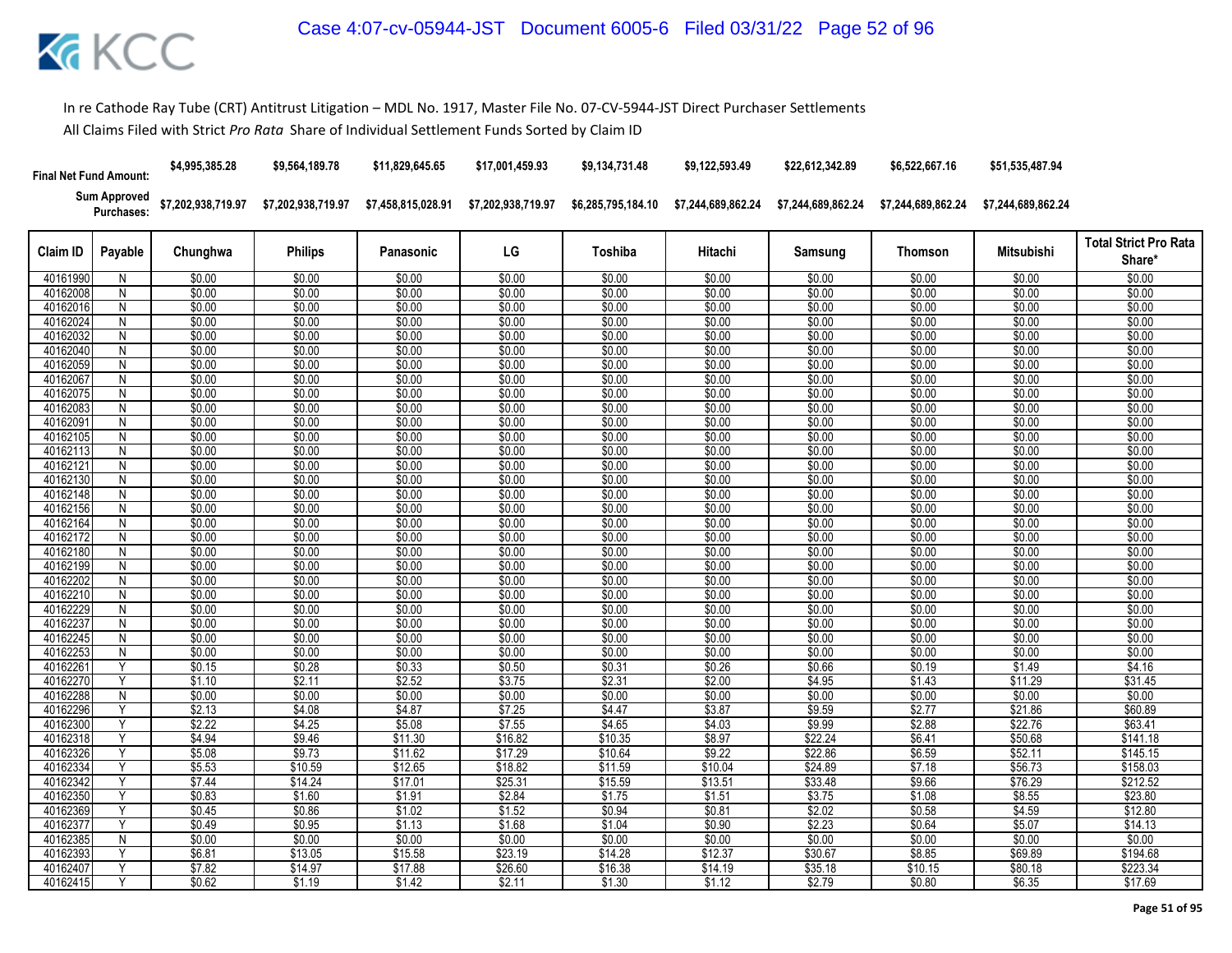| <b>Final Net Fund Amount:</b> | \$4,995,385.28     | \$9.564.189.78     | \$11.829.645.65    | \$17.001.459.93    | \$9.134.731.48     | \$9.122.593.49     | \$22.612.342.89    | \$6,522,667.16     | \$51,535,487.94    |
|-------------------------------|--------------------|--------------------|--------------------|--------------------|--------------------|--------------------|--------------------|--------------------|--------------------|
| Sum Approved<br>:Purchases    | \$7,202,938,719.97 | \$7,202,938,719.97 | \$7,458,815,028.91 | \$7,202,938,719.97 | \$6,285,795,184.10 | \$7.244.689.862.24 | \$7.244.689.862.24 | \$7.244.689.862.24 | \$7.244.689.862.24 |

|          |                | Chunghwa |                |           | LG       | Toshiba  | Hitachi  |          |                |                   | <b>Total Strict Pro Rata</b> |
|----------|----------------|----------|----------------|-----------|----------|----------|----------|----------|----------------|-------------------|------------------------------|
| Claim ID | Payable        |          | <b>Philips</b> | Panasonic |          |          |          | Samsung  | <b>Thomson</b> | <b>Mitsubishi</b> | Share*                       |
| 40162423 | N              | \$0.00   | \$0.00         | \$0.00    | \$0.00   | \$0.00   | \$0.00   | \$0.00   | \$0.00         | \$0.00            | \$0.00                       |
| 40162431 | Y              | \$3.16   | \$6.04         | \$7.22    | \$10.74  | \$6.61   | \$5.73   | \$14.20  | \$4.10         | \$32.37           | \$90.16                      |
| 40162440 | Υ              | \$4.56   | \$8.73         | \$10.43   | \$15.52  | \$9.56   | \$8.28   | \$20.52  | \$5.92         | \$46.77           | \$130.29                     |
| 40162458 |                | \$12.14  | \$23.24        | \$27.75   | \$41.31  | \$25.43  | \$22.04  | \$54.62  | \$15.76        | \$124.49          | \$346.77                     |
| 40162466 | N              | \$0.00   | \$0.00         | \$0.00    | \$0.00   | \$0.00   | \$0.00   | \$0.00   | \$0.00         | \$0.00            | \$0.00                       |
| 40162474 | N              | \$0.00   | \$0.00         | \$0.00    | \$0.00   | \$0.00   | \$0.00   | \$0.00   | \$0.00         | \$0.00            | \$0.00                       |
| 40162482 | Y              | \$21.10  | \$40.40        | \$48.26   | \$71.82  | \$44.22  | \$38.31  | \$94.97  | \$27.39        | \$216.44          | \$602.90                     |
| 40162490 | N              | \$0.00   | \$0.00         | \$0.00    | \$0.00   | \$0.00   | \$0.00   | \$0.00   | \$0.00         | \$0.00            | \$0.00                       |
| 40162504 | Υ              | \$6.07   | \$11.63        | \$13.89   | \$20.66  | \$12.72  | \$11.02  | \$27.33  | \$7.88         | \$62.28           | \$173.48                     |
| 40162512 | $\overline{N}$ | \$0.00   | \$0.00         | \$0.00    | \$0.00   | \$0.00   | \$0.00   | \$0.00   | \$0.00         | \$0.00            | \$0.00                       |
| 40162520 | Υ              | \$0.16   | \$0.30         | \$0.36    | \$0.53   | \$0.33   | \$0.28   | \$0.70   | \$0.20         | \$1.60            | \$4.46                       |
| 40162539 | N              | \$0.00   | \$0.00         | \$0.00    | \$0.00   | \$0.00   | \$0.00   | \$0.00   | \$0.00         | \$0.00            | \$0.00                       |
| 40162547 | Y              | \$1.39   | \$2.66         | \$3.17    | \$4.72   | \$2.91   | \$2.52   | \$6.24   | \$1.80         | \$14.23           | \$39.63                      |
| 40162555 | N              | \$0.00   | \$0.00         | \$0.00    | \$0.00   | \$0.00   | \$0.00   | \$0.00   | \$0.00         | \$0.00            | \$0.00                       |
| 40162563 | v              | \$0.36   | \$0.69         | \$0.82    | \$1.22   | \$0.75   | \$0.65   | \$1.61   | \$0.47         | \$3.68            | \$10.24                      |
| 40162571 | Ν              | \$0.00   | \$0.00         | \$0.00    | \$0.00   | \$0.00   | \$0.00   | \$0.00   | \$0.00         | \$0.00            | \$0.00                       |
| 40162580 | N              | \$0.00   | \$0.00         | \$0.00    | \$0.00   | \$0.00   | \$0.00   | \$0.00   | \$0.00         | \$0.00            | \$0.00                       |
| 40162598 | Y              | \$23.41  | \$44.81        | \$53.53   | \$79.66  | \$49.05  | \$42.50  | \$105.34 | \$30.39        | \$240.08          | \$668.76                     |
| 40162601 | N              | \$0.00   | \$0.00         | \$0.00    | \$0.00   | \$0.00   | \$0.00   | \$0.00   | \$0.00         | \$0.00            | \$0.00                       |
| 40162610 | Υ              | \$179.26 | \$343.21       | \$409.95  | \$610.10 | \$375.63 | \$325.48 | \$806.77 | \$232.72       | \$1,838.71        | \$5,121.83                   |
| 40162628 |                | \$0.49   | \$0.93         | \$1.11    | \$1.65   | \$1.02   | \$0.88   | \$2.18   | \$0.63         | \$4.98            | \$13.87                      |
| 40162636 | Y              | \$14.46  | \$27.69        | \$33.07   | \$49.22  | \$30.30  | \$26.26  | \$65.09  | \$18.77        | \$148.34          | \$413.21                     |
| 40162644 | Y              | \$37.45  | \$71.70        | \$85.64   | \$127.46 | \$78.47  | \$68.00  | \$168.55 | \$48.62        | \$384.13          | \$1,070.02                   |
| 40162652 | Υ              | \$0.78   | \$1.49         | \$1.78    | \$2.66   | \$1.64   | \$1.42   | \$3.51   | \$1.01         | \$8.00            | \$22.30                      |
| 40162660 | N              | \$0.00   | \$0.00         | \$0.00    | \$0.00   | \$0.00   | \$0.00   | \$0.00   | \$0.00         | \$0.00            | \$0.00                       |
| 40162679 | Y              | \$2.69   | \$5.15         | \$6.15    | \$9.16   | \$5.64   | \$4.88   | \$12.11  | \$3.49         | \$27.60           | \$76.87                      |
| 40162687 | Ν              | \$0.00   | \$0.00         | \$0.00    | \$0.00   | \$0.00   | \$0.00   | \$0.00   | \$0.00         | \$0.00            | \$0.00                       |
| 40162695 | N              | \$0.00   | \$0.00         | \$0.00    | \$0.00   | \$0.00   | \$0.00   | \$0.00   | \$0.00         | \$0.00            | \$0.00                       |
| 40162709 | N              | \$0.00   | \$0.00         | \$0.00    | \$0.00   | \$0.00   | \$0.00   | \$0.00   | \$0.00         | \$0.00            | \$0.00                       |
| 40162717 | v              | \$1.48   | \$2.83         | \$3.38    | \$5.04   | \$3.10   | \$2.69   | \$6.66   | \$1.92         | \$15.18           | \$42.29                      |
| 40162725 |                | \$1.56   | \$2.99         | \$3.57    | \$5.31   | \$3.27   | \$2.83   | \$7.02   | \$2.03         | \$16.01           | \$44.58                      |
| 40162733 | Υ              | \$5.55   | \$10.62        | \$12.69   | \$18.88  | \$11.63  | \$10.07  | \$24.97  | \$7.20         | \$56.91           | \$158.52                     |
| 40162741 | Υ              | \$7.63   | \$14.61        | \$17.45   | \$25.96  | \$15.99  | \$13.85  | \$34.33  | \$9.90         | \$78.25           | \$217.97                     |
| 40162750 | V              | \$13.61  | \$26.06        | \$31.13   | \$46.33  | \$28.53  | \$24.72  | \$61.27  | \$17.67        | \$139.64          | \$388.96                     |
| 40162768 | Υ              | \$20.11  | \$38.51        | \$45.99   | \$68.45  | \$42.14  | \$36.52  | \$90.52  | \$26.11        | \$206.29          | \$574.64                     |
| 40162776 | N              | \$0.00   | \$0.00         | \$0.00    | \$0.00   | \$0.00   | \$0.00   | \$0.00   | \$0.00         | \$0.00            | \$0.00                       |
| 40162784 | Y              | \$6.94   | \$13.28        | \$15.86   | \$23.60  | \$14.53  | \$12.59  | \$31.21  | \$9.00         | \$71.14           | \$198.15                     |
| 40162792 | N              | \$0.00   | \$0.00         | \$0.00    | \$0.00   | \$0.00   | \$0.00   | \$0.00   | \$0.00         | \$0.00            | \$0.00                       |
| 40162806 | Ν              | \$0.00   | \$0.00         | \$0.00    | \$0.00   | \$0.00   | \$0.00   | \$0.00   | \$0.00         | \$0.00            | \$0.00                       |
| 40162814 | N              | \$0.00   | \$0.00         | \$0.00    | \$0.00   | \$0.00   | \$0.00   | \$0.00   | \$0.00         | \$0.00            | \$0.00                       |
| 40162822 | N              | \$0.00   | \$0.00         | \$0.00    | \$0.00   | \$0.00   | \$0.00   | \$0.00   | \$0.00         | \$0.00            | \$0.00                       |
| 40162830 | Ν              | \$0.00   | \$0.00         | \$0.00    | \$0.00   | \$0.00   | \$0.00   | \$0.00   | \$0.00         | \$0.00            | \$0.00                       |
| 40162849 | Ñ              | \$0.00   | \$0.00         | \$0.00    | \$0.00   | \$0.00   | \$0.00   | \$0.00   | \$0.00         | \$0.00            | \$0.00                       |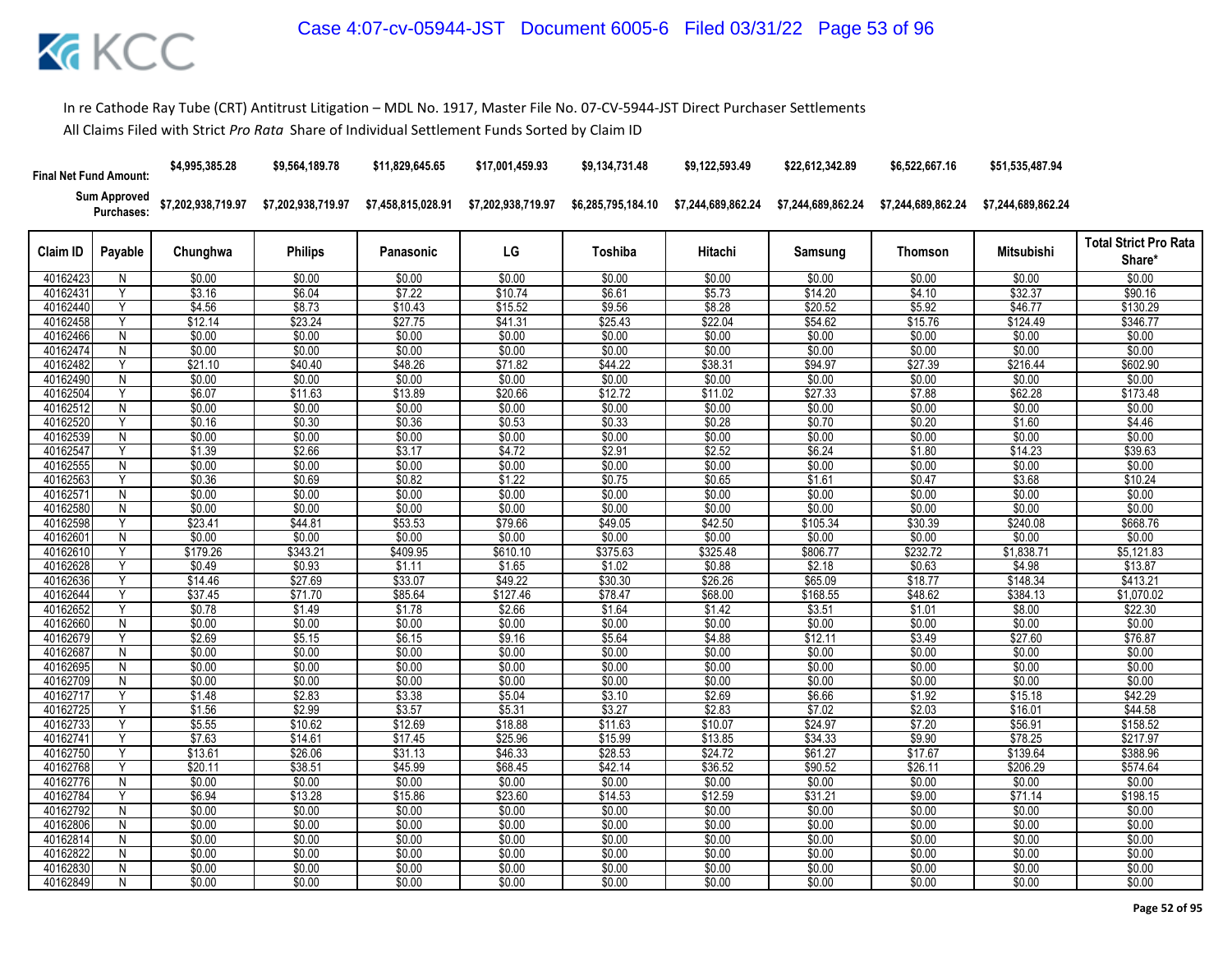| <b>Final Net Fund Amount:</b> | \$4,995,385.28     | \$9,564,189.78     | \$11.829.645.65    | \$17,001,459,93    | \$9.134.731.48     | \$9.122.593.49                        | \$22,612,342,89 | \$6,522,667.16     | \$51,535,487.94    |
|-------------------------------|--------------------|--------------------|--------------------|--------------------|--------------------|---------------------------------------|-----------------|--------------------|--------------------|
| Sum Approved<br>Purchases:    | \$7,202,938,719.97 | \$7,202,938,719.97 | \$7,458,815,028.91 | \$7,202,938,719.97 | \$6.285.795.184.10 | \$7.244.689.862.24 \$7.244.689.862.24 |                 | \$7.244.689.862.24 | \$7.244.689.862.24 |

|                      | Claim ID<br>Payable     | Chunghwa         |                   |                  | LG               | Toshiba          | Hitachi           |                  |                  |                     | <b>Total Strict Pro Rata</b> |
|----------------------|-------------------------|------------------|-------------------|------------------|------------------|------------------|-------------------|------------------|------------------|---------------------|------------------------------|
|                      |                         |                  | <b>Philips</b>    | Panasonic        |                  |                  |                   | Samsung          | Thomson          | <b>Mitsubishi</b>   | Share*                       |
| 40162857             | Υ                       | \$0.98           | \$1.88            | \$2.24           | \$3.34           | \$2.06           | \$1.78            | \$4.42           | \$1.27           | \$10.06             | \$28.03                      |
| 40162865             | Y                       | \$23.67          | \$45.31           | \$54.12          | \$80.55          | \$49.59          | \$42.97           | \$106.51         | \$30.72          | \$242.75            | \$676.20                     |
| 40162873             | ν                       | \$3.86           | \$7.39            | \$8.83           | \$13.14          | \$8.09           | \$7.01            | \$17.37          | \$5.01           | \$39.60             | \$110.30                     |
| 4016288              |                         | \$1.52           | \$2.90            | \$3.47           | \$5.16           | \$3.18           | \$2.75            | \$6.83           | \$1.97           | \$15.56             | \$43.35                      |
| 40162890             | N                       | \$0.00           | \$0.00            | \$0.00           | \$0.00           | \$0.00           | \$0.00            | \$0.00           | \$0.00           | \$0.00              | \$0.00                       |
| 40162903             | Y                       | \$0.42           | \$0.80            | \$0.95           | \$1.42           | \$0.87           | \$0.76            | \$1.87           | \$0.54           | \$4.27              | \$11.89                      |
| 40162911             | $\checkmark$            | \$0.38           | \$0.73            | \$0.87           | \$1.30           | \$0.80           | \$0.69            | \$1.72           | \$0.50           | \$3.91              | \$10.90                      |
| 40162920             | N                       | \$0.00           | \$0.00            | \$0.00           | \$0.00           | \$0.00           | \$0.00            | \$0.00           | \$0.00           | \$0.00              | \$0.00                       |
| 40162938             | Υ                       | \$0.34           | \$0.65            | \$0.77           | \$1.15           | \$0.71           | \$0.61            | \$1.52           | \$0.44           | \$3.47              | \$9.66                       |
| 40162946             | Y                       | \$1.23           | \$2.36            | \$2.82           | \$4.19           | \$2.58           | \$2.24            | \$5.54           | \$1.60           | \$12.63             | \$35.17                      |
| 40162954             | N                       | \$0.00           | \$0.00            | \$0.00           | \$0.00           | \$0.00           | \$0.00            | \$0.00           | \$0.00           | \$0.00              | \$0.00                       |
| 40162962             | N                       | \$0.00           | \$0.00            | \$0.00           | \$0.00           | \$0.00           | \$0.00            | \$0.00           | \$0.00           | \$0.00              | \$0.00                       |
| 40162970             | Y                       | \$1.20           | \$2.29            | \$2.74           | \$4.08           | \$2.51           | \$2.18            | \$5.39           | \$1.56           | \$12.29             | \$34.24                      |
| 40162989             | Υ                       | \$0.26           | \$0.50            | \$0.59           | \$0.89           | \$0.54           | \$0.47            | \$1.17           | \$0.34           | \$2.67              | \$7.43                       |
| 40162997             | V                       | \$12.14          | \$23.24           | \$27.75          | \$41.31          | \$25.43          | \$22.04           | \$54.62          | \$15.76          | \$124.49            | \$346.77                     |
| 40163004             | Y                       | \$1.60           | \$3.05            | \$3.65           | \$5.43           | \$3.34           | \$2.90            | \$7.18           | \$2.07           | \$16.36             | \$45.58                      |
| 40163012             | ٧                       | \$0.38           | \$0.72            | \$0.86           | \$1.28           | \$0.79           | \$0.68            | \$1.69           | \$0.49           | \$3.86              | \$10.75                      |
| 40163020             | Y                       | \$0.95           | \$1.83            | \$2.18           | \$3.24           | \$2.00           | \$1.73            | \$4.29           | \$1.24           | \$9.78              | \$27.24                      |
| 40163039             | $\checkmark$            | \$1.73           | \$3.32            | \$3.96           | \$5.90           | \$3.63           | \$3.15            | \$7.80           | \$2.25           | \$17.78             | \$49.54                      |
| 40163047             |                         | \$0.93           | \$1.78            | \$2.12           | \$3.16           | \$1.94           | \$1.68            | \$4.17           | \$1.20           | \$9.51              | \$26.50                      |
| 40163055             | Y                       | \$2.10           | \$4.02            | \$4.80           | \$7.14           | \$4.40           | \$3.81            | \$9.44           | \$2.72           | \$21.52             | \$59.94                      |
| 40163063             | $\mathsf{N}$            | \$0.00           | \$0.00            | \$0.00           | \$0.00           | \$0.00           | \$0.00            | \$0.00           | \$0.00           | \$0.00              | \$0.00                       |
| 4016307              | N                       | \$0.00           | \$0.00            | \$0.00           | \$0.00           | \$0.00           | \$0.00            | \$0.00           | \$0.00           | \$0.00              | \$0.00                       |
| 40163080             | N                       | \$0.00           | \$0.00            | \$0.00           | \$0.00           | \$0.00           | \$0.00            | \$0.00           | \$0.00           | \$0.00              | \$0.00                       |
| 40163098             | Υ<br>Y                  | \$0.52           | \$0.99            | \$1.19           | \$1.77           | \$1.09           | \$0.94            | \$2.34           | \$0.67           | \$5.33              | \$14.84                      |
| 4016310              |                         | \$0.62           | \$1.20            | \$1.43           | \$2.12           | \$1.31           | \$1.13            | \$2.81           | \$0.81           | \$6.40              | \$17.83                      |
| 40163110             | N<br>Ÿ                  | \$0.00           | \$0.00            | \$0.00           | \$0.00           | \$0.00           | \$0.00            | \$0.00           | \$0.00           | \$0.00              | \$0.00                       |
| 40163128             | Υ                       | \$28.69          | \$54.94<br>\$2.56 | \$65.62          | \$97.66          | \$60.13          | \$52.10<br>\$2.42 | \$129.14         | \$37.25          | \$294.32<br>\$13.69 | \$819.86                     |
| 40163136             | Y                       | \$1.33           |                   | \$3.05           | \$4.54           | \$2.80           |                   | \$6.01           | \$1.73           |                     | \$38.13                      |
| 40163144<br>40163152 | ▽                       | \$1.94<br>\$1.39 | \$3.72<br>\$2.66  | \$4.44<br>\$3.18 | \$6.61<br>\$4.73 | \$4.07<br>\$2.91 | \$3.53<br>\$2.52  | \$8.74<br>\$6.25 | \$2.52<br>\$1.80 | \$19.92<br>\$14.24  | \$55.48<br>\$39.67           |
| 40163160             | Y                       | \$0.10           | \$0.20            | \$0.24           | \$0.35           | \$0.22           | \$0.19            | \$0.47           | \$0.14           | \$1.07              | \$2.97                       |
| 40163179             | Y                       | \$1.45           | \$2.77            | \$3.30           | \$4.92           | \$3.03           | \$2.62            | \$6.50           | \$1.88           | \$14.82             | \$41.29                      |
| 40163187             | Y                       | \$1.86           | \$3.56            | \$4.25           | \$6.33           | \$3.89           | \$3.37            | \$8.36           | \$2.41           | \$19.06             | \$53.10                      |
| 40163195             |                         | \$0.52           | \$0.99            | \$1.18           | \$1.76           | \$1.08           | \$0.94            | \$2.33           | \$0.67           | \$5.30              | \$14.76                      |
| 40163209             | N                       | \$0.00           | \$0.00            | \$0.00           | \$0.00           | \$0.00           | \$0.00            | \$0.00           | \$0.00           | \$0.00              | \$0.00                       |
| 40163217             | Υ                       | \$1.54           | \$2.95            | \$3.53           | \$5.25           | \$3.23           | \$2.80            | \$6.94           | \$2.00           | \$15.83             | \$44.09                      |
| 40163225             | $\overline{\mathsf{Y}}$ | \$20.29          | \$38.84           | \$46.39          | \$69.04          | \$42.51          | \$36.83           | \$91.30          | \$26.33          | \$208.07            | \$579.60                     |
| 40163233             | N                       | \$0.00           | \$0.00            | \$0.00           | \$0.00           | \$0.00           | \$0.00            | \$0.00           | \$0.00           | \$0.00              | \$0.00                       |
| 4016324              | N                       | \$0.00           | \$0.00            | \$0.00           | \$0.00           | \$0.00           | \$0.00            | \$0.00           | \$0.00           | \$0.00              | \$0.00                       |
| 40163250             | N                       | \$0.00           | \$0.00            | \$0.00           | \$0.00           | \$0.00           | \$0.00            | \$0.00           | \$0.00           | \$0.00              | \$0.00                       |
| 40163268             | V                       | \$0.36           | \$0.70            | \$0.83           | \$1.24           | \$0.76           | \$0.66            | \$1.64           | \$0.47           | \$3.73              | \$10.40                      |
| 40163276             |                         | \$1.51           | \$2.90            | \$3.46           | \$5.15           | \$3.17           | \$2.75            | \$6.81           | \$1.96           | \$15.52             | \$43.23                      |
|                      |                         |                  |                   |                  |                  |                  |                   |                  |                  |                     |                              |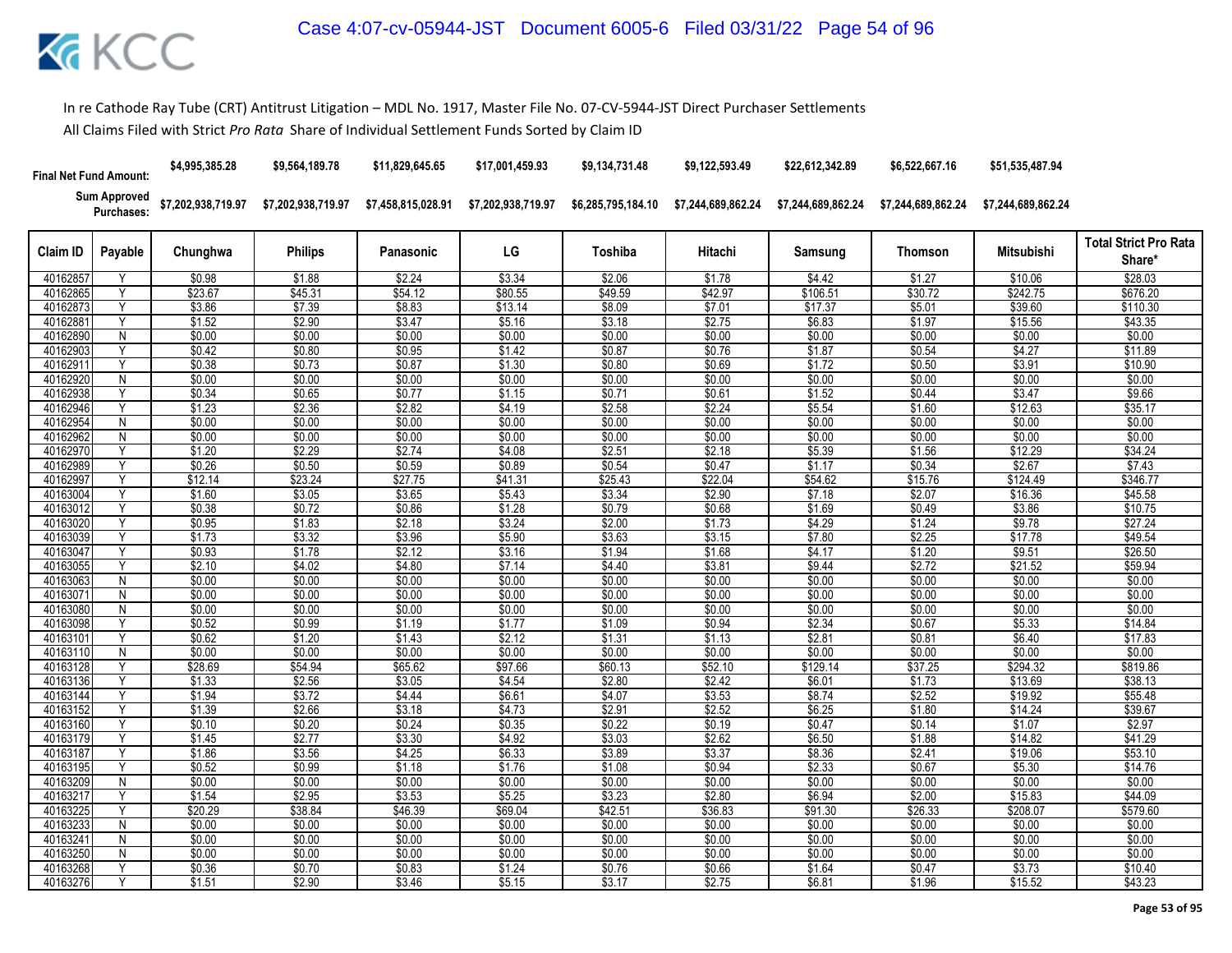| <b>Final Net Fund Amount:</b> | \$4,995,385.28     | \$9,564,189.78     | \$11.829.645.65    | \$17.001.459.93    | \$9.134.731.48     | \$9.122.593.49 | \$22,612,342,89 | \$6,522,667.16                                                 | \$51,535,487.94    |
|-------------------------------|--------------------|--------------------|--------------------|--------------------|--------------------|----------------|-----------------|----------------------------------------------------------------|--------------------|
| Sum Approved<br>:Purchases    | \$7,202,938,719.97 | \$7,202,938,719.97 | \$7,458,815,028.91 | \$7,202,938,719.97 | \$6,285,795,184.10 |                |                 | \$7.244.689.862.24    \$7.244.689.862.24    \$7.244.689.862.24 | \$7.244.689.862.24 |

|          |                         |          |                |                  |          |          |                  |          |                |                   | <b>Total Strict Pro Rata</b> |
|----------|-------------------------|----------|----------------|------------------|----------|----------|------------------|----------|----------------|-------------------|------------------------------|
| Claim ID | Payable                 | Chunghwa | <b>Philips</b> | Panasonic        | LG       | Toshiba  | Hitachi          | Samsung  | <b>Thomson</b> | <b>Mitsubishi</b> | Share*                       |
| 40163284 |                         | \$0.66   | \$1.26         | \$1.51           | \$2.24   | \$1.38   | \$1.20           | \$2.97   | \$0.86         | \$6.76            | \$18.82                      |
| 40163292 | Y                       | \$0.92   | \$1.77         | \$2.11           | \$3.14   | \$1.93   | \$1.68           | \$4.16   | \$1.20         | \$9.47            | \$26.38                      |
| 40163306 | $\overline{N}$          | \$0.00   | \$0.00         | \$0.00           | \$0.00   | \$0.00   | \$0.00           | \$0.00   | \$0.00         | \$0.00            | \$0.00                       |
| 40163314 | N                       | \$0.00   | \$0.00         | \$0.00           | \$0.00   | \$0.00   | \$0.00           | \$0.00   | \$0.00         | \$0.00            | \$0.00                       |
| 40163322 | N                       | \$0.00   | \$0.00         | \$0.00           | \$0.00   | \$0.00   | \$0.00           | \$0.00   | \$0.00         | \$0.00            | \$0.00                       |
| 40163330 | N                       | \$0.00   | \$0.00         | \$0.00           | \$0.00   | \$0.00   | \$0.00           | \$0.00   | \$0.00         | \$0.00            | \$0.00                       |
| 40163349 | N                       | \$0.00   | \$0.00         | \$0.00           | \$0.00   | \$0.00   | \$0.00           | \$0.00   | \$0.00         | \$0.00            | \$0.00                       |
| 40163357 | N                       | \$0.00   | \$0.00         | \$0.00           | \$0.00   | \$0.00   | \$0.00           | \$0.00   | \$0.00         | \$0.00            | \$0.00                       |
| 40163365 | N                       | \$0.00   | \$0.00         | \$0.00           | \$0.00   | \$0.00   | \$0.00           | \$0.00   | \$0.00         | \$0.00            | \$0.00                       |
| 40163373 | $\overline{N}$          | \$0.00   | \$0.00         | \$0.00           | \$0.00   | \$0.00   | \$0.00           | \$0.00   | \$0.00         | \$0.00            | \$0.00                       |
| 4016338  | N                       | \$0.00   | \$0.00         | \$0.00           | \$0.00   | \$0.00   | \$0.00           | \$0.00   | \$0.00         | \$0.00            | \$0.00                       |
| 40163390 | N                       | \$0.00   | \$0.00         | \$0.00           | \$0.00   | \$0.00   | \$0.00           | \$0.00   | \$0.00         | \$0.00            | \$0.00                       |
| 40163403 | N                       | \$0.00   | \$0.00         | \$0.00           | \$0.00   | \$0.00   | \$0.00           | \$0.00   | \$0.00         | \$0.00            | \$0.00                       |
| 40163411 | N                       | \$0.00   | \$0.00         | \$0.00           | \$0.00   | \$0.00   | \$0.00           | \$0.00   | \$0.00         | \$0.00            | \$0.00                       |
| 40163420 | N                       | \$0.00   | \$0.00         | \$0.00           | \$0.00   | \$0.00   | \$0.00           | \$0.00   | \$0.00         | \$0.00            | \$0.00                       |
| 40163438 | N                       | \$0.00   | \$0.00         | \$0.00           | \$0.00   | \$0.00   | \$0.00           | \$0.00   | \$0.00         | \$0.00            | \$0.00                       |
| 40163446 | ٧                       | \$0.67   | \$1.28         | \$1.52           | \$2.27   | \$1.40   | \$1.21           | \$3.00   | \$0.86         | \$6.83            | \$19.04                      |
| 40163454 | $\overline{\mathsf{v}}$ | \$2.88   | \$5.51         | \$6.58           | \$9.80   | \$6.03   | \$5.23           | \$12.95  | \$3.74         | \$29.52           | \$82.23                      |
| 40163462 |                         | \$9.09   | \$17.40        | \$20.79          | \$30.94  | \$19.05  | \$16.50          | \$40.91  | \$11.80        | \$93.23           | \$259.70                     |
| 40163470 | Y                       | \$0.21   | \$0.40         | \$0.48           | \$0.71   | \$0.44   | \$0.38           | \$0.94   | \$0.27         | \$2.13            | \$5.94                       |
| 40163489 | Υ                       | \$52.01  | \$99.59        | \$118.95         | \$177.03 | \$108.99 | \$94.44          | \$234.09 | \$67.53        | \$533.52          | \$1,486.14                   |
| 40163497 | $\overline{\mathsf{v}}$ | \$2.20   | \$4.21         | \$5.03           | \$7.49   | \$4.61   | \$3.99           | \$9.90   | \$2.86         | \$22.56           | \$62.85                      |
| 40163500 |                         | \$11.44  | \$21.91        | \$26.17          | \$38.95  | \$23.98  | \$20.78          | \$51.50  | \$14.86        | \$117.37          | \$326.95                     |
| 40163519 | N                       | \$0.00   | \$0.00         | \$0.00           | \$0.00   | \$0.00   | \$0.00           | \$0.00   | \$0.00         | \$0.00            | \$0.00                       |
| 40163527 | v                       | \$0.20   | \$0.38         | \$0.45           | \$0.67   | \$0.41   | \$0.36           | \$0.89   | \$0.26         | \$2.02            | \$5.64                       |
| 40163535 | $\overline{\mathsf{v}}$ | \$0.59   | \$1.13         | \$1.35           | \$2.01   | \$1.24   | \$1.07           | \$2.65   | \$0.77         | \$6.05            | \$16.84                      |
| 40163543 | Υ                       | \$3.09   | \$5.91         | \$7.06           | \$10.51  | \$6.47   | \$5.61           | \$13.90  | \$4.01         | \$31.69           | \$88.27                      |
| 4016355  | Y                       | \$3.09   | \$5.91         | \$7.06           | \$10.50  | \$6.47   | \$5.60           | \$13.89  | \$4.01         | \$31.66           | \$88.18                      |
| 40163560 | $\overline{N}$          | \$0.00   | \$0.00         | \$0.00           | \$0.00   | \$0.00   | \$0.00           | \$0.00   | \$0.00         | \$0.00            | \$0.00                       |
| 40163578 | $\vee$                  | \$0.76   | \$1.46         | \$1.74           | \$2.60   | \$1.60   | \$1.39           | \$3.43   | \$0.99         | \$7.82            | \$21.80                      |
| 40163586 |                         | \$0.59   | \$1.13         | \$1.35           | \$2.01   | \$1.24   | \$1.07           | \$2.65   | \$0.77         | \$6.05            | \$16.84                      |
| 40163594 | Υ                       | \$0.52   | \$1.00         | \$1.19           | \$1.77   | \$1.09   | \$0.94           | \$2.34   | \$0.68         | \$5.34            | \$14.86                      |
| 40163608 | Y                       | \$0.12   | \$0.23         | \$0.28           | \$0.41   | \$0.25   | \$0.22           | \$0.55   | \$0.16         | \$1.24            | \$3.47                       |
| 40163616 | N                       | \$0.00   | \$0.00         | \$0.00           | \$0.00   | \$0.00   | \$0.00           | \$0.00   | \$0.00         | \$0.00            | \$0.00                       |
| 40163624 | N                       | \$0.00   | \$0.00         | \$0.00           | \$0.00   | \$0.00   | \$0.00           | \$0.00   | \$0.00         | \$0.00            | \$0.00                       |
| 40163632 | Y                       | \$0.49   | \$0.93         | \$1.11           | \$1.65   | \$1.02   | \$0.88           | \$2.18   | \$0.63         | \$4.98            | \$13.87                      |
| 40163640 | $\overline{N}$          | \$0.00   | \$0.00         | \$0.00           | \$0.00   | \$0.00   | \$0.00           | \$0.00   | \$0.00         | \$0.00            | \$0.00                       |
| 40163659 | N                       | \$0.00   | \$0.00         | \$0.00<br>\$0.00 | \$0.00   | \$0.00   | \$0.00<br>\$0.00 | \$0.00   | \$0.00         | \$0.00            | \$0.00                       |
| 40163667 | N                       | \$0.00   | \$0.00         |                  | \$0.00   | \$0.00   |                  | \$0.00   | \$0.00         | \$0.00            | \$0.00                       |
| 40163675 | N                       | \$0.00   | \$0.00         | \$0.00           | \$0.00   | \$0.00   | \$0.00           | \$0.00   | \$0.00         | \$0.00            | \$0.00                       |
| 40163683 | N                       | \$0.00   | \$0.00         | \$0.00           | \$0.00   | \$0.00   | \$0.00           | \$0.00   | \$0.00         | \$0.00            | \$0.00                       |
| 4016369  | Υ                       | \$3.09   | \$5.91         | \$7.06           | \$10.50  | \$6.47   | \$5.60           | \$13.89  | \$4.01         | \$31.66           | \$88.18                      |
| 40163705 |                         | \$3.09   | \$5.91         | \$7.06           | \$10.50  | \$6.47   | \$5.60           | \$13.89  | \$4.01         | \$31.66           | \$88.18                      |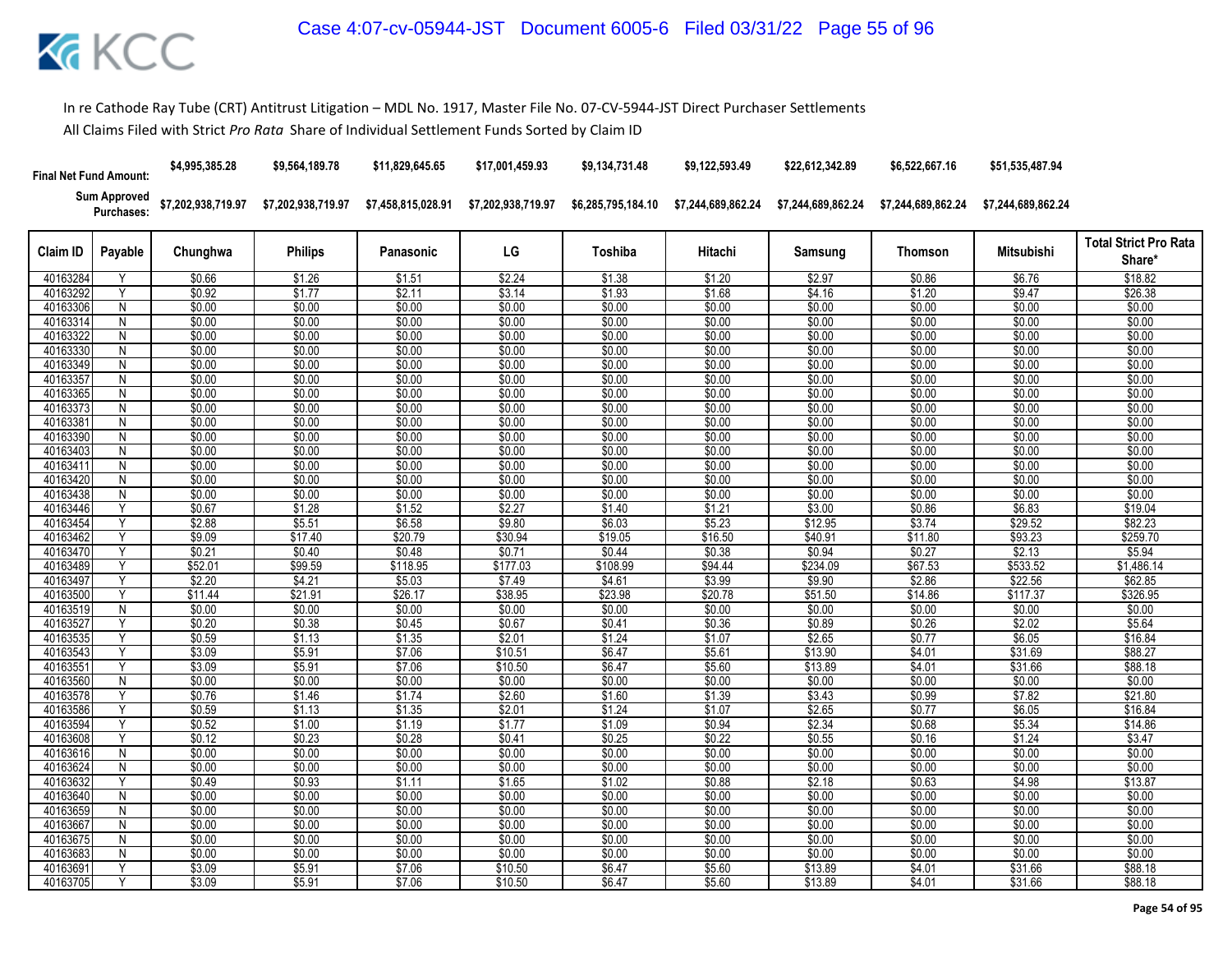| <b>Final Net Fund Amount:</b> | \$4,995,385.28     | \$9,564,189.78     | \$11.829.645.65 | \$17.001.459.93 | \$9.134.731.48 | \$9.122.593.49 | \$22,612,342,89 | \$6,522,667.16                                                                       | \$51.535.487.94    |
|-------------------------------|--------------------|--------------------|-----------------|-----------------|----------------|----------------|-----------------|--------------------------------------------------------------------------------------|--------------------|
| Sum Approved<br>Purchases:    | \$7,202,938,719.97 | \$7,202,938,719.97 |                 |                 |                |                |                 | \$6,285,795,184.10    \$7,244,689,862.24    \$7,244,689,862.24    \$7,244,689,862.24 | \$7.244.689.862.24 |

|                      |                         |                  |                  |                  |                  |                  |                  |                  |                  |                   | <b>Total Strict Pro Rata</b> |
|----------------------|-------------------------|------------------|------------------|------------------|------------------|------------------|------------------|------------------|------------------|-------------------|------------------------------|
| Claim ID             | Payable                 | Chunghwa         | <b>Philips</b>   | Panasonic        | LG               | Toshiba          | Hitachi          | Samsung          | <b>Thomson</b>   | <b>Mitsubishi</b> | Share*                       |
| 40163713             | N                       | \$0.00           | \$0.00           | \$0.00           | \$0.00           | \$0.00           | \$0.00           | \$0.00           | \$0.00           | \$0.00            | \$0.00                       |
| 40163721             | Y                       | \$6.42           | \$12.28          | \$14.67          | \$21.83          | \$13.44          | \$11.65          | \$28.87          | \$8.33           | \$65.80           | \$183.29                     |
| 40163730             | $\checkmark$            | \$1.46           | \$2.79           | \$3.33           | \$4.96           | \$3.05           | \$2.64           | \$6.55           | \$1.89           | \$14.94           | \$41.61                      |
| 40163748             | N                       | \$0.00           | \$0.00           | \$0.00           | \$0.00           | \$0.00           | \$0.00           | \$0.00           | \$0.00           | \$0.00            | \$0.00                       |
| 40163756             | Y                       | \$1.18           | \$2.25           | \$2.69           | \$4.01           | \$2.47           | \$2.14           | \$5.30           | \$1.53           | \$12.08           | \$33.65                      |
| 40163764             | Υ                       | \$3.46           | \$6.62           | \$7.91           | \$11.77          | \$7.25           | \$6.28           | \$15.57          | \$4.49           | \$35.48           | \$98.82                      |
| 40163772             | $\checkmark$            | \$2.71           | \$5.18           | \$6.19           | \$9.22           | \$5.67           | \$4.92           | \$12.19          | \$3.52           | \$27.78           | \$77.37                      |
| 40163780             | Υ                       | \$0.21           | \$0.40           | \$0.47           | \$0.71           | \$0.43           | \$0.38           | \$0.93           | \$0.27           | \$2.13            | \$5.93                       |
| 40163799             | v                       | \$2.84           | \$5.43           | \$6.49           | \$9.66           | \$5.95           | \$5.15           | \$12.77          | \$3.68           | \$29.11           | \$81.09                      |
| 40163802             | Y                       | \$1.38           | \$2.64           | \$3.15           | \$4.69           | \$2.89           | \$2.50           | \$6.20           | \$1.79           | \$14.14           | \$39.38                      |
| 40163810             | $\checkmark$            | \$1.22           | \$2.33           | \$2.78           | \$4.14           | \$2.55           | \$2.21           | \$5.48           | \$1.58           | \$12.48           | \$34.78                      |
| 40163829             |                         | \$357.95         | \$685.33         | \$818.58         | \$1,218.25       | \$750.06         | \$649.92         | \$1,610.96       | \$464.69         | \$3,671.51        | \$10,227.24                  |
| 40163837             | Y                       | \$0.26           | \$0.50           | \$0.59           | \$0.89           | \$0.54           | \$0.47           | \$1.17           | \$0.34           | \$2.67            | \$7.43                       |
| 40163845             | N                       | \$0.00           | \$0.00           | \$0.00           | \$0.00           | \$0.00           | \$0.00           | \$0.00           | \$0.00           | \$0.00            | \$0.00                       |
| 40163853             | $\overline{\mathsf{v}}$ | \$0.26           | \$0.50           | \$0.60           | \$0.90           | \$0.55           | \$0.48           | \$1.19           | \$0.34           | \$2.70            | \$7.53                       |
| 40163861             | Y                       | \$0.13           | \$0.25           | \$0.30           | \$0.45           | \$0.28           | \$0.24           | \$0.59           | \$0.17           | \$1.35            | \$3.76                       |
| 40163870             | Υ                       | \$0.57           | \$1.10           | \$1.31           | \$1.95           | \$1.20           | \$1.04           | \$2.58           | \$0.74           | \$5.87            | \$16.35                      |
| 40163888             | Y                       | \$0.64           | \$1.22           | \$1.46           | \$2.17           | \$1.34           | \$1.16           | \$2.87           | \$0.83           | \$6.54            | \$18.21                      |
| 40163896             | $\checkmark$            | \$0.28           | \$0.53           | \$0.63           | \$0.94           | \$0.58           | \$0.50           | \$1.25           | \$0.36           | \$2.85            | \$7.93                       |
| 40163900             | Y                       | \$0.21           | \$0.40           | \$0.48           | \$0.71           | \$0.44           | \$0.38           | \$0.94           | \$0.27           | \$2.13            | \$5.94                       |
| 40163918             | Υ                       | \$2.29           | \$4.38           | \$5.24           | \$7.79           | \$4.80           | \$4.16           | \$10.31          | \$2.97           | \$23.49           | \$65.43                      |
| 40163926             | $\overline{\mathsf{Y}}$ | \$5.84           | \$11.19          | \$13.36          | \$19.88          | \$12.24          | \$10.61          | \$26.29          | \$7.58           | \$59.93           | \$166.93                     |
| 40163934             |                         | \$0.42           | \$0.80           | \$0.95           | \$1.42           | \$0.87           | \$0.76           | \$1.87           | \$0.54           | \$4.27            | \$11.89                      |
| 40163942             | Y                       | \$0.62           | \$1.20           | \$1.43           | \$2.12           | \$1.31           | \$1.13           | \$2.81           | \$0.81           | \$6.40            | \$17.83                      |
| 40163950             | v                       | \$0.63           | \$1.21           | \$1.45           | \$2.15           | \$1.33           | \$1.15           | \$2.85           | \$0.82           | \$6.49            | \$18.08                      |
| 40163969             | N                       | \$0.00           | \$0.00           | \$0.00           | \$0.00           | \$0.00           | \$0.00           | \$0.00           | \$0.00           | \$0.00            | \$0.00                       |
| 40163977             | N                       | \$0.00           | \$0.00           | \$0.00           | \$0.00           | \$0.00           | \$0.00           | \$0.00           | \$0.00           | \$0.00            | \$0.00                       |
| 40163985             | N                       | \$0.00           | \$0.00           | \$0.00           | \$0.00           | \$0.00           | \$0.00           | \$0.00           | \$0.00           | \$0.00            | \$0.00                       |
| 40163993             | Y                       | \$1.25           | \$2.39           | \$2.85           | \$4.25           | \$2.62           | \$2.27           | \$5.62           | \$1.62           | \$12.80           | \$35.67                      |
| 40164000             | γ                       | \$1.39           | \$2.66           | \$3.17           | \$4.72           | \$2.91           | \$2.52           | \$6.24           | \$1.80           | \$14.23           | \$39.63                      |
| 40164019             | N<br>Y                  | \$0.00           | \$0.00           | \$0.00           | \$0.00           | \$0.00           | \$0.00           | \$0.00           | \$0.00           | \$0.00            | \$0.00                       |
| 40164027             |                         | \$0.69           | \$1.33           | \$1.58           | \$2.36           | \$1.45           | \$1.26           | \$3.12           | \$0.90           | \$7.10            | \$19.79                      |
| 40164035<br>40164043 | Y<br>V                  | \$1.93           | \$3.70           | \$4.42           | \$6.57           | \$4.05           | \$3.51           | \$8.69           | \$2.51           | \$19.81           | \$55.20<br>\$8.92            |
|                      |                         | \$0.31           | \$0.60           | \$0.71           | \$1.06           | \$0.65           | \$0.57           | \$1.40           | \$0.41           | \$3.20            |                              |
| 4016405              | Y                       | \$2.00           | \$3.82<br>\$0.37 | \$4.56           | \$6.79           | \$4.18           | \$3.62           | \$8.98<br>\$0.87 | \$2.59           | \$20.47           | \$57.02                      |
| 40164060             | Y                       | \$0.19           |                  | \$0.44           | \$0.66           | \$0.41           | \$0.35           |                  | \$0.25           | \$1.98            | \$5.53                       |
| 40164078<br>40164086 | $\checkmark$            | \$0.24<br>\$0.10 | \$0.45<br>\$0.19 | \$0.54<br>\$0.22 | \$0.80<br>\$0.33 | \$0.49<br>\$0.21 | \$0.43<br>\$0.18 | \$1.06<br>\$0.44 | \$0.31<br>\$0.13 | \$2.42<br>\$1.00  | \$6.74<br>\$2.80             |
| 40164094             |                         | \$0.97           | \$1.85           | \$2.21           | \$3.29           | \$2.03           | \$1.76           | \$4.35           | \$1.26           | \$9.92            | \$27.64                      |
| 40164108             | γ                       | \$1.18           | \$2.26           | \$2.70           | \$4.01           | \$2.47           | \$2.14           | \$5.31           | \$1.53           | \$12.09           | \$33.69                      |
| 70000018             | γ                       | \$78.97          | \$151.20         | \$180.59         | \$268.77         | \$165.48         | \$143.38         | \$355.41         | \$102.52         | \$810.01          | \$2,256.33                   |
| 70000026             |                         | \$111.13         | \$212.78         | \$254.15         | \$378.23         | \$232.87         | \$201.78         | \$500.16         | \$144.27         | \$1,139.91        | \$3,175.28                   |
| 70000034             |                         | \$0.21           | \$0.40           | \$0.48           | \$0.71           | \$0.44           | \$0.38           | \$0.94           | \$0.27           | \$2.13            | \$5.94                       |
|                      |                         |                  |                  |                  |                  |                  |                  |                  |                  |                   |                              |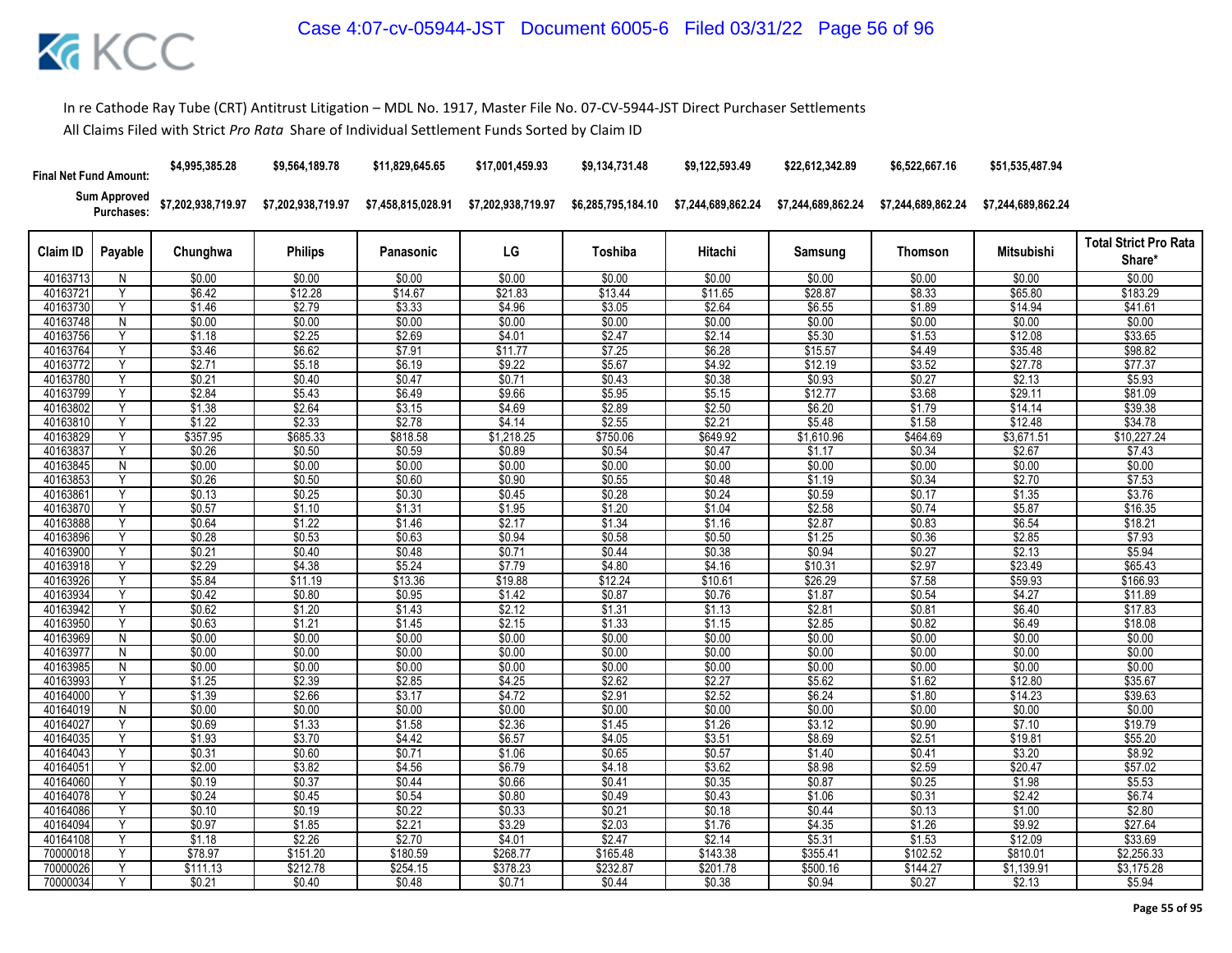| <b>Final Net Fund Amount:</b> | \$4,995,385.28 | \$9,564,189.78     | \$11,829,645,65    | \$17.001.459.93    | \$9.134.731.48 | \$9.122.593.49                                                 | \$22,612,342.89 | \$6,522,667.16     | \$51,535,487.94    |
|-------------------------------|----------------|--------------------|--------------------|--------------------|----------------|----------------------------------------------------------------|-----------------|--------------------|--------------------|
|                               |                | \$7,202,938,719.97 | \$7,458,815,028.91 | \$7,202,938,719.97 |                | \$6,285,795,184.10    \$7,244,689,862.24    \$7,244,689,862.24 |                 | \$7.244.689.862.24 | \$7.244.689.862.24 |

| Claim ID             | Payable        | Chunghwa         | <b>Philips</b>   | Panasonic        | LG               | Toshiba          | Hitachi          | Samsung          | <b>Thomson</b>   | <b>Mitsubishi</b> | <b>Total Strict Pro Rata</b><br>Share* |
|----------------------|----------------|------------------|------------------|------------------|------------------|------------------|------------------|------------------|------------------|-------------------|----------------------------------------|
| 70000042             |                | \$11.329.24      | \$21.691.03      | \$25,908.57      | \$38,558.32      | \$23,739.81      | \$20,570.28      | \$50.987.93      | \$14,707.78      | \$116,205.91      | \$323,698.86                           |
| 70000050             | Y              | \$3.42           | \$6.54           | \$7.81           | \$11.62          | \$7.16           | \$6.20           | \$15.37          | \$4.43           | \$35.03           | \$97.59                                |
| 70000069             | N              | \$0.00           | \$0.00           | \$0.00           | \$0.00           | \$0.00           | \$0.00           | \$0.00           | \$0.00           | \$0.00            | \$0.00                                 |
| 70000077             | N              | \$0.00           | \$0.00           | \$0.00           | \$0.00           | \$0.00           | \$0.00           | \$0.00           | \$0.00           | \$0.00            | \$0.00                                 |
| 70000085             | N              | \$0.00           | \$0.00           | \$0.00           | \$0.00           | \$0.00           | \$0.00           | \$0.00           | \$0.00           | \$0.00            | \$0.00                                 |
| 70000093             | N              | \$0.00           | \$0.00           | \$0.00           | \$0.00           | \$0.00           | \$0.00           | \$0.00           | \$0.00           | \$0.00            | \$0.00                                 |
| 70000107             | $\overline{N}$ | \$0.00           | \$0.00           | \$0.00           | \$0.00           | \$0.00           | \$0.00           | \$0.00           | \$0.00           | \$0.00            | \$0.00                                 |
| 70000115             | $\vee$         | \$1.29           | \$2.47           | \$2.95           | \$4.40           | \$2.71           | \$2.35           | \$5.81           | \$1.68           | \$13.25           | \$36.91                                |
| 70000123             | ٧              | \$0.42           | \$0.80           | \$0.95           | \$1.42           | \$0.87           | \$0.76           | \$1.87           | \$0.54           | \$4.27            | \$11.89                                |
| 70000131             | Y              | \$1.73           | \$3.30           | \$3.95           | \$5.87           | \$3.61           | \$3.13           | \$7.76           | \$2.24           | \$17.69           | \$49.29                                |
| 70000140             | $\checkmark$   | \$1,157.66       | \$2,216.45       | \$2,647.41       | \$3,940.00       | \$2,425.80       | \$2,101.93       | \$5,210.10       | \$1,502.88       | \$11,874.26       | \$33,076.50                            |
| 70000158             |                | \$7,085.10       | \$13,565.16      | \$16,202.73      | \$24,113.65      | \$14,846.43      | \$12,864.26      | \$31,886.89      | \$9,197.97       | \$72,672.99       | \$202,435.17                           |
| 70000166             | Y              | \$2.02           | \$3.88           | \$4.63           | \$6.89           | \$4.24           | \$3.68           | \$9.11           | \$2.63           | \$20.76           | \$57.84                                |
| 70000174             | Y              | \$42.30          | \$81.00          | \$96.75          | \$143.98         | \$88.65          | \$76.81          | \$190.40         | \$54.92          | \$433.93          | \$1,208.73                             |
| 70000182             | $\checkmark$   | \$43.91          | \$84.07          | \$100.41         | \$149.44         | \$92.01          | \$79.72          | \$197.61         | \$57.00          | \$450.37          | \$1,254.53                             |
| 70000190             | Y              | \$80.91          | \$154.92         | \$185.04         | \$275.39         | \$169.55         | \$146.91         | \$364.16         | \$105.04         | \$829.95          | \$2,311.87                             |
| 70000204             | Υ              | \$0.23           | \$0.43           | \$0.51           | \$0.77           | \$0.47           | \$0.41           | \$1.01           | \$0.29           | \$2.31            | \$6.43                                 |
| 70000212             | $\overline{N}$ | \$0.00           | \$0.00           | \$0.00           | \$0.00           | \$0.00           | \$0.00           | \$0.00           | \$0.00           | \$0.00            | \$0.00                                 |
| 70000220             | $\vee$         | \$0.42           | \$0.80           | \$0.95           | \$1.42           | \$0.87           | \$0.76           | \$1.87           | \$0.54           | \$4.27            | \$11.89                                |
| 70000239             |                | \$3.55           | \$6.80           | \$8.12           | \$12.09          | \$7.44           | \$6.45           | \$15.98          | \$4.61           | \$36.43           | \$101.48                               |
| 70000247             | Y              | \$637.79         | \$1,221.12       | \$1,458.55       | \$2.170.69       | \$1,336.46       | \$1,158.03       | \$2,870.43       | \$827.99         | \$6,541.95        | \$18,223.01                            |
| 70000255             | Y              | \$50.92          | \$97.49          | \$116.44         | \$173.30         | \$106.70         | \$92.45          | \$229.16         | \$66.10          | \$522.27          | \$1,454.82                             |
| 70000263             | Y              | \$10,846.48      | \$20,766.72      | \$24,804.55      | \$36,915.27      | \$22,728.20      | \$19,693.73      | \$48,815.22      | \$14,081.05      | \$111,254.12      | \$309,905.34                           |
| 7000027              | Y              | \$34,261.16      | \$65,596.59      | \$78,351.03      | \$116,605.57     | \$71,792.38      | \$62,207.30      | \$154,194.39     | \$44,478.31      | \$351,422.37      | \$978,909.11                           |
| 70000280             | γ              | \$193.76         | \$370.98         | \$443.11         | \$659.46         | \$406.02         | \$351.81         | \$872.05         | \$251.55         | \$1,987.47        | \$5,536.21                             |
| 70000298             | $\overline{N}$ | \$0.00           | \$0.00           | \$0.00           | \$0.00           | \$0.00           | \$0.00           | \$0.00           | \$0.00           | \$0.00            | \$0.00                                 |
| 7000030              | N              | \$0.00           | \$0.00           | \$0.00           | \$0.00           | \$0.00           | \$0.00           | \$0.00           | \$0.00           | \$0.00            | \$0.00                                 |
| 70000310             | N              | \$0.00           | \$0.00           | \$0.00           | \$0.00           | \$0.00           | \$0.00           | \$0.00           | \$0.00           | \$0.00            | \$0.00                                 |
| 70000328             | N              | \$0.00           | \$0.00           | \$0.00           | \$0.00           | \$0.00           | \$0.00           | \$0.00           | \$0.00           | \$0.00            | \$0.00                                 |
| 70000336             | N              | \$0.00           | \$0.00           | \$0.00           | \$0.00           | \$0.00           | \$0.00           | \$0.00           | \$0.00           | \$0.00            | \$0.00                                 |
| 70000344             | N              | \$0.00           | \$0.00           | \$0.00           | \$0.00           | \$0.00           | \$0.00           | \$0.00           | \$0.00           | \$0.00            | \$0.00                                 |
| 70000352             | N              | \$0.00           | \$0.00           | \$0.00           | \$0.00           | \$0.00           | \$0.00           | \$0.00           | \$0.00           | \$0.00            | \$0.00                                 |
| 70000360             | N              | \$0.00           | \$0.00           | \$0.00           | \$0.00           | \$0.00           | \$0.00           | \$0.00           | \$0.00           | \$0.00            | \$0.00                                 |
| 70000379             | $\overline{N}$ | \$0.00           | \$0.00           | \$0.00           | \$0.00           | \$0.00           | \$0.00           | \$0.00           | \$0.00           | \$0.00            | \$0.00                                 |
| 70000387             | N              | \$0.00           | \$0.00           | \$0.00           | \$0.00           | \$0.00           | \$0.00           | \$0.00           | \$0.00           | \$0.00            | \$0.00                                 |
| 70000395             | N              | \$0.00           | \$0.00           | \$0.00           | \$0.00           | \$0.00           | \$0.00           | \$0.00           | \$0.00           | \$0.00            | \$0.00                                 |
| 70000409             | $\overline{N}$ | \$0.00<br>\$0.00 | \$0.00           | \$0.00<br>\$0.00 | \$0.00<br>\$0.00 | \$0.00<br>\$0.00 | \$0.00<br>\$0.00 | \$0.00           | \$0.00           | \$0.00            | \$0.00                                 |
| 70000417<br>70000425 | N<br>N         | \$0.00           | \$0.00<br>\$0.00 | \$0.00           | \$0.00           | \$0.00           | \$0.00           | \$0.00<br>\$0.00 | \$0.00<br>\$0.00 | \$0.00<br>\$0.00  | \$0.00<br>\$0.00                       |
| 70000433             | N              | \$0.00           | \$0.00           | \$0.00           | \$0.00           | \$0.00           | \$0.00           | \$0.00           | \$0.00           | \$0.00            | \$0.00                                 |
| 70000441             | N              | \$0.00           | \$0.00           | \$0.00           | \$0.00           | \$0.00           | \$0.00           | \$0.00           | \$0.00           | \$0.00            | \$0.00                                 |
| 70000450             | N              | \$0.00           | \$0.00           | \$0.00           | \$0.00           | \$0.00           | \$0.00           | \$0.00           | \$0.00           | \$0.00            | \$0.00                                 |
| 70000468             | Ñ              | \$0.00           | \$0.00           | \$0.00           | \$0.00           | \$0.00           | \$0.00           | \$0.00           | \$0.00           | \$0.00            | \$0.00                                 |
|                      |                |                  |                  |                  |                  |                  |                  |                  |                  |                   |                                        |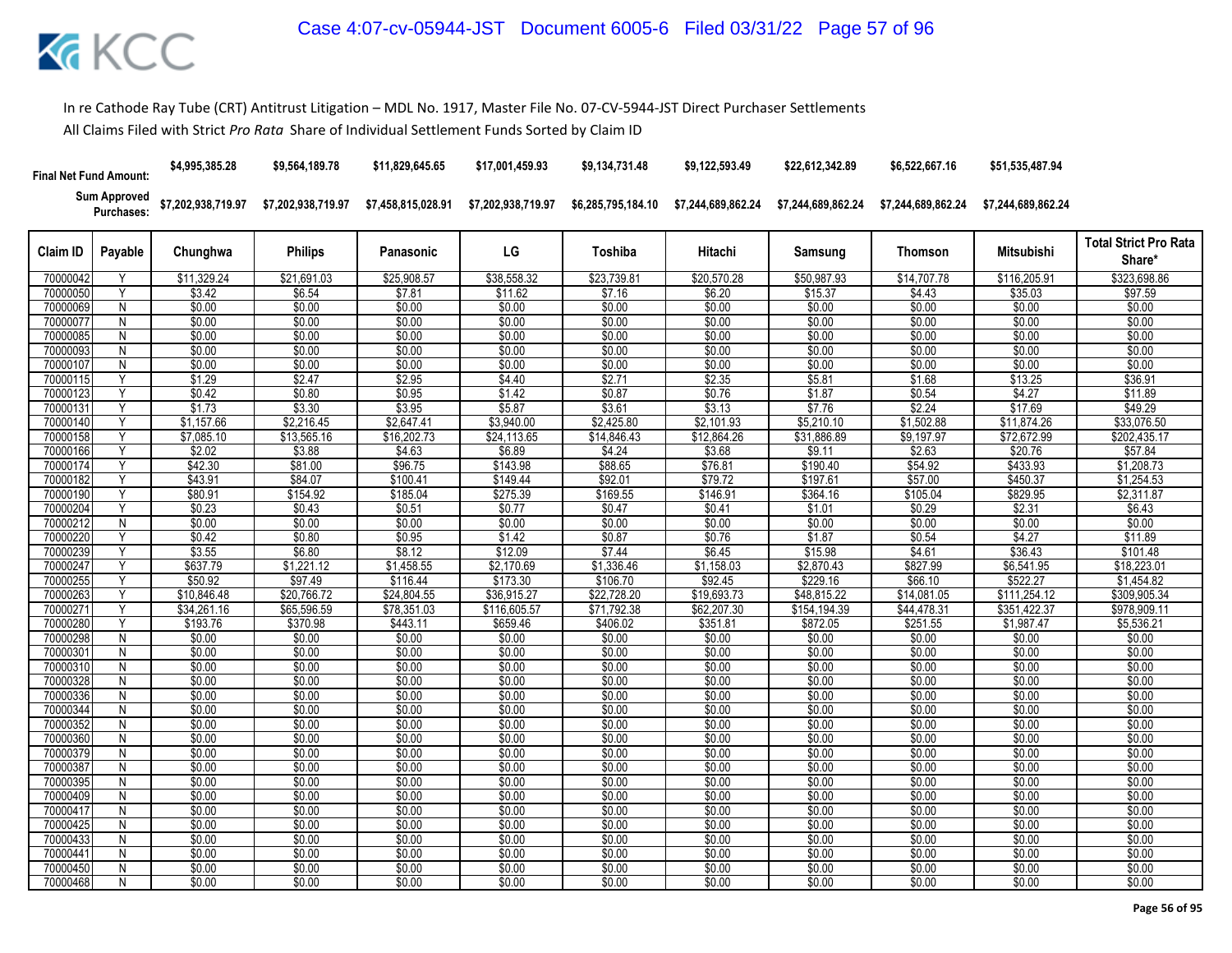| <b>Final Net Fund Amount:</b>      | \$4,995,385.28     | \$9,564,189.78     | \$11.829.645.65    | \$17.001.459.93    | \$9.134.731.48     | \$9.122.593.49     | \$22.612.342.89    | \$6,522,667.16     | \$51,535,487.94    |
|------------------------------------|--------------------|--------------------|--------------------|--------------------|--------------------|--------------------|--------------------|--------------------|--------------------|
| <b>Sum Approved<br/>Purchases:</b> | \$7,202,938,719.97 | \$7.202.938.719.97 | \$7,458,815,028.91 | \$7,202,938,719.97 | \$6,285,795,184.10 | \$7.244.689.862.24 | \$7.244.689.862.24 | \$7.244.689.862.24 | \$7.244.689.862.24 |

| Claim ID             | Payable        | Chunghwa         | <b>Philips</b>   | Panasonic        | LG               | Toshiba          | Hitachi          | Samsung          | <b>Thomson</b>   | Mitsubishi       | <b>Total Strict Pro Rata</b> |
|----------------------|----------------|------------------|------------------|------------------|------------------|------------------|------------------|------------------|------------------|------------------|------------------------------|
|                      |                |                  |                  |                  |                  |                  |                  |                  |                  |                  | Share*                       |
| 70000476             | N              | \$0.00           | \$0.00           | \$0.00           | \$0.00           | \$0.00           | \$0.00           | \$0.00           | \$0.00           | \$0.00           | \$0.00                       |
| 70000484             | N              | \$0.00           | \$0.00           | \$0.00           | \$0.00           | \$0.00           | \$0.00           | \$0.00           | \$0.00           | \$0.00           | \$0.00                       |
| 70000492             | N              | \$0.00           | \$0.00           | \$0.00           | \$0.00           | \$0.00           | \$0.00           | \$0.00           | \$0.00           | \$0.00           | \$0.00                       |
| 70000506             | N              | \$0.00           | \$0.00           | \$0.00           | \$0.00           | \$0.00           | \$0.00           | \$0.00           | \$0.00           | \$0.00           | \$0.00                       |
| 70000514             | N.             | \$0.00           | \$0.00           | \$0.00           | \$0.00           | \$0.00           | \$0.00           | \$0.00           | \$0.00           | \$0.00           | \$0.00                       |
| 70000522             | N              | \$0.00           | \$0.00           | \$0.00           | \$0.00           | \$0.00           | \$0.00           | \$0.00           | \$0.00           | \$0.00           | \$0.00                       |
| 70000530             | $\overline{N}$ | \$0.00           | \$0.00           | \$0.00           | \$0.00           | \$0.00           | \$0.00           | \$0.00           | \$0.00           | \$0.00           | \$0.00                       |
| 70000549             | N              | \$0.00           | \$0.00           | \$0.00           | \$0.00           | \$0.00           | \$0.00           | \$0.00           | \$0.00           | \$0.00           | \$0.00                       |
| 70000557             | N              | \$0.00           | \$0.00           | \$0.00           | \$0.00           | \$0.00           | \$0.00           | \$0.00           | \$0.00           | \$0.00           | \$0.00                       |
| 70000565             | N              | \$0.00           | \$0.00           | \$0.00           | \$0.00           | \$0.00           | \$0.00           | \$0.00           | \$0.00           | \$0.00           | \$0.00                       |
| 70000573             | N              | \$0.00           | \$0.00           | \$0.00           | \$0.00           | \$0.00           | \$0.00           | \$0.00           | \$0.00           | \$0.00           | \$0.00                       |
| 7000058              | $\checkmark$   | \$2,709.04       | \$5,186.75       | \$6,195.25       | \$9.220.05       | \$5,676.65       | \$4,918.76       | \$12,192.21      | \$3,516.92       | \$27,787.10      | \$77,402.73                  |
| 70000590             | N              | \$0.00           | \$0.00           | \$0.00           | \$0.00           | \$0.00           | \$0.00           | \$0.00           | \$0.00           | \$0.00           | \$0.00                       |
| 70000603             | N              | \$0.00           | \$0.00           | \$0.00           | \$0.00           | \$0.00           | \$0.00           | \$0.00           | \$0.00           | \$0.00           | \$0.00                       |
| 70000611             | Y              | \$351,754.80     | \$673,471.50     | \$804,419.62     | \$1,197,173.94   | \$737,082.87     | \$638,674.07     | \$1,583,093.34   | \$456,652.85     | \$3,608,006.84   | \$10,050,329.82              |
| 70000620             | N              | \$0.00           | \$0.00           | \$0.00           | \$0.00           | \$0.00           | \$0.00           | \$0.00           | \$0.00           | \$0.00           | \$0.00                       |
| 70000638             | N              | \$0.00           | \$0.00           | \$0.00           | \$0.00           | \$0.00           | \$0.00           | \$0.00           | \$0.00           | \$0.00           | \$0.00                       |
| 70000646             | $\overline{N}$ | \$0.00           | \$0.00           | \$0.00           | \$0.00           | \$0.00           | \$0.00           | \$0.00           | \$0.00           | \$0.00           | \$0.00                       |
| 70000654             | N              | \$0.00           | \$0.00           | \$0.00           | \$0.00           | \$0.00           | \$0.00           | \$0.00           | \$0.00           | \$0.00           | \$0.00                       |
| 70000662             | Y              | \$16,360.12      | \$31,323.16      | \$37,413.56      | \$55,680.56      | \$34,281.73      | \$29,704.73      | \$73,629.68      | \$21,238.93      | \$167,808.41     | \$467,440.87                 |
| 70000670             | N              | \$0.00           | \$0.00           | \$0.00           | \$0.00           | \$0.00           | \$0.00           | \$0.00           | \$0.00           | \$0.00           | \$0.00                       |
| 70000689             | N              | \$0.00           | \$0.00           | \$0.00           | \$0.00           | \$0.00           | \$0.00           | \$0.00           | \$0.00           | \$0.00           | \$0.00                       |
| 70000697             | N              | \$0.00           | \$0.00           | \$0.00           | \$0.00           | \$0.00           | \$0.00           | \$0.00           | \$0.00           | \$0.00           | \$0.00                       |
| 70000700             | Ñ              | \$0.00           | \$0.00           | \$0.00           | \$0.00           | \$0.00           | \$0.00           | \$0.00           | \$0.00           | \$0.00           | \$0.00                       |
| 70000719             | N              | \$0.00           | \$0.00           | \$0.00           | \$0.00           | \$0.00           | \$0.00           | \$0.00           | \$0.00           | \$0.00           | \$0.00                       |
| 70000727             | $\overline{N}$ | \$0.00           | \$0.00           | \$0.00           | \$0.00           | \$0.00           | \$0.00           | \$0.00           | \$0.00           | \$0.00           | \$0.00                       |
| 70000735             | N              | \$0.00           | \$0.00           | \$0.00           | \$0.00           | \$0.00           | \$0.00           | \$0.00           | \$0.00           | \$0.00           | \$0.00                       |
| 70000743             | N              | \$0.00           | \$0.00           | \$0.00           | \$0.00           | \$0.00           | \$0.00           | \$0.00           | \$0.00           | \$0.00           | \$0.00                       |
| 7000075              | N              | \$0.00           | \$0.00           | \$0.00           | \$0.00           | \$0.00           | \$0.00           | \$0.00           | \$0.00           | \$0.00           | \$0.00                       |
| 70000760<br>70000778 | N              | \$0.00<br>\$0.00 | \$0.00<br>\$0.00 | \$0.00<br>\$0.00 | \$0.00<br>\$0.00 | \$0.00<br>\$0.00 | \$0.00<br>\$0.00 | \$0.00<br>\$0.00 | \$0.00<br>\$0.00 | \$0.00<br>\$0.00 | \$0.00<br>\$0.00             |
| 70000786             | N              | \$0.00           | \$0.00           | \$0.00           | \$0.00           | \$0.00           | \$0.00           | \$0.00           | \$0.00           | \$0.00           | \$0.00                       |
| 70000794             | N<br>N         | \$0.00           | \$0.00           | \$0.00           | \$0.00           | \$0.00           | \$0.00           | \$0.00           | \$0.00           | \$0.00           | \$0.00                       |
| 70000808             | N              | \$0.00           | \$0.00           | \$0.00           | \$0.00           | \$0.00           | \$0.00           | \$0.00           | \$0.00           | \$0.00           | \$0.00                       |
| 70000816             | N.             | \$0.00           | \$0.00           | \$0.00           | \$0.00           | \$0.00           | \$0.00           | \$0.00           | \$0.00           | \$0.00           | \$0.00                       |
| 70000824             | N              | \$0.00           | \$0.00           | \$0.00           | \$0.00           | \$0.00           | \$0.00           | \$0.00           | \$0.00           | \$0.00           | \$0.00                       |
| 70000832             | N              | \$0.00           | \$0.00           | \$0.00           | \$0.00           | \$0.00           | \$0.00           | \$0.00           | \$0.00           | \$0.00           | \$0.00                       |
| 70000840             | N              | \$0.00           | \$0.00           | \$0.00           | \$0.00           | \$0.00           | \$0.00           | \$0.00           | \$0.00           | \$0.00           | \$0.00                       |
| 70000859             | N              | \$0.00           | \$0.00           | \$0.00           | \$0.00           | \$0.00           | \$0.00           | \$0.00           | \$0.00           | \$0.00           | \$0.00                       |
| 70000867             | N              | \$0.00           | \$0.00           | \$0.00           | \$0.00           | \$0.00           | \$0.00           | \$0.00           | \$0.00           | \$0.00           | \$0.00                       |
| 70000875             | N              | \$0.00           | \$0.00           | \$0.00           | \$0.00           | \$0.00           | \$0.00           | \$0.00           | \$0.00           | \$0.00           | \$0.00                       |
| 70000883             | N              | \$0.00           | \$0.00           | \$0.00           | \$0.00           | \$0.00           | \$0.00           | \$0.00           | \$0.00           | \$0.00           | \$0.00                       |
| 70000891             | Ñ              | \$0.00           | \$0.00           | \$0.00           | \$0.00           | \$0.00           | \$0.00           | \$0.00           | \$0.00           | \$0.00           | \$0.00                       |
|                      |                |                  |                  |                  |                  |                  |                  |                  |                  |                  |                              |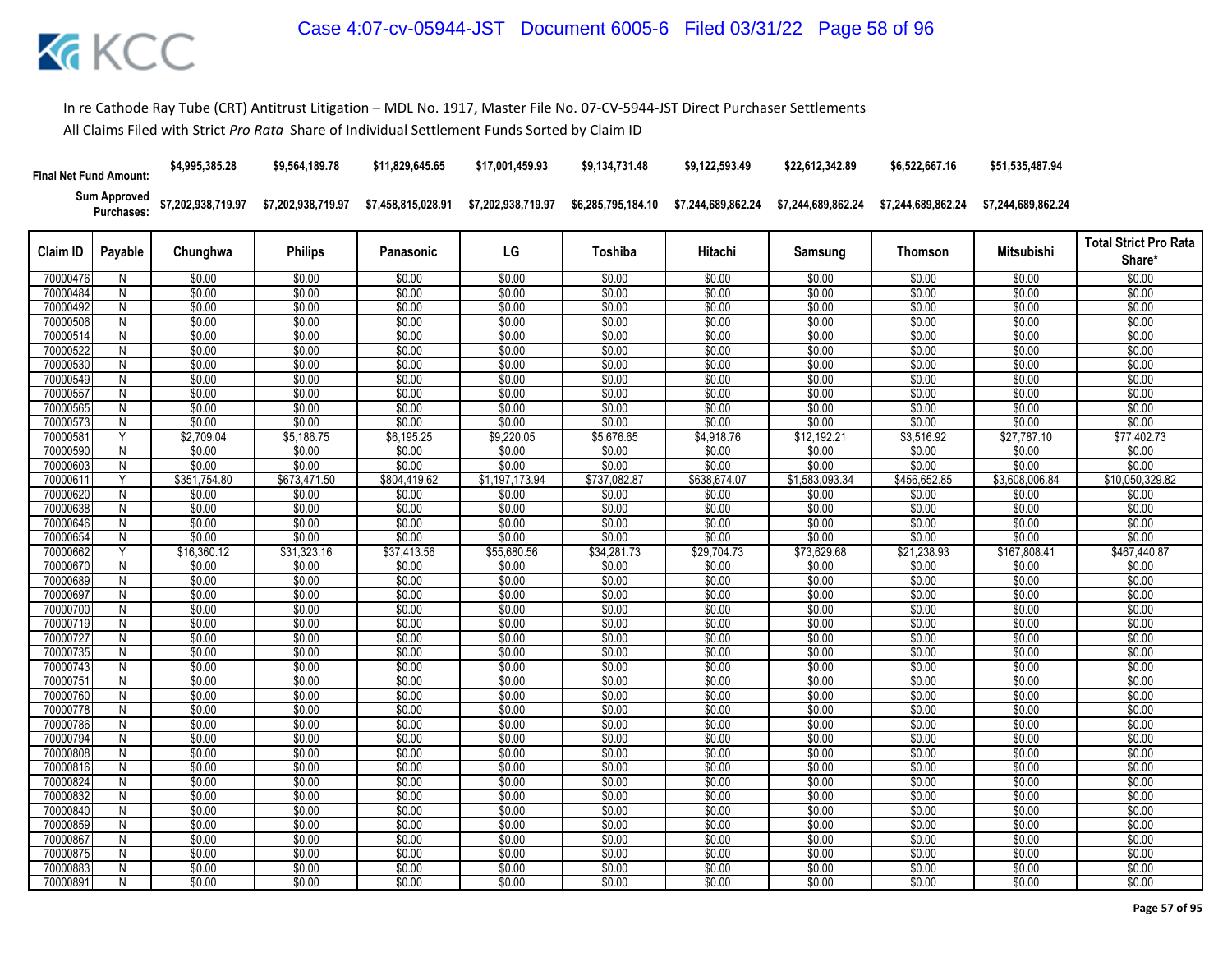| <b>Final Net Fund Amount:</b> | \$4,995,385.28     | \$9,564,189.78     | \$11.829.645.65    | \$17,001.459.93    | \$9.134.731.48     | \$9.122.593.49     | \$22,612,342.89    | \$6,522,667.16     | \$51,535,487.94    |
|-------------------------------|--------------------|--------------------|--------------------|--------------------|--------------------|--------------------|--------------------|--------------------|--------------------|
| Sum Approved<br>Purchases:    | \$7,202,938,719.97 | \$7,202,938,719.97 | \$7,458,815,028.91 | \$7,202,938,719.97 | \$6,285,795,184.10 | \$7.244.689.862.24 | \$7.244.689.862.24 | \$7.244.689.862.24 | \$7.244.689.862.24 |

|                      |                |                  |                  |                  |                  |                  |                  |                  |                  |                   | <b>Total Strict Pro Rata</b> |
|----------------------|----------------|------------------|------------------|------------------|------------------|------------------|------------------|------------------|------------------|-------------------|------------------------------|
| Claim ID             | Payable        | Chunghwa         | <b>Philips</b>   | Panasonic        | LG               | Toshiba          | Hitachi          | Samsung          | Thomson          | <b>Mitsubishi</b> | Share*                       |
| 70000905             | N              | \$0.00           | \$0.00           | \$0.00           | \$0.00           | \$0.00           | \$0.00           | \$0.00           | \$0.00           | \$0.00            | \$0.00                       |
| 70000913             | N              | \$0.00           | \$0.00           | \$0.00           | \$0.00           | \$0.00           | \$0.00           | \$0.00           | \$0.00           | \$0.00            | \$0.00                       |
| 70000921             | N              | \$0.00           | \$0.00           | \$0.00           | \$0.00           | \$0.00           | \$0.00           | \$0.00           | \$0.00           | \$0.00            | \$0.00                       |
| 70000930             | N              | \$0.00           | \$0.00           | \$0.00           | \$0.00           | \$0.00           | \$0.00           | \$0.00           | \$0.00           | \$0.00            | \$0.00                       |
| 70000948             | N              | \$0.00           | \$0.00           | \$0.00           | \$0.00           | \$0.00           | \$0.00           | \$0.00           | \$0.00           | \$0.00            | \$0.00                       |
| 70000956             | N              | \$0.00           | \$0.00           | \$0.00           | \$0.00           | \$0.00           | \$0.00           | \$0.00           | \$0.00           | \$0.00            | \$0.00                       |
| 70000964             | N              | \$0.00           | \$0.00           | \$0.00           | \$0.00           | \$0.00           | \$0.00           | \$0.00           | \$0.00           | \$0.00            | \$0.00                       |
| 70000972             | N              | \$0.00           | \$0.00           | \$0.00           | \$0.00           | \$0.00           | \$0.00           | \$0.00           | \$0.00           | \$0.00            | \$0.00                       |
| 70000980             | N              | \$0.00           | \$0.00           | \$0.00           | \$0.00           | \$0.00           | \$0.00           | \$0.00           | \$0.00           | \$0.00            | \$0.00                       |
| 70000999             | $\overline{N}$ | \$0.00           | \$0.00           | \$0.00           | \$0.00           | \$0.00           | \$0.00           | \$0.00           | \$0.00           | \$0.00            | \$0.00                       |
| 70001006             | N              | \$0.00           | \$0.00           | \$0.00           | \$0.00           | \$0.00           | \$0.00           | \$0.00           | \$0.00           | \$0.00            | \$0.00                       |
| 70001014             | N              | \$0.00           | \$0.00           | \$0.00           | \$0.00           | \$0.00           | \$0.00           | \$0.00           | \$0.00           | \$0.00            | \$0.00                       |
| 70001022             | N              | \$0.00           | \$0.00           | \$0.00           | \$0.00           | \$0.00           | \$0.00           | \$0.00           | \$0.00           | \$0.00            | \$0.00                       |
| 70001030             | N              | \$0.00           | \$0.00           | \$0.00           | \$0.00           | \$0.00           | \$0.00           | \$0.00           | \$0.00           | \$0.00            | \$0.00                       |
| 70001049             | N              | \$0.00           | \$0.00           | \$0.00           | \$0.00           | \$0.00           | \$0.00           | \$0.00           | \$0.00           | \$0.00            | \$0.00                       |
| 70001057             | N              | \$0.00           | \$0.00           | \$0.00           | \$0.00           | \$0.00           | \$0.00           | \$0.00           | \$0.00           | \$0.00            | \$0.00                       |
| 70001065             | N              | \$0.00           | \$0.00           | \$0.00           | \$0.00           | \$0.00           | \$0.00           | \$0.00           | \$0.00           | \$0.00            | \$0.00                       |
| 70001073             | $\overline{N}$ | \$0.00           | \$0.00           | \$0.00           | \$0.00           | \$0.00           | \$0.00           | \$0.00           | \$0.00           | \$0.00            | \$0.00                       |
| 7000108              | N              | \$0.00           | \$0.00           | \$0.00           | \$0.00           | \$0.00           | \$0.00           | \$0.00           | \$0.00           | \$0.00            | \$0.00                       |
| 70001090             | N              | \$0.00           | \$0.00           | \$0.00           | \$0.00           | \$0.00           | \$0.00           | \$0.00           | \$0.00           | \$0.00            | \$0.00                       |
| 70001103             | N              | \$0.00           | \$0.00           | \$0.00           | \$0.00           | \$0.00           | \$0.00           | \$0.00           | \$0.00           | \$0.00            | \$0.00                       |
| 70001111             | N              | \$0.00           | \$0.00           | \$0.00           | \$0.00           | \$0.00           | \$0.00           | \$0.00           | \$0.00           | \$0.00            | \$0.00                       |
| 70001120             | N              | \$0.00           | \$0.00           | \$0.00           | \$0.00           | \$0.00           | \$0.00           | \$0.00<br>\$0.00 | \$0.00           | \$0.00<br>\$0.00  | \$0.00                       |
| 70001138<br>70001146 | N<br>N         | \$0.00<br>\$0.00 | \$0.00<br>\$0.00 | \$0.00<br>\$0.00 | \$0.00<br>\$0.00 | \$0.00<br>\$0.00 | \$0.00<br>\$0.00 | \$0.00           | \$0.00<br>\$0.00 | \$0.00            | \$0.00<br>\$0.00             |
| 70001154             | $\overline{N}$ | \$0.00           | \$0.00           | \$0.00           | \$0.00           | \$0.00           | \$0.00           | \$0.00           | \$0.00           | \$0.00            | \$0.00                       |
| 70001162             | N              | \$0.00           | \$0.00           | \$0.00           | \$0.00           | \$0.00           | \$0.00           | \$0.00           | \$0.00           | \$0.00            | \$0.00                       |
| 70001170             | N              | \$0.00           | \$0.00           | \$0.00           | \$0.00           | \$0.00           | \$0.00           | \$0.00           | \$0.00           | \$0.00            | \$0.00                       |
| 70001189             | N              | \$0.00           | \$0.00           | \$0.00           | \$0.00           | \$0.00           | \$0.00           | \$0.00           | \$0.00           | \$0.00            | \$0.00                       |
| 70001197             | N              | \$0.00           | \$0.00           | \$0.00           | \$0.00           | \$0.00           | \$0.00           | \$0.00           | \$0.00           | \$0.00            | \$0.00                       |
| 70001200             | N              | \$0.00           | \$0.00           | \$0.00           | \$0.00           | \$0.00           | \$0.00           | \$0.00           | \$0.00           | \$0.00            | \$0.00                       |
| 70001219             | N              | \$0.00           | \$0.00           | \$0.00           | \$0.00           | \$0.00           | \$0.00           | \$0.00           | \$0.00           | \$0.00            | \$0.00                       |
| 70001227             | N              | \$0.00           | \$0.00           | \$0.00           | \$0.00           | \$0.00           | \$0.00           | \$0.00           | \$0.00           | \$0.00            | \$0.00                       |
| 70001235             | N              | \$0.00           | \$0.00           | \$0.00           | \$0.00           | \$0.00           | \$0.00           | \$0.00           | \$0.00           | \$0.00            | \$0.00                       |
| 70001243             | N              | \$0.00           | \$0.00           | \$0.00           | \$0.00           | \$0.00           | \$0.00           | \$0.00           | \$0.00           | \$0.00            | \$0.00                       |
| 7000125              | N              | \$0.00           | \$0.00           | \$0.00           | \$0.00           | \$0.00           | \$0.00           | \$0.00           | \$0.00           | \$0.00            | \$0.00                       |
| 70001260             | N              | \$0.00           | \$0.00           | \$0.00           | \$0.00           | \$0.00           | \$0.00           | \$0.00           | \$0.00           | \$0.00            | \$0.00                       |
| 70001278             | N              | \$0.00           | \$0.00           | \$0.00           | \$0.00           | \$0.00           | \$0.00           | \$0.00           | \$0.00           | \$0.00            | \$0.00                       |
| 70001286             | N              | \$0.00           | \$0.00           | \$0.00           | \$0.00           | \$0.00           | \$0.00           | \$0.00           | \$0.00           | \$0.00            | \$0.00                       |
| 70001294             | N              | \$0.00           | \$0.00           | \$0.00           | \$0.00           | \$0.00           | \$0.00           | \$0.00           | \$0.00           | \$0.00            | \$0.00                       |
| 70001308             | N              | \$0.00           | \$0.00           | \$0.00           | \$0.00           | \$0.00           | \$0.00           | \$0.00           | \$0.00           | \$0.00            | \$0.00                       |
| 70001316             | N              | \$0.00           | \$0.00           | \$0.00           | \$0.00           | \$0.00           | \$0.00           | \$0.00           | \$0.00           | \$0.00            | \$0.00                       |
| 70001324             | N              | \$0.00           | \$0.00           | \$0.00           | \$0.00           | \$0.00           | \$0.00           | \$0.00           | \$0.00           | \$0.00            | \$0.00                       |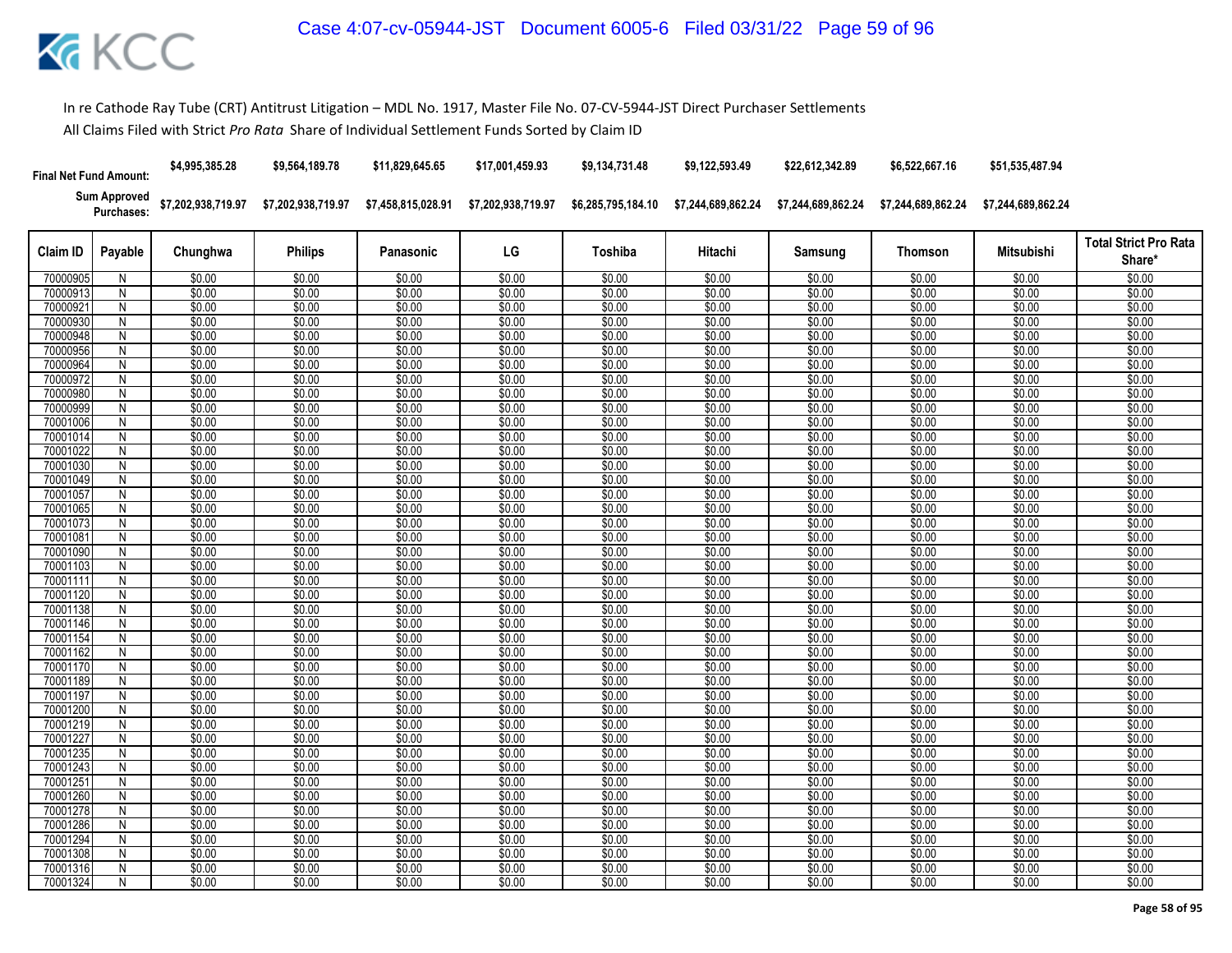| <b>Final Net Fund Amount:</b> | \$4,995,385.28     | \$9,564,189.78     | \$11.829.645.65    | \$17,001,459.93    | \$9.134.731.48     | \$9.122.593.49     | \$22,612,342.89    | \$6,522,667.16     | \$51,535,487.94    |
|-------------------------------|--------------------|--------------------|--------------------|--------------------|--------------------|--------------------|--------------------|--------------------|--------------------|
| Sum Approved<br>Purchases:    | \$7,202,938,719.97 | \$7,202,938,719.97 | \$7,458,815,028.91 | \$7,202,938,719.97 | \$6,285,795,184.10 | \$7.244.689.862.24 | \$7.244.689.862.24 | \$7.244.689.862.24 | \$7.244.689.862.24 |

|                     |                |                  |                  |                  |                  |                  |                  |                  |                  |                   | <b>Total Strict Pro Rata</b> |
|---------------------|----------------|------------------|------------------|------------------|------------------|------------------|------------------|------------------|------------------|-------------------|------------------------------|
| Claim ID            | Payable        | Chunghwa         | <b>Philips</b>   | Panasonic        | LG               | Toshiba          | Hitachi          | Samsung          | <b>Thomson</b>   | <b>Mitsubishi</b> | Share*                       |
| 70001332            | N              | \$0.00           | \$0.00           | \$0.00           | \$0.00           | \$0.00           | \$0.00           | \$0.00           | \$0.00           | \$0.00            | \$0.00                       |
| 70001340            | N              | \$0.00           | \$0.00           | \$0.00           | \$0.00           | \$0.00           | \$0.00           | \$0.00           | \$0.00           | \$0.00            | \$0.00                       |
| 70001359            | N              | \$0.00           | \$0.00           | \$0.00           | \$0.00           | \$0.00           | \$0.00           | \$0.00           | \$0.00           | \$0.00            | \$0.00                       |
| 70001367            | N              | \$0.00           | \$0.00           | \$0.00           | \$0.00           | \$0.00           | \$0.00           | \$0.00           | \$0.00           | \$0.00            | \$0.00                       |
| 70001375            | N              | \$0.00           | \$0.00           | \$0.00           | \$0.00           | \$0.00           | \$0.00           | \$0.00           | \$0.00           | \$0.00            | \$0.00                       |
| 70001383            | N              | \$0.00           | \$0.00           | \$0.00           | \$0.00           | \$0.00           | \$0.00           | \$0.00           | \$0.00           | \$0.00            | \$0.00                       |
| 7000139             | N              | \$0.00           | \$0.00           | \$0.00           | \$0.00           | \$0.00           | \$0.00           | \$0.00           | \$0.00           | \$0.00            | \$0.00                       |
| 70001405            | N              | \$0.00           | \$0.00           | \$0.00           | \$0.00           | \$0.00           | \$0.00           | \$0.00           | \$0.00           | \$0.00            | \$0.00                       |
| 70001413            | N              | \$0.00           | \$0.00           | \$0.00           | \$0.00           | \$0.00           | \$0.00           | \$0.00           | \$0.00           | \$0.00            | \$0.00                       |
| 70001421            | $\overline{N}$ | \$0.00           | \$0.00           | \$0.00           | \$0.00           | \$0.00           | \$0.00           | \$0.00           | \$0.00           | \$0.00            | \$0.00                       |
| 70001430            | N              | \$0.00           | \$0.00           | \$0.00           | \$0.00           | \$0.00           | \$0.00           | \$0.00           | \$0.00           | \$0.00            | \$0.00                       |
| 70001448            | N              | \$0.00           | \$0.00           | \$0.00           | \$0.00           | \$0.00           | \$0.00           | \$0.00           | \$0.00           | \$0.00            | \$0.00                       |
| 70001456            | N              | \$0.00           | \$0.00           | \$0.00           | \$0.00           | \$0.00           | \$0.00           | \$0.00           | \$0.00           | \$0.00            | \$0.00                       |
| 70001464            | N              | \$0.00           | \$0.00           | \$0.00           | \$0.00           | \$0.00           | \$0.00           | \$0.00           | \$0.00           | \$0.00            | \$0.00                       |
| 70001472            | N              | \$0.00           | \$0.00           | \$0.00           | \$0.00           | \$0.00           | \$0.00           | \$0.00           | \$0.00           | \$0.00            | \$0.00                       |
| 70001480            | N              | \$0.00           | \$0.00           | \$0.00           | \$0.00           | \$0.00           | \$0.00           | \$0.00           | \$0.00           | \$0.00            | \$0.00                       |
| 70001499            | N              | \$0.00           | \$0.00           | \$0.00           | \$0.00           | \$0.00           | \$0.00           | \$0.00           | \$0.00           | \$0.00            | \$0.00                       |
| 70001502            | $\overline{N}$ | \$0.00           | \$0.00           | \$0.00           | \$0.00           | \$0.00           | \$0.00           | \$0.00           | \$0.00           | \$0.00            | \$0.00                       |
| 70001510            | N              | \$0.00           | \$0.00           | \$0.00           | \$0.00           | \$0.00           | \$0.00           | \$0.00           | \$0.00           | \$0.00            | \$0.00                       |
| 70001529            | N              | \$0.00           | \$0.00           | \$0.00           | \$0.00           | \$0.00           | \$0.00           | \$0.00           | \$0.00           | \$0.00            | \$0.00                       |
| 70001537            | N              | \$0.00           | \$0.00           | \$0.00           | \$0.00           | \$0.00           | \$0.00           | \$0.00           | \$0.00           | \$0.00            | \$0.00                       |
| 70001545            | N              | \$0.00           | \$0.00           | \$0.00           | \$0.00           | \$0.00           | \$0.00           | \$0.00           | \$0.00           | \$0.00            | \$0.00                       |
| 70001553<br>7000156 | N              | \$0.00<br>\$0.00 | \$0.00<br>\$0.00 | \$0.00<br>\$0.00 | \$0.00<br>\$0.00 | \$0.00<br>\$0.00 | \$0.00<br>\$0.00 | \$0.00<br>\$0.00 | \$0.00<br>\$0.00 | \$0.00<br>\$0.00  | \$0.00<br>\$0.00             |
| 70001570            | N<br>N         | \$0.00           | \$0.00           | \$0.00           | \$0.00           | \$0.00           | \$0.00           | \$0.00           | \$0.00           | \$0.00            | \$0.00                       |
| 70001588            | Y              | \$57.46          | \$110.01         | \$131.40         | \$195.56         | \$120.40         | \$104.33         | \$258.59         | \$74.59          | \$589.36          | \$1,641.69                   |
| 70001596            | N              | \$0.00           | \$0.00           | \$0.00           | \$0.00           | \$0.00           | \$0.00           | \$0.00           | \$0.00           | \$0.00            | \$0.00                       |
| 70001600            | N              | \$0.00           | \$0.00           | \$0.00           | \$0.00           | \$0.00           | \$0.00           | \$0.00           | \$0.00           | \$0.00            | \$0.00                       |
| 70001618            | $\overline{N}$ | \$0.00           | \$0.00           | \$0.00           | \$0.00           | \$0.00           | \$0.00           | \$0.00           | \$0.00           | \$0.00            | \$0.00                       |
| 70001626            | N              | \$0.00           | \$0.00           | \$0.00           | \$0.00           | \$0.00           | \$0.00           | \$0.00           | \$0.00           | \$0.00            | \$0.00                       |
| 70001634            | N              | \$0.00           | \$0.00           | \$0.00           | \$0.00           | \$0.00           | \$0.00           | \$0.00           | \$0.00           | \$0.00            | \$0.00                       |
| 70001642            | N              | \$0.00           | \$0.00           | \$0.00           | \$0.00           | \$0.00           | \$0.00           | \$0.00           | \$0.00           | \$0.00            | \$0.00                       |
| 70001650            | N              | \$0.00           | \$0.00           | \$0.00           | \$0.00           | \$0.00           | \$0.00           | \$0.00           | \$0.00           | \$0.00            | \$0.00                       |
| 70001669            | N              | \$0.00           | \$0.00           | \$0.00           | \$0.00           | \$0.00           | \$0.00           | \$0.00           | \$0.00           | \$0.00            | \$0.00                       |
| 70001677            | N              | \$0.00           | \$0.00           | \$0.00           | \$0.00           | \$0.00           | \$0.00           | \$0.00           | \$0.00           | \$0.00            | \$0.00                       |
| 70001685            | N              | \$0.00           | \$0.00           | \$0.00           | \$0.00           | \$0.00           | \$0.00           | \$0.00           | \$0.00           | \$0.00            | \$0.00                       |
| 70001693            | $\overline{N}$ | \$0.00           | \$0.00           | \$0.00           | \$0.00           | \$0.00           | \$0.00           | \$0.00           | \$0.00           | \$0.00            | \$0.00                       |
| 70001707            | N              | \$0.00           | \$0.00           | \$0.00           | \$0.00           | \$0.00           | \$0.00           | \$0.00           | \$0.00           | \$0.00            | \$0.00                       |
| 70001715            | N              | \$0.00           | \$0.00           | \$0.00           | \$0.00           | \$0.00           | \$0.00           | \$0.00           | \$0.00           | \$0.00            | \$0.00                       |
| 70001723            | N              | \$0.00           | \$0.00           | \$0.00           | \$0.00           | \$0.00           | \$0.00           | \$0.00           | \$0.00           | \$0.00            | \$0.00                       |
| 70001731            | Y              | \$16.33          | \$31.26          | \$37.34          | \$55.57          | \$34.21          | \$29.64          | \$73.48          | \$21.19          | \$167.46          | \$466.47                     |
| 70001740            | N              | \$0.00           | \$0.00           | \$0.00           | \$0.00           | \$0.00           | \$0.00           | \$0.00           | \$0.00           | \$0.00            | \$0.00                       |
| 70001758            | N              | \$0.00           | \$0.00           | \$0.00           | \$0.00           | \$0.00           | \$0.00           | \$0.00           | \$0.00           | \$0.00            | \$0.00                       |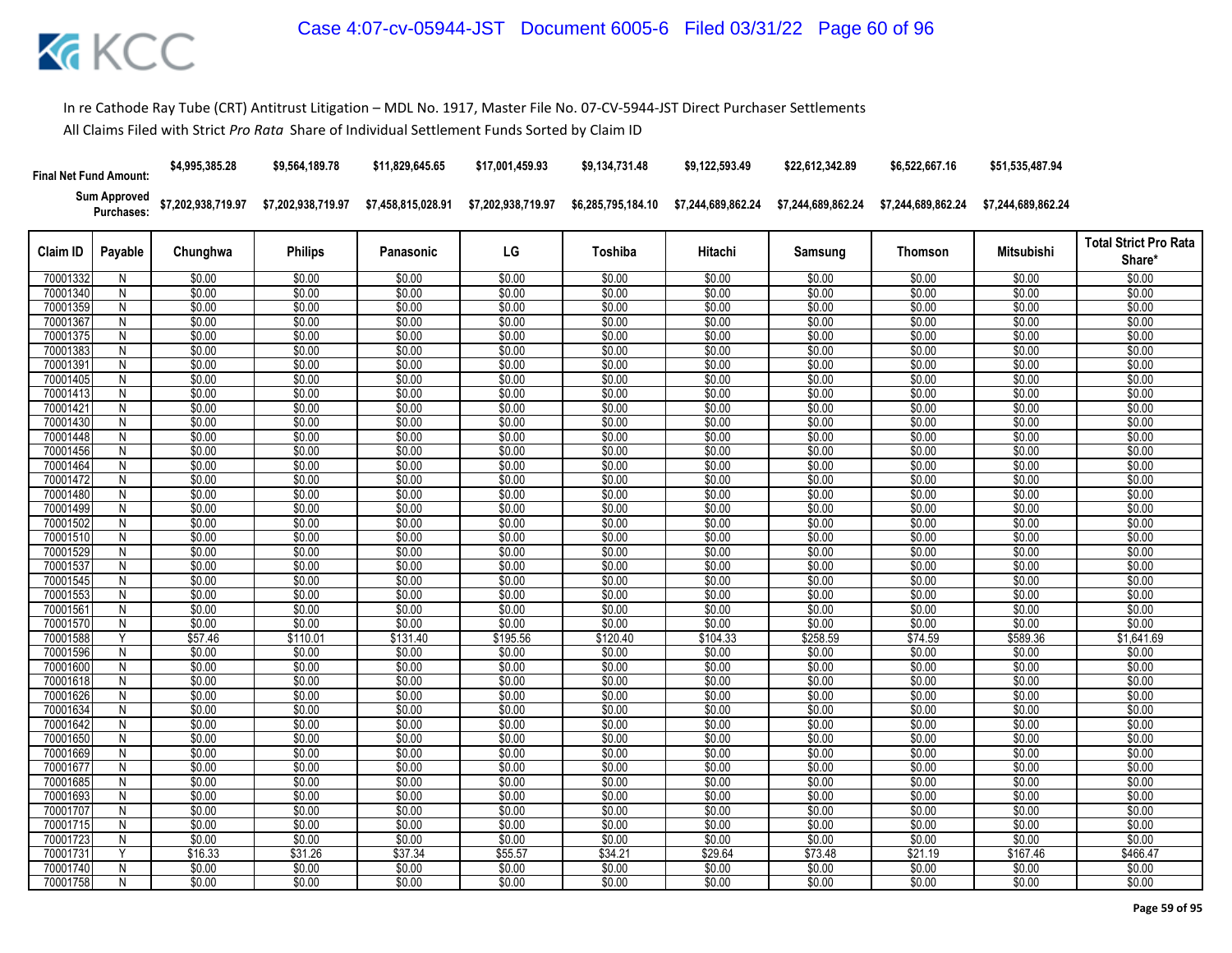| <b>Final Net Fund Amount:</b> | \$4,995,385.28     | \$9.564.189.78     | \$11.829.645.65    | \$17.001.459.93    | \$9.134.731.48     | \$9.122.593.49     | \$22.612.342.89    | \$6,522,667.16     | \$51,535,487.94    |
|-------------------------------|--------------------|--------------------|--------------------|--------------------|--------------------|--------------------|--------------------|--------------------|--------------------|
| Sum Approved<br>:Purchases    | \$7,202,938,719.97 | \$7,202,938,719.97 | \$7,458,815,028.91 | \$7,202,938,719.97 | \$6,285,795,184.10 | \$7.244.689.862.24 | \$7.244.689.862.24 | \$7.244.689.862.24 | \$7.244.689.862.24 |

| Claim ID             | Payable             | Chunghwa         | <b>Philips</b>   | Panasonic        | LG               | Toshiba          | Hitachi          | Samsung          | <b>Thomson</b>   | Mitsubishi       | <b>Total Strict Pro Rata</b> |
|----------------------|---------------------|------------------|------------------|------------------|------------------|------------------|------------------|------------------|------------------|------------------|------------------------------|
|                      |                     |                  |                  |                  |                  |                  |                  |                  |                  |                  | Share*                       |
| 70001766             | N                   | \$0.00           | \$0.00           | \$0.00           | \$0.00           | \$0.00           | \$0.00           | \$0.00           | \$0.00           | \$0.00           | \$0.00                       |
| 70001774             | N                   | \$0.00           | \$0.00           | \$0.00           | \$0.00           | \$0.00           | \$0.00           | \$0.00           | \$0.00           | \$0.00           | \$0.00                       |
| 70001782             | N                   | \$0.00           | \$0.00           | \$0.00           | \$0.00           | \$0.00           | \$0.00           | \$0.00           | \$0.00           | \$0.00           | \$0.00                       |
| 70001790             | N                   | \$0.00           | \$0.00           | \$0.00           | \$0.00           | \$0.00           | \$0.00           | \$0.00           | \$0.00           | \$0.00           | \$0.00                       |
| 70001804             | N                   | \$0.00           | \$0.00           | \$0.00           | \$0.00           | \$0.00           | \$0.00           | \$0.00           | \$0.00           | \$0.00           | \$0.00                       |
| 70001812             | N                   | \$0.00           | \$0.00           | \$0.00           | \$0.00           | \$0.00           | \$0.00           | \$0.00           | \$0.00           | \$0.00           | \$0.00                       |
| 70001820             | $\overline{N}$      | \$0.00           | \$0.00           | \$0.00           | \$0.00           | \$0.00           | \$0.00           | \$0.00           | \$0.00           | \$0.00           | \$0.00                       |
| 70001839             | N                   | \$0.00           | \$0.00           | \$0.00           | \$0.00           | \$0.00           | \$0.00           | \$0.00           | \$0.00           | \$0.00           | \$0.00                       |
| 70001847             | N                   | \$0.00           | \$0.00           | \$0.00           | \$0.00           | \$0.00           | \$0.00           | \$0.00           | \$0.00           | \$0.00           | \$0.00                       |
| 70001855             | N                   | \$0.00           | \$0.00           | \$0.00           | \$0.00           | \$0.00           | \$0.00           | \$0.00           | \$0.00           | \$0.00           | \$0.00                       |
| 70001863             | N                   | \$0.00           | \$0.00           | \$0.00           | \$0.00           | \$0.00           | \$0.00           | \$0.00           | \$0.00           | \$0.00           | \$0.00                       |
| 7000187              | N                   | \$0.00           | \$0.00           | \$0.00           | \$0.00           | \$0.00           | \$0.00           | \$0.00           | \$0.00           | \$0.00           | \$0.00                       |
| 70001880             | N                   | \$0.00           | \$0.00           | \$0.00           | \$0.00           | \$0.00           | \$0.00           | \$0.00           | \$0.00           | \$0.00           | \$0.00                       |
| 70001898             | N                   | \$0.00           | \$0.00           | \$0.00           | \$0.00           | \$0.00           | \$0.00           | \$0.00           | \$0.00           | \$0.00           | \$0.00                       |
| 70001901             | N                   | \$0.00           | \$0.00           | \$0.00           | \$0.00           | \$0.00           | \$0.00           | \$0.00           | \$0.00           | \$0.00           | \$0.00                       |
| 70001910             | N                   | \$0.00           | \$0.00           | \$0.00           | \$0.00           | \$0.00           | \$0.00           | \$0.00           | \$0.00           | \$0.00           | \$0.00                       |
| 70001928             | N                   | \$0.00           | \$0.00           | \$0.00           | \$0.00           | \$0.00           | \$0.00           | \$0.00           | \$0.00           | \$0.00           | \$0.00                       |
| 70001936             | $\overline{N}$      | \$0.00           | \$0.00           | \$0.00           | \$0.00           | \$0.00           | \$0.00           | \$0.00           | \$0.00           | \$0.00           | \$0.00                       |
| 70001944             | N                   | \$0.00           | \$0.00           | \$0.00           | \$0.00           | \$0.00           | \$0.00           | \$0.00           | \$0.00           | \$0.00           | \$0.00                       |
| 70001952             | N.                  | \$0.00           | \$0.00           | \$0.00           | \$0.00           | \$0.00           | \$0.00           | \$0.00           | \$0.00           | \$0.00           | \$0.00                       |
| 70001960             | N                   | \$0.00           | \$0.00           | \$0.00           | \$0.00           | \$0.00           | \$0.00           | \$0.00           | \$0.00           | \$0.00           | \$0.00                       |
| 70001979             | N                   | \$0.00           | \$0.00           | \$0.00<br>\$0.00 | \$0.00           | \$0.00           | \$0.00           | \$0.00<br>\$0.00 | \$0.00           | \$0.00           | \$0.00                       |
| 70001987<br>70001995 | N                   | \$0.00           | \$0.00           | \$0.00           | \$0.00<br>\$0.00 | \$0.00<br>\$0.00 | \$0.00           |                  | \$0.00<br>\$0.00 | \$0.00           | \$0.00                       |
| 70002002             | Ñ                   | \$0.00<br>\$0.00 | \$0.00<br>\$0.00 | \$0.00           | \$0.00           | \$0.00           | \$0.00<br>\$0.00 | \$0.00<br>\$0.00 | \$0.00           | \$0.00<br>\$0.00 | \$0.00<br>\$0.00             |
| 70002010             | N<br>$\overline{N}$ | \$0.00           | \$0.00           | \$0.00           | \$0.00           | \$0.00           | \$0.00           | \$0.00           | \$0.00           | \$0.00           | \$0.00                       |
| 70002029             | N                   | \$0.00           | \$0.00           | \$0.00           | \$0.00           | \$0.00           | \$0.00           | \$0.00           | \$0.00           | \$0.00           | \$0.00                       |
| 70002037             | N                   | \$0.00           | \$0.00           | \$0.00           | \$0.00           | \$0.00           | \$0.00           | \$0.00           | \$0.00           | \$0.00           | \$0.00                       |
| 70002045             | N                   | \$0.00           | \$0.00           | \$0.00           | \$0.00           | \$0.00           | \$0.00           | \$0.00           | \$0.00           | \$0.00           | \$0.00                       |
| 70002053             | N                   | \$0.00           | \$0.00           | \$0.00           | \$0.00           | \$0.00           | \$0.00           | \$0.00           | \$0.00           | \$0.00           | \$0.00                       |
| 7000206              | N                   | \$0.00           | \$0.00           | \$0.00           | \$0.00           | \$0.00           | \$0.00           | \$0.00           | \$0.00           | \$0.00           | \$0.00                       |
| 70002070             | N                   | \$0.00           | \$0.00           | \$0.00           | \$0.00           | \$0.00           | \$0.00           | \$0.00           | \$0.00           | \$0.00           | \$0.00                       |
| 70002088             | N                   | \$0.00           | \$0.00           | \$0.00           | \$0.00           | \$0.00           | \$0.00           | \$0.00           | \$0.00           | \$0.00           | \$0.00                       |
| 70002096             | N                   | \$0.00           | \$0.00           | \$0.00           | \$0.00           | \$0.00           | \$0.00           | \$0.00           | \$0.00           | \$0.00           | \$0.00                       |
| 70002100             | N                   | \$0.00           | \$0.00           | \$0.00           | \$0.00           | \$0.00           | \$0.00           | \$0.00           | \$0.00           | \$0.00           | \$0.00                       |
| 70002118             | N                   | \$0.00           | \$0.00           | \$0.00           | \$0.00           | \$0.00           | \$0.00           | \$0.00           | \$0.00           | \$0.00           | \$0.00                       |
| 70002126             | N                   | \$0.00           | \$0.00           | \$0.00           | \$0.00           | \$0.00           | \$0.00           | \$0.00           | \$0.00           | \$0.00           | \$0.00                       |
| 70002134             | N                   | \$0.00           | \$0.00           | \$0.00           | \$0.00           | \$0.00           | \$0.00           | \$0.00           | \$0.00           | \$0.00           | \$0.00                       |
| 70002142             | N                   | \$0.00           | \$0.00           | \$0.00           | \$0.00           | \$0.00           | \$0.00           | \$0.00           | \$0.00           | \$0.00           | \$0.00                       |
| 70002150             | N                   | \$0.00           | \$0.00           | \$0.00           | \$0.00           | \$0.00           | \$0.00           | \$0.00           | \$0.00           | \$0.00           | \$0.00                       |
| 70002169             | N                   | \$0.00           | \$0.00           | \$0.00           | \$0.00           | \$0.00           | \$0.00           | \$0.00           | \$0.00           | \$0.00           | \$0.00                       |
| 70002177             | N                   | \$0.00           | \$0.00           | \$0.00           | \$0.00           | \$0.00           | \$0.00           | \$0.00           | \$0.00           | \$0.00           | \$0.00                       |
| 70002185             | N                   | \$0.00           | \$0.00           | \$0.00           | \$0.00           | \$0.00           | \$0.00           | \$0.00           | \$0.00           | \$0.00           | \$0.00                       |
|                      |                     |                  |                  |                  |                  |                  |                  |                  |                  |                  |                              |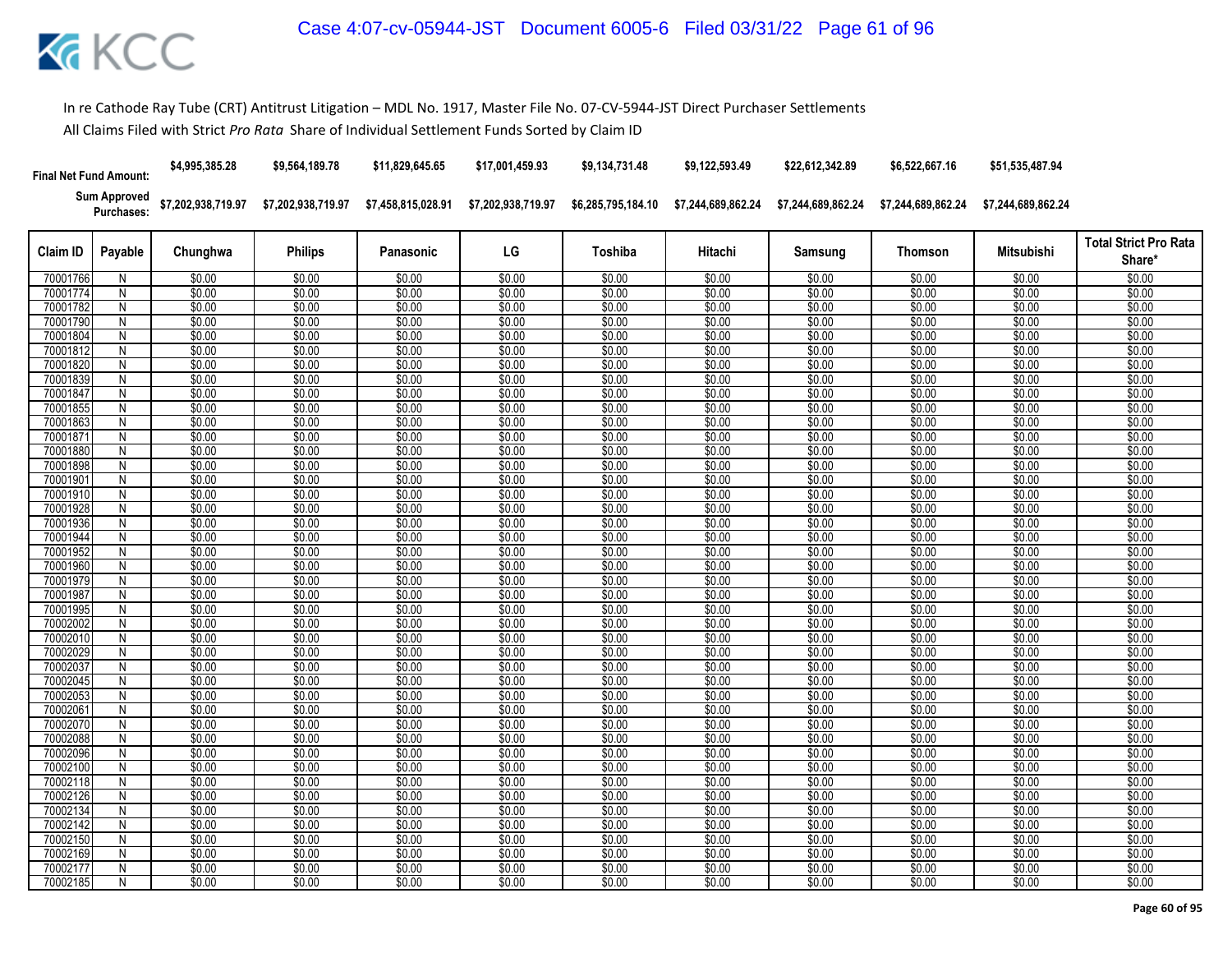| <b>Final Net Fund Amount:</b> | \$4,995,385.28     | \$9,564,189.78     | \$11.829.645.65    | \$17.001.459.93    | \$9.134.731.48     | \$9.122.593.49     | \$22.612.342.89    | \$6,522,667.16     | \$51,535,487.94    |
|-------------------------------|--------------------|--------------------|--------------------|--------------------|--------------------|--------------------|--------------------|--------------------|--------------------|
| Sum Approved<br>:Purchases    | \$7,202,938,719.97 | \$7,202,938,719.97 | \$7,458,815,028.91 | \$7,202,938,719.97 | \$6,285,795,184.10 | \$7.244.689.862.24 | \$7.244.689.862.24 | \$7.244.689.862.24 | \$7.244.689.862.24 |

|                                  |                |                            |                            |                            |                            |                            |                            |                            |                            |                            | <b>Total Strict Pro Rata</b> |
|----------------------------------|----------------|----------------------------|----------------------------|----------------------------|----------------------------|----------------------------|----------------------------|----------------------------|----------------------------|----------------------------|------------------------------|
| Claim ID                         | Payable        | Chunghwa                   | <b>Philips</b>             | Panasonic                  | LG                         | Toshiba                    | Hitachi                    | Samsung                    | <b>Thomson</b>             | <b>Mitsubishi</b>          | Share*                       |
| 70002193                         | N              | \$0.00                     | \$0.00                     | \$0.00                     | \$0.00                     | \$0.00                     | \$0.00                     | \$0.00                     | \$0.00                     | \$0.00                     | \$0.00                       |
| 70002207                         | $\mathsf{N}$   | \$0.00                     | \$0.00                     | \$0.00                     | \$0.00                     | \$0.00                     | \$0.00                     | \$0.00                     | \$0.00                     | \$0.00                     | \$0.00                       |
| 70002215                         | N              | \$0.00                     | \$0.00                     | \$0.00                     | \$0.00                     | \$0.00                     | \$0.00                     | \$0.00                     | \$0.00                     | \$0.00                     | \$0.00                       |
| 70002223                         | N              | \$0.00                     | \$0.00                     | \$0.00                     | \$0.00                     | \$0.00                     | \$0.00                     | \$0.00                     | \$0.00                     | \$0.00                     | \$0.00                       |
| 7000223                          | N              | \$0.00                     | \$0.00                     | \$0.00                     | \$0.00                     | \$0.00                     | \$0.00                     | \$0.00                     | \$0.00                     | \$0.00                     | \$0.00                       |
| 70002240                         | N              | \$0.00                     | \$0.00                     | \$0.00                     | \$0.00                     | \$0.00                     | \$0.00                     | \$0.00                     | \$0.00                     | \$0.00                     | \$0.00                       |
| 70002258                         | N              | \$0.00                     | \$0.00                     | \$0.00                     | \$0.00                     | \$0.00                     | \$0.00                     | \$0.00                     | \$0.00                     | \$0.00                     | \$0.00                       |
| 70002266                         | N              | \$0.00                     | \$0.00                     | \$0.00                     | \$0.00                     | \$0.00                     | \$0.00                     | \$0.00                     | \$0.00                     | \$0.00                     | \$0.00                       |
| 70002274                         | N              | \$0.00                     | \$0.00                     | \$0.00                     | \$0.00                     | \$0.00                     | \$0.00                     | \$0.00                     | \$0.00                     | \$0.00                     | \$0.00                       |
| 70002282                         | $\overline{N}$ | \$0.00                     | \$0.00                     | \$0.00                     | \$0.00                     | \$0.00                     | \$0.00                     | \$0.00                     | \$0.00                     | \$0.00                     | \$0.00                       |
| 70002290                         | N              | \$0.00                     | \$0.00                     | \$0.00                     | \$0.00                     | \$0.00                     | \$0.00                     | \$0.00                     | \$0.00                     | \$0.00                     | \$0.00                       |
| 70002304                         | N              | \$0.00                     | \$0.00                     | \$0.00                     | \$0.00                     | \$0.00                     | \$0.00                     | \$0.00                     | \$0.00                     | \$0.00                     | \$0.00                       |
| 70002312                         | $\mathsf{N}$   | \$0.00                     | \$0.00                     | \$0.00                     | \$0.00                     | \$0.00                     | \$0.00                     | \$0.00                     | \$0.00                     | \$0.00                     | \$0.00                       |
| 70002320                         | N              | \$0.00                     | \$0.00                     | \$0.00                     | \$0.00                     | \$0.00                     | \$0.00                     | \$0.00                     | \$0.00                     | \$0.00                     | \$0.00                       |
| 70002339                         | Ñ              | \$0.00                     | \$0.00                     | \$0.00                     | \$0.00                     | \$0.00                     | \$0.00                     | \$0.00                     | \$0.00                     | \$0.00                     | \$0.00                       |
| 70002347                         | N              | \$0.00                     | \$0.00                     | \$0.00                     | \$0.00                     | \$0.00                     | \$0.00                     | \$0.00                     | \$0.00                     | \$0.00                     | \$0.00                       |
| 70002355                         | N              | \$0.00                     | \$0.00                     | \$0.00                     | \$0.00                     | \$0.00                     | \$0.00                     | \$0.00                     | \$0.00                     | \$0.00                     | \$0.00                       |
| 70002363                         | $\overline{N}$ | \$0.00                     | \$0.00                     | \$0.00                     | \$0.00                     | \$0.00                     | \$0.00                     | \$0.00                     | \$0.00                     | \$0.00                     | \$0.00                       |
| 7000237                          | N              | \$0.00                     | \$0.00                     | \$0.00                     | \$0.00                     | \$0.00                     | \$0.00                     | \$0.00                     | \$0.00                     | \$0.00                     | \$0.00                       |
| 70002380                         | N              | \$0.00                     | \$0.00                     | \$0.00                     | \$0.00                     | \$0.00                     | \$0.00                     | \$0.00                     | \$0.00                     | \$0.00                     | \$0.00                       |
| 70002398                         | N              | \$0.00                     | \$0.00                     | \$0.00                     | \$0.00                     | \$0.00                     | \$0.00                     | \$0.00                     | \$0.00                     | \$0.00                     | \$0.00                       |
| 7000240                          | N              | \$0.00                     | \$0.00                     | \$0.00                     | \$0.00                     | \$0.00                     | \$0.00                     | \$0.00                     | \$0.00                     | \$0.00                     | \$0.00                       |
| 70002410                         | N              | \$0.00                     | \$0.00                     | \$0.00                     | \$0.00                     | \$0.00                     | \$0.00                     | \$0.00                     | \$0.00                     | \$0.00                     | \$0.00                       |
| 70002428                         | N              | \$0.00                     | \$0.00                     | \$0.00                     | \$0.00                     | \$0.00                     | \$0.00                     | \$0.00                     | \$0.00                     | \$0.00                     | \$0.00                       |
| 70002436                         | N              | \$0.00                     | \$0.00                     | \$0.00                     | \$0.00                     | \$0.00                     | \$0.00                     | \$0.00                     | \$0.00                     | \$0.00                     | \$0.00                       |
| 70002444                         | N              | \$0.00                     | \$0.00                     | \$0.00                     | \$0.00                     | \$0.00                     | \$0.00                     | \$0.00                     | \$0.00                     | \$0.00                     | \$0.00                       |
| 70002452                         | N              | \$0.00                     | \$0.00                     | \$0.00                     | \$0.00                     | \$0.00                     | \$0.00                     | \$0.00                     | \$0.00                     | \$0.00                     | \$0.00                       |
| 70002460                         | N              | \$0.00<br>\$0.00           | \$0.00<br>\$0.00           | \$0.00<br>\$0.00           | \$0.00<br>\$0.00           | \$0.00<br>\$0.00           | \$0.00                     | \$0.00                     | \$0.00                     | \$0.00                     | \$0.00                       |
| 70002479<br>70002487             | $\overline{N}$ |                            |                            | \$0.00                     |                            |                            | \$0.00                     | \$0.00<br>\$0.00           | \$0.00                     | \$0.00                     | \$0.00                       |
| 70002495                         | N<br>N         | \$0.00<br>\$0.00           | \$0.00<br>\$0.00           | \$0.00                     | \$0.00<br>\$0.00           | \$0.00<br>\$0.00           | \$0.00<br>\$0.00           | \$0.00                     | \$0.00<br>\$0.00           | \$0.00<br>\$0.00           | \$0.00<br>\$0.00             |
| 70002509                         | N              | \$0.00                     | \$0.00                     | \$0.00                     | \$0.00                     | \$0.00                     | \$0.00                     | \$0.00                     | \$0.00                     | \$0.00                     | \$0.00                       |
| 70002517                         | N              | \$0.00                     | \$0.00                     | \$0.00                     | \$0.00                     | \$0.00                     | \$0.00                     | \$0.00                     | \$0.00                     | \$0.00                     | \$0.00                       |
| 70002525                         | N              | \$0.00                     | \$0.00                     | \$0.00                     | \$0.00                     | \$0.00                     | \$0.00                     | \$0.00                     | \$0.00                     | \$0.00                     | \$0.00                       |
| 70002533                         | N              | \$0.00                     | \$0.00                     | \$0.00                     | \$0.00                     | \$0.00                     | \$0.00                     | \$0.00                     | \$0.00                     | \$0.00                     | \$0.00                       |
| 7000254                          | N              | \$0.00                     | \$0.00                     | \$0.00                     | \$0.00                     | \$0.00                     | \$0.00                     | \$0.00                     | \$0.00                     | \$0.00                     | \$0.00                       |
| 70002550                         | $\overline{N}$ | \$0.00                     | \$0.00                     | \$0.00                     | \$0.00                     | \$0.00                     | \$0.00                     | \$0.00                     | \$0.00                     | \$0.00                     | \$0.00                       |
| 70002568                         | N              | \$0.00                     | \$0.00                     | \$0.00                     | \$0.00                     | \$0.00                     | \$0.00                     | \$0.00                     | \$0.00                     | \$0.00                     | \$0.00                       |
| 70002576                         | N              | \$0.00                     | \$0.00                     | \$0.00                     | \$0.00                     | \$0.00                     | \$0.00                     | \$0.00                     | \$0.00                     | \$0.00                     | \$0.00                       |
| 70002584                         | N              | \$0.00                     | \$0.00                     | \$0.00                     | \$0.00                     | \$0.00                     | \$0.00                     | \$0.00                     | \$0.00                     | \$0.00                     | \$0.00                       |
|                                  |                |                            |                            |                            |                            |                            |                            |                            |                            |                            |                              |
|                                  |                |                            |                            |                            |                            |                            |                            |                            |                            |                            |                              |
|                                  |                |                            |                            |                            |                            |                            |                            |                            |                            |                            |                              |
| 70002592<br>70002606<br>70002614 | N<br>N<br>Ñ    | \$0.00<br>\$0.00<br>\$0.00 | \$0.00<br>\$0.00<br>\$0.00 | \$0.00<br>\$0.00<br>\$0.00 | \$0.00<br>\$0.00<br>\$0.00 | \$0.00<br>\$0.00<br>\$0.00 | \$0.00<br>\$0.00<br>\$0.00 | \$0.00<br>\$0.00<br>\$0.00 | \$0.00<br>\$0.00<br>\$0.00 | \$0.00<br>\$0.00<br>\$0.00 | \$0.00<br>\$0.00<br>\$0.00   |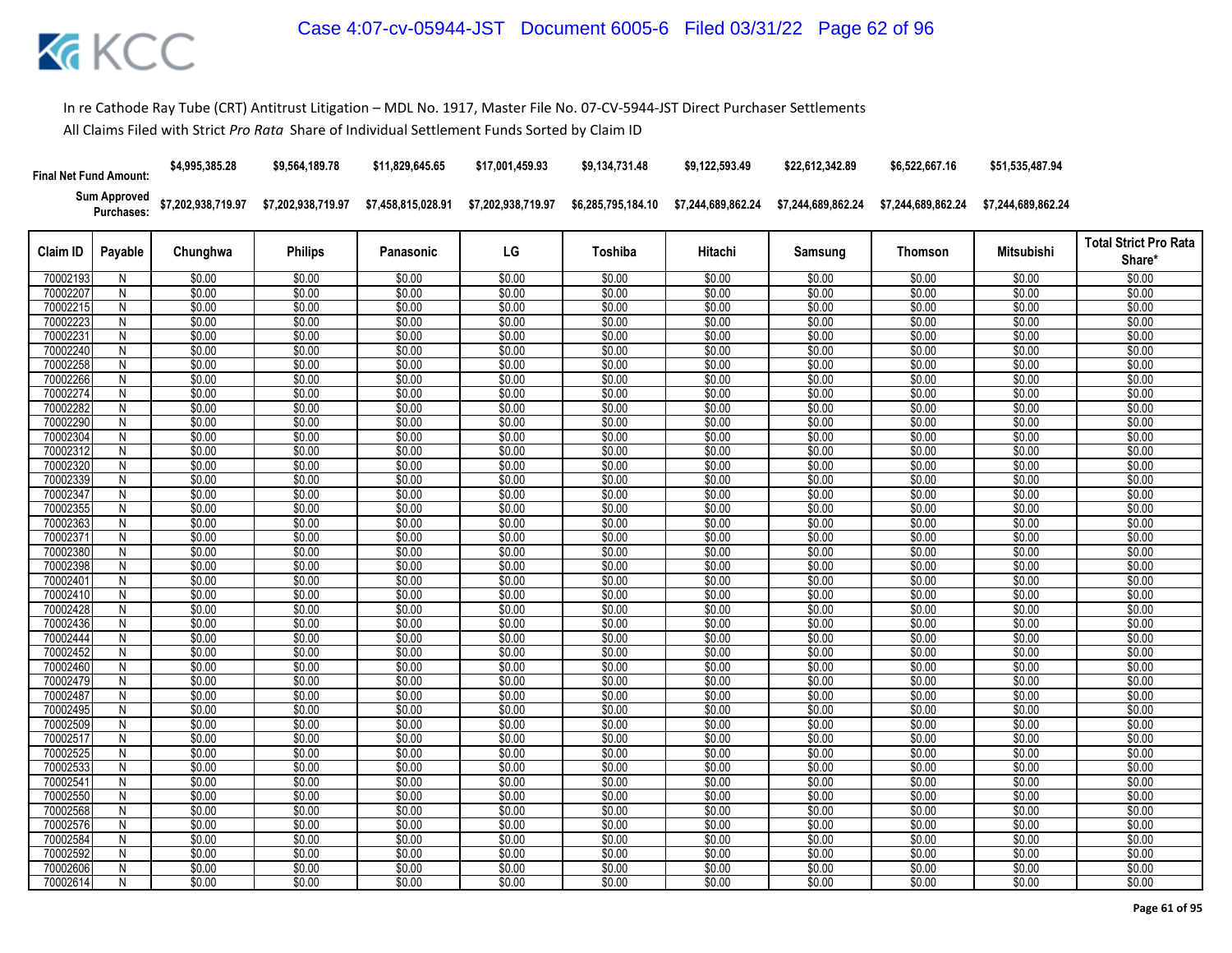| <b>Final Net Fund Amount:</b> | \$4,995,385.28                                                   | \$9,564,189.78     | \$11.829.645.65    | \$17.001.459.93    | \$9.134.731.48 | \$9.122.593.49 | \$22,612,342.89 | \$6,522,667.16                                                              | \$51.535.487.94    |
|-------------------------------|------------------------------------------------------------------|--------------------|--------------------|--------------------|----------------|----------------|-----------------|-----------------------------------------------------------------------------|--------------------|
|                               | Sum Approved \$7,202,938,719.97<br>Purchases: \$7,202,938,719.97 | \$7,202,938,719.97 | \$7,458,815,028.91 | \$7,202,938,719.97 |                |                |                 | \$6,285,795,184.10 \$7,244,689,862.24 \$7,244,689,862.24 \$7,244,689,862.24 | \$7.244.689.862.24 |

|                      |                |                  |                  |                  |                  |                  |                  |                  |                  |                   | <b>Total Strict Pro Rata</b> |
|----------------------|----------------|------------------|------------------|------------------|------------------|------------------|------------------|------------------|------------------|-------------------|------------------------------|
| Claim ID             | Payable        | Chunghwa         | <b>Philips</b>   | Panasonic        | LG               | Toshiba          | Hitachi          | Samsung          | <b>Thomson</b>   | <b>Mitsubishi</b> | Share*                       |
| 70002622             | N              | \$0.00           | \$0.00           | \$0.00           | \$0.00           | \$0.00           | \$0.00           | \$0.00           | \$0.00           | \$0.00            | \$0.00                       |
| 70002630             | $\mathsf{N}$   | \$0.00           | \$0.00           | \$0.00           | \$0.00           | \$0.00           | \$0.00           | \$0.00           | \$0.00           | \$0.00            | \$0.00                       |
| 70002649             | N              | \$0.00           | \$0.00           | \$0.00           | \$0.00           | \$0.00           | \$0.00           | \$0.00           | \$0.00           | \$0.00            | \$0.00                       |
| 70002657             | Ñ              | \$0.00           | \$0.00           | \$0.00           | \$0.00           | \$0.00           | \$0.00           | \$0.00           | \$0.00           | \$0.00            | \$0.00                       |
| 70002665             | $\mathsf{N}$   | \$0.00           | \$0.00           | \$0.00           | \$0.00           | \$0.00           | \$0.00           | \$0.00           | \$0.00           | \$0.00            | \$0.00                       |
| 70002673             | $\overline{N}$ | \$0.00           | \$0.00           | \$0.00           | \$0.00           | \$0.00           | \$0.00           | \$0.00           | \$0.00           | \$0.00            | \$0.00                       |
| 7000268              | N              | \$0.00           | \$0.00           | \$0.00           | \$0.00           | \$0.00           | \$0.00           | \$0.00           | \$0.00           | \$0.00            | \$0.00                       |
| 70002690             | N              | \$0.00           | \$0.00           | \$0.00           | \$0.00           | \$0.00           | \$0.00           | \$0.00           | \$0.00           | \$0.00            | \$0.00                       |
| 70002703             | N              | \$0.00           | \$0.00           | \$0.00           | \$0.00           | \$0.00           | \$0.00           | \$0.00           | \$0.00           | \$0.00            | \$0.00                       |
| 70002711             | $\overline{N}$ | \$0.00           | \$0.00           | \$0.00           | \$0.00           | \$0.00           | \$0.00           | \$0.00           | \$0.00           | \$0.00            | \$0.00                       |
| 70002720             | ${\sf N}$      | \$0.00           | \$0.00           | \$0.00           | \$0.00           | \$0.00           | \$0.00           | \$0.00           | \$0.00           | \$0.00            | \$0.00                       |
| 70002738             | N              | \$0.00           | \$0.00           | \$0.00           | \$0.00           | \$0.00           | \$0.00           | \$0.00           | \$0.00           | \$0.00            | \$0.00                       |
| 70002746             | N              | \$0.00           | \$0.00           | \$0.00           | \$0.00           | \$0.00           | \$0.00           | \$0.00           | \$0.00           | \$0.00            | \$0.00                       |
| 70002754             | N              | \$0.00           | \$0.00           | \$0.00           | \$0.00           | \$0.00           | \$0.00           | \$0.00           | \$0.00           | \$0.00            | \$0.00                       |
| 70002762             | N              | \$0.00           | \$0.00           | \$0.00           | \$0.00           | \$0.00           | \$0.00           | \$0.00           | \$0.00           | \$0.00            | \$0.00                       |
| 70002770             | $\overline{N}$ | \$0.00           | \$0.00           | \$0.00           | \$0.00           | \$0.00           | \$0.00           | \$0.00           | \$0.00           | \$0.00            | \$0.00                       |
| 70002789             | N              | \$0.00           | \$0.00           | \$0.00           | \$0.00           | \$0.00           | \$0.00           | \$0.00           | \$0.00           | \$0.00            | \$0.00                       |
| 70002797             | $\overline{N}$ | \$0.00           | \$0.00           | \$0.00           | \$0.00           | \$0.00           | \$0.00           | \$0.00           | \$0.00           | \$0.00            | \$0.00                       |
| 70002800             | N              | \$0.00           | \$0.00           | \$0.00           | \$0.00           | \$0.00           | \$0.00           | \$0.00           | \$0.00           | \$0.00            | \$0.00                       |
| 70002819             | N              | \$0.00           | \$0.00           | \$0.00           | \$0.00           | \$0.00           | \$0.00           | \$0.00           | \$0.00           | \$0.00            | \$0.00                       |
| 70002827             | $\overline{N}$ | \$0.00           | \$0.00           | \$0.00           | \$0.00           | \$0.00           | \$0.00           | \$0.00           | \$0.00           | \$0.00            | \$0.00                       |
| 70002835             | N              | \$0.00           | \$0.00           | \$0.00           | \$0.00           | \$0.00           | \$0.00           | \$0.00           | \$0.00           | \$0.00            | \$0.00                       |
| 70002843             | N              | \$0.00           | \$0.00           | \$0.00           | \$0.00           | \$0.00           | \$0.00           | \$0.00           | \$0.00           | \$0.00            | \$0.00                       |
| 7000285              | N              | \$0.00           | \$0.00           | \$0.00           | \$0.00           | \$0.00           | \$0.00           | \$0.00           | \$0.00           | \$0.00            | \$0.00                       |
| 70002860<br>70002878 | N<br>N         | \$0.00<br>\$0.00 | \$0.00<br>\$0.00 | \$0.00<br>\$0.00 | \$0.00<br>\$0.00 | \$0.00<br>\$0.00 | \$0.00<br>\$0.00 | \$0.00<br>\$0.00 | \$0.00<br>\$0.00 | \$0.00<br>\$0.00  | \$0.00<br>\$0.00             |
| 70002886             | N              | \$0.00           | \$0.00           | \$0.00           | \$0.00           | \$0.00           | \$0.00           | \$0.00           | \$0.00           | \$0.00            | \$0.00                       |
| 70002894             | N              | \$0.00           | \$0.00           | \$0.00           | \$0.00           | \$0.00           | \$0.00           | \$0.00           | \$0.00           | \$0.00            | \$0.00                       |
| 70002908             | $\overline{N}$ | \$0.00           | \$0.00           | \$0.00           | \$0.00           | \$0.00           | \$0.00           | \$0.00           | \$0.00           | \$0.00            | \$0.00                       |
| 70002916             | N              | \$0.00           | \$0.00           | \$0.00           | \$0.00           | \$0.00           | \$0.00           | \$0.00           | \$0.00           | \$0.00            | \$0.00                       |
| 70002924             | N              | \$0.00           | \$0.00           | \$0.00           | \$0.00           | \$0.00           | \$0.00           | \$0.00           | \$0.00           | \$0.00            | \$0.00                       |
| 70002932             | N              | \$0.00           | \$0.00           | \$0.00           | \$0.00           | \$0.00           | \$0.00           | \$0.00           | \$0.00           | \$0.00            | \$0.00                       |
| 70002940             | $\mathsf{N}$   | \$0.00           | \$0.00           | \$0.00           | \$0.00           | \$0.00           | \$0.00           | \$0.00           | \$0.00           | \$0.00            | \$0.00                       |
| 70002959             | N              | \$0.00           | \$0.00           | \$0.00           | \$0.00           | \$0.00           | \$0.00           | \$0.00           | \$0.00           | \$0.00            | \$0.00                       |
| 70002967             | Ñ              | \$0.00           | \$0.00           | \$0.00           | \$0.00           | \$0.00           | \$0.00           | \$0.00           | \$0.00           | \$0.00            | \$0.00                       |
| 70002975             | N              | \$0.00           | \$0.00           | \$0.00           | \$0.00           | \$0.00           | \$0.00           | \$0.00           | \$0.00           | \$0.00            | \$0.00                       |
| 70002983             | $\overline{N}$ | \$0.00           | \$0.00           | \$0.00           | \$0.00           | \$0.00           | \$0.00           | \$0.00           | \$0.00           | \$0.00            | \$0.00                       |
| 7000299              | N              | \$0.00           | \$0.00           | \$0.00           | \$0.00           | \$0.00           | \$0.00           | \$0.00           | \$0.00           | \$0.00            | \$0.00                       |
| 70003009             | N              | \$0.00           | \$0.00           | \$0.00           | \$0.00           | \$0.00           | \$0.00           | \$0.00           | \$0.00           | \$0.00            | \$0.00                       |
| 70003017             | $\overline{N}$ | \$0.00           | \$0.00           | \$0.00           | \$0.00           | \$0.00           | \$0.00           | \$0.00           | \$0.00           | \$0.00            | \$0.00                       |
| 70003025             | N              | \$0.00           | \$0.00           | \$0.00           | \$0.00           | \$0.00           | \$0.00           | \$0.00           | \$0.00           | \$0.00            | \$0.00                       |
| 7000303              | N              | \$0.00           | \$0.00           | \$0.00           | \$0.00           | \$0.00           | \$0.00           | \$0.00           | \$0.00           | \$0.00            | \$0.00                       |
| 70003041             | N              | \$0.00           | \$0.00           | \$0.00           | \$0.00           | \$0.00           | \$0.00           | \$0.00           | \$0.00           | \$0.00            | \$0.00                       |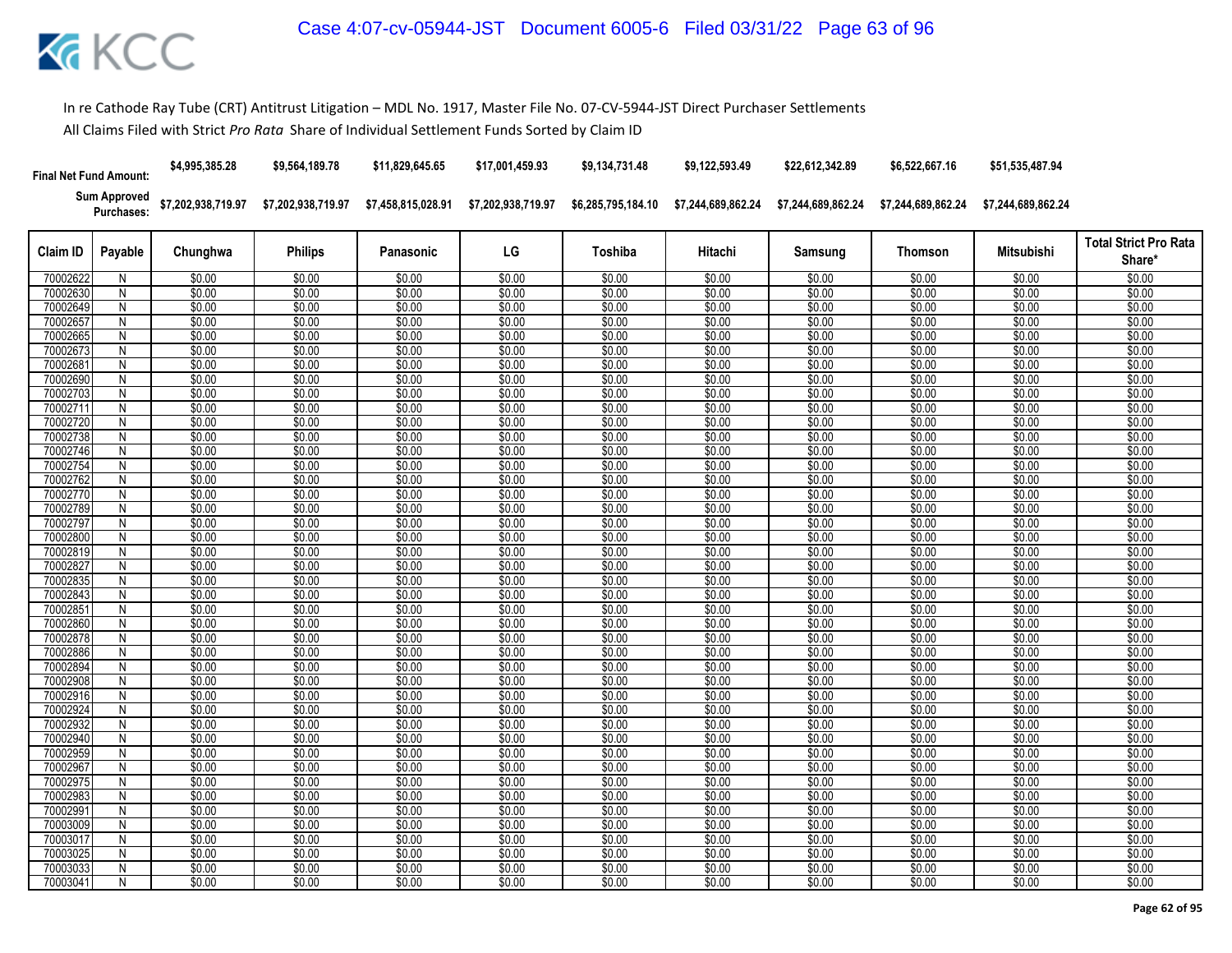| <b>Final Net Fund Amount:</b> | \$4,995,385.28     | \$9,564,189.78     | \$11.829.645.65    | \$17.001.459.93    | \$9.134.731.48     | \$9.122.593.49     | \$22.612.342.89    | \$6,522,667.16     | \$51,535,487.94    |
|-------------------------------|--------------------|--------------------|--------------------|--------------------|--------------------|--------------------|--------------------|--------------------|--------------------|
| Sum Approved<br>:Purchases    | \$7,202,938,719.97 | \$7,202,938,719.97 | \$7,458,815,028.91 | \$7,202,938,719.97 | \$6,285,795,184.10 | \$7.244.689.862.24 | \$7.244.689.862.24 | \$7.244.689.862.24 | \$7.244.689.862.24 |

|                      |                              |                  |                  |                  |                  |                  |                  |                  |                  |                   | <b>Total Strict Pro Rata</b> |
|----------------------|------------------------------|------------------|------------------|------------------|------------------|------------------|------------------|------------------|------------------|-------------------|------------------------------|
| Claim ID             | Payable                      | Chunghwa         | <b>Philips</b>   | Panasonic        | LG               | Toshiba          | Hitachi          | Samsung          | <b>Thomson</b>   | <b>Mitsubishi</b> | Share*                       |
| 70003050             | N                            | \$0.00           | \$0.00           | \$0.00           | \$0.00           | \$0.00           | \$0.00           | \$0.00           | \$0.00           | \$0.00            | \$0.00                       |
| 70003068             | $\overline{N}$               | \$0.00           | \$0.00           | \$0.00           | \$0.00           | \$0.00           | \$0.00           | \$0.00           | \$0.00           | \$0.00            | \$0.00                       |
| 70003076             | N                            | \$0.00           | \$0.00           | \$0.00           | \$0.00           | \$0.00           | \$0.00           | \$0.00           | \$0.00           | \$0.00            | \$0.00                       |
| 70003084             | Ñ                            | \$0.00           | \$0.00           | \$0.00           | \$0.00           | \$0.00           | \$0.00           | \$0.00           | \$0.00           | \$0.00            | \$0.00                       |
| 70003092             | $\mathsf{N}$                 | \$0.00           | \$0.00           | \$0.00           | \$0.00           | \$0.00           | \$0.00           | \$0.00           | \$0.00           | \$0.00            | \$0.00                       |
| 70003106             | $\overline{N}$               | \$0.00           | \$0.00           | \$0.00           | \$0.00           | \$0.00           | \$0.00           | \$0.00           | \$0.00           | \$0.00            | \$0.00                       |
| 70003114             | $\overline{N}$               | \$0.00           | \$0.00           | \$0.00           | \$0.00           | \$0.00           | \$0.00           | \$0.00           | \$0.00           | \$0.00            | \$0.00                       |
| 70003122             | N                            | \$0.00           | \$0.00           | \$0.00           | \$0.00           | \$0.00           | \$0.00           | \$0.00           | \$0.00           | \$0.00            | \$0.00                       |
| 70003130             | N                            | \$0.00           | \$0.00           | \$0.00           | \$0.00           | \$0.00           | \$0.00           | \$0.00           | \$0.00           | \$0.00            | \$0.00                       |
| 70003149             | $\overline{N}$               | \$0.00           | \$0.00           | \$0.00           | \$0.00           | \$0.00           | \$0.00           | \$0.00           | \$0.00           | \$0.00            | \$0.00                       |
| 70003157             | $\overline{N}$               | \$0.00           | \$0.00           | \$0.00           | \$0.00           | \$0.00           | \$0.00           | \$0.00           | \$0.00           | \$0.00            | \$0.00                       |
| 70003165             | N                            | \$0.00           | \$0.00           | \$0.00           | \$0.00           | \$0.00           | \$0.00           | \$0.00           | \$0.00           | \$0.00            | \$0.00                       |
| 70003173             | $\mathsf{N}$                 | \$0.00           | \$0.00           | \$0.00           | \$0.00           | \$0.00           | \$0.00           | \$0.00           | \$0.00           | \$0.00            | \$0.00                       |
| 70003181             | Ñ                            | \$0.00           | \$0.00           | \$0.00           | \$0.00           | \$0.00           | \$0.00           | \$0.00           | \$0.00           | \$0.00            | \$0.00                       |
| 70003190             | N                            | \$0.00           | \$0.00           | \$0.00           | \$0.00           | \$0.00           | \$0.00           | \$0.00           | \$0.00           | \$0.00            | \$0.00                       |
| 70003203             | N                            | \$0.00           | \$0.00           | \$0.00           | \$0.00           | \$0.00           | \$0.00           | \$0.00           | \$0.00           | \$0.00            | \$0.00                       |
| 7000321              | N                            | \$0.00           | \$0.00           | \$0.00           | \$0.00           | \$0.00           | \$0.00           | \$0.00           | \$0.00           | \$0.00            | \$0.00                       |
| 70003220             | $\overline{N}$               | \$0.00           | \$0.00           | \$0.00           | \$0.00           | \$0.00           | \$0.00           | \$0.00           | \$0.00           | \$0.00            | \$0.00                       |
| 70003238             | N                            | \$0.00           | \$0.00           | \$0.00           | \$0.00           | \$0.00           | \$0.00           | \$0.00           | \$0.00           | \$0.00            | \$0.00                       |
| 70003246             | N                            | \$0.00           | \$0.00           | \$0.00           | \$0.00           | \$0.00           | \$0.00           | \$0.00           | \$0.00           | \$0.00            | \$0.00                       |
| 70003254             | $\overline{N}$               | \$0.00           | \$0.00           | \$0.00           | \$0.00           | \$0.00           | \$0.00           | \$0.00           | \$0.00           | \$0.00            | \$0.00                       |
| 70003262             | $\mathsf{N}$                 | \$0.00           | \$0.00           | \$0.00           | \$0.00           | \$0.00           | \$0.00           | \$0.00           | \$0.00           | \$0.00            | \$0.00                       |
| 70003270             | Ñ                            | \$0.00           | \$0.00           | \$0.00           | \$0.00           | \$0.00           | \$0.00           | \$0.00           | \$0.00           | \$0.00            | \$0.00                       |
| 70003289             | N                            | \$0.00           | \$0.00           | \$0.00           | \$0.00           | \$0.00           | \$0.00           | \$0.00           | \$0.00           | \$0.00            | \$0.00                       |
| 70003297<br>70003300 | N<br>$\overline{\mathsf{N}}$ | \$0.00<br>\$0.00 | \$0.00<br>\$0.00 | \$0.00<br>\$0.00 | \$0.00<br>\$0.00 | \$0.00<br>\$0.00 | \$0.00<br>\$0.00 | \$0.00<br>\$0.00 | \$0.00<br>\$0.00 | \$0.00<br>\$0.00  | \$0.00<br>\$0.00             |
| 70003319             | N                            |                  |                  | \$0.00           |                  |                  |                  | \$0.00           |                  |                   |                              |
| 70003327             | Ñ                            | \$0.00<br>\$0.00 | \$0.00<br>\$0.00 | \$0.00           | \$0.00<br>\$0.00 | \$0.00<br>\$0.00 | \$0.00<br>\$0.00 | \$0.00           | \$0.00<br>\$0.00 | \$0.00<br>\$0.00  | \$0.00<br>\$0.00             |
| 70003335             | Ñ                            | \$0.00           | \$0.00           | \$0.00           | \$0.00           | \$0.00           | \$0.00           | \$0.00           | \$0.00           | \$0.00            | \$0.00                       |
| 70003343             | N                            | \$0.00           | \$0.00           | \$0.00           | \$0.00           | \$0.00           | \$0.00           | \$0.00           | \$0.00           | \$0.00            | \$0.00                       |
| 70003351             | N                            | \$0.00           | \$0.00           | \$0.00           | \$0.00           | \$0.00           | \$0.00           | \$0.00           | \$0.00           | \$0.00            | \$0.00                       |
| 70003360             | N                            | \$0.00           | \$0.00           | \$0.00           | \$0.00           | \$0.00           | \$0.00           | \$0.00           | \$0.00           | \$0.00            | \$0.00                       |
| 70003378             | $\mathsf{N}$                 | \$0.00           | \$0.00           | \$0.00           | \$0.00           | \$0.00           | \$0.00           | \$0.00           | \$0.00           | \$0.00            | \$0.00                       |
| 70003386             | $\overline{N}$               | \$0.00           | \$0.00           | \$0.00           | \$0.00           | \$0.00           | \$0.00           | \$0.00           | \$0.00           | \$0.00            | \$0.00                       |
| 70003394             | N                            | \$0.00           | \$0.00           | \$0.00           | \$0.00           | \$0.00           | \$0.00           | \$0.00           | \$0.00           | \$0.00            | \$0.00                       |
| 70003408             | $\mathsf{N}$                 | \$0.00           | \$0.00           | \$0.00           | \$0.00           | \$0.00           | \$0.00           | \$0.00           | \$0.00           | \$0.00            | \$0.00                       |
| 70003416             | $\overline{N}$               | \$0.00           | \$0.00           | \$0.00           | \$0.00           | \$0.00           | \$0.00           | \$0.00           | \$0.00           | \$0.00            | \$0.00                       |
| 70003424             | $\mathsf{N}$                 | \$0.00           | \$0.00           | \$0.00           | \$0.00           | \$0.00           | \$0.00           | \$0.00           | \$0.00           | \$0.00            | \$0.00                       |
| 70003432             | N                            | \$0.00           | \$0.00           | \$0.00           | \$0.00           | \$0.00           | \$0.00           | \$0.00           | \$0.00           | \$0.00            | \$0.00                       |
| 70003440             | Ñ                            | \$0.00           | \$0.00           | \$0.00           | \$0.00           | \$0.00           | \$0.00           | \$0.00           | \$0.00           | \$0.00            | \$0.00                       |
| 70003459             | $\mathsf{N}$                 | \$0.00           | \$0.00           | \$0.00           | \$0.00           | \$0.00           | \$0.00           | \$0.00           | \$0.00           | \$0.00            | \$0.00                       |
| 70003467             | Ñ                            | \$0.00           | \$0.00           | \$0.00           | \$0.00           | \$0.00           | \$0.00           | \$0.00           | \$0.00           | \$0.00            | \$0.00                       |
| 70003475             | Ñ                            | \$0.00           | \$0.00           | \$0.00           | \$0.00           | \$0.00           | \$0.00           | \$0.00           | \$0.00           | \$0.00            | \$0.00                       |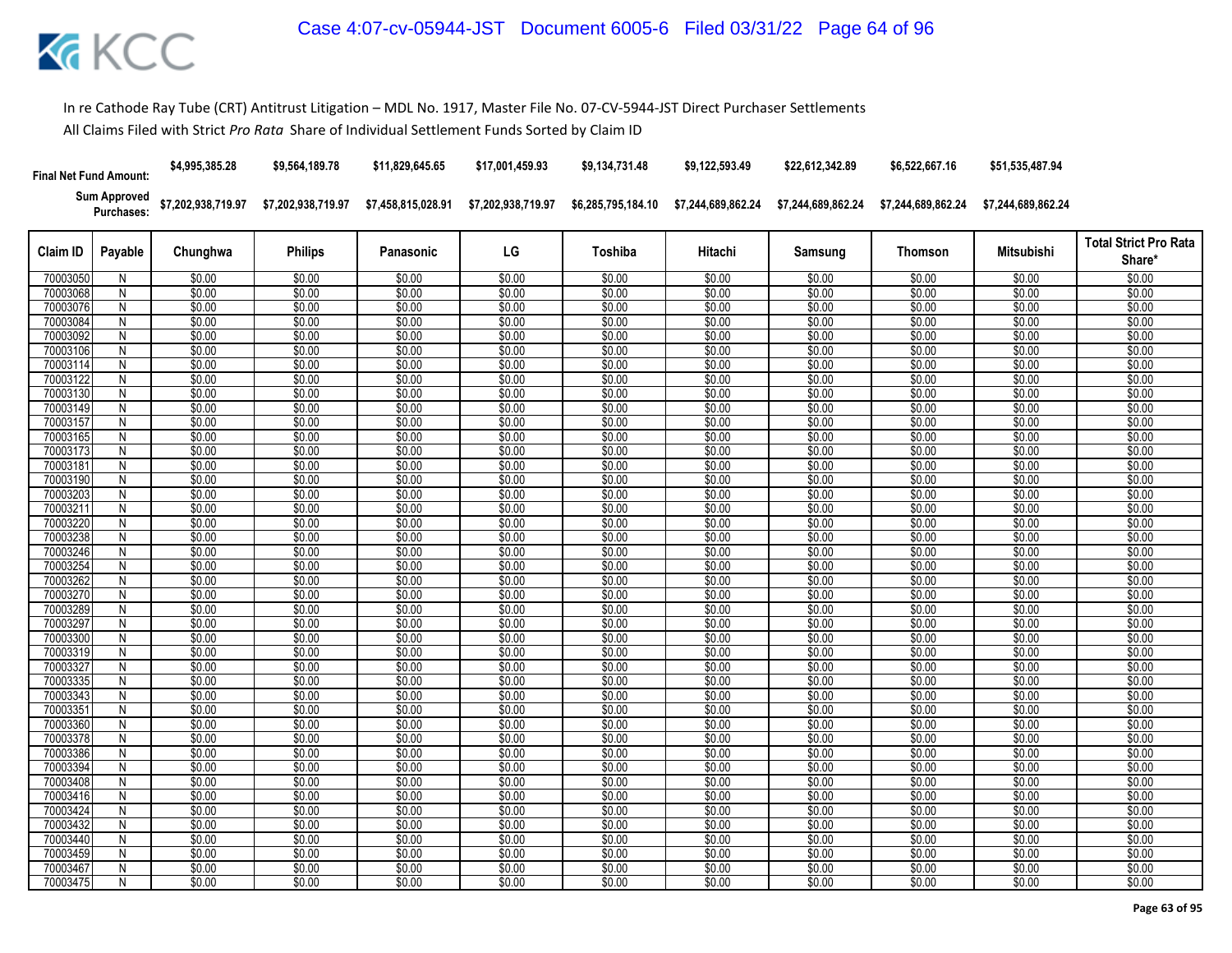| <b>Final Net Fund Amount:</b> | \$4,995,385.28     | \$9,564,189.78     | \$11.829.645.65    | \$17.001.459.93    | \$9.134.731.48     | \$9.122.593.49     | \$22.612.342.89    | \$6,522,667.16     | \$51,535,487.94    |
|-------------------------------|--------------------|--------------------|--------------------|--------------------|--------------------|--------------------|--------------------|--------------------|--------------------|
| Sum Approved<br>:Purchases    | \$7,202,938,719.97 | \$7,202,938,719.97 | \$7,458,815,028.91 | \$7,202,938,719.97 | \$6,285,795,184.10 | \$7.244.689.862.24 | \$7.244.689.862.24 | \$7.244.689.862.24 | \$7.244.689.862.24 |

|                      |                              |                  |                  |                  |                  |                  |                  |                  |                  |                   | <b>Total Strict Pro Rata</b> |
|----------------------|------------------------------|------------------|------------------|------------------|------------------|------------------|------------------|------------------|------------------|-------------------|------------------------------|
| Claim ID             | Payable                      | Chunghwa         | <b>Philips</b>   | Panasonic        | LG               | Toshiba          | Hitachi          | Samsung          | <b>Thomson</b>   | <b>Mitsubishi</b> | Share*                       |
| 70003483             | N                            | \$0.00           | \$0.00           | \$0.00           | \$0.00           | \$0.00           | \$0.00           | \$0.00           | \$0.00           | \$0.00            | \$0.00                       |
| 70003491             | $\overline{N}$               | \$0.00           | \$0.00           | \$0.00           | \$0.00           | \$0.00           | \$0.00           | \$0.00           | \$0.00           | \$0.00            | \$0.00                       |
| 70003505             | N                            | \$0.00           | \$0.00           | \$0.00           | \$0.00           | \$0.00           | \$0.00           | \$0.00           | \$0.00           | \$0.00            | \$0.00                       |
| 70003513             | Ñ                            | \$0.00           | \$0.00           | \$0.00           | \$0.00           | \$0.00           | \$0.00           | \$0.00           | \$0.00           | \$0.00            | \$0.00                       |
| 7000352              | $\mathsf{N}$                 | \$0.00           | \$0.00           | \$0.00           | \$0.00           | \$0.00           | \$0.00           | \$0.00           | \$0.00           | \$0.00            | \$0.00                       |
| 70003530             | $\overline{N}$               | \$0.00           | \$0.00           | \$0.00           | \$0.00           | \$0.00           | \$0.00           | \$0.00           | \$0.00           | \$0.00            | \$0.00                       |
| 70003548             | $\overline{N}$               | \$0.00           | \$0.00           | \$0.00           | \$0.00           | \$0.00           | \$0.00           | \$0.00           | \$0.00           | \$0.00            | \$0.00                       |
| 70003556             | N                            | \$0.00           | \$0.00           | \$0.00           | \$0.00           | \$0.00           | \$0.00           | \$0.00           | \$0.00           | \$0.00            | \$0.00                       |
| 70003564             | N                            | \$0.00           | \$0.00           | \$0.00           | \$0.00           | \$0.00           | \$0.00           | \$0.00           | \$0.00           | \$0.00            | \$0.00                       |
| 70003572             | $\overline{N}$               | \$0.00           | \$0.00           | \$0.00           | \$0.00           | \$0.00           | \$0.00           | \$0.00           | \$0.00           | \$0.00            | \$0.00                       |
| 70003580             | N                            | \$0.00           | \$0.00           | \$0.00           | \$0.00           | \$0.00           | \$0.00           | \$0.00           | \$0.00           | \$0.00            | \$0.00                       |
| 70003599             | N                            | \$0.00           | \$0.00           | \$0.00           | \$0.00           | \$0.00           | \$0.00           | \$0.00           | \$0.00           | \$0.00            | \$0.00                       |
| 70003602             | $\mathsf{N}$                 | \$0.00           | \$0.00           | \$0.00           | \$0.00           | \$0.00           | \$0.00           | \$0.00           | \$0.00           | \$0.00            | \$0.00                       |
| 70003610             | Ñ                            | \$0.00           | \$0.00           | \$0.00           | \$0.00           | \$0.00           | \$0.00           | \$0.00           | \$0.00           | \$0.00            | \$0.00                       |
| 70003629             | N                            | \$0.00           | \$0.00           | \$0.00           | \$0.00           | \$0.00           | \$0.00           | \$0.00           | \$0.00           | \$0.00            | \$0.00                       |
| 70003637             | N                            | \$0.00           | \$0.00           | \$0.00           | \$0.00           | \$0.00           | \$0.00           | \$0.00           | \$0.00           | \$0.00            | \$0.00                       |
| 70003645             | N                            | \$0.00           | \$0.00           | \$0.00           | \$0.00           | \$0.00           | \$0.00           | \$0.00           | \$0.00           | \$0.00            | \$0.00                       |
| 70003653             | $\overline{N}$               | \$0.00           | \$0.00           | \$0.00           | \$0.00           | \$0.00           | \$0.00           | \$0.00           | \$0.00           | \$0.00            | \$0.00                       |
| 70003661             | N                            | \$0.00           | \$0.00           | \$0.00           | \$0.00           | \$0.00           | \$0.00           | \$0.00           | \$0.00           | \$0.00            | \$0.00                       |
| 70003670             | N                            | \$0.00           | \$0.00           | \$0.00           | \$0.00           | \$0.00           | \$0.00           | \$0.00           | \$0.00           | \$0.00            | \$0.00                       |
| 70003688             | $\overline{N}$               | \$0.00           | \$0.00           | \$0.00           | \$0.00           | \$0.00           | \$0.00           | \$0.00           | \$0.00           | \$0.00            | \$0.00                       |
| 70003696             | $\mathsf{N}$                 | \$0.00           | \$0.00           | \$0.00           | \$0.00           | \$0.00           | \$0.00           | \$0.00           | \$0.00           | \$0.00            | \$0.00                       |
| 70003700             | Ñ                            | \$0.00           | \$0.00           | \$0.00           | \$0.00           | \$0.00           | \$0.00           | \$0.00           | \$0.00           | \$0.00            | \$0.00                       |
| 70003718             | N                            | \$0.00           | \$0.00           | \$0.00           | \$0.00           | \$0.00           | \$0.00           | \$0.00           | \$0.00           | \$0.00            | \$0.00                       |
| 70003726             | N<br>$\overline{\mathsf{N}}$ | \$0.00<br>\$0.00 | \$0.00<br>\$0.00 | \$0.00<br>\$0.00 | \$0.00<br>\$0.00 | \$0.00<br>\$0.00 | \$0.00<br>\$0.00 | \$0.00<br>\$0.00 | \$0.00<br>\$0.00 | \$0.00<br>\$0.00  | \$0.00<br>\$0.00             |
| 70003734             | N                            |                  |                  | \$0.00           |                  |                  |                  |                  |                  |                   |                              |
| 70003742<br>70003750 | Ñ                            | \$0.00<br>\$0.00 | \$0.00<br>\$0.00 | \$0.00           | \$0.00<br>\$0.00 | \$0.00<br>\$0.00 | \$0.00<br>\$0.00 | \$0.00<br>\$0.00 | \$0.00<br>\$0.00 | \$0.00<br>\$0.00  | \$0.00<br>\$0.00             |
| 70003769             | Ñ                            | \$0.00           | \$0.00           | \$0.00           | \$0.00           | \$0.00           | \$0.00           | \$0.00           | \$0.00           | \$0.00            | \$0.00                       |
| 70003777             | $\mathsf{N}$                 | \$0.00           | \$0.00           | \$0.00           | \$0.00           | \$0.00           | \$0.00           | \$0.00           | \$0.00           | \$0.00            | \$0.00                       |
| 70003785             | N                            | \$0.00           | \$0.00           | \$0.00           | \$0.00           | \$0.00           | \$0.00           | \$0.00           | \$0.00           | \$0.00            | \$0.00                       |
| 70003793             | N                            | \$0.00           | \$0.00           | \$0.00           | \$0.00           | \$0.00           | \$0.00           | \$0.00           | \$0.00           | \$0.00            | \$0.00                       |
| 70003807             | $\mathsf{N}$                 | \$0.00           | \$0.00           | \$0.00           | \$0.00           | \$0.00           | \$0.00           | \$0.00           | \$0.00           | \$0.00            | \$0.00                       |
| 70003815             | $\overline{N}$               | \$0.00           | \$0.00           | \$0.00           | \$0.00           | \$0.00           | \$0.00           | \$0.00           | \$0.00           | \$0.00            | \$0.00                       |
| 70003823             | N                            | \$0.00           | \$0.00           | \$0.00           | \$0.00           | \$0.00           | \$0.00           | \$0.00           | \$0.00           | \$0.00            | \$0.00                       |
| 70003831             | N                            | \$0.00           | \$0.00           | \$0.00           | \$0.00           | \$0.00           | \$0.00           | \$0.00           | \$0.00           | \$0.00            | \$0.00                       |
| 70003840             | $\overline{N}$               | \$0.00           | \$0.00           | \$0.00           | \$0.00           | \$0.00           | \$0.00           | \$0.00           | \$0.00           | \$0.00            | \$0.00                       |
| 70003858             | $\mathsf{N}$                 | \$0.00           | \$0.00           | \$0.00           | \$0.00           | \$0.00           | \$0.00           | \$0.00           | \$0.00           | \$0.00            | \$0.00                       |
| 70003866             | N                            | \$0.00           | \$0.00           | \$0.00           | \$0.00           | \$0.00           | \$0.00           | \$0.00           | \$0.00           | \$0.00            | \$0.00                       |
| 70003874             | Ñ                            | \$0.00           | \$0.00           | \$0.00           | \$0.00           | \$0.00           | \$0.00           | \$0.00           | \$0.00           | \$0.00            | \$0.00                       |
| 70003882             | $\mathsf{N}$                 | \$0.00           | \$0.00           | \$0.00           | \$0.00           | \$0.00           | \$0.00           | \$0.00           | \$0.00           | \$0.00            | \$0.00                       |
| 70003890             | N                            | \$0.00           | \$0.00           | \$0.00           | \$0.00           | \$0.00           | \$0.00           | \$0.00           | \$0.00           | \$0.00            | \$0.00                       |
| 70003904             | Ñ                            | \$0.00           | \$0.00           | \$0.00           | \$0.00           | \$0.00           | \$0.00           | \$0.00           | \$0.00           | \$0.00            | \$0.00                       |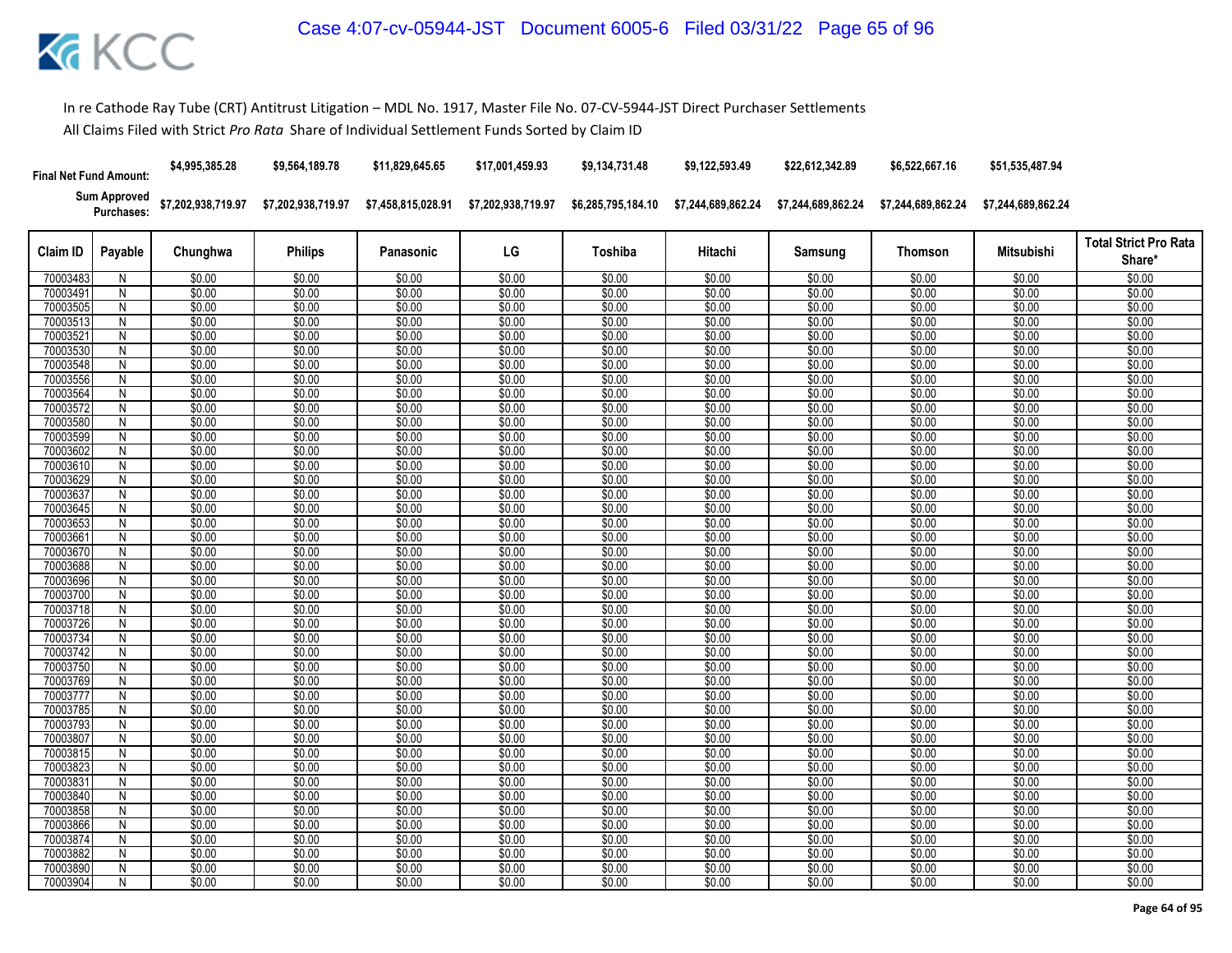| <b>Final Net Fund Amount:</b> | \$4,995,385.28     | \$9,564,189.78     | \$11.829.645.65    | \$17.001.459.93    | \$9.134.731.48     | \$9.122.593.49     | \$22.612.342.89    | \$6,522,667.16     | \$51,535,487.94    |
|-------------------------------|--------------------|--------------------|--------------------|--------------------|--------------------|--------------------|--------------------|--------------------|--------------------|
| Sum Approved<br>:Purchases    | \$7,202,938,719.97 | \$7,202,938,719.97 | \$7,458,815,028.91 | \$7,202,938,719.97 | \$6,285,795,184.10 | \$7.244.689.862.24 | \$7.244.689.862.24 | \$7.244.689.862.24 | \$7.244.689.862.24 |

|                      |                |                  |                  |                  |                  |                  |                  |                  |                  |                   | <b>Total Strict Pro Rata</b> |
|----------------------|----------------|------------------|------------------|------------------|------------------|------------------|------------------|------------------|------------------|-------------------|------------------------------|
| Claim ID             | Payable        | Chunghwa         | <b>Philips</b>   | Panasonic        | LG               | Toshiba          | Hitachi          | Samsung          | <b>Thomson</b>   | <b>Mitsubishi</b> | Share*                       |
| 70003912             | N              | \$0.00           | \$0.00           | \$0.00           | \$0.00           | \$0.00           | \$0.00           | \$0.00           | \$0.00           | \$0.00            | \$0.00                       |
| 70003920             | $\mathsf{N}$   | \$0.00           | \$0.00           | \$0.00           | \$0.00           | \$0.00           | \$0.00           | \$0.00           | \$0.00           | \$0.00            | \$0.00                       |
| 70003939             | N              | \$0.00           | \$0.00           | \$0.00           | \$0.00           | \$0.00           | \$0.00           | \$0.00           | \$0.00           | \$0.00            | \$0.00                       |
| 70003947             | Ñ              | \$0.00           | \$0.00           | \$0.00           | \$0.00           | \$0.00           | \$0.00           | \$0.00           | \$0.00           | \$0.00            | \$0.00                       |
| 70003955             | $\mathsf{N}$   | \$0.00           | \$0.00           | \$0.00           | \$0.00           | \$0.00           | \$0.00           | \$0.00           | \$0.00           | \$0.00            | \$0.00                       |
| 70003963             | Ñ              | \$0.00           | \$0.00           | \$0.00           | \$0.00           | \$0.00           | \$0.00           | \$0.00           | \$0.00           | \$0.00            | \$0.00                       |
| 7000397              | N              | \$0.00           | \$0.00           | \$0.00           | \$0.00           | \$0.00           | \$0.00           | \$0.00           | \$0.00           | \$0.00            | \$0.00                       |
| 70003980             | N              | \$0.00           | \$0.00           | \$0.00           | \$0.00           | \$0.00           | \$0.00           | \$0.00           | \$0.00           | \$0.00            | \$0.00                       |
| 70003998             | N              | \$0.00           | \$0.00           | \$0.00           | \$0.00           | \$0.00           | \$0.00           | \$0.00           | \$0.00           | \$0.00            | \$0.00                       |
| 70004005             | $\overline{N}$ | \$0.00           | \$0.00           | \$0.00           | \$0.00           | \$0.00           | \$0.00           | \$0.00           | \$0.00           | \$0.00            | \$0.00                       |
| 70004013             | ${\sf N}$      | \$0.00           | \$0.00           | \$0.00           | \$0.00           | \$0.00           | \$0.00           | \$0.00           | \$0.00           | \$0.00            | \$0.00                       |
| 70004021             | N              | \$0.00           | \$0.00           | \$0.00           | \$0.00           | \$0.00           | \$0.00           | \$0.00           | \$0.00           | \$0.00            | \$0.00                       |
| 70004030             | $\mathsf{N}$   | \$0.00           | \$0.00           | \$0.00           | \$0.00           | \$0.00           | \$0.00           | \$0.00           | \$0.00           | \$0.00            | \$0.00                       |
| 70004048             | N              | \$0.00           | \$0.00           | \$0.00           | \$0.00           | \$0.00           | \$0.00           | \$0.00           | \$0.00           | \$0.00            | \$0.00                       |
| 70004056             | N              | \$0.00           | \$0.00           | \$0.00           | \$0.00           | \$0.00           | \$0.00           | \$0.00           | \$0.00           | \$0.00            | \$0.00                       |
| 70004064             | N              | \$0.00           | \$0.00           | \$0.00           | \$0.00           | \$0.00           | \$0.00           | \$0.00           | \$0.00           | \$0.00            | \$0.00                       |
| 70004072             | N              | \$0.00           | \$0.00           | \$0.00           | \$0.00           | \$0.00           | \$0.00           | \$0.00           | \$0.00           | \$0.00            | \$0.00                       |
| 70004080             | $\overline{N}$ | \$0.00           | \$0.00           | \$0.00           | \$0.00           | \$0.00           | \$0.00           | \$0.00           | \$0.00           | \$0.00            | \$0.00                       |
| 70004099             | N              | \$0.00           | \$0.00           | \$0.00           | \$0.00           | \$0.00           | \$0.00           | \$0.00           | \$0.00           | \$0.00            | \$0.00                       |
| 70004102             | N              | \$0.00           | \$0.00           | \$0.00           | \$0.00           | \$0.00           | \$0.00           | \$0.00           | \$0.00           | \$0.00            | \$0.00                       |
| 70004110             | $\overline{N}$ | \$0.00           | \$0.00           | \$0.00           | \$0.00           | \$0.00           | \$0.00           | \$0.00           | \$0.00           | \$0.00            | \$0.00                       |
| 70004129             | N              | \$0.00           | \$0.00           | \$0.00           | \$0.00           | \$0.00           | \$0.00           | \$0.00           | \$0.00           | \$0.00            | \$0.00                       |
| 70004137             | N              | \$0.00           | \$0.00           | \$0.00           | \$0.00           | \$0.00           | \$0.00           | \$0.00           | \$0.00           | \$0.00            | \$0.00                       |
| 70004145             | N              | \$0.00           | \$0.00           | \$0.00           | \$0.00           | \$0.00           | \$0.00           | \$0.00           | \$0.00           | \$0.00            | \$0.00                       |
| 70004153             | N              | \$0.00           | \$0.00<br>\$0.00 | \$0.00<br>\$0.00 | \$0.00<br>\$0.00 | \$0.00<br>\$0.00 | \$0.00<br>\$0.00 | \$0.00<br>\$0.00 | \$0.00<br>\$0.00 | \$0.00            | \$0.00<br>\$0.00             |
| 7000416              | N              | \$0.00           |                  |                  |                  |                  |                  |                  |                  | \$0.00            |                              |
| 70004170<br>70004188 | ${\sf N}$<br>N | \$0.00<br>\$0.00 | \$0.00<br>\$0.00 | \$0.00<br>\$0.00 | \$0.00<br>\$0.00 | \$0.00<br>\$0.00 | \$0.00<br>\$0.00 | \$0.00<br>\$0.00 | \$0.00<br>\$0.00 | \$0.00<br>\$0.00  | \$0.00<br>\$0.00             |
| 70004196             | $\overline{N}$ | \$0.00           | \$0.00           | \$0.00           | \$0.00           | \$0.00           | \$0.00           | \$0.00           | \$0.00           | \$0.00            | \$0.00                       |
| 70004200             | N              | \$0.00           | \$0.00           | \$0.00           | \$0.00           | \$0.00           | \$0.00           | \$0.00           | \$0.00           | \$0.00            | \$0.00                       |
| 70004218             | N              | \$0.00           | \$0.00           | \$0.00           | \$0.00           | \$0.00           | \$0.00           | \$0.00           | \$0.00           | \$0.00            | \$0.00                       |
| 70004226             | N              | \$0.00           | \$0.00           | \$0.00           | \$0.00           | \$0.00           | \$0.00           | \$0.00           | \$0.00           | \$0.00            | \$0.00                       |
| 70004234             | $\mathsf{N}$   | \$0.00           | \$0.00           | \$0.00           | \$0.00           | \$0.00           | \$0.00           | \$0.00           | \$0.00           | \$0.00            | \$0.00                       |
| 70004242             | N              | \$0.00           | \$0.00           | \$0.00           | \$0.00           | \$0.00           | \$0.00           | \$0.00           | \$0.00           | \$0.00            | \$0.00                       |
| 70004250             | N              | \$0.00           | \$0.00           | \$0.00           | \$0.00           | \$0.00           | \$0.00           | \$0.00           | \$0.00           | \$0.00            | \$0.00                       |
| 70004269             | N              | \$0.00           | \$0.00           | \$0.00           | \$0.00           | \$0.00           | \$0.00           | \$0.00           | \$0.00           | \$0.00            | \$0.00                       |
| 70004277             | $\overline{N}$ | \$0.00           | \$0.00           | \$0.00           | \$0.00           | \$0.00           | \$0.00           | \$0.00           | \$0.00           | \$0.00            | \$0.00                       |
| 70004285             | N              | \$0.00           | \$0.00           | \$0.00           | \$0.00           | \$0.00           | \$0.00           | \$0.00           | \$0.00           | \$0.00            | \$0.00                       |
| 70004293             | N              | \$0.00           | \$0.00           | \$0.00           | \$0.00           | \$0.00           | \$0.00           | \$0.00           | \$0.00           | \$0.00            | \$0.00                       |
| 70004307             | $\overline{N}$ | \$0.00           | \$0.00           | \$0.00           | \$0.00           | \$0.00           | \$0.00           | \$0.00           | \$0.00           | \$0.00            | \$0.00                       |
| 70004315             | N              | \$0.00           | \$0.00           | \$0.00           | \$0.00           | \$0.00           | \$0.00           | \$0.00           | \$0.00           | \$0.00            | \$0.00                       |
| 70004323             | N              | \$0.00           | \$0.00           | \$0.00           | \$0.00           | \$0.00           | \$0.00           | \$0.00           | \$0.00           | \$0.00            | \$0.00                       |
| 70004331             | Ñ              | \$0.00           | \$0.00           | \$0.00           | \$0.00           | \$0.00           | \$0.00           | \$0.00           | \$0.00           | \$0.00            | \$0.00                       |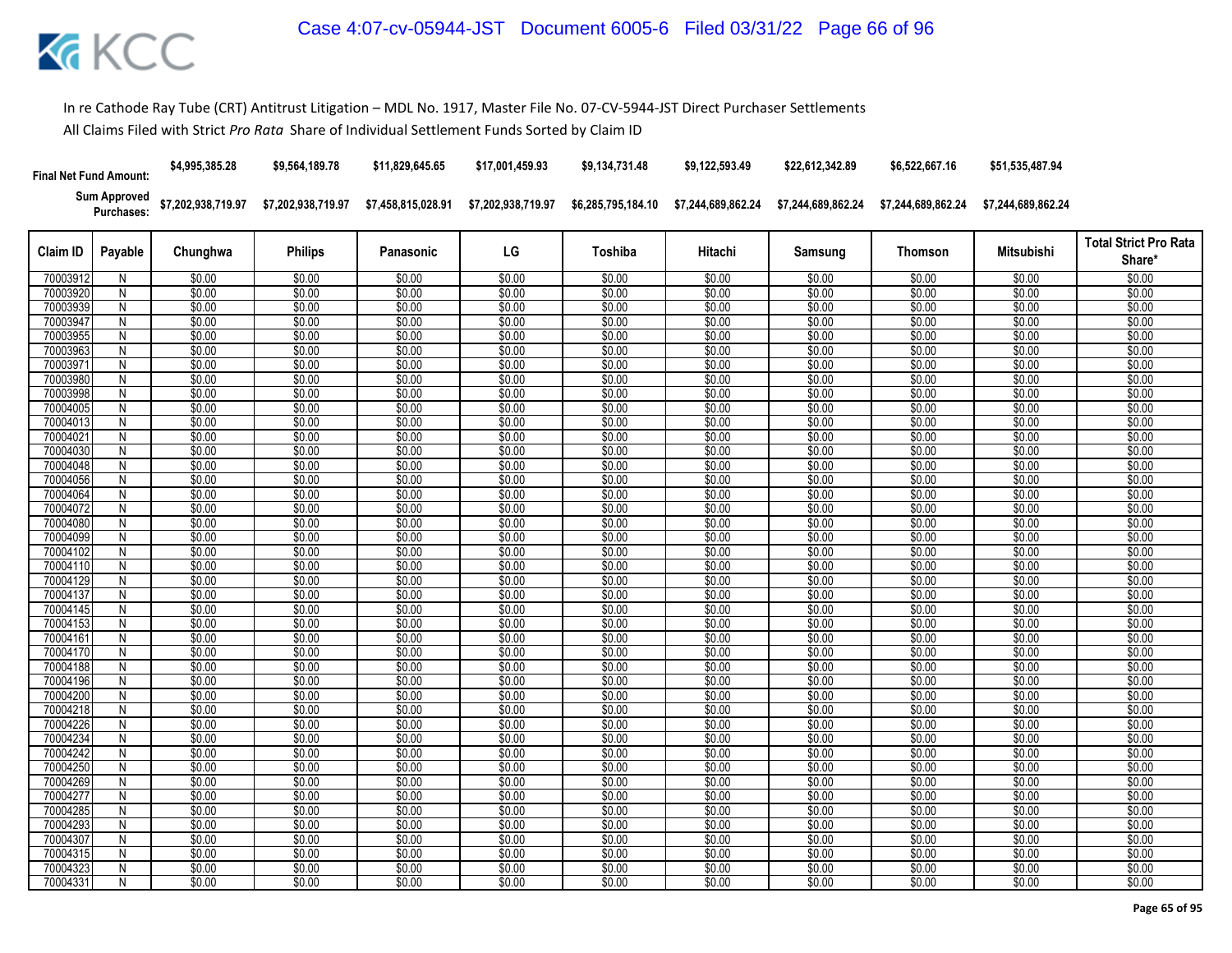| <b>Final Net Fund Amount:</b> | \$4,995,385.28     | \$9.564.189.78     | \$11,829,645,65    | \$17.001.459.93    | \$9.134.731.48     | \$9.122.593.49     | \$22.612.342.89    | \$6,522,667.16     | \$51,535,487.94    |
|-------------------------------|--------------------|--------------------|--------------------|--------------------|--------------------|--------------------|--------------------|--------------------|--------------------|
| Sum Approved<br>:Purchases    | \$7,202,938,719.97 | \$7,202,938,719.97 | \$7,458,815,028.91 | \$7,202,938,719.97 | \$6,285,795,184.10 | \$7.244.689.862.24 | \$7.244.689.862.24 | \$7.244.689.862.24 | \$7.244.689.862.24 |

| Claim ID             | Payable | Chunghwa             | <b>Philips</b>       | Panasonic             | LG                    | Toshiba               | Hitachi               | Samsung               |                      | Mitsubishi<br><b>Thomson</b> | <b>Total Strict Pro Rata</b> |
|----------------------|---------|----------------------|----------------------|-----------------------|-----------------------|-----------------------|-----------------------|-----------------------|----------------------|------------------------------|------------------------------|
|                      |         |                      |                      |                       |                       |                       |                       |                       |                      |                              | Share*                       |
| 70004340             | N       | \$0.00               | \$0.00               | \$0.00                | \$0.00                | \$0.00                | \$0.00                | \$0.00                | \$0.00               | \$0.00                       | \$0.00                       |
| 70004358             | N       | \$0.00               | \$0.00               | \$0.00                | \$0.00                | \$0.00                | \$0.00                | \$0.00                | \$0.00               | \$0.00                       | \$0.00                       |
| 70004366             | N       | \$0.00               | \$0.00               | \$0.00                | \$0.00                | \$0.00                | \$0.00                | \$0.00                | \$0.00               | \$0.00                       | \$0.00                       |
| 70004374             | Ñ       | \$0.00               | \$0.00               | \$0.00                | \$0.00                | \$0.00                | \$0.00                | \$0.00                | \$0.00               | \$0.00                       | \$0.00                       |
| 70004382             | N       | \$0.00               | \$0.00               | \$0.00                | \$0.00                | \$0.00                | \$0.00                | \$0.00                | \$0.00               | \$0.00                       | \$0.00                       |
| 70004390             | N       | \$0.00               | \$0.00               | \$0.00                | \$0.00                | \$0.00                | \$0.00                | \$0.00                | \$0.00               | \$0.00                       | \$0.00                       |
| 70004404             | Ñ       | \$0.00               | \$0.00               | \$0.00                | \$0.00                | \$0.00                | \$0.00                | \$0.00                | \$0.00               | \$0.00                       | \$0.00                       |
| 70004412             | N       | \$0.00               | \$0.00               | \$0.00                | \$0.00                | \$0.00                | \$0.00                | \$0.00                | \$0.00               | \$0.00                       | \$0.00                       |
| 70004420             | N       | \$0.00               | \$0.00               | \$0.00                | \$0.00                | \$0.00                | \$0.00                | \$0.00                | \$0.00               | \$0.00                       | \$0.00                       |
| 70004439             | N       | \$0.00               | \$0.00               | \$0.00                | \$0.00                | \$0.00                | \$0.00                | \$0.00                | \$0.00               | \$0.00                       | \$0.00                       |
| 70004447             | N       | \$0.00               | \$0.00               | \$0.00                | \$0.00                | \$0.00                | \$0.00                | \$0.00                | \$0.00               | \$0.00                       | \$0.00                       |
| 70004455             | Ñ       | \$0.00               | \$0.00               | \$0.00                | \$0.00                | \$0.00                | \$0.00                | \$0.00                | \$0.00               | \$0.00                       | \$0.00                       |
| 70004463             | N       | \$0.00               | \$0.00               | \$0.00                | \$0.00                | \$0.00                | \$0.00                | \$0.00                | \$0.00               | \$0.00                       | \$0.00                       |
| 70004471             | N       | \$0.00               | \$0.00               | \$0.00                | \$0.00                | \$0.00                | \$0.00                | \$0.00                | \$0.00               | \$0.00                       | \$0.00                       |
| 70004480             | Ñ       | \$0.00               | \$0.00               | \$0.00                | \$0.00                | \$0.00                | \$0.00                | \$0.00                | \$0.00               | \$0.00                       | \$0.00                       |
| 70004498             | N       | \$0.00               | \$0.00               | \$0.00                | \$0.00                | \$0.00                | \$0.00                | \$0.00                | \$0.00               | \$0.00                       | \$0.00                       |
| 70004501             | N       | \$0.00               | \$0.00               | \$0.00                | \$0.00                | \$0.00                | \$0.00                | \$0.00                | \$0.00               | \$0.00                       | \$0.00                       |
| 70004510             | N       | \$0.00               | \$0.00               | \$0.00                | \$0.00                | \$0.00                | \$0.00                | \$0.00                | \$0.00               | \$0.00                       | \$0.00                       |
| 70004528             | N       | \$0.00               | \$0.00               | \$0.00                | \$0.00                | \$0.00                | \$0.00                | \$0.00                | \$0.00               | \$0.00                       | \$0.00                       |
| 70004536             | N       | \$0.00               | \$0.00               | \$0.00                | \$0.00                | \$0.00                | \$0.00                | \$0.00                | \$0.00               | \$0.00                       | \$0.00                       |
| 70004544             | Ñ       | \$0.00               | \$0.00               | \$0.00                | \$0.00                | \$0.00                | \$0.00                | \$0.00                | \$0.00               | \$0.00                       | \$0.00                       |
| 70004552             | N       | \$0.00               | \$0.00               | \$0.00                | \$0.00                | \$0.00                | \$0.00                | \$0.00                | \$0.00               | \$0.00                       | \$0.00                       |
| 70004560             | N       | \$0.00               | \$0.00               | \$0.00                | \$0.00                | \$0.00                | \$0.00                | \$0.00                | \$0.00               | \$0.00                       | \$0.00                       |
| 70004579             | N       | \$0.00               | \$0.00               | \$0.00                | \$0.00                | \$0.00                | \$0.00                | \$0.00                | \$0.00               | \$0.00                       | \$0.00                       |
| 70004587             | N       | \$0.00               | \$0.00               | \$0.00                | \$0.00                | \$0.00                | \$0.00                | \$0.00                | \$0.00               | \$0.00                       | \$0.00                       |
| 70004595             | Ñ       | \$0.00               | \$0.00               | \$0.00                | \$0.00                | \$0.00                | \$0.00                | \$0.00                | \$0.00               | \$0.00                       | \$0.00                       |
| 70004609             | N       | \$0.00               | \$0.00               | \$0.00                | \$0.00                | \$0.00                | \$0.00                | \$0.00                | \$0.00               | \$0.00                       | \$0.00                       |
| 70004617             | N       | \$0.00               | \$0.00               | \$0.00                | \$0.00                | \$0.00                | \$0.00                | \$0.00                | \$0.00               | \$0.00                       | \$0.00                       |
| 70004625             | N       | \$0.00               | \$0.00               | \$0.00                | \$0.00                | \$0.00                | \$0.00                | \$0.00                | \$0.00               | \$0.00                       | \$0.00                       |
| 70004633             | N       | \$0.00               | \$0.00               | \$0.00                | \$0.00                | \$0.00                | \$0.00                | \$0.00                | \$0.00               | \$0.00                       | \$0.00                       |
| 70004641             | Ñ       | \$0.00               | \$0.00               | \$0.00                | \$0.00                | \$0.00                | \$0.00                | \$0.00                | \$0.00               | \$0.00                       | \$0.00                       |
| 70004650             | N       | \$0.00               | \$0.00               | \$0.00                | \$0.00                | \$0.00                | \$0.00                | \$0.00                | \$0.00               | \$0.00                       | \$0.00                       |
| 70004668             | N       | \$0.00               | \$0.00               | \$0.00                | \$0.00                | \$0.00                | \$0.00                | \$0.00                | \$0.00               | \$0.00                       | \$0.00                       |
| 70004676             | N       | \$0.00               | \$0.00               | \$0.00                | \$0.00                | \$0.00                | \$0.00                | \$0.00                | \$0.00               | \$0.00                       | \$0.00                       |
| 70004684             | N       | \$0.00               | \$0.00               | \$0.00                | \$0.00                | \$0.00                | \$0.00                | \$0.00                | \$0.00               | \$0.00                       | \$0.00                       |
| 70004692             | N       | \$0.00               | \$0.00               | \$0.00                | \$0.00                | \$0.00                | \$0.00                | \$0.00                | \$0.00               | \$0.00                       | \$0.00                       |
| 70004706             | N       | \$0.00               | \$0.00<br>\$0.00     | \$0.00                | \$0.00                | \$0.00                | \$0.00                | \$0.00                | \$0.00               | \$0.00                       | \$0.00                       |
| 70004714<br>70004722 | N<br>Y  | \$0.00<br>\$6,312.16 | \$12,085.30          | \$0.00<br>\$14,435.13 | \$0.00<br>\$21,483.02 | \$0.00<br>\$13,226.79 | \$0.00<br>\$11,460.87 | \$0.00<br>\$28,408.26 | \$0.00<br>\$8,194.54 | \$0.00<br>\$64,744.89        | \$0.00<br>\$180,350.96       |
|                      |         |                      |                      |                       |                       |                       |                       |                       | \$4,905.26           | \$38,756.41                  |                              |
| 70004730<br>70004749 | N       | \$3,778.47<br>\$0.00 | \$7,234.28<br>\$0.00 | \$8,640.90<br>\$0.00  | \$12,859.78<br>\$0.00 | \$7,917.58<br>\$0.00  | \$6,860.50<br>\$0.00  | \$17,005.24<br>\$0.00 | \$0.00               | \$0.00                       | \$107,958.42<br>\$0.00       |
| 70004757             | N       | \$0.00               | \$0.00               | \$0.00                |                       | \$0.00                | \$0.00                | \$0.00                | \$0.00               | \$0.00                       | \$0.00                       |
|                      | N       | \$0.00               | \$0.00               | \$0.00                | \$0.00                | \$0.00                | \$0.00                | \$0.00                | \$0.00               | \$0.00                       | \$0.00                       |
| 70004765             |         |                      |                      |                       | \$0.00                |                       |                       |                       |                      |                              |                              |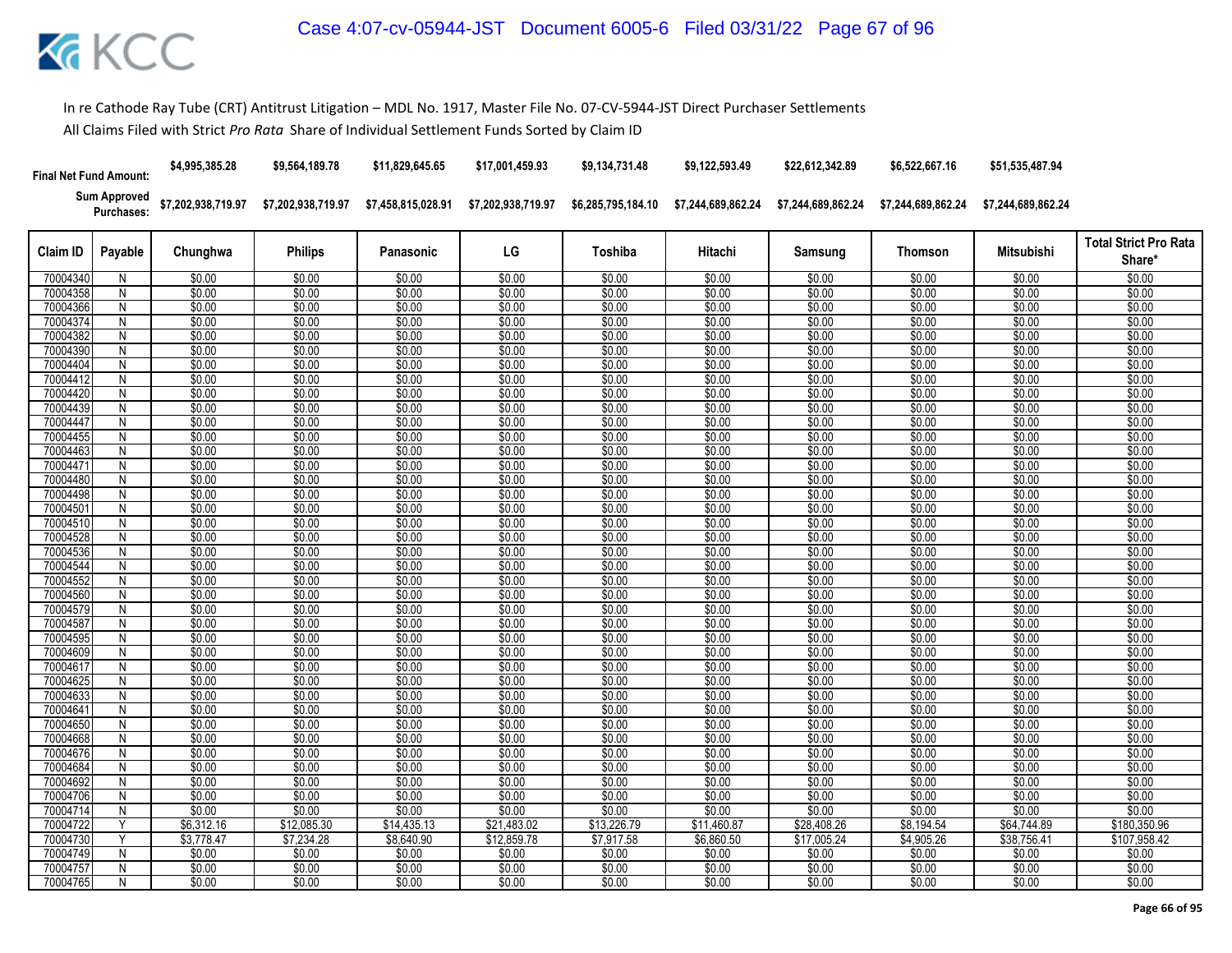| <b>Final Net Fund Amount:</b> | \$4,995,385.28     | \$9,564,189.78     | \$11.829.645.65    | \$17,001,459.93    | \$9.134.731.48     | \$9,122,593.49     | \$22,612,342.89    | \$6,522,667.16     | \$51,535,487.94    |
|-------------------------------|--------------------|--------------------|--------------------|--------------------|--------------------|--------------------|--------------------|--------------------|--------------------|
| Sum Approved<br>Purchases:    | \$7,202,938,719.97 | \$7,202,938,719.97 | \$7,458,815,028.91 | \$7,202,938,719.97 | \$6,285,795,184.10 | \$7.244.689.862.24 | \$7.244.689.862.24 | \$7.244.689.862.24 | \$7.244.689.862.24 |

|          |                |            |                |             |             |             |             |             | Mitsubishi<br><b>Thomson</b> |             | <b>Total Strict Pro Rata</b> |
|----------|----------------|------------|----------------|-------------|-------------|-------------|-------------|-------------|------------------------------|-------------|------------------------------|
| Claim ID | Payable        | Chunghwa   | <b>Philips</b> | Panasonic   | LG          | Toshiba     | Hitachi     | Samsung     |                              |             | Share*                       |
| 70004773 | N              | \$0.00     | \$0.00         | \$0.00      | \$0.00      | \$0.00      | \$0.00      | \$0.00      | \$0.00                       | \$0.00      | \$0.00                       |
| 70004781 | N              | \$0.00     | \$0.00         | \$0.00      | \$0.00      | \$0.00      | \$0.00      | \$0.00      | \$0.00                       | \$0.00      | \$0.00                       |
| 70004790 | N              | \$0.00     | \$0.00         | \$0.00      | \$0.00      | \$0.00      | \$0.00      | \$0.00      | \$0.00                       | \$0.00      | \$0.00                       |
| 70004803 | $\overline{N}$ | \$0.00     | \$0.00         | \$0.00      | \$0.00      | \$0.00      | \$0.00      | \$0.00      | \$0.00                       | \$0.00      | \$0.00                       |
| 70004811 | N              | \$0.00     | \$0.00         | \$0.00      | \$0.00      | \$0.00      | \$0.00      | \$0.00      | \$0.00                       | \$0.00      | \$0.00                       |
| 70004820 | N              | \$0.00     | \$0.00         | \$0.00      | \$0.00      | \$0.00      | \$0.00      | \$0.00      | \$0.00                       | \$0.00      | \$0.00                       |
| 70004838 | $\overline{N}$ | \$0.00     | \$0.00         | \$0.00      | \$0.00      | \$0.00      | \$0.00      | \$0.00      | \$0.00                       | \$0.00      | \$0.00                       |
| 70004846 | N              | \$0.00     | \$0.00         | \$0.00      | \$0.00      | \$0.00      | \$0.00      | \$0.00      | \$0.00                       | \$0.00      | \$0.00                       |
| 70004854 | N              | \$0.00     | \$0.00         | \$0.00      | \$0.00      | \$0.00      | \$0.00      | \$0.00      | \$0.00                       | \$0.00      | \$0.00                       |
| 70004862 | N              | \$0.00     | \$0.00         | \$0.00      | \$0.00      | \$0.00      | \$0.00      | \$0.00      | \$0.00                       | \$0.00      | \$0.00                       |
| 70004870 | N              | \$0.00     | \$0.00         | \$0.00      | \$0.00      | \$0.00      | \$0.00      | \$0.00      | \$0.00                       | \$0.00      | \$0.00                       |
| 70004889 | N              | \$0.00     | \$0.00         | \$0.00      | \$0.00      | \$0.00      | \$0.00      | \$0.00      | \$0.00                       | \$0.00      | \$0.00                       |
| 70004897 | N              | \$0.00     | \$0.00         | \$0.00      | \$0.00      | \$0.00      | \$0.00      | \$0.00      | \$0.00                       | \$0.00      | \$0.00                       |
| 70004900 | N              | \$0.00     | \$0.00         | \$0.00      | \$0.00      | \$0.00      | \$0.00      | \$0.00      | \$0.00                       | \$0.00      | \$0.00                       |
| 70004919 | $\overline{N}$ | \$0.00     | \$0.00         | \$0.00      | \$0.00      | \$0.00      | \$0.00      | \$0.00      | \$0.00                       | \$0.00      | \$0.00                       |
| 70004927 | Ν              | \$0.00     | \$0.00         | \$0.00      | \$0.00      | \$0.00      | \$0.00      | \$0.00      | \$0.00                       | \$0.00      | \$0.00                       |
| 70004935 | N              | \$0.00     | \$0.00         | \$0.00      | \$0.00      | \$0.00      | \$0.00      | \$0.00      | \$0.00                       | \$0.00      | \$0.00                       |
| 70004943 | N              | \$0.00     | \$0.00         | \$0.00      | \$0.00      | \$0.00      | \$0.00      | \$0.00      | \$0.00                       | \$0.00      | \$0.00                       |
| 70004951 | $\mathsf{N}$   | \$0.00     | \$0.00         | \$0.00      | \$0.00      | \$0.00      | \$0.00      | \$0.00      | \$0.00                       | \$0.00      | \$0.00                       |
| 70004960 | N              | \$0.00     | \$0.00         | \$0.00      | \$0.00      | \$0.00      | \$0.00      | \$0.00      | \$0.00                       | \$0.00      | \$0.00                       |
| 70004978 | Y              | \$7,956.32 | \$15.233.21    | \$18,195.12 | \$27.078.80 | \$16.672.03 | \$14,446.13 | \$35,807.89 | \$10.329.00                  | \$81,609.28 | \$227,327.78                 |
| 70004986 | N              | \$0.00     | \$0.00         | \$0.00      | \$0.00      | \$0.00      | \$0.00      | \$0.00      | \$0.00                       | \$0.00      | \$0.00                       |
| 70004994 | $\overline{N}$ | \$0.00     | \$0.00         | \$0.00      | \$0.00      | \$0.00      | \$0.00      | \$0.00      | \$0.00                       | \$0.00      | \$0.00                       |
| 70005001 | N              | \$0.00     | \$0.00         | \$0.00      | \$0.00      | \$0.00      | \$0.00      | \$0.00      | \$0.00                       | \$0.00      | \$0.00                       |
| 70005010 | N              | \$0.00     | \$0.00         | \$0.00      | \$0.00      | \$0.00      | \$0.00      | \$0.00      | \$0.00                       | \$0.00      | \$0.00                       |
| 70005028 | $\overline{N}$ | \$0.00     | \$0.00         | \$0.00      | \$0.00      | \$0.00      | \$0.00      | \$0.00      | \$0.00                       | \$0.00      | \$0.00                       |
| 70005036 | N              | \$0.00     | \$0.00         | \$0.00      | \$0.00      | \$0.00      | \$0.00      | \$0.00      | \$0.00                       | \$0.00      | \$0.00                       |
| 70005044 | N              | \$0.00     | \$0.00         | \$0.00      | \$0.00      | \$0.00      | \$0.00      | \$0.00      | \$0.00                       | \$0.00      | \$0.00                       |
| 70005052 | N              | \$0.00     | \$0.00         | \$0.00      | \$0.00      | \$0.00      | \$0.00      | \$0.00      | \$0.00                       | \$0.00      | \$0.00                       |
| 70005060 | N              | \$0.00     | \$0.00         | \$0.00      | \$0.00      | \$0.00      | \$0.00      | \$0.00      | \$0.00                       | \$0.00      | \$0.00                       |
| 70005079 | N              | \$0.00     | \$0.00         | \$0.00      | \$0.00      | \$0.00      | \$0.00      | \$0.00      | \$0.00                       | \$0.00      | \$0.00                       |
| 70005087 | N              | \$0.00     | \$0.00         | \$0.00      | \$0.00      | \$0.00      | \$0.00      | \$0.00      | \$0.00                       | \$0.00      | \$0.00                       |
| 70005095 | $\mathsf{N}$   | \$0.00     | \$0.00         | \$0.00      | \$0.00      | \$0.00      | \$0.00      | \$0.00      | \$0.00                       | \$0.00      | \$0.00                       |
| 70005109 | $\overline{N}$ | \$0.00     | \$0.00         | \$0.00      | \$0.00      | \$0.00      | \$0.00      | \$0.00      | \$0.00                       | \$0.00      | \$0.00                       |
| 70005117 | N              | \$0.00     | \$0.00         | \$0.00      | \$0.00      | \$0.00      | \$0.00      | \$0.00      | \$0.00                       | \$0.00      | \$0.00                       |
| 70005125 | N              | \$0.00     | \$0.00         | \$0.00      | \$0.00      | \$0.00      | \$0.00      | \$0.00      | \$0.00                       | \$0.00      | \$0.00                       |
| 70005133 | N              | \$0.00     | \$0.00         | \$0.00      | \$0.00      | \$0.00      | \$0.00      | \$0.00      | \$0.00                       | \$0.00      | \$0.00                       |
| 70005150 | N              | \$0.00     | \$0.00         | \$0.00      | \$0.00      | \$0.00      | \$0.00      | \$0.00      | \$0.00                       | \$0.00      | \$0.00                       |
| 70005168 | N              | \$0.00     | \$0.00         | \$0.00      | \$0.00      | \$0.00      | \$0.00      | \$0.00      | \$0.00                       | \$0.00      | \$0.00                       |
| 70005176 | N              | \$0.00     | \$0.00         | \$0.00      | \$0.00      | \$0.00      | \$0.00      | \$0.00      | \$0.00                       | \$0.00      | \$0.00                       |
| 70005184 | N              | \$0.00     | \$0.00         | \$0.00      | \$0.00      | \$0.00      | \$0.00      | \$0.00      | \$0.00                       | \$0.00      | \$0.00                       |
| 70005192 | Ν              | \$0.00     | \$0.00         | \$0.00      | \$0.00      | \$0.00      | \$0.00      | \$0.00      | \$0.00                       | \$0.00      | \$0.00                       |
| 70005206 | N              | \$0.00     | \$0.00         | \$0.00      | \$0.00      | \$0.00      | \$0.00      | \$0.00      | \$0.00                       | \$0.00      | \$0.00                       |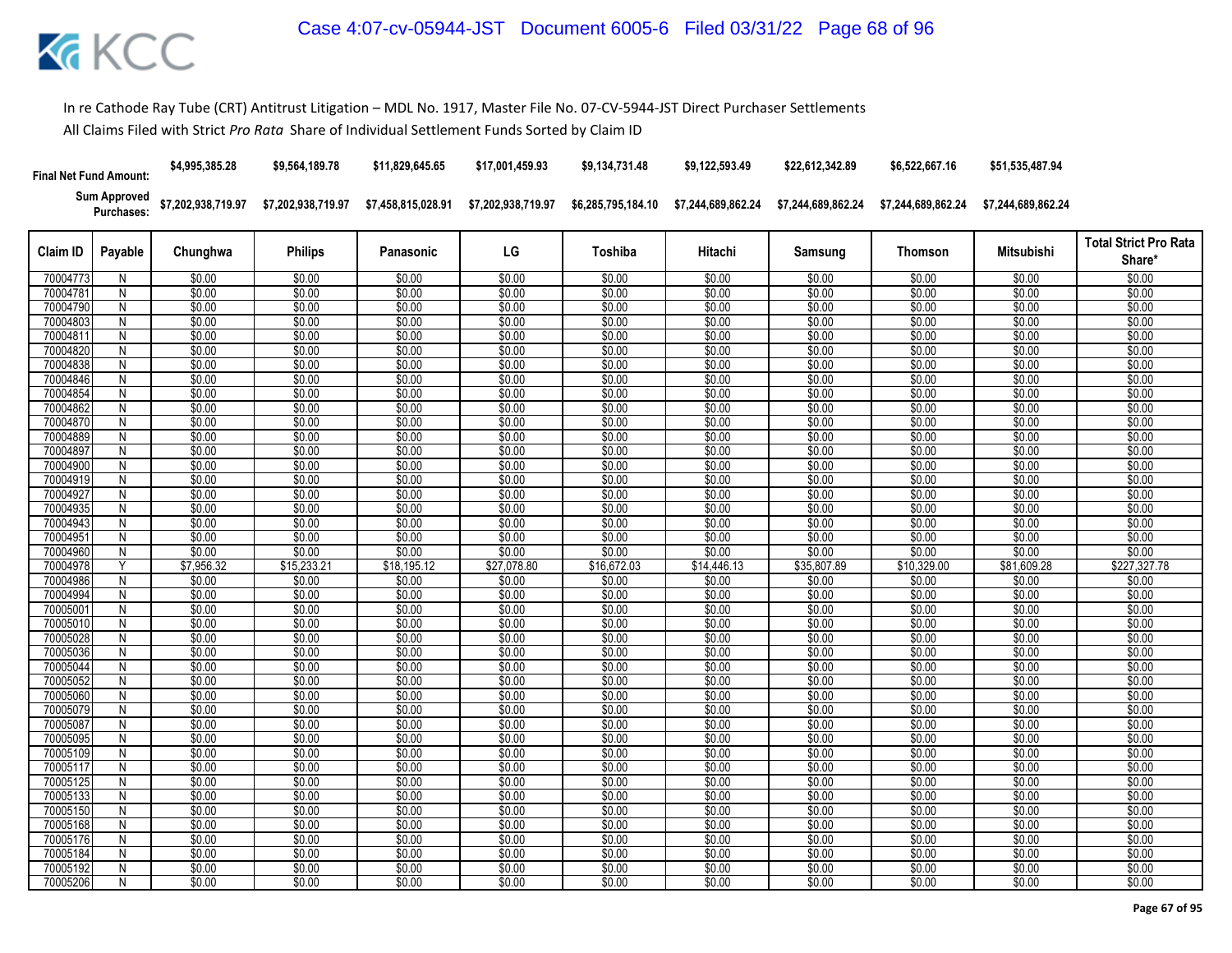| <b>Final Net Fund Amount:</b> | \$4,995,385.28     | \$9.564.189.78     | \$11,829,645,65    | \$17.001.459.93    | \$9.134.731.48     | \$9.122.593.49     | \$22,612,342.89    | \$6,522,667.16     | \$51,535,487.94    |
|-------------------------------|--------------------|--------------------|--------------------|--------------------|--------------------|--------------------|--------------------|--------------------|--------------------|
| Sum Approved<br>Purchases:    | \$7,202,938,719.97 | \$7,202,938,719.97 | \$7,458,815,028.91 | \$7,202,938,719.97 | \$6.285.795.184.10 | \$7.244.689.862.24 | \$7.244.689.862.24 | \$7.244.689.862.24 | \$7.244.689.862.24 |

| <b>Philips</b><br>LG<br>Claim ID<br>Payable<br>Chunghwa<br>Toshiba<br>Hitachi<br>Panasonic<br>Samsung                                                                 | Thomson          | <b>Mitsubishi</b> |                  |
|-----------------------------------------------------------------------------------------------------------------------------------------------------------------------|------------------|-------------------|------------------|
|                                                                                                                                                                       |                  |                   | Share*           |
| \$0.00<br>\$0.00<br>70005214<br>\$0.00<br>\$0.00<br>\$0.00<br>\$0.00<br>\$0.00<br>N                                                                                   | \$0.00           | \$0.00            | \$0.00           |
| N<br>\$0.00<br>\$0.00<br>\$0.00<br>\$0.00<br>\$0.00<br>\$0.00<br>\$0.00<br>70005222                                                                                   | \$0.00           | \$0.00            | \$0.00           |
| N<br>\$0.00<br>\$0.00<br>\$0.00<br>\$0.00<br>\$0.00<br>\$0.00<br>\$0.00<br>70005230                                                                                   | \$0.00           | \$0.00            | \$0.00           |
| \$0.00<br>\$0.00<br>\$0.00<br>\$0.00<br>70005249<br>\$0.00<br>\$0.00<br>\$0.00<br>N                                                                                   | \$0.00           | \$0.00            | \$0.00           |
| \$0.00<br>\$0.00<br>\$0.00<br>\$0.00<br>\$0.00<br>\$0.00<br>\$0.00<br>70005257<br>N                                                                                   | \$0.00           | \$0.00            | \$0.00           |
| \$0.00<br>\$0.00<br>\$0.00<br>\$0.00<br>\$0.00<br>\$0.00<br>\$0.00<br>70005265<br>N                                                                                   | \$0.00           | \$0.00            | \$0.00           |
| \$0.00<br>\$0.00<br>\$0.00<br>\$0.00<br>\$0.00<br>\$0.00<br>\$0.00<br>70005273<br>N                                                                                   | \$0.00           | \$0.00            | \$0.00           |
| \$0.00<br>\$0.00<br>\$0.00<br>\$0.00<br>7000528<br>N<br>\$0.00<br>\$0.00<br>\$0.00                                                                                    | \$0.00           | \$0.00            | \$0.00           |
| \$0.00<br>\$0.00<br>\$0.00<br>\$0.00<br>70005290<br>\$0.00<br>\$0.00<br>\$0.00<br>N                                                                                   | \$0.00           | \$0.00            | \$0.00           |
| $\overline{N}$<br>\$0.00<br>\$0.00<br>\$0.00<br>\$0.00<br>\$0.00<br>\$0.00<br>\$0.00<br>70005303                                                                      | \$0.00           | \$0.00            | \$0.00           |
| \$0.00<br>\$0.00<br>\$0.00<br>\$0.00<br>\$0.00<br>\$0.00<br>\$0.00<br>7000531<br>N                                                                                    | \$0.00           | \$0.00            | \$0.00           |
| 70005320<br>\$0.00<br>\$0.00<br>\$0.00<br>\$0.00<br>\$0.00<br>\$0.00<br>\$0.00<br>N                                                                                   | \$0.00           | \$0.00            | \$0.00           |
| \$0.00<br>\$0.00<br>70005338<br>\$0.00<br>\$0.00<br>\$0.00<br>\$0.00<br>\$0.00<br>N                                                                                   | \$0.00           | \$0.00            | \$0.00           |
| \$0.00<br>\$0.00<br>\$0.00<br>\$0.00<br>\$0.00<br>\$0.00<br>\$0.00<br>70005346<br>N                                                                                   | \$0.00           | \$0.00            | \$0.00           |
| \$0.00<br>\$0.00<br>\$0.00<br>\$0.00<br>\$0.00<br>\$0.00<br>\$0.00<br>N<br>70005354                                                                                   | \$0.00           | \$0.00            | \$0.00           |
| \$0.00<br>\$0.00<br>\$0.00<br>\$0.00<br>\$0.00<br>\$0.00<br>\$0.00<br>70005362<br>N                                                                                   | \$0.00           | \$0.00            | \$0.00           |
| \$110,180.97<br>Y<br>\$60,683.04<br>\$116,184.05<br>\$138,774.59<br>\$127,157.98<br>\$273,107.62<br>70005370<br>\$206,530.67                                          | \$78,779.55      | \$622,435.92      | \$1,733,834.38   |
| Y<br>70005389<br>\$23.99<br>\$45.94<br>\$54.87<br>\$81.66<br>\$50.28<br>\$43.57<br>\$107.99                                                                           | \$31.15          | \$246.11          | \$685.56         |
| \$0.00<br>\$0.00<br>\$0.00<br>\$0.00<br>\$0.00<br>\$0.00<br>\$0.00<br>70005397<br>N                                                                                   | \$0.00           | \$0.00            | \$0.00           |
| \$0.00<br>\$0.00<br>\$0.00<br>\$0.00<br>\$0.00<br>\$0.00<br>70005400<br>N<br>\$0.00                                                                                   | \$0.00           | \$0.00            | \$0.00           |
| \$0.00<br>\$0.00<br>\$0.00<br>\$0.00<br>\$0.00<br>70005419<br>Ñ<br>\$0.00<br>\$0.00                                                                                   | \$0.00           | \$0.00            | \$0.00           |
| \$0.00<br>\$0.00<br>\$0.00<br>\$0.00<br>\$0.00<br>\$0.00<br>\$0.00<br>70005427<br>N                                                                                   | \$0.00           | \$0.00            | \$0.00           |
| \$0.00<br>\$0.00<br>\$0.00<br>\$0.00<br>\$0.00<br>\$0.00<br>Ñ<br>\$0.00<br>70005435                                                                                   | \$0.00           | \$0.00            | \$0.00           |
| \$0.00<br>\$0.00<br>\$0.00<br>\$0.00<br>\$0.00<br>\$0.00<br>\$0.00<br>70005443<br>N                                                                                   | \$0.00           | \$0.00            | \$0.00           |
| \$0.00<br>7000545<br>\$0.00<br>\$0.00<br>\$0.00<br>\$0.00<br>\$0.00<br>\$0.00<br>N<br>\$0.00                                                                          | \$0.00           | \$0.00            | \$0.00           |
| $\overline{N}$<br>\$0.00<br>\$0.00<br>\$0.00<br>\$0.00<br>\$0.00<br>\$0.00<br>70005460                                                                                | \$0.00           | \$0.00            | \$0.00           |
| \$0.00<br>\$0.00<br>\$0.00<br>\$0.00<br>\$0.00<br>\$0.00<br>\$0.00<br>70005478<br>N<br>70005486<br>\$0.00<br>\$0.00<br>\$0.00<br>\$0.00<br>\$0.00<br>\$0.00<br>\$0.00 | \$0.00<br>\$0.00 | \$0.00<br>\$0.00  | \$0.00<br>\$0.00 |
| N<br>\$0.00<br>\$0.00<br>\$0.00<br>\$0.00<br>\$0.00<br>70005494<br>N<br>\$0.00<br>\$0.00                                                                              | \$0.00           | \$0.00            | \$0.00           |
| \$0.00<br>\$0.00<br>70005508<br>\$0.00<br>\$0.00<br>\$0.00<br>\$0.00<br>\$0.00<br>N                                                                                   | \$0.00           | \$0.00            | \$0.00           |
| \$0.00<br>\$0.00<br>\$0.00<br>\$0.00<br>\$0.00<br>\$0.00<br>\$0.00<br>N<br>70005516                                                                                   | \$0.00           | \$0.00            | \$0.00           |
| \$0.00<br>\$0.00<br>\$0.00<br>70005524<br>\$0.00<br>\$0.00<br>\$0.00<br>\$0.00<br>N                                                                                   | \$0.00           | \$0.00            | \$0.00           |
| \$0.00<br>\$0.00<br>\$0.00<br>\$0.00<br>\$0.00<br>\$0.00<br>\$0.00<br>70005532<br>N                                                                                   | \$0.00           | \$0.00            | \$0.00           |
| \$0.00<br>\$0.00<br>70005540<br>\$0.00<br>\$0.00<br>\$0.00<br>\$0.00<br>\$0.00<br>N                                                                                   | \$0.00           | \$0.00            | \$0.00           |
| \$0.00<br>\$0.00<br>\$0.00<br>\$0.00<br>\$0.00<br>\$0.00<br>\$0.00<br>70005559<br>N                                                                                   | \$0.00           | \$0.00            | \$0.00           |
| \$0.00<br>\$0.00<br>70005567<br>\$0.00<br>\$0.00<br>\$0.00<br>\$0.00<br>\$0.00<br>N                                                                                   | \$0.00           | \$0.00            | \$0.00           |
| $\overline{N}$<br>\$0.00<br>\$0.00<br>\$0.00<br>\$0.00<br>\$0.00<br>\$0.00<br>\$0.00<br>70005575                                                                      | \$0.00           | \$0.00            | \$0.00           |
| \$0.00<br>\$0.00<br>70005583<br>\$0.00<br>\$0.00<br>\$0.00<br>\$0.00<br>\$0.00<br>N                                                                                   | \$0.00           | \$0.00            | \$0.00           |
| \$0.00<br>\$0.00<br>\$0.00<br>\$0.00<br>\$0.00<br>\$0.00<br>\$0.00<br>70005591<br>N                                                                                   | \$0.00           | \$0.00            | \$0.00           |
| \$0.00<br>\$0.00<br>\$0.00<br>\$0.00<br>\$0.00<br>\$0.00<br>\$0.00<br>70005605<br>N                                                                                   | \$0.00           | \$0.00            | \$0.00           |
| \$0.00<br>\$0.00<br>\$0.00<br>\$0.00<br>70005613<br>N<br>\$0.00<br>\$0.00<br>\$0.00                                                                                   | \$0.00           | \$0.00            | \$0.00           |
| \$0.00<br>\$0.00<br>\$0.00<br>\$0.00<br>\$0.00<br>\$0.00<br>N<br>\$0.00<br>7000562                                                                                    | \$0.00           | \$0.00            | \$0.00           |
| \$0.00<br>\$0.00<br>\$0.00<br>Ñ<br>\$0.00<br>\$0.00<br>\$0.00<br>\$0.00<br>70005630                                                                                   | \$0.00           | \$0.00            | \$0.00           |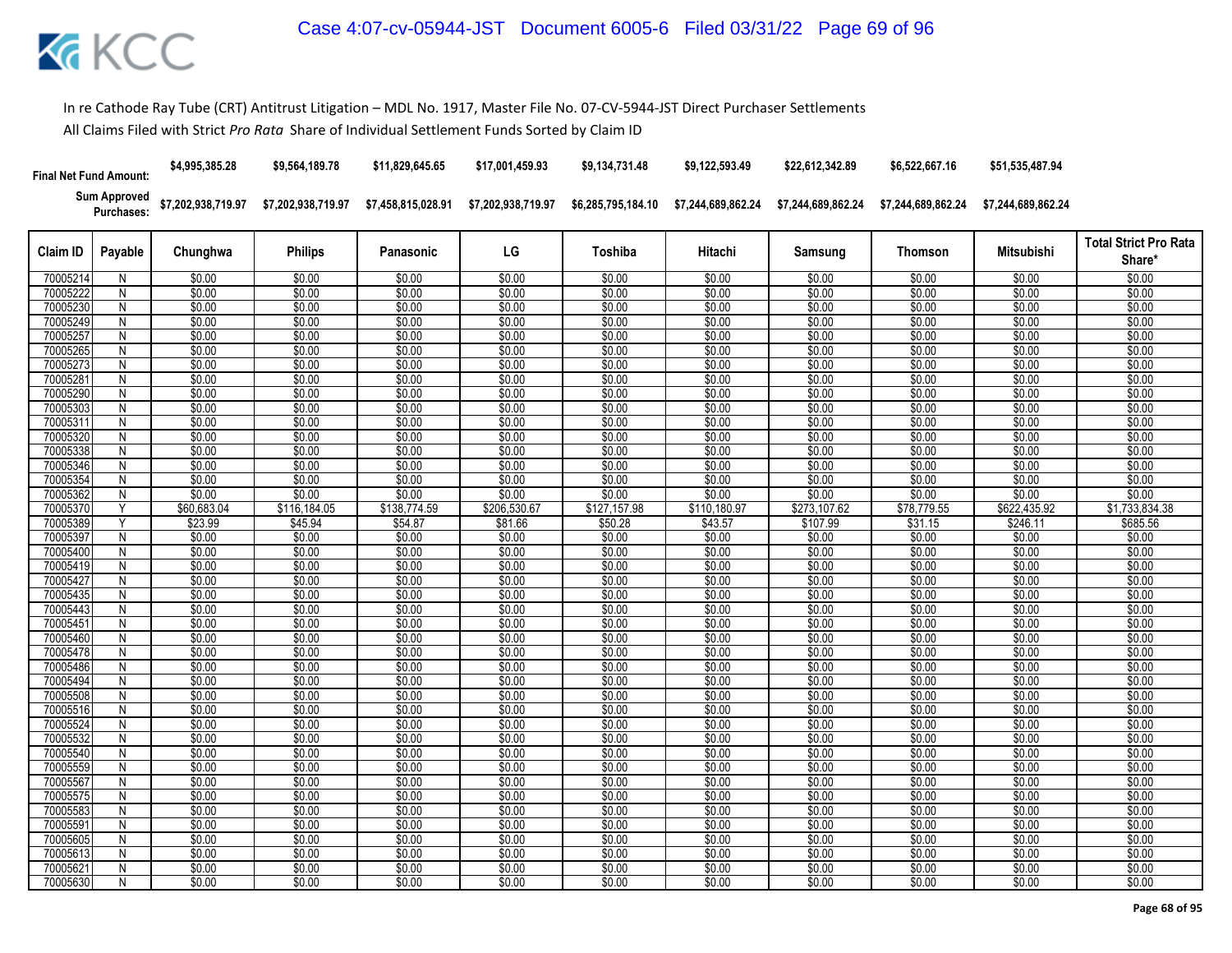| <b>Final Net Fund Amount:</b> | \$4,995,385,28                                | \$9.564.189.78     | \$11,829,645,65    | \$17.001.459.93    | \$9.134.731.48 | \$9.122.593.49 | \$22,612,342.89 | \$6,522,667.16     | \$51,535,487,94    |
|-------------------------------|-----------------------------------------------|--------------------|--------------------|--------------------|----------------|----------------|-----------------|--------------------|--------------------|
|                               | Sum Approved<br>Purchases: \$7,202,938,719.97 | \$7,202,938,719.97 | \$7,458,815,028.91 | \$7.202.938.719.97 |                |                |                 | \$7.244.689.862.24 | \$7.244.689.862.24 |

| Claim ID             | Payable             | Chunghwa              | <b>Philips</b>        | Panasonic        | LG                    | Toshiba               | Hitachi               | Samsung                | Thomson               | Mitsubishi              | <b>Total Strict Pro Rata</b><br>Share* |
|----------------------|---------------------|-----------------------|-----------------------|------------------|-----------------------|-----------------------|-----------------------|------------------------|-----------------------|-------------------------|----------------------------------------|
| 70005648             |                     | \$346.76              | \$663.91              | \$793.00         | \$1,180.18            | \$726.62              | \$629.61              | \$1,560.61             | \$450.17              | \$3,556.78              | \$9,907.63                             |
| 70005656             | N                   | \$0.00                | \$0.00                | \$0.00           | \$0.00                | \$0.00                | \$0.00                | \$0.00                 | \$0.00                | \$0.00                  | \$0.00                                 |
| 70005664             | N                   | \$0.00                | \$0.00                | \$0.00           | \$0.00                | \$0.00                | \$0.00                | \$0.00                 | \$0.00                | \$0.00                  | \$0.00                                 |
| 70005672             | N                   | \$0.00                | \$0.00                | \$0.00           | \$0.00                | \$0.00                | \$0.00                | \$0.00                 | \$0.00                | \$0.00                  | \$0.00                                 |
| 70005680             | N.                  | \$0.00                | \$0.00                | \$0.00           | \$0.00                | \$0.00                | \$0.00                | \$0.00                 | \$0.00                | \$0.00                  | \$0.00                                 |
| 70005699             | N                   | \$0.00                | \$0.00                | \$0.00           | \$0.00                | \$0.00                | \$0.00                | \$0.00                 | \$0.00                | \$0.00                  | \$0.00                                 |
| 70005702             | $\overline{N}$      | \$0.00                | \$0.00                | \$0.00           | \$0.00                | \$0.00                | \$0.00                | \$0.00                 | \$0.00                | \$0.00                  | \$0.00                                 |
| 70005710             | N                   | \$0.00                | \$0.00                | \$0.00           | \$0.00                | \$0.00                | \$0.00                | \$0.00                 | \$0.00                | \$0.00                  | \$0.00                                 |
| 70005729             | N                   | \$0.00                | \$0.00                | \$0.00           | \$0.00                | \$0.00                | \$0.00                | \$0.00                 | \$0.00                | \$0.00                  | \$0.00                                 |
| 70005737             | N                   | \$0.00                | \$0.00                | \$0.00           | \$0.00                | \$0.00                | \$0.00                | \$0.00                 | \$0.00                | \$0.00                  | \$0.00                                 |
| 70005745             | N                   | \$0.00                | \$0.00                | \$0.00           | \$0.00                | \$0.00                | \$0.00                | \$0.00                 | \$0.00                | \$0.00                  | \$0.00                                 |
| 70005753             | N                   | \$0.00                | \$0.00                | \$0.00           | \$0.00                | \$0.00                | \$0.00                | \$0.00                 | \$0.00                | \$0.00                  | \$0.00                                 |
| 70005761             | N                   | \$0.00                | \$0.00                | \$0.00           | \$0.00                | \$0.00                | \$0.00                | \$0.00                 | \$0.00                | \$0.00                  | \$0.00                                 |
| 70005770             | N                   | \$0.00                | \$0.00                | \$0.00           | \$0.00                | \$0.00                | \$0.00                | \$0.00                 | \$0.00                | \$0.00                  | \$0.00                                 |
| 70005788             | N                   | \$0.00                | \$0.00                | \$0.00           | \$0.00                | \$0.00                | \$0.00                | \$0.00                 | \$0.00                | \$0.00                  | \$0.00                                 |
| 70005796             | N                   | \$0.00                | \$0.00                | \$0.00           | \$0.00                | \$0.00                | \$0.00                | \$0.00                 | \$0.00                | \$0.00                  | \$0.00                                 |
| 70005800             | N                   | \$0.00                | \$0.00                | \$0.00           | \$0.00                | \$0.00                | \$0.00                | \$0.00                 | \$0.00                | \$0.00                  | \$0.00                                 |
| 70005818             | $\overline{N}$      | \$0.00                | \$0.00                | \$0.00           | \$0.00                | \$0.00                | \$0.00                | \$0.00                 | \$0.00                | \$0.00                  | \$0.00                                 |
| 70005826             | N                   | \$0.00                | \$0.00                | \$0.00           | \$0.00                | \$0.00                | \$0.00                | \$0.00                 | \$0.00                | \$0.00                  | \$0.00                                 |
| 70005834             | N                   | \$0.00                | \$0.00                | \$0.00           | \$0.00                | \$0.00                | \$0.00                | \$0.00                 | \$0.00                | \$0.00                  | \$0.00                                 |
| 70005842             | N                   | \$0.00                | \$0.00                | \$0.00           | \$0.00                | \$0.00                | \$0.00                | \$0.00                 | \$0.00                | \$0.00                  | \$0.00                                 |
| 70005850             | N                   | \$0.00                | \$0.00                | \$0.00           | \$0.00                | \$0.00                | \$0.00                | \$0.00                 | \$0.00                | \$0.00                  | \$0.00                                 |
| 70005869             | N                   | \$0.00                | \$0.00                | \$0.00           | \$0.00                | \$0.00                | \$0.00                | \$0.00                 | \$0.00                | \$0.00                  | \$0.00                                 |
| 70005877             | Ñ                   | \$0.00                | \$0.00                | \$0.00           | \$0.00                | \$0.00                | \$0.00                | \$0.00                 | \$0.00                | \$0.00                  | \$0.00                                 |
| 70005885<br>70005893 | N<br>$\overline{N}$ | \$0.00<br>\$0.00      | \$0.00                | \$0.00<br>\$0.00 | \$0.00                | \$0.00                | \$0.00                | \$0.00                 | \$0.00                | \$0.00<br>\$0.00        | \$0.00                                 |
| 70005907             |                     |                       | \$0.00                | \$0.00           | \$0.00                | \$0.00                | \$0.00                | \$0.00<br>\$0.00       | \$0.00                |                         | \$0.00                                 |
| 70005915             | N<br>Y              | \$0.00<br>\$12,499.70 | \$0.00<br>\$23,931.99 | \$28,585.27      | \$0.00<br>\$42,541.90 | \$0.00<br>\$26,192.44 | \$0.00<br>\$22,695.45 |                        | \$0.00<br>\$16,227.28 | \$0.00                  | \$0.00<br>\$357,141.15                 |
| 70005923             | v                   | \$3.05                | \$5.84                | \$6.97           | \$10.37               | \$6.39                | \$5.53                | \$56,255.64<br>\$13.72 | \$3.96                | \$128,211.49<br>\$31.26 | \$87.08                                |
| 7000593              | γ                   | \$15,784.40           | \$30,220.89           | \$36,096.96      | \$53,721.14           | \$33,075.34           | \$28,659.41           | \$71,038.61            | \$20,491.52           | \$161,903.15            | \$450,991.41                           |
| 70005940             | N                   | \$0.00                | \$0.00                | \$0.00           | \$0.00                | \$0.00                | \$0.00                | \$0.00                 | \$0.00                | \$0.00                  | \$0.00                                 |
| 70005958             | N                   | \$0.00                | \$0.00                | \$0.00           | \$0.00                | \$0.00                | \$0.00                | \$0.00                 | \$0.00                | \$0.00                  | \$0.00                                 |
| 70005966             | N                   | \$0.00                | \$0.00                | \$0.00           | \$0.00                | \$0.00                | \$0.00                | \$0.00                 | \$0.00                | \$0.00                  | \$0.00                                 |
| 70005974             | N                   | \$0.00                | \$0.00                | \$0.00           | \$0.00                | \$0.00                | \$0.00                | \$0.00                 | \$0.00                | \$0.00                  | \$0.00                                 |
| 70005982             | Ϋ                   | \$55,916.71           | \$107,058.41          | \$127,874.58     | \$190,308.78          | \$117,170.40          | \$101,526.84          | \$251,656.47           | \$72,591.83           | \$573,546.89            | \$1,597,650.92                         |
| 70005990             | Υ                   | \$142,041.97          | \$271,954.26          | \$324,832.37     | \$483,430.34          | \$297,641.14          | \$257,902.72          | \$639,268.30           | \$184,400.81          | \$1,456,947.82          | \$4,058,419.74                         |
| 70006008             | Y                   | \$5,991.83            | \$11,471.99           | \$13,702.58      | \$20,392.80           | \$12,555.56           | \$0.00                | \$0.00                 | \$0.00                | \$0.00                  | \$64,114.76                            |
| 70006016             | $\vee$              | \$22,319.82           | \$42,733.63           | \$51,042.65      | \$75,964.00           | \$46,769.95           | \$40,525.64           | \$100,451.65           | \$28,975.89           | \$228,938.02            | \$637,721.25                           |
| 70006024             |                     | \$346.76              | \$663.91              | \$793.00         | \$1,180.18            | \$726.62              | \$629.61              | \$1,560.61             | \$450.17              | \$3,556.78              | \$9,907.63                             |
| 70006032             | N                   | \$0.00                | \$0.00                | \$0.00           | \$0.00                | \$0.00                | \$0.00                | \$0.00                 | \$0.00                | \$0.00                  | \$0.00                                 |
| 70006040             | Υ                   | \$2,052.70            | \$3,930.10            | \$4,694.26       | \$6,986.21            | \$4,301.31            | \$3,727.04            | \$9,238.28             | \$2,664.84            | \$21,054.84             | \$58,649.58                            |
| 70006059             | $\checkmark$        | \$13.83               | \$26.48               | \$31.62          | \$47.06               | \$28.98               | \$25.11               | \$62.23                | \$17.95               | \$141.84                | \$395.09                               |
| 70006067             | γ                   | \$4,780.85            | \$9,153.45            | \$10,933.22      | \$16,271.32           | \$10,018.02           | \$8,680.50            | \$21,516.52            | \$6,206.57            | \$49.038.01             | \$136,598.46                           |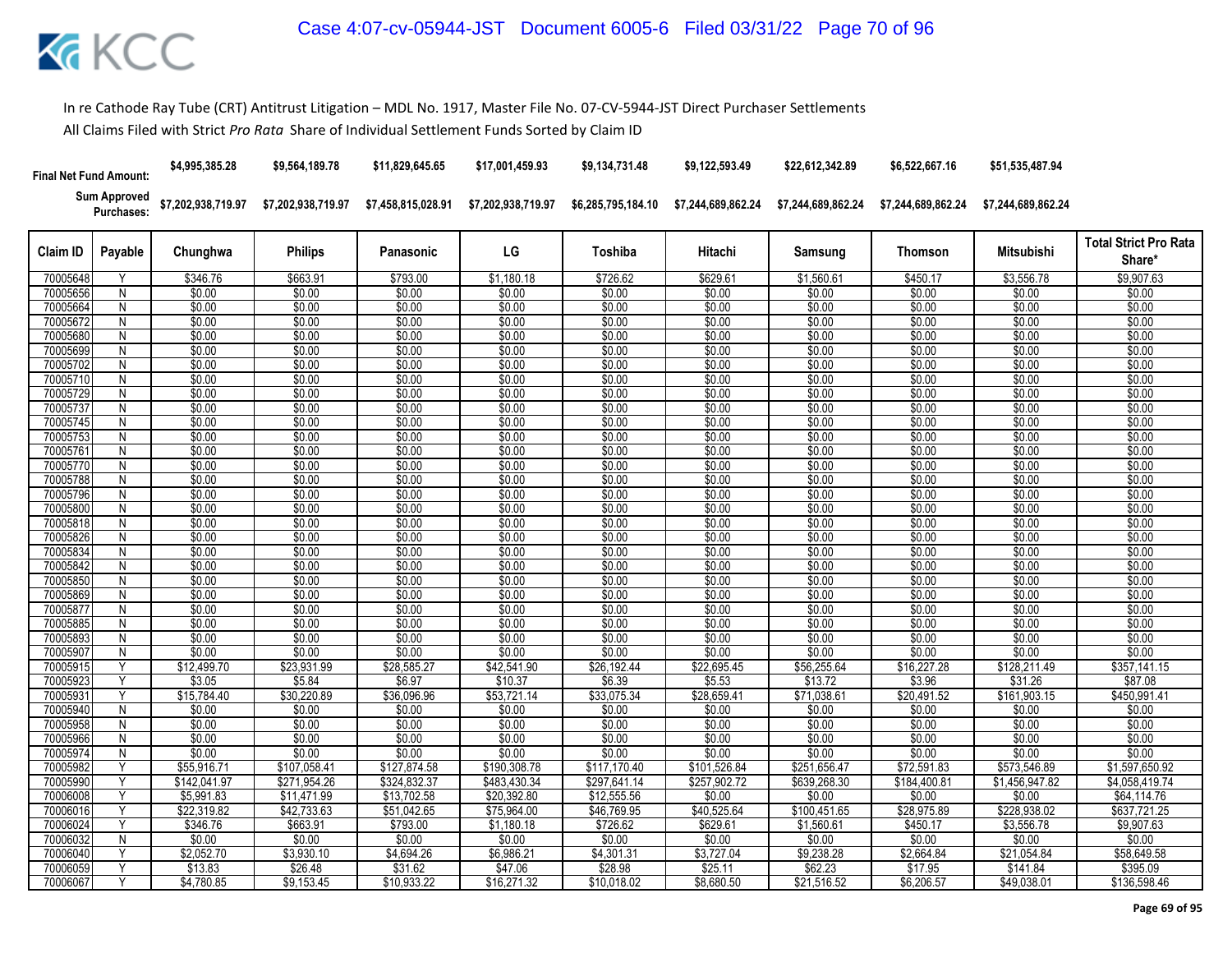| <b>Final Net Fund Amount:</b> | \$4,995,385.28                                | \$9.564.189.78 | \$11,829,645,65 | \$17.001.459.93 | \$9.134.731.48 | \$9.122.593.49                                                 | \$22,612,342,89 | \$6,522,667.16                        | \$51,535,487.94 |
|-------------------------------|-----------------------------------------------|----------------|-----------------|-----------------|----------------|----------------------------------------------------------------|-----------------|---------------------------------------|-----------------|
|                               | Sum Approved \$7,202,938,719.97<br>Purchases: |                |                 |                 |                | \$6,285,795,184.10    \$7,244,689,862.24    \$7,244,689,862.24 |                 | \$7.244.689.862.24 \$7.244.689.862.24 |                 |

| Claim ID             | Payable             | Chunghwa         | <b>Philips</b>   | Panasonic        | LG               | Toshiba          | Hitachi          | Samsung          | <b>Thomson</b>   | Mitsubishi       | <b>Total Strict Pro Rata</b><br>Share* |
|----------------------|---------------------|------------------|------------------|------------------|------------------|------------------|------------------|------------------|------------------|------------------|----------------------------------------|
| 70006075             |                     | \$121,273.41     | \$232,190.69     | \$277,337.27     | \$412,745.96     | \$254,121.78     | \$220,193.69     | \$545,798.20     | \$157,438.79     | \$1,243,921.37   | \$3,465,021.17                         |
| 70006083             | N                   | \$0.00           | \$0.00           | \$0.00           | \$0.00           | \$0.00           | \$0.00           | \$0.00           | \$0.00           | \$0.00           | \$0.00                                 |
| 70006091             | N                   | \$0.00           | \$0.00           | \$0.00           | \$0.00           | \$0.00           | \$0.00           | \$0.00           | \$0.00           | \$0.00           | \$0.00                                 |
| 70006105             | N                   | \$0.00           | \$0.00           | \$0.00           | \$0.00           | \$0.00           | \$0.00           | \$0.00           | \$0.00           | \$0.00           | \$0.00                                 |
| 70006113             | N.                  | \$0.00           | \$0.00           | \$0.00           | \$0.00           | \$0.00           | \$0.00           | \$0.00           | \$0.00           | \$0.00           | \$0.00                                 |
| 70006121             | N                   | \$0.00           | \$0.00           | \$0.00           | \$0.00           | \$0.00           | \$0.00           | \$0.00           | \$0.00           | \$0.00           | \$0.00                                 |
| 70006130             | $\overline{N}$      | \$0.00           | \$0.00           | \$0.00           | \$0.00           | \$0.00           | \$0.00           | \$0.00           | \$0.00           | \$0.00           | \$0.00                                 |
| 70006148             | N                   | \$0.00           | \$0.00           | \$0.00           | \$0.00           | \$0.00           | \$0.00           | \$0.00           | \$0.00           | \$0.00           | \$0.00                                 |
| 70006156             | Ν                   | \$0.00           | \$0.00           | \$0.00           | \$0.00           | \$0.00           | \$0.00           | \$0.00           | \$0.00           | \$0.00           | \$0.00                                 |
| 70006164             | N                   | \$0.00           | \$0.00           | \$0.00           | \$0.00           | \$0.00           | \$0.00           | \$0.00           | \$0.00           | \$0.00           | \$0.00                                 |
| 70006172             | N                   | \$0.00           | \$0.00           | \$0.00           | \$0.00           | \$0.00           | \$0.00           | \$0.00           | \$0.00           | \$0.00           | \$0.00                                 |
| 70006180             | N                   | \$0.00           | \$0.00           | \$0.00           | \$0.00           | \$0.00           | \$0.00           | \$0.00           | \$0.00           | \$0.00           | \$0.00                                 |
| 70006199             | N                   | \$0.00           | \$0.00           | \$0.00           | \$0.00           | \$0.00           | \$0.00           | \$0.00           | \$0.00           | \$0.00           | \$0.00                                 |
| 70006202             | N                   | \$0.00           | \$0.00           | \$0.00           | \$0.00           | \$0.00           | \$0.00           | \$0.00           | \$0.00           | \$0.00           | \$0.00                                 |
| 70006210             | N                   | \$0.00           | \$0.00           | \$0.00           | \$0.00           | \$0.00           | \$0.00           | \$0.00           | \$0.00           | \$0.00           | \$0.00                                 |
| 70006229             | N                   | \$0.00           | \$0.00<br>\$0.00 | \$0.00<br>\$0.00 | \$0.00<br>\$0.00 | \$0.00<br>\$0.00 | \$0.00<br>\$0.00 | \$0.00<br>\$0.00 | \$0.00           | \$0.00<br>\$0.00 | \$0.00                                 |
| 70006237<br>70006245 | N<br>$\overline{N}$ | \$0.00<br>\$0.00 | \$0.00           | \$0.00           | \$0.00           | \$0.00           | \$0.00           | \$0.00           | \$0.00<br>\$0.00 | \$0.00           | \$0.00<br>\$0.00                       |
| 70006253             | N                   | \$0.00           | \$0.00           | \$0.00           | \$0.00           | \$0.00           | \$0.00           | \$0.00           | \$0.00           | \$0.00           | \$0.00                                 |
| 70006261             | N                   | \$0.00           | \$0.00           | \$0.00           | \$0.00           | \$0.00           | \$0.00           | \$0.00           | \$0.00           | \$0.00           | \$0.00                                 |
| 70006270             | N                   | \$0.00           | \$0.00           | \$0.00           | \$0.00           | \$0.00           | \$0.00           | \$0.00           | \$0.00           | \$0.00           | \$0.00                                 |
| 70006288             | N                   | \$0.00           | \$0.00           | \$0.00           | \$0.00           | \$0.00           | \$0.00           | \$0.00           | \$0.00           | \$0.00           | \$0.00                                 |
| 70006296             | N                   | \$0.00           | \$0.00           | \$0.00           | \$0.00           | \$0.00           | \$0.00           | \$0.00           | \$0.00           | \$0.00           | \$0.00                                 |
| 70006300             | $\overline{N}$      | \$0.00           | \$0.00           | \$0.00           | \$0.00           | \$0.00           | \$0.00           | \$0.00           | \$0.00           | \$0.00           | \$0.00                                 |
| 70006318             | N                   | \$0.00           | \$0.00           | \$0.00           | \$0.00           | \$0.00           | \$0.00           | \$0.00           | \$0.00           | \$0.00           | \$0.00                                 |
| 70006326             | $\overline{N}$      | \$0.00           | \$0.00           | \$0.00           | \$0.00           | \$0.00           | \$0.00           | \$0.00           | \$0.00           | \$0.00           | \$0.00                                 |
| 70006334             | N                   | \$0.00           | \$0.00           | \$0.00           | \$0.00           | \$0.00           | \$0.00           | \$0.00           | \$0.00           | \$0.00           | \$0.00                                 |
| 70006342             | N                   | \$0.00           | \$0.00           | \$0.00           | \$0.00           | \$0.00           | \$0.00           | \$0.00           | \$0.00           | \$0.00           | \$0.00                                 |
| 70006350             | N                   | \$0.00           | \$0.00           | \$0.00           | \$0.00           | \$0.00           | \$0.00           | \$0.00           | \$0.00           | \$0.00           | \$0.00                                 |
| 70006369             | N                   | \$0.00           | \$0.00           | \$0.00           | \$0.00           | \$0.00           | \$0.00           | \$0.00           | \$0.00           | \$0.00           | \$0.00                                 |
| 70006377             | N                   | \$0.00           | \$0.00           | \$0.00           | \$0.00           | \$0.00           | \$0.00           | \$0.00           | \$0.00           | \$0.00           | \$0.00                                 |
| 70006385             | N                   | \$0.00           | \$0.00           | \$0.00           | \$0.00           | \$0.00           | \$0.00           | \$0.00           | \$0.00           | \$0.00           | \$0.00                                 |
| 70006393             | N                   | \$0.00           | \$0.00           | \$0.00           | \$0.00           | \$0.00           | \$0.00           | \$0.00           | \$0.00           | \$0.00           | \$0.00                                 |
| 70006407             | N                   | \$0.00           | \$0.00           | \$0.00           | \$0.00           | \$0.00           | \$0.00           | \$0.00           | \$0.00           | \$0.00           | \$0.00                                 |
| 70006415             | N                   | \$0.00           | \$0.00           | \$0.00           | \$0.00           | \$0.00           | \$0.00           | \$0.00           | \$0.00           | \$0.00           | \$0.00                                 |
| 70006423             | N                   | \$0.00           | \$0.00           | \$0.00           | \$0.00           | \$0.00           | \$0.00           | \$0.00           | \$0.00           | \$0.00           | \$0.00                                 |
| 7000643              | $\overline{N}$      | \$0.00           | \$0.00           | \$0.00           | \$0.00           | \$0.00           | \$0.00           | \$0.00           | \$0.00           | \$0.00           | \$0.00                                 |
| 70006440             | N                   | \$0.00           | \$0.00           | \$0.00           | \$0.00           | \$0.00           | \$0.00           | \$0.00           | \$0.00           | \$0.00           | \$0.00                                 |
| 70006458             | N                   | \$0.00           | \$0.00           | \$0.00           | \$0.00           | \$0.00           | \$0.00           | \$0.00           | \$0.00           | \$0.00           | \$0.00                                 |
| 70006466             | N                   | \$0.00           | \$0.00           | \$0.00           | \$0.00           | \$0.00           | \$0.00           | \$0.00           | \$0.00           | \$0.00           | \$0.00                                 |
| 70006474             | N                   | \$0.00           | \$0.00           | \$0.00           | \$0.00           | \$0.00           | \$0.00           | \$0.00           | \$0.00           | \$0.00           | \$0.00                                 |
| 70006482             | N                   | \$0.00           | \$0.00           | \$0.00           | \$0.00           | \$0.00           | \$0.00           | \$0.00           | \$0.00           | \$0.00           | \$0.00                                 |
| 70006490             | Ñ                   | \$0.00           | \$0.00           | \$0.00           | \$0.00           | \$0.00           | \$0.00           | \$0.00           | \$0.00           | \$0.00           | \$0.00                                 |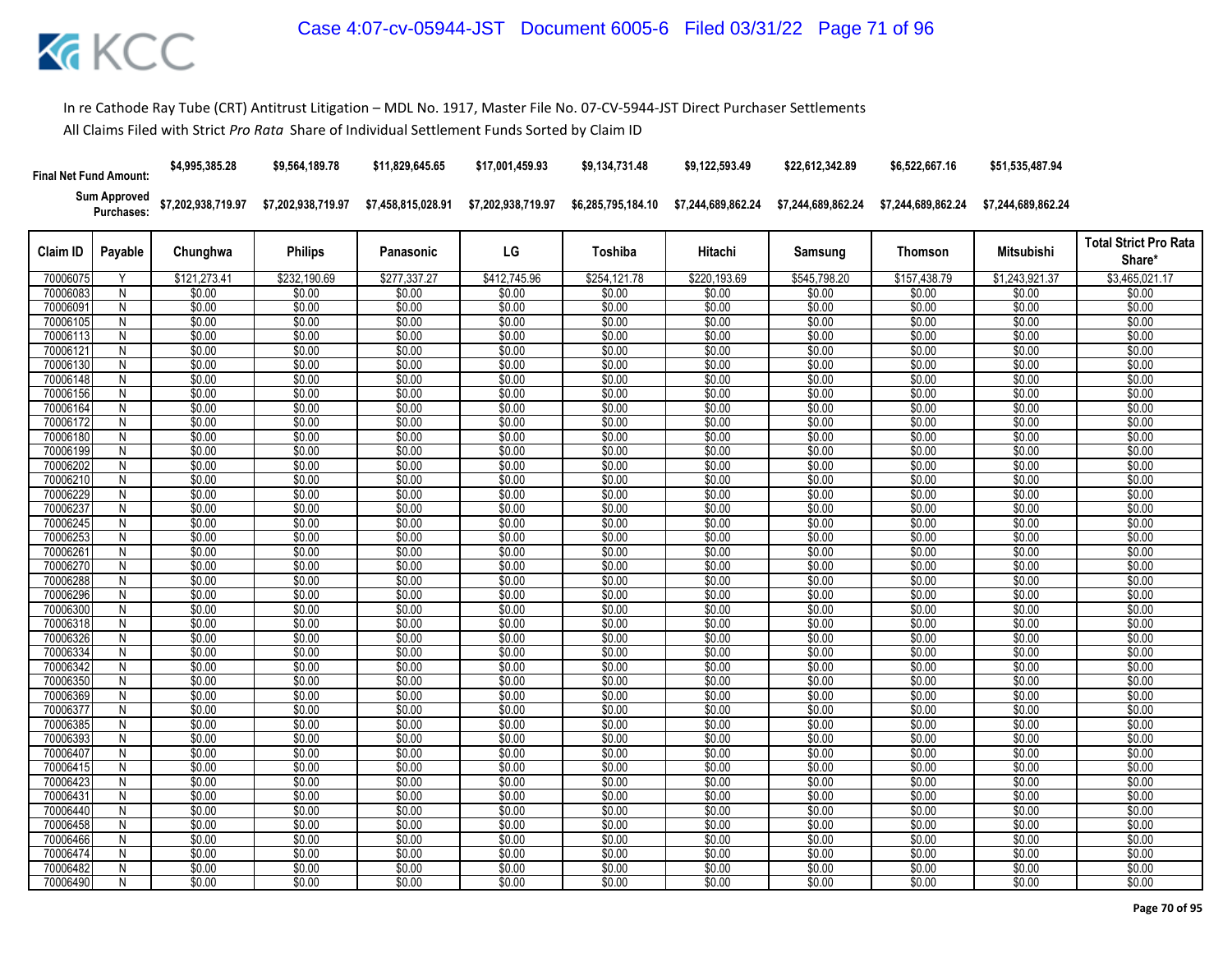| <b>Final Net Fund Amount:</b> | \$4,995,385.28     | \$9,564,189.78     | \$11.829.645.65    | \$17.001.459.93    | \$9.134.731.48     | \$9.122.593.49     | \$22.612.342.89    | \$6,522,667.16     | \$51,535,487.94    |
|-------------------------------|--------------------|--------------------|--------------------|--------------------|--------------------|--------------------|--------------------|--------------------|--------------------|
| Sum Approved<br>:Purchases    | \$7,202,938,719.97 | \$7,202,938,719.97 | \$7,458,815,028.91 | \$7,202,938,719.97 | \$6,285,795,184.10 | \$7.244.689.862.24 | \$7.244.689.862.24 | \$7.244.689.862.24 | \$7.244.689.862.24 |

|                      |                              |                  |                  |                  |                  |                  |                  |                  | <b>Mitsubishi</b><br><b>Thomson</b> |                  | <b>Total Strict Pro Rata</b> |
|----------------------|------------------------------|------------------|------------------|------------------|------------------|------------------|------------------|------------------|-------------------------------------|------------------|------------------------------|
| Claim ID             | Payable                      | Chunghwa         | <b>Philips</b>   | Panasonic        | LG               | Toshiba          | Hitachi          | Samsung          |                                     |                  | Share*                       |
| 70006504             | N                            | \$0.00           | \$0.00           | \$0.00           | \$0.00           | \$0.00           | \$0.00           | \$0.00           | \$0.00                              | \$0.00           | \$0.00                       |
| 70006512             | $\overline{N}$               | \$0.00           | \$0.00           | \$0.00           | \$0.00           | \$0.00           | \$0.00           | \$0.00           | \$0.00                              | \$0.00           | \$0.00                       |
| 70006520             | N                            | \$0.00           | \$0.00           | \$0.00           | \$0.00           | \$0.00           | \$0.00           | \$0.00           | \$0.00                              | \$0.00           | \$0.00                       |
| 70006539             | Ñ                            | \$0.00           | \$0.00           | \$0.00           | \$0.00           | \$0.00           | \$0.00           | \$0.00           | \$0.00                              | \$0.00           | \$0.00                       |
| 70006547             | $\mathsf{N}$                 | \$0.00           | \$0.00           | \$0.00           | \$0.00           | \$0.00           | \$0.00           | \$0.00           | \$0.00                              | \$0.00           | \$0.00                       |
| 70006555             | $\overline{N}$               | \$0.00           | \$0.00           | \$0.00           | \$0.00           | \$0.00           | \$0.00           | \$0.00           | \$0.00                              | \$0.00           | \$0.00                       |
| 70006563             | $\overline{N}$               | \$0.00           | \$0.00           | \$0.00           | \$0.00           | \$0.00           | \$0.00           | \$0.00           | \$0.00                              | \$0.00           | \$0.00                       |
| 70006571             | N                            | \$0.00           | \$0.00           | \$0.00           | \$0.00           | \$0.00           | \$0.00           | \$0.00           | \$0.00                              | \$0.00           | \$0.00                       |
| 70006580             | N                            | \$0.00           | \$0.00           | \$0.00           | \$0.00           | \$0.00           | \$0.00           | \$0.00           | \$0.00                              | \$0.00           | \$0.00                       |
| 70006598             | $\overline{N}$               | \$0.00           | \$0.00           | \$0.00           | \$0.00           | \$0.00           | \$0.00           | \$0.00           | \$0.00                              | \$0.00           | \$0.00                       |
| 70006601             | N                            | \$0.00           | \$0.00           | \$0.00           | \$0.00           | \$0.00           | \$0.00           | \$0.00           | \$0.00                              | \$0.00           | \$0.00                       |
| 70006610             | N                            | \$0.00           | \$0.00           | \$0.00           | \$0.00           | \$0.00           | \$0.00           | \$0.00           | \$0.00                              | \$0.00           | \$0.00                       |
| 70006628             | $\mathsf{N}$                 | \$0.00           | \$0.00           | \$0.00           | \$0.00           | \$0.00           | \$0.00           | \$0.00           | \$0.00                              | \$0.00           | \$0.00                       |
| 70006636             | Ñ                            | \$0.00           | \$0.00           | \$0.00           | \$0.00           | \$0.00           | \$0.00           | \$0.00           | \$0.00                              | \$0.00           | \$0.00                       |
| 70006644             | Ñ                            | \$0.00           | \$0.00           | \$0.00           | \$0.00           | \$0.00           | \$0.00           | \$0.00           | \$0.00                              | \$0.00           | \$0.00                       |
| 70006652             | N                            | \$0.00           | \$0.00           | \$0.00           | \$0.00           | \$0.00           | \$0.00           | \$0.00           | \$0.00                              | \$0.00           | \$0.00                       |
| 70006660             | N                            | \$0.00           | \$0.00           | \$0.00           | \$0.00           | \$0.00           | \$0.00           | \$0.00           | \$0.00                              | \$0.00           | \$0.00                       |
| 70006679             | $\overline{N}$               | \$0.00           | \$0.00           | \$0.00           | \$0.00           | \$0.00           | \$0.00           | \$0.00           | \$0.00                              | \$0.00           | \$0.00                       |
| 70006687             | N                            | \$0.00           | \$0.00           | \$0.00           | \$0.00           | \$0.00           | \$0.00           | \$0.00           | \$0.00                              | \$0.00           | \$0.00                       |
| 70006695             | N                            | \$0.00           | \$0.00           | \$0.00           | \$0.00           | \$0.00           | \$0.00           | \$0.00           | \$0.00                              | \$0.00           | \$0.00                       |
| 70006709             | N                            | \$0.00           | \$0.00           | \$0.00           | \$0.00           | \$0.00           | \$0.00           | \$0.00           | \$0.00                              | \$0.00           | \$0.00                       |
| 70006717             | N                            | \$0.00           | \$0.00           | \$0.00           | \$0.00           | \$0.00           | \$0.00           | \$0.00           | \$0.00                              | \$0.00           | \$0.00                       |
| 70006725             | Ñ                            | \$0.00           | \$0.00           | \$0.00           | \$0.00           | \$0.00           | \$0.00           | \$0.00           | \$0.00                              | \$0.00           | \$0.00                       |
| 70006733             | N                            | \$0.00           | \$0.00           | \$0.00           | \$0.00           | \$0.00           | \$0.00           | \$0.00           | \$0.00                              | \$0.00           | \$0.00                       |
| 70006741             | N<br>$\overline{\mathsf{N}}$ | \$0.00<br>\$0.00 | \$0.00<br>\$0.00 | \$0.00<br>\$0.00 | \$0.00<br>\$0.00 | \$0.00<br>\$0.00 | \$0.00<br>\$0.00 | \$0.00<br>\$0.00 | \$0.00<br>\$0.00                    | \$0.00<br>\$0.00 | \$0.00<br>\$0.00             |
| 70006750             | N                            |                  |                  | \$0.00           |                  |                  |                  |                  |                                     |                  |                              |
| 70006768<br>70006776 | Ñ                            | \$0.00<br>\$0.00 | \$0.00<br>\$0.00 | \$0.00           | \$0.00<br>\$0.00 | \$0.00<br>\$0.00 | \$0.00<br>\$0.00 | \$0.00<br>\$0.00 | \$0.00<br>\$0.00                    | \$0.00<br>\$0.00 | \$0.00<br>\$0.00             |
| 70006784             | $\overline{N}$               | \$0.00           | \$0.00           | \$0.00           | \$0.00           | \$0.00           | \$0.00           | \$0.00           | \$0.00                              | \$0.00           | \$0.00                       |
| 70006792             | $\mathsf{N}$                 | \$0.00           | \$0.00           | \$0.00           | \$0.00           | \$0.00           | \$0.00           | \$0.00           | \$0.00                              | \$0.00           | \$0.00                       |
| 70006806             | N                            | \$0.00           | \$0.00           | \$0.00           | \$0.00           | \$0.00           | \$0.00           | \$0.00           | \$0.00                              | \$0.00           | \$0.00                       |
| 70006814             | N                            | \$0.00           | \$0.00           | \$0.00           | \$0.00           | \$0.00           | \$0.00           | \$0.00           | \$0.00                              | \$0.00           | \$0.00                       |
| 70006822             | $\mathsf{N}$                 | \$0.00           | \$0.00           | \$0.00           | \$0.00           | \$0.00           | \$0.00           | \$0.00           | \$0.00                              | \$0.00           | \$0.00                       |
| 70006830             | $\overline{N}$               | \$0.00           | \$0.00           | \$0.00           | \$0.00           | \$0.00           | \$0.00           | \$0.00           | \$0.00                              | \$0.00           | \$0.00                       |
| 70006849             | N                            | \$0.00           | \$0.00           | \$0.00           | \$0.00           | \$0.00           | \$0.00           | \$0.00           | \$0.00                              | \$0.00           | \$0.00                       |
| 70006857             | $\mathsf{N}$                 | \$0.00           | \$0.00           | \$0.00           | \$0.00           | \$0.00           | \$0.00           | \$0.00           | \$0.00                              | \$0.00           | \$0.00                       |
| 70006865             | $\overline{N}$               | \$0.00           | \$0.00           | \$0.00           | \$0.00           | \$0.00           | \$0.00           | \$0.00           | \$0.00                              | \$0.00           | \$0.00                       |
| 70006873             | N                            | \$0.00           | \$0.00           | \$0.00           | \$0.00           | \$0.00           | \$0.00           | \$0.00           | \$0.00                              | \$0.00           | \$0.00                       |
| 70006881             | N                            | \$0.00           | \$0.00           | \$0.00           | \$0.00           | \$0.00           | \$0.00           | \$0.00           | \$0.00                              | \$0.00           | \$0.00                       |
| 70006890             | Ñ                            | \$0.00           | \$0.00           | \$0.00           | \$0.00           | \$0.00           | \$0.00           | \$0.00           | \$0.00                              | \$0.00           | \$0.00                       |
| 70006903             | $\mathsf{N}$                 | \$0.00           | \$0.00           | \$0.00           | \$0.00           | \$0.00           | \$0.00           | \$0.00           | \$0.00                              | \$0.00           | \$0.00                       |
| 7000691              | Ñ                            | \$0.00           | \$0.00           | \$0.00           | \$0.00           | \$0.00           | \$0.00           | \$0.00           | \$0.00                              | \$0.00           | \$0.00                       |
| 70006920             | Ñ                            | \$0.00           | \$0.00           | \$0.00           | \$0.00           | \$0.00           | \$0.00           | \$0.00           | \$0.00                              | \$0.00           | \$0.00                       |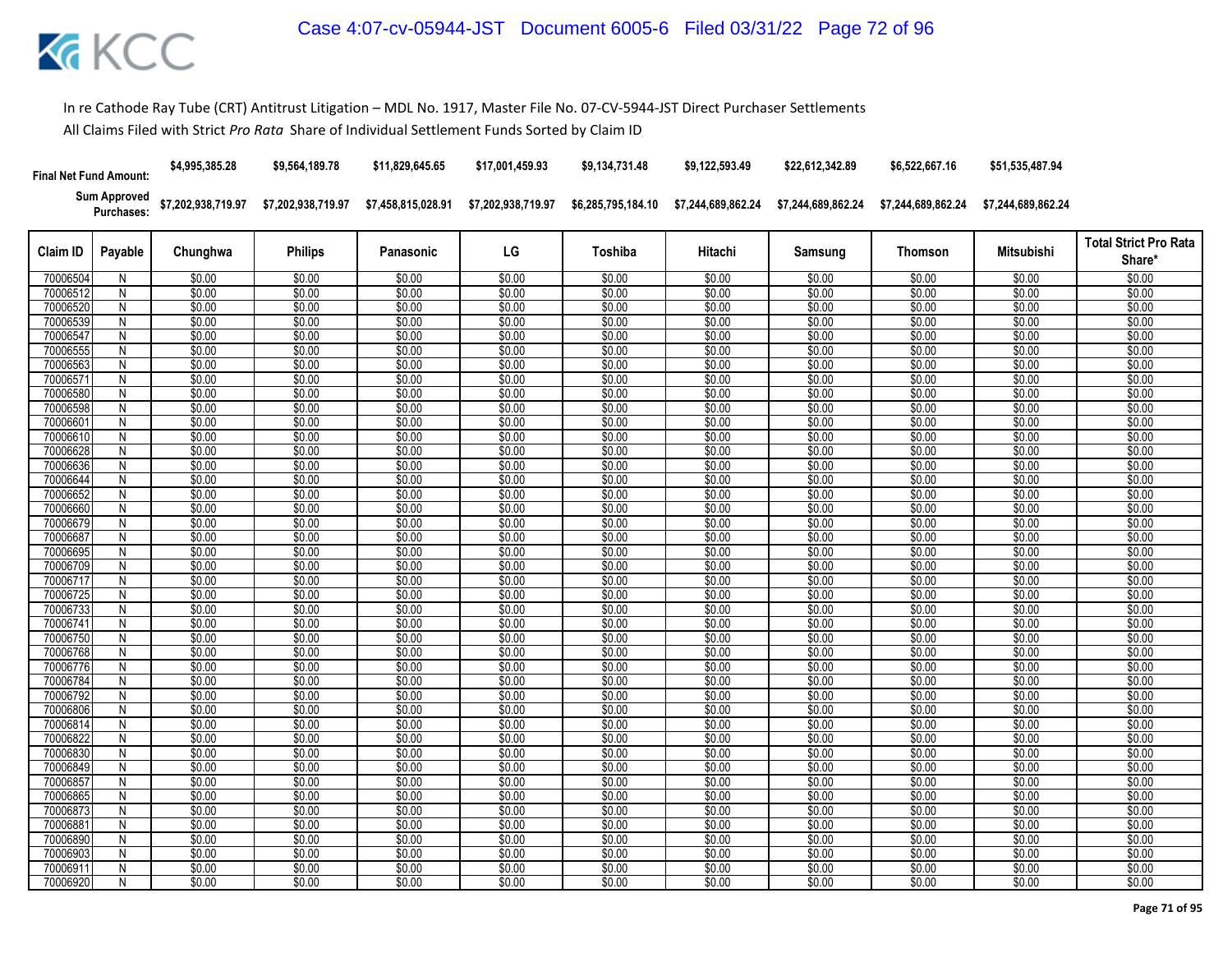| <b>Final Net Fund Amount:</b> | \$4,995,385.28     | \$9,564,189.78     | \$11.829.645.65    | \$17.001.459.93    | \$9.134.731.48     | \$9.122.593.49     | \$22.612.342.89    | \$6,522,667.16     | \$51,535,487.94    |
|-------------------------------|--------------------|--------------------|--------------------|--------------------|--------------------|--------------------|--------------------|--------------------|--------------------|
| Sum Approved<br>:Purchases    | \$7,202,938,719.97 | \$7,202,938,719.97 | \$7,458,815,028.91 | \$7,202,938,719.97 | \$6,285,795,184.10 | \$7.244.689.862.24 | \$7.244.689.862.24 | \$7.244.689.862.24 | \$7.244.689.862.24 |

|                      |                     |                  |                  |                  |                  |                  |                  |                  |                  |                   | <b>Total Strict Pro Rata</b> |
|----------------------|---------------------|------------------|------------------|------------------|------------------|------------------|------------------|------------------|------------------|-------------------|------------------------------|
| Claim ID             | Payable             | Chunghwa         | <b>Philips</b>   | Panasonic        | LG               | Toshiba          | Hitachi          | Samsung          | <b>Thomson</b>   | <b>Mitsubishi</b> | Share*                       |
| 70006938             | N                   | \$0.00           | \$0.00           | \$0.00           | \$0.00           | \$0.00           | \$0.00           | \$0.00           | \$0.00           | \$0.00            | \$0.00                       |
| 70006946             | $\mathsf{N}$        | \$0.00           | \$0.00           | \$0.00           | \$0.00           | \$0.00           | \$0.00           | \$0.00           | \$0.00           | \$0.00            | \$0.00                       |
| 70006954             | N                   | \$0.00           | \$0.00           | \$0.00           | \$0.00           | \$0.00           | \$0.00           | \$0.00           | \$0.00           | \$0.00            | \$0.00                       |
| 70006962             | Ñ                   | \$0.00           | \$0.00           | \$0.00           | \$0.00           | \$0.00           | \$0.00           | \$0.00           | \$0.00           | \$0.00            | \$0.00                       |
| 70006970             | $\mathsf{N}$        | \$0.00           | \$0.00           | \$0.00           | \$0.00           | \$0.00           | \$0.00           | \$0.00           | \$0.00           | \$0.00            | \$0.00                       |
| 70006989             | Ñ                   | \$0.00           | \$0.00           | \$0.00           | \$0.00           | \$0.00           | \$0.00           | \$0.00           | \$0.00           | \$0.00            | \$0.00                       |
| 70006997             | N                   | \$0.00           | \$0.00           | \$0.00           | \$0.00           | \$0.00           | \$0.00           | \$0.00           | \$0.00           | \$0.00            | \$0.00                       |
| 70007004             | N                   | \$0.00           | \$0.00           | \$0.00           | \$0.00           | \$0.00           | \$0.00           | \$0.00           | \$0.00           | \$0.00            | \$0.00                       |
| 70007012             | N                   | \$0.00           | \$0.00           | \$0.00           | \$0.00           | \$0.00           | \$0.00           | \$0.00           | \$0.00           | \$0.00            | \$0.00                       |
| 70007020             | $\overline{N}$      | \$0.00           | \$0.00           | \$0.00           | \$0.00           | \$0.00           | \$0.00           | \$0.00           | \$0.00           | \$0.00            | \$0.00                       |
| 70007039             | ${\sf N}$           | \$0.00           | \$0.00           | \$0.00           | \$0.00           | \$0.00           | \$0.00           | \$0.00           | \$0.00           | \$0.00            | \$0.00                       |
| 70007047             | N                   | \$0.00           | \$0.00           | \$0.00           | \$0.00           | \$0.00           | \$0.00           | \$0.00           | \$0.00           | \$0.00            | \$0.00                       |
| 7000705              | $\mathsf{N}$        | \$0.00           | \$0.00           | \$0.00           | \$0.00           | \$0.00           | \$0.00           | \$0.00           | \$0.00           | \$0.00            | \$0.00                       |
| 70007063             | N                   | \$0.00           | \$0.00           | \$0.00           | \$0.00           | \$0.00           | \$0.00           | \$0.00           | \$0.00           | \$0.00            | \$0.00                       |
| 7000707              | N                   | \$0.00           | \$0.00           | \$0.00           | \$0.00           | \$0.00           | \$0.00           | \$0.00           | \$0.00           | \$0.00            | \$0.00                       |
| 70007080             | N                   | \$0.00           | \$0.00           | \$0.00           | \$0.00           | \$0.00           | \$0.00           | \$0.00           | \$0.00           | \$0.00            | \$0.00                       |
| 70007098             | N                   | \$0.00           | \$0.00           | \$0.00           | \$0.00           | \$0.00           | \$0.00           | \$0.00           | \$0.00           | \$0.00            | \$0.00                       |
| 70007101             | $\overline{N}$      | \$0.00           | \$0.00           | \$0.00           | \$0.00           | \$0.00           | \$0.00           | \$0.00           | \$0.00           | \$0.00            | \$0.00                       |
| 70007110             | N                   | \$0.00           | \$0.00           | \$0.00           | \$0.00           | \$0.00           | \$0.00           | \$0.00           | \$0.00           | \$0.00            | \$0.00                       |
| 70007128             | N                   | \$0.00           | \$0.00           | \$0.00           | \$0.00           | \$0.00           | \$0.00           | \$0.00           | \$0.00           | \$0.00            | \$0.00                       |
| 70007136             | $\overline{N}$      | \$0.00           | \$0.00           | \$0.00           | \$0.00           | \$0.00           | \$0.00           | \$0.00           | \$0.00           | \$0.00            | \$0.00                       |
| 70007144             | N                   | \$0.00           | \$0.00           | \$0.00           | \$0.00           | \$0.00           | \$0.00           | \$0.00           | \$0.00           | \$0.00            | \$0.00                       |
| 70007152             | N                   | \$0.00           | \$0.00           | \$0.00           | \$0.00           | \$0.00           | \$0.00           | \$0.00           | \$0.00           | \$0.00            | \$0.00                       |
| 70007160             | N                   | \$0.00           | \$0.00           | \$0.00           | \$0.00           | \$0.00           | \$0.00           | \$0.00           | \$0.00           | \$0.00            | \$0.00                       |
| 70007179             | N                   | \$0.00           | \$0.00<br>\$0.00 | \$0.00<br>\$0.00 | \$0.00<br>\$0.00 | \$0.00<br>\$0.00 | \$0.00<br>\$0.00 | \$0.00<br>\$0.00 | \$0.00<br>\$0.00 | \$0.00            | \$0.00<br>\$0.00             |
| 70007187             | N                   | \$0.00           |                  |                  |                  |                  |                  |                  |                  | \$0.00            |                              |
| 70007195<br>70007209 | ${\sf N}$           | \$0.00<br>\$0.00 | \$0.00<br>\$0.00 | \$0.00<br>\$0.00 | \$0.00<br>\$0.00 | \$0.00<br>\$0.00 | \$0.00<br>\$0.00 | \$0.00<br>\$0.00 | \$0.00<br>\$0.00 | \$0.00<br>\$0.00  | \$0.00<br>\$0.00             |
| 70007217             | N<br>$\overline{N}$ | \$0.00           | \$0.00           | \$0.00           | \$0.00           | \$0.00           | \$0.00           | \$0.00           | \$0.00           | \$0.00            | \$0.00                       |
| 70007225             | N                   | \$0.00           | \$0.00           | \$0.00           | \$0.00           | \$0.00           | \$0.00           | \$0.00           | \$0.00           | \$0.00            | \$0.00                       |
| 70007233             | N                   | \$0.00           | \$0.00           | \$0.00           | \$0.00           | \$0.00           | \$0.00           | \$0.00           | \$0.00           | \$0.00            | \$0.00                       |
| 7000724              | N                   | \$0.00           | \$0.00           | \$0.00           | \$0.00           | \$0.00           | \$0.00           | \$0.00           | \$0.00           | \$0.00            | \$0.00                       |
| 70007250             | $\mathsf{N}$        | \$0.00           | \$0.00           | \$0.00           | \$0.00           | \$0.00           | \$0.00           | \$0.00           | \$0.00           | \$0.00            | \$0.00                       |
| 70007268             | N                   | \$0.00           | \$0.00           | \$0.00           | \$0.00           | \$0.00           | \$0.00           | \$0.00           | \$0.00           | \$0.00            | \$0.00                       |
| 70007276             | N                   | \$0.00           | \$0.00           | \$0.00           | \$0.00           | \$0.00           | \$0.00           | \$0.00           | \$0.00           | \$0.00            | \$0.00                       |
| 70007284             | N                   | \$0.00           | \$0.00           | \$0.00           | \$0.00           | \$0.00           | \$0.00           | \$0.00           | \$0.00           | \$0.00            | \$0.00                       |
| 70007292             | $\overline{N}$      | \$0.00           | \$0.00           | \$0.00           | \$0.00           | \$0.00           | \$0.00           | \$0.00           | \$0.00           | \$0.00            | \$0.00                       |
| 70007306             | N                   | \$0.00           | \$0.00           | \$0.00           | \$0.00           | \$0.00           | \$0.00           | \$0.00           | \$0.00           | \$0.00            | \$0.00                       |
| 70007314             | N                   | \$0.00           | \$0.00           | \$0.00           | \$0.00           | \$0.00           | \$0.00           | \$0.00           | \$0.00           | \$0.00            | \$0.00                       |
| 70007322             | $\overline{N}$      | \$0.00           | \$0.00           | \$0.00           | \$0.00           | \$0.00           | \$0.00           | \$0.00           | \$0.00           | \$0.00            | \$0.00                       |
| 70007330             | N                   | \$0.00           | \$0.00           | \$0.00           | \$0.00           | \$0.00           | \$0.00           | \$0.00           | \$0.00           | \$0.00            | \$0.00                       |
| 70007349             | N                   | \$0.00           | \$0.00           | \$0.00           | \$0.00           | \$0.00           | \$0.00           | \$0.00           | \$0.00           | \$0.00            | \$0.00                       |
| 70007357             | N                   | \$0.00           | \$0.00           | \$0.00           | \$0.00           | \$0.00           | \$0.00           | \$0.00           | \$0.00           | \$0.00            | \$0.00                       |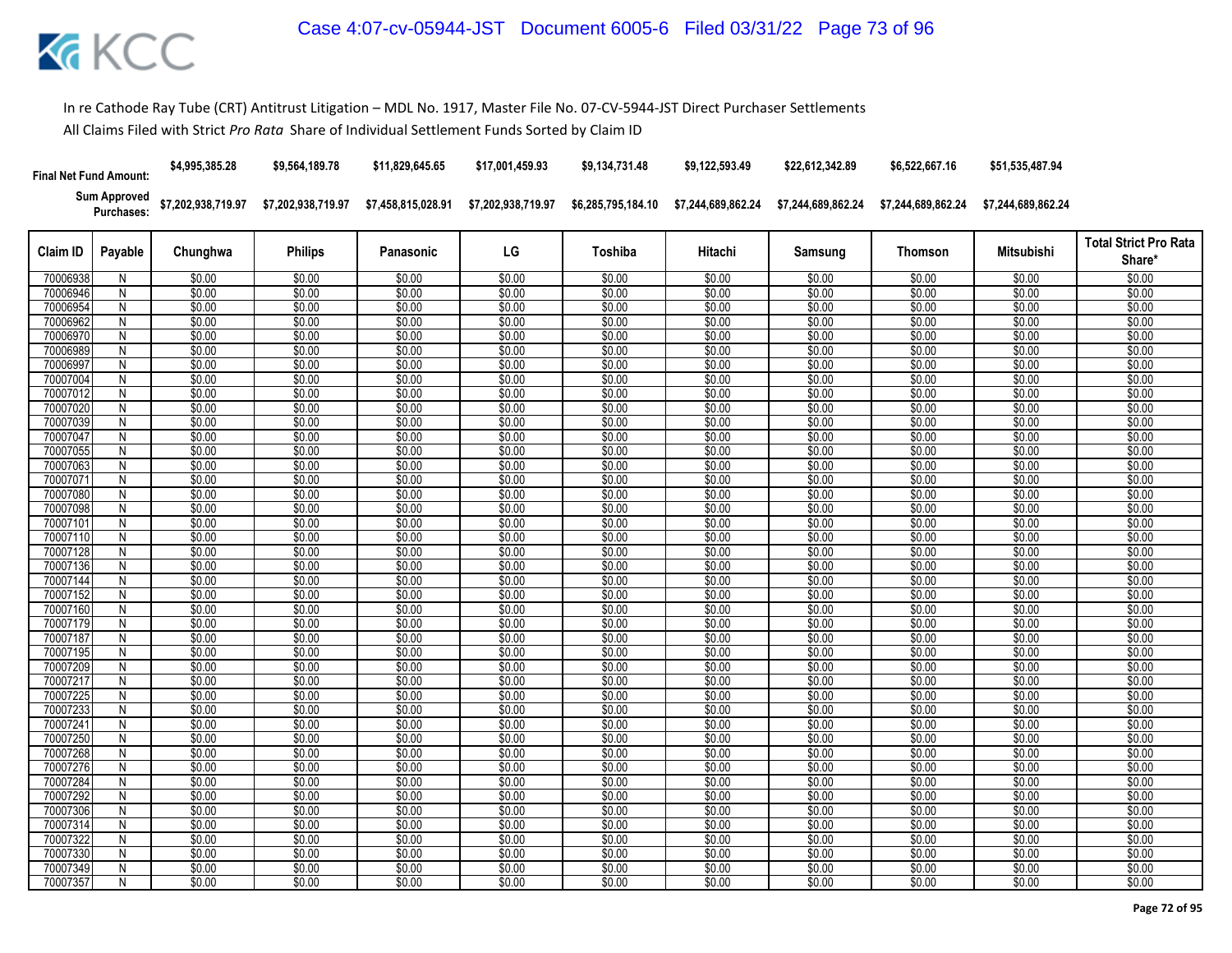| <b>Final Net Fund Amount:</b> | \$4,995,385.28     | \$9,564,189.78     | \$11.829.645.65    | \$17.001.459.93    | \$9.134.731.48     | \$9.122.593.49     | \$22.612.342.89    | \$6,522,667.16     | \$51,535,487.94    |
|-------------------------------|--------------------|--------------------|--------------------|--------------------|--------------------|--------------------|--------------------|--------------------|--------------------|
| Sum Approved<br>:Purchases    | \$7,202,938,719.97 | \$7,202,938,719.97 | \$7,458,815,028.91 | \$7,202,938,719.97 | \$6,285,795,184.10 | \$7.244.689.862.24 | \$7.244.689.862.24 | \$7.244.689.862.24 | \$7.244.689.862.24 |

|                      |                |                  |                  |                  |                  |                  |                  |                  |                  |                   | <b>Total Strict Pro Rata</b> |
|----------------------|----------------|------------------|------------------|------------------|------------------|------------------|------------------|------------------|------------------|-------------------|------------------------------|
| Claim ID             | Payable        | Chunghwa         | <b>Philips</b>   | Panasonic        | LG               | Toshiba          | Hitachi          | Samsung          | <b>Thomson</b>   | <b>Mitsubishi</b> | Share*                       |
| 70007365             | N              | \$0.00           | \$0.00           | \$0.00           | \$0.00           | \$0.00           | \$0.00           | \$0.00           | \$0.00           | \$0.00            | \$0.00                       |
| 70007373             | $\mathsf{N}$   | \$0.00           | \$0.00           | \$0.00           | \$0.00           | \$0.00           | \$0.00           | \$0.00           | \$0.00           | \$0.00            | \$0.00                       |
| 7000738              | N              | \$0.00           | \$0.00           | \$0.00           | \$0.00           | \$0.00           | \$0.00           | \$0.00           | \$0.00           | \$0.00            | \$0.00                       |
| 70007390             | Ñ              | \$0.00           | \$0.00           | \$0.00           | \$0.00           | \$0.00           | \$0.00           | \$0.00           | \$0.00           | \$0.00            | \$0.00                       |
| 70007403             | $\mathsf{N}$   | \$0.00           | \$0.00           | \$0.00           | \$0.00           | \$0.00           | \$0.00           | \$0.00           | \$0.00           | \$0.00            | \$0.00                       |
| 7000741              | Ñ              | \$0.00           | \$0.00           | \$0.00           | \$0.00           | \$0.00           | \$0.00           | \$0.00           | \$0.00           | \$0.00            | \$0.00                       |
| 70007420             | N              | \$0.00           | \$0.00           | \$0.00           | \$0.00           | \$0.00           | \$0.00           | \$0.00           | \$0.00           | \$0.00            | \$0.00                       |
| 70007438             | N              | \$0.00           | \$0.00           | \$0.00           | \$0.00           | \$0.00           | \$0.00           | \$0.00           | \$0.00           | \$0.00            | \$0.00                       |
| 70007446             | N              | \$0.00           | \$0.00           | \$0.00           | \$0.00           | \$0.00           | \$0.00           | \$0.00           | \$0.00           | \$0.00            | \$0.00                       |
| 70007454             | $\overline{N}$ | \$0.00           | \$0.00           | \$0.00           | \$0.00           | \$0.00           | \$0.00           | \$0.00           | \$0.00           | \$0.00            | \$0.00                       |
| 70007462             | ${\sf N}$      | \$0.00           | \$0.00           | \$0.00           | \$0.00           | \$0.00           | \$0.00           | \$0.00           | \$0.00           | \$0.00            | \$0.00                       |
| 70007470             | N              | \$0.00           | \$0.00           | \$0.00           | \$0.00           | \$0.00           | \$0.00           | \$0.00           | \$0.00           | \$0.00            | \$0.00                       |
| 70007489             | N              | \$0.00           | \$0.00           | \$0.00           | \$0.00           | \$0.00           | \$0.00           | \$0.00           | \$0.00           | \$0.00            | \$0.00                       |
| 70007497             | N              | \$0.00           | \$0.00           | \$0.00           | \$0.00           | \$0.00           | \$0.00           | \$0.00           | \$0.00           | \$0.00            | \$0.00                       |
| 70007500             | N              | \$0.00           | \$0.00           | \$0.00           | \$0.00           | \$0.00           | \$0.00           | \$0.00           | \$0.00           | \$0.00            | \$0.00                       |
| 70007519             | N              | \$0.00           | \$0.00           | \$0.00           | \$0.00           | \$0.00           | \$0.00           | \$0.00           | \$0.00           | \$0.00            | \$0.00                       |
| 70007527             | N              | \$0.00           | \$0.00           | \$0.00           | \$0.00           | \$0.00           | \$0.00           | \$0.00           | \$0.00           | \$0.00            | \$0.00                       |
| 70007535             | $\overline{N}$ | \$0.00           | \$0.00           | \$0.00           | \$0.00           | \$0.00           | \$0.00           | \$0.00           | \$0.00           | \$0.00            | \$0.00                       |
| 70007543             | N              | \$0.00           | \$0.00           | \$0.00           | \$0.00           | \$0.00           | \$0.00           | \$0.00           | \$0.00           | \$0.00            | \$0.00                       |
| 7000755              | N              | \$0.00           | \$0.00           | \$0.00           | \$0.00           | \$0.00           | \$0.00           | \$0.00           | \$0.00           | \$0.00            | \$0.00                       |
| 70007560             | $\overline{N}$ | \$0.00           | \$0.00           | \$0.00           | \$0.00           | \$0.00           | \$0.00           | \$0.00           | \$0.00           | \$0.00            | \$0.00                       |
| 70007578             | N              | \$0.00           | \$0.00           | \$0.00           | \$0.00           | \$0.00           | \$0.00           | \$0.00           | \$0.00           | \$0.00            | \$0.00                       |
| 70007586             | Ñ              | \$0.00           | \$0.00           | \$0.00           | \$0.00           | \$0.00           | \$0.00           | \$0.00           | \$0.00           | \$0.00            | \$0.00                       |
| 70007594             | N              | \$0.00           | \$0.00           | \$0.00           | \$0.00           | \$0.00           | \$0.00           | \$0.00           | \$0.00           | \$0.00            | \$0.00                       |
| 70007608             | N              | \$0.00           | \$0.00           | \$0.00           | \$0.00           | \$0.00           | \$0.00           | \$0.00           | \$0.00           | \$0.00            | \$0.00                       |
| 70007616             | N              | \$0.00           | \$0.00           | \$0.00           | \$0.00           | \$0.00           | \$0.00           | \$0.00           | \$0.00           | \$0.00            | \$0.00                       |
| 70007624             | ${\sf N}$      | \$0.00           | \$0.00           | \$0.00           | \$0.00           | \$0.00           | \$0.00           | \$0.00           | \$0.00           | \$0.00            | \$0.00                       |
| 70007632             | N              | \$0.00           | \$0.00           | \$0.00           | \$0.00           | \$0.00           | \$0.00           | \$0.00           | \$0.00           | \$0.00            | \$0.00                       |
| 70007640             | $\overline{N}$ | \$0.00           | \$0.00           | \$0.00<br>\$0.00 | \$0.00           | \$0.00           | \$0.00           | \$0.00           | \$0.00           | \$0.00            | \$0.00                       |
| 70007659<br>70007667 | N              | \$0.00<br>\$0.00 | \$0.00<br>\$0.00 | \$0.00           | \$0.00<br>\$0.00 | \$0.00<br>\$0.00 | \$0.00<br>\$0.00 | \$0.00<br>\$0.00 | \$0.00<br>\$0.00 | \$0.00<br>\$0.00  | \$0.00<br>\$0.00             |
| 70007675             | N<br>N         | \$0.00           | \$0.00           | \$0.00           | \$0.00           | \$0.00           | \$0.00           | \$0.00           | \$0.00           | \$0.00            | \$0.00                       |
| 70007683             | $\mathsf{N}$   | \$0.00           | \$0.00           | \$0.00           | \$0.00           | \$0.00           | \$0.00           | \$0.00           | \$0.00           | \$0.00            | \$0.00                       |
| 7000769              | N              | \$0.00           | \$0.00           | \$0.00           | \$0.00           | \$0.00           | \$0.00           | \$0.00           | \$0.00           | \$0.00            | \$0.00                       |
| 70007705             | N              | \$0.00           | \$0.00           | \$0.00           | \$0.00           | \$0.00           | \$0.00           | \$0.00           | \$0.00           | \$0.00            | \$0.00                       |
| 70007713             | N              | \$0.00           | \$0.00           | \$0.00           | \$0.00           | \$0.00           | \$0.00           | \$0.00           | \$0.00           | \$0.00            | \$0.00                       |
| 70007721             | $\overline{N}$ | \$0.00           | \$0.00           | \$0.00           | \$0.00           | \$0.00           | \$0.00           | \$0.00           | \$0.00           | \$0.00            | \$0.00                       |
| 70007730             | N              | \$0.00           | \$0.00           | \$0.00           | \$0.00           | \$0.00           | \$0.00           | \$0.00           | \$0.00           | \$0.00            | \$0.00                       |
| 70007748             | N              | \$0.00           | \$0.00           | \$0.00           | \$0.00           | \$0.00           | \$0.00           | \$0.00           | \$0.00           | \$0.00            | \$0.00                       |
| 70007756             | Ñ              | \$0.00           | \$0.00           | \$0.00           | \$0.00           | \$0.00           | \$0.00           | \$0.00           | \$0.00           | \$0.00            | \$0.00                       |
| 70007764             | N              | \$0.00           | \$0.00           | \$0.00           | \$0.00           | \$0.00           | \$0.00           | \$0.00           | \$0.00           | \$0.00            | \$0.00                       |
| 70007772             | N              | \$0.00           | \$0.00           | \$0.00           | \$0.00           | \$0.00           | \$0.00           | \$0.00           | \$0.00           | \$0.00            | \$0.00                       |
| 70007780             | N              | \$0.00           | \$0.00           | \$0.00           | \$0.00           | \$0.00           | \$0.00           | \$0.00           | \$0.00           | \$0.00            | \$0.00                       |
|                      |                |                  |                  |                  |                  |                  |                  |                  |                  |                   |                              |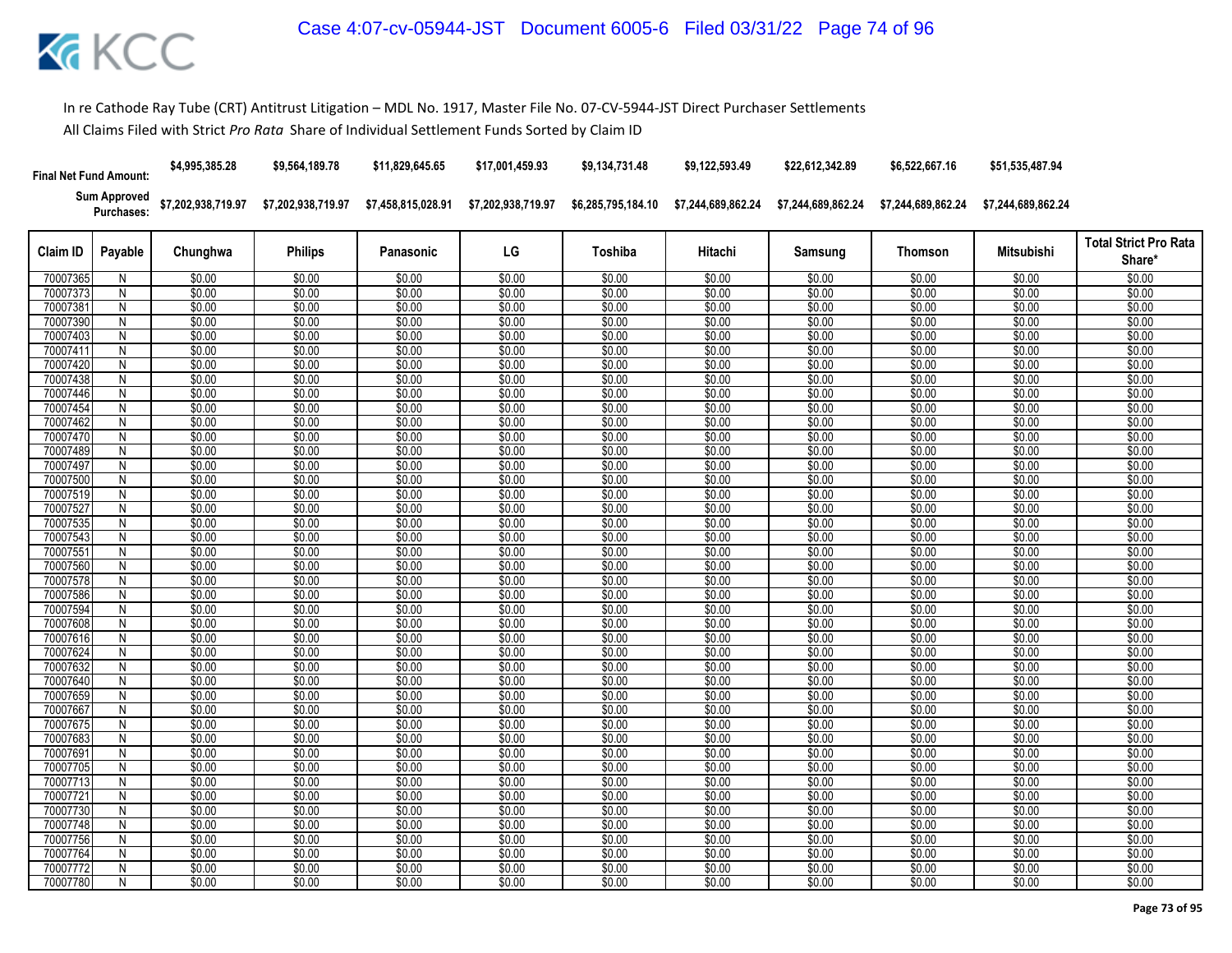| <b>Final Net Fund Amount:</b> | \$4,995,385.28     | \$9,564,189.78     | \$11.829.645.65    | \$17.001.459.93    | \$9.134.731.48     | \$9.122.593.49     | \$22.612.342.89    | \$6,522,667.16     | \$51,535,487.94    |
|-------------------------------|--------------------|--------------------|--------------------|--------------------|--------------------|--------------------|--------------------|--------------------|--------------------|
| Sum Approved<br>:Purchases    | \$7,202,938,719.97 | \$7,202,938,719.97 | \$7,458,815,028.91 | \$7,202,938,719.97 | \$6,285,795,184.10 | \$7.244.689.862.24 | \$7.244.689.862.24 | \$7.244.689.862.24 | \$7.244.689.862.24 |

| <b>Philips</b><br>LG<br><b>Mitsubishi</b><br>Claim ID<br>Payable<br>Chunghwa<br>Toshiba<br>Hitachi<br>Panasonic<br>Samsung<br><b>Thomson</b><br>\$0.00<br>\$0.00<br>70007799<br>\$0.00<br>\$0.00<br>\$0.00<br>\$0.00<br>\$0.00<br>\$0.00<br>\$0.00<br>N<br>\$0.00<br>\$0.00<br>\$0.00<br>\$0.00<br>\$0.00<br>\$0.00<br>\$0.00<br>\$0.00<br>\$0.00<br>70007802<br>N<br>70007810<br>\$0.00<br>\$0.00<br>\$0.00<br>\$0.00<br>\$0.00<br>\$0.00<br>\$0.00<br>\$0.00<br>\$0.00<br>N<br>\$0.00<br>\$0.00<br>\$0.00<br>\$0.00<br>\$0.00<br>70007829<br>\$0.00<br>\$0.00<br>\$0.00<br>\$0.00<br>N<br>\$0.00<br>\$0.00<br>\$0.00<br>\$0.00<br>\$0.00<br>\$0.00<br>\$0.00<br>\$0.00<br>\$0.00<br>70007837<br>N<br>\$0.00<br>\$0.00<br>\$0.00<br>\$0.00<br>\$0.00<br>\$0.00<br>\$0.00<br>\$0.00<br>\$0.00<br>70007845<br>N<br>\$0.00<br>\$0.00<br>\$0.00<br>\$0.00<br>\$0.00<br>\$0.00<br>\$0.00<br>\$0.00<br>\$0.00<br>70007853<br>N<br>\$0.00<br>\$0.00<br>\$0.00<br>\$0.00<br>\$0.00<br>7000786<br>N<br>\$0.00<br>\$0.00<br>\$0.00<br>\$0.00<br>\$0.00<br>\$0.00<br>\$0.00<br>\$0.00<br>70007870<br>\$0.00<br>\$0.00<br>\$0.00<br>\$0.00<br>\$0.00<br>N<br>$\overline{N}$<br>\$0.00<br>\$0.00<br>\$0.00<br>\$0.00<br>\$0.00<br>\$0.00<br>\$0.00<br>\$0.00<br>\$0.00<br>70007888<br>\$0.00<br>\$0.00<br>\$0.00<br>\$0.00<br>\$0.00<br>\$0.00<br>\$0.00<br>70007896<br>N<br>\$0.00<br>\$0.00 | Share*<br>\$0.00<br>\$0.00<br>\$0.00<br>\$0.00<br>\$0.00<br>\$0.00<br>\$0.00<br>\$0.00 |
|-----------------------------------------------------------------------------------------------------------------------------------------------------------------------------------------------------------------------------------------------------------------------------------------------------------------------------------------------------------------------------------------------------------------------------------------------------------------------------------------------------------------------------------------------------------------------------------------------------------------------------------------------------------------------------------------------------------------------------------------------------------------------------------------------------------------------------------------------------------------------------------------------------------------------------------------------------------------------------------------------------------------------------------------------------------------------------------------------------------------------------------------------------------------------------------------------------------------------------------------------------------------------------------------------------------------------------------------------------------------------------------|----------------------------------------------------------------------------------------|
|                                                                                                                                                                                                                                                                                                                                                                                                                                                                                                                                                                                                                                                                                                                                                                                                                                                                                                                                                                                                                                                                                                                                                                                                                                                                                                                                                                                   |                                                                                        |
|                                                                                                                                                                                                                                                                                                                                                                                                                                                                                                                                                                                                                                                                                                                                                                                                                                                                                                                                                                                                                                                                                                                                                                                                                                                                                                                                                                                   |                                                                                        |
|                                                                                                                                                                                                                                                                                                                                                                                                                                                                                                                                                                                                                                                                                                                                                                                                                                                                                                                                                                                                                                                                                                                                                                                                                                                                                                                                                                                   |                                                                                        |
|                                                                                                                                                                                                                                                                                                                                                                                                                                                                                                                                                                                                                                                                                                                                                                                                                                                                                                                                                                                                                                                                                                                                                                                                                                                                                                                                                                                   |                                                                                        |
|                                                                                                                                                                                                                                                                                                                                                                                                                                                                                                                                                                                                                                                                                                                                                                                                                                                                                                                                                                                                                                                                                                                                                                                                                                                                                                                                                                                   |                                                                                        |
|                                                                                                                                                                                                                                                                                                                                                                                                                                                                                                                                                                                                                                                                                                                                                                                                                                                                                                                                                                                                                                                                                                                                                                                                                                                                                                                                                                                   |                                                                                        |
|                                                                                                                                                                                                                                                                                                                                                                                                                                                                                                                                                                                                                                                                                                                                                                                                                                                                                                                                                                                                                                                                                                                                                                                                                                                                                                                                                                                   |                                                                                        |
|                                                                                                                                                                                                                                                                                                                                                                                                                                                                                                                                                                                                                                                                                                                                                                                                                                                                                                                                                                                                                                                                                                                                                                                                                                                                                                                                                                                   |                                                                                        |
|                                                                                                                                                                                                                                                                                                                                                                                                                                                                                                                                                                                                                                                                                                                                                                                                                                                                                                                                                                                                                                                                                                                                                                                                                                                                                                                                                                                   |                                                                                        |
|                                                                                                                                                                                                                                                                                                                                                                                                                                                                                                                                                                                                                                                                                                                                                                                                                                                                                                                                                                                                                                                                                                                                                                                                                                                                                                                                                                                   | \$0.00                                                                                 |
|                                                                                                                                                                                                                                                                                                                                                                                                                                                                                                                                                                                                                                                                                                                                                                                                                                                                                                                                                                                                                                                                                                                                                                                                                                                                                                                                                                                   | \$0.00                                                                                 |
|                                                                                                                                                                                                                                                                                                                                                                                                                                                                                                                                                                                                                                                                                                                                                                                                                                                                                                                                                                                                                                                                                                                                                                                                                                                                                                                                                                                   | \$0.00                                                                                 |
| \$0.00<br>\$0.00<br>\$0.00<br>\$0.00<br>\$0.00<br>\$0.00<br>\$0.00<br>\$0.00<br>\$0.00<br>70007900<br>N                                                                                                                                                                                                                                                                                                                                                                                                                                                                                                                                                                                                                                                                                                                                                                                                                                                                                                                                                                                                                                                                                                                                                                                                                                                                           | \$0.00                                                                                 |
| \$0.00<br>\$0.00<br>\$0.00<br>70007918<br>\$0.00<br>\$0.00<br>\$0.00<br>\$0.00<br>\$0.00<br>\$0.00<br>N                                                                                                                                                                                                                                                                                                                                                                                                                                                                                                                                                                                                                                                                                                                                                                                                                                                                                                                                                                                                                                                                                                                                                                                                                                                                           | \$0.00                                                                                 |
| \$0.00<br>\$0.00<br>\$0.00<br>\$0.00<br>\$0.00<br>\$0.00<br>\$0.00<br>\$0.00<br>70007926<br>N<br>\$0.00                                                                                                                                                                                                                                                                                                                                                                                                                                                                                                                                                                                                                                                                                                                                                                                                                                                                                                                                                                                                                                                                                                                                                                                                                                                                           | \$0.00                                                                                 |
| \$0.00<br>\$0.00<br>\$0.00<br>\$0.00<br>\$0.00<br>\$0.00<br>\$0.00<br>\$0.00<br>\$0.00<br>70007934<br>N                                                                                                                                                                                                                                                                                                                                                                                                                                                                                                                                                                                                                                                                                                                                                                                                                                                                                                                                                                                                                                                                                                                                                                                                                                                                           | \$0.00                                                                                 |
| \$0.00<br>\$0.00<br>70007942<br>\$0.00<br>\$0.00<br>\$0.00<br>\$0.00<br>\$0.00<br>\$0.00<br>\$0.00<br>N                                                                                                                                                                                                                                                                                                                                                                                                                                                                                                                                                                                                                                                                                                                                                                                                                                                                                                                                                                                                                                                                                                                                                                                                                                                                           | \$0.00                                                                                 |
| \$0.00<br>\$0.00<br>\$0.00<br>\$0.00<br>\$0.00<br>\$0.00<br>\$0.00<br>\$0.00<br>\$0.00<br>70007950<br>N                                                                                                                                                                                                                                                                                                                                                                                                                                                                                                                                                                                                                                                                                                                                                                                                                                                                                                                                                                                                                                                                                                                                                                                                                                                                           | \$0.00                                                                                 |
| $\overline{N}$<br>\$0.00<br>\$0.00<br>\$0.00<br>\$0.00<br>\$0.00<br>\$0.00<br>\$0.00<br>\$0.00<br>\$0.00<br>70007969                                                                                                                                                                                                                                                                                                                                                                                                                                                                                                                                                                                                                                                                                                                                                                                                                                                                                                                                                                                                                                                                                                                                                                                                                                                              | \$0.00                                                                                 |
| \$0.00<br>\$0.00<br>\$0.00<br>\$0.00<br>\$0.00<br>\$0.00<br>\$0.00<br>\$0.00<br>\$0.00<br>70007977<br>N                                                                                                                                                                                                                                                                                                                                                                                                                                                                                                                                                                                                                                                                                                                                                                                                                                                                                                                                                                                                                                                                                                                                                                                                                                                                           | \$0.00                                                                                 |
| \$0.00<br>\$0.00<br>\$0.00<br>\$0.00<br>\$0.00<br>\$0.00<br>\$0.00<br>70007985<br>N<br>\$0.00<br>\$0.00                                                                                                                                                                                                                                                                                                                                                                                                                                                                                                                                                                                                                                                                                                                                                                                                                                                                                                                                                                                                                                                                                                                                                                                                                                                                           | \$0.00                                                                                 |
| \$0.00<br>\$0.00<br>\$0.00<br>\$0.00<br>\$0.00<br>\$0.00<br>\$0.00<br>70007993<br>\$0.00<br>\$0.00<br>N                                                                                                                                                                                                                                                                                                                                                                                                                                                                                                                                                                                                                                                                                                                                                                                                                                                                                                                                                                                                                                                                                                                                                                                                                                                                           | \$0.00                                                                                 |
| \$0.00<br>\$0.00<br>\$0.00<br>\$0.00<br>\$0.00<br>\$0.00<br>\$0.00<br>70008000<br>N<br>\$0.00<br>\$0.00                                                                                                                                                                                                                                                                                                                                                                                                                                                                                                                                                                                                                                                                                                                                                                                                                                                                                                                                                                                                                                                                                                                                                                                                                                                                           | \$0.00                                                                                 |
| \$0.00<br>\$0.00<br>\$0.00<br>\$0.00<br>\$0.00<br>\$0.00<br>Ñ<br>\$0.00<br>\$0.00<br>\$0.00<br>70008019                                                                                                                                                                                                                                                                                                                                                                                                                                                                                                                                                                                                                                                                                                                                                                                                                                                                                                                                                                                                                                                                                                                                                                                                                                                                           | \$0.00                                                                                 |
| \$0.00<br>\$0.00<br>\$0.00<br>\$0.00<br>\$0.00<br>\$0.00<br>\$0.00<br>\$0.00<br>\$0.00<br>70008027<br>N                                                                                                                                                                                                                                                                                                                                                                                                                                                                                                                                                                                                                                                                                                                                                                                                                                                                                                                                                                                                                                                                                                                                                                                                                                                                           | \$0.00                                                                                 |
| \$0.00<br>\$0.00<br>\$0.00<br>\$0.00<br>\$0.00<br>\$0.00<br>\$0.00<br>\$0.00<br>\$0.00<br>70008035<br>N                                                                                                                                                                                                                                                                                                                                                                                                                                                                                                                                                                                                                                                                                                                                                                                                                                                                                                                                                                                                                                                                                                                                                                                                                                                                           | \$0.00                                                                                 |
| \$0.00<br>$\overline{N}$<br>\$0.00<br>\$0.00<br>\$0.00<br>\$0.00<br>\$0.00<br>\$0.00<br>\$0.00<br>\$0.00<br>7000804                                                                                                                                                                                                                                                                                                                                                                                                                                                                                                                                                                                                                                                                                                                                                                                                                                                                                                                                                                                                                                                                                                                                                                                                                                                               | \$0.00                                                                                 |
| \$0.00<br>\$0.00<br>\$0.00<br>\$0.00<br>\$0.00<br>\$0.00<br>\$0.00<br>\$0.00<br>\$0.00<br>7000805<br>N                                                                                                                                                                                                                                                                                                                                                                                                                                                                                                                                                                                                                                                                                                                                                                                                                                                                                                                                                                                                                                                                                                                                                                                                                                                                            | \$0.00                                                                                 |
| \$0.00<br>\$0.00<br>\$0.00<br>\$0.00<br>\$0.00<br>\$0.00<br>\$0.00<br>\$0.00<br>\$0.00<br>70008060<br>N                                                                                                                                                                                                                                                                                                                                                                                                                                                                                                                                                                                                                                                                                                                                                                                                                                                                                                                                                                                                                                                                                                                                                                                                                                                                           | \$0.00                                                                                 |
| \$0.00<br>\$0.00<br>\$0.00<br>\$0.00<br>\$0.00<br>\$0.00<br>N<br>\$0.00<br>\$0.00<br>\$0.00<br>70008078<br>\$0.00<br>\$0.00<br>70008086                                                                                                                                                                                                                                                                                                                                                                                                                                                                                                                                                                                                                                                                                                                                                                                                                                                                                                                                                                                                                                                                                                                                                                                                                                           | \$0.00                                                                                 |
| \$0.00<br>\$0.00<br>\$0.00<br>\$0.00<br>\$0.00<br>\$0.00<br>\$0.00<br>N<br>\$0.00<br>\$0.00<br>\$0.00<br>\$0.00<br>\$0.00<br>\$0.00<br>\$0.00<br>\$0.00<br>N<br>\$0.00<br>70008094                                                                                                                                                                                                                                                                                                                                                                                                                                                                                                                                                                                                                                                                                                                                                                                                                                                                                                                                                                                                                                                                                                                                                                                                | \$0.00<br>\$0.00                                                                       |
| \$0.00<br>\$0.00<br>\$0.00<br>\$0.00<br>\$0.00<br>\$0.00<br>\$0.00<br>\$0.00<br>\$0.00<br>70008108<br>N                                                                                                                                                                                                                                                                                                                                                                                                                                                                                                                                                                                                                                                                                                                                                                                                                                                                                                                                                                                                                                                                                                                                                                                                                                                                           | \$0.00                                                                                 |
| \$0.00<br>\$0.00<br>\$0.00<br>\$0.00<br>\$0.00<br>\$0.00<br>\$0.00<br>\$0.00<br>70008116<br>N<br>\$0.00                                                                                                                                                                                                                                                                                                                                                                                                                                                                                                                                                                                                                                                                                                                                                                                                                                                                                                                                                                                                                                                                                                                                                                                                                                                                           | \$0.00                                                                                 |
| \$0.00<br>\$0.00<br>\$0.00<br>\$0.00<br>\$0.00<br>\$0.00<br>\$0.00<br>\$0.00<br>\$0.00<br>70008124<br>N                                                                                                                                                                                                                                                                                                                                                                                                                                                                                                                                                                                                                                                                                                                                                                                                                                                                                                                                                                                                                                                                                                                                                                                                                                                                           | \$0.00                                                                                 |
| \$0.00<br>\$0.00<br>\$0.00<br>\$0.00<br>\$0.00<br>\$0.00<br>\$0.00<br>\$0.00<br>\$0.00<br>70008132<br>N                                                                                                                                                                                                                                                                                                                                                                                                                                                                                                                                                                                                                                                                                                                                                                                                                                                                                                                                                                                                                                                                                                                                                                                                                                                                           | \$0.00                                                                                 |
| \$0.00<br>\$0.00<br>\$0.00<br>70008140<br>\$0.00<br>\$0.00<br>\$0.00<br>\$0.00<br>\$0.00<br>\$0.00<br>N                                                                                                                                                                                                                                                                                                                                                                                                                                                                                                                                                                                                                                                                                                                                                                                                                                                                                                                                                                                                                                                                                                                                                                                                                                                                           | \$0.00                                                                                 |
| $\overline{N}$<br>\$0.00<br>\$0.00<br>\$0.00<br>\$0.00<br>\$0.00<br>\$0.00<br>\$0.00<br>\$0.00<br>\$0.00<br>70008159                                                                                                                                                                                                                                                                                                                                                                                                                                                                                                                                                                                                                                                                                                                                                                                                                                                                                                                                                                                                                                                                                                                                                                                                                                                              | \$0.00                                                                                 |
| \$0.00<br>\$0.00<br>\$0.00<br>\$0.00<br>\$0.00<br>\$0.00<br>\$0.00<br>\$0.00<br>\$0.00<br>70008167<br>N                                                                                                                                                                                                                                                                                                                                                                                                                                                                                                                                                                                                                                                                                                                                                                                                                                                                                                                                                                                                                                                                                                                                                                                                                                                                           | \$0.00                                                                                 |
| \$0.00<br>\$0.00<br>\$0.00<br>\$0.00<br>\$0.00<br>\$0.00<br>\$0.00<br>\$0.00<br>\$0.00<br>70008175<br>N                                                                                                                                                                                                                                                                                                                                                                                                                                                                                                                                                                                                                                                                                                                                                                                                                                                                                                                                                                                                                                                                                                                                                                                                                                                                           | \$0.00                                                                                 |
| \$0.00<br>\$0.00<br>\$0.00<br>\$0.00<br>\$0.00<br>\$0.00<br>\$0.00<br>\$0.00<br>\$0.00<br>70008183<br>N                                                                                                                                                                                                                                                                                                                                                                                                                                                                                                                                                                                                                                                                                                                                                                                                                                                                                                                                                                                                                                                                                                                                                                                                                                                                           | \$0.00                                                                                 |
| \$0.00<br>\$0.00<br>\$0.00<br>\$0.00<br>70008191<br>N<br>\$0.00<br>\$0.00<br>\$0.00<br>\$0.00<br>\$0.00                                                                                                                                                                                                                                                                                                                                                                                                                                                                                                                                                                                                                                                                                                                                                                                                                                                                                                                                                                                                                                                                                                                                                                                                                                                                           | \$0.00                                                                                 |
| \$0.00<br>\$0.00<br>\$0.00<br>\$0.00<br>\$0.00<br>\$0.00<br>\$0.00<br>N<br>\$0.00<br>\$0.00<br>70008205                                                                                                                                                                                                                                                                                                                                                                                                                                                                                                                                                                                                                                                                                                                                                                                                                                                                                                                                                                                                                                                                                                                                                                                                                                                                           | \$0.00                                                                                 |
| \$0.00<br>\$0.00<br>\$0.00<br>Ñ<br>\$0.00<br>\$0.00<br>\$0.00<br>\$0.00<br>\$0.00<br>\$0.00<br>70008213                                                                                                                                                                                                                                                                                                                                                                                                                                                                                                                                                                                                                                                                                                                                                                                                                                                                                                                                                                                                                                                                                                                                                                                                                                                                           | \$0.00                                                                                 |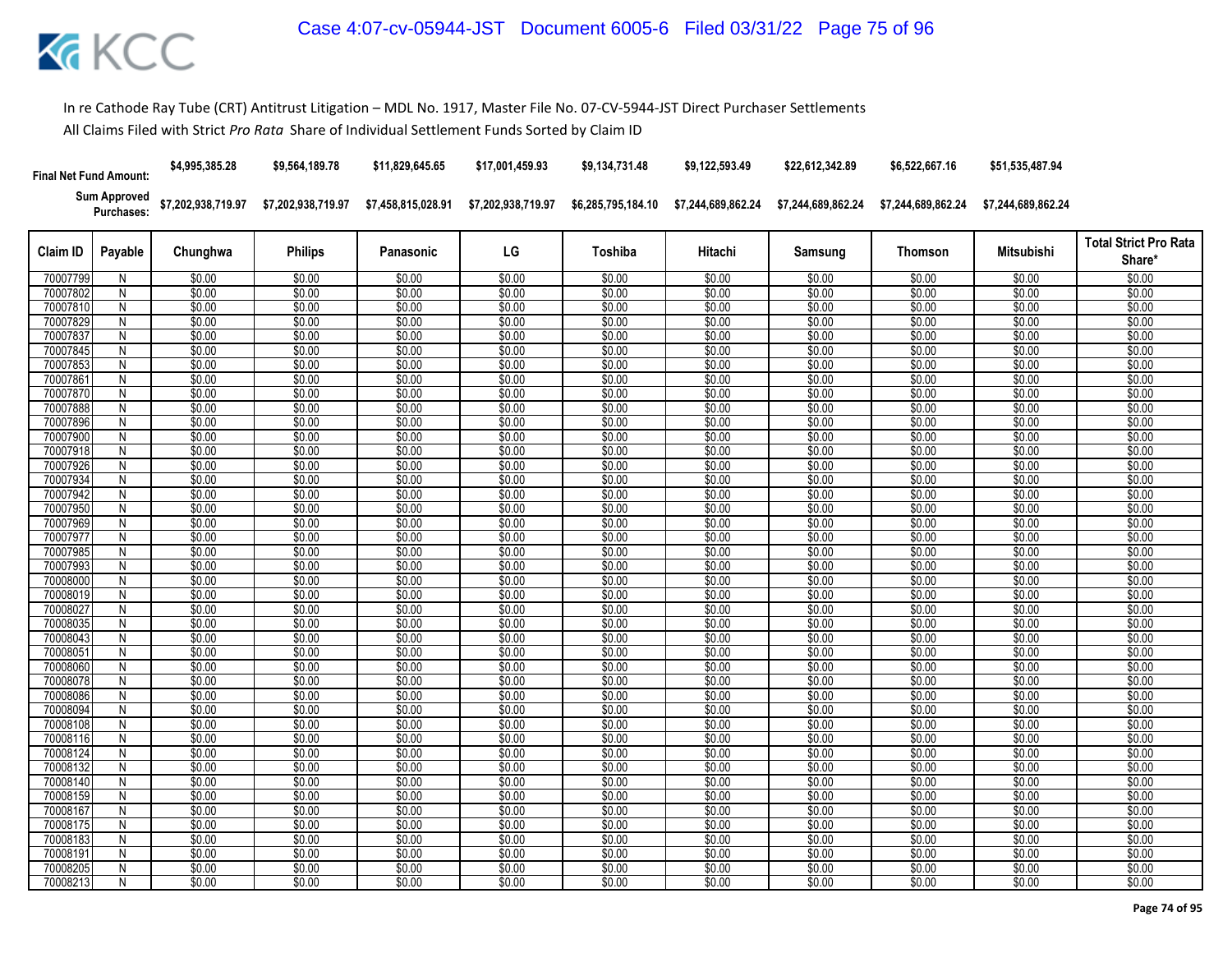| <b>Final Net Fund Amount:</b> | \$4,995,385.28     | \$9,564,189.78     | \$11,829,645,65    | \$17.001.459.93    | \$9.134.731.48     | \$9.122.593.49     | \$22,612,342.89    | \$6,522,667.16     | \$51,535,487.94    |
|-------------------------------|--------------------|--------------------|--------------------|--------------------|--------------------|--------------------|--------------------|--------------------|--------------------|
| Sum Approved<br>:Purchases    | \$7,202,938,719.97 | \$7.202.938.719.97 | \$7,458,815,028.91 | \$7.202.938.719.97 | \$6,285,795,184.10 | \$7.244.689.862.24 | \$7.244.689.862.24 | \$7.244.689.862.24 | \$7.244.689.862.24 |

|                      |                                |                      |                       |                       |                       |                       |                       |                       |                      |                       | <b>Total Strict Pro Rata</b> |
|----------------------|--------------------------------|----------------------|-----------------------|-----------------------|-----------------------|-----------------------|-----------------------|-----------------------|----------------------|-----------------------|------------------------------|
| Claim ID             | Payable                        | Chunghwa             | <b>Philips</b>        | Panasonic             | LG                    | Toshiba               | Hitachi               | Samsung               | Thomson              | <b>Mitsubishi</b>     | Share*                       |
| 7000822              | N                              | \$0.00               | \$0.00                | \$0.00                | \$0.00                | \$0.00                | \$0.00                | \$0.00                | \$0.00               | \$0.00                | \$0.00                       |
| 70008230             | $\mathsf{N}$                   | \$0.00               | \$0.00                | \$0.00                | \$0.00                | \$0.00                | \$0.00                | \$0.00                | \$0.00               | \$0.00                | \$0.00                       |
| 70008248             | N                              | \$0.00               | \$0.00                | \$0.00                | \$0.00                | \$0.00                | \$0.00                | \$0.00                | \$0.00               | \$0.00                | \$0.00                       |
| 70008256             | N                              | \$0.00               | \$0.00                | \$0.00                | \$0.00                | \$0.00                | \$0.00                | \$0.00                | \$0.00               | \$0.00                | \$0.00                       |
| 70008264             | N                              | \$0.00               | \$0.00                | \$0.00                | \$0.00                | \$0.00                | \$0.00                | \$0.00                | \$0.00               | \$0.00                | \$0.00                       |
| 70008272             | N                              | \$0.00               | \$0.00                | \$0.00                | \$0.00                | \$0.00                | \$0.00                | \$0.00                | \$0.00               | \$0.00                | \$0.00                       |
| 70008280             | N                              | \$0.00               | \$0.00                | \$0.00                | \$0.00                | \$0.00                | \$0.00                | \$0.00                | \$0.00               | \$0.00                | \$0.00                       |
| 70008299             | N                              | \$0.00               | \$0.00                | \$0.00                | \$0.00                | \$0.00                | \$0.00                | \$0.00                | \$0.00               | \$0.00                | \$0.00                       |
| 70008302             | N                              | \$0.00               | \$0.00                | \$0.00                | \$0.00                | \$0.00                | \$0.00                | \$0.00                | \$0.00               | \$0.00                | \$0.00                       |
| 70008310             | $\overline{N}$                 | \$0.00               | \$0.00                | \$0.00                | \$0.00                | \$0.00                | \$0.00                | \$0.00                | \$0.00               | \$0.00                | \$0.00                       |
| 70008329             | $\checkmark$                   | \$10,402.81          | \$19,917.27           | \$23,789.93           | \$35,405.26           | \$21,798.51           | \$18,888.17           | \$46,818.45           | \$13,505.06          | \$106,703.30          | \$297,228.75                 |
| 70008337             | N                              | \$0.00               | \$0.00                | \$0.00                | \$0.00                | \$0.00                | \$0.00                | \$0.00                | \$0.00               | \$0.00                | \$0.00                       |
| 70008345             | N                              | \$0.00               | \$0.00                | \$0.00                | \$0.00                | \$0.00                | \$0.00                | \$0.00                | \$0.00               | \$0.00                | \$0.00                       |
| 70008353             | N                              | \$0.00               | \$0.00                | \$0.00                | \$0.00                | \$0.00                | \$0.00                | \$0.00                | \$0.00               | \$0.00                | \$0.00                       |
| 7000836              | N                              | \$0.00               | \$0.00                | \$0.00                | \$0.00                | \$0.00                | \$0.00                | \$0.00                | \$0.00               | \$0.00                | \$0.00                       |
| 70008370             | N                              | \$0.00               | \$0.00                | \$0.00                | \$0.00                | \$0.00                | \$0.00                | \$0.00                | \$0.00               | \$0.00                | \$0.00                       |
| 70008388             | N                              | \$0.00               | \$0.00                | \$0.00                | \$0.00                | \$0.00                | \$0.00                | \$0.00                | \$0.00               | \$0.00                | \$0.00                       |
| 70008396             | $\overline{N}$                 | \$0.00               | \$0.00                | \$0.00                | \$0.00                | \$0.00                | \$0.00                | \$0.00                | \$0.00               | \$0.00                | \$0.00                       |
| 70008400             | N                              | \$0.00               | \$0.00                | \$0.00                | \$0.00                | \$0.00                | \$0.00                | \$0.00                | \$0.00               | \$0.00                | \$0.00                       |
| 70008418             | N                              | \$0.00               | \$0.00                | \$0.00                | \$0.00                | \$0.00                | \$0.00                | \$0.00                | \$0.00               | \$0.00                | \$0.00                       |
| 70008426             | Ñ                              | \$0.00               | \$0.00                | \$0.00                | \$0.00                | \$0.00                | \$0.00                | \$0.00                | \$0.00               | \$0.00                | \$0.00                       |
| 70008434             | N                              | \$0.00               | \$0.00                | \$0.00                | \$0.00                | \$0.00                | \$0.00                | \$0.00                | \$0.00               | \$0.00                | \$0.00                       |
| 70008442             | Ñ                              | \$0.00               | \$0.00                | \$0.00                | \$0.00                | \$0.00                | \$0.00                | \$0.00                | \$0.00               | \$0.00                | \$0.00                       |
| 70008450             | N                              | \$0.00               | \$0.00                | \$0.00                | \$0.00                | \$0.00                | \$0.00                | \$0.00                | \$0.00               | \$0.00                | \$0.00                       |
| 70008469             | N                              | \$0.00               | \$0.00<br>\$0.00      | \$0.00<br>\$0.00      | \$0.00<br>\$0.00      | \$0.00                | \$0.00<br>\$0.00      | \$0.00<br>\$0.00      | \$0.00               | \$0.00<br>\$0.00      | \$0.00<br>\$0.00             |
| 70008477             | $\overline{N}$<br>$\checkmark$ | \$0.00               |                       |                       |                       | \$0.00                |                       |                       | \$0.00               |                       |                              |
| 70008485<br>70008493 | N                              | \$7,277.83<br>\$0.00 | \$13,934.18<br>\$0.00 | \$16,643.50<br>\$0.00 | \$24,769.62<br>\$0.00 | \$15,250.30<br>\$0.00 | \$13,214.21<br>\$0.00 | \$32,754.32<br>\$0.00 | \$9,448.18<br>\$0.00 | \$74,649.93<br>\$0.00 | \$207,942.07                 |
| 70008507             | N                              | \$0.00               | \$0.00                | \$0.00                | \$0.00                | \$0.00                | \$0.00                | \$0.00                | \$0.00               | \$0.00                | \$0.00<br>\$0.00             |
| 70008515             | N                              | \$0.00               | \$0.00                | \$0.00                | \$0.00                | \$0.00                | \$0.00                | \$0.00                | \$0.00               | \$0.00                | \$0.00                       |
| 70008523             | γ                              | \$44.50              | \$85.20               | \$101.77              | \$151.46              | \$93.25               | \$80.80               | \$200.28              | \$57.77              | \$456.46              | \$1,271.50                   |
| 7000853              | N                              | \$0.00               | \$0.00                | \$0.00                | \$0.00                | \$0.00                | \$0.00                | \$0.00                | \$0.00               | \$0.00                | \$0.00                       |
| 70008540             | N                              | \$0.00               | \$0.00                | \$0.00                | \$0.00                | \$0.00                | \$0.00                | \$0.00                | \$0.00               | \$0.00                | \$0.00                       |
| 70008558             | V                              | \$1.70               | \$3.25                | \$3.88                | \$5.77                | \$3.55                | \$3.08                | \$7.64                | \$2.20               | \$17.40               | \$48.47                      |
| 70008566             | N                              | \$0.00               | \$0.00                | \$0.00                | \$0.00                | \$0.00                | \$0.00                | \$0.00                | \$0.00               | \$0.00                | \$0.00                       |
| 70008574             | N                              | \$0.00               | \$0.00                | \$0.00                | \$0.00                | \$0.00                | \$0.00                | \$0.00                | \$0.00               | \$0.00                | \$0.00                       |
| 70008582             | $\overline{N}$                 | \$0.00               | \$0.00                | \$0.00                | \$0.00                | \$0.00                | \$0.00                | \$0.00                | \$0.00               | \$0.00                | \$0.00                       |
| 70008590             | N                              | \$0.00               | \$0.00                | \$0.00                | \$0.00                | \$0.00                | \$0.00                | \$0.00                | \$0.00               | \$0.00                | \$0.00                       |
| 70008604             | N                              | \$0.00               | \$0.00                | \$0.00                | \$0.00                | \$0.00                | \$0.00                | \$0.00                | \$0.00               | \$0.00                | \$0.00                       |
| 70008612             | N                              | \$0.00               | \$0.00                | \$0.00                | \$0.00                | \$0.00                | \$0.00                | \$0.00                | \$0.00               | \$0.00                | \$0.00                       |
| 70008620             | N                              | \$0.00               | \$0.00                | \$0.00                | \$0.00                | \$0.00                | \$0.00                | \$0.00                | \$0.00               | \$0.00                | \$0.00                       |
| 70008639             | N                              | \$0.00               | \$0.00                | \$0.00                | \$0.00                | \$0.00                | \$0.00                | \$0.00                | \$0.00               | \$0.00                | \$0.00                       |
| 70008647             | Ñ                              | \$0.00               | \$0.00                | \$0.00                | \$0.00                | \$0.00                | \$0.00                | \$0.00                | \$0.00               | \$0.00                | \$0.00                       |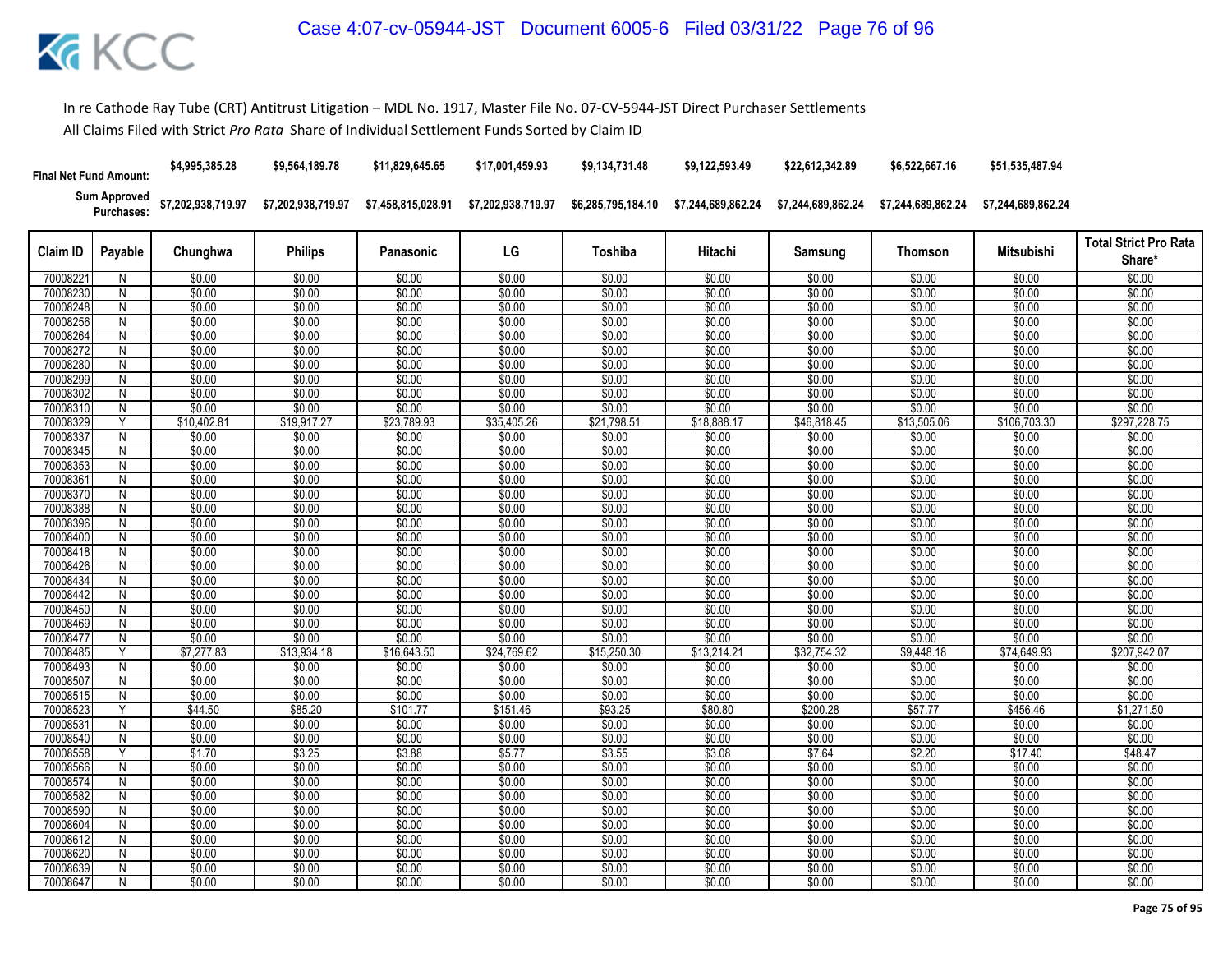| <b>Final Net Fund Amount:</b> | \$4,995,385.28     | \$9,564,189.78     | \$11.829.645.65    | \$17.001.459.93    | \$9.134.731.48     | \$9.122.593.49     | \$22.612.342.89    | \$6,522,667.16     | \$51,535,487.94    |
|-------------------------------|--------------------|--------------------|--------------------|--------------------|--------------------|--------------------|--------------------|--------------------|--------------------|
| Sum Approved<br>:Purchases    | \$7,202,938,719.97 | \$7,202,938,719.97 | \$7,458,815,028.91 | \$7,202,938,719.97 | \$6,285,795,184.10 | \$7.244.689.862.24 | \$7.244.689.862.24 | \$7.244.689.862.24 | \$7.244.689.862.24 |

| Share*<br>\$0.00<br>\$0.00 |
|----------------------------|
|                            |
|                            |
|                            |
| \$0.00                     |
| \$0.00                     |
| \$0.00                     |
| \$0.00                     |
| \$0.00                     |
| \$0.00                     |
| \$0.00                     |
| \$0.00                     |
| \$0.00                     |
| \$0.00                     |
| \$0.00                     |
| \$0.00                     |
| \$0.00                     |
| \$0.00                     |
| \$0.00                     |
| \$0.00                     |
| \$0.00                     |
| \$0.00                     |
| \$0.00                     |
| \$0.00                     |
| \$0.00                     |
| \$0.00                     |
| \$0.00                     |
| \$0.00                     |
| \$0.00                     |
| \$0.00                     |
| \$0.00                     |
| \$0.00<br>\$0.00           |
| \$0.00                     |
| \$0.00                     |
| \$0.00                     |
| \$0.00                     |
| \$0.00                     |
| \$0.00                     |
| \$0.00                     |
| \$0.00                     |
| \$0.00                     |
| \$0.00                     |
| \$0.00                     |
| \$0.00                     |
|                            |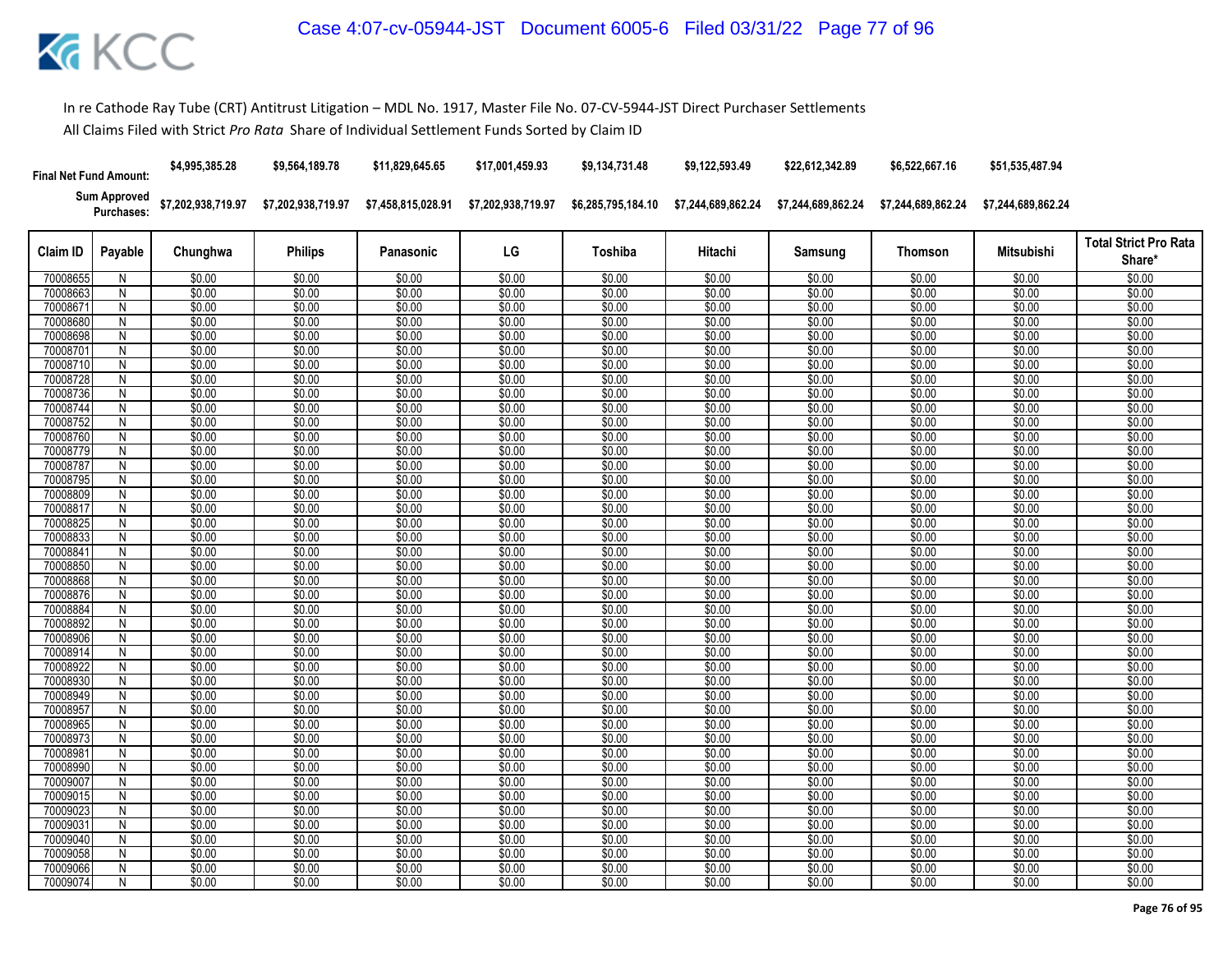| <b>Final Net Fund Amount:</b> | \$4,995,385.28     | \$9,564,189.78     | \$11.829.645.65    | \$17.001.459.93    | \$9.134.731.48     | \$9.122.593.49     | \$22.612.342.89    | \$6,522,667.16     | \$51,535,487.94    |
|-------------------------------|--------------------|--------------------|--------------------|--------------------|--------------------|--------------------|--------------------|--------------------|--------------------|
| Sum Approved<br>:Purchases    | \$7,202,938,719.97 | \$7,202,938,719.97 | \$7,458,815,028.91 | \$7,202,938,719.97 | \$6,285,795,184.10 | \$7.244.689.862.24 | \$7.244.689.862.24 | \$7.244.689.862.24 | \$7.244.689.862.24 |

| <b>Philips</b><br>LG<br><b>Mitsubishi</b><br>Claim ID<br>Payable<br>Chunghwa<br>Toshiba<br>Hitachi<br>Panasonic<br>Samsung<br><b>Thomson</b><br>\$0.00<br>\$0.00<br>70009082<br>\$0.00<br>\$0.00<br>\$0.00<br>\$0.00<br>\$0.00<br>\$0.00<br>\$0.00<br>N<br>\$0.00<br>70009090<br>\$0.00<br>\$0.00<br>\$0.00<br>\$0.00<br>\$0.00<br>\$0.00<br>\$0.00<br>\$0.00<br>N<br>70009104<br>N<br>\$0.00<br>\$0.00<br>\$0.00<br>\$0.00<br>\$0.00<br>\$0.00<br>\$0.00<br>\$0.00<br>\$0.00<br>\$0.00<br>\$0.00<br>\$0.00<br>\$0.00<br>\$0.00<br>\$0.00<br>\$0.00<br>\$0.00<br>\$0.00<br>70009112<br>N<br>\$0.00<br>\$0.00<br>\$0.00<br>\$0.00<br>\$0.00<br>\$0.00<br>\$0.00<br>\$0.00<br>\$0.00<br>70009120<br>N<br>70009139<br>\$0.00<br>\$0.00<br>\$0.00<br>\$0.00<br>\$0.00<br>\$0.00<br>\$0.00<br>\$0.00<br>\$0.00<br>N<br>\$0.00<br>\$0.00<br>\$0.00<br>\$0.00<br>\$0.00<br>\$0.00<br>\$0.00<br>\$0.00<br>\$0.00<br>N<br>70009147 | Share*           |
|---------------------------------------------------------------------------------------------------------------------------------------------------------------------------------------------------------------------------------------------------------------------------------------------------------------------------------------------------------------------------------------------------------------------------------------------------------------------------------------------------------------------------------------------------------------------------------------------------------------------------------------------------------------------------------------------------------------------------------------------------------------------------------------------------------------------------------------------------------------------------------------------------------------------------|------------------|
|                                                                                                                                                                                                                                                                                                                                                                                                                                                                                                                                                                                                                                                                                                                                                                                                                                                                                                                           |                  |
|                                                                                                                                                                                                                                                                                                                                                                                                                                                                                                                                                                                                                                                                                                                                                                                                                                                                                                                           | \$0.00           |
|                                                                                                                                                                                                                                                                                                                                                                                                                                                                                                                                                                                                                                                                                                                                                                                                                                                                                                                           | \$0.00           |
|                                                                                                                                                                                                                                                                                                                                                                                                                                                                                                                                                                                                                                                                                                                                                                                                                                                                                                                           | \$0.00           |
|                                                                                                                                                                                                                                                                                                                                                                                                                                                                                                                                                                                                                                                                                                                                                                                                                                                                                                                           | \$0.00           |
|                                                                                                                                                                                                                                                                                                                                                                                                                                                                                                                                                                                                                                                                                                                                                                                                                                                                                                                           | \$0.00           |
|                                                                                                                                                                                                                                                                                                                                                                                                                                                                                                                                                                                                                                                                                                                                                                                                                                                                                                                           | \$0.00           |
|                                                                                                                                                                                                                                                                                                                                                                                                                                                                                                                                                                                                                                                                                                                                                                                                                                                                                                                           | \$0.00           |
| \$0.00<br>\$0.00<br>\$0.00<br>\$0.00<br>\$0.00<br>70009155<br>N<br>\$0.00<br>\$0.00<br>\$0.00<br>\$0.00                                                                                                                                                                                                                                                                                                                                                                                                                                                                                                                                                                                                                                                                                                                                                                                                                   | \$0.00           |
| \$0.00<br>\$0.00<br>\$0.00<br>\$0.00<br>\$0.00<br>70009163<br>\$0.00<br>\$0.00<br>\$0.00<br>\$0.00<br>N                                                                                                                                                                                                                                                                                                                                                                                                                                                                                                                                                                                                                                                                                                                                                                                                                   | \$0.00           |
| $\overline{N}$<br>\$0.00<br>\$0.00<br>\$0.00<br>\$0.00<br>\$0.00<br>\$0.00<br>\$0.00<br>\$0.00<br>\$0.00<br>70009171                                                                                                                                                                                                                                                                                                                                                                                                                                                                                                                                                                                                                                                                                                                                                                                                      | \$0.00           |
| \$0.00<br>\$0.00<br>\$0.00<br>\$0.00<br>\$0.00<br>\$0.00<br>\$0.00<br>\$0.00<br>70009180<br>N<br>\$0.00                                                                                                                                                                                                                                                                                                                                                                                                                                                                                                                                                                                                                                                                                                                                                                                                                   | \$0.00           |
| \$0.00<br>\$0.00<br>\$0.00<br>\$0.00<br>\$0.00<br>\$0.00<br>\$0.00<br>\$0.00<br>\$0.00<br>70009198<br>N                                                                                                                                                                                                                                                                                                                                                                                                                                                                                                                                                                                                                                                                                                                                                                                                                   | \$0.00           |
| \$0.00<br>\$0.00<br>\$0.00<br>70009201<br>\$0.00<br>\$0.00<br>\$0.00<br>\$0.00<br>\$0.00<br>\$0.00<br>N                                                                                                                                                                                                                                                                                                                                                                                                                                                                                                                                                                                                                                                                                                                                                                                                                   | \$0.00           |
| \$0.00<br>\$0.00<br>\$0.00<br>\$0.00<br>\$0.00<br>\$0.00<br>\$0.00<br>\$0.00<br>70009210<br>N<br>\$0.00                                                                                                                                                                                                                                                                                                                                                                                                                                                                                                                                                                                                                                                                                                                                                                                                                   | \$0.00           |
| \$0.00<br>\$0.00<br>\$0.00<br>\$0.00<br>\$0.00<br>\$0.00<br>\$0.00<br>\$0.00<br>\$0.00<br>70009228<br>N                                                                                                                                                                                                                                                                                                                                                                                                                                                                                                                                                                                                                                                                                                                                                                                                                   | \$0.00           |
| \$0.00<br>\$0.00<br>70009236<br>N<br>\$0.00<br>\$0.00<br>\$0.00<br>\$0.00<br>\$0.00<br>\$0.00<br>\$0.00                                                                                                                                                                                                                                                                                                                                                                                                                                                                                                                                                                                                                                                                                                                                                                                                                   | \$0.00           |
| \$0.00<br>\$0.00<br>\$0.00<br>\$0.00<br>\$0.00<br>\$0.00<br>\$0.00<br>\$0.00<br>\$0.00<br>70009244<br>N                                                                                                                                                                                                                                                                                                                                                                                                                                                                                                                                                                                                                                                                                                                                                                                                                   | \$0.00           |
| $\overline{N}$<br>\$0.00<br>\$0.00<br>\$0.00<br>\$0.00<br>\$0.00<br>\$0.00<br>\$0.00<br>\$0.00<br>\$0.00<br>70009252                                                                                                                                                                                                                                                                                                                                                                                                                                                                                                                                                                                                                                                                                                                                                                                                      | \$0.00           |
| \$0.00<br>\$0.00<br>70009260<br>\$0.00<br>\$0.00<br>\$0.00<br>\$0.00<br>\$0.00<br>\$0.00<br>\$0.00<br>N                                                                                                                                                                                                                                                                                                                                                                                                                                                                                                                                                                                                                                                                                                                                                                                                                   | \$0.00           |
| \$0.00<br>\$0.00<br>\$0.00<br>\$0.00<br>\$0.00<br>\$0.00<br>\$0.00<br>70009279<br>N<br>\$0.00<br>\$0.00                                                                                                                                                                                                                                                                                                                                                                                                                                                                                                                                                                                                                                                                                                                                                                                                                   | \$0.00           |
| \$0.00<br>\$0.00<br>\$0.00<br>\$0.00<br>\$0.00<br>\$0.00<br>\$0.00<br>70009287<br>\$0.00<br>\$0.00<br>N                                                                                                                                                                                                                                                                                                                                                                                                                                                                                                                                                                                                                                                                                                                                                                                                                   | \$0.00           |
| \$0.00<br>\$0.00<br>\$0.00<br>\$0.00<br>\$0.00<br>\$0.00<br>\$0.00<br>70009295<br>N<br>\$0.00<br>\$0.00                                                                                                                                                                                                                                                                                                                                                                                                                                                                                                                                                                                                                                                                                                                                                                                                                   | \$0.00           |
| \$0.00<br>\$0.00<br>\$0.00<br>\$0.00<br>\$0.00<br>\$0.00<br>Ñ<br>\$0.00<br>\$0.00<br>\$0.00<br>70009309                                                                                                                                                                                                                                                                                                                                                                                                                                                                                                                                                                                                                                                                                                                                                                                                                   | \$0.00           |
| \$0.00<br>\$0.00<br>\$0.00<br>\$0.00<br>\$0.00<br>\$0.00<br>\$0.00<br>\$0.00<br>\$0.00<br>70009317<br>N                                                                                                                                                                                                                                                                                                                                                                                                                                                                                                                                                                                                                                                                                                                                                                                                                   | \$0.00           |
| \$0.00<br>70009325<br>\$0.00<br>\$0.00<br>\$0.00<br>\$0.00<br>\$0.00<br>\$0.00<br>\$0.00<br>\$0.00<br>N                                                                                                                                                                                                                                                                                                                                                                                                                                                                                                                                                                                                                                                                                                                                                                                                                   | \$0.00           |
| \$0.00<br>$\overline{N}$<br>\$0.00<br>\$0.00<br>\$0.00<br>\$0.00<br>\$0.00<br>\$0.00<br>\$0.00<br>\$0.00<br>7000933                                                                                                                                                                                                                                                                                                                                                                                                                                                                                                                                                                                                                                                                                                                                                                                                       | \$0.00           |
| \$0.00<br>\$0.00<br>\$0.00<br>\$0.00<br>\$0.00<br>\$0.00<br>\$0.00<br>\$0.00<br>\$0.00<br>7000934<br>N                                                                                                                                                                                                                                                                                                                                                                                                                                                                                                                                                                                                                                                                                                                                                                                                                    | \$0.00           |
| 70009350<br>\$0.00<br>\$0.00<br>\$0.00<br>\$0.00<br>\$0.00<br>\$0.00<br>\$0.00<br>\$0.00<br>\$0.00<br>N                                                                                                                                                                                                                                                                                                                                                                                                                                                                                                                                                                                                                                                                                                                                                                                                                   | \$0.00           |
| \$0.00<br>\$0.00<br>\$0.00<br>\$0.00<br>\$0.00<br>\$0.00<br>70009368<br>N<br>\$0.00<br>\$0.00<br>\$0.00<br>\$0.00<br>\$0.00<br>70009376                                                                                                                                                                                                                                                                                                                                                                                                                                                                                                                                                                                                                                                                                                                                                                                   | \$0.00           |
| \$0.00<br>\$0.00<br>\$0.00<br>\$0.00<br>\$0.00<br>\$0.00<br>\$0.00<br>N<br>\$0.00<br>\$0.00<br>\$0.00<br>\$0.00<br>\$0.00<br>\$0.00<br>\$0.00<br>\$0.00<br>70009384<br>N<br>\$0.00                                                                                                                                                                                                                                                                                                                                                                                                                                                                                                                                                                                                                                                                                                                                        | \$0.00<br>\$0.00 |
| \$0.00<br>\$0.00<br>\$0.00<br>70009392<br>\$0.00<br>\$0.00<br>\$0.00<br>\$0.00<br>\$0.00<br>\$0.00<br>N                                                                                                                                                                                                                                                                                                                                                                                                                                                                                                                                                                                                                                                                                                                                                                                                                   | \$0.00           |
| \$0.00<br>\$0.00<br>\$0.00<br>\$0.00<br>\$0.00<br>\$0.00<br>\$0.00<br>\$0.00<br>70009406<br>N<br>\$0.00                                                                                                                                                                                                                                                                                                                                                                                                                                                                                                                                                                                                                                                                                                                                                                                                                   | \$0.00           |
| \$0.00<br>\$0.00<br>\$0.00<br>\$0.00<br>\$0.00<br>\$0.00<br>\$0.00<br>\$0.00<br>\$0.00<br>70009414<br>N                                                                                                                                                                                                                                                                                                                                                                                                                                                                                                                                                                                                                                                                                                                                                                                                                   | \$0.00           |
| \$0.00<br>\$0.00<br>\$0.00<br>\$0.00<br>\$0.00<br>\$0.00<br>\$0.00<br>\$0.00<br>\$0.00<br>70009422<br>N                                                                                                                                                                                                                                                                                                                                                                                                                                                                                                                                                                                                                                                                                                                                                                                                                   | \$0.00           |
| \$0.00<br>\$0.00<br>\$0.00<br>70009430<br>\$0.00<br>\$0.00<br>\$0.00<br>\$0.00<br>\$0.00<br>\$0.00<br>N                                                                                                                                                                                                                                                                                                                                                                                                                                                                                                                                                                                                                                                                                                                                                                                                                   | \$0.00           |
| $\overline{N}$<br>\$0.00<br>\$0.00<br>\$0.00<br>\$0.00<br>\$0.00<br>\$0.00<br>\$0.00<br>\$0.00<br>\$0.00<br>70009449                                                                                                                                                                                                                                                                                                                                                                                                                                                                                                                                                                                                                                                                                                                                                                                                      | \$0.00           |
| \$0.00<br>\$0.00<br>70009457<br>\$0.00<br>\$0.00<br>\$0.00<br>\$0.00<br>\$0.00<br>\$0.00<br>\$0.00<br>N                                                                                                                                                                                                                                                                                                                                                                                                                                                                                                                                                                                                                                                                                                                                                                                                                   | \$0.00           |
| \$0.00<br>\$0.00<br>\$0.00<br>\$0.00<br>\$0.00<br>\$0.00<br>\$0.00<br>\$0.00<br>\$0.00<br>70009465<br>N                                                                                                                                                                                                                                                                                                                                                                                                                                                                                                                                                                                                                                                                                                                                                                                                                   | \$0.00           |
| \$0.00<br>\$0.00<br>\$0.00<br>\$0.00<br>\$0.00<br>\$0.00<br>\$0.00<br>\$0.00<br>\$0.00<br>70009473<br>N                                                                                                                                                                                                                                                                                                                                                                                                                                                                                                                                                                                                                                                                                                                                                                                                                   | \$0.00           |
| \$0.00<br>\$0.00<br>\$0.00<br>\$0.00<br>70009481<br>N<br>\$0.00<br>\$0.00<br>\$0.00<br>\$0.00<br>\$0.00                                                                                                                                                                                                                                                                                                                                                                                                                                                                                                                                                                                                                                                                                                                                                                                                                   | \$0.00           |
| \$0.00<br>\$0.00<br>\$0.00<br>\$0.00<br>\$0.00<br>\$0.00<br>\$0.00<br>\$0.00<br>70009490<br>N<br>\$0.00                                                                                                                                                                                                                                                                                                                                                                                                                                                                                                                                                                                                                                                                                                                                                                                                                   | \$0.00           |
| \$0.00<br>\$0.00<br>\$0.00<br>70009503<br>Ñ<br>\$0.00<br>\$0.00<br>\$0.00<br>\$0.00<br>\$0.00<br>\$0.00                                                                                                                                                                                                                                                                                                                                                                                                                                                                                                                                                                                                                                                                                                                                                                                                                   | \$0.00           |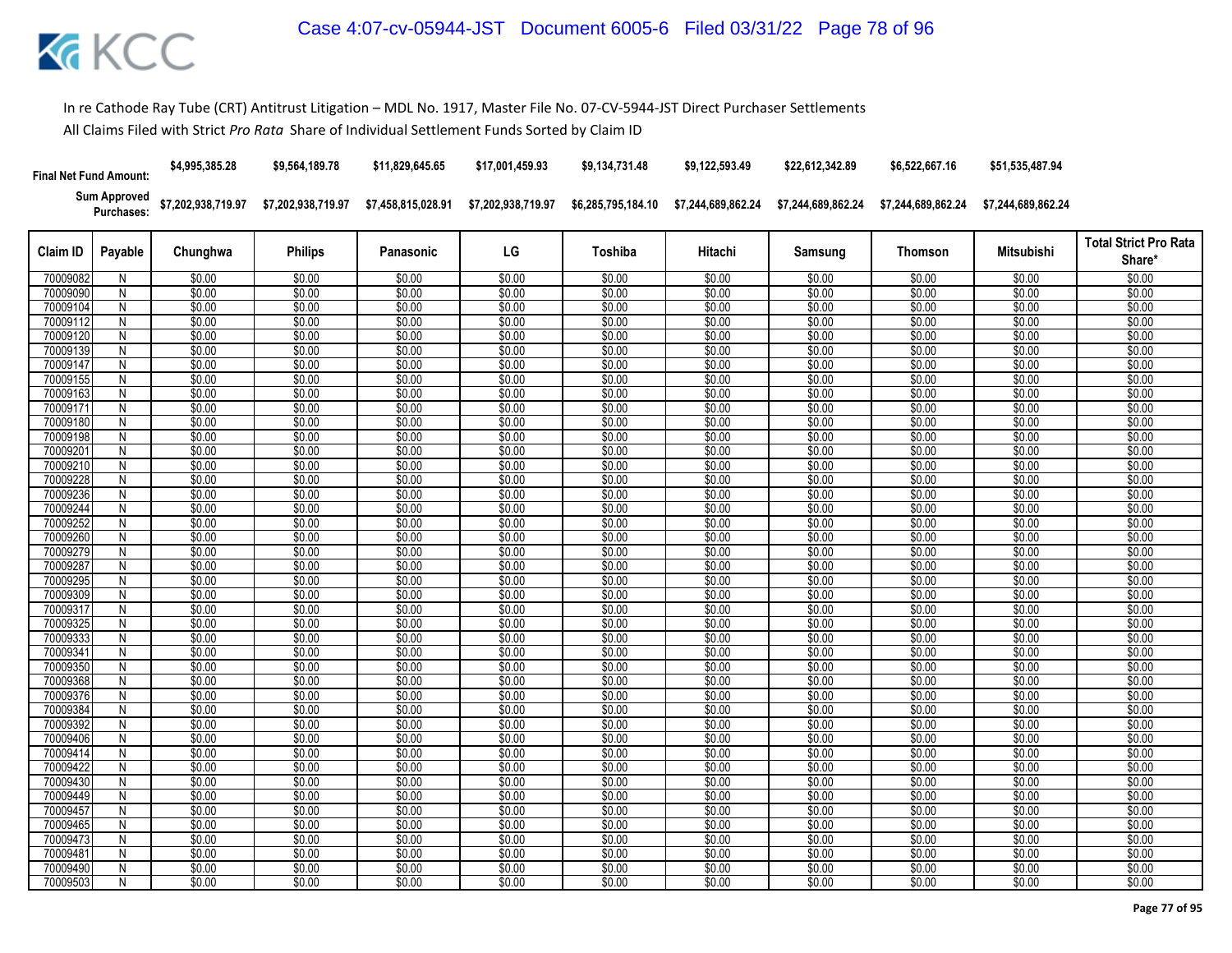| <b>Final Net Fund Amount:</b> | \$4,995,385.28     | \$9,564,189.78     | \$11.829.645.65    | \$17.001.459.93    | \$9.134.731.48     | \$9.122.593.49     | \$22.612.342.89    | \$6,522,667.16     | \$51,535,487.94    |
|-------------------------------|--------------------|--------------------|--------------------|--------------------|--------------------|--------------------|--------------------|--------------------|--------------------|
| Sum Approved<br>:Purchases    | \$7,202,938,719.97 | \$7,202,938,719.97 | \$7,458,815,028.91 | \$7,202,938,719.97 | \$6,285,795,184.10 | \$7.244.689.862.24 | \$7.244.689.862.24 | \$7.244.689.862.24 | \$7.244.689.862.24 |

|                      |                     |                  |                  |                  |                  |                  |                  |                  |                  |                   | <b>Total Strict Pro Rata</b> |
|----------------------|---------------------|------------------|------------------|------------------|------------------|------------------|------------------|------------------|------------------|-------------------|------------------------------|
| Claim ID             | Payable             | Chunghwa         | <b>Philips</b>   | Panasonic        | LG               | Toshiba          | Hitachi          | Samsung          | <b>Thomson</b>   | <b>Mitsubishi</b> | Share*                       |
| 70009511             | N                   | \$0.00           | \$0.00           | \$0.00           | \$0.00           | \$0.00           | \$0.00           | \$0.00           | \$0.00           | \$0.00            | \$0.00                       |
| 70009520             | $\mathsf{N}$        | \$0.00           | \$0.00           | \$0.00           | \$0.00           | \$0.00           | \$0.00           | \$0.00           | \$0.00           | \$0.00            | \$0.00                       |
| 70009538             | N                   | \$0.00           | \$0.00           | \$0.00           | \$0.00           | \$0.00           | \$0.00           | \$0.00           | \$0.00           | \$0.00            | \$0.00                       |
| 70009546             | N                   | \$0.00           | \$0.00           | \$0.00           | \$0.00           | \$0.00           | \$0.00           | \$0.00           | \$0.00           | \$0.00            | \$0.00                       |
| 70009554             | N                   | \$0.00           | \$0.00           | \$0.00           | \$0.00           | \$0.00           | \$0.00           | \$0.00           | \$0.00           | \$0.00            | \$0.00                       |
| 70009562             | N                   | \$0.00           | \$0.00           | \$0.00           | \$0.00           | \$0.00           | \$0.00           | \$0.00           | \$0.00           | \$0.00            | \$0.00                       |
| 70009570             | N                   | \$0.00           | \$0.00           | \$0.00           | \$0.00           | \$0.00           | \$0.00           | \$0.00           | \$0.00           | \$0.00            | \$0.00                       |
| 70009589             | N                   | \$0.00           | \$0.00           | \$0.00           | \$0.00           | \$0.00           | \$0.00           | \$0.00           | \$0.00           | \$0.00            | \$0.00                       |
| 70009597             | N                   | \$0.00           | \$0.00           | \$0.00           | \$0.00           | \$0.00           | \$0.00           | \$0.00           | \$0.00           | \$0.00            | \$0.00                       |
| 70009600             | $\overline{N}$      | \$0.00           | \$0.00           | \$0.00           | \$0.00           | \$0.00           | \$0.00           | \$0.00           | \$0.00           | \$0.00            | \$0.00                       |
| 70009619             | $\mathsf{N}$        | \$0.00           | \$0.00           | \$0.00           | \$0.00           | \$0.00           | \$0.00           | \$0.00           | \$0.00           | \$0.00            | \$0.00                       |
| 70009627             | N                   | \$0.00           | \$0.00           | \$0.00           | \$0.00           | \$0.00           | \$0.00           | \$0.00           | \$0.00           | \$0.00            | \$0.00                       |
| 70009635             | $\mathsf{N}$        | \$0.00           | \$0.00           | \$0.00           | \$0.00           | \$0.00           | \$0.00           | \$0.00           | \$0.00           | \$0.00            | \$0.00                       |
| 70009643             | N                   | \$0.00           | \$0.00           | \$0.00           | \$0.00           | \$0.00           | \$0.00           | \$0.00           | \$0.00           | \$0.00            | \$0.00                       |
| 7000965              | $\overline{N}$      | \$0.00           | \$0.00           | \$0.00           | \$0.00           | \$0.00           | \$0.00           | \$0.00           | \$0.00           | \$0.00            | \$0.00                       |
| 70009660             | N                   | \$0.00           | \$0.00           | \$0.00           | \$0.00           | \$0.00           | \$0.00           | \$0.00           | \$0.00           | \$0.00            | \$0.00                       |
| 70009678             | N                   | \$0.00           | \$0.00           | \$0.00           | \$0.00           | \$0.00           | \$0.00           | \$0.00           | \$0.00           | \$0.00            | \$0.00                       |
| 70009686             | $\overline{N}$      | \$0.00           | \$0.00           | \$0.00           | \$0.00           | \$0.00           | \$0.00           | \$0.00           | \$0.00           | \$0.00            | \$0.00                       |
| 70009694             | N                   | \$0.00           | \$0.00           | \$0.00           | \$0.00           | \$0.00           | \$0.00           | \$0.00           | \$0.00           | \$0.00            | \$0.00                       |
| 70009708             | N                   | \$0.00           | \$0.00           | \$0.00           | \$0.00           | \$0.00           | \$0.00           | \$0.00           | \$0.00           | \$0.00            | \$0.00                       |
| 70009716             | N                   | \$0.00           | \$0.00           | \$0.00           | \$0.00           | \$0.00           | \$0.00           | \$0.00           | \$0.00           | \$0.00            | \$0.00                       |
| 70009724             | $\mathsf{N}$        | \$0.00           | \$0.00           | \$0.00           | \$0.00           | \$0.00           | \$0.00           | \$0.00           | \$0.00           | \$0.00            | \$0.00                       |
| 70009732             | N                   | \$0.00           | \$0.00           | \$0.00           | \$0.00           | \$0.00           | \$0.00           | \$0.00           | \$0.00           | \$0.00            | \$0.00                       |
| 70009740             | N                   | \$0.00           | \$0.00           | \$0.00           | \$0.00           | \$0.00           | \$0.00           | \$0.00           | \$0.00           | \$0.00            | \$0.00                       |
| 70009759             | N<br>$\overline{N}$ | \$0.00           | \$0.00           | \$0.00           | \$0.00           | \$0.00           | \$0.00           | \$0.00           | \$0.00           | \$0.00            | \$0.00                       |
| 70009767<br>70009775 | N                   | \$0.00<br>\$0.00 | \$0.00<br>\$0.00 | \$0.00<br>\$0.00 | \$0.00<br>\$0.00 | \$0.00<br>\$0.00 | \$0.00<br>\$0.00 | \$0.00<br>\$0.00 | \$0.00<br>\$0.00 | \$0.00<br>\$0.00  | \$0.00<br>\$0.00             |
| 70009783             | N                   | \$0.00           | \$0.00           | \$0.00           | \$0.00           | \$0.00           | \$0.00           | \$0.00           | \$0.00           | \$0.00            | \$0.00                       |
| 70009791             | $\overline{N}$      | \$0.00           | \$0.00           | \$0.00           | \$0.00           | \$0.00           | \$0.00           | \$0.00           | \$0.00           | \$0.00            | \$0.00                       |
| 7000980              | N                   | \$0.00           | \$0.00           | \$0.00           | \$0.00           | \$0.00           | \$0.00           | \$0.00           | \$0.00           | \$0.00            | \$0.00                       |
| 7000981              | Ñ                   | \$0.00           | \$0.00           | \$0.00           | \$0.00           | \$0.00           | \$0.00           | \$0.00           | \$0.00           | \$0.00            | \$0.00                       |
| 7000982              | N                   | \$0.00           | \$0.00           | \$0.00           | \$0.00           | \$0.00           | \$0.00           | \$0.00           | \$0.00           | \$0.00            | \$0.00                       |
| 70009830             | N                   | \$0.00           | \$0.00           | \$0.00           | \$0.00           | \$0.00           | \$0.00           | \$0.00           | \$0.00           | \$0.00            | \$0.00                       |
| 70009848             | $\overline{N}$      | \$0.00           | \$0.00           | \$0.00           | \$0.00           | \$0.00           | \$0.00           | \$0.00           | \$0.00           | \$0.00            | \$0.00                       |
| 70009856             | N                   | \$0.00           | \$0.00           | \$0.00           | \$0.00           | \$0.00           | \$0.00           | \$0.00           | \$0.00           | \$0.00            | \$0.00                       |
| 70009864             | $\mathsf{N}$        | \$0.00           | \$0.00           | \$0.00           | \$0.00           | \$0.00           | \$0.00           | \$0.00           | \$0.00           | \$0.00            | \$0.00                       |
| 70009872             | $\overline{N}$      | \$0.00           | \$0.00           | \$0.00           | \$0.00           | \$0.00           | \$0.00           | \$0.00           | \$0.00           | \$0.00            | \$0.00                       |
| 70009880             | $\mathsf{N}$        | \$0.00           | \$0.00           | \$0.00           | \$0.00           | \$0.00           | \$0.00           | \$0.00           | \$0.00           | \$0.00            | \$0.00                       |
| 70009899             | N                   | \$0.00           | \$0.00           | \$0.00           | \$0.00           | \$0.00           | \$0.00           | \$0.00           | \$0.00           | \$0.00            | \$0.00                       |
| 70009902             | N                   | \$0.00           | \$0.00           | \$0.00           | \$0.00           | \$0.00           | \$0.00           | \$0.00           | \$0.00           | \$0.00            | \$0.00                       |
| 70009910             | N                   | \$0.00           | \$0.00           | \$0.00           | \$0.00           | \$0.00           | \$0.00           | \$0.00           | \$0.00           | \$0.00            | \$0.00                       |
| 7000992              | N                   | \$0.00           | \$0.00           | \$0.00           | \$0.00           | \$0.00           | \$0.00           | \$0.00           | \$0.00           | \$0.00            | \$0.00                       |
| 70009937             | Ñ                   | \$0.00           | \$0.00           | \$0.00           | \$0.00           | \$0.00           | \$0.00           | \$0.00           | \$0.00           | \$0.00            | \$0.00                       |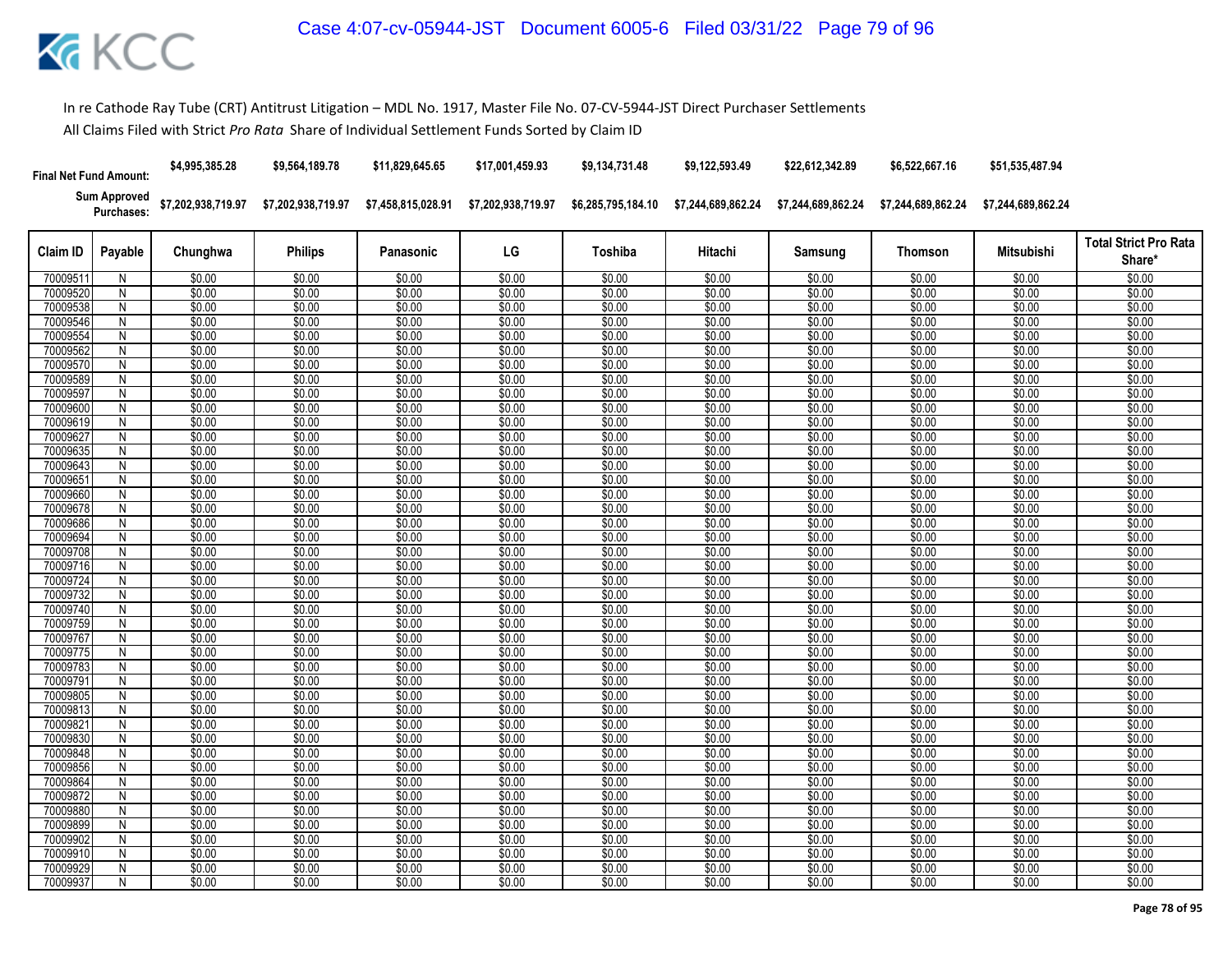| <b>Final Net Fund Amount:</b>      | \$4,995,385.28     | \$9.564.189.78     | \$11,829,645,65    | \$17.001.459.93    | \$9.134.731.48     | \$9.122.593.49     | \$22,612,342.89    | \$6,522,667.16     | \$51,535,487.94    |
|------------------------------------|--------------------|--------------------|--------------------|--------------------|--------------------|--------------------|--------------------|--------------------|--------------------|
| <b>Sum Approved<br/>Purchases:</b> | \$7,202,938,719.97 | \$7,202,938,719.97 | \$7,458,815,028.91 | \$7,202,938,719.97 | \$6.285.795.184.10 | \$7.244.689.862.24 | \$7.244.689.862.24 | \$7.244.689.862.24 | \$7.244.689.862.24 |

|                      |                     |                  |                  |                  |                  |                  |                  |                  |                  |                   | <b>Total Strict Pro Rata</b> |
|----------------------|---------------------|------------------|------------------|------------------|------------------|------------------|------------------|------------------|------------------|-------------------|------------------------------|
| Claim ID             | Payable             | Chunghwa         | <b>Philips</b>   | Panasonic        | LG               | Toshiba          | Hitachi          | Samsung          | Thomson          | <b>Mitsubishi</b> | Share*                       |
| 70009945             | N                   | \$0.00           | \$0.00           | \$0.00           | \$0.00           | \$0.00           | \$0.00           | \$0.00           | \$0.00           | \$0.00            | \$0.00                       |
| 70009953             | N                   | \$0.00           | \$0.00           | \$0.00           | \$0.00           | \$0.00           | \$0.00           | \$0.00           | \$0.00           | \$0.00            | \$0.00                       |
| 70009961             | N                   | \$0.00           | \$0.00           | \$0.00           | \$0.00           | \$0.00           | \$0.00           | \$0.00           | \$0.00           | \$0.00            | \$0.00                       |
| 70009970             | N                   | \$0.00           | \$0.00           | \$0.00           | \$0.00           | \$0.00           | \$0.00           | \$0.00           | \$0.00           | \$0.00            | \$0.00                       |
| 70009988             | N                   | \$0.00           | \$0.00           | \$0.00           | \$0.00           | \$0.00           | \$0.00           | \$0.00           | \$0.00           | \$0.00            | \$0.00                       |
| 70009996             | N                   | \$0.00           | \$0.00           | \$0.00           | \$0.00           | \$0.00           | \$0.00           | \$0.00           | \$0.00           | \$0.00            | \$0.00                       |
| 70010005             | N                   | \$0.00           | \$0.00           | \$0.00           | \$0.00           | \$0.00           | \$0.00           | \$0.00           | \$0.00           | \$0.00            | \$0.00                       |
| 70010013             | N                   | \$0.00           | \$0.00           | \$0.00           | \$0.00           | \$0.00           | \$0.00           | \$0.00           | \$0.00           | \$0.00            | \$0.00                       |
| 7001002              | N                   | \$0.00           | \$0.00           | \$0.00           | \$0.00           | \$0.00           | \$0.00           | \$0.00           | \$0.00           | \$0.00            | \$0.00                       |
| 70010030             | Y                   | \$354.88         | \$679.46         | \$811.57         | \$1,207.82       | \$743.64         | \$644.35         | \$1,597.17       | \$460.71         | \$3,640.10        | \$10,139.72                  |
| 70010048             | N                   | \$0.00           | \$0.00           | \$0.00           | \$0.00           | \$0.00           | \$0.00           | \$0.00           | \$0.00           | \$0.00            | \$0.00                       |
| 70010056             | N                   | \$0.00           | \$0.00           | \$0.00           | \$0.00           | \$0.00           | \$0.00           | \$0.00           | \$0.00           | \$0.00            | \$0.00                       |
| 70010064             | N                   | \$0.00           | \$0.00           | \$0.00           | \$0.00           | \$0.00           | \$0.00           | \$0.00           | \$0.00           | \$0.00            | \$0.00                       |
| 70010072             | N                   | \$0.00           | \$0.00           | \$0.00           | \$0.00           | \$0.00           | \$0.00           | \$0.00           | \$0.00           | \$0.00            | \$0.00                       |
| 70010080             | N                   | \$0.00           | \$0.00           | \$0.00           | \$0.00           | \$0.00           | \$0.00           | \$0.00           | \$0.00           | \$0.00            | \$0.00                       |
| 70010099             | N                   | \$0.00           | \$0.00           | \$0.00           | \$0.00           | \$0.00           | \$0.00           | \$0.00           | \$0.00           | \$0.00            | \$0.00                       |
| 70010102             | N                   | \$0.00           | \$0.00           | \$0.00           | \$0.00           | \$0.00           | \$0.00           | \$0.00           | \$0.00           | \$0.00            | \$0.00                       |
| 70010110             | $\overline{N}$      | \$0.00           | \$0.00           | \$0.00           | \$0.00           | \$0.00           | \$0.00           | \$0.00           | \$0.00           | \$0.00            | \$0.00                       |
| 70010129             | N                   | \$0.00           | \$0.00           | \$0.00           | \$0.00           | \$0.00           | \$0.00           | \$0.00           | \$0.00           | \$0.00            | \$0.00                       |
| 70010137             | N                   | \$0.00           | \$0.00           | \$0.00           | \$0.00           | \$0.00           | \$0.00           | \$0.00           | \$0.00           | \$0.00            | \$0.00                       |
| 70010145             | Ñ                   | \$0.00           | \$0.00           | \$0.00           | \$0.00           | \$0.00           | \$0.00           | \$0.00           | \$0.00           | \$0.00            | \$0.00                       |
| 70010153             | N                   | \$0.00           | \$0.00           | \$0.00           | \$0.00           | \$0.00           | \$0.00           | \$0.00           | \$0.00           | \$0.00            | \$0.00                       |
| 7001016              | Ñ                   | \$0.00           | \$0.00           | \$0.00           | \$0.00           | \$0.00           | \$0.00           | \$0.00           | \$0.00           | \$0.00            | \$0.00                       |
| 70010170             | N                   | \$0.00           | \$0.00           | \$0.00           | \$0.00           | \$0.00           | \$0.00           | \$0.00           | \$0.00           | \$0.00            | \$0.00                       |
| 70010188<br>70010196 | N<br>$\overline{N}$ | \$0.00<br>\$0.00 | \$0.00<br>\$0.00 | \$0.00<br>\$0.00 | \$0.00<br>\$0.00 | \$0.00<br>\$0.00 | \$0.00<br>\$0.00 | \$0.00<br>\$0.00 | \$0.00<br>\$0.00 | \$0.00<br>\$0.00  | \$0.00<br>\$0.00             |
| 70010200             |                     | \$0.00           | \$0.00           | \$0.00           | \$0.00           | \$0.00           | \$0.00           | \$0.00           | \$0.00           | \$0.00            | \$0.00                       |
| 70010218             | N<br>N              | \$0.00           | \$0.00           | \$0.00           | \$0.00           | \$0.00           | \$0.00           | \$0.00           | \$0.00           | \$0.00            | \$0.00                       |
| 70010226             | N                   | \$0.00           | \$0.00           | \$0.00           | \$0.00           | \$0.00           | \$0.00           | \$0.00           | \$0.00           | \$0.00            | \$0.00                       |
| 70010234             | N                   | \$0.00           | \$0.00           | \$0.00           | \$0.00           | \$0.00           | \$0.00           | \$0.00           | \$0.00           | \$0.00            | \$0.00                       |
| 70010242             | N                   | \$0.00           | \$0.00           | \$0.00           | \$0.00           | \$0.00           | \$0.00           | \$0.00           | \$0.00           | \$0.00            | \$0.00                       |
| 70010250             | N                   | \$0.00           | \$0.00           | \$0.00           | \$0.00           | \$0.00           | \$0.00           | \$0.00           | \$0.00           | \$0.00            | \$0.00                       |
| 70010269             | N                   | \$0.00           | \$0.00           | \$0.00           | \$0.00           | \$0.00           | \$0.00           | \$0.00           | \$0.00           | \$0.00            | \$0.00                       |
| 70010277             | N                   | \$0.00           | \$0.00           | \$0.00           | \$0.00           | \$0.00           | \$0.00           | \$0.00           | \$0.00           | \$0.00            | \$0.00                       |
| 70010285             | N                   | \$0.00           | \$0.00           | \$0.00           | \$0.00           | \$0.00           | \$0.00           | \$0.00           | \$0.00           | \$0.00            | \$0.00                       |
| 70010293             | N                   | \$0.00           | \$0.00           | \$0.00           | \$0.00           | \$0.00           | \$0.00           | \$0.00           | \$0.00           | \$0.00            | \$0.00                       |
| 70010307             | Y                   | \$0.11           | \$0.20           | \$0.24           | \$0.36           | \$0.22           | \$0.19           | \$0.48           | \$0.14           | \$1.08            | \$3.02                       |
| 70010315             | $\checkmark$        | \$18.71          | \$35.82          | \$42.78          | \$63.67          | \$39.20          | \$33.96          | \$84.19          | \$24.28          | \$191.87          | \$534.48                     |
| 70010323             |                     | \$1.16           | \$2.23           | \$2.66           | \$3.96           | \$2.44           | \$2.11           | \$5.24           | \$1.51           | \$11.93           | \$33.24                      |
| 7001033              | Υ                   | \$21.65          | \$41.46          | \$49.52          | \$73.70          | \$45.37          | \$39.32          | \$97.45          | \$28.11          | \$222.11          | \$618.69                     |
| 70010340             | Υ                   | \$2.84           | \$5.44           | \$6.49           | \$9.67           | \$5.95           | \$5.16           | \$12.78          | \$3.69           | \$29.13           | \$81.14                      |
| 70010358             | $\checkmark$        | \$121,366.08     | \$232,368.10     | \$277,549.18     | \$413,061.34     | \$254,315.96     | \$220,361.93     | \$546,215.24     | \$157,559.09     | \$1,244,871.84    | \$3,467,668.75               |
| 70010366             | N                   | \$0.00           | \$0.00           | \$0.00           | \$0.00           | \$0.00           | \$0.00           | \$0.00           | \$0.00           | \$0.00            | \$0.00                       |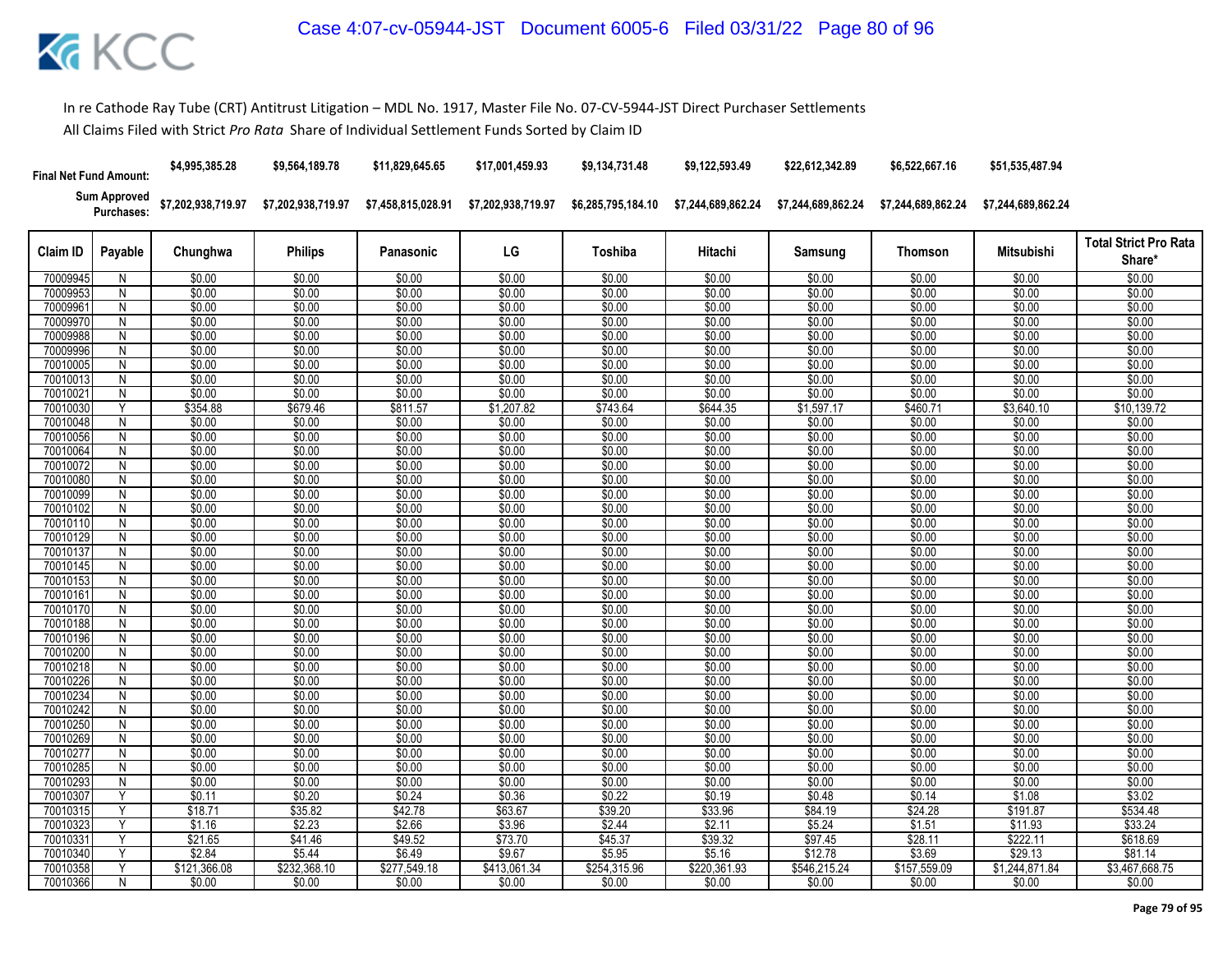| <b>Final Net Fund Amount:</b> | \$4.995.385.28 | \$9,564,189.78     | \$11.829.645.65    | \$17,001,459.93    | \$9.134.731.48                                                 | \$9.122.593.49 | \$22,612,342,89 | \$6,522,667.16     | \$51,535,487.94    |
|-------------------------------|----------------|--------------------|--------------------|--------------------|----------------------------------------------------------------|----------------|-----------------|--------------------|--------------------|
|                               |                | \$7,202,938,719.97 | \$7,458,815,028.91 | \$7,202,938,719.97 | \$6,285,795,184.10    \$7,244,689,862.24    \$7,244,689,862.24 |                |                 | \$7.244.689.862.24 | \$7.244.689.862.24 |

|                      |                                |                   |                   |                   | LG                | Toshiba           | Hitachi           |                    |                   | <b>Mitsubishi</b>      | <b>Total Strict Pro Rata</b> |
|----------------------|--------------------------------|-------------------|-------------------|-------------------|-------------------|-------------------|-------------------|--------------------|-------------------|------------------------|------------------------------|
| Claim ID             | Payable                        | Chunghwa          | <b>Philips</b>    | Panasonic         |                   |                   |                   | Samsung            | <b>Thomson</b>    |                        | Share*                       |
| 70010374             | N                              | \$0.00            | \$0.00            | \$0.00            | \$0.00            | \$0.00            | \$0.00            | \$0.00             | \$0.00            | \$0.00                 | \$0.00                       |
| 70010382             | Y                              | \$12,797.47       | \$24,502.11       | \$29,266.24       | \$43,555.34       | \$26,816.40       | \$23,236.11       | \$57,595.79        | \$16,613.85       | \$131,265.79           | \$365,649.11                 |
| 70010390             | N                              | \$0.00            | \$0.00            | \$0.00            | \$0.00            | \$0.00            | \$0.00            | \$0.00             | \$0.00            | \$0.00                 | \$0.00                       |
| 70010404             | $\overline{N}$                 | \$0.00            | \$0.00            | \$0.00            | \$0.00            | \$0.00            | \$0.00            | \$0.00             | \$0.00            | \$0.00                 | \$0.00                       |
| 70010412             | Y                              | \$87.76           | \$168.02          | \$200.69          | \$298.68          | \$183.89          | \$159.34          | \$394.96           | \$113.93          | \$900.14               | \$2,507.39                   |
| 70010420             | N                              | \$0.00            | \$0.00            | \$0.00            | \$0.00            | \$0.00            | \$0.00            | \$0.00             | \$0.00            | \$0.00                 | \$0.00                       |
| 70010439             | Y                              | \$23,926.46       | \$45,809.71       | \$54,716.84       | \$81,432.09       | \$50,136.57       | \$43,442.78       | \$107,682.43       | \$31,061.65       | \$245,417.59           | \$683,626.13                 |
| 70010447             | N                              | \$0.00            | \$0.00            | \$0.00            | \$0.00            | \$0.00            | \$0.00            | \$0.00             | \$0.00            | \$0.00                 | \$0.00                       |
| 70010455             | ٧                              | \$4,723.73        | \$9,044.08        | \$10,802.58       | \$16,076.90       | \$9,898.32        | \$8,576.78        | \$21,259.43        | \$6,132.41        | \$48,452.07            | \$134,966.29                 |
| 70010463             | Y                              | \$2,760.43        | \$5,285.14        | \$6,312.77        | \$9,394.95        | \$5,784.34        | \$5,012.07        | \$12,423.50        | \$3,583.63        | \$28,314.23            | \$78,871.08                  |
| 70010471             | N                              | \$0.00            | \$0.00            | \$0.00            | \$0.00            | \$0.00            | \$0.00            | \$0.00             | \$0.00            | \$0.00                 | \$0.00                       |
| 70010480             | V                              | \$447.29          | \$856.38          | \$1,022.89        | \$1.522.32        | \$937.27          | \$812.13          | \$2,013.05         | \$580.68          | \$4,587.91             | \$12,779.90                  |
| 70010498             | N                              | \$0.00            | \$0.00            | \$0.00            | \$0.00            | \$0.00            | \$0.00            | \$0.00             | \$0.00            | \$0.00                 | \$0.00                       |
| 70010501             | N                              | \$0.00            | \$0.00            | \$0.00            | \$0.00            | \$0.00            | \$0.00            | \$0.00             | \$0.00            | \$0.00                 | \$0.00                       |
| 70010510             | $\checkmark$                   | \$209.17          | \$400.48          | \$478.35          | \$711.91          | \$438.31          | \$379.79          | \$941.40           | \$271.55          | \$2,145.52             | \$5.976.49                   |
| 70010528             | Y                              | \$3,782.14        | \$7,241.31        | \$8,649.29        | \$12,872.27       | \$7,925.28        | \$6,867.16        | \$17,021.76        | \$4,910.03        | \$38,794.07            | \$108,063.33                 |
| 70010536             | N                              | \$0.00            | \$0.00            | \$0.00            | \$0.00            | \$0.00            | \$0.00            | \$0.00             | \$0.00            | \$0.00                 | \$0.00                       |
| 70010544             | $\overline{N}$<br>$\checkmark$ | \$0.00            | \$0.00            | \$0.00            | \$0.00            | \$0.00            | \$0.00            | \$0.00             | \$0.00            | \$0.00                 | \$0.00                       |
| 70010552             |                                | \$8,322.25        | \$15,933.81       | \$19,031.94       | \$28,324.21       | \$17,438.81       | \$15,110.53       | \$37,454.76        | \$10,804.05       | \$85,362.64            | \$237,783.00                 |
| 70010560             | Y<br>Υ                         | \$1,667.97        | \$3,193.51        | \$3,814.45        | \$5,676.84        | \$3,495.15        | \$3,028.51        | \$7,506.82         | \$2,165.39        | \$17,108.69            | \$47,657.33                  |
| 70010579             | Υ                              | \$7.49            | \$14.34           | \$17.13           | \$25.49           | \$15.70           | \$13.60           | \$33.71            | \$9.72            | \$76.83                | \$214.01                     |
| 70010587             | $\overline{N}$                 | \$26.54<br>\$0.00 | \$50.82<br>\$0.00 | \$60.70<br>\$0.00 | \$90.34<br>\$0.00 | \$55.62<br>\$0.00 | \$48.19<br>\$0.00 | \$119.46<br>\$0.00 | \$34.46<br>\$0.00 | \$272.26               | \$758.41<br>\$0.00           |
| 70010595<br>70010609 | Υ                              | \$22,265.31       | \$42.629.28       | \$50.918.01       | \$75,778.50       | \$46,655.74       | \$40,426.67       | \$100.206.35       | \$28,905.13       | \$0.00<br>\$228,378.96 | \$636,163.95                 |
| 70010617             | N                              | \$0.00            | \$0.00            | \$0.00            | \$0.00            | \$0.00            | \$0.00            | \$0.00             | \$0.00            | \$0.00                 | \$0.00                       |
| 70010625             | Y                              | \$31,193.40       | \$59,723.03       | \$71,335.43       | \$106,164.64      | \$65,364.05       | \$56,637.22       | \$140,387.73       | \$40,495.69       | \$319,955.80           | \$891,256.98                 |
| 70010633             | N                              | \$0.00            | \$0.00            | \$0.00            | \$0.00            | \$0.00            | \$0.00            | \$0.00             | \$0.00            | \$0.00                 | \$0.00                       |
| 70010641             | Υ                              | \$5,230.90        | \$10,015.10       | \$11,962.41       | \$17,803.01       | \$10,961.06       | \$9,497.64        | \$23,541.97        | \$6,790.82        | \$53,654.18            | \$149,457.09                 |
| 70010650             | N                              | \$0.00            | \$0.00            | \$0.00            | \$0.00            | \$0.00            | \$0.00            | \$0.00             | \$0.00            | \$0.00                 | \$0.00                       |
| 70010668             | $\mathsf{N}$                   | \$0.00            | \$0.00            | \$0.00            | \$0.00            | \$0.00            | \$0.00            | \$0.00             | \$0.00            | \$0.00                 | \$0.00                       |
| 70010676             | N                              | \$0.00            | \$0.00            | \$0.00            | \$0.00            | \$0.00            | \$0.00            | \$0.00             | \$0.00            | \$0.00                 | \$0.00                       |
| 70010684             | N                              | \$0.00            | \$0.00            | \$0.00            | \$0.00            | \$0.00            | \$0.00            | \$0.00             | \$0.00            | \$0.00                 | \$0.00                       |
| 70010692             | N                              | \$0.00            | \$0.00            | \$0.00            | \$0.00            | \$0.00            | \$0.00            | \$0.00             | \$0.00            | \$0.00                 | \$0.00                       |
| 70010706             | Y                              | \$2,785.73        | \$5,333.57        | \$6,370.61        | \$9,481.03        | \$5,837.34        | \$5,057.99        | \$12,537.33        | \$3,616.47        | \$28,573.65            | \$79,593.71                  |
| 70010714             | N                              | \$0.00            | \$0.00            | \$0.00            | \$0.00            | \$0.00            | \$0.00            | \$0.00             | \$0.00            | \$0.00                 | \$0.00                       |
| 70010722             | Y                              | \$151,993.18      | \$291,006.90      | \$347,589.56      | \$517,298.62      | \$318,493.36      | \$275,970.94      | \$684,054.31       | \$197,319.61      | \$1,559,019.03         | \$4,342,745.50               |
| 70010730             | Y                              | \$36.07           | \$69.05           | \$82.48           | \$122.75          | \$75.57           | \$65.48           | \$162.32           | \$46.82           | \$369.93               | \$1,030.47                   |
| 70010749             | N                              | \$0.00            | \$0.00            | \$0.00            | \$0.00            | \$0.00            | \$0.00            | \$0.00             | \$0.00            | \$0.00                 | \$0.00                       |
| 70010757             | N                              | \$0.00            | \$0.00            | \$0.00            | \$0.00            | \$0.00            | \$0.00            | \$0.00             | \$0.00            | \$0.00                 | \$0.00                       |
| 70010765             | N                              | \$0.00            | \$0.00            | \$0.00            | \$0.00            | \$0.00            | \$0.00            | \$0.00             | \$0.00            | \$0.00                 | \$0.00                       |
| 70010773             | N                              | \$0.00            | \$0.00            | \$0.00            | \$0.00            | \$0.00            | \$0.00            | \$0.00             | \$0.00            | \$0.00                 | \$0.00                       |
| 70010781             | Ν                              | \$0.00            | \$0.00            | \$0.00            | \$0.00            | \$0.00            | \$0.00            | \$0.00             | \$0.00            | \$0.00                 | \$0.00                       |
| 70010790             | N                              | \$0.00            | \$0.00            | \$0.00            | \$0.00            | \$0.00            | \$0.00            | \$0.00             | \$0.00            | \$0.00                 | \$0.00                       |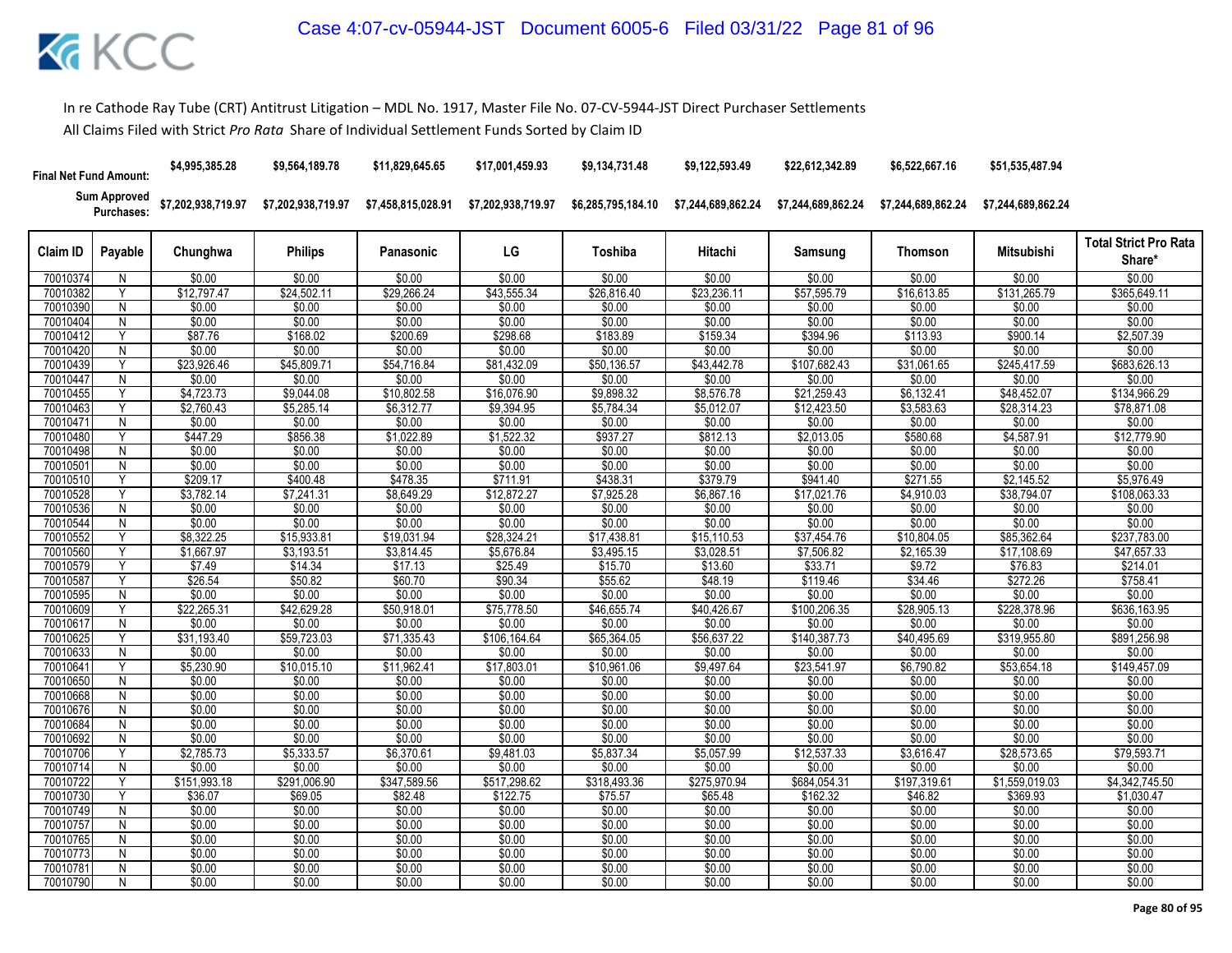| <b>Final Net Fund Amount:</b> | \$4,995,385.28                                | \$9.564.189.78 | \$11.829.645.65 | \$17.001.459.93 | \$9.134.731.48 | \$9.122.593.49                                                 | \$22,612,342.89 | \$6,522,667.16     | \$51,535,487.94    |
|-------------------------------|-----------------------------------------------|----------------|-----------------|-----------------|----------------|----------------------------------------------------------------|-----------------|--------------------|--------------------|
|                               | Sum Approved<br>Purchases: \$7,202,938,719.97 |                |                 |                 |                | \$6,285,795,184.10    \$7,244,689,862.24    \$7,244,689,862.24 |                 | \$7.244.689.862.24 | \$7.244.689.862.24 |

| Claim ID             | Payable        | Chunghwa         | <b>Philips</b>   | Panasonic        | LG               | Toshiba          | Hitachi          | Samsung          | <b>Thomson</b>   | <b>Mitsubishi</b> | <b>Total Strict Pro Rata</b><br>Share* |
|----------------------|----------------|------------------|------------------|------------------|------------------|------------------|------------------|------------------|------------------|-------------------|----------------------------------------|
| 70010803             |                | \$4.784.26       | \$9.159.96       | \$10.941.00      | \$16.282.90      | \$10,025.15      | \$8.686.68       | \$21,531.83      | \$6,210.99       | \$49.072.91       | \$136,695.68                           |
| 70010811             | N              | \$0.00           | \$0.00           | \$0.00           | \$0.00           | \$0.00           | \$0.00           | \$0.00           | \$0.00           | \$0.00            | \$0.00                                 |
| 70010820             | N              | \$0.00           | \$0.00           | \$0.00           | \$0.00           | \$0.00           | \$0.00           | \$0.00           | \$0.00           | \$0.00            | \$0.00                                 |
| 70010838             | Ñ              | \$0.00           | \$0.00           | \$0.00           | \$0.00           | \$0.00           | \$0.00           | \$0.00           | \$0.00           | \$0.00            | \$0.00                                 |
| 70010846             | N              | \$0.00           | \$0.00           | \$0.00           | \$0.00           | \$0.00           | \$0.00           | \$0.00           | \$0.00           | \$0.00            | \$0.00                                 |
| 70010854             | N              | \$0.00           | \$0.00           | \$0.00           | \$0.00           | \$0.00           | \$0.00           | \$0.00           | \$0.00           | \$0.00            | \$0.00                                 |
| 70010862             | V              | \$502.51         | \$962.11         | \$1,149.18       | \$1,710.27       | \$1,052.99       | \$912.40         | \$2,261.59       | \$652.37         | \$5,154.36        | \$14,357.78                            |
| 70010870             | N              | \$0.00           | \$0.00           | \$0.00           | \$0.00           | \$0.00           | \$0.00           | \$0.00           | \$0.00           | \$0.00            | \$0.00                                 |
| 70010889             | N              | \$0.00           | \$0.00           | \$0.00           | \$0.00           | \$0.00           | \$0.00           | \$0.00           | \$0.00           | \$0.00            | \$0.00                                 |
| 70010897             | Y              | \$148.89         | \$285.06         | \$340.48         | \$506.72         | \$311.98         | \$270.33         | \$670.07         | \$193.28         | \$1,527.14        | \$4,253.95                             |
| 70010900             | $\checkmark$   | \$360.71         | \$690.62         | \$824.90         | \$1,227.66       | \$755.85         | \$654.94         | \$1,623.40       | \$468.28         | \$3,699.88        | \$10,306.25                            |
| 70010919             |                | \$22.02          | \$42.16          | \$50.36          | \$74.94          | \$46.14          | \$39.98          | \$99.10          | \$28.59          | \$225.86          | \$629.13                               |
| 70010927             | Y              | \$3,098.48       | \$5,932.37       | \$7,085.85       | \$10,545.48      | \$6,492.70       | \$5,625.85       | \$13,944.91      | \$4,022.49       | \$31,781.65       | \$88,529.78                            |
| 70010935             | N              | \$0.00           | \$0.00           | \$0.00           | \$0.00           | \$0.00           | \$0.00           | \$0.00           | \$0.00           | \$0.00            | \$0.00                                 |
| 70010943             | $\overline{N}$ | \$0.00           | \$0.00           | \$0.00           | \$0.00           | \$0.00           | \$0.00           | \$0.00           | \$0.00           | \$0.00            | \$0.00                                 |
| 7001095              | Y              | \$88.79          | \$170.01         | \$203.06         | \$302.20         | \$186.06         | \$161.22         | \$399.62         | \$115.27         | \$910.77          | \$2,537.02                             |
| 70010960             | N              | \$0.00           | \$0.00           | \$0.00           | \$0.00           | \$0.00           | \$0.00           | \$0.00           | \$0.00           | \$0.00            | \$0.00                                 |
| 70010978             | $\overline{N}$ | \$0.00           | \$0.00           | \$0.00           | \$0.00           | \$0.00           | \$0.00           | \$0.00           | \$0.00           | \$0.00            | \$0.00                                 |
| 70010986             | N              | \$0.00           | \$0.00           | \$0.00           | \$0.00           | \$0.00           | \$0.00           | \$0.00           | \$0.00           | \$0.00            | \$0.00                                 |
| 70010994             | N              | \$0.00           | \$0.00           | \$0.00           | \$0.00           | \$0.00           | \$0.00           | \$0.00           | \$0.00           | \$0.00            | \$0.00                                 |
| 7001100              | $\overline{N}$ | \$0.00           | \$0.00           | \$0.00           | \$0.00           | \$0.00           | \$0.00           | \$0.00           | \$0.00           | \$0.00            | \$0.00                                 |
| 70011010             | Y              | \$599.30         | \$1,147.42       | \$1,370.52       | \$2,039.67       | \$1,255.80       | \$1,088.13       | \$2,697.18       | \$778.02         | \$6,147.10        | \$17,123.14                            |
| 70011028             | Ñ              | \$0.00           | \$0.00           | \$0.00           | \$0.00           | \$0.00           | \$0.00           | \$0.00           | \$0.00           | \$0.00            | \$0.00                                 |
| 70011036             | N              | \$0.00           | \$0.00           | \$0.00           | \$0.00           | \$0.00           | \$0.00           | \$0.00           | \$0.00           | \$0.00            | \$0.00                                 |
| 70011044             | N              | \$0.00           | \$0.00           | \$0.00           | \$0.00           | \$0.00           | \$0.00           | \$0.00           | \$0.00           | \$0.00            | \$0.00                                 |
| 70011052             | $\overline{N}$ | \$0.00           | \$0.00           | \$0.00           | \$0.00           | \$0.00           | \$0.00           | \$0.00           | \$0.00           | \$0.00            | \$0.00                                 |
| 70011060             | N              | \$0.00           | \$0.00           | \$0.00           | \$0.00           | \$0.00           | \$0.00<br>\$0.00 | \$0.00           | \$0.00           | \$0.00            | \$0.00                                 |
| 70011079<br>70011087 | N              | \$0.00           | \$0.00           | \$0.00           | \$0.00           | \$0.00           |                  | \$0.00           | \$0.00           | \$0.00            | \$0.00                                 |
| 70011095             | N<br>N         | \$0.00           | \$0.00           | \$0.00<br>\$0.00 | \$0.00           | \$0.00           | \$0.00           | \$0.00<br>\$0.00 | \$0.00<br>\$0.00 | \$0.00            | \$0.00                                 |
| 70011109             | N              | \$0.00<br>\$0.00 | \$0.00<br>\$0.00 | \$0.00           | \$0.00<br>\$0.00 | \$0.00<br>\$0.00 | \$0.00<br>\$0.00 | \$0.00           | \$0.00           | \$0.00<br>\$0.00  | \$0.00<br>\$0.00                       |
| 70011117             | N              | \$0.00           | \$0.00           | \$0.00           | \$0.00           | \$0.00           | \$0.00           | \$0.00           | \$0.00           | \$0.00            | \$0.00                                 |
| 70011125             | N              | \$0.00           | \$0.00           | \$0.00           | \$0.00           | \$0.00           | \$0.00           | \$0.00           | \$0.00           | \$0.00            | \$0.00                                 |
| 70011133             | $\overline{N}$ | \$0.00           | \$0.00           | \$0.00           | \$0.00           | \$0.00           | \$0.00           | \$0.00           | \$0.00           | \$0.00            | \$0.00                                 |
| 7001114              | N              | \$0.00           | \$0.00           | \$0.00           | \$0.00           | \$0.00           | \$0.00           | \$0.00           | \$0.00           | \$0.00            | \$0.00                                 |
| 70011150             | N              | \$0.00           | \$0.00           | \$0.00           | \$0.00           | \$0.00           | \$0.00           | \$0.00           | \$0.00           | \$0.00            | \$0.00                                 |
| 70011168             | $\overline{N}$ | \$0.00           | \$0.00           | \$0.00           | \$0.00           | \$0.00           | \$0.00           | \$0.00           | \$0.00           | \$0.00            | \$0.00                                 |
| 70011176             | N              | \$0.00           | \$0.00           | \$0.00           | \$0.00           | \$0.00           | \$0.00           | \$0.00           | \$0.00           | \$0.00            | \$0.00                                 |
| 70011184             | N              | \$0.00           | \$0.00           | \$0.00           | \$0.00           | \$0.00           | \$0.00           | \$0.00           | \$0.00           | \$0.00            | \$0.00                                 |
| 70011192             | N              | \$0.00           | \$0.00           | \$0.00           | \$0.00           | \$0.00           | \$0.00           | \$0.00           | \$0.00           | \$0.00            | \$0.00                                 |
| 70011206             | N              | \$0.00           | \$0.00           | \$0.00           | \$0.00           | \$0.00           | \$0.00           | \$0.00           | \$0.00           | \$0.00            | \$0.00                                 |
| 70011214             | N              | \$0.00           | \$0.00           | \$0.00           | \$0.00           | \$0.00           | \$0.00           | \$0.00           | \$0.00           | \$0.00            | \$0.00                                 |
| 70011222             | Ñ              | \$0.00           | \$0.00           | \$0.00           | \$0.00           | \$0.00           | \$0.00           | \$0.00           | \$0.00           | \$0.00            | \$0.00                                 |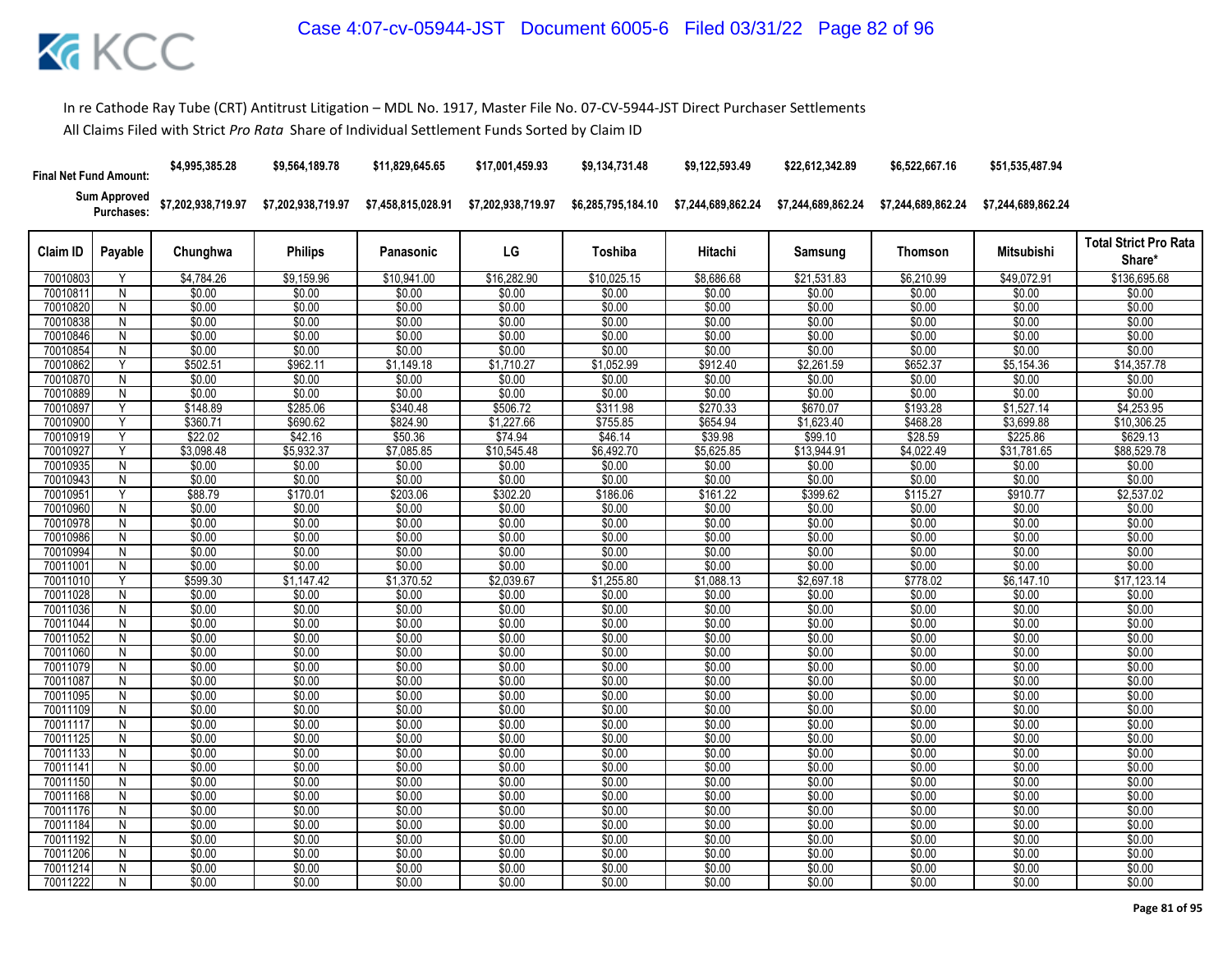| <b>Final Net Fund Amount:</b> | \$4,995,385.28     | \$9.564.189.78     | \$11,829,645,65    | \$17.001.459.93    | \$9.134.731.48     | \$9.122.593.49     | \$22,612,342.89    | \$6,522,667.16     | \$51,535,487.94    |
|-------------------------------|--------------------|--------------------|--------------------|--------------------|--------------------|--------------------|--------------------|--------------------|--------------------|
| Sum Approved<br>Purchases:    | \$7,202,938,719.97 | \$7,202,938,719.97 | \$7,458,815,028.91 | \$7,202,938,719.97 | \$6.285.795.184.10 | \$7.244.689.862.24 | \$7.244.689.862.24 | \$7.244.689.862.24 | \$7.244.689.862.24 |

|                                  |                |                  |                  |                            |                  |                  |                            |                            |                  |                            | <b>Total Strict Pro Rata</b> |
|----------------------------------|----------------|------------------|------------------|----------------------------|------------------|------------------|----------------------------|----------------------------|------------------|----------------------------|------------------------------|
| Claim ID                         | Payable        | Chunghwa         | <b>Philips</b>   | Panasonic                  | LG               | Toshiba          | Hitachi                    | Samsung                    | Thomson          | <b>Mitsubishi</b>          | Share*                       |
| 70011230                         | N              | \$0.00           | \$0.00           | \$0.00                     | \$0.00           | \$0.00           | \$0.00                     | \$0.00                     | \$0.00           | \$0.00                     | \$0.00                       |
| 70011249                         | N              | \$0.00           | \$0.00           | \$0.00                     | \$0.00           | \$0.00           | \$0.00                     | \$0.00                     | \$0.00           | \$0.00                     | \$0.00                       |
| 70011257                         | N              | \$0.00           | \$0.00           | \$0.00                     | \$0.00           | \$0.00           | \$0.00                     | \$0.00                     | \$0.00           | \$0.00                     | \$0.00                       |
| 70011265                         | N              | \$0.00           | \$0.00           | \$0.00                     | \$0.00           | \$0.00           | \$0.00                     | \$0.00                     | \$0.00           | \$0.00                     | \$0.00                       |
| 70011273                         | N              | \$0.00           | \$0.00           | \$0.00                     | \$0.00           | \$0.00           | \$0.00                     | \$0.00                     | \$0.00           | \$0.00                     | \$0.00                       |
| 70011281                         | N              | \$0.00           | \$0.00           | \$0.00                     | \$0.00           | \$0.00           | \$0.00                     | \$0.00                     | \$0.00           | \$0.00                     | \$0.00                       |
| 70011290                         | N              | \$0.00           | \$0.00           | \$0.00                     | \$0.00           | \$0.00           | \$0.00                     | \$0.00                     | \$0.00           | \$0.00                     | \$0.00                       |
| 70011303                         | N              | \$0.00           | \$0.00           | \$0.00                     | \$0.00           | \$0.00           | \$0.00                     | \$0.00                     | \$0.00           | \$0.00                     | \$0.00                       |
| 70011311                         | N              | \$0.00           | \$0.00           | \$0.00                     | \$0.00           | \$0.00           | \$0.00                     | \$0.00                     | \$0.00           | \$0.00                     | \$0.00                       |
| 70011320                         | N              | \$0.00           | \$0.00           | \$0.00                     | \$0.00           | \$0.00           | \$0.00                     | \$0.00                     | \$0.00           | \$0.00                     | \$0.00                       |
| 70011338                         | N              | \$0.00           | \$0.00           | \$0.00                     | \$0.00           | \$0.00           | \$0.00                     | \$0.00                     | \$0.00           | \$0.00                     | \$0.00                       |
| 70011346                         | N              | \$0.00           | \$0.00           | \$0.00                     | \$0.00           | \$0.00           | \$0.00                     | \$0.00                     | \$0.00           | \$0.00                     | \$0.00                       |
| 70011354                         | N              | \$0.00           | \$0.00           | \$0.00                     | \$0.00           | \$0.00           | \$0.00                     | \$0.00                     | \$0.00           | \$0.00                     | \$0.00                       |
| 70011362                         | N              | \$0.00           | \$0.00           | \$0.00                     | \$0.00           | \$0.00           | \$0.00                     | \$0.00                     | \$0.00           | \$0.00                     | \$0.00                       |
| 70011370                         | N              | \$0.00           | \$0.00           | \$0.00                     | \$0.00           | \$0.00           | \$0.00                     | \$0.00                     | \$0.00           | \$0.00                     | \$0.00                       |
| 70011389                         | N              | \$0.00           | \$0.00           | \$0.00                     | \$0.00           | \$0.00           | \$0.00                     | \$0.00                     | \$0.00           | \$0.00                     | \$0.00                       |
| 70011397                         | N              | \$0.00           | \$0.00           | \$0.00                     | \$0.00           | \$0.00           | \$0.00                     | \$0.00                     | \$0.00           | \$0.00                     | \$0.00                       |
| 70011400                         | $\overline{N}$ | \$0.00           | \$0.00           | \$0.00                     | \$0.00           | \$0.00           | \$0.00                     | \$0.00                     | \$0.00           | \$0.00                     | \$0.00                       |
| 70011419                         | N              | \$0.00           | \$0.00           | \$0.00                     | \$0.00           | \$0.00           | \$0.00                     | \$0.00                     | \$0.00           | \$0.00                     | \$0.00                       |
| 70011427                         | N              | \$0.00           | \$0.00           | \$0.00                     | \$0.00           | \$0.00           | \$0.00                     | \$0.00                     | \$0.00           | \$0.00                     | \$0.00                       |
| 70011435                         | N              | \$0.00           | \$0.00           | \$0.00                     | \$0.00           | \$0.00           | \$0.00                     | \$0.00                     | \$0.00           | \$0.00                     | \$0.00                       |
| 70011443                         | N              | \$0.00           | \$0.00           | \$0.00                     | \$0.00           | \$0.00           | \$0.00                     | \$0.00                     | \$0.00           | \$0.00                     | \$0.00                       |
| 7001145                          | N              | \$0.00           | \$0.00           | \$0.00                     | \$0.00           | \$0.00           | \$0.00                     | \$0.00                     | \$0.00           | \$0.00                     | \$0.00                       |
| 70011460                         | N              | \$0.00           | \$0.00           | \$0.00                     | \$0.00           | \$0.00           | \$0.00                     | \$0.00                     | \$0.00           | \$0.00                     | \$0.00                       |
| 70011478                         | N              | \$0.00           | \$0.00           | \$0.00                     | \$0.00           | \$0.00           | \$0.00                     | \$0.00                     | \$0.00           | \$0.00                     | \$0.00                       |
| 70011486                         | N              | \$0.00           | \$0.00           | \$0.00                     | \$0.00           | \$0.00           | \$0.00                     | \$0.00                     | \$0.00           | \$0.00                     | \$0.00                       |
| 70011494                         | N              | \$0.00           | \$0.00           | \$0.00                     | \$0.00           | \$0.00           | \$0.00                     | \$0.00                     | \$0.00           | \$0.00                     | \$0.00                       |
| 70011508                         | N              | \$0.00           | \$0.00           | \$0.00                     | \$0.00           | \$0.00           | \$0.00                     | \$0.00                     | \$0.00           | \$0.00                     | \$0.00                       |
| 70011516<br>70011524             | N              | \$0.00           | \$0.00           | \$0.00<br>\$0.00           | \$0.00           | \$0.00<br>\$0.00 | \$0.00                     | \$0.00<br>\$0.00           | \$0.00           | \$0.00                     | \$0.00                       |
| 70011532                         | N<br>N         | \$0.00<br>\$0.00 | \$0.00<br>\$0.00 | \$0.00                     | \$0.00<br>\$0.00 | \$0.00           | \$0.00<br>\$0.00           | \$0.00                     | \$0.00<br>\$0.00 | \$0.00<br>\$0.00           | \$0.00<br>\$0.00             |
| 70011540                         | N              | \$0.00           | \$0.00           | \$0.00                     | \$0.00           | \$0.00           | \$0.00                     | \$0.00                     | \$0.00           | \$0.00                     | \$0.00                       |
| 70011559                         | N              | \$0.00           | \$0.00           | \$0.00                     | \$0.00           | \$0.00           | \$0.00                     | \$0.00                     | \$0.00           | \$0.00                     | \$0.00                       |
| 70011567                         | N              | \$0.00           | \$0.00           | \$0.00                     | \$0.00           | \$0.00           | \$0.00                     | \$0.00                     | \$0.00           | \$0.00                     | \$0.00                       |
| 70011575                         | N              | \$0.00           | \$0.00           | \$0.00                     | \$0.00           | \$0.00           | \$0.00                     | \$0.00                     | \$0.00           | \$0.00                     | \$0.00                       |
| 70011583                         | N              | \$0.00           | \$0.00           | \$0.00                     | \$0.00           | \$0.00           | \$0.00                     | \$0.00                     | \$0.00           | \$0.00                     | \$0.00                       |
| 7001159                          | N              | \$0.00           | \$0.00           | \$0.00                     | \$0.00           | \$0.00           | \$0.00                     | \$0.00                     | \$0.00           | \$0.00                     | \$0.00                       |
| 70011605                         | N              | \$0.00           | \$0.00           | \$0.00                     | \$0.00           | \$0.00           | \$0.00                     | \$0.00                     | \$0.00           | \$0.00                     | \$0.00                       |
| 70011613                         | N              | \$0.00           | \$0.00           | \$0.00                     | \$0.00           | \$0.00           | \$0.00                     | \$0.00                     | \$0.00           | \$0.00                     | \$0.00                       |
| 7001162                          | N              | \$0.00           | \$0.00           | \$0.00                     | \$0.00           | \$0.00           | \$0.00                     | \$0.00                     | \$0.00           | \$0.00                     | \$0.00                       |
|                                  |                |                  |                  |                            |                  |                  |                            |                            |                  |                            |                              |
|                                  |                |                  |                  |                            |                  |                  |                            |                            |                  |                            |                              |
|                                  | N              | \$0.00           | \$0.00           |                            | \$0.00           | \$0.00           |                            |                            | \$0.00           |                            |                              |
| 70011630<br>70011648<br>70011656 | N<br>N         | \$0.00<br>\$0.00 | \$0.00<br>\$0.00 | \$0.00<br>\$0.00<br>\$0.00 | \$0.00<br>\$0.00 | \$0.00<br>\$0.00 | \$0.00<br>\$0.00<br>\$0.00 | \$0.00<br>\$0.00<br>\$0.00 | \$0.00<br>\$0.00 | \$0.00<br>\$0.00<br>\$0.00 | \$0.00<br>\$0.00<br>\$0.00   |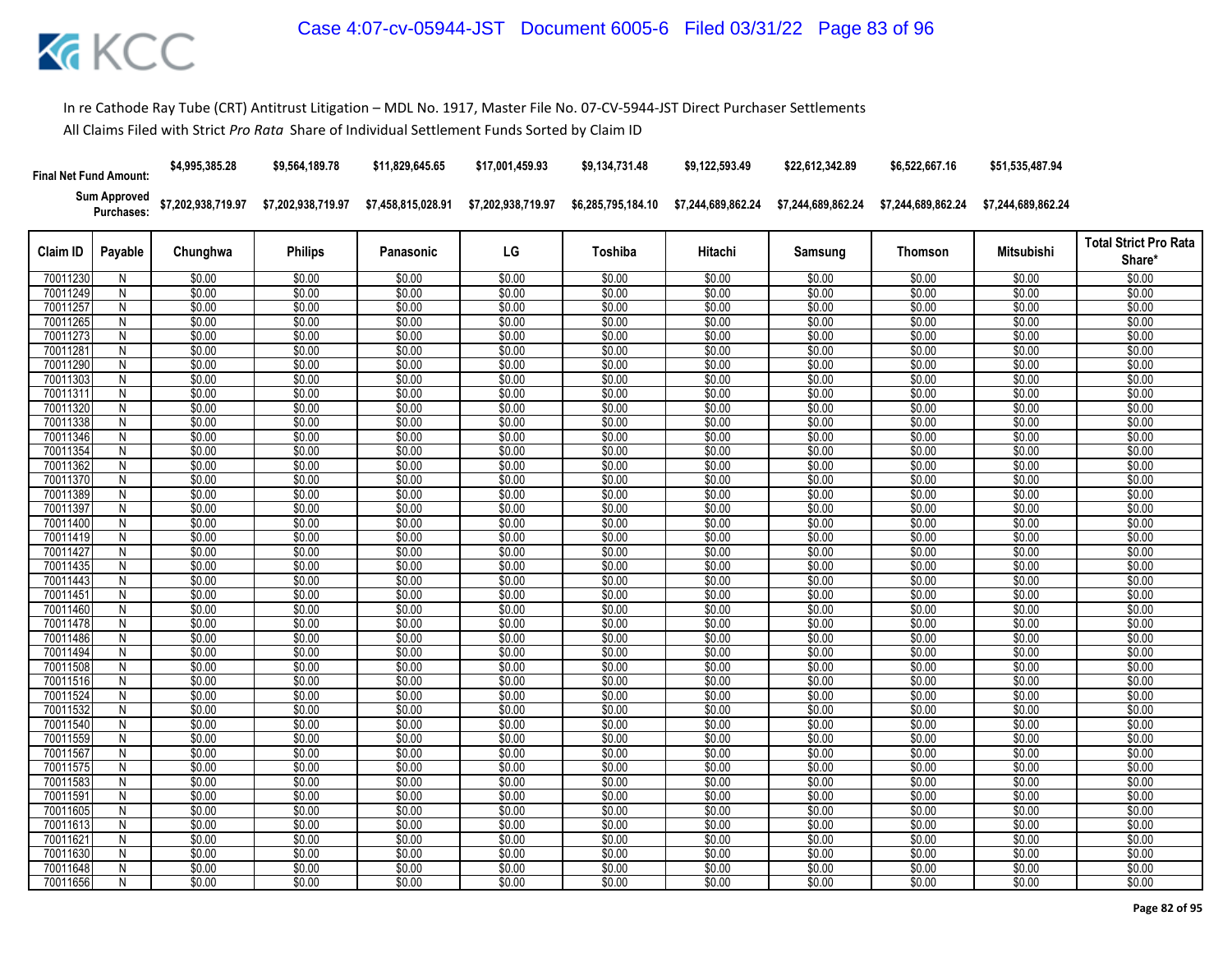| <b>Final Net Fund Amount:</b> | \$4,995,385.28                                | \$9.564.189.78     | \$11,829,645,65    | \$17.001.459.93    | \$9.134.731.48     | \$9.122.593.49                        | \$22,612,342.89 | \$6,522,667.16     | \$51,535,487.94    |
|-------------------------------|-----------------------------------------------|--------------------|--------------------|--------------------|--------------------|---------------------------------------|-----------------|--------------------|--------------------|
|                               | Sum Approved \$7,202,938,719.97<br>Purchases: | \$7,202,938,719.97 | \$7,458,815,028.91 | \$7,202,938,719.97 | \$6,285,795,184.10 | \$7.244.689.862.24 \$7.244.689.862.24 |                 | \$7.244.689.862.24 | \$7.244.689.862.24 |

|                      |                |                  |                  |                  |                  |                  |                  |                  |                  |                   | <b>Total Strict Pro Rata</b> |
|----------------------|----------------|------------------|------------------|------------------|------------------|------------------|------------------|------------------|------------------|-------------------|------------------------------|
| Claim ID             | Payable        | Chunghwa         | <b>Philips</b>   | Panasonic        | LG               | Toshiba          | Hitachi          | Samsung          | <b>Thomson</b>   | <b>Mitsubishi</b> | Share*                       |
| 70011664             | N              | \$0.00           | \$0.00           | \$0.00           | \$0.00           | \$0.00           | \$0.00           | \$0.00           | \$0.00           | \$0.00            | \$0.00                       |
| 70011672             | N              | \$0.00           | \$0.00           | \$0.00           | \$0.00           | \$0.00           | \$0.00           | \$0.00           | \$0.00           | \$0.00            | \$0.00                       |
| 70011680             | N              | \$0.00           | \$0.00           | \$0.00           | \$0.00           | \$0.00           | \$0.00           | \$0.00           | \$0.00           | \$0.00            | \$0.00                       |
| 70011699             | N              | \$0.00           | \$0.00           | \$0.00           | \$0.00           | \$0.00           | \$0.00           | \$0.00           | \$0.00           | \$0.00            | \$0.00                       |
| 70011702             | N              | \$0.00           | \$0.00           | \$0.00           | \$0.00           | \$0.00           | \$0.00           | \$0.00           | \$0.00           | \$0.00            | \$0.00                       |
| 70011710             | N              | \$0.00           | \$0.00           | \$0.00           | \$0.00           | \$0.00           | \$0.00           | \$0.00           | \$0.00           | \$0.00            | \$0.00                       |
| 70011729             | $\overline{N}$ | \$0.00           | \$0.00           | \$0.00           | \$0.00           | \$0.00           | \$0.00           | \$0.00           | \$0.00           | \$0.00            | \$0.00                       |
| 70011737             | N              | \$0.00           | \$0.00           | \$0.00           | \$0.00           | \$0.00           | \$0.00           | \$0.00           | \$0.00           | \$0.00            | \$0.00                       |
| 70011745             | N              | \$0.00           | \$0.00           | \$0.00           | \$0.00           | \$0.00           | \$0.00           | \$0.00           | \$0.00           | \$0.00            | \$0.00                       |
| 70011753             | $\overline{N}$ | \$0.00           | \$0.00           | \$0.00           | \$0.00           | \$0.00           | \$0.00           | \$0.00           | \$0.00           | \$0.00            | \$0.00                       |
| 70011761             | N              | \$0.00           | \$0.00           | \$0.00           | \$0.00           | \$0.00           | \$0.00           | \$0.00           | \$0.00           | \$0.00            | \$0.00                       |
| 70011770             | N              | \$0.00           | \$0.00           | \$0.00           | \$0.00           | \$0.00           | \$0.00           | \$0.00           | \$0.00           | \$0.00            | \$0.00                       |
| 70011788             | N              | \$0.00           | \$0.00           | \$0.00           | \$0.00           | \$0.00           | \$0.00           | \$0.00           | \$0.00           | \$0.00            | \$0.00                       |
| 70011796             | N              | \$0.00           | \$0.00           | \$0.00           | \$0.00           | \$0.00           | \$0.00           | \$0.00           | \$0.00           | \$0.00            | \$0.00                       |
| 70011800             | $\overline{N}$ | \$0.00           | \$0.00           | \$0.00           | \$0.00           | \$0.00           | \$0.00           | \$0.00           | \$0.00           | \$0.00            | \$0.00                       |
| 70011818             | N              | \$0.00           | \$0.00           | \$0.00           | \$0.00           | \$0.00           | \$0.00           | \$0.00           | \$0.00           | \$0.00            | \$0.00                       |
| 70011826             | N              | \$0.00           | \$0.00           | \$0.00           | \$0.00           | \$0.00           | \$0.00           | \$0.00           | \$0.00           | \$0.00            | \$0.00                       |
| 70011834             | $\overline{N}$ | \$0.00           | \$0.00           | \$0.00           | \$0.00           | \$0.00           | \$0.00           | \$0.00           | \$0.00           | \$0.00            | \$0.00                       |
| 70011842             | N              | \$0.00           | \$0.00           | \$0.00           | \$0.00           | \$0.00           | \$0.00           | \$0.00           | \$0.00           | \$0.00            | \$0.00                       |
| 70011850<br>70011869 | N              | \$0.00<br>\$0.00 | \$0.00<br>\$0.00 | \$0.00<br>\$0.00 | \$0.00           | \$0.00<br>\$0.00 | \$0.00<br>\$0.00 | \$0.00<br>\$0.00 | \$0.00<br>\$0.00 | \$0.00<br>\$0.00  | \$0.00<br>\$0.00             |
|                      | N              |                  |                  |                  | \$0.00           |                  |                  |                  |                  |                   |                              |
| 70011877<br>70011885 | N<br>N         | \$0.00<br>\$0.00 | \$0.00<br>\$0.00 | \$0.00<br>\$0.00 | \$0.00<br>\$0.00 | \$0.00<br>\$0.00 | \$0.00<br>\$0.00 | \$0.00<br>\$0.00 | \$0.00<br>\$0.00 | \$0.00<br>\$0.00  | \$0.00<br>\$0.00             |
| 70011893             | N              | \$0.00           | \$0.00           | \$0.00           | \$0.00           | \$0.00           | \$0.00           | \$0.00           | \$0.00           | \$0.00            | \$0.00                       |
| 70011907             | v              | \$6,085.06       | \$11,650.50      | \$13,915.79      | \$20,710.11      | \$12,750.92      | \$11,048.53      | \$27,386.20      | \$7,899.7'       | \$62,415.51       | \$173,862.33                 |
| 70011915             | $\overline{N}$ | \$0.00           | \$0.00           | \$0.00           | \$0.00           | \$0.00           | \$0.00           | \$0.00           | \$0.00           | \$0.00            | \$0.00                       |
| 70011923             | Ν              | \$0.00           | \$0.00           | \$0.00           | \$0.00           | \$0.00           | \$0.00           | \$0.00           | \$0.00           | \$0.00            | \$0.00                       |
| 70011931             | N              | \$0.00           | \$0.00           | \$0.00           | \$0.00           | \$0.00           | \$0.00           | \$0.00           | \$0.00           | \$0.00            | \$0.00                       |
| 70011940             | N              | \$0.00           | \$0.00           | \$0.00           | \$0.00           | \$0.00           | \$0.00           | \$0.00           | \$0.00           | \$0.00            | \$0.00                       |
| 70011958             | $\mathsf{N}$   | \$0.00           | \$0.00           | \$0.00           | \$0.00           | \$0.00           | \$0.00           | \$0.00           | \$0.00           | \$0.00            | \$0.00                       |
| 70011966             | Ν              | \$0.00           | \$0.00           | \$0.00           | \$0.00           | \$0.00           | \$0.00           | \$0.00           | \$0.00           | \$0.00            | \$0.00                       |
| 70011974             | N              | \$0.00           | \$0.00           | \$0.00           | \$0.00           | \$0.00           | \$0.00           | \$0.00           | \$0.00           | \$0.00            | \$0.00                       |
| 70011982             | N              | \$0.00           | \$0.00           | \$0.00           | \$0.00           | \$0.00           | \$0.00           | \$0.00           | \$0.00           | \$0.00            | \$0.00                       |
| 70011990             | $\overline{N}$ | \$0.00           | \$0.00           | \$0.00           | \$0.00           | \$0.00           | \$0.00           | \$0.00           | \$0.00           | \$0.00            | \$0.00                       |
| 70012008             | N              | \$0.00           | \$0.00           | \$0.00           | \$0.00           | \$0.00           | \$0.00           | \$0.00           | \$0.00           | \$0.00            | \$0.00                       |
| 70012016             | N              | \$0.00           | \$0.00           | \$0.00           | \$0.00           | \$0.00           | \$0.00           | \$0.00           | \$0.00           | \$0.00            | \$0.00                       |
| 70012024             | N              | \$0.00           | \$0.00           | \$0.00           | \$0.00           | \$0.00           | \$0.00           | \$0.00           | \$0.00           | \$0.00            | \$0.00                       |
| 70012032             | N              | \$0.00           | \$0.00           | \$0.00           | \$0.00           | \$0.00           | \$0.00           | \$0.00           | \$0.00           | \$0.00            | \$0.00                       |
| 70012040             | N              | \$0.00           | \$0.00           | \$0.00           | \$0.00           | \$0.00           | \$0.00           | \$0.00           | \$0.00           | \$0.00            | \$0.00                       |
| 70012059             | N              | \$0.00           | \$0.00           | \$0.00           | \$0.00           | \$0.00           | \$0.00           | \$0.00           | \$0.00           | \$0.00            | \$0.00                       |
| 70012067             | N              | \$0.00           | \$0.00           | \$0.00           | \$0.00           | \$0.00           | \$0.00           | \$0.00           | \$0.00           | \$0.00            | \$0.00                       |
| 70012075             | Ν              | \$0.00           | \$0.00           | \$0.00           | \$0.00           | \$0.00           | \$0.00           | \$0.00           | \$0.00           | \$0.00            | \$0.00                       |
| 70012083             | N              | \$0.00           | \$0.00           | \$0.00           | \$0.00           | \$0.00           | \$0.00           | \$0.00           | \$0.00           | \$0.00            | \$0.00                       |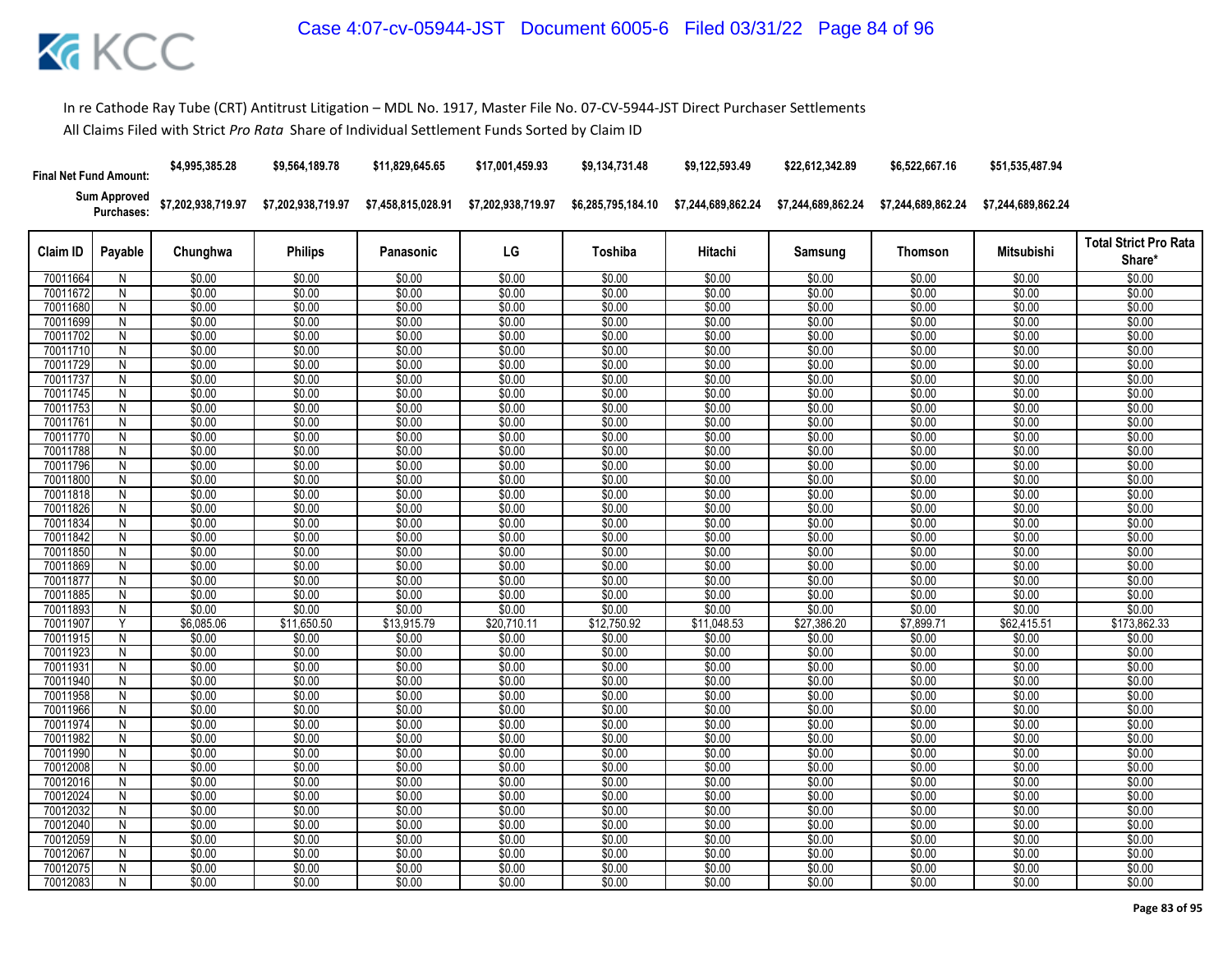| <b>Final Net Fund Amount:</b> | \$4,995,385.28     | \$9.564.189.78     | \$11.829.645.65    | \$17.001.459.93    | \$9.134.731.48     | \$9.122.593.49     | \$22,612,342.89    | \$6,522,667.16     | \$51,535,487.94    |
|-------------------------------|--------------------|--------------------|--------------------|--------------------|--------------------|--------------------|--------------------|--------------------|--------------------|
| Sum Approved<br>Purchases:    | \$7,202,938,719.97 | \$7,202,938,719.97 | \$7,458,815,028.91 | \$7,202,938,719.97 | \$6.285.795.184.10 | \$7.244.689.862.24 | \$7.244.689.862.24 | \$7.244.689.862.24 | \$7.244.689.862.24 |

|                      |                     |                  |                  |                  |                  |                  |                  |                  |                  |                   | <b>Total Strict Pro Rata</b> |
|----------------------|---------------------|------------------|------------------|------------------|------------------|------------------|------------------|------------------|------------------|-------------------|------------------------------|
| Claim ID             | Payable             | Chunghwa         | <b>Philips</b>   | Panasonic        | LG               | Toshiba          | Hitachi          | Samsung          | <b>Thomson</b>   | <b>Mitsubishi</b> | Share*                       |
| 70012091             | N                   | \$0.00           | \$0.00           | \$0.00           | \$0.00           | \$0.00           | \$0.00           | \$0.00           | \$0.00           | \$0.00            | \$0.00                       |
| 70012105             | N                   | \$0.00           | \$0.00           | \$0.00           | \$0.00           | \$0.00           | \$0.00           | \$0.00           | \$0.00           | \$0.00            | \$0.00                       |
| 70012113             | N                   | \$0.00           | \$0.00           | \$0.00           | \$0.00           | \$0.00           | \$0.00           | \$0.00           | \$0.00           | \$0.00            | \$0.00                       |
| 70012121             | N                   | \$0.00           | \$0.00           | \$0.00           | \$0.00           | \$0.00           | \$0.00           | \$0.00           | \$0.00           | \$0.00            | \$0.00                       |
| 70012130             | N                   | \$0.00           | \$0.00           | \$0.00           | \$0.00           | \$0.00           | \$0.00           | \$0.00           | \$0.00           | \$0.00            | \$0.00                       |
| 70012148             | N                   | \$0.00           | \$0.00           | \$0.00           | \$0.00           | \$0.00           | \$0.00           | \$0.00           | \$0.00           | \$0.00            | \$0.00                       |
| 70012156             | N                   | \$0.00           | \$0.00           | \$0.00           | \$0.00           | \$0.00           | \$0.00           | \$0.00           | \$0.00           | \$0.00            | \$0.00                       |
| 70012164             | N                   | \$0.00           | \$0.00           | \$0.00           | \$0.00           | \$0.00           | \$0.00           | \$0.00           | \$0.00           | \$0.00            | \$0.00                       |
| 70012172             | N                   | \$0.00           | \$0.00           | \$0.00           | \$0.00           | \$0.00           | \$0.00           | \$0.00           | \$0.00           | \$0.00            | \$0.00                       |
| 70012180             | $\overline{N}$      | \$0.00           | \$0.00           | \$0.00           | \$0.00           | \$0.00           | \$0.00           | \$0.00           | \$0.00           | \$0.00            | \$0.00                       |
| 70012199             | N                   | \$0.00           | \$0.00           | \$0.00           | \$0.00           | \$0.00           | \$0.00           | \$0.00           | \$0.00           | \$0.00            | \$0.00                       |
| 70012202             | N                   | \$0.00           | \$0.00           | \$0.00           | \$0.00           | \$0.00           | \$0.00           | \$0.00           | \$0.00           | \$0.00            | \$0.00                       |
| 70012210             | N                   | \$0.00           | \$0.00           | \$0.00           | \$0.00           | \$0.00           | \$0.00           | \$0.00           | \$0.00           | \$0.00            | \$0.00                       |
| 70012229             | N                   | \$0.00           | \$0.00           | \$0.00           | \$0.00           | \$0.00           | \$0.00           | \$0.00           | \$0.00           | \$0.00            | \$0.00                       |
| 70012237             | $\overline{N}$      | \$0.00           | \$0.00           | \$0.00           | \$0.00           | \$0.00           | \$0.00           | \$0.00           | \$0.00           | \$0.00            | \$0.00                       |
| 70012245             | N                   | \$0.00           | \$0.00           | \$0.00           | \$0.00           | \$0.00           | \$0.00           | \$0.00           | \$0.00           | \$0.00            | \$0.00                       |
| 70012253             | N                   | \$0.00           | \$0.00           | \$0.00           | \$0.00           | \$0.00           | \$0.00           | \$0.00           | \$0.00           | \$0.00            | \$0.00                       |
| 70012261             | $\overline{N}$      | \$0.00           | \$0.00           | \$0.00           | \$0.00           | \$0.00           | \$0.00           | \$0.00           | \$0.00           | \$0.00            | \$0.00                       |
| 70012270             | N                   | \$0.00           | \$0.00           | \$0.00           | \$0.00           | \$0.00           | \$0.00           | \$0.00           | \$0.00           | \$0.00            | \$0.00                       |
| 70012288             | N                   | \$0.00           | \$0.00           | \$0.00           | \$0.00           | \$0.00           | \$0.00           | \$0.00           | \$0.00           | \$0.00            | \$0.00                       |
| 70012296             | N                   | \$0.00           | \$0.00           | \$0.00           | \$0.00           | \$0.00           | \$0.00           | \$0.00           | \$0.00           | \$0.00            | \$0.00                       |
| 70012300             | N<br>$\overline{N}$ | \$0.00           | \$0.00           | \$0.00           | \$0.00           | \$0.00           | \$0.00           | \$0.00           | \$0.00           | \$0.00            | \$0.00                       |
| 70012318<br>70012326 |                     | \$0.00<br>\$0.00 | \$0.00<br>\$0.00 | \$0.00<br>\$0.00 | \$0.00<br>\$0.00 | \$0.00<br>\$0.00 | \$0.00<br>\$0.00 | \$0.00<br>\$0.00 | \$0.00<br>\$0.00 | \$0.00<br>\$0.00  | \$0.00<br>\$0.00             |
| 70012334             | N<br>N              | \$0.00           | \$0.00           | \$0.00           | \$0.00           | \$0.00           | \$0.00           | \$0.00           | \$0.00           | \$0.00            | \$0.00                       |
| 70012342             | $\overline{N}$      | \$0.00           | \$0.00           | \$0.00           | \$0.00           | \$0.00           | \$0.00           | \$0.00           | \$0.00           | \$0.00            | \$0.00                       |
| 70012350             | Ν                   | \$0.00           | \$0.00           | \$0.00           | \$0.00           | \$0.00           | \$0.00           | \$0.00           | \$0.00           | \$0.00            | \$0.00                       |
| 70012369             | N                   | \$0.00           | \$0.00           | \$0.00           | \$0.00           | \$0.00           | \$0.00           | \$0.00           | \$0.00           | \$0.00            | \$0.00                       |
| 70012377             | N                   | \$0.00           | \$0.00           | \$0.00           | \$0.00           | \$0.00           | \$0.00           | \$0.00           | \$0.00           | \$0.00            | \$0.00                       |
| 70012385             | $\mathsf{N}$        | \$0.00           | \$0.00           | \$0.00           | \$0.00           | \$0.00           | \$0.00           | \$0.00           | \$0.00           | \$0.00            | \$0.00                       |
| 70012393             | N                   | \$0.00           | \$0.00           | \$0.00           | \$0.00           | \$0.00           | \$0.00           | \$0.00           | \$0.00           | \$0.00            | \$0.00                       |
| 70012407             | N                   | \$0.00           | \$0.00           | \$0.00           | \$0.00           | \$0.00           | \$0.00           | \$0.00           | \$0.00           | \$0.00            | \$0.00                       |
| 70012415             | N                   | \$0.00           | \$0.00           | \$0.00           | \$0.00           | \$0.00           | \$0.00           | \$0.00           | \$0.00           | \$0.00            | \$0.00                       |
| 70012423             | $\overline{N}$      | \$0.00           | \$0.00           | \$0.00           | \$0.00           | \$0.00           | \$0.00           | \$0.00           | \$0.00           | \$0.00            | \$0.00                       |
| 70012431             | N                   | \$0.00           | \$0.00           | \$0.00           | \$0.00           | \$0.00           | \$0.00           | \$0.00           | \$0.00           | \$0.00            | \$0.00                       |
| 70012440             | N                   | \$0.00           | \$0.00           | \$0.00           | \$0.00           | \$0.00           | \$0.00           | \$0.00           | \$0.00           | \$0.00            | \$0.00                       |
| 70012458             | N                   | \$0.00           | \$0.00           | \$0.00           | \$0.00           | \$0.00           | \$0.00           | \$0.00           | \$0.00           | \$0.00            | \$0.00                       |
| 70012466             | N                   | \$0.00           | \$0.00           | \$0.00           | \$0.00           | \$0.00           | \$0.00           | \$0.00           | \$0.00           | \$0.00            | \$0.00                       |
| 70012474             | N                   | \$0.00           | \$0.00           | \$0.00           | \$0.00           | \$0.00           | \$0.00           | \$0.00           | \$0.00           | \$0.00            | \$0.00                       |
| 70012482             | N                   | \$0.00           | \$0.00           | \$0.00           | \$0.00           | \$0.00           | \$0.00           | \$0.00           | \$0.00           | \$0.00            | \$0.00                       |
| 70012490             | N                   | \$0.00           | \$0.00           | \$0.00           | \$0.00           | \$0.00           | \$0.00           | \$0.00           | \$0.00           | \$0.00            | \$0.00                       |
| 70012504             | Ν                   | \$0.00           | \$0.00           | \$0.00           | \$0.00           | \$0.00           | \$0.00           | \$0.00           | \$0.00           | \$0.00            | \$0.00                       |
| 70012512             | N                   | \$0.00           | \$0.00           | \$0.00           | \$0.00           | \$0.00           | \$0.00           | \$0.00           | \$0.00           | \$0.00            | \$0.00                       |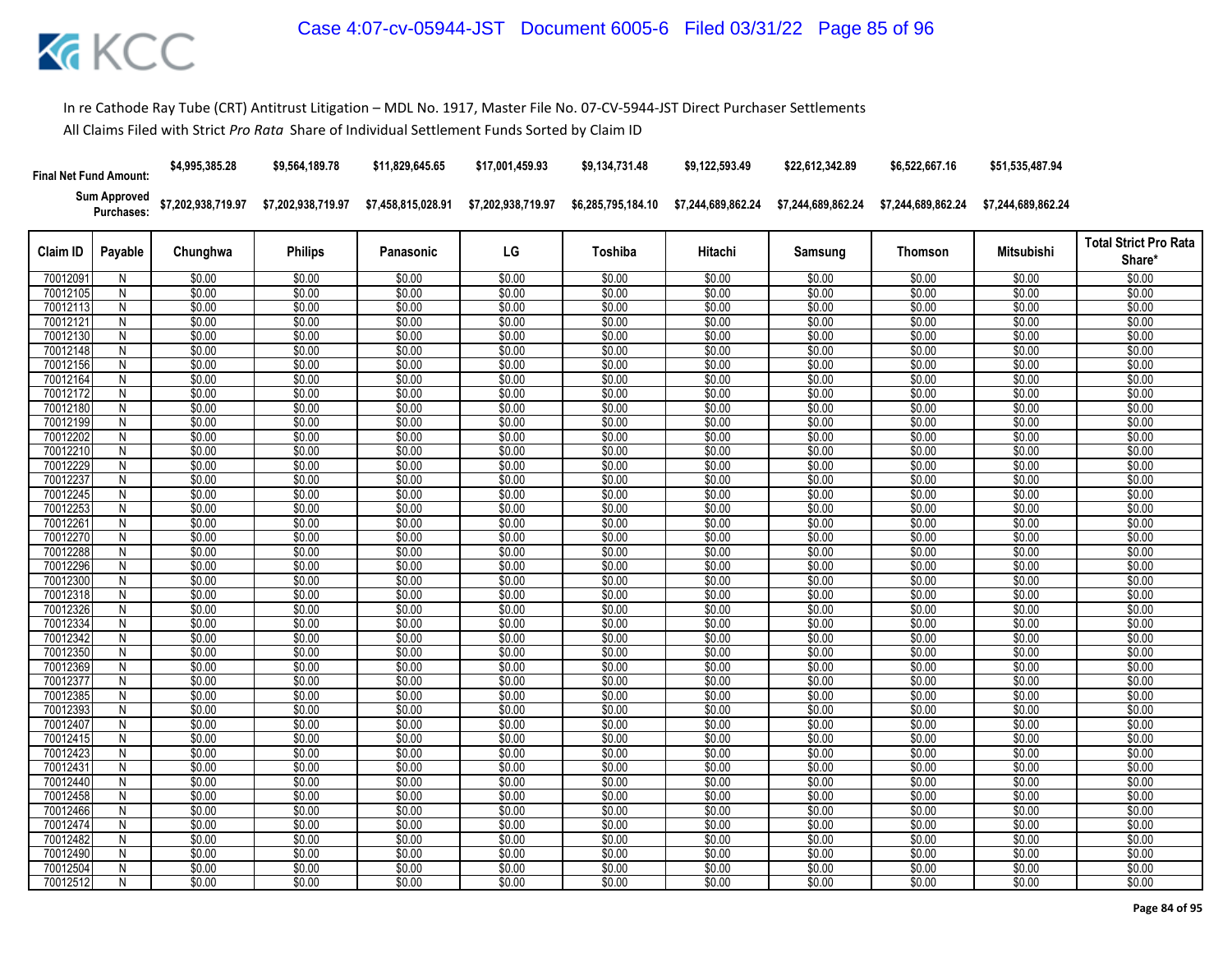| <b>Final Net Fund Amount:</b> | \$4,995,385.28     | \$9.564.189.78     | \$11,829,645,65    | \$17.001.459.93    | \$9.134.731.48     | \$9.122.593.49     | \$22.612.342.89    | \$6,522,667.16     | \$51,535,487.94    |
|-------------------------------|--------------------|--------------------|--------------------|--------------------|--------------------|--------------------|--------------------|--------------------|--------------------|
| Sum Approved<br>:Purchases    | \$7,202,938,719.97 | \$7,202,938,719.97 | \$7,458,815,028.91 | \$7,202,938,719.97 | \$6,285,795,184.10 | \$7.244.689.862.24 | \$7.244.689.862.24 | \$7.244.689.862.24 | \$7.244.689.862.24 |

|          |         |          |                |            |            |            |            |            |            |                   | <b>Total Strict Pro Rata</b> |
|----------|---------|----------|----------------|------------|------------|------------|------------|------------|------------|-------------------|------------------------------|
| Claim ID | Payable | Chunghwa | <b>Philips</b> | Panasonic  | LG         | Toshiba    | Hitachi    | Samsung    | Thomson    | <b>Mitsubishi</b> | Share*                       |
| 70012520 | N       | \$0.00   | \$0.00         | \$0.00     | \$0.00     | \$0.00     | \$0.00     | \$0.00     | \$0.00     | \$0.00            | \$0.00                       |
| 70012539 | N       | \$0.00   | \$0.00         | \$0.00     | \$0.00     | \$0.00     | \$0.00     | \$0.00     | \$0.00     | \$0.00            | \$0.00                       |
| 70012547 | N       | \$0.00   | \$0.00         | \$0.00     | \$0.00     | \$0.00     | \$0.00     | \$0.00     | \$0.00     | \$0.00            | \$0.00                       |
| 70012555 | N       | \$0.00   | \$0.00         | \$0.00     | \$0.00     | \$0.00     | \$0.00     | \$0.00     | \$0.00     | \$0.00            | \$0.00                       |
| 70012563 | N       | \$0.00   | \$0.00         | \$0.00     | \$0.00     | \$0.00     | \$0.00     | \$0.00     | \$0.00     | \$0.00            | \$0.00                       |
| 7001257  | N       | \$0.00   | \$0.00         | \$0.00     | \$0.00     | \$0.00     | \$0.00     | \$0.00     | \$0.00     | \$0.00            | \$0.00                       |
| 70012580 | N       | \$0.00   | \$0.00         | \$0.00     | \$0.00     | \$0.00     | \$0.00     | \$0.00     | \$0.00     | \$0.00            | \$0.00                       |
| 70012598 | N       | \$0.00   | \$0.00         | \$0.00     | \$0.00     | \$0.00     | \$0.00     | \$0.00     | \$0.00     | \$0.00            | \$0.00                       |
| 7001260  | N       | \$0.00   | \$0.00         | \$0.00     | \$0.00     | \$0.00     | \$0.00     | \$0.00     | \$0.00     | \$0.00            | \$0.00                       |
| 70012610 | N       | \$0.00   | \$0.00         | \$0.00     | \$0.00     | \$0.00     | \$0.00     | \$0.00     | \$0.00     | \$0.00            | \$0.00                       |
| 70012628 | N       | \$0.00   | \$0.00         | \$0.00     | \$0.00     | \$0.00     | \$0.00     | \$0.00     | \$0.00     | \$0.00            | \$0.00                       |
| 70012636 | N       | \$0.00   | \$0.00         | \$0.00     | \$0.00     | \$0.00     | \$0.00     | \$0.00     | \$0.00     | \$0.00            | \$0.00                       |
| 70012644 | N       | \$0.00   | \$0.00         | \$0.00     | \$0.00     | \$0.00     | \$0.00     | \$0.00     | \$0.00     | \$0.00            | \$0.00                       |
| 70012652 | N       | \$0.00   | \$0.00         | \$0.00     | \$0.00     | \$0.00     | \$0.00     | \$0.00     | \$0.00     | \$0.00            | \$0.00                       |
| 70012660 | N       | \$0.00   | \$0.00         | \$0.00     | \$0.00     | \$0.00     | \$0.00     | \$0.00     | \$0.00     | \$0.00            | \$0.00                       |
| 70012679 | N       | \$0.00   | \$0.00         | \$0.00     | \$0.00     | \$0.00     | \$0.00     | \$0.00     | \$0.00     | \$0.00            | \$0.00                       |
| 70012687 | N       | \$0.00   | \$0.00         | \$0.00     | \$0.00     | \$0.00     | \$0.00     | \$0.00     | \$0.00     | \$0.00            | \$0.00                       |
| 70012695 | N       | \$0.00   | \$0.00         | \$0.00     | \$0.00     | \$0.00     | \$0.00     | \$0.00     | \$0.00     | \$0.00            | \$0.00                       |
| 70012709 | N       | \$0.00   | \$0.00         | \$0.00     | \$0.00     | \$0.00     | \$0.00     | \$0.00     | \$0.00     | \$0.00            | \$0.00                       |
| 70012717 | N       | \$0.00   | \$0.00         | \$0.00     | \$0.00     | \$0.00     | \$0.00     | \$0.00     | \$0.00     | \$0.00            | \$0.00                       |
| 70012725 | N       | \$0.00   | \$0.00         | \$0.00     | \$0.00     | \$0.00     | \$0.00     | \$0.00     | \$0.00     | \$0.00            | \$0.00                       |
| 70012733 | N       | \$0.00   | \$0.00         | \$0.00     | \$0.00     | \$0.00     | \$0.00     | \$0.00     | \$0.00     | \$0.00            | \$0.00                       |
| 7001274  | N       | \$0.00   | \$0.00         | \$0.00     | \$0.00     | \$0.00     | \$0.00     | \$0.00     | \$0.00     | \$0.00            | \$0.00                       |
| 70012750 | N       | \$0.00   | \$0.00         | \$0.00     | \$0.00     | \$0.00     | \$0.00     | \$0.00     | \$0.00     | \$0.00            | \$0.00                       |
| 70012768 | N       | \$0.00   | \$0.00         | \$0.00     | \$0.00     | \$0.00     | \$0.00     | \$0.00     | \$0.00     | \$0.00            | \$0.00                       |
| 70012776 | N       | \$0.00   | \$0.00         | \$0.00     | \$0.00     | \$0.00     | \$0.00     | \$0.00     | \$0.00     | \$0.00            | \$0.00                       |
| 70012784 | N       | \$0.00   | \$0.00         | \$0.00     | \$0.00     | \$0.00     | \$0.00     | \$0.00     | \$0.00     | \$0.00            | \$0.00                       |
| 70012792 | N       | \$0.00   | \$0.00         | \$0.00     | \$0.00     | \$0.00     | \$0.00     | \$0.00     | \$0.00     | \$0.00            | \$0.00                       |
| 70012806 | N       | \$0.00   | \$0.00         | \$0.00     | \$0.00     | \$0.00     | \$0.00     | \$0.00     | \$0.00     | \$0.00            | \$0.00                       |
| 70012814 | N       | \$0.00   | \$0.00         | \$0.00     | \$0.00     | \$0.00     | \$0.00     | \$0.00     | \$0.00     | \$0.00            | \$0.00                       |
| 70012822 | N       | \$0.00   | \$0.00         | \$0.00     | \$0.00     | \$0.00     | \$0.00     | \$0.00     | \$0.00     | \$0.00            | \$0.00                       |
| 70012830 | N       | \$0.00   | \$0.00         | \$0.00     | \$0.00     | \$0.00     | \$0.00     | \$0.00     | \$0.00     | \$0.00            | \$0.00                       |
| 70012849 | N       | \$0.00   | \$0.00         | \$0.00     | \$0.00     | \$0.00     | \$0.00     | \$0.00     | \$0.00     | \$0.00            | \$0.00                       |
| 70012857 | N       | \$0.00   | \$0.00         | \$0.00     | \$0.00     | \$0.00     | \$0.00     | \$0.00     | \$0.00     | \$0.00            | \$0.00                       |
| 70012865 | N       | \$0.00   | \$0.00         | \$0.00     | \$0.00     | \$0.00     | \$0.00     | \$0.00     | \$0.00     | \$0.00            | \$0.00                       |
| 70012873 | N       | \$0.00   | \$0.00         | \$0.00     | \$0.00     | \$0.00     | \$0.00     | \$0.00     | \$0.00     | \$0.00            | \$0.00                       |
| 70012881 | N       | \$0.00   | \$0.00         | \$0.00     | \$0.00     | \$0.00     | \$0.00     | \$0.00     | \$0.00     | \$0.00            | \$0.00                       |
| 70012890 | N       | \$0.00   | \$0.00         | \$0.00     | \$0.00     | \$0.00     | \$0.00     | \$0.00     | \$0.00     | \$0.00            | \$0.00                       |
| 70012903 | N       | \$0.00   | \$0.00         | \$0.00     | \$0.00     | \$0.00     | \$0.00     | \$0.00     | \$0.00     | \$0.00            | \$0.00                       |
| 70012911 | N       | \$0.00   | \$0.00         | \$0.00     | \$0.00     | \$0.00     | \$0.00     | \$0.00     | \$0.00     | \$0.00            | \$0.00                       |
| 70012920 | N       | \$0.00   | \$0.00         | \$0.00     | \$0.00     | \$0.00     | \$0.00     | \$0.00     | \$0.00     | \$0.00            | \$0.00                       |
| 70012938 | N       | \$0.00   | \$0.00         | \$0.00     | \$0.00     | \$0.00     | \$0.00     | \$0.00     | \$0.00     | \$0.00            | \$0.00                       |
| 70012946 | Y       | \$970.15 | \$1,857.46     | \$2,218.62 | \$3,301.86 | \$2.032.91 | \$1,761.49 | \$4,366.24 | \$1.259.47 | \$9.951.04        | \$27,719.23                  |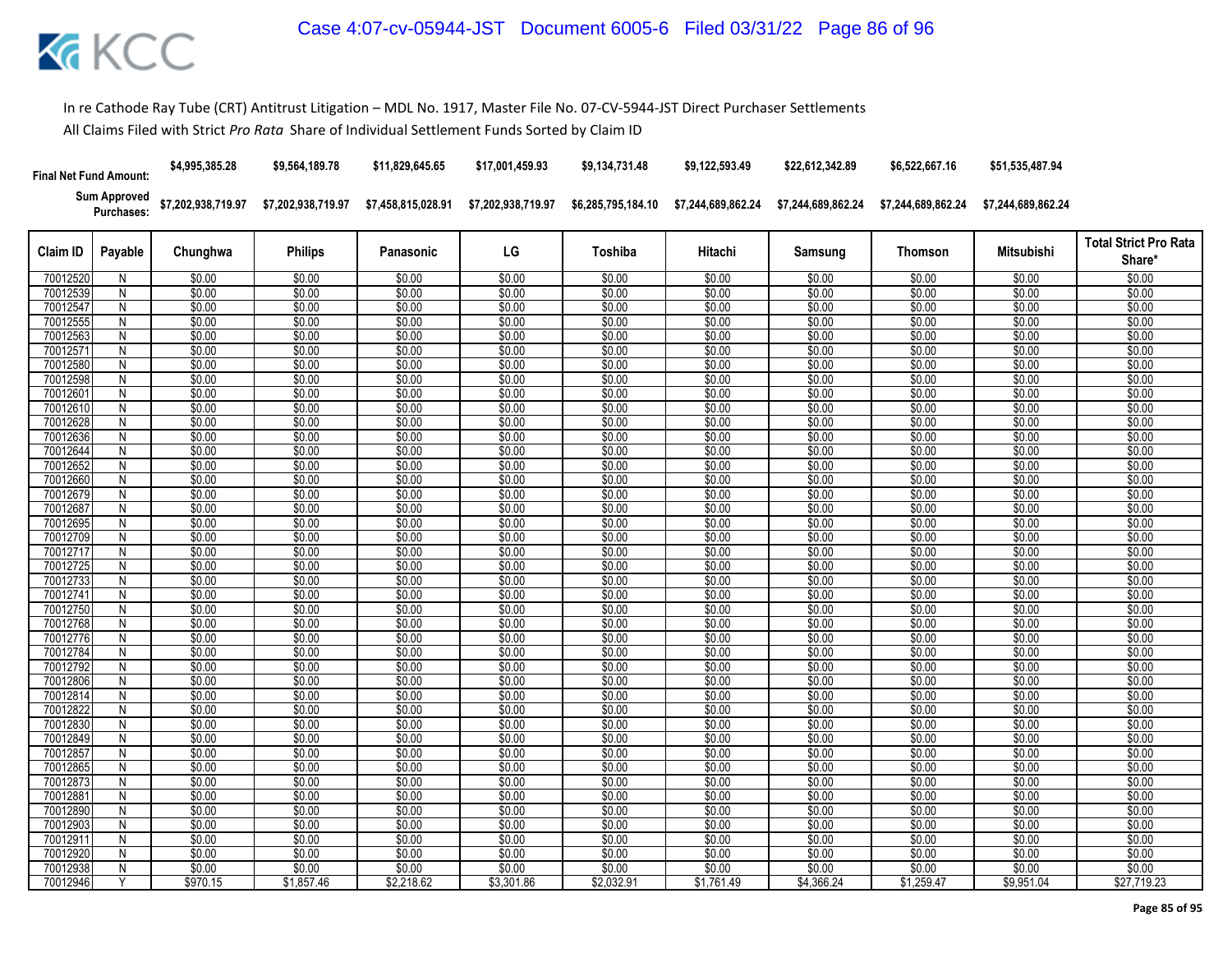| <b>Final Net Fund Amount:</b> | \$4,995,385.28     | \$9,564,189.78     | \$11.829.645.65    | \$17,001,459.93    | \$9.134.731.48     | \$9,122,593.49     | \$22,612,342.89    | \$6,522,667.16     | \$51,535,487.94    |
|-------------------------------|--------------------|--------------------|--------------------|--------------------|--------------------|--------------------|--------------------|--------------------|--------------------|
| Sum Approved<br>Purchases:    | \$7,202,938,719.97 | \$7,202,938,719.97 | \$7,458,815,028.91 | \$7,202,938,719.97 | \$6,285,795,184.10 | \$7.244.689.862.24 | \$7.244.689.862.24 | \$7.244.689.862.24 | \$7.244.689.862.24 |

|          |                |             | <b>Philips</b> |              | LG           | Toshiba      | <b>Hitachi</b> |              |                |              | <b>Total Strict Pro Rata</b> |
|----------|----------------|-------------|----------------|--------------|--------------|--------------|----------------|--------------|----------------|--------------|------------------------------|
| Claim ID | Payable        | Chunghwa    |                | Panasonic    |              |              |                | Samsung      | <b>Thomson</b> | Mitsubishi   | Share*                       |
| 70012954 | N              | \$0.00      | \$0.00         | \$0.00       | \$0.00       | \$0.00       | \$0.00         | \$0.00       | \$0.00         | \$0.00       | \$0.00                       |
| 70012962 | N              | \$0.00      | \$0.00         | \$0.00       | \$0.00       | \$0.00       | \$0.00         | \$0.00       | \$0.00         | \$0.00       | \$0.00                       |
| 70012970 | N              | \$0.00      | \$0.00         | \$0.00       | \$0.00       | \$0.00       | \$0.00         | \$0.00       | \$0.00         | \$0.00       | \$0.00                       |
| 70012989 | $\overline{N}$ | \$0.00      | \$0.00         | \$0.00       | \$0.00       | \$0.00       | \$0.00         | \$0.00       | \$0.00         | \$0.00       | \$0.00                       |
| 70012997 | N              | \$0.00      | \$0.00         | \$0.00       | \$0.00       | \$0.00       | \$0.00         | \$0.00       | \$0.00         | \$0.00       | \$0.00                       |
| 70013004 | N              | \$0.00      | \$0.00         | \$0.00       | \$0.00       | \$0.00       | \$0.00         | \$0.00       | \$0.00         | \$0.00       | \$0.00                       |
| 70013012 | $\overline{N}$ | \$0.00      | \$0.00         | \$0.00       | \$0.00       | \$0.00       | \$0.00         | \$0.00       | \$0.00         | \$0.00       | \$0.00                       |
| 70013020 | N              | \$0.00      | \$0.00         | \$0.00       | \$0.00       | \$0.00       | \$0.00         | \$0.00       | \$0.00         | \$0.00       | \$0.00                       |
| 70013039 | N              | \$0.00      | \$0.00         | \$0.00       | \$0.00       | \$0.00       | \$0.00         | \$0.00       | \$0.00         | \$0.00       | \$0.00                       |
| 70013047 | N              | \$0.00      | \$0.00         | \$0.00       | \$0.00       | \$0.00       | \$0.00         | \$0.00       | \$0.00         | \$0.00       | \$0.00                       |
| 70013055 | N              | \$0.00      | \$0.00         | \$0.00       | \$0.00       | \$0.00       | \$0.00         | \$0.00       | \$0.00         | \$0.00       | \$0.00                       |
| 70013063 | N              | \$0.00      | \$0.00         | \$0.00       | \$0.00       | \$0.00       | \$0.00         | \$0.00       | \$0.00         | \$0.00       | \$0.00                       |
| 7001307  | N              | \$0.00      | \$0.00         | \$0.00       | \$0.00       | \$0.00       | \$0.00         | \$0.00       | \$0.00         | \$0.00       | \$0.00                       |
| 70013080 | Υ              | \$21.89     | \$41.91        | \$50.06      | \$74.50      | \$45.87      | \$39.74        | \$98.51      | \$28.42        | \$224.52     | \$625.41                     |
| 70013098 | $\overline{N}$ | \$0.00      | \$0.00         | \$0.00       | \$0.00       | \$0.00       | \$0.00         | \$0.00       | \$0.00         | \$0.00       | \$0.00                       |
| 7001310  | N              | \$0.00      | \$0.00         | \$0.00       | \$0.00       | \$0.00       | \$0.00         | \$0.00       | \$0.00         | \$0.00       | \$0.00                       |
| 70013110 | Y              | \$5,982.80  | \$11,454.70    | \$13,681.93  | \$20,362.07  | \$12,536.63  | \$10,862.85    | \$26,925.95  | \$7,766.95     | \$61,366.58  | \$170,940.47                 |
| 70013128 | N              | \$0.00      | \$0.00         | \$0.00       | \$0.00       | \$0.00       | \$0.00         | \$0.00       | \$0.00         | \$0.00       | \$0.00                       |
| 70013136 | $\overline{Y}$ | \$68,123.30 | \$130,429.22   | \$155,789.55 | \$231,853.11 | \$142,748.64 | \$123,690.10   | \$306,592.97 | \$88,438.60    | \$698,751.93 | \$1,946,417.43               |
| 70013144 | N              | \$0.00      | \$0.00         | \$0.00       | \$0.00       | \$0.00       | \$0.00         | \$0.00       | \$0.00         | \$0.00       | \$0.00                       |
| 70013152 | Y              | \$27.87     | \$53.36        | \$63.74      | \$94.85      | \$58.40      | \$50.60        | \$125.43     | \$36.18        | \$285.87     | \$796.30                     |
| 70013160 | Y              | \$2,036.31  | \$3,898.73     | \$4,656.79   | \$6,930.45   | \$4,266.98   | \$3,697.29     | \$9,164.53   | \$2,643.57     | \$20,886.77  | \$58,181.40                  |
| 70013179 | V              | \$233.22    | \$446.53       | \$533.35     | \$793.76     | \$488.71     | \$423.46       | \$1,049.64   | \$302.77       | \$2,392.22   | \$6,663.67                   |
| 70013187 |                | \$9,973.43  | \$19,095.18    | \$22,808.00  | \$33,943.91  | \$20,898.78  | \$18,108.56    | \$44,886.02  | \$12,947.64    | \$102,299.12 | \$284,960.63                 |
| 70013195 |                | \$9,089.88  | \$17,403.53    | \$20,787.43  | \$30,936.80  | \$19,047.35  | \$16,504.31    | \$40,909.55  | \$11,800.61    | \$93,236.40  | \$259,715.86                 |
| 70013209 | $\overline{N}$ | \$0.00      | \$0.00         | \$0.00       | \$0.00       | \$0.00       | \$0.00         | \$0.00       | \$0.00         | \$0.00       | \$0.00                       |
| 70013217 | $\checkmark$   | \$0.99      | \$1.89         | \$2.25       | \$3.35       | \$2.06       | \$1.79         | \$4.43       | \$1.28         | \$10.11      | \$28.15                      |
| 70013225 |                | \$2.50      | \$4.79         | \$5.72       | \$8.51       | \$5.24       | \$4.54         | \$11.26      | \$3.25         | \$25.66      | \$71.47                      |
| 70013233 | Y              | \$1.22      | \$2.33         | \$2.79       | \$4.15       | \$2.55       | \$2.21         | \$5.48       | \$1.58         | \$12.49      | \$34.80                      |
| 70013241 | N              | \$0.00      | \$0.00         | \$0.00       | \$0.00       | \$0.00       | \$0.00         | \$0.00       | \$0.00         | \$0.00       | \$0.00                       |
| 90000030 | Y              | \$45.56     | \$87.24        | \$104.20     | \$155.08     | \$95.48      | \$82.73        | \$205.06     | \$59.15        | \$467.36     | \$1,301.86                   |
| 90000170 | N              | \$0.00      | \$0.00         | \$0.00       | \$0.00       | \$0.00       | \$0.00         | \$0.00       | \$0.00         | \$0.00       | \$0.00                       |
| 90000188 | $\mathsf{N}$   | \$0.00      | \$0.00         | \$0.00       | \$0.00       | \$0.00       | \$0.00         | \$0.00       | \$0.00         | \$0.00       | \$0.00                       |
| 90000218 | N              | \$0.00      | \$0.00         | \$0.00       | \$0.00       | \$0.00       | \$0.00         | \$0.00       | \$0.00         | \$0.00       | \$0.00                       |
| 90000234 | N              | \$0.00      | \$0.00         | \$0.00       | \$0.00       | \$0.00       | \$0.00         | \$0.00       | \$0.00         | \$0.00       | \$0.00                       |
| 90000269 | Y              | \$0.49      | \$0.93         | \$1.11       | \$1.65       | \$1.02       | \$0.88         | \$2.18       | \$0.63         | \$4.98       | \$13.87                      |
| 90000285 | Y              | \$3.45      | \$6.61         | \$7.89       | \$11.74      | \$7.23       | \$6.26         | \$15.53      | \$4.48         | \$35.39      | \$98.58                      |
| 90000315 | $\vee$         | \$0.08      | \$0.14         | \$0.17       | \$0.26       | \$0.16       | \$0.14         | \$0.34       | \$0.10         | \$0.78       | \$2.16                       |
| 9000033  |                | \$0.09      | \$0.17         | \$0.20       | \$0.30       | \$0.18       | \$0.16         | \$0.39       | \$0.11         | \$0.89       | \$2.48                       |
| 90000366 | Υ              | \$4.65      | \$8.90         | \$10.63      | \$15.82      | \$9.74       | \$8.44         | \$20.92      | \$6.03         | \$47.68      | \$132.81                     |
| 90000390 | N              | \$0.00      | \$0.00         | \$0.00       | \$0.00       | \$0.00       | \$0.00         | \$0.00       | \$0.00         | \$0.00       | \$0.00                       |
| 90000439 | $\vee$         | \$1.32      | \$2.52         | \$3.01       | \$4.48       | \$2.76       | \$2.39         | \$5.93       | \$1.71         | \$13.52      | \$37.65                      |
| 90000463 | N              | \$0.00      | \$0.00         | \$0.00       | \$0.00       | \$0.00       | \$0.00         | \$0.00       | \$0.00         | \$0.00       | \$0.00                       |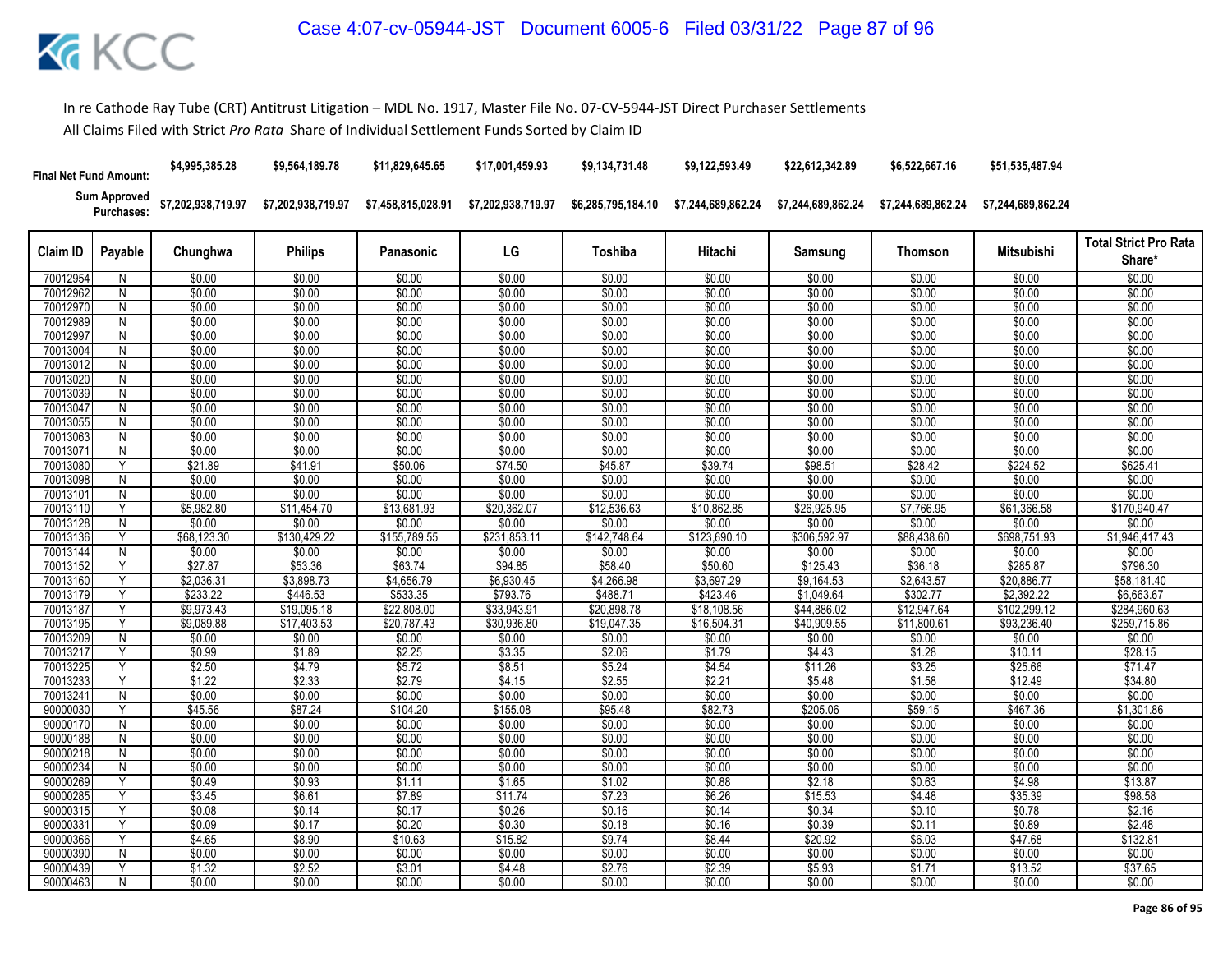| <b>Final Net Fund Amount:</b> | \$4,995,385.28     | \$9,564,189.78     | \$11.829.645.65    | \$17,001,459.93    | \$9.134.731.48     | \$9.122.593.49                                                 | \$22,612,342.89 | \$6,522,667.16 | \$51.535.487.94    |
|-------------------------------|--------------------|--------------------|--------------------|--------------------|--------------------|----------------------------------------------------------------|-----------------|----------------|--------------------|
| Sum Approved<br>Purchases:    | \$7,202,938,719.97 | \$7,202,938,719.97 | \$7,458,815,028.91 | \$7.202.938.719.97 | \$6,285,795,184.10 | \$7.244.689.862.24    \$7.244.689.862.24    \$7.244.689.862.24 |                 |                | \$7.244.689.862.24 |

|                      |                              |                  |                  |                  |                  |                  |                  |                  |                  |                   | <b>Total Strict Pro Rata</b> |
|----------------------|------------------------------|------------------|------------------|------------------|------------------|------------------|------------------|------------------|------------------|-------------------|------------------------------|
| Claim ID             | Payable                      | Chunghwa         | <b>Philips</b>   | Panasonic        | LG               | Toshiba          | Hitachi          | Samsung          | <b>Thomson</b>   | Mitsubishi        | Share*                       |
| 90000617             |                              | \$3.52           | \$6.74           | \$8.05           | \$11.99          | \$7.38           | \$6.40           | \$15.85          | \$4.57           | \$36.13           | \$100.64                     |
| 90000633             | $\overline{Y}$               | \$0.16           | \$0.30           | \$0.36           | \$0.53           | \$0.33           | \$0.28           | \$0.70           | \$0.20           | \$1.60            | \$4.46                       |
| 90000650             |                              | \$0.62           | \$1.20           | \$1.43           | \$2.12           | \$1.31           | \$1.13           | \$2.81           | \$0.81           | \$6.40            | \$17.83                      |
| 90000684             | Y                            | \$1.17           | \$2.25           | \$2.68           | \$3.99           | \$2.46           | \$2.13           | \$5.28           | \$1.52           | \$12.04           | \$33.54                      |
| 90000714             | N                            | \$0.00           | \$0.00           | \$0.00           | \$0.00           | \$0.00           | \$0.00           | \$0.00           | \$0.00           | \$0.00            | \$0.00                       |
| 90000722             | Y                            | \$0.28           | \$0.53           | \$0.63           | \$0.94           | \$0.58           | \$0.50           | \$1.25           | \$0.36           | \$2.85            | \$7.93                       |
| 90000790             |                              | \$15.09          | \$28.90          | \$34.52          | \$51.37          | \$31.63          | \$27.40          | \$67.93          | \$19.59          | \$154.81          | \$431.23                     |
| 90000803             | Y                            | \$0.18           | \$0.34           | \$0.40           | \$0.60           | \$0.37           | \$0.32           | \$0.80           | \$0.23           | \$1.82            | \$5.06                       |
| 90000811             | v                            | \$9.88           | \$18.92          | \$22.60          | \$33.63          | \$20.71          | \$17.94          | \$44.48          | \$12.83          | \$101.37          | \$282.37                     |
| 90000820             | Y                            | \$0.20           | \$0.39           | \$0.46           | \$0.69           | \$0.43           | \$0.37           | \$0.91           | \$0.26           | \$2.08            | \$5.80                       |
| 90000838             |                              | \$10.23          | \$19.59          | \$23.39          | \$34.82          | \$21.44          | \$18.57          | \$46.04          | \$13.28          | \$104.92          | \$292.27                     |
| 90000846             | Y                            | \$3.32           | \$6.35           | \$7.58           | \$11.29          | \$6.95           | \$6.02           | \$14.92          | \$4.30           | \$34.01           | \$94.74                      |
| 90000854             | Y                            | \$2.20           | \$4.22           | \$5.04           | \$7.49           | \$4.61           | \$4.00           | \$9.91           | \$2.86           | \$22.59           | \$62.91                      |
| 90000862             | $\overline{\mathsf{v}}$      | \$39.82          | \$76.23          | \$91.06          | \$135.51         | \$83.43          | \$72.29          | \$179.20         | \$51.69          | \$408.41          | \$1,137.64                   |
| 90000870             |                              | \$1.27           | \$2.42           | \$2.89           | \$4.31           | \$2.65           | \$2.30           | \$5.70           | \$1.64           | \$12.98           | \$36.16                      |
| 90000889             | Y                            | \$0.49           | \$0.93           | \$1.11           | \$1.65           | \$1.02           | \$0.88           | \$2.19           | \$0.63           | \$4.98            | \$13.89                      |
| 90000943             | ٧                            | \$11.44          | \$21.91          | \$26.17          | \$38.95          | \$23.98          | \$20.78          | \$51.50          | \$14.86          | \$117.37          | \$326.95                     |
| 90000978             | $\overline{N}$               | \$0.00           | \$0.00           | \$0.00           | \$0.00           | \$0.00           | \$0.00           | \$0.00           | \$0.00           | \$0.00            | \$0.00                       |
| 90000986             | Y                            | \$36.93          | \$70.71          | \$84.45          | \$125.69         | \$77.38          | \$67.05          | \$166.21         | \$47.94          | \$378.80          | \$1,055.16                   |
| 90001010             | Υ                            | \$0.54           | \$1.03           | \$1.23           | \$1.83           | \$1.13           | \$0.98           | \$2.42           | \$0.70           | \$5.51            | \$15.36                      |
| 90001079             | Y                            | \$1.73           | \$3.32           | \$3.96           | \$5.90           | \$3.63           | \$3.15           | \$7.80           | \$2.25           | \$17.78           | \$49.54                      |
| 90001109             | $\checkmark$                 | \$0.46           | \$0.88           | \$1.05           | \$1.57           | \$0.96           | \$0.84           | \$2.07           | \$0.60           | \$4.72            | \$13.15                      |
| 90001117             |                              | \$1.58           | \$3.02           | \$3.61           | \$5.37           | \$3.31           | \$2.86           | \$7.10           | \$2.05           | \$16.18           | \$45.08                      |
| 90001125             | Υ                            | \$3.35           | \$6.42           | \$7.67           | \$11.41          | \$7.02           | \$6.09           | \$15.09          | \$4.35           | \$34.39           | \$95.78                      |
| 90001141             | Y<br>$\overline{\mathsf{v}}$ | \$9.36           | \$17.93          | \$21.41          | \$31.86          | \$19.62          | \$17.00          | \$42.14          | \$12.15          | \$96.03           | \$267.51                     |
| 90001150             |                              | \$0.09           | \$0.18           | \$0.21           | \$0.32           | \$0.19           | \$0.17           | \$0.42           | \$0.12           | \$0.95            | \$2.65                       |
| 90001168             | Δ                            | \$0.35           | \$0.66           | \$0.79           | \$1.18           | \$0.73           | \$0.63           | \$1.56           | \$0.45           | \$3.56            | \$9.91                       |
| 90001184             | Y                            | \$0.26           | \$0.50           | \$0.59           | \$0.88           | \$0.54           | \$0.47           | \$1.17           | \$0.34           | \$2.66            | \$7.40                       |
| 90001192             | v                            | \$2.63           | \$5.04           | \$6.02           | \$8.97           | \$5.52           | \$4.78           | \$11.86          | \$3.42           | \$27.02           | \$75.26                      |
| 90001206<br>90001214 |                              | \$1.11<br>\$0.92 | \$2.12<br>\$1.77 | \$2.54<br>\$2.11 | \$3.78<br>\$3.14 | \$2.33<br>\$1.93 | \$2.01<br>\$1.68 | \$4.99<br>\$4.16 | \$1.44<br>\$1.20 | \$11.38<br>\$9.47 | \$31.70<br>\$26.38           |
| 90001230             | Υ                            | \$3.05           | \$5.84           | \$6.97           | \$10.37          | \$6.39           | \$5.53           | \$13.72          | \$3.96           | \$31.26           | \$87.08                      |
| 90001249             | Y                            | \$0.58           | \$1.12           | \$1.34           | \$1.99           | \$1.23           | \$1.06           | \$2.63           | \$0.76           | \$6.00            | \$16.71                      |
| 90001257             | N                            | \$0.00           | \$0.00           | \$0.00           | \$0.00           | \$0.00           | \$0.00           | \$0.00           | \$0.00           | \$0.00            | \$0.00                       |
| 90001265             | Y                            | \$0.45           | \$0.86           | \$1.03           | \$1.53           | \$0.94           | \$0.82           | \$2.03           | \$0.59           | \$4.62            | \$12.88                      |
| 90001281             | Y                            | \$2.82           | \$5.39           | \$6.44           | \$9.59           | \$5.90           | \$5.12           | \$12.68          | \$3.66           | \$28.90           | \$80.50                      |
| 90001290             | Y                            | \$4.33           | \$8.30           | \$9.91           | \$14.75          | \$9.08           | \$7.87           | \$19.51          | \$5.63           | \$44.46           | \$123.85                     |
| 90001338             | Y                            | \$4.77           | \$9.13           | \$10.90          | \$16.23          | \$9.99           | \$8.66           | \$21.46          | \$6.19           | \$48.91           | \$136.23                     |
| 90001346             | Ν                            | \$0.00           | \$0.00           | \$0.00           | \$0.00           | \$0.00           | \$0.00           | \$0.00           | \$0.00           | \$0.00            | \$0.00                       |
| 90001354             | Y                            | \$0.31           | \$0.59           | \$0.71           | \$1.06           | \$0.65           | \$0.56           | \$1.40           | \$0.40           | \$3.18            | \$8.87                       |
| 90001362             | Y                            | \$1.42           | \$2.72           | \$3.25           | \$4.84           | \$2.98           | \$2.58           | \$6.40           | \$1.85           | \$14.58           | \$40.62                      |
| 90001370             | N                            | \$0.00           | \$0.00           | \$0.00           | \$0.00           | \$0.00           | \$0.00           | \$0.00           | \$0.00           | \$0.00            | \$0.00                       |
| 90001389             | N                            | \$0.00           | \$0.00           | \$0.00           | \$0.00           | \$0.00           | \$0.00           | \$0.00           | \$0.00           | \$0.00            | \$0.00                       |
|                      |                              |                  |                  |                  |                  |                  |                  |                  |                  |                   |                              |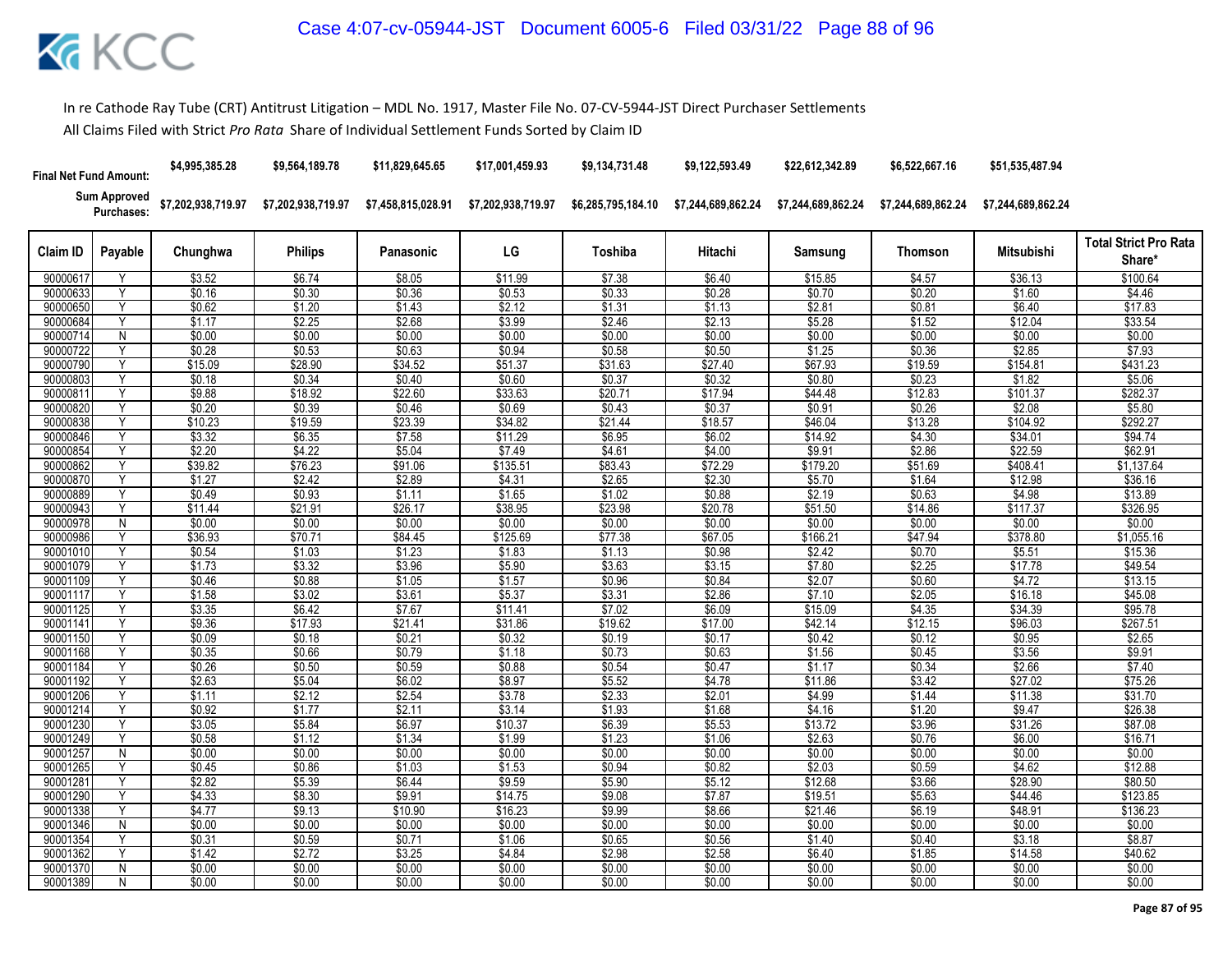| <b>Final Net Fund Amount:</b> | \$4,995,385.28     | \$9,564,189.78     | \$11,829,645,65 | \$17.001.459.93 | \$9.134.731.48 | \$9.122.593.49 | \$22,612,342,89 | \$6,522,667.16                                                                       | \$51.535.487.94    |
|-------------------------------|--------------------|--------------------|-----------------|-----------------|----------------|----------------|-----------------|--------------------------------------------------------------------------------------|--------------------|
| Sum Approved<br>Purchases:    | \$7,202,938,719.97 | \$7,202,938,719.97 |                 |                 |                |                |                 | \$6,285,795,184.10    \$7,244,689,862.24    \$7,244,689,862.24    \$7,244,689,862.24 | \$7.244.689.862.24 |

|                      |                |                  |                  |                  |                  |                  |                  |                  |                  |                   | <b>Total Strict Pro Rata</b> |
|----------------------|----------------|------------------|------------------|------------------|------------------|------------------|------------------|------------------|------------------|-------------------|------------------------------|
| Claim ID             | Payable        | Chunghwa         | <b>Philips</b>   | Panasonic        | LG               | Toshiba          | Hitachi          | Samsung          | <b>Thomson</b>   | <b>Mitsubishi</b> | Share*                       |
| 90001397             | N              | \$0.00           | \$0.00           | \$0.00           | \$0.00           | \$0.00           | \$0.00           | \$0.00           | \$0.00           | \$0.00            | \$0.00                       |
| 90001400             | $\overline{Y}$ | \$11.10          | \$21.25          | \$25.38          | \$37.77          | \$23.25          | \$20.15          | \$49.94          | \$14.41          | \$113.82          | \$317.04                     |
| 90001419             |                | \$0.24           | \$0.45           | \$0.54           | \$0.81           | \$0.50           | \$0.43           | \$1.07           | \$0.31           | \$2.44            | \$6.79                       |
| 90001427             | Y              | \$1.08           | \$2.07           | \$2.48           | \$3.69           | \$2.27           | \$1.97           | \$4.88           | \$1.41           | \$11.11           | \$30.96                      |
| 90001435             | Y              | \$1.01           | \$1.94           | \$2.32           | \$3.45           | \$2.13           | \$1.84           | \$4.56           | \$1.32           | \$10.40           | \$28.98                      |
| 90001443             | $\overline{N}$ | \$0.00           | \$0.00           | \$0.00           | \$0.00           | \$0.00           | \$0.00           | \$0.00           | \$0.00           | \$0.00            | \$0.00                       |
| 9000145              | V              | \$0.27           | \$0.51           | \$0.61           | \$0.90           | \$0.56           | \$0.48           | \$1.19           | \$0.34           | \$2.72            | \$7.58                       |
| 90001460             | Υ              | \$29.14          | \$55.79          | \$66.64          | \$99.17          | \$61.06          | \$52.91          | \$131.14         | \$37.83          | \$298.88          | \$832.54                     |
| 90001478             | Υ              | \$5.17           | \$9.90           | \$11.83          | \$17.60          | \$10.84          | \$9.39           | \$23.28          | \$6.71           | \$53.05           | \$147.79                     |
| 90001486             | $\overline{N}$ | \$0.00           | \$0.00           | \$0.00           | \$0.00           | \$0.00           | \$0.00           | \$0.00           | \$0.00           | \$0.00            | \$0.00                       |
| 90001494             | ${\sf N}$      | \$0.00           | \$0.00           | \$0.00           | \$0.00           | \$0.00           | \$0.00           | \$0.00           | \$0.00           | \$0.00            | \$0.00                       |
| 90001508             | N              | \$0.00           | \$0.00           | \$0.00           | \$0.00           | \$0.00           | \$0.00           | \$0.00           | \$0.00           | \$0.00            | \$0.00                       |
| 90001516             | N              | \$0.00           | \$0.00           | \$0.00           | \$0.00           | \$0.00           | \$0.00           | \$0.00           | \$0.00           | \$0.00            | \$0.00                       |
| 90001524             | N              | \$0.00           | \$0.00           | \$0.00           | \$0.00           | \$0.00           | \$0.00           | \$0.00           | \$0.00           | \$0.00            | \$0.00                       |
| 90001532             | N              | \$0.00           | \$0.00           | \$0.00           | \$0.00           | \$0.00           | \$0.00           | \$0.00           | \$0.00           | \$0.00            | \$0.00                       |
| 90001540             | N              | \$0.00           | \$0.00           | \$0.00           | \$0.00           | \$0.00           | \$0.00           | \$0.00           | \$0.00           | \$0.00            | \$0.00                       |
| 90001559             | N              | \$0.00           | \$0.00           | \$0.00           | \$0.00           | \$0.00           | \$0.00           | \$0.00           | \$0.00           | \$0.00            | \$0.00                       |
| 90001567             | $\overline{N}$ | \$0.00           | \$0.00           | \$0.00           | \$0.00           | \$0.00           | \$0.00           | \$0.00           | \$0.00           | \$0.00            | \$0.00                       |
| 90001575             | N              | \$0.00           | \$0.00           | \$0.00           | \$0.00           | \$0.00           | \$0.00           | \$0.00           | \$0.00           | \$0.00            | \$0.00                       |
| 90001583             | N              | \$0.00           | \$0.00           | \$0.00           | \$0.00           | \$0.00           | \$0.00           | \$0.00           | \$0.00           | \$0.00            | \$0.00                       |
| 90001591             | $\overline{N}$ | \$0.00           | \$0.00           | \$0.00           | \$0.00           | \$0.00           | \$0.00           | \$0.00           | \$0.00           | \$0.00            | \$0.00                       |
| 90001605<br>90001613 | N<br>N         | \$0.00<br>\$0.00 | \$0.00<br>\$0.00 | \$0.00<br>\$0.00 | \$0.00<br>\$0.00 | \$0.00<br>\$0.00 | \$0.00<br>\$0.00 | \$0.00<br>\$0.00 | \$0.00<br>\$0.00 | \$0.00<br>\$0.00  | \$0.00<br>\$0.00             |
| 90001621             | N              | \$0.00           | \$0.00           | \$0.00           | \$0.00           | \$0.00           | \$0.00           | \$0.00           | \$0.00           | \$0.00            | \$0.00                       |
| 90001630             | N              | \$0.00           | \$0.00           | \$0.00           | \$0.00           | \$0.00           | \$0.00           | \$0.00           | \$0.00           | \$0.00            | \$0.00                       |
| 90001648             | N              | \$0.00           | \$0.00           | \$0.00           | \$0.00           | \$0.00           | \$0.00           | \$0.00           | \$0.00           | \$0.00            | \$0.00                       |
| 90001656             | N              | \$0.00           | \$0.00           | \$0.00           | \$0.00           | \$0.00           | \$0.00           | \$0.00           | \$0.00           | \$0.00            | \$0.00                       |
| 90001664             | N              | \$0.00           | \$0.00           | \$0.00           | \$0.00           | \$0.00           | \$0.00           | \$0.00           | \$0.00           | \$0.00            | \$0.00                       |
| 90001672             | $\overline{N}$ | \$0.00           | \$0.00           | \$0.00           | \$0.00           | \$0.00           | \$0.00           | \$0.00           | \$0.00           | \$0.00            | \$0.00                       |
| 90001680             | N              | \$0.00           | \$0.00           | \$0.00           | \$0.00           | \$0.00           | \$0.00           | \$0.00           | \$0.00           | \$0.00            | \$0.00                       |
| 90001699             | N              | \$0.00           | \$0.00           | \$0.00           | \$0.00           | \$0.00           | \$0.00           | \$0.00           | \$0.00           | \$0.00            | \$0.00                       |
| 90001702             | N              | \$0.00           | \$0.00           | \$0.00           | \$0.00           | \$0.00           | \$0.00           | \$0.00           | \$0.00           | \$0.00            | \$0.00                       |
| 90001710             | $\mathsf{N}$   | \$0.00           | \$0.00           | \$0.00           | \$0.00           | \$0.00           | \$0.00           | \$0.00           | \$0.00           | \$0.00            | \$0.00                       |
| 90001729             | N              | \$0.00           | \$0.00           | \$0.00           | \$0.00           | \$0.00           | \$0.00           | \$0.00           | \$0.00           | \$0.00            | \$0.00                       |
| 90001737             | Ñ              | \$0.00           | \$0.00           | \$0.00           | \$0.00           | \$0.00           | \$0.00           | \$0.00           | \$0.00           | \$0.00            | \$0.00                       |
| 90001745             | N              | \$0.00           | \$0.00           | \$0.00           | \$0.00           | \$0.00           | \$0.00           | \$0.00           | \$0.00           | \$0.00            | \$0.00                       |
| 90001753             | $\overline{N}$ | \$0.00           | \$0.00           | \$0.00           | \$0.00           | \$0.00           | \$0.00           | \$0.00           | \$0.00           | \$0.00            | \$0.00                       |
| 9000176              | N              | \$0.00           | \$0.00           | \$0.00           | \$0.00           | \$0.00           | \$0.00           | \$0.00           | \$0.00           | \$0.00            | \$0.00                       |
| 90001770             | N              | \$0.00           | \$0.00           | \$0.00           | \$0.00           | \$0.00           | \$0.00           | \$0.00           | \$0.00           | \$0.00            | \$0.00                       |
| 90001788             | N              | \$0.00           | \$0.00           | \$0.00           | \$0.00           | \$0.00           | \$0.00           | \$0.00           | \$0.00           | \$0.00            | \$0.00                       |
| 90001796             | N              | \$0.00           | \$0.00           | \$0.00           | \$0.00           | \$0.00           | \$0.00           | \$0.00           | \$0.00           | \$0.00            | \$0.00                       |
| 90001800             | N              | \$0.00           | \$0.00           | \$0.00           | \$0.00           | \$0.00           | \$0.00           | \$0.00           | \$0.00           | \$0.00            | \$0.00                       |
| 90001818             | N              | \$0.00           | \$0.00           | \$0.00           | \$0.00           | \$0.00           | \$0.00           | \$0.00           | \$0.00           | \$0.00            | \$0.00                       |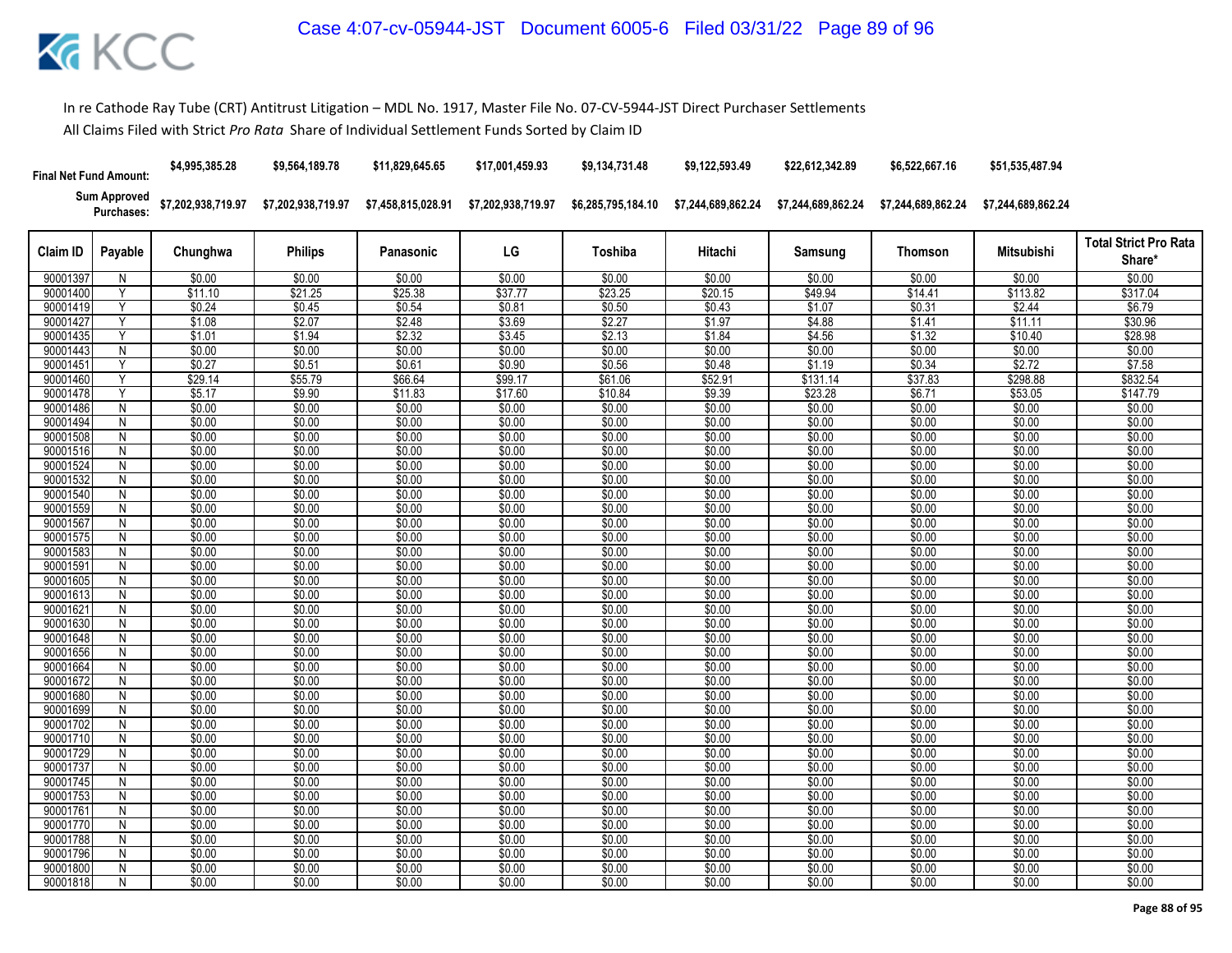| <b>Final Net Fund Amount:</b> | \$4,995,385.28     | \$9.564.189.78     | \$11,829,645,65    | \$17.001.459.93    | \$9.134.731.48     | \$9.122.593.49     | \$22.612.342.89    | \$6,522,667.16     | \$51,535,487.94    |
|-------------------------------|--------------------|--------------------|--------------------|--------------------|--------------------|--------------------|--------------------|--------------------|--------------------|
| Sum Approved<br>:Purchases    | \$7,202,938,719.97 | \$7,202,938,719.97 | \$7,458,815,028.91 | \$7,202,938,719.97 | \$6,285,795,184.10 | \$7.244.689.862.24 | \$7.244.689.862.24 | \$7.244.689.862.24 | \$7.244.689.862.24 |

| <b>Philips</b><br>LG<br><b>Mitsubishi</b><br>Claim ID<br>Payable<br>Chunghwa<br>Toshiba<br>Hitachi<br>Panasonic<br>Samsung<br><b>Thomson</b><br>\$0.00<br>\$0.00<br>90001826<br>\$0.00<br>\$0.00<br>\$0.00<br>\$0.00<br>\$0.00<br>\$0.00<br>\$0.00<br>N<br>\$0.00<br>\$0.00<br>\$0.00<br>\$0.00<br>\$0.00<br>\$0.00<br>\$0.00<br>\$0.00<br>\$0.00<br>90001834<br>N<br>90001842<br>\$0.00<br>\$0.00<br>\$0.00<br>\$0.00<br>\$0.00<br>\$0.00<br>\$0.00<br>\$0.00<br>\$0.00<br>N<br>\$0.00<br>\$0.00<br>\$0.00<br>\$0.00<br>\$0.00<br>90001850<br>\$0.00<br>\$0.00<br>\$0.00<br>\$0.00<br>N<br>\$0.00<br>\$0.00<br>\$0.00<br>\$0.00<br>\$0.00<br>\$0.00<br>\$0.00<br>\$0.00<br>\$0.00<br>90001869<br>N<br>\$0.00<br>\$0.00<br>\$0.00<br>\$0.00<br>\$0.00<br>\$0.00<br>\$0.00<br>\$0.00<br>\$0.00<br>90001877<br>N<br>\$0.00<br>\$0.00<br>\$0.00<br>\$0.00<br>\$0.00<br>\$0.00<br>\$0.00<br>\$0.00<br>\$0.00<br>90001885<br>N<br>\$0.00<br>\$0.00<br>\$0.00<br>\$0.00<br>\$0.00<br>90001893<br>N<br>\$0.00<br>\$0.00<br>\$0.00<br>\$0.00<br>\$0.00<br>\$0.00<br>\$0.00<br>\$0.00<br>90001907<br>\$0.00<br>\$0.00<br>\$0.00<br>\$0.00<br>\$0.00<br>N<br>$\overline{N}$<br>\$0.00<br>\$0.00<br>\$0.00<br>\$0.00<br>\$0.00<br>\$0.00<br>\$0.00<br>\$0.00<br>\$0.00<br>90001915<br>\$0.00<br>\$0.00<br>\$0.00<br>\$0.00<br>\$0.00<br>\$0.00<br>\$0.00<br>90001923<br>N<br>\$0.00<br>\$0.00<br>\$0.00<br>\$0.00<br>\$0.00<br>\$0.00<br>\$0.00<br>\$0.00<br>\$0.00<br>\$0.00<br>\$0.00<br>9000193<br>N | Share*<br>\$0.00<br>\$0.00<br>\$0.00<br>\$0.00<br>\$0.00<br>\$0.00<br>\$0.00<br>\$0.00<br>\$0.00<br>\$0.00<br>\$0.00 |
|----------------------------------------------------------------------------------------------------------------------------------------------------------------------------------------------------------------------------------------------------------------------------------------------------------------------------------------------------------------------------------------------------------------------------------------------------------------------------------------------------------------------------------------------------------------------------------------------------------------------------------------------------------------------------------------------------------------------------------------------------------------------------------------------------------------------------------------------------------------------------------------------------------------------------------------------------------------------------------------------------------------------------------------------------------------------------------------------------------------------------------------------------------------------------------------------------------------------------------------------------------------------------------------------------------------------------------------------------------------------------------------------------------------------------------------------------------------------------------------------|----------------------------------------------------------------------------------------------------------------------|
|                                                                                                                                                                                                                                                                                                                                                                                                                                                                                                                                                                                                                                                                                                                                                                                                                                                                                                                                                                                                                                                                                                                                                                                                                                                                                                                                                                                                                                                                                              |                                                                                                                      |
|                                                                                                                                                                                                                                                                                                                                                                                                                                                                                                                                                                                                                                                                                                                                                                                                                                                                                                                                                                                                                                                                                                                                                                                                                                                                                                                                                                                                                                                                                              |                                                                                                                      |
|                                                                                                                                                                                                                                                                                                                                                                                                                                                                                                                                                                                                                                                                                                                                                                                                                                                                                                                                                                                                                                                                                                                                                                                                                                                                                                                                                                                                                                                                                              |                                                                                                                      |
|                                                                                                                                                                                                                                                                                                                                                                                                                                                                                                                                                                                                                                                                                                                                                                                                                                                                                                                                                                                                                                                                                                                                                                                                                                                                                                                                                                                                                                                                                              |                                                                                                                      |
|                                                                                                                                                                                                                                                                                                                                                                                                                                                                                                                                                                                                                                                                                                                                                                                                                                                                                                                                                                                                                                                                                                                                                                                                                                                                                                                                                                                                                                                                                              |                                                                                                                      |
|                                                                                                                                                                                                                                                                                                                                                                                                                                                                                                                                                                                                                                                                                                                                                                                                                                                                                                                                                                                                                                                                                                                                                                                                                                                                                                                                                                                                                                                                                              |                                                                                                                      |
|                                                                                                                                                                                                                                                                                                                                                                                                                                                                                                                                                                                                                                                                                                                                                                                                                                                                                                                                                                                                                                                                                                                                                                                                                                                                                                                                                                                                                                                                                              |                                                                                                                      |
|                                                                                                                                                                                                                                                                                                                                                                                                                                                                                                                                                                                                                                                                                                                                                                                                                                                                                                                                                                                                                                                                                                                                                                                                                                                                                                                                                                                                                                                                                              |                                                                                                                      |
|                                                                                                                                                                                                                                                                                                                                                                                                                                                                                                                                                                                                                                                                                                                                                                                                                                                                                                                                                                                                                                                                                                                                                                                                                                                                                                                                                                                                                                                                                              |                                                                                                                      |
|                                                                                                                                                                                                                                                                                                                                                                                                                                                                                                                                                                                                                                                                                                                                                                                                                                                                                                                                                                                                                                                                                                                                                                                                                                                                                                                                                                                                                                                                                              |                                                                                                                      |
|                                                                                                                                                                                                                                                                                                                                                                                                                                                                                                                                                                                                                                                                                                                                                                                                                                                                                                                                                                                                                                                                                                                                                                                                                                                                                                                                                                                                                                                                                              |                                                                                                                      |
|                                                                                                                                                                                                                                                                                                                                                                                                                                                                                                                                                                                                                                                                                                                                                                                                                                                                                                                                                                                                                                                                                                                                                                                                                                                                                                                                                                                                                                                                                              |                                                                                                                      |
|                                                                                                                                                                                                                                                                                                                                                                                                                                                                                                                                                                                                                                                                                                                                                                                                                                                                                                                                                                                                                                                                                                                                                                                                                                                                                                                                                                                                                                                                                              | \$0.00                                                                                                               |
| \$0.00<br>\$0.00<br>\$0.00<br>90001940<br>\$0.00<br>\$0.00<br>\$0.00<br>\$0.00<br>\$0.00<br>\$0.00<br>N                                                                                                                                                                                                                                                                                                                                                                                                                                                                                                                                                                                                                                                                                                                                                                                                                                                                                                                                                                                                                                                                                                                                                                                                                                                                                                                                                                                      | \$0.00                                                                                                               |
| \$0.00<br>\$0.00<br>\$0.00<br>\$0.00<br>\$0.00<br>\$0.00<br>\$0.00<br>\$0.00<br>90001958<br>N<br>\$0.00                                                                                                                                                                                                                                                                                                                                                                                                                                                                                                                                                                                                                                                                                                                                                                                                                                                                                                                                                                                                                                                                                                                                                                                                                                                                                                                                                                                      | \$0.00                                                                                                               |
| \$0.00<br>\$0.00<br>\$0.00<br>\$0.00<br>\$0.00<br>\$0.00<br>\$0.00<br>\$0.00<br>\$0.00<br>90001966<br>N                                                                                                                                                                                                                                                                                                                                                                                                                                                                                                                                                                                                                                                                                                                                                                                                                                                                                                                                                                                                                                                                                                                                                                                                                                                                                                                                                                                      | \$0.00                                                                                                               |
| \$0.00<br>\$0.00<br>90001974<br>\$0.00<br>\$0.00<br>\$0.00<br>\$0.00<br>\$0.00<br>\$0.00<br>\$0.00<br>N                                                                                                                                                                                                                                                                                                                                                                                                                                                                                                                                                                                                                                                                                                                                                                                                                                                                                                                                                                                                                                                                                                                                                                                                                                                                                                                                                                                      | \$0.00                                                                                                               |
| \$0.00<br>\$0.00<br>\$0.00<br>\$0.00<br>\$0.00<br>\$0.00<br>\$0.00<br>\$0.00<br>\$0.00<br>90001982<br>N                                                                                                                                                                                                                                                                                                                                                                                                                                                                                                                                                                                                                                                                                                                                                                                                                                                                                                                                                                                                                                                                                                                                                                                                                                                                                                                                                                                      | \$0.00                                                                                                               |
| $\overline{N}$<br>\$0.00<br>\$0.00<br>\$0.00<br>\$0.00<br>\$0.00<br>\$0.00<br>\$0.00<br>\$0.00<br>\$0.00<br>90001990                                                                                                                                                                                                                                                                                                                                                                                                                                                                                                                                                                                                                                                                                                                                                                                                                                                                                                                                                                                                                                                                                                                                                                                                                                                                                                                                                                         | \$0.00                                                                                                               |
| \$0.00<br>\$0.00<br>\$0.00<br>\$0.00<br>\$0.00<br>\$0.00<br>\$0.00<br>\$0.00<br>\$0.00<br>90002008<br>N                                                                                                                                                                                                                                                                                                                                                                                                                                                                                                                                                                                                                                                                                                                                                                                                                                                                                                                                                                                                                                                                                                                                                                                                                                                                                                                                                                                      | \$0.00                                                                                                               |
| \$0.00<br>\$0.00<br>\$0.00<br>\$0.00<br>\$0.00<br>\$0.00<br>\$0.00<br>\$0.00<br>\$0.00<br>90002016<br>N                                                                                                                                                                                                                                                                                                                                                                                                                                                                                                                                                                                                                                                                                                                                                                                                                                                                                                                                                                                                                                                                                                                                                                                                                                                                                                                                                                                      | \$0.00                                                                                                               |
| \$0.00<br>\$0.00<br>\$0.00<br>\$0.00<br>\$0.00<br>\$0.00<br>\$0.00<br>90002024<br>\$0.00<br>\$0.00<br>N                                                                                                                                                                                                                                                                                                                                                                                                                                                                                                                                                                                                                                                                                                                                                                                                                                                                                                                                                                                                                                                                                                                                                                                                                                                                                                                                                                                      | \$0.00                                                                                                               |
| \$0.00<br>\$0.00<br>\$0.00<br>\$0.00<br>\$0.00<br>\$0.00<br>\$0.00<br>90002032<br>N<br>\$0.00<br>\$0.00                                                                                                                                                                                                                                                                                                                                                                                                                                                                                                                                                                                                                                                                                                                                                                                                                                                                                                                                                                                                                                                                                                                                                                                                                                                                                                                                                                                      | \$0.00                                                                                                               |
| \$0.00<br>\$0.00<br>\$0.00<br>\$0.00<br>\$0.00<br>\$0.00<br>Ñ<br>\$0.00<br>\$0.00<br>\$0.00<br>90002040                                                                                                                                                                                                                                                                                                                                                                                                                                                                                                                                                                                                                                                                                                                                                                                                                                                                                                                                                                                                                                                                                                                                                                                                                                                                                                                                                                                      | \$0.00                                                                                                               |
| \$0.00<br>\$0.00<br>\$0.00<br>\$0.00<br>\$0.00<br>\$0.00<br>\$0.00<br>\$0.00<br>\$0.00<br>90002059<br>N                                                                                                                                                                                                                                                                                                                                                                                                                                                                                                                                                                                                                                                                                                                                                                                                                                                                                                                                                                                                                                                                                                                                                                                                                                                                                                                                                                                      | \$0.00                                                                                                               |
| \$0.00<br>90002067<br>\$0.00<br>\$0.00<br>\$0.00<br>\$0.00<br>\$0.00<br>\$0.00<br>\$0.00<br>\$0.00<br>N                                                                                                                                                                                                                                                                                                                                                                                                                                                                                                                                                                                                                                                                                                                                                                                                                                                                                                                                                                                                                                                                                                                                                                                                                                                                                                                                                                                      | \$0.00                                                                                                               |
| \$0.00<br>$\overline{N}$<br>\$0.00<br>\$0.00<br>\$0.00<br>\$0.00<br>\$0.00<br>\$0.00<br>\$0.00<br>\$0.00<br>90002075                                                                                                                                                                                                                                                                                                                                                                                                                                                                                                                                                                                                                                                                                                                                                                                                                                                                                                                                                                                                                                                                                                                                                                                                                                                                                                                                                                         | \$0.00                                                                                                               |
| \$0.00<br>\$0.00<br>\$0.00<br>\$0.00<br>\$0.00<br>\$0.00<br>\$0.00<br>\$0.00<br>\$0.00<br>90002083<br>N                                                                                                                                                                                                                                                                                                                                                                                                                                                                                                                                                                                                                                                                                                                                                                                                                                                                                                                                                                                                                                                                                                                                                                                                                                                                                                                                                                                      | \$0.00                                                                                                               |
| \$0.00<br>\$0.00<br>\$0.00<br>\$0.00<br>\$0.00<br>\$0.00<br>\$0.00<br>\$0.00<br>\$0.00<br>9000209<br>N                                                                                                                                                                                                                                                                                                                                                                                                                                                                                                                                                                                                                                                                                                                                                                                                                                                                                                                                                                                                                                                                                                                                                                                                                                                                                                                                                                                       | \$0.00                                                                                                               |
| \$0.00<br>\$0.00<br>\$0.00<br>\$0.00<br>\$0.00<br>\$0.00<br>90002105<br>N<br>\$0.00<br>\$0.00<br>\$0.00<br>\$0.00<br>\$0.00<br>90002113                                                                                                                                                                                                                                                                                                                                                                                                                                                                                                                                                                                                                                                                                                                                                                                                                                                                                                                                                                                                                                                                                                                                                                                                                                                                                                                                                      | \$0.00                                                                                                               |
| \$0.00<br>\$0.00<br>\$0.00<br>\$0.00<br>\$0.00<br>\$0.00<br>\$0.00<br>N<br>\$0.00<br>\$0.00<br>\$0.00<br>\$0.00<br>\$0.00<br>\$0.00<br>\$0.00<br>\$0.00<br>N<br>\$0.00<br>9000212                                                                                                                                                                                                                                                                                                                                                                                                                                                                                                                                                                                                                                                                                                                                                                                                                                                                                                                                                                                                                                                                                                                                                                                                                                                                                                            | \$0.00<br>\$0.00                                                                                                     |
| \$0.00<br>\$0.00<br>\$0.00<br>\$0.00<br>\$0.00<br>\$0.00<br>\$0.00<br>\$0.00<br>\$0.00<br>90002130<br>N                                                                                                                                                                                                                                                                                                                                                                                                                                                                                                                                                                                                                                                                                                                                                                                                                                                                                                                                                                                                                                                                                                                                                                                                                                                                                                                                                                                      | \$0.00                                                                                                               |
| \$0.00<br>\$0.00<br>\$0.00<br>\$0.00<br>\$0.00<br>\$0.00<br>\$0.00<br>\$0.00<br>90002148<br>N<br>\$0.00                                                                                                                                                                                                                                                                                                                                                                                                                                                                                                                                                                                                                                                                                                                                                                                                                                                                                                                                                                                                                                                                                                                                                                                                                                                                                                                                                                                      | \$0.00                                                                                                               |
| \$0.00<br>\$0.00<br>\$0.00<br>\$0.00<br>\$0.00<br>\$0.00<br>\$0.00<br>\$0.00<br>\$0.00<br>90002156<br>N                                                                                                                                                                                                                                                                                                                                                                                                                                                                                                                                                                                                                                                                                                                                                                                                                                                                                                                                                                                                                                                                                                                                                                                                                                                                                                                                                                                      | \$0.00                                                                                                               |
| \$0.00<br>\$0.00<br>\$0.00<br>\$0.00<br>\$0.00<br>\$0.00<br>\$0.00<br>\$0.00<br>\$0.00<br>90002164<br>N                                                                                                                                                                                                                                                                                                                                                                                                                                                                                                                                                                                                                                                                                                                                                                                                                                                                                                                                                                                                                                                                                                                                                                                                                                                                                                                                                                                      | \$0.00                                                                                                               |
| \$0.00<br>\$0.00<br>90002172<br>\$0.00<br>\$0.00<br>\$0.00<br>\$0.00<br>\$0.00<br>\$0.00<br>\$0.00<br>N                                                                                                                                                                                                                                                                                                                                                                                                                                                                                                                                                                                                                                                                                                                                                                                                                                                                                                                                                                                                                                                                                                                                                                                                                                                                                                                                                                                      | \$0.00                                                                                                               |
| \$0.00<br>\$0.00<br>\$0.00<br>\$0.00<br>\$0.00<br>\$0.00<br>\$0.00<br>\$0.00<br>\$0.00<br>90002180<br>N                                                                                                                                                                                                                                                                                                                                                                                                                                                                                                                                                                                                                                                                                                                                                                                                                                                                                                                                                                                                                                                                                                                                                                                                                                                                                                                                                                                      | \$0.00                                                                                                               |
| \$0.00<br>\$0.00<br>\$0.00<br>\$0.00<br>\$0.00<br>\$0.00<br>\$0.00<br>\$0.00<br>\$0.00<br>90002199<br>N                                                                                                                                                                                                                                                                                                                                                                                                                                                                                                                                                                                                                                                                                                                                                                                                                                                                                                                                                                                                                                                                                                                                                                                                                                                                                                                                                                                      | \$0.00                                                                                                               |
| \$0.00<br>\$0.00<br>\$0.00<br>\$0.00<br>\$0.00<br>\$0.00<br>\$0.00<br>\$0.00<br>\$0.00<br>90002202<br>N                                                                                                                                                                                                                                                                                                                                                                                                                                                                                                                                                                                                                                                                                                                                                                                                                                                                                                                                                                                                                                                                                                                                                                                                                                                                                                                                                                                      | \$0.00                                                                                                               |
| \$0.00<br>\$0.00<br>\$0.00<br>\$0.00<br>\$0.00<br>\$0.00<br>\$0.00<br>\$0.00<br>\$0.00<br>90002210<br>N                                                                                                                                                                                                                                                                                                                                                                                                                                                                                                                                                                                                                                                                                                                                                                                                                                                                                                                                                                                                                                                                                                                                                                                                                                                                                                                                                                                      | \$0.00                                                                                                               |
| \$0.00<br>\$0.00<br>\$0.00<br>\$0.00<br>90002229<br>N<br>\$0.00<br>\$0.00<br>\$0.00<br>\$0.00<br>\$0.00                                                                                                                                                                                                                                                                                                                                                                                                                                                                                                                                                                                                                                                                                                                                                                                                                                                                                                                                                                                                                                                                                                                                                                                                                                                                                                                                                                                      | \$0.00                                                                                                               |
| \$0.00<br>\$0.00<br>\$0.00<br>\$0.00<br>\$0.00<br>\$0.00<br>\$0.00<br>N<br>\$0.00<br>\$0.00<br>9000223                                                                                                                                                                                                                                                                                                                                                                                                                                                                                                                                                                                                                                                                                                                                                                                                                                                                                                                                                                                                                                                                                                                                                                                                                                                                                                                                                                                       | \$0.00                                                                                                               |
| \$0.00<br>\$0.00<br>\$0.00<br>\$0.00<br>\$0.00<br>\$0.00<br>\$0.00<br>\$0.00<br>\$0.00<br>90002245<br>N                                                                                                                                                                                                                                                                                                                                                                                                                                                                                                                                                                                                                                                                                                                                                                                                                                                                                                                                                                                                                                                                                                                                                                                                                                                                                                                                                                                      | \$0.00                                                                                                               |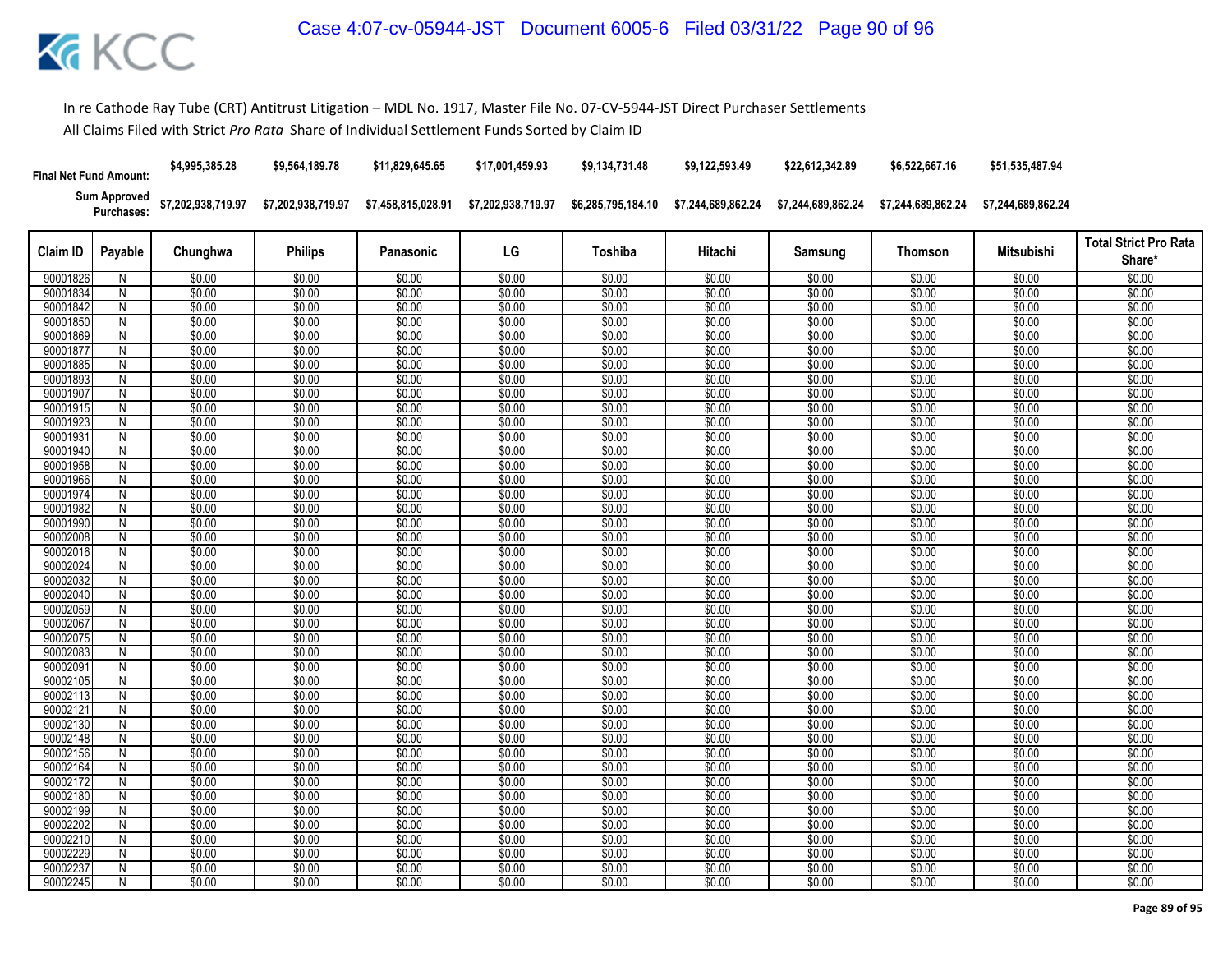| <b>Final Net Fund Amount:</b> | \$4,995,385.28     | \$9,564,189.78     | \$11,829,645,65    | \$17,001.459.93    | \$9.134.731.48     | \$9.122.593.49     | \$22,612,342.89    | \$6,522,667.16     | \$51,535,487.94    |
|-------------------------------|--------------------|--------------------|--------------------|--------------------|--------------------|--------------------|--------------------|--------------------|--------------------|
| Sum Approved<br>Purchases:    | \$7,202,938,719.97 | \$7,202,938,719.97 | \$7,458,815,028.91 | \$7,202,938,719.97 | \$6,285,795,184.10 | \$7.244.689.862.24 | \$7.244.689.862.24 | \$7.244.689.862.24 | \$7.244.689.862.24 |

|                      |                |                  |                  |                  |                  |                  |                  |                  |                  |                   | <b>Total Strict Pro Rata</b> |
|----------------------|----------------|------------------|------------------|------------------|------------------|------------------|------------------|------------------|------------------|-------------------|------------------------------|
| Claim ID             | Payable        | Chunghwa         | <b>Philips</b>   | Panasonic        | LG               | Toshiba          | Hitachi          | Samsung          | <b>Thomson</b>   | <b>Mitsubishi</b> | Share*                       |
| 90002253             | N              | \$0.00           | \$0.00           | \$0.00           | \$0.00           | \$0.00           | \$0.00           | \$0.00           | \$0.00           | \$0.00            | \$0.00                       |
| 9000226              | N              | \$0.00           | \$0.00           | \$0.00           | \$0.00           | \$0.00           | \$0.00           | \$0.00           | \$0.00           | \$0.00            | \$0.00                       |
| 90002270             | N              | \$0.00           | \$0.00           | \$0.00           | \$0.00           | \$0.00           | \$0.00           | \$0.00           | \$0.00           | \$0.00            | \$0.00                       |
| 90002288             | N              | \$0.00           | \$0.00           | \$0.00           | \$0.00           | \$0.00           | \$0.00           | \$0.00           | \$0.00           | \$0.00            | \$0.00                       |
| 90002296             | N              | \$0.00           | \$0.00           | \$0.00           | \$0.00           | \$0.00           | \$0.00           | \$0.00           | \$0.00           | \$0.00            | \$0.00                       |
| 90002300             | N              | \$0.00           | \$0.00           | \$0.00           | \$0.00           | \$0.00           | \$0.00           | \$0.00           | \$0.00           | \$0.00            | \$0.00                       |
| 90002318             | N              | \$0.00           | \$0.00           | \$0.00           | \$0.00           | \$0.00           | \$0.00           | \$0.00           | \$0.00           | \$0.00            | \$0.00                       |
| 90002326             | N              | \$0.00           | \$0.00           | \$0.00           | \$0.00           | \$0.00           | \$0.00           | \$0.00           | \$0.00           | \$0.00            | \$0.00                       |
| 90002334             | N              | \$0.00           | \$0.00           | \$0.00           | \$0.00           | \$0.00           | \$0.00           | \$0.00           | \$0.00           | \$0.00            | \$0.00                       |
| 90002342             | $\overline{N}$ | \$0.00           | \$0.00           | \$0.00           | \$0.00           | \$0.00           | \$0.00           | \$0.00           | \$0.00           | \$0.00            | \$0.00                       |
| 90002350             | N              | \$0.00           | \$0.00           | \$0.00           | \$0.00           | \$0.00           | \$0.00           | \$0.00           | \$0.00           | \$0.00            | \$0.00                       |
| 90002369             | N              | \$0.00           | \$0.00           | \$0.00           | \$0.00           | \$0.00           | \$0.00           | \$0.00           | \$0.00           | \$0.00            | \$0.00                       |
| 90002377             | N              | \$0.00           | \$0.00           | \$0.00           | \$0.00           | \$0.00           | \$0.00           | \$0.00           | \$0.00           | \$0.00            | \$0.00                       |
| 90002385             | N              | \$0.00           | \$0.00           | \$0.00           | \$0.00           | \$0.00           | \$0.00           | \$0.00           | \$0.00           | \$0.00            | \$0.00                       |
| 9000239              | N              | \$0.00           | \$0.00           | \$0.00           | \$0.00           | \$0.00           | \$0.00           | \$0.00           | \$0.00           | \$0.00            | \$0.00                       |
| 90002407             | N              | \$0.00           | \$0.00           | \$0.00           | \$0.00           | \$0.00           | \$0.00           | \$0.00           | \$0.00           | \$0.00            | \$0.00                       |
| 90002415             | N              | \$0.00           | \$0.00           | \$0.00           | \$0.00           | \$0.00           | \$0.00           | \$0.00           | \$0.00           | \$0.00            | \$0.00                       |
| 90002423             | $\overline{N}$ | \$0.00           | \$0.00           | \$0.00           | \$0.00           | \$0.00           | \$0.00           | \$0.00           | \$0.00           | \$0.00            | \$0.00                       |
| 9000243              | N              | \$0.00           | \$0.00           | \$0.00           | \$0.00           | \$0.00           | \$0.00           | \$0.00           | \$0.00           | \$0.00            | \$0.00                       |
| 90002440             | N              | \$0.00           | \$0.00           | \$0.00           | \$0.00           | \$0.00           | \$0.00           | \$0.00           | \$0.00           | \$0.00            | \$0.00                       |
| 90002458             | N              | \$0.00           | \$0.00           | \$0.00           | \$0.00           | \$0.00           | \$0.00           | \$0.00           | \$0.00           | \$0.00            | \$0.00                       |
| 90002466             | N              | \$0.00           | \$0.00           | \$0.00           | \$0.00           | \$0.00           | \$0.00           | \$0.00           | \$0.00           | \$0.00            | \$0.00                       |
| 90002474             | Ñ              | \$0.00           | \$0.00           | \$0.00           | \$0.00           | \$0.00           | \$0.00           | \$0.00           | \$0.00           | \$0.00            | \$0.00                       |
| 90002482             | N              | \$0.00           | \$0.00           | \$0.00           | \$0.00           | \$0.00           | \$0.00           | \$0.00           | \$0.00           | \$0.00            | \$0.00                       |
| 90002490             | N              | \$0.00           | \$0.00           | \$0.00           | \$0.00           | \$0.00           | \$0.00           | \$0.00           | \$0.00           | \$0.00            | \$0.00                       |
| 90002504             | $\overline{N}$ | \$0.00           | \$0.00           | \$0.00           | \$0.00           | \$0.00           | \$0.00           | \$0.00           | \$0.00           | \$0.00            | \$0.00                       |
| 90002512             | N              | \$0.00           | \$0.00           | \$0.00           | \$0.00           | \$0.00           | \$0.00           | \$0.00           | \$0.00           | \$0.00            | \$0.00                       |
| 90002520<br>90002539 | N<br>N         | \$0.00<br>\$0.00 | \$0.00<br>\$0.00 | \$0.00<br>\$0.00 | \$0.00<br>\$0.00 | \$0.00<br>\$0.00 | \$0.00<br>\$0.00 | \$0.00<br>\$0.00 | \$0.00<br>\$0.00 | \$0.00<br>\$0.00  | \$0.00<br>\$0.00             |
| 90002547             | N              | \$0.00           | \$0.00           | \$0.00           | \$0.00           | \$0.00           | \$0.00           | \$0.00           | \$0.00           | \$0.00            | \$0.00                       |
| 90002555             | N              | \$0.00           | \$0.00           | \$0.00           | \$0.00           | \$0.00           | \$0.00           | \$0.00           | \$0.00           | \$0.00            | \$0.00                       |
| 90002563             | N              | \$0.00           | \$0.00           | \$0.00           | \$0.00           | \$0.00           | \$0.00           | \$0.00           | \$0.00           | \$0.00            | \$0.00                       |
| 90002571             | N              | \$0.00           | \$0.00           | \$0.00           | \$0.00           | \$0.00           | \$0.00           | \$0.00           | \$0.00           | \$0.00            | \$0.00                       |
| 90002580             | N              | \$0.00           | \$0.00           | \$0.00           | \$0.00           | \$0.00           | \$0.00           | \$0.00           | \$0.00           | \$0.00            | \$0.00                       |
| 90002598             | N              | \$0.00           | \$0.00           | \$0.00           | \$0.00           | \$0.00           | \$0.00           | \$0.00           | \$0.00           | \$0.00            | \$0.00                       |
| 9000260              | N              | \$0.00           | \$0.00           | \$0.00           | \$0.00           | \$0.00           | \$0.00           | \$0.00           | \$0.00           | \$0.00            | \$0.00                       |
| 90002610             | N              | \$0.00           | \$0.00           | \$0.00           | \$0.00           | \$0.00           | \$0.00           | \$0.00           | \$0.00           | \$0.00            | \$0.00                       |
| 90002628             | N              | \$0.00           | \$0.00           | \$0.00           | \$0.00           | \$0.00           | \$0.00           | \$0.00           | \$0.00           | \$0.00            | \$0.00                       |
| 90002636             | N              | \$0.00           | \$0.00           | \$0.00           | \$0.00           | \$0.00           | \$0.00           | \$0.00           | \$0.00           | \$0.00            | \$0.00                       |
| 90002644             | N              | \$0.00           | \$0.00           | \$0.00           | \$0.00           | \$0.00           | \$0.00           | \$0.00           | \$0.00           | \$0.00            | \$0.00                       |
| 90002652             | N              | \$0.00           | \$0.00           | \$0.00           | \$0.00           | \$0.00           | \$0.00           | \$0.00           | \$0.00           | \$0.00            | \$0.00                       |
| 90002660             | N              | \$0.00           | \$0.00           | \$0.00           | \$0.00           | \$0.00           | \$0.00           | \$0.00           | \$0.00           | \$0.00            | \$0.00                       |
| 90002679             | Ñ              | \$0.00           | \$0.00           | \$0.00           | \$0.00           | \$0.00           | \$0.00           | \$0.00           | \$0.00           | \$0.00            | \$0.00                       |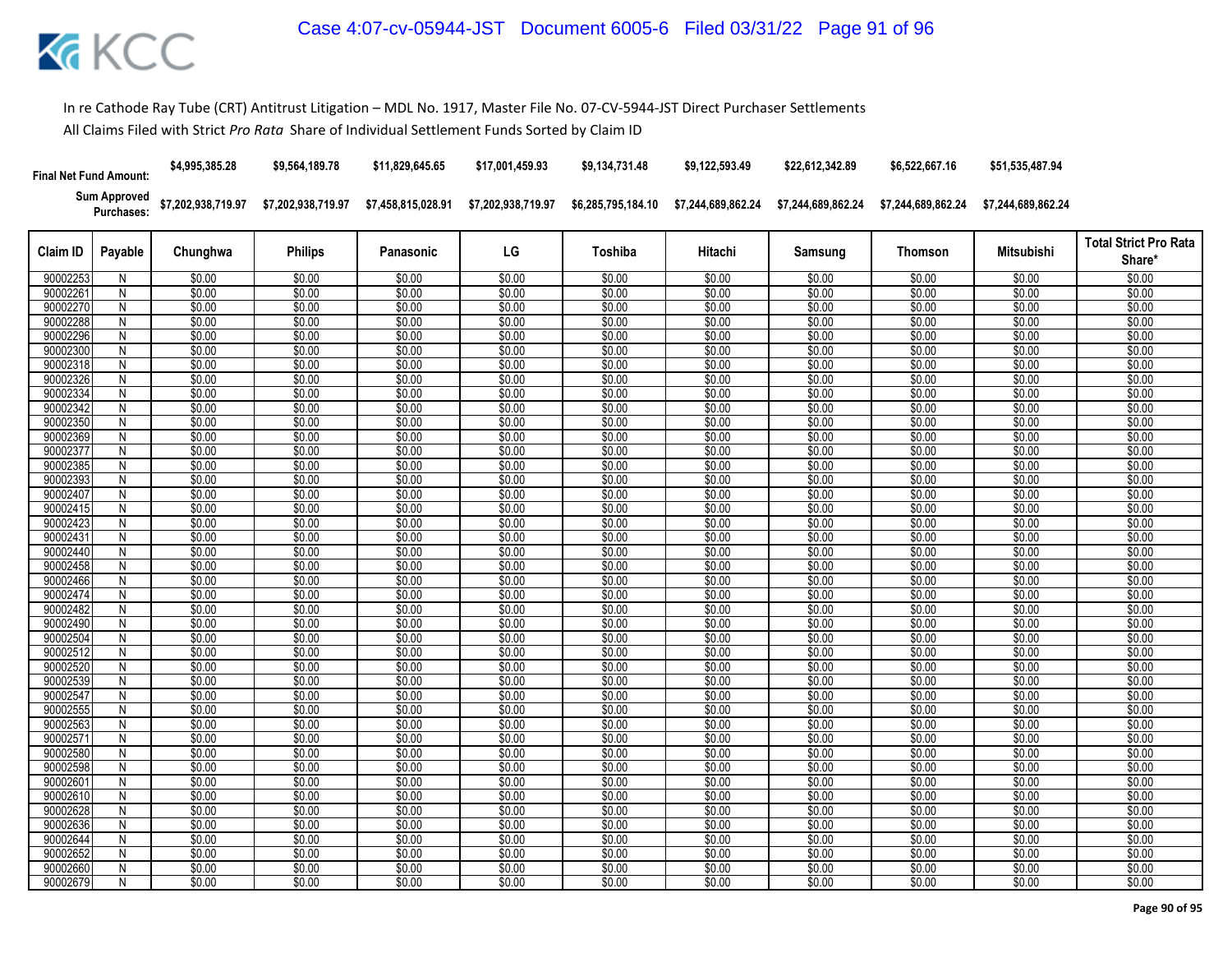| <b>Final Net Fund Amount:</b> | \$4,995,385.28                                                   | \$9,564,189.78     | \$11,829,645,65 | \$17,001,459.93 | \$9.134.731.48     | \$9.122.593.49 | \$22,612,342.89 | \$6,522,667.16     | \$51,535,487.94    |
|-------------------------------|------------------------------------------------------------------|--------------------|-----------------|-----------------|--------------------|----------------|-----------------|--------------------|--------------------|
|                               | Sum Approved \$7,202,938,719.97<br>Purchases: \$7,202,938,719.97 | \$7,202,938,719.97 |                 |                 | \$6,285,795,184.10 |                |                 | \$7.244.689.862.24 | \$7.244.689.862.24 |

|                      |                |                  |                  |                  |                  |                  |                  |                  |                  |                   | <b>Total Strict Pro Rata</b> |
|----------------------|----------------|------------------|------------------|------------------|------------------|------------------|------------------|------------------|------------------|-------------------|------------------------------|
| Claim ID             | Payable        | Chunghwa         | <b>Philips</b>   | Panasonic        | LG               | Toshiba          | Hitachi          | Samsung          | Thomson          | <b>Mitsubishi</b> | Share*                       |
| 90002687             | N              | \$0.00           | \$0.00           | \$0.00           | \$0.00           | \$0.00           | \$0.00           | \$0.00           | \$0.00           | \$0.00            | \$0.00                       |
| 90002695             | N              | \$0.00           | \$0.00           | \$0.00           | \$0.00           | \$0.00           | \$0.00           | \$0.00           | \$0.00           | \$0.00            | \$0.00                       |
| 90002709             | N              | \$0.00           | \$0.00           | \$0.00           | \$0.00           | \$0.00           | \$0.00           | \$0.00           | \$0.00           | \$0.00            | \$0.00                       |
| 90002717             | N              | \$0.00           | \$0.00           | \$0.00           | \$0.00           | \$0.00           | \$0.00           | \$0.00           | \$0.00           | \$0.00            | \$0.00                       |
| 90002725             | N              | \$0.00           | \$0.00           | \$0.00           | \$0.00           | \$0.00           | \$0.00           | \$0.00           | \$0.00           | \$0.00            | \$0.00                       |
| 90002733             | N              | \$0.00           | \$0.00           | \$0.00           | \$0.00           | \$0.00           | \$0.00           | \$0.00           | \$0.00           | \$0.00            | \$0.00                       |
| 9000274              | N              | \$0.00           | \$0.00           | \$0.00           | \$0.00           | \$0.00           | \$0.00           | \$0.00           | \$0.00           | \$0.00            | \$0.00                       |
| 90002750             | N              | \$0.00           | \$0.00           | \$0.00           | \$0.00           | \$0.00           | \$0.00           | \$0.00           | \$0.00           | \$0.00            | \$0.00                       |
| 90002768             | N              | \$0.00           | \$0.00           | \$0.00           | \$0.00           | \$0.00           | \$0.00           | \$0.00           | \$0.00           | \$0.00            | \$0.00                       |
| 90002776             | $\overline{N}$ | \$0.00           | \$0.00           | \$0.00           | \$0.00           | \$0.00           | \$0.00           | \$0.00           | \$0.00           | \$0.00            | \$0.00                       |
| 90002784             | N              | \$0.00           | \$0.00           | \$0.00           | \$0.00           | \$0.00           | \$0.00           | \$0.00           | \$0.00           | \$0.00            | \$0.00                       |
| 90002792             | N              | \$0.00           | \$0.00           | \$0.00           | \$0.00           | \$0.00           | \$0.00           | \$0.00           | \$0.00           | \$0.00            | \$0.00                       |
| 90002806             | N              | \$0.00           | \$0.00           | \$0.00           | \$0.00           | \$0.00           | \$0.00           | \$0.00           | \$0.00           | \$0.00            | \$0.00                       |
| 90002814             | N              | \$0.00           | \$0.00           | \$0.00           | \$0.00           | \$0.00           | \$0.00           | \$0.00           | \$0.00           | \$0.00            | \$0.00                       |
| 90002822             | N              | \$0.00           | \$0.00           | \$0.00           | \$0.00           | \$0.00           | \$0.00           | \$0.00           | \$0.00           | \$0.00            | \$0.00                       |
| 90002830             | N              | \$0.00           | \$0.00           | \$0.00           | \$0.00           | \$0.00           | \$0.00           | \$0.00           | \$0.00           | \$0.00            | \$0.00                       |
| 90002849             | N              | \$0.00           | \$0.00           | \$0.00           | \$0.00           | \$0.00           | \$0.00           | \$0.00           | \$0.00           | \$0.00            | \$0.00                       |
| 90002857             | N              | \$0.00           | \$0.00           | \$0.00           | \$0.00           | \$0.00           | \$0.00           | \$0.00           | \$0.00           | \$0.00            | \$0.00                       |
| 90002865             | N              | \$0.00           | \$0.00           | \$0.00           | \$0.00           | \$0.00           | \$0.00           | \$0.00           | \$0.00           | \$0.00            | \$0.00                       |
| 90002873             | N              | \$0.00           | \$0.00           | \$0.00           | \$0.00           | \$0.00           | \$0.00           | \$0.00           | \$0.00           | \$0.00            | \$0.00                       |
| 9000288              | N              | \$0.00           | \$0.00           | \$0.00           | \$0.00           | \$0.00           | \$0.00           | \$0.00           | \$0.00           | \$0.00            | \$0.00                       |
| 90002890<br>90002903 | N              | \$0.00           | \$0.00           | \$0.00           | \$0.00           | \$0.00           | \$0.00           | \$0.00           | \$0.00           | \$0.00            | \$0.00                       |
| 90002911             | N              | \$0.00<br>\$0.00 | \$0.00<br>\$0.00 | \$0.00<br>\$0.00 | \$0.00<br>\$0.00 | \$0.00<br>\$0.00 | \$0.00<br>\$0.00 | \$0.00<br>\$0.00 | \$0.00<br>\$0.00 | \$0.00<br>\$0.00  | \$0.00<br>\$0.00             |
| 90002920             | N<br>N         | \$0.00           | \$0.00           | \$0.00           | \$0.00           | \$0.00           | \$0.00           | \$0.00           | \$0.00           | \$0.00            | \$0.00                       |
| 90002938             | $\overline{N}$ | \$0.00           | \$0.00           | \$0.00           | \$0.00           | \$0.00           | \$0.00           | \$0.00           | \$0.00           | \$0.00            | \$0.00                       |
| 90002946             | N              | \$0.00           | \$0.00           | \$0.00           | \$0.00           | \$0.00           | \$0.00           | \$0.00           | \$0.00           | \$0.00            | \$0.00                       |
| 90002954             | N              | \$0.00           | \$0.00           | \$0.00           | \$0.00           | \$0.00           | \$0.00           | \$0.00           | \$0.00           | \$0.00            | \$0.00                       |
| 90002962             | N              | \$0.00           | \$0.00           | \$0.00           | \$0.00           | \$0.00           | \$0.00           | \$0.00           | \$0.00           | \$0.00            | \$0.00                       |
| 90002970             | N              | \$0.00           | \$0.00           | \$0.00           | \$0.00           | \$0.00           | \$0.00           | \$0.00           | \$0.00           | \$0.00            | \$0.00                       |
| 90002989             | N              | \$0.00           | \$0.00           | \$0.00           | \$0.00           | \$0.00           | \$0.00           | \$0.00           | \$0.00           | \$0.00            | \$0.00                       |
| 90002997             | N              | \$0.00           | \$0.00           | \$0.00           | \$0.00           | \$0.00           | \$0.00           | \$0.00           | \$0.00           | \$0.00            | \$0.00                       |
| 90003004             | N              | \$0.00           | \$0.00           | \$0.00           | \$0.00           | \$0.00           | \$0.00           | \$0.00           | \$0.00           | \$0.00            | \$0.00                       |
| 90003012             | N              | \$0.00           | \$0.00           | \$0.00           | \$0.00           | \$0.00           | \$0.00           | \$0.00           | \$0.00           | \$0.00            | \$0.00                       |
| 90003020             | N              | \$0.00           | \$0.00           | \$0.00           | \$0.00           | \$0.00           | \$0.00           | \$0.00           | \$0.00           | \$0.00            | \$0.00                       |
| 90003039             | N              | \$0.00           | \$0.00           | \$0.00           | \$0.00           | \$0.00           | \$0.00           | \$0.00           | \$0.00           | \$0.00            | \$0.00                       |
| 90003047             | N              | \$0.00           | \$0.00           | \$0.00           | \$0.00           | \$0.00           | \$0.00           | \$0.00           | \$0.00           | \$0.00            | \$0.00                       |
| 90003055             | N              | \$0.00           | \$0.00           | \$0.00           | \$0.00           | \$0.00           | \$0.00           | \$0.00           | \$0.00           | \$0.00            | \$0.00                       |
| 90003063             | N              | \$0.00           | \$0.00           | \$0.00           | \$0.00           | \$0.00           | \$0.00           | \$0.00           | \$0.00           | \$0.00            | \$0.00                       |
| 9000307              | N              | \$0.00           | \$0.00           | \$0.00           | \$0.00           | \$0.00           | \$0.00           | \$0.00           | \$0.00           | \$0.00            | \$0.00                       |
| 90003080             | N              | \$0.00           | \$0.00           | \$0.00           | \$0.00           | \$0.00           | \$0.00           | \$0.00           | \$0.00           | \$0.00            | \$0.00                       |
| 90003098             | N              | \$0.00           | \$0.00           | \$0.00           | \$0.00           | \$0.00           | \$0.00           | \$0.00           | \$0.00           | \$0.00            | \$0.00                       |
| 90003101             | N              | \$0.00           | \$0.00           | \$0.00           | \$0.00           | \$0.00           | \$0.00           | \$0.00           | \$0.00           | \$0.00            | \$0.00                       |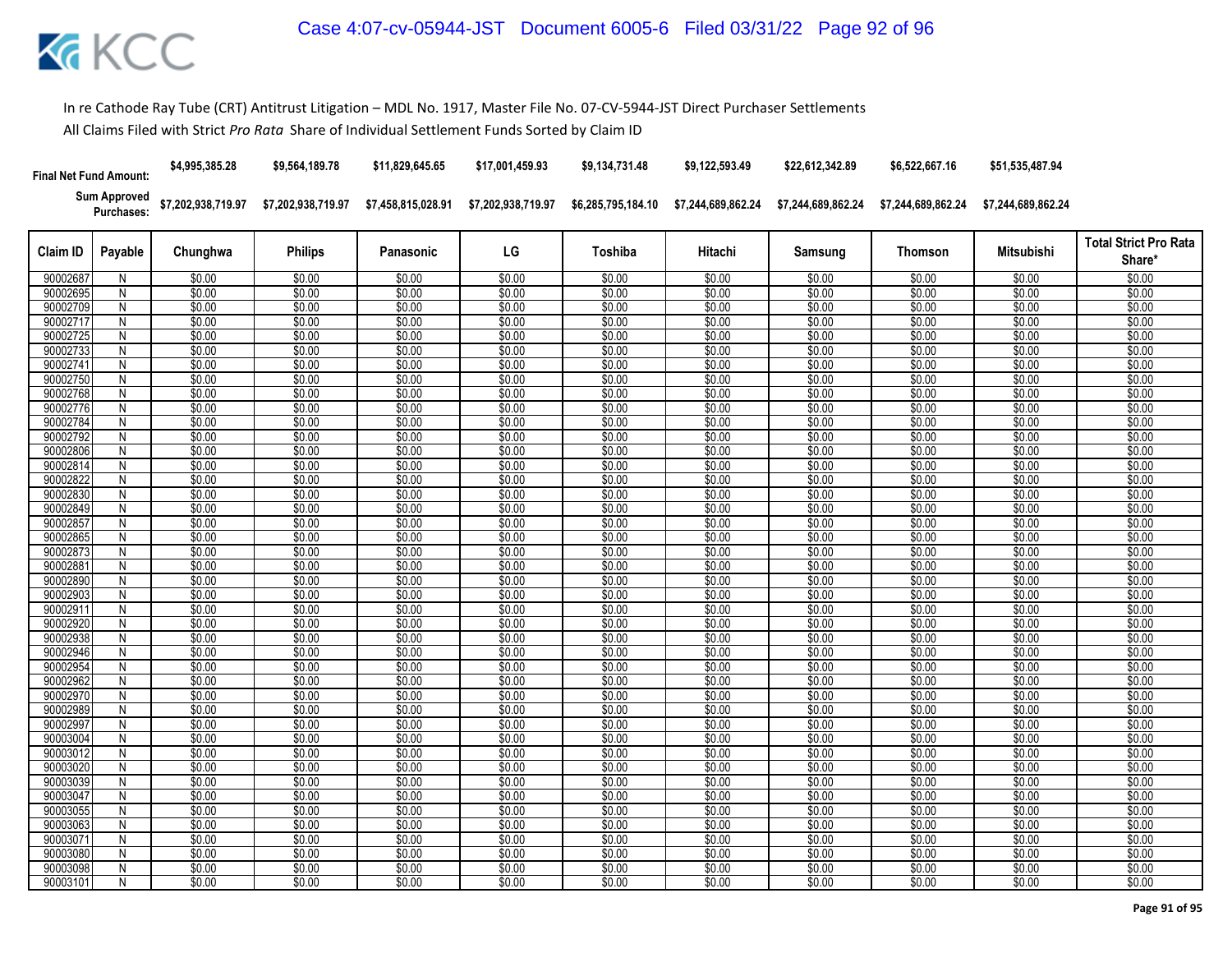| <b>Final Net Fund Amount:</b> | \$4,995,385.28                                | \$9,564,189.78     | \$11.829.645.65 | \$17,001,459.93 | \$9.134.731.48     | \$9.122.593.49 | \$22.612.342.89                       | \$6,522,667.16     | \$51,535,487.94    |
|-------------------------------|-----------------------------------------------|--------------------|-----------------|-----------------|--------------------|----------------|---------------------------------------|--------------------|--------------------|
|                               | Sum Approved<br>Purchases: \$7,202,938,719.97 | \$7,202,938,719.97 |                 |                 | \$6,285,795,184.10 |                | \$7.244.689.862.24 \$7.244.689.862.24 | \$7.244.689.862.24 | \$7.244.689.862.24 |

| Claim ID             | Payable        | Chunghwa         | <b>Philips</b>   | Panasonic        | LG               | Toshiba          | Hitachi          | Samsung          | Thomson          | Mitsubishi       | <b>Total Strict Pro Rata</b> |
|----------------------|----------------|------------------|------------------|------------------|------------------|------------------|------------------|------------------|------------------|------------------|------------------------------|
|                      |                |                  |                  |                  |                  |                  |                  |                  |                  |                  | Share*                       |
| 90003110             | N              | \$0.00           | \$0.00           | \$0.00           | \$0.00           | \$0.00           | \$0.00           | \$0.00           | \$0.00           | \$0.00           | \$0.00                       |
| 90003128             | N              | \$0.00           | \$0.00           | \$0.00           | \$0.00           | \$0.00           | \$0.00           | \$0.00           | \$0.00           | \$0.00           | \$0.00                       |
| 90003136             | N              | \$0.00           | \$0.00           | \$0.00           | \$0.00           | \$0.00           | \$0.00           | \$0.00           | \$0.00           | \$0.00           | \$0.00                       |
| 90003144             | N              | \$0.00           | \$0.00           | \$0.00           | \$0.00           | \$0.00           | \$0.00           | \$0.00           | \$0.00           | \$0.00           | \$0.00                       |
| 90003152             | N              | \$0.00           | \$0.00           | \$0.00           | \$0.00           | \$0.00           | \$0.00           | \$0.00           | \$0.00           | \$0.00           | \$0.00                       |
| 90003160             | N              | \$0.00           | \$0.00           | \$0.00           | \$0.00           | \$0.00           | \$0.00           | \$0.00           | \$0.00           | \$0.00           | \$0.00                       |
| 90003179             | $\overline{N}$ | \$0.00           | \$0.00           | \$0.00<br>\$0.00 | \$0.00           | \$0.00           | \$0.00           | \$0.00<br>\$0.00 | \$0.00           | \$0.00           | \$0.00                       |
| 90003187             | N              | \$0.00           | \$0.00<br>\$0.00 | \$0.00           | \$0.00<br>\$0.00 | \$0.00<br>\$0.00 | \$0.00<br>\$0.00 | \$0.00           | \$0.00<br>\$0.00 | \$0.00<br>\$0.00 | \$0.00                       |
| 90003195<br>90003209 | N<br>N         | \$0.00<br>\$0.00 | \$0.00           | \$0.00           | \$0.00           | \$0.00           | \$0.00           | \$0.00           | \$0.00           | \$0.00           | \$0.00<br>\$0.00             |
| 90003217             | N              | \$0.00           | \$0.00           | \$0.00           | \$0.00           | \$0.00           | \$0.00           | \$0.00           | \$0.00           | \$0.00           | \$0.00                       |
| 90003225             | N              | \$0.00           | \$0.00           | \$0.00           | \$0.00           | \$0.00           | \$0.00           | \$0.00           | \$0.00           | \$0.00           | \$0.00                       |
| 90003233             | N              | \$0.00           | \$0.00           | \$0.00           | \$0.00           | \$0.00           | \$0.00           | \$0.00           | \$0.00           | \$0.00           | \$0.00                       |
| 9000324              | N              | \$0.00           | \$0.00           | \$0.00           | \$0.00           | \$0.00           | \$0.00           | \$0.00           | \$0.00           | \$0.00           | \$0.00                       |
| 90003250             | N              | \$0.00           | \$0.00           | \$0.00           | \$0.00           | \$0.00           | \$0.00           | \$0.00           | \$0.00           | \$0.00           | \$0.00                       |
| 90003268             | N              | \$0.00           | \$0.00           | \$0.00           | \$0.00           | \$0.00           | \$0.00           | \$0.00           | \$0.00           | \$0.00           | \$0.00                       |
| 90003276             | N              | \$0.00           | \$0.00           | \$0.00           | \$0.00           | \$0.00           | \$0.00           | \$0.00           | \$0.00           | \$0.00           | \$0.00                       |
| 90003284             | $\overline{N}$ | \$0.00           | \$0.00           | \$0.00           | \$0.00           | \$0.00           | \$0.00           | \$0.00           | \$0.00           | \$0.00           | \$0.00                       |
| 90003292             | N              | \$0.00           | \$0.00           | \$0.00           | \$0.00           | \$0.00           | \$0.00           | \$0.00           | \$0.00           | \$0.00           | \$0.00                       |
| 90003306             | N.             | \$0.00           | \$0.00           | \$0.00           | \$0.00           | \$0.00           | \$0.00           | \$0.00           | \$0.00           | \$0.00           | \$0.00                       |
| 90003314             | N              | \$0.00           | \$0.00           | \$0.00           | \$0.00           | \$0.00           | \$0.00           | \$0.00           | \$0.00           | \$0.00           | \$0.00                       |
| 90003322             | N              | \$0.00           | \$0.00           | \$0.00           | \$0.00           | \$0.00           | \$0.00           | \$0.00           | \$0.00           | \$0.00           | \$0.00                       |
| 90003330             | N              | \$0.00           | \$0.00           | \$0.00           | \$0.00           | \$0.00           | \$0.00           | \$0.00           | \$0.00           | \$0.00           | \$0.00                       |
| 90003349             | Ñ              | \$0.00           | \$0.00           | \$0.00           | \$0.00           | \$0.00           | \$0.00           | \$0.00           | \$0.00           | \$0.00           | \$0.00                       |
| 90003357             | N              | \$0.00           | \$0.00           | \$0.00           | \$0.00           | \$0.00           | \$0.00           | \$0.00           | \$0.00           | \$0.00           | \$0.00                       |
| 90003365             | $\overline{N}$ | \$0.00           | \$0.00           | \$0.00           | \$0.00           | \$0.00           | \$0.00           | \$0.00           | \$0.00           | \$0.00           | \$0.00                       |
| 90003373             | N              | \$0.00           | \$0.00           | \$0.00           | \$0.00           | \$0.00           | \$0.00           | \$0.00           | \$0.00           | \$0.00           | \$0.00                       |
| 9000338              | N              | \$0.00           | \$0.00           | \$0.00           | \$0.00           | \$0.00           | \$0.00           | \$0.00           | \$0.00           | \$0.00           | \$0.00                       |
| 90003390             | N              | \$0.00           | \$0.00           | \$0.00           | \$0.00           | \$0.00           | \$0.00           | \$0.00           | \$0.00           | \$0.00           | \$0.00                       |
| 90003403             | N              | \$0.00           | \$0.00           | \$0.00           | \$0.00           | \$0.00           | \$0.00           | \$0.00           | \$0.00           | \$0.00           | \$0.00                       |
| 90003411             | N              | \$0.00           | \$0.00           | \$0.00           | \$0.00           | \$0.00           | \$0.00           | \$0.00           | \$0.00           | \$0.00           | \$0.00                       |
| 90003420             | N              | \$0.00           | \$0.00           | \$0.00           | \$0.00           | \$0.00           | \$0.00           | \$0.00           | \$0.00           | \$0.00           | \$0.00                       |
| 90003438             | N              | \$0.00           | \$0.00           | \$0.00           | \$0.00           | \$0.00           | \$0.00           | \$0.00           | \$0.00           | \$0.00           | \$0.00                       |
| 90003446             | N              | \$0.00           | \$0.00           | \$0.00           | \$0.00           | \$0.00           | \$0.00           | \$0.00           | \$0.00           | \$0.00           | \$0.00                       |
| 90003454             | N              | \$0.00           | \$0.00           | \$0.00           | \$0.00           | \$0.00           | \$0.00           | \$0.00           | \$0.00           | \$0.00           | \$0.00                       |
| 90003462             | N              | \$0.00           | \$0.00           | \$0.00           | \$0.00           | \$0.00           | \$0.00           | \$0.00           | \$0.00           | \$0.00           | \$0.00                       |
| 90003470             | N              | \$0.00           | \$0.00           | \$0.00           | \$0.00           | \$0.00           | \$0.00           | \$0.00           | \$0.00           | \$0.00           | \$0.00                       |
| 90003489             | N              | \$0.00           | \$0.00           | \$0.00           | \$0.00           | \$0.00           | \$0.00           | \$0.00           | \$0.00           | \$0.00           | \$0.00                       |
| 90003497             | N              | \$0.00           | \$0.00           | \$0.00           | \$0.00           | \$0.00           | \$0.00           | \$0.00           | \$0.00           | \$0.00           | \$0.00                       |
| 90003500             | N              | \$0.00           | \$0.00           | \$0.00           | \$0.00           | \$0.00           | \$0.00           | \$0.00           | \$0.00           | \$0.00           | \$0.00                       |
| 90003519             | N              | \$0.00           | \$0.00           | \$0.00           | \$0.00           | \$0.00           | \$0.00           | \$0.00           | \$0.00           | \$0.00           | \$0.00                       |
| 9000352              | N              | \$0.00           | \$0.00           | \$0.00           | \$0.00           | \$0.00           | \$0.00           | \$0.00           | \$0.00           | \$0.00           | \$0.00                       |
| 90003535             | Ñ              | \$0.00           | \$0.00           | \$0.00           | \$0.00           | \$0.00           | \$0.00           | \$0.00           | \$0.00           | \$0.00           | \$0.00                       |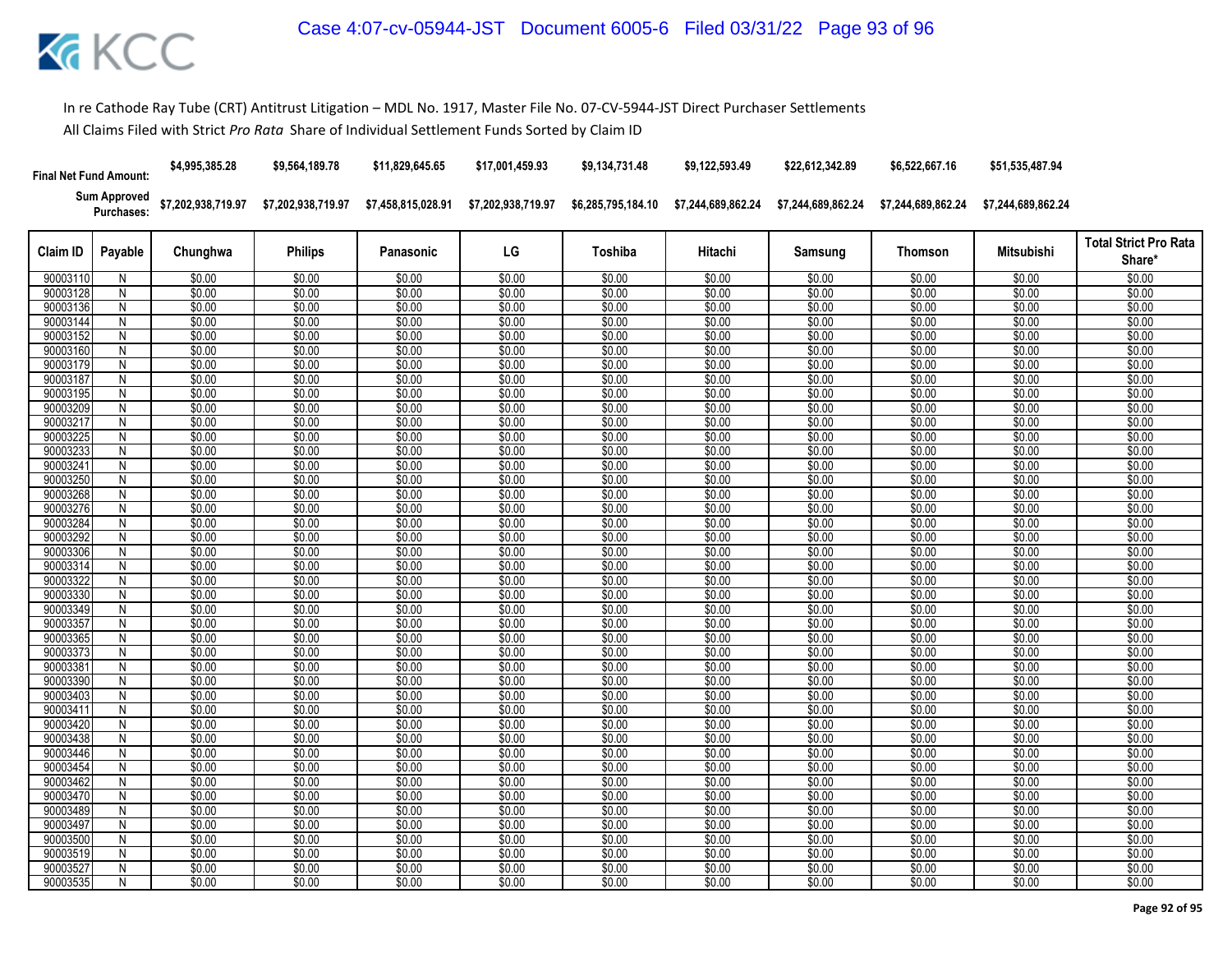| <b>Final Net Fund Amount:</b> | \$4,995,385.28     | \$9,564,189.78     | \$11,829,645,65    | \$17,001.459.93    | \$9.134.731.48     | \$9.122.593.49     | \$22,612,342.89    | \$6,522,667.16     | \$51,535,487.94    |
|-------------------------------|--------------------|--------------------|--------------------|--------------------|--------------------|--------------------|--------------------|--------------------|--------------------|
| Sum Approved<br>Purchases:    | \$7,202,938,719.97 | \$7,202,938,719.97 | \$7,458,815,028.91 | \$7,202,938,719.97 | \$6,285,795,184.10 | \$7.244.689.862.24 | \$7.244.689.862.24 | \$7.244.689.862.24 | \$7.244.689.862.24 |

|                                                                                                                                                                                                                                                                                                                                                                                                                          |                                                                                                                                                                                                                          |                                                                                                                                                                                                                          |                                                                                                                                                                                                                                    |                                                                                                                                                                                                                          |                                                                                                                                                                                                                          |                                                                                                                                                                                                                                    |                                                                                                                                                                                                                                    |                                                                                                                                                                                                                          |                                                                                                                                                                                                                          | <b>Total Strict Pro Rata</b> |
|--------------------------------------------------------------------------------------------------------------------------------------------------------------------------------------------------------------------------------------------------------------------------------------------------------------------------------------------------------------------------------------------------------------------------|--------------------------------------------------------------------------------------------------------------------------------------------------------------------------------------------------------------------------|--------------------------------------------------------------------------------------------------------------------------------------------------------------------------------------------------------------------------|------------------------------------------------------------------------------------------------------------------------------------------------------------------------------------------------------------------------------------|--------------------------------------------------------------------------------------------------------------------------------------------------------------------------------------------------------------------------|--------------------------------------------------------------------------------------------------------------------------------------------------------------------------------------------------------------------------|------------------------------------------------------------------------------------------------------------------------------------------------------------------------------------------------------------------------------------|------------------------------------------------------------------------------------------------------------------------------------------------------------------------------------------------------------------------------------|--------------------------------------------------------------------------------------------------------------------------------------------------------------------------------------------------------------------------|--------------------------------------------------------------------------------------------------------------------------------------------------------------------------------------------------------------------------|------------------------------|
| Claim ID<br>Payable                                                                                                                                                                                                                                                                                                                                                                                                      | Chunghwa                                                                                                                                                                                                                 | <b>Philips</b>                                                                                                                                                                                                           | Panasonic                                                                                                                                                                                                                          | LG                                                                                                                                                                                                                       | Toshiba                                                                                                                                                                                                                  | Hitachi                                                                                                                                                                                                                            | Samsung                                                                                                                                                                                                                            | <b>Thomson</b>                                                                                                                                                                                                           | <b>Mitsubishi</b>                                                                                                                                                                                                        | Share*                       |
| 90003543<br>N                                                                                                                                                                                                                                                                                                                                                                                                            | \$0.00                                                                                                                                                                                                                   | \$0.00                                                                                                                                                                                                                   | \$0.00                                                                                                                                                                                                                             | \$0.00                                                                                                                                                                                                                   | \$0.00                                                                                                                                                                                                                   | \$0.00                                                                                                                                                                                                                             | \$0.00                                                                                                                                                                                                                             | \$0.00                                                                                                                                                                                                                   | \$0.00                                                                                                                                                                                                                   | \$0.00                       |
| 9000355<br>N                                                                                                                                                                                                                                                                                                                                                                                                             | \$0.00                                                                                                                                                                                                                   | \$0.00                                                                                                                                                                                                                   | \$0.00                                                                                                                                                                                                                             | \$0.00                                                                                                                                                                                                                   | \$0.00                                                                                                                                                                                                                   | \$0.00                                                                                                                                                                                                                             | \$0.00                                                                                                                                                                                                                             | \$0.00                                                                                                                                                                                                                   | \$0.00                                                                                                                                                                                                                   | \$0.00                       |
| 90003560<br>N                                                                                                                                                                                                                                                                                                                                                                                                            | \$0.00                                                                                                                                                                                                                   | \$0.00                                                                                                                                                                                                                   | \$0.00                                                                                                                                                                                                                             | \$0.00                                                                                                                                                                                                                   | \$0.00                                                                                                                                                                                                                   | \$0.00                                                                                                                                                                                                                             | \$0.00                                                                                                                                                                                                                             | \$0.00                                                                                                                                                                                                                   | \$0.00                                                                                                                                                                                                                   | \$0.00                       |
| 90003578<br>N                                                                                                                                                                                                                                                                                                                                                                                                            | \$0.00                                                                                                                                                                                                                   | \$0.00                                                                                                                                                                                                                   | \$0.00                                                                                                                                                                                                                             | \$0.00                                                                                                                                                                                                                   | \$0.00                                                                                                                                                                                                                   | \$0.00                                                                                                                                                                                                                             | \$0.00                                                                                                                                                                                                                             | \$0.00                                                                                                                                                                                                                   | \$0.00                                                                                                                                                                                                                   | \$0.00                       |
| 90003586<br>N                                                                                                                                                                                                                                                                                                                                                                                                            | \$0.00                                                                                                                                                                                                                   | \$0.00                                                                                                                                                                                                                   | \$0.00                                                                                                                                                                                                                             | \$0.00                                                                                                                                                                                                                   | \$0.00                                                                                                                                                                                                                   | \$0.00                                                                                                                                                                                                                             | \$0.00                                                                                                                                                                                                                             | \$0.00                                                                                                                                                                                                                   | \$0.00                                                                                                                                                                                                                   | \$0.00                       |
| 90003594<br>N                                                                                                                                                                                                                                                                                                                                                                                                            | \$0.00                                                                                                                                                                                                                   | \$0.00                                                                                                                                                                                                                   | \$0.00                                                                                                                                                                                                                             | \$0.00                                                                                                                                                                                                                   | \$0.00                                                                                                                                                                                                                   | \$0.00                                                                                                                                                                                                                             | \$0.00                                                                                                                                                                                                                             | \$0.00                                                                                                                                                                                                                   | \$0.00                                                                                                                                                                                                                   | \$0.00                       |
| N<br>90003608                                                                                                                                                                                                                                                                                                                                                                                                            | \$0.00                                                                                                                                                                                                                   | \$0.00                                                                                                                                                                                                                   | \$0.00                                                                                                                                                                                                                             | \$0.00                                                                                                                                                                                                                   | \$0.00                                                                                                                                                                                                                   | \$0.00                                                                                                                                                                                                                             | \$0.00                                                                                                                                                                                                                             | \$0.00                                                                                                                                                                                                                   | \$0.00                                                                                                                                                                                                                   | \$0.00                       |
| 90003616<br>N                                                                                                                                                                                                                                                                                                                                                                                                            | \$0.00                                                                                                                                                                                                                   | \$0.00                                                                                                                                                                                                                   | \$0.00                                                                                                                                                                                                                             | \$0.00                                                                                                                                                                                                                   | \$0.00                                                                                                                                                                                                                   | \$0.00                                                                                                                                                                                                                             | \$0.00                                                                                                                                                                                                                             | \$0.00                                                                                                                                                                                                                   | \$0.00                                                                                                                                                                                                                   | \$0.00                       |
| 90003624<br>N                                                                                                                                                                                                                                                                                                                                                                                                            | \$0.00                                                                                                                                                                                                                   | \$0.00                                                                                                                                                                                                                   | \$0.00                                                                                                                                                                                                                             | \$0.00                                                                                                                                                                                                                   | \$0.00                                                                                                                                                                                                                   | \$0.00                                                                                                                                                                                                                             | \$0.00                                                                                                                                                                                                                             | \$0.00                                                                                                                                                                                                                   | \$0.00                                                                                                                                                                                                                   | \$0.00                       |
| $\overline{N}$<br>90003632                                                                                                                                                                                                                                                                                                                                                                                               | \$0.00                                                                                                                                                                                                                   | \$0.00                                                                                                                                                                                                                   | \$0.00                                                                                                                                                                                                                             | \$0.00                                                                                                                                                                                                                   | \$0.00                                                                                                                                                                                                                   | \$0.00                                                                                                                                                                                                                             | \$0.00                                                                                                                                                                                                                             | \$0.00                                                                                                                                                                                                                   | \$0.00                                                                                                                                                                                                                   | \$0.00                       |
| 90003640<br>N                                                                                                                                                                                                                                                                                                                                                                                                            | \$0.00                                                                                                                                                                                                                   | \$0.00                                                                                                                                                                                                                   | \$0.00                                                                                                                                                                                                                             | \$0.00                                                                                                                                                                                                                   | \$0.00                                                                                                                                                                                                                   | \$0.00                                                                                                                                                                                                                             | \$0.00                                                                                                                                                                                                                             | \$0.00                                                                                                                                                                                                                   | \$0.00                                                                                                                                                                                                                   | \$0.00                       |
| 90003659<br>N                                                                                                                                                                                                                                                                                                                                                                                                            | \$0.00                                                                                                                                                                                                                   | \$0.00                                                                                                                                                                                                                   | \$0.00                                                                                                                                                                                                                             | \$0.00                                                                                                                                                                                                                   | \$0.00                                                                                                                                                                                                                   | \$0.00                                                                                                                                                                                                                             | \$0.00                                                                                                                                                                                                                             | \$0.00                                                                                                                                                                                                                   | \$0.00                                                                                                                                                                                                                   | \$0.00                       |
| 90003667<br>N                                                                                                                                                                                                                                                                                                                                                                                                            | \$0.00                                                                                                                                                                                                                   | \$0.00                                                                                                                                                                                                                   | \$0.00                                                                                                                                                                                                                             | \$0.00                                                                                                                                                                                                                   | \$0.00                                                                                                                                                                                                                   | \$0.00                                                                                                                                                                                                                             | \$0.00                                                                                                                                                                                                                             | \$0.00                                                                                                                                                                                                                   | \$0.00                                                                                                                                                                                                                   | \$0.00                       |
| 90003675<br>N                                                                                                                                                                                                                                                                                                                                                                                                            | \$0.00                                                                                                                                                                                                                   | \$0.00                                                                                                                                                                                                                   | \$0.00                                                                                                                                                                                                                             | \$0.00                                                                                                                                                                                                                   | \$0.00                                                                                                                                                                                                                   | \$0.00                                                                                                                                                                                                                             | \$0.00                                                                                                                                                                                                                             | \$0.00                                                                                                                                                                                                                   | \$0.00                                                                                                                                                                                                                   | \$0.00                       |
| 90003683<br>N                                                                                                                                                                                                                                                                                                                                                                                                            | \$0.00                                                                                                                                                                                                                   | \$0.00                                                                                                                                                                                                                   | \$0.00                                                                                                                                                                                                                             | \$0.00                                                                                                                                                                                                                   | \$0.00                                                                                                                                                                                                                   | \$0.00                                                                                                                                                                                                                             | \$0.00                                                                                                                                                                                                                             | \$0.00                                                                                                                                                                                                                   | \$0.00                                                                                                                                                                                                                   | \$0.00                       |
| 9000369<br>N                                                                                                                                                                                                                                                                                                                                                                                                             | \$0.00                                                                                                                                                                                                                   | \$0.00                                                                                                                                                                                                                   | \$0.00                                                                                                                                                                                                                             | \$0.00                                                                                                                                                                                                                   | \$0.00                                                                                                                                                                                                                   | \$0.00                                                                                                                                                                                                                             | \$0.00                                                                                                                                                                                                                             | \$0.00                                                                                                                                                                                                                   | \$0.00                                                                                                                                                                                                                   | \$0.00                       |
| 90003705<br>N                                                                                                                                                                                                                                                                                                                                                                                                            | \$0.00                                                                                                                                                                                                                   | \$0.00                                                                                                                                                                                                                   | \$0.00                                                                                                                                                                                                                             | \$0.00                                                                                                                                                                                                                   | \$0.00                                                                                                                                                                                                                   | \$0.00                                                                                                                                                                                                                             | \$0.00                                                                                                                                                                                                                             | \$0.00                                                                                                                                                                                                                   | \$0.00                                                                                                                                                                                                                   | \$0.00                       |
| $\overline{N}$<br>90003713                                                                                                                                                                                                                                                                                                                                                                                               | \$0.00                                                                                                                                                                                                                   | \$0.00                                                                                                                                                                                                                   | \$0.00                                                                                                                                                                                                                             | \$0.00                                                                                                                                                                                                                   | \$0.00                                                                                                                                                                                                                   | \$0.00                                                                                                                                                                                                                             | \$0.00                                                                                                                                                                                                                             | \$0.00                                                                                                                                                                                                                   | \$0.00                                                                                                                                                                                                                   | \$0.00                       |
| 9000372<br>N                                                                                                                                                                                                                                                                                                                                                                                                             | \$0.00                                                                                                                                                                                                                   | \$0.00                                                                                                                                                                                                                   | \$0.00                                                                                                                                                                                                                             | \$0.00                                                                                                                                                                                                                   | \$0.00                                                                                                                                                                                                                   | \$0.00                                                                                                                                                                                                                             | \$0.00                                                                                                                                                                                                                             | \$0.00                                                                                                                                                                                                                   | \$0.00                                                                                                                                                                                                                   | \$0.00                       |
| 90003730<br>N                                                                                                                                                                                                                                                                                                                                                                                                            | \$0.00                                                                                                                                                                                                                   | \$0.00                                                                                                                                                                                                                   | \$0.00                                                                                                                                                                                                                             | \$0.00                                                                                                                                                                                                                   | \$0.00                                                                                                                                                                                                                   | \$0.00                                                                                                                                                                                                                             | \$0.00                                                                                                                                                                                                                             | \$0.00                                                                                                                                                                                                                   | \$0.00                                                                                                                                                                                                                   | \$0.00                       |
|                                                                                                                                                                                                                                                                                                                                                                                                                          |                                                                                                                                                                                                                          |                                                                                                                                                                                                                          |                                                                                                                                                                                                                                    |                                                                                                                                                                                                                          |                                                                                                                                                                                                                          |                                                                                                                                                                                                                                    |                                                                                                                                                                                                                                    |                                                                                                                                                                                                                          |                                                                                                                                                                                                                          | \$0.00                       |
|                                                                                                                                                                                                                                                                                                                                                                                                                          |                                                                                                                                                                                                                          |                                                                                                                                                                                                                          |                                                                                                                                                                                                                                    |                                                                                                                                                                                                                          |                                                                                                                                                                                                                          |                                                                                                                                                                                                                                    |                                                                                                                                                                                                                                    |                                                                                                                                                                                                                          |                                                                                                                                                                                                                          | \$0.00                       |
|                                                                                                                                                                                                                                                                                                                                                                                                                          |                                                                                                                                                                                                                          |                                                                                                                                                                                                                          |                                                                                                                                                                                                                                    |                                                                                                                                                                                                                          |                                                                                                                                                                                                                          |                                                                                                                                                                                                                                    |                                                                                                                                                                                                                                    |                                                                                                                                                                                                                          |                                                                                                                                                                                                                          | \$0.00                       |
|                                                                                                                                                                                                                                                                                                                                                                                                                          |                                                                                                                                                                                                                          |                                                                                                                                                                                                                          |                                                                                                                                                                                                                                    |                                                                                                                                                                                                                          |                                                                                                                                                                                                                          |                                                                                                                                                                                                                                    |                                                                                                                                                                                                                                    |                                                                                                                                                                                                                          |                                                                                                                                                                                                                          | \$0.00                       |
|                                                                                                                                                                                                                                                                                                                                                                                                                          |                                                                                                                                                                                                                          |                                                                                                                                                                                                                          |                                                                                                                                                                                                                                    |                                                                                                                                                                                                                          |                                                                                                                                                                                                                          |                                                                                                                                                                                                                                    |                                                                                                                                                                                                                                    |                                                                                                                                                                                                                          |                                                                                                                                                                                                                          | \$0.00                       |
|                                                                                                                                                                                                                                                                                                                                                                                                                          |                                                                                                                                                                                                                          |                                                                                                                                                                                                                          |                                                                                                                                                                                                                                    |                                                                                                                                                                                                                          |                                                                                                                                                                                                                          |                                                                                                                                                                                                                                    |                                                                                                                                                                                                                                    |                                                                                                                                                                                                                          |                                                                                                                                                                                                                          | \$0.00                       |
|                                                                                                                                                                                                                                                                                                                                                                                                                          |                                                                                                                                                                                                                          |                                                                                                                                                                                                                          |                                                                                                                                                                                                                                    |                                                                                                                                                                                                                          |                                                                                                                                                                                                                          |                                                                                                                                                                                                                                    |                                                                                                                                                                                                                                    |                                                                                                                                                                                                                          |                                                                                                                                                                                                                          | \$0.00                       |
|                                                                                                                                                                                                                                                                                                                                                                                                                          |                                                                                                                                                                                                                          |                                                                                                                                                                                                                          |                                                                                                                                                                                                                                    |                                                                                                                                                                                                                          |                                                                                                                                                                                                                          |                                                                                                                                                                                                                                    |                                                                                                                                                                                                                                    |                                                                                                                                                                                                                          |                                                                                                                                                                                                                          | \$0.00                       |
|                                                                                                                                                                                                                                                                                                                                                                                                                          |                                                                                                                                                                                                                          |                                                                                                                                                                                                                          |                                                                                                                                                                                                                                    |                                                                                                                                                                                                                          |                                                                                                                                                                                                                          |                                                                                                                                                                                                                                    |                                                                                                                                                                                                                                    |                                                                                                                                                                                                                          |                                                                                                                                                                                                                          | \$0.00                       |
|                                                                                                                                                                                                                                                                                                                                                                                                                          |                                                                                                                                                                                                                          |                                                                                                                                                                                                                          |                                                                                                                                                                                                                                    |                                                                                                                                                                                                                          |                                                                                                                                                                                                                          |                                                                                                                                                                                                                                    |                                                                                                                                                                                                                                    |                                                                                                                                                                                                                          |                                                                                                                                                                                                                          | \$0.00<br>\$0.00             |
|                                                                                                                                                                                                                                                                                                                                                                                                                          |                                                                                                                                                                                                                          |                                                                                                                                                                                                                          |                                                                                                                                                                                                                                    |                                                                                                                                                                                                                          |                                                                                                                                                                                                                          |                                                                                                                                                                                                                                    |                                                                                                                                                                                                                                    |                                                                                                                                                                                                                          |                                                                                                                                                                                                                          | \$0.00                       |
|                                                                                                                                                                                                                                                                                                                                                                                                                          |                                                                                                                                                                                                                          |                                                                                                                                                                                                                          |                                                                                                                                                                                                                                    |                                                                                                                                                                                                                          |                                                                                                                                                                                                                          |                                                                                                                                                                                                                                    |                                                                                                                                                                                                                                    |                                                                                                                                                                                                                          |                                                                                                                                                                                                                          | \$0.00                       |
|                                                                                                                                                                                                                                                                                                                                                                                                                          |                                                                                                                                                                                                                          |                                                                                                                                                                                                                          |                                                                                                                                                                                                                                    |                                                                                                                                                                                                                          |                                                                                                                                                                                                                          |                                                                                                                                                                                                                                    |                                                                                                                                                                                                                                    |                                                                                                                                                                                                                          |                                                                                                                                                                                                                          | \$0.00                       |
|                                                                                                                                                                                                                                                                                                                                                                                                                          |                                                                                                                                                                                                                          |                                                                                                                                                                                                                          |                                                                                                                                                                                                                                    |                                                                                                                                                                                                                          |                                                                                                                                                                                                                          |                                                                                                                                                                                                                                    |                                                                                                                                                                                                                                    |                                                                                                                                                                                                                          |                                                                                                                                                                                                                          | \$0.00                       |
|                                                                                                                                                                                                                                                                                                                                                                                                                          |                                                                                                                                                                                                                          |                                                                                                                                                                                                                          |                                                                                                                                                                                                                                    |                                                                                                                                                                                                                          |                                                                                                                                                                                                                          |                                                                                                                                                                                                                                    |                                                                                                                                                                                                                                    |                                                                                                                                                                                                                          |                                                                                                                                                                                                                          | \$0.00                       |
|                                                                                                                                                                                                                                                                                                                                                                                                                          |                                                                                                                                                                                                                          |                                                                                                                                                                                                                          |                                                                                                                                                                                                                                    |                                                                                                                                                                                                                          |                                                                                                                                                                                                                          |                                                                                                                                                                                                                                    |                                                                                                                                                                                                                                    |                                                                                                                                                                                                                          |                                                                                                                                                                                                                          | \$0.00                       |
|                                                                                                                                                                                                                                                                                                                                                                                                                          |                                                                                                                                                                                                                          |                                                                                                                                                                                                                          |                                                                                                                                                                                                                                    |                                                                                                                                                                                                                          |                                                                                                                                                                                                                          |                                                                                                                                                                                                                                    |                                                                                                                                                                                                                                    |                                                                                                                                                                                                                          |                                                                                                                                                                                                                          | \$0.00                       |
|                                                                                                                                                                                                                                                                                                                                                                                                                          |                                                                                                                                                                                                                          |                                                                                                                                                                                                                          |                                                                                                                                                                                                                                    |                                                                                                                                                                                                                          |                                                                                                                                                                                                                          |                                                                                                                                                                                                                                    |                                                                                                                                                                                                                                    |                                                                                                                                                                                                                          |                                                                                                                                                                                                                          | \$0.00                       |
|                                                                                                                                                                                                                                                                                                                                                                                                                          |                                                                                                                                                                                                                          |                                                                                                                                                                                                                          |                                                                                                                                                                                                                                    |                                                                                                                                                                                                                          |                                                                                                                                                                                                                          |                                                                                                                                                                                                                                    |                                                                                                                                                                                                                                    |                                                                                                                                                                                                                          |                                                                                                                                                                                                                          | \$0.00                       |
|                                                                                                                                                                                                                                                                                                                                                                                                                          |                                                                                                                                                                                                                          |                                                                                                                                                                                                                          |                                                                                                                                                                                                                                    |                                                                                                                                                                                                                          |                                                                                                                                                                                                                          |                                                                                                                                                                                                                                    |                                                                                                                                                                                                                                    |                                                                                                                                                                                                                          |                                                                                                                                                                                                                          | \$0.00                       |
|                                                                                                                                                                                                                                                                                                                                                                                                                          |                                                                                                                                                                                                                          |                                                                                                                                                                                                                          |                                                                                                                                                                                                                                    |                                                                                                                                                                                                                          |                                                                                                                                                                                                                          |                                                                                                                                                                                                                                    |                                                                                                                                                                                                                                    |                                                                                                                                                                                                                          |                                                                                                                                                                                                                          | \$0.00                       |
| Ñ                                                                                                                                                                                                                                                                                                                                                                                                                        | \$0.00                                                                                                                                                                                                                   | \$0.00                                                                                                                                                                                                                   |                                                                                                                                                                                                                                    | \$0.00                                                                                                                                                                                                                   | \$0.00                                                                                                                                                                                                                   |                                                                                                                                                                                                                                    |                                                                                                                                                                                                                                    | \$0.00                                                                                                                                                                                                                   | \$0.00                                                                                                                                                                                                                   | \$0.00                       |
| 90003748<br>Ñ<br>90003756<br>N<br>Ñ<br>90003764<br>90003772<br>N<br>90003780<br>N<br>$\overline{N}$<br>90003799<br>90003802<br>N<br>90003810<br>N<br>90003829<br>N<br>90003837<br>N<br>N<br>90003845<br>90003853<br>N<br>90003861<br>N<br>90003870<br>N<br>90003888<br>N<br>90003896<br>N<br>$\overline{N}$<br>90003900<br>90003918<br>N<br>90003926<br>N<br>90003934<br>N<br>90003942<br>N<br>N<br>90003950<br>90003969 | \$0.00<br>\$0.00<br>\$0.00<br>\$0.00<br>\$0.00<br>\$0.00<br>\$0.00<br>\$0.00<br>\$0.00<br>\$0.00<br>\$0.00<br>\$0.00<br>\$0.00<br>\$0.00<br>\$0.00<br>\$0.00<br>\$0.00<br>\$0.00<br>\$0.00<br>\$0.00<br>\$0.00<br>\$0.00 | \$0.00<br>\$0.00<br>\$0.00<br>\$0.00<br>\$0.00<br>\$0.00<br>\$0.00<br>\$0.00<br>\$0.00<br>\$0.00<br>\$0.00<br>\$0.00<br>\$0.00<br>\$0.00<br>\$0.00<br>\$0.00<br>\$0.00<br>\$0.00<br>\$0.00<br>\$0.00<br>\$0.00<br>\$0.00 | \$0.00<br>\$0.00<br>\$0.00<br>\$0.00<br>\$0.00<br>\$0.00<br>\$0.00<br>\$0.00<br>\$0.00<br>\$0.00<br>\$0.00<br>\$0.00<br>\$0.00<br>\$0.00<br>\$0.00<br>\$0.00<br>\$0.00<br>\$0.00<br>\$0.00<br>\$0.00<br>\$0.00<br>\$0.00<br>\$0.00 | \$0.00<br>\$0.00<br>\$0.00<br>\$0.00<br>\$0.00<br>\$0.00<br>\$0.00<br>\$0.00<br>\$0.00<br>\$0.00<br>\$0.00<br>\$0.00<br>\$0.00<br>\$0.00<br>\$0.00<br>\$0.00<br>\$0.00<br>\$0.00<br>\$0.00<br>\$0.00<br>\$0.00<br>\$0.00 | \$0.00<br>\$0.00<br>\$0.00<br>\$0.00<br>\$0.00<br>\$0.00<br>\$0.00<br>\$0.00<br>\$0.00<br>\$0.00<br>\$0.00<br>\$0.00<br>\$0.00<br>\$0.00<br>\$0.00<br>\$0.00<br>\$0.00<br>\$0.00<br>\$0.00<br>\$0.00<br>\$0.00<br>\$0.00 | \$0.00<br>\$0.00<br>\$0.00<br>\$0.00<br>\$0.00<br>\$0.00<br>\$0.00<br>\$0.00<br>\$0.00<br>\$0.00<br>\$0.00<br>\$0.00<br>\$0.00<br>\$0.00<br>\$0.00<br>\$0.00<br>\$0.00<br>\$0.00<br>\$0.00<br>\$0.00<br>\$0.00<br>\$0.00<br>\$0.00 | \$0.00<br>\$0.00<br>\$0.00<br>\$0.00<br>\$0.00<br>\$0.00<br>\$0.00<br>\$0.00<br>\$0.00<br>\$0.00<br>\$0.00<br>\$0.00<br>\$0.00<br>\$0.00<br>\$0.00<br>\$0.00<br>\$0.00<br>\$0.00<br>\$0.00<br>\$0.00<br>\$0.00<br>\$0.00<br>\$0.00 | \$0.00<br>\$0.00<br>\$0.00<br>\$0.00<br>\$0.00<br>\$0.00<br>\$0.00<br>\$0.00<br>\$0.00<br>\$0.00<br>\$0.00<br>\$0.00<br>\$0.00<br>\$0.00<br>\$0.00<br>\$0.00<br>\$0.00<br>\$0.00<br>\$0.00<br>\$0.00<br>\$0.00<br>\$0.00 | \$0.00<br>\$0.00<br>\$0.00<br>\$0.00<br>\$0.00<br>\$0.00<br>\$0.00<br>\$0.00<br>\$0.00<br>\$0.00<br>\$0.00<br>\$0.00<br>\$0.00<br>\$0.00<br>\$0.00<br>\$0.00<br>\$0.00<br>\$0.00<br>\$0.00<br>\$0.00<br>\$0.00<br>\$0.00 |                              |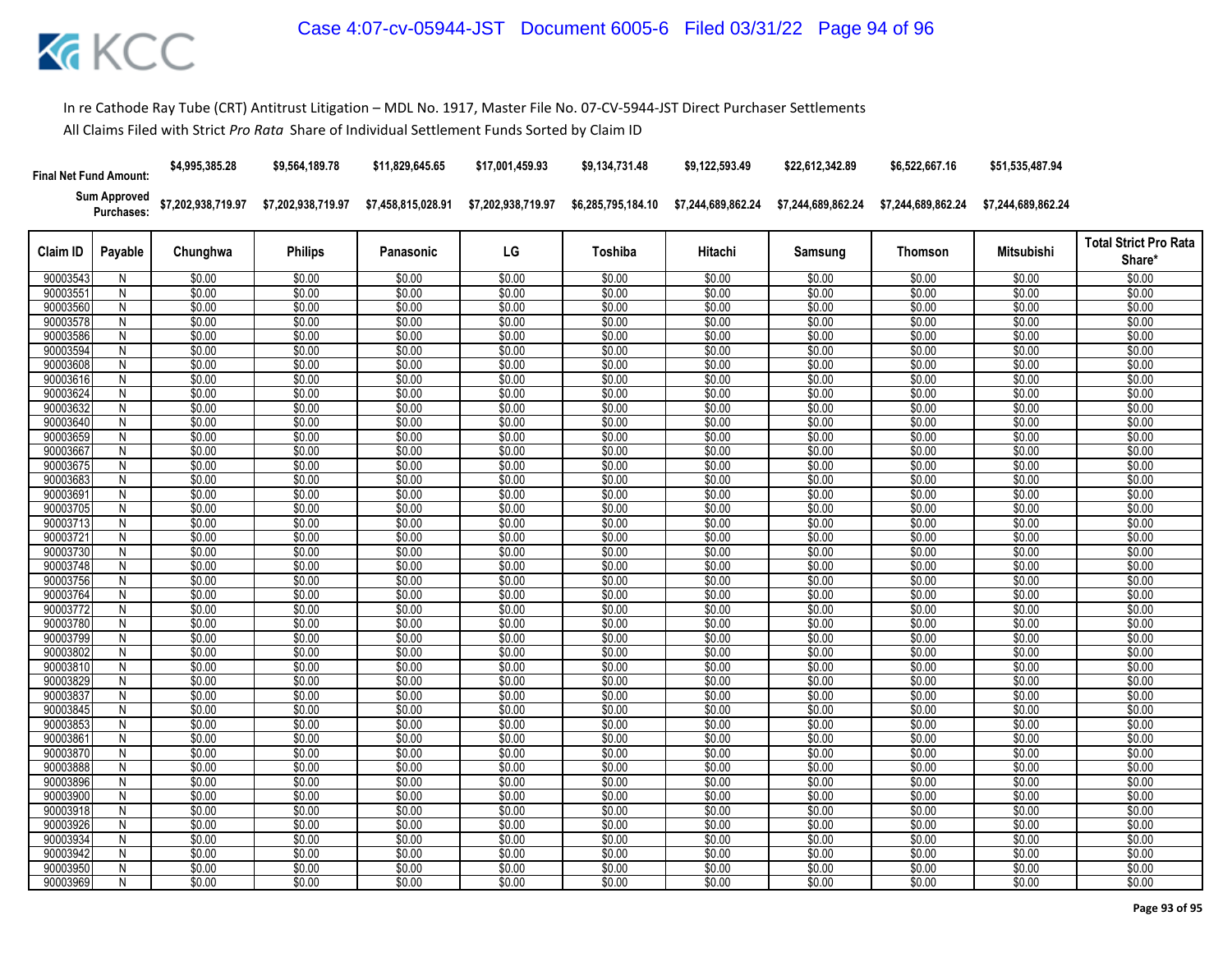| <b>Final Net Fund Amount:</b> | \$4,995,385.28     | \$9,564,189.78     | \$11,829,645,65    | \$17,001.459.93    | \$9.134.731.48     | \$9.122.593.49     | \$22,612,342.89    | \$6,522,667.16     | \$51,535,487.94    |
|-------------------------------|--------------------|--------------------|--------------------|--------------------|--------------------|--------------------|--------------------|--------------------|--------------------|
| Sum Approved<br>Purchases:    | \$7,202,938,719.97 | \$7,202,938,719.97 | \$7,458,815,028.91 | \$7,202,938,719.97 | \$6,285,795,184.10 | \$7.244.689.862.24 | \$7.244.689.862.24 | \$7.244.689.862.24 | \$7.244.689.862.24 |

| Claim ID             | Payable        | Chunghwa         | <b>Philips</b>   | Panasonic        | LG               | Toshiba          | Hitachi          | Samsung          | <b>Thomson</b>   | Mitsubishi       | <b>Total Strict Pro Rata</b> |
|----------------------|----------------|------------------|------------------|------------------|------------------|------------------|------------------|------------------|------------------|------------------|------------------------------|
|                      |                |                  |                  |                  |                  |                  |                  |                  |                  |                  | Share*                       |
| 90003977             | N              | \$0.00           | \$0.00           | \$0.00           | \$0.00           | \$0.00           | \$0.00           | \$0.00           | \$0.00           | \$0.00           | \$0.00                       |
| 90003985             | N              | \$0.00           | \$0.00           | \$0.00           | \$0.00           | \$0.00           | \$0.00           | \$0.00           | \$0.00           | \$0.00           | \$0.00                       |
| 90003993             | N              | \$0.00           | \$0.00           | \$0.00           | \$0.00           | \$0.00           | \$0.00           | \$0.00           | \$0.00           | \$0.00           | \$0.00                       |
| 90004000             | $\overline{N}$ | \$0.00           | \$0.00           | \$0.00           | \$0.00           | \$0.00           | \$0.00           | \$0.00           | \$0.00           | \$0.00           | \$0.00                       |
| 90004019             | N              | \$0.00           | \$0.00           | \$0.00           | \$0.00           | \$0.00           | \$0.00           | \$0.00           | \$0.00           | \$0.00           | \$0.00                       |
| 90004027             | N              | \$0.00           | \$0.00           | \$0.00           | \$0.00           | \$0.00           | \$0.00           | \$0.00           | \$0.00           | \$0.00           | \$0.00                       |
| 90004035             | $\overline{N}$ | \$0.00           | \$0.00           | \$0.00           | \$0.00           | \$0.00           | \$0.00           | \$0.00           | \$0.00           | \$0.00           | \$0.00                       |
| 90004043             | N              | \$0.00           | \$0.00           | \$0.00           | \$0.00           | \$0.00           | \$0.00           | \$0.00           | \$0.00           | \$0.00           | \$0.00                       |
| 90004051<br>90004060 | N              | \$0.00<br>\$0.00 | \$0.00           | \$0.00           | \$0.00           | \$0.00           | \$0.00           | \$0.00           | \$0.00           | \$0.00           | \$0.00                       |
|                      | N              |                  | \$0.00           | \$0.00           | \$0.00           | \$0.00           | \$0.00           | \$0.00           | \$0.00           | \$0.00           | \$0.00                       |
| 90004078<br>90004086 | N<br>N         | \$0.00<br>\$0.00 | \$0.00<br>\$0.00 | \$0.00<br>\$0.00 | \$0.00<br>\$0.00 | \$0.00<br>\$0.00 | \$0.00<br>\$0.00 | \$0.00<br>\$0.00 | \$0.00<br>\$0.00 | \$0.00<br>\$0.00 | \$0.00<br>\$0.00             |
| 90004094             | N              | \$0.00           | \$0.00           | \$0.00           | \$0.00           | \$0.00           | \$0.00           | \$0.00           | \$0.00           | \$0.00           | \$0.00                       |
| 90004108             | N              | \$0.00           | \$0.00           | \$0.00           | \$0.00           | \$0.00           | \$0.00           | \$0.00           | \$0.00           | \$0.00           | \$0.00                       |
| 90004116             | N              | \$0.00           | \$0.00           | \$0.00           | \$0.00           | \$0.00           | \$0.00           | \$0.00           | \$0.00           | \$0.00           | \$0.00                       |
| 90004124             | N              | \$0.00           | \$0.00           | \$0.00           | \$0.00           | \$0.00           | \$0.00           | \$0.00           | \$0.00           | \$0.00           | \$0.00                       |
| 90004132             | N              | \$0.00           | \$0.00           | \$0.00           | \$0.00           | \$0.00           | \$0.00           | \$0.00           | \$0.00           | \$0.00           | \$0.00                       |
| 90004140             | $\overline{N}$ | \$0.00           | \$0.00           | \$0.00           | \$0.00           | \$0.00           | \$0.00           | \$0.00           | \$0.00           | \$0.00           | \$0.00                       |
| 90004159             | N              | \$0.00           | \$0.00           | \$0.00           | \$0.00           | \$0.00           | \$0.00           | \$0.00           | \$0.00           | \$0.00           | \$0.00                       |
| 90004167             | N              | \$0.00           | \$0.00           | \$0.00           | \$0.00           | \$0.00           | \$0.00           | \$0.00           | \$0.00           | \$0.00           | \$0.00                       |
| 90004175             | N              | \$0.00           | \$0.00           | \$0.00           | \$0.00           | \$0.00           | \$0.00           | \$0.00           | \$0.00           | \$0.00           | \$0.00                       |
| 90004183             | N              | \$0.00           | \$0.00           | \$0.00           | \$0.00           | \$0.00           | \$0.00           | \$0.00           | \$0.00           | \$0.00           | \$0.00                       |
| 90004191             | N              | \$0.00           | \$0.00           | \$0.00           | \$0.00           | \$0.00           | \$0.00           | \$0.00           | \$0.00           | \$0.00           | \$0.00                       |
| 90004205             | N              | \$0.00           | \$0.00           | \$0.00           | \$0.00           | \$0.00           | \$0.00           | \$0.00           | \$0.00           | \$0.00           | \$0.00                       |
| 90004213             | N              | \$0.00           | \$0.00           | \$0.00           | \$0.00           | \$0.00           | \$0.00           | \$0.00           | \$0.00           | \$0.00           | \$0.00                       |
| 90004221             | $\overline{N}$ | \$0.00           | \$0.00           | \$0.00           | \$0.00           | \$0.00           | \$0.00           | \$0.00           | \$0.00           | \$0.00           | \$0.00                       |
| 90004230             | N              | \$0.00           | \$0.00           | \$0.00           | \$0.00           | \$0.00           | \$0.00           | \$0.00           | \$0.00           | \$0.00           | \$0.00                       |
| 90004248             | N              | \$0.00           | \$0.00           | \$0.00           | \$0.00           | \$0.00           | \$0.00           | \$0.00           | \$0.00           | \$0.00           | \$0.00                       |
| 90004256             | N              | \$0.00           | \$0.00           | \$0.00           | \$0.00           | \$0.00           | \$0.00           | \$0.00           | \$0.00           | \$0.00           | \$0.00                       |
| 90004264             | N              | \$0.00           | \$0.00           | \$0.00           | \$0.00           | \$0.00           | \$0.00           | \$0.00           | \$0.00           | \$0.00           | \$0.00                       |
| 90004272             | N              | \$0.00           | \$0.00           | \$0.00           | \$0.00           | \$0.00           | \$0.00           | \$0.00           | \$0.00           | \$0.00           | \$0.00                       |
| 90004280             | N              | \$0.00           | \$0.00           | \$0.00           | \$0.00           | \$0.00           | \$0.00           | \$0.00           | \$0.00           | \$0.00           | \$0.00                       |
| 90004299             | $\mathsf{N}$   | \$0.00           | \$0.00           | \$0.00           | \$0.00           | \$0.00           | \$0.00           | \$0.00           | \$0.00           | \$0.00           | \$0.00                       |
| 90004302             | N              | \$0.00           | \$0.00           | \$0.00           | \$0.00           | \$0.00           | \$0.00           | \$0.00           | \$0.00           | \$0.00           | \$0.00                       |
| 90004310             | N              | \$0.00           | \$0.00           | \$0.00           | \$0.00           | \$0.00           | \$0.00           | \$0.00           | \$0.00           | \$0.00           | \$0.00                       |
| 90004329             | N              | \$0.00           | \$0.00           | \$0.00           | \$0.00           | \$0.00           | \$0.00           | \$0.00           | \$0.00           | \$0.00           | \$0.00                       |
| 90004337             | N              | \$0.00           | \$0.00           | \$0.00           | \$0.00           | \$0.00           | \$0.00           | \$0.00           | \$0.00           | \$0.00           | \$0.00                       |
| 90004345             | N              | \$0.00           | \$0.00           | \$0.00           | \$0.00           | \$0.00           | \$0.00           | \$0.00           | \$0.00           | \$0.00           | \$0.00                       |
| 90004353             | N              | \$0.00           | \$0.00           | \$0.00           | \$0.00           | \$0.00           | \$0.00           | \$0.00           | \$0.00           | \$0.00           | \$0.00                       |
| 90004361             | N              | \$0.00           | \$0.00           | \$0.00           | \$0.00           | \$0.00           | \$0.00           | \$0.00           | \$0.00           | \$0.00           | \$0.00                       |
| 90004370             | N              | \$0.00           | \$0.00           | \$0.00           | \$0.00           | \$0.00           | \$0.00           | \$0.00           | \$0.00           | \$0.00           | \$0.00                       |
| 90004388             | Ν              | \$0.00           | \$0.00           | \$0.00           | \$0.00           | \$0.00           | \$0.00           | \$0.00           | \$0.00           | \$0.00           | \$0.00                       |
| 90004396             | N              | \$0.00           | \$0.00           | \$0.00           | \$0.00           | \$0.00           | \$0.00           | \$0.00           | \$0.00           | \$0.00           | \$0.00                       |